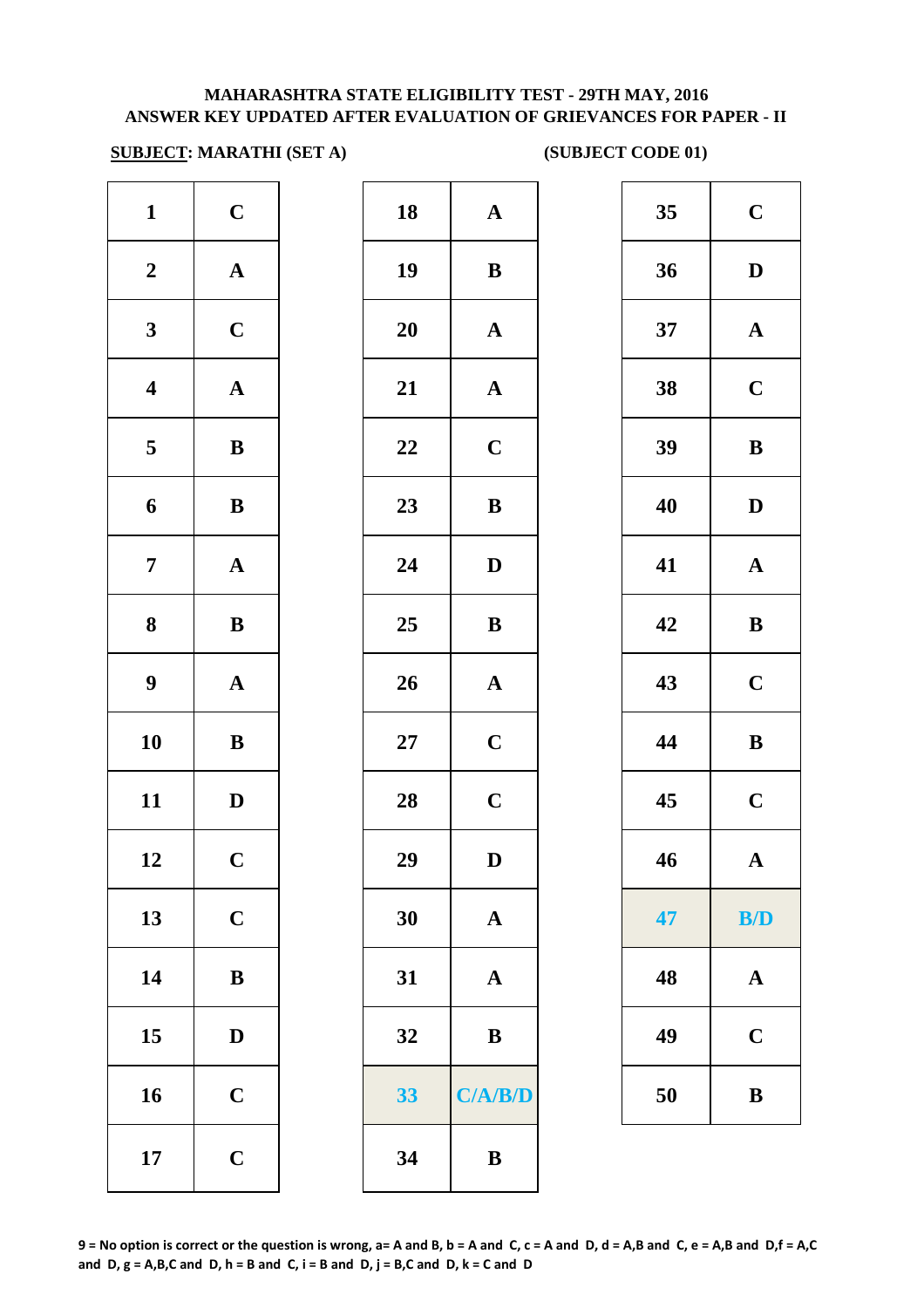#### **MAHARASHTRA STATE ELIGIBILITY TEST - 29TH MAY, 2016 ANSWER KEY UPDATED AFTER EVALUATION OF GRIEVANCES FOR PAPER - II SUBJECT: MARATHI(SET B)** (SUBJECT CODE 01)

| $\mathbf{1}$            | $\pmb{\mathsf{A}}$        | 18 | $\mathsf{C}$            |
|-------------------------|---------------------------|----|-------------------------|
| $\boldsymbol{2}$        | $\mathsf C$               | 19 | B                       |
| $\mathbf{3}$            | $\pmb B$                  | 20 | D                       |
| $\overline{\mathbf{4}}$ | D                         | 21 | A                       |
| $\mathbf 5$             | $\pmb B$                  | 22 | B                       |
| $\boldsymbol{6}$        | $\boldsymbol{\mathsf{A}}$ | 23 | $\mathsf{C}$            |
| $\boldsymbol{7}$        | $\mathsf{C}$              | 24 | B                       |
| $\boldsymbol{8}$        | $\mathsf{C}$              | 25 | $\mathsf{C}$            |
| $\boldsymbol{9}$        | D                         | 26 | A                       |
| 10                      | $\boldsymbol{\mathsf{A}}$ | 27 | B/                      |
| 11                      | $\boldsymbol{\mathsf{A}}$ | 28 | $\overline{\mathsf{A}}$ |
| 12                      | B                         | 29 | $\mathsf{C}$            |
| 13                      | C/A/B/D                   | 30 | B                       |
| 14                      | B                         | 31 | $\mathsf{C}$            |
| 15                      | $\mathsf{C}$              | 32 | A                       |
| 16                      | D                         | 33 | $\mathsf{C}$            |
| 17                      | $\boldsymbol{\mathsf{A}}$ | 34 | A                       |
|                         |                           |    |                         |

| $\mathbf{1}$            | $\mathbf{A}$              | 18 | $\mathbf C$               | 35 | $\overline{\mathsf{B}}$ |
|-------------------------|---------------------------|----|---------------------------|----|-------------------------|
| $\boldsymbol{2}$        | $\mathsf C$               | 19 | $\pmb B$                  | 36 | $\mathsf{B}$            |
| $\mathbf{3}$            | $\pmb B$                  | 20 | D                         | 37 | A                       |
| $\overline{\mathbf{4}}$ | D                         | 21 | A                         | 38 | $\overline{\mathsf{B}}$ |
| $\overline{\mathbf{5}}$ | $\pmb B$                  | 22 | $\pmb B$                  | 39 | A                       |
| $\boldsymbol{6}$        | $\boldsymbol{\mathsf{A}}$ | 23 | $\mathsf{C}$              | 40 | B                       |
| $\overline{7}$          | $\mathsf{C}$              | 24 | $\pmb B$                  | 41 | D                       |
| $\boldsymbol{8}$        | $\mathsf C$               | 25 | $\mathsf C$               | 42 | $\mathbf C$             |
| $\boldsymbol{9}$        | D                         | 26 | $\mathbf{A}$              | 43 | $\mathbf C$             |
| 10                      | $\boldsymbol{\mathsf{A}}$ | 27 | B/D                       | 44 | $\overline{\mathsf{B}}$ |
| 11                      | $\mathbf{A}$              | 28 | $\boldsymbol{\mathsf{A}}$ | 45 | D                       |
| 12                      | $\pmb B$                  | 29 | $\mathsf{C}$              | 46 | $\mathbf c$             |
| 13                      | C/A/B/D                   | 30 | $\pmb B$                  | 47 | $\mathsf{C}$            |
| 14                      | $\pmb B$                  | 31 | $\mathsf{C}$              | 48 | A                       |
| 15                      | $\mathsf{C}$              | 32 | $\boldsymbol{\mathsf{A}}$ | 49 | $\mathbf B$             |
| 16                      | D                         | 33 | $\mathsf{C}$              | 50 | A                       |
| 17                      | $\mathbf{A}$              | 34 | $\pmb{\mathsf{A}}$        |    |                         |

| 35 | B            |
|----|--------------|
| 36 | B            |
| 37 | A            |
| 38 | B            |
| 39 | A            |
| 40 | B            |
| 41 | D            |
| 42 | $\mathsf{C}$ |
| 43 | C            |
| 44 | B            |
| 45 | D            |
| 46 | C            |
| 47 | C            |
| 48 | A            |
| 49 | B            |
| 50 | A            |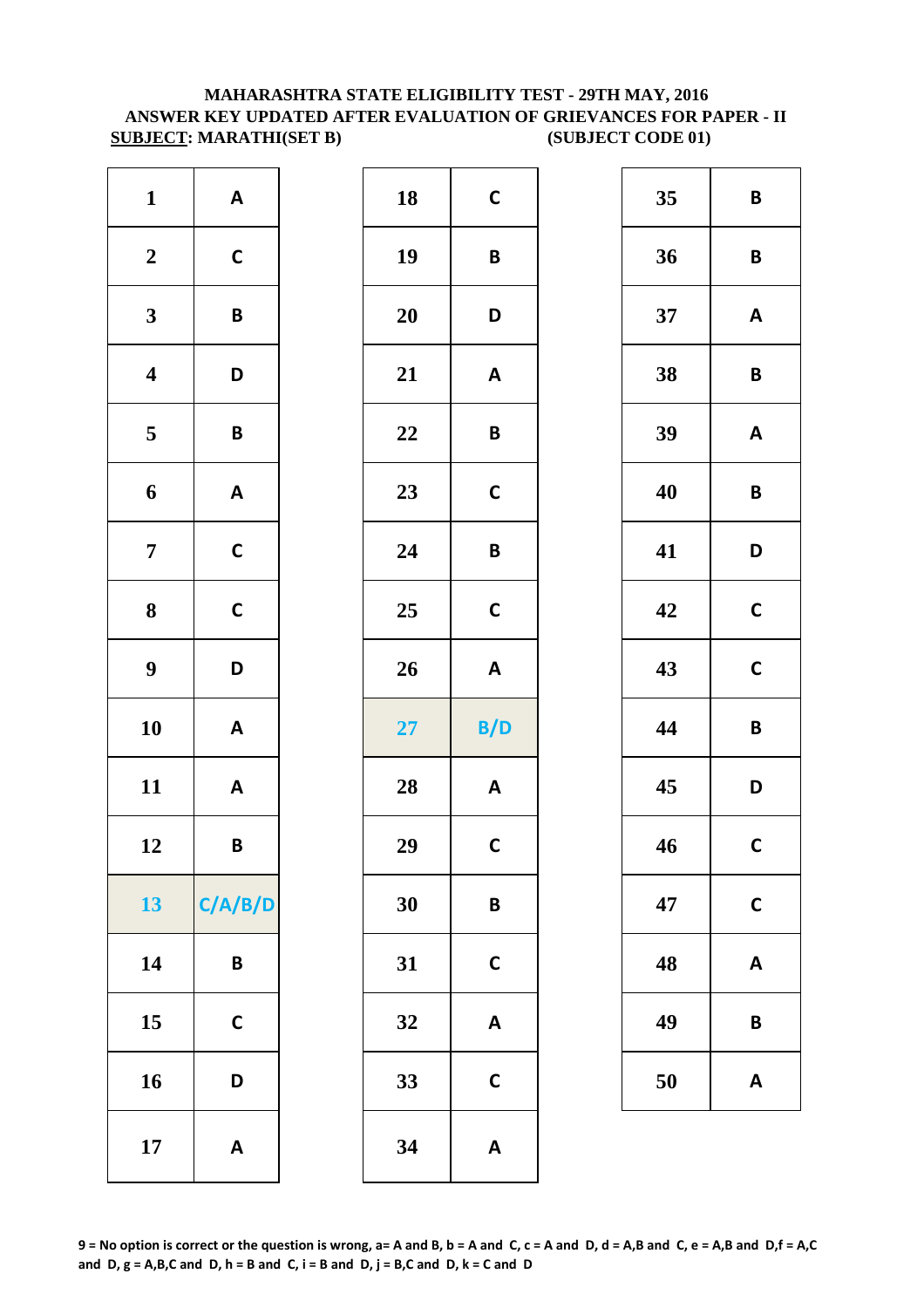#### **MAHARASHTRA STATE ELIGIBILITY TEST - 29TH MAY, 2016 ANSWER KEY UPDATED AFTER EVALUATION OF GRIEVANCES FOR PAPER - II SUBJECT: MARATHI (SET C)** (SUBJECT CODE 01)

| $\mathbf{1}$     | $\pmb{\mathsf{A}}$        | 18        | A                       |
|------------------|---------------------------|-----------|-------------------------|
| $\boldsymbol{2}$ | B                         | 19        | $\mathbf C$             |
| $\mathbf{3}$     | C/A/B/D                   | 20        | B                       |
| $\boldsymbol{4}$ | B                         | 21        | $\mathbf C$             |
| 5                | $\mathbf C$               | 22        | $\overline{\mathsf{A}}$ |
| 6                | D                         | 23        | $\mathsf{C}$            |
| $\overline{7}$   | $\boldsymbol{\mathsf{A}}$ | 24        | A                       |
| 8                | $\mathsf{C}$              | 25        | B                       |
| $\boldsymbol{9}$ | B                         | 26        | B                       |
| 10               | D                         | <b>27</b> | A                       |
| 11               | $\boldsymbol{\mathsf{A}}$ | 28        | B                       |
| 12               | B                         | 29        | A                       |
| 13               | $\mathsf{C}$              | 30        | B                       |
| 14               | B                         | 31        | D                       |
| 15               | $\mathsf{C}$              | 32        | $\mathsf{C}$            |
| 16               | $\boldsymbol{\mathsf{A}}$ | 33        | $\mathsf{C}$            |
| 17               | B/D                       | 34        | B                       |

| $\mathbf{1}$            | $\mathbf{A}$ | 18     | $\boldsymbol{\mathsf{A}}$ | 35 | D                       |
|-------------------------|--------------|--------|---------------------------|----|-------------------------|
| $\boldsymbol{2}$        | $\pmb B$     | 19     | $\mathsf{C}$              | 36 | $\mathbf C$             |
| $\overline{\mathbf{3}}$ | C/A/B/D      | 20     | $\pmb B$                  | 37 | $\mathbf C$             |
| $\overline{\mathbf{4}}$ | $\pmb B$     | 21     | $\mathsf{C}$              | 38 | $\mathsf{A}$            |
| $5\overline{)}$         | $\mathsf{C}$ | 22     | $\boldsymbol{\mathsf{A}}$ | 39 | $\mathbf B$             |
| $\boldsymbol{6}$        | D            | 23     | $\mathsf{C}$              | 40 | A                       |
| $\overline{7}$          | $\mathbf{A}$ | 24     | $\boldsymbol{\mathsf{A}}$ | 41 | A                       |
| $\boldsymbol{8}$        | $\mathsf C$  | 25     | $\pmb B$                  | 42 | $\mathbf C$             |
| $\boldsymbol{9}$        | $\pmb B$     | 26     | $\pmb B$                  | 43 | $\mathsf B$             |
| 10                      | D            | $27\,$ | $\boldsymbol{\mathsf{A}}$ | 44 | D                       |
| 11                      | $\mathbf{A}$ | 28     | $\pmb B$                  | 45 | $\overline{\mathsf{B}}$ |
| 12                      | $\pmb B$     | 29     | $\boldsymbol{\mathsf{A}}$ | 46 | A                       |
| 13                      | $\mathsf{C}$ | 30     | B                         | 47 | $\mathsf{C}$            |
| 14                      | $\pmb B$     | 31     | D                         | 48 | $\mathsf{C}$            |
| 15                      | $\mathsf{C}$ | 32     | $\mathsf{C}$              | 49 | D                       |
| 16                      | $\mathbf{A}$ | 33     | $\mathsf{C}$              | 50 | A                       |
| 17                      | B/D          | 34     | B                         |    |                         |

| 35 | D            |
|----|--------------|
| 36 | $\mathsf{C}$ |
| 37 | $\mathsf{C}$ |
| 38 | A            |
| 39 | B            |
| 40 | A            |
| 41 | A            |
| 42 | $\mathbf C$  |
| 43 | B            |
| 44 | D            |
| 45 | B            |
| 46 | A            |
| 47 | $\mathsf{C}$ |
| 48 | C            |
| 49 | D            |
| 50 | A            |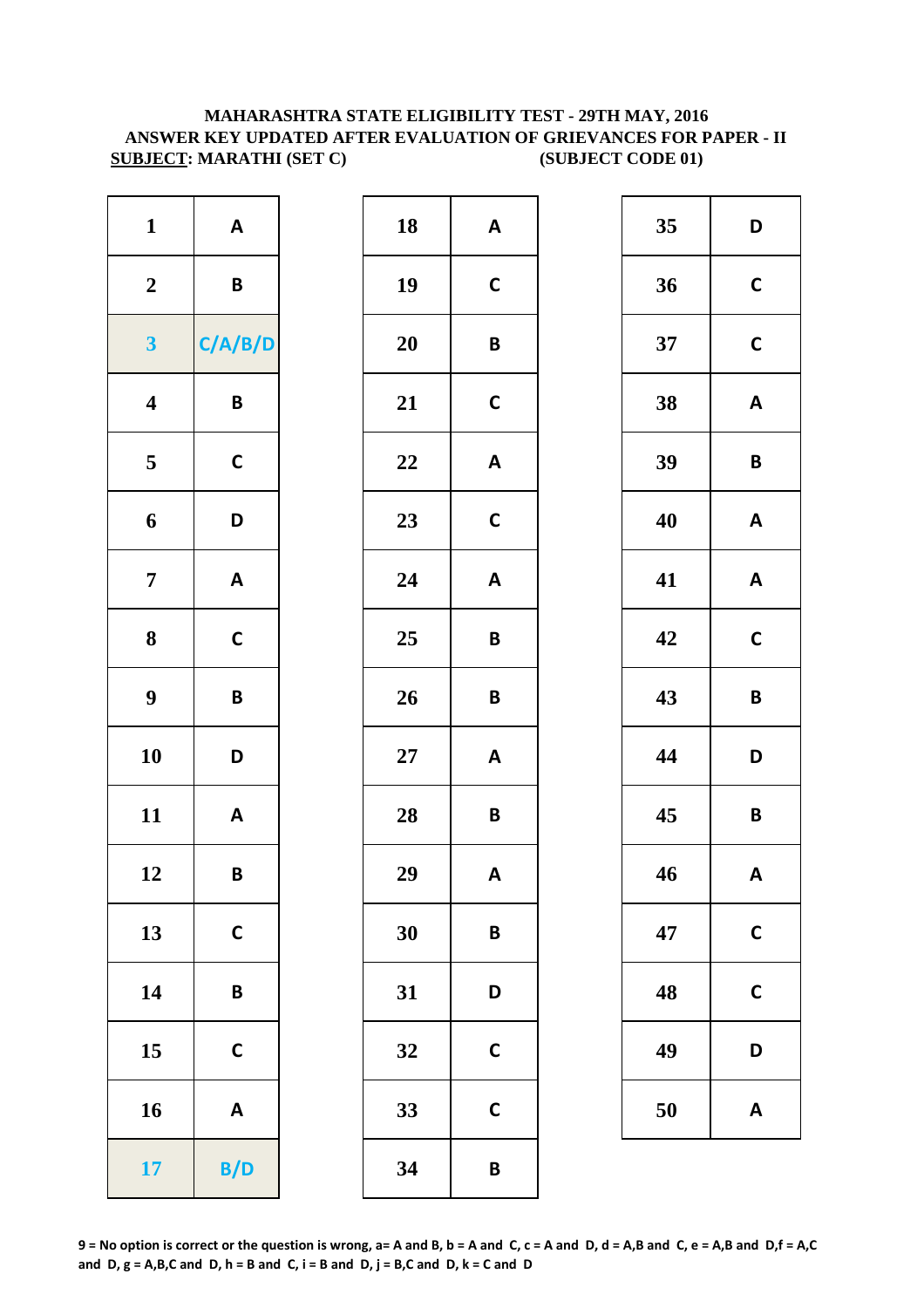#### **ANSWER KEY UPDATED AFTER EVALUATION OF GRIEVANCES FOR PAPER - II SUBJECT: MARATHI (SET D)** (SUBJECT CODE 01) **MAHARASHTRA STATE ELIGIBILITY TEST - 29TH MAY, 2016**

| $\mathbf{1}$            | $\boldsymbol{\mathsf{A}}$ | 18     | B            |
|-------------------------|---------------------------|--------|--------------|
| $\boldsymbol{2}$        | B                         | 19     | $\mathsf{A}$ |
| $\mathbf{3}$            | $\mathsf{C}$              | 20     | B            |
| $\boldsymbol{4}$        | B                         | 21     | D            |
| $\overline{\mathbf{5}}$ | $\mathsf{C}$              | 22     | $\mathsf{C}$ |
| 6                       | $\boldsymbol{\mathsf{A}}$ | 23     | $\mathsf{C}$ |
| $\overline{7}$          | B/D                       | 24     | B            |
| 8                       | $\boldsymbol{\mathsf{A}}$ | 25     | D            |
| $\boldsymbol{9}$        | $\mathsf{C}$              | 26     | $\mathsf{C}$ |
| 10                      | B                         | $27\,$ | $\mathsf{C}$ |
| 11                      | $\mathsf{C}$              | 28     | $\mathsf{A}$ |
| 12                      | A                         | 29     | B            |
| 13                      | $\mathsf{C}$              | 30     | A            |
| 14                      | $\boldsymbol{\mathsf{A}}$ | 31     | A            |
| 15                      | B                         | 32     | $\mathsf{C}$ |
| 16                      | B                         | 33     | B            |
| 17                      | $\boldsymbol{\mathsf{A}}$ | 34     | D            |

| $\mathbf{1}$            | $\boldsymbol{\mathsf{A}}$ | 18     | $\pmb B$                  | 35 | $\overline{\mathsf{B}}$ |
|-------------------------|---------------------------|--------|---------------------------|----|-------------------------|
| $\boldsymbol{2}$        | $\pmb B$                  | 19     | $\boldsymbol{\mathsf{A}}$ | 36 | A                       |
| $\mathbf{3}$            | $\mathsf C$               | 20     | $\pmb B$                  | 37 | $\mathbf C$             |
| $\overline{\mathbf{4}}$ | $\pmb B$                  | 21     | D                         | 38 | $\mathbf c$             |
| $\overline{\mathbf{5}}$ | $\mathsf C$               | 22     | $\mathsf{C}$              | 39 | D                       |
| $\boldsymbol{6}$        | $\boldsymbol{\mathsf{A}}$ | 23     | $\mathbf C$               | 40 | A                       |
| $\overline{7}$          | B/D                       | 24     | $\pmb B$                  | 41 | A                       |
| $\boldsymbol{8}$        | $\mathbf{A}$              | 25     | D                         | 42 | $\mathbf B$             |
| $\boldsymbol{9}$        | $\mathsf{C}$              | 26     | $\mathsf{C}$              | 43 | C/A/                    |
| 10                      | $\mathsf B$               | $27\,$ | $\mathsf{C}$              | 44 | $\mathbf B$             |
| 11                      | $\mathsf{C}$              | 28     | $\boldsymbol{\mathsf{A}}$ | 45 | $\mathbf C$             |
| 12                      | $\boldsymbol{\mathsf{A}}$ | 29     | $\pmb B$                  | 46 | D                       |
| 13                      | $\mathbf C$               | 30     | $\boldsymbol{\mathsf{A}}$ | 47 | A                       |
| 14                      | $\boldsymbol{\mathsf{A}}$ | 31     | $\pmb{\mathsf{A}}$        | 48 | $\mathbf C$             |
| 15                      | $\pmb B$                  | 32     | $\mathbf C$               | 49 | B                       |
| 16                      | $\pmb B$                  | 33     | $\pmb B$                  | 50 | D                       |
| 17                      | $\boldsymbol{\mathsf{A}}$ | 34     | D                         |    |                         |

| $\mathbf{1}$            | $\boldsymbol{\mathsf{A}}$ | 18        | $\boldsymbol{B}$          | 35 | $\pmb B$                  |
|-------------------------|---------------------------|-----------|---------------------------|----|---------------------------|
| $\overline{\mathbf{2}}$ | $\boldsymbol{B}$          | 19        | $\mathbf{A}$              | 36 | $\boldsymbol{\mathsf{A}}$ |
| $\overline{\mathbf{3}}$ | $\mathsf C$               | 20        | $\pmb B$                  | 37 | $\mathsf{C}$              |
| 4                       | $\boldsymbol{B}$          | 21        | D                         | 38 | $\mathsf{C}$              |
| 5                       | $\mathsf C$               | 22        | $\mathsf{C}$              | 39 | D                         |
| 6                       | $\mathbf{A}$              | 23        | $\mathsf{C}$              | 40 | $\boldsymbol{\mathsf{A}}$ |
| $\overline{7}$          | B/D                       | 24        | $\pmb B$                  | 41 | $\pmb{\mathsf{A}}$        |
| 8                       | $\boldsymbol{\mathsf{A}}$ | 25        | D                         | 42 | $\pmb B$                  |
|                         |                           |           |                           |    |                           |
| 9                       | $\mathsf{C}$              | 26        | $\mathsf{C}$              | 43 | C/A/B/D                   |
| $\overline{\mathbf{0}}$ | B                         | <b>27</b> | $\mathsf{C}$              | 44 | $\pmb B$                  |
| $\overline{1}$          | $\mathsf{C}$              | 28        | $\boldsymbol{\mathsf{A}}$ | 45 | $\mathsf{C}$              |
| $\overline{2}$          | $\mathsf{A}$              | 29        | B                         | 46 | D                         |
| $\overline{3}$          | $\mathsf{C}$              | 30        | $\boldsymbol{\mathsf{A}}$ | 47 | $\boldsymbol{\mathsf{A}}$ |
| $\overline{4}$          | $\boldsymbol{\mathsf{A}}$ | 31        | $\boldsymbol{\mathsf{A}}$ | 48 | $\mathsf{C}$              |
| $\overline{5}$          | B                         | 32        | $\mathsf{C}$              | 49 | $\pmb B$                  |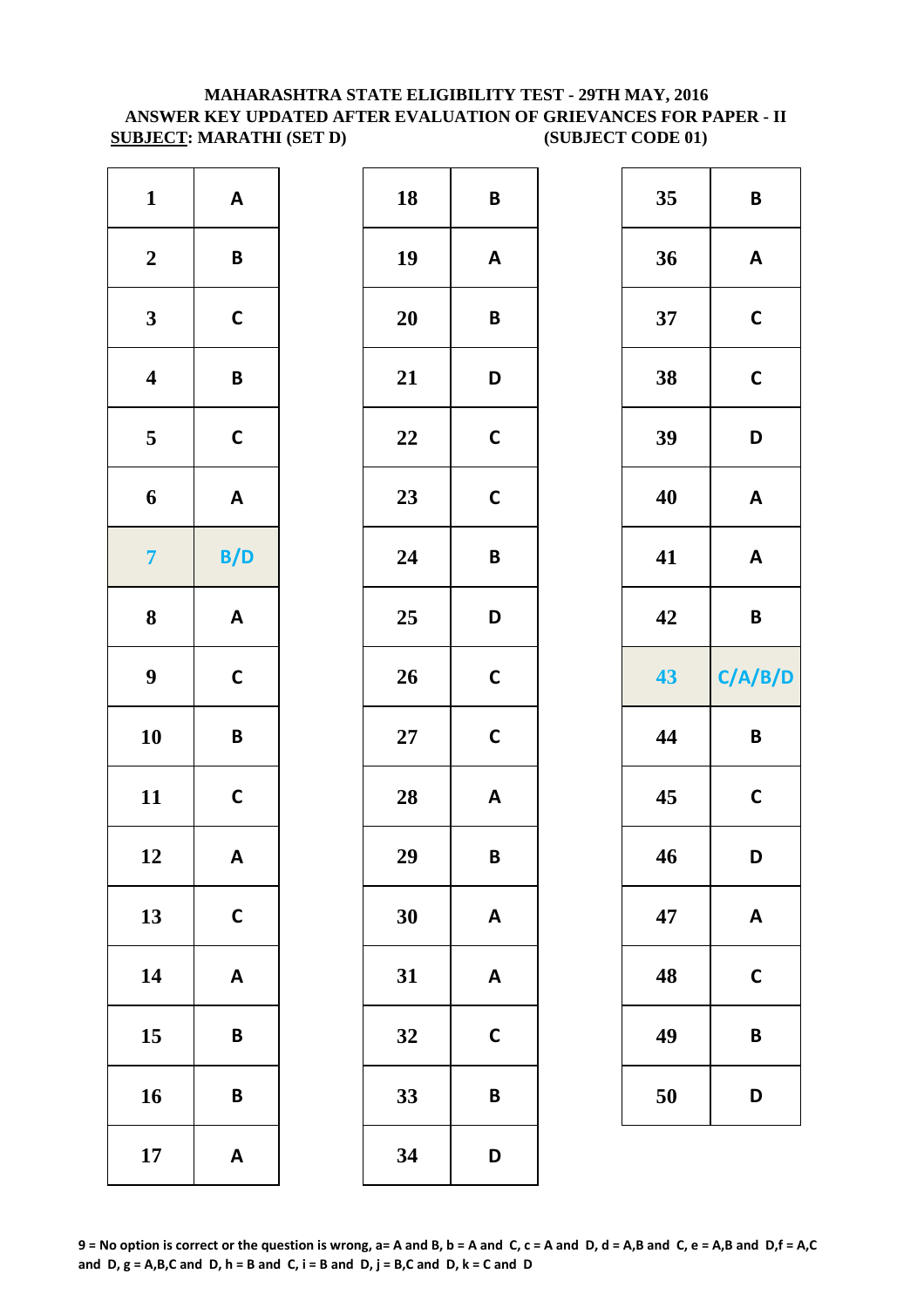### **MAHARASHTRA STATE ELIGIBILITY TEST - 29TH MAY, 2016 ANSWER KEY UPDATED AFTER EVALUATION OF GRIEVANCES FOR PAPER - II SUBJECT: HINDI (SET A) (SUBJECT CODE 02)**

| $\mathbf{1}$            | ${\bf A}$        | 18 | $\mathbf D$           | 35 | A/B/         |
|-------------------------|------------------|----|-----------------------|----|--------------|
| $\boldsymbol{2}$        | ${\bf A}$        | 19 | $\mathbf C$           | 36 | $\mathbf C$  |
| $\overline{\mathbf{3}}$ | D/C              | 20 | $\mathbf D$           | 37 | $\bf{B}$     |
| $\overline{\mathbf{4}}$ | $\mathbf C$      | 21 | $\mathbf{D}$          | 38 | $\bf{B}$     |
| $5\phantom{.0}$         | $\, {\bf B}$     | 22 | $\mathbf{D}$          | 39 | $\mathbf{A}$ |
| 6                       | $\boldsymbol{9}$ | 23 | $\mathbf D$           | 40 | $\bf{B}$     |
| $\overline{7}$          | $\mathbf C$      | 24 | $\mathbf C$           | 41 | $\bf{B}$     |
| 8                       | $\, {\bf B}$     | 25 | $\mathbf A$           | 42 | $\mathbf{D}$ |
| $\boldsymbol{9}$        | $\mathbf D$      | 26 | $\mathbf{D}$          | 43 | $\bf{B}$     |
| 10                      | $\mathbf C$      | 27 | $\mathbf C$           | 44 | $\mathbf C$  |
| 11                      | ${\bf A}$        | 28 | $\mathbf C$           | 45 | $\bf{B}$     |
| 12                      | $\, {\bf B}$     | 29 | $\, {\bf B}$          | 46 | $\bf{B}$     |
| 13                      | ${\bf A}$        | 30 | $\mathbf C$           | 47 | $\mathbf A$  |
| 14                      | $\mathbf C$      | 31 | $\, {\bf B}$          | 48 | $\mathbf{D}$ |
| 15                      | $\mathbf C$      | 32 | ${\bf A}$             | 49 | $\mathbf{A}$ |
| 16                      | $\mathbf D$      | 33 | $\mathbf C$           | 50 | $\bf{B}$     |
| 17                      | $\, {\bf B}$     | 34 | $\boldsymbol{\rm{A}}$ |    |              |

| $\mathbf{1}$            | $\mathbf A$           | 18     | $\mathbf D$           | 35 | A/B/         |
|-------------------------|-----------------------|--------|-----------------------|----|--------------|
| $\overline{\mathbf{2}}$ | $\mathbf A$           | 19     | $\mathbf C$           | 36 | $\mathbf C$  |
| $\overline{\mathbf{3}}$ | D/C                   | 20     | $\mathbf D$           | 37 | $\bf{B}$     |
| 4                       | $\mathbf C$           | 21     | $\mathbf D$           | 38 | $\bf{B}$     |
| 5                       | $\, {\bf B}$          | 22     | $\mathbf D$           | 39 | $\mathbf A$  |
| 6                       | $\boldsymbol{9}$      | 23     | $\mathbf{D}$          | 40 | $\bf{B}$     |
| 7                       | $\mathbf C$           | 24     | $\mathbf C$           | 41 | $\bf{B}$     |
| 8                       | $\, {\bf B}$          | 25     | ${\bf A}$             | 42 | D            |
| 9                       | $\mathbf{D}$          | 26     | $\mathbf D$           | 43 | $\bf{B}$     |
| $\overline{\mathbf{0}}$ | $\mathbf C$           | $27\,$ | $\mathbf C$           | 44 | $\mathbf C$  |
| $\overline{1}$          | ${\bf A}$             | 28     | $\mathbf C$           | 45 | $\bf{B}$     |
| $\overline{2}$          | $\, {\bf B}$          | 29     | $\, {\bf B}$          | 46 | $\bf{B}$     |
| $\overline{3}$          | $\boldsymbol{\rm{A}}$ | 30     | $\mathbf C$           | 47 | $\mathbf A$  |
| $\overline{4}$          | $\mathbf C$           | 31     | $\, {\bf B}$          | 48 | $\mathbf{D}$ |
| $\overline{5}$          | $\mathbf C$           | 32     | $\boldsymbol{\rm{A}}$ | 49 | $\mathbf A$  |
| $16 \,$                 | $\mathbf D$           | 33     | $\mathbf C$           | 50 | $\bf{B}$     |
| $\overline{17}$         | $\bf{B}$              | 34     | ${\bf A}$             |    |              |

| $\mathbf{1}$            | ${\bf A}$        | 18     | $\mathbf D$           | 35 | A/B/C/D               |
|-------------------------|------------------|--------|-----------------------|----|-----------------------|
| $\overline{\mathbf{2}}$ | ${\bf A}$        | 19     | $\mathbf C$           | 36 | $\mathbf C$           |
| $\overline{\mathbf{3}}$ | D/C              | 20     | $\mathbf D$           | 37 | $\, {\bf B}$          |
| 4                       | $\mathbf C$      | 21     | $\mathbf D$           | 38 | $\, {\bf B}$          |
| 5                       | ${\bf B}$        | 22     | $\mathbf D$           | 39 | ${\bf A}$             |
| 6                       | $\boldsymbol{9}$ | 23     | $\mathbf{D}$          | 40 | $\bf{B}$              |
| $\overline{7}$          | $\mathbf C$      | 24     | $\mathbf C$           | 41 | $\, {\bf B}$          |
| 8                       | $\bf{B}$         | 25     | $\mathbf A$           | 42 | $\mathbf D$           |
| 9                       | $\mathbf D$      | 26     | $\mathbf D$           | 43 | $\, {\bf B}$          |
| $\overline{\mathbf{0}}$ | $\mathbf C$      | $27\,$ | $\mathbf C$           | 44 | $\mathbf C$           |
| $\overline{1}$          | ${\bf A}$        | 28     | $\mathbf C$           | 45 | $\, {\bf B}$          |
| $\overline{2}$          | $\bf{B}$         | 29     | $\, {\bf B}$          | 46 | $\, {\bf B}$          |
| $\overline{3}$          | ${\bf A}$        | 30     | $\mathbf C$           | 47 | ${\bf A}$             |
| $\overline{4}$          | $\mathbf C$      | 31     | $\, {\bf B}$          | 48 | $\mathbf D$           |
| $\overline{5}$          | $\mathbf C$      | 32     | $\boldsymbol{\rm{A}}$ | 49 | $\boldsymbol{\rm{A}}$ |
| $16 \,$                 | $\mathbf D$      | 33     | $\mathbf C$           | 50 | $\, {\bf B}$          |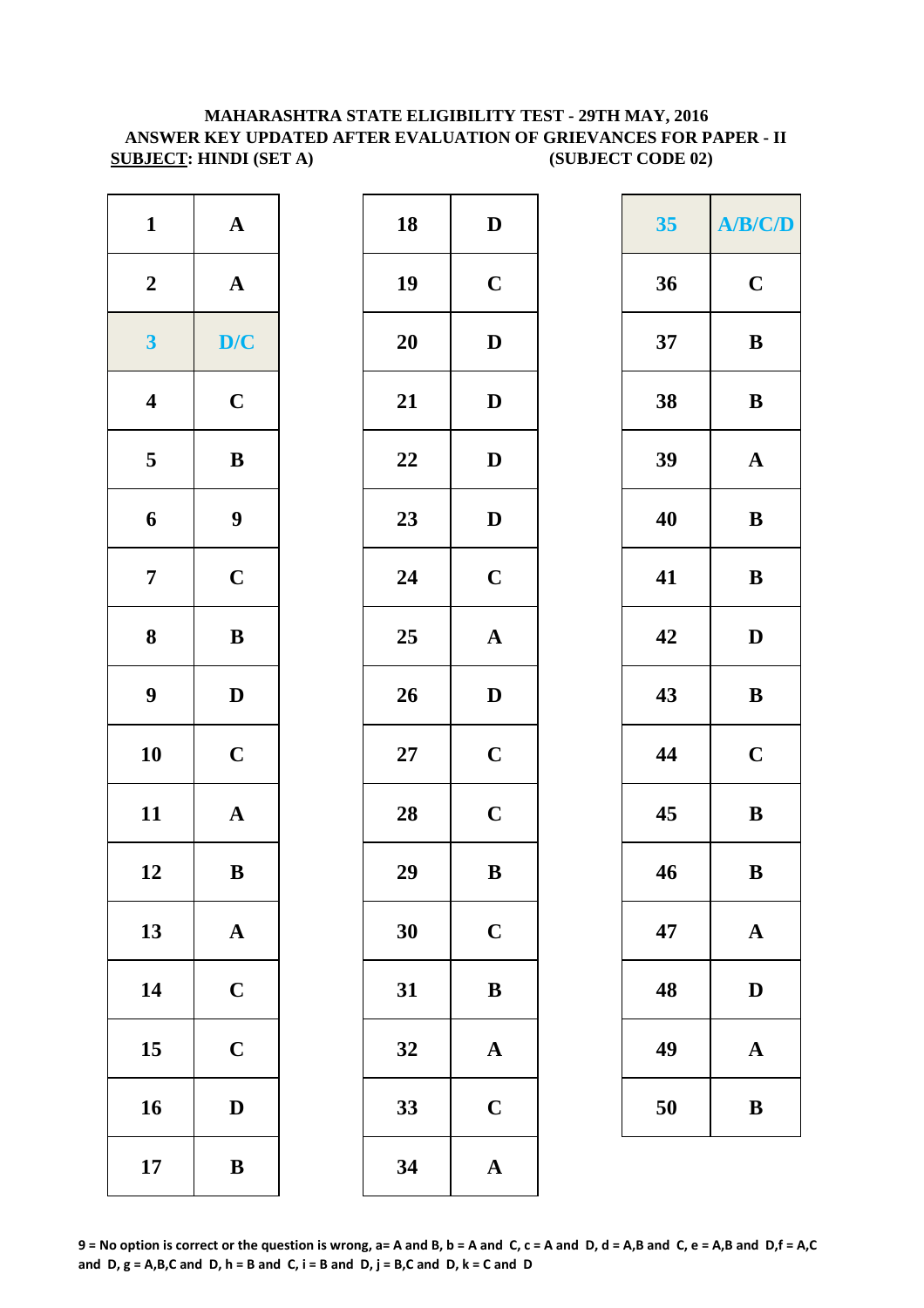# **MAHARASHTRA STATE ELIGIBILITY TEST - 29TH MAY, 2016 ANSWER KEY UPDATED AFTER EVALUATION OF GRIEVANCES FOR PAPER - II SUBJECT: HINDI (SET B) (SUBJECT CODE 02)**

| $\mathbf{1}$            | $\mathbf D$           | 18        | B            |
|-------------------------|-----------------------|-----------|--------------|
| $\boldsymbol{2}$        | $\mathbf D$           | 19        | $\mathbf{A}$ |
| $\mathbf{3}$            | $\mathbf D$           | 20        | $\bf{B}$     |
| $\boldsymbol{4}$        | $\mathbf C$           | 21        | $\bf{B}$     |
| $\overline{\mathbf{5}}$ | $\boldsymbol{\rm{A}}$ | 22        | $\mathbf{D}$ |
| 6                       | $\mathbf D$           | 23        | $\bf{B}$     |
| $\boldsymbol{7}$        | $\mathbf C$           | 24        | $\mathbf C$  |
| 8                       | $\mathbf C$           | 25        | $\bf{B}$     |
| $\boldsymbol{9}$        | $\, {\bf B}$          | 26        | $\bf{B}$     |
| 10                      | $\mathbf C$           | <b>27</b> | $\mathbf{A}$ |
| 11                      | $\bf{B}$              | 28        | $\mathbf{D}$ |
| 12                      | $\boldsymbol{\rm{A}}$ | 29        | $\mathbf{A}$ |
| 13                      | $\mathbf C$           | 30        | B            |
| 14                      | $\boldsymbol{\rm{A}}$ | 31        | ${\bf A}$    |
| 15                      | A/B/C/D               | 32        | $\mathbf A$  |
| 16                      | $\mathbf C$           | 33        | D/           |
| 17                      | $\, {\bf B}$          | 34        | $\mathbf C$  |

| $\mathbf{1}$            | $\mathbf D$  | 18 | $\bf{B}$              | 35 | $\bf{B}$         |
|-------------------------|--------------|----|-----------------------|----|------------------|
| $\boldsymbol{2}$        | $\mathbf D$  | 19 | ${\bf A}$             | 36 | $\boldsymbol{9}$ |
| $\mathbf{3}$            | $\mathbf{D}$ | 20 | ${\bf B}$             | 37 | $\mathbf C$      |
| $\overline{\mathbf{4}}$ | $\mathbf C$  | 21 | $\bf{B}$              | 38 | $\bf{B}$         |
| $\overline{\mathbf{5}}$ | ${\bf A}$    | 22 | $\mathbf D$           | 39 | $\mathbf{D}$     |
| $\boldsymbol{6}$        | $\mathbf D$  | 23 | $\bf{B}$              | 40 | $\mathbf C$      |
| $\overline{7}$          | $\mathbf C$  | 24 | $\mathbf C$           | 41 | $\mathbf A$      |
| $\boldsymbol{8}$        | $\mathbf C$  | 25 | $\, {\bf B}$          | 42 | $\bf{B}$         |
| $\boldsymbol{9}$        | $\bf{B}$     | 26 | $\bf{B}$              | 43 | $\mathbf A$      |
| 10                      | $\mathbf C$  | 27 | $\mathbf{A}$          | 44 | $\mathbf C$      |
| 11                      | $\, {\bf B}$ | 28 | $\mathbf D$           | 45 | $\mathbf C$      |
| 12                      | ${\bf A}$    | 29 | $\boldsymbol{\rm{A}}$ | 46 | $\mathbf{D}$     |
| 13                      | $\mathbf C$  | 30 | ${\bf B}$             | 47 | $\bf{B}$         |
| 14                      | ${\bf A}$    | 31 | $\mathbf{A}$          | 48 | $\mathbf{D}$     |
| 15                      | A/B/C/D      | 32 | $\mathbf A$           | 49 | $\mathbf C$      |
| 16                      | $\mathbf C$  | 33 | D/C                   | 50 | $\mathbf{D}$     |
| 17                      | $\, {\bf B}$ | 34 | $\mathbf C$           |    |                  |
|                         |              |    |                       |    |                  |

| 35 | B                       |
|----|-------------------------|
| 36 | 9                       |
| 37 | $\mathbf C$             |
| 38 | B                       |
| 39 | $\mathbf D$             |
| 40 | $\mathbf C$             |
| 41 | $\mathbf A$             |
| 42 | B                       |
| 43 | $\mathbf A$             |
| 44 | $\mathbf C$             |
| 45 | $\overline{\mathbf{C}}$ |
| 46 | D                       |
| 47 | B                       |
| 48 | $\mathbf D$             |
| 49 | $\mathbf C$             |
| 50 | $\mathbf D$             |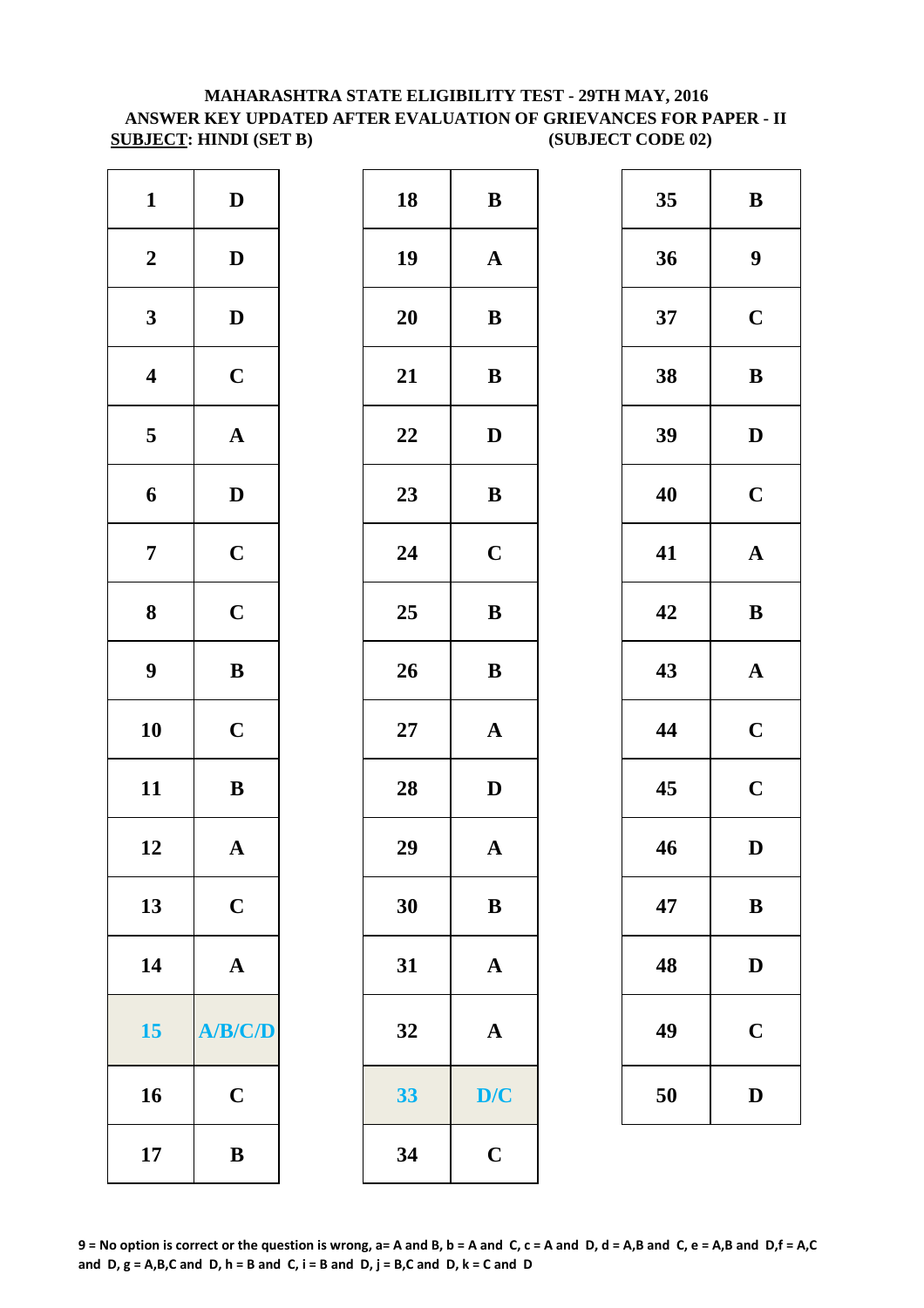#### **SUBJECT: HINDI (SET C) (SUBJECT CODE 02) MAHARASHTRA STATE ELIGIBILITY TEST - 29TH MAY, 2016 ANSWER KEY UPDATED AFTER EVALUATION OF GRIEVANCES FOR PAPER - II**

| $\mathbf{1}$            | $\, {\bf B}$          | 18     | $\mathbf{D}$     |
|-------------------------|-----------------------|--------|------------------|
| $\boldsymbol{2}$        | $\boldsymbol{\rm{A}}$ | 19     | $\mathbf{A}$     |
| $\mathbf{3}$            | $\mathbf C$           | 20     | $\bf{B}$         |
| $\overline{\mathbf{4}}$ | $\boldsymbol{\rm{A}}$ | 21     | $\mathbf{A}$     |
| $\overline{\mathbf{5}}$ | A/B/C/D               | 22     | $\mathbf{A}$     |
| 6                       | $\mathbf C$           | 23     | D/               |
| $\overline{7}$          | ${\bf B}$             | 24     | $\mathbf C$      |
| 8                       | ${\bf B}$             | 25     | $\bf{B}$         |
| $\boldsymbol{9}$        | $\boldsymbol{\rm{A}}$ | 26     | $\boldsymbol{9}$ |
| 10                      | $\bf{B}$              | $27\,$ | $\mathbf C$      |
| 11                      | $\bf{B}$              | 28     | $\bf{B}$         |
| 12                      | D                     | 29     | D                |
| 13                      | ${\bf B}$             | 30     | $\mathbf C$      |
| 14                      | $\mathbf C$           | 31     | $\mathbf{A}$     |
| 15                      | $\bf{B}$              | 32     | $\bf{B}$         |
| 16                      | $\bf{B}$              | 33     | $\mathbf{A}$     |
| 17                      | $\boldsymbol{\rm{A}}$ | 34     | $\mathbf C$      |

| $\mathbf{1}$            | $\, {\bf B}$          | 18     | ${\bf D}$             | 35 | $\mathbf C$  |
|-------------------------|-----------------------|--------|-----------------------|----|--------------|
| $\boldsymbol{2}$        | $\mathbf{A}$          | 19     | ${\bf A}$             | 36 | $\mathbf{D}$ |
| $\mathbf{3}$            | $\mathbf C$           | 20     | ${\bf B}$             | 37 | $\bf{B}$     |
| $\overline{\mathbf{4}}$ | ${\bf A}$             | 21     | $\boldsymbol{\rm{A}}$ | 38 | $\mathbf{D}$ |
| $\overline{\mathbf{5}}$ | A/B/C/D               | 22     | $\boldsymbol{\rm{A}}$ | 39 | $\mathbf C$  |
| $\boldsymbol{6}$        | $\mathbf C$           | 23     | D/C                   | 40 | $\mathbf{D}$ |
| $\overline{7}$          | ${\bf B}$             | 24     | $\mathbf C$           | 41 | $\mathbf{D}$ |
| $\boldsymbol{8}$        | $\bf{B}$              | 25     | $\bf{B}$              | 42 | $\mathbf{D}$ |
| $\boldsymbol{9}$        | ${\bf A}$             | 26     | $\boldsymbol{9}$      | 43 | $\mathbf{D}$ |
| 10                      | ${\bf B}$             | $27\,$ | $\mathbf C$           | 44 | $\mathbf C$  |
| 11                      | ${\bf B}$             | 28     | $\, {\bf B}$          | 45 | $\mathbf A$  |
| 12                      | $\mathbf D$           | 29     | $\mathbf D$           | 46 | $\mathbf{D}$ |
| 13                      | $\bf{B}$              | 30     | $\mathbf C$           | 47 | $\mathbf C$  |
| 14                      | $\mathbf C$           | 31     | $\mathbf A$           | 48 | $\mathbf C$  |
| 15                      | $\bf{B}$              | 32     | $\bf{B}$              | 49 | $\bf{B}$     |
| 16                      | $\, {\bf B}$          | 33     | $\mathbf{A}$          | 50 | $\mathbf C$  |
| 17                      | $\boldsymbol{\rm{A}}$ | 34     | $\mathbf C$           |    |              |

| 35 | $\mathbf C$  |
|----|--------------|
| 36 | D            |
| 37 | B            |
| 38 | D            |
| 39 | $\mathbf C$  |
| 40 | D            |
| 41 | D            |
| 42 | D            |
|    |              |
| 43 | D            |
| 44 | $\mathbf C$  |
| 45 | $\mathbf{A}$ |
| 46 | D            |
| 47 | $\mathbf C$  |
| 48 | $\mathbf C$  |
| 49 | B            |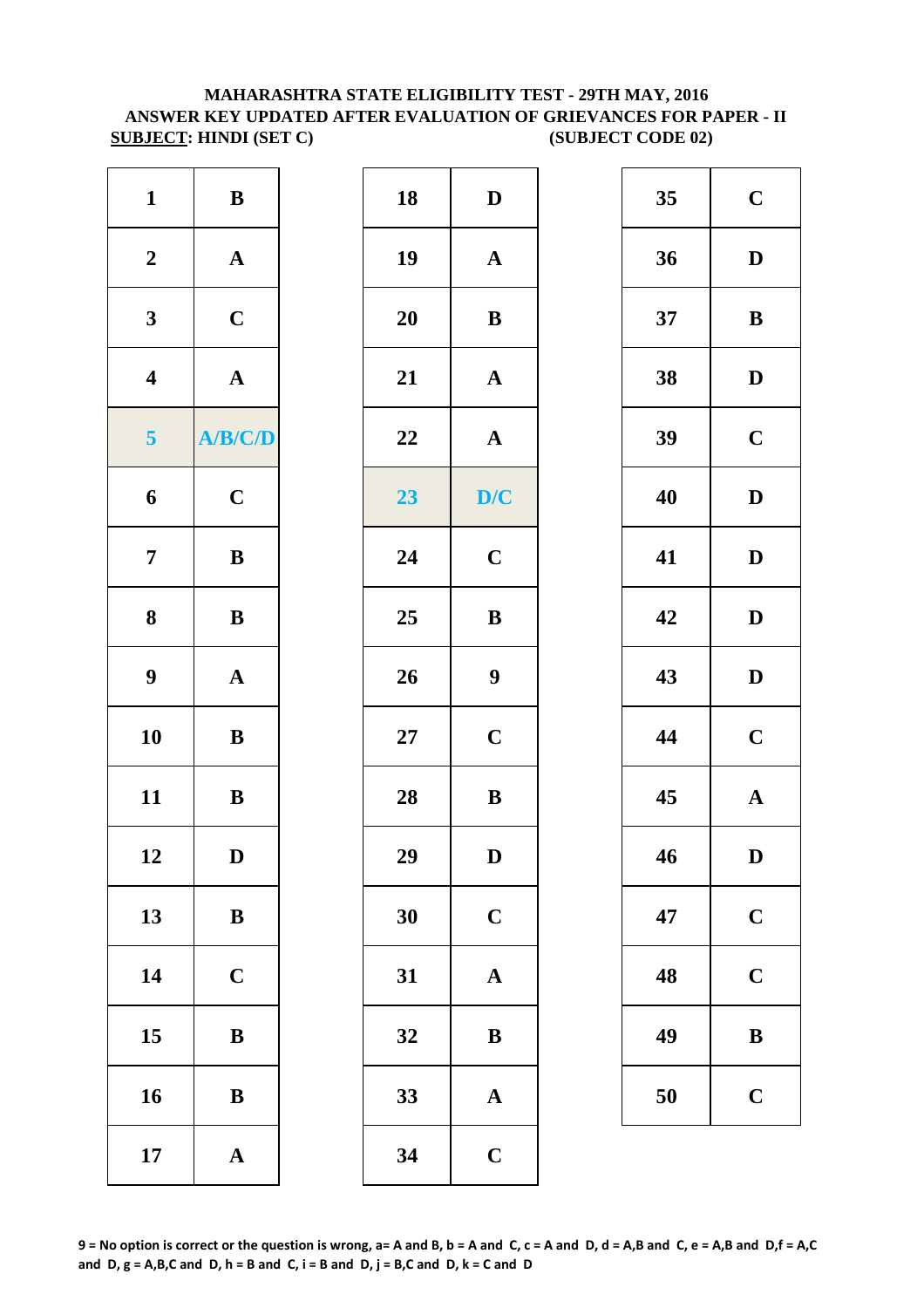#### **MAHARASHTRA STATE ELIGIBILITY TEST - 29TH MAY, 2016 ANSWER KEY UPDATED AFTER EVALUATION OF GRIEVANCES FOR PAPER - II SUBJECT:** HINDI (SET D) (SUBJECT CODE 02)

| $\mathbf{1}$     | $\, {\bf B}$          | 18     | $\bf{B}$     |
|------------------|-----------------------|--------|--------------|
| $\boldsymbol{2}$ | $\mathbf D$           | 19     | $\mathbf{D}$ |
| $\mathbf{3}$     | $\bf{B}$              | 20     | $\mathbf C$  |
| $\boldsymbol{4}$ | $\mathbf C$           | 21     | $\mathbf A$  |
| 5                | $\, {\bf B}$          | 22     | $\bf{B}$     |
| $\boldsymbol{6}$ | $\, {\bf B}$          | 23     | $\mathbf A$  |
| $\boldsymbol{7}$ | $\boldsymbol{\rm{A}}$ | 24     | $\mathbf C$  |
| $\boldsymbol{8}$ | $\mathbf D$           | 25     | $\mathbf C$  |
| $\boldsymbol{9}$ | $\boldsymbol{\rm{A}}$ | 26     | $\mathbf{D}$ |
| 10               | $\bf{B}$              | $27\,$ | $\bf{B}$     |
| 11               | $\mathbf A$           | 28     | $\mathbf{D}$ |
| 12               | A                     | 29     | $\mathbf C$  |
| 13               | D/C                   | 30     | $\mathbf{D}$ |
| 14               | $\mathbf C$           | 31     | $\mathbf{D}$ |
| 15               | $\bf{B}$              | 32     | $\mathbf{D}$ |
| 16               | 9                     | 33     | $\mathbf{D}$ |
| 17               | $\mathbf C$           | 34     | $\mathbf C$  |

| $\mathbf{1}$            | $\, {\bf B}$     | 18 | $\bf{B}$              | 35 | $\mathbf{A}$ |
|-------------------------|------------------|----|-----------------------|----|--------------|
| $\boldsymbol{2}$        | $\mathbf{D}$     | 19 | $\mathbf{D}$          | 36 | $\mathbf D$  |
| $\mathbf{3}$            | ${\bf B}$        | 20 | $\mathbf C$           | 37 | $\mathbf C$  |
| $\overline{\mathbf{4}}$ | $\mathbf C$      | 21 | $\boldsymbol{\rm{A}}$ | 38 | $\mathbf C$  |
| $5\overline{)}$         | $\, {\bf B}$     | 22 | ${\bf B}$             | 39 | $\, {\bf B}$ |
| $\boldsymbol{6}$        | $\, {\bf B}$     | 23 | ${\bf A}$             | 40 | $\mathbf C$  |
| $\overline{7}$          | $\mathbf{A}$     | 24 | $\mathbf C$           | 41 | $\, {\bf B}$ |
| 8                       | $\mathbf D$      | 25 | $\mathbf C$           | 42 | ${\bf A}$    |
| $\boldsymbol{9}$        | ${\bf A}$        | 26 | $\mathbf{D}$          | 43 | $\mathbf C$  |
| 10                      | $\, {\bf B}$     | 27 | ${\bf B}$             | 44 | $\mathbf{A}$ |
| 11                      | ${\bf A}$        | 28 | $\mathbf D$           | 45 | A/B/C/D      |
| 12                      | $\mathbf{A}$     | 29 | $\mathbf C$           | 46 | $\mathbf C$  |
| 13                      | D/C              | 30 | $\mathbf{D}$          | 47 | $\bf{B}$     |
| 14                      | $\mathbf C$      | 31 | $\mathbf{D}$          | 48 | ${\bf B}$    |
| 15                      | $\bf{B}$         | 32 | $\mathbf{D}$          | 49 | $\mathbf A$  |
| 16                      | $\boldsymbol{9}$ | 33 | $\mathbf D$           | 50 | $\, {\bf B}$ |
| 17                      | $\mathbf C$      | 34 | $\mathbf C$           |    |              |
|                         |                  |    |                       |    |              |

| 35 | $\mathbf A$    |
|----|----------------|
| 36 | D              |
| 37 | $\mathbf C$    |
| 38 | $\mathbf C$    |
| 39 | B              |
| 40 | $\mathbf C$    |
| 41 | B              |
| 42 | $\mathbf A$    |
|    |                |
| 43 | $\mathbf C$    |
| 44 | $\mathbf{A}$   |
| 45 | <b>A/B/C/D</b> |
| 46 | $\mathbf C$    |
| 47 | $\bf{B}$       |
| 48 | B              |
| 49 | $\mathbf A$    |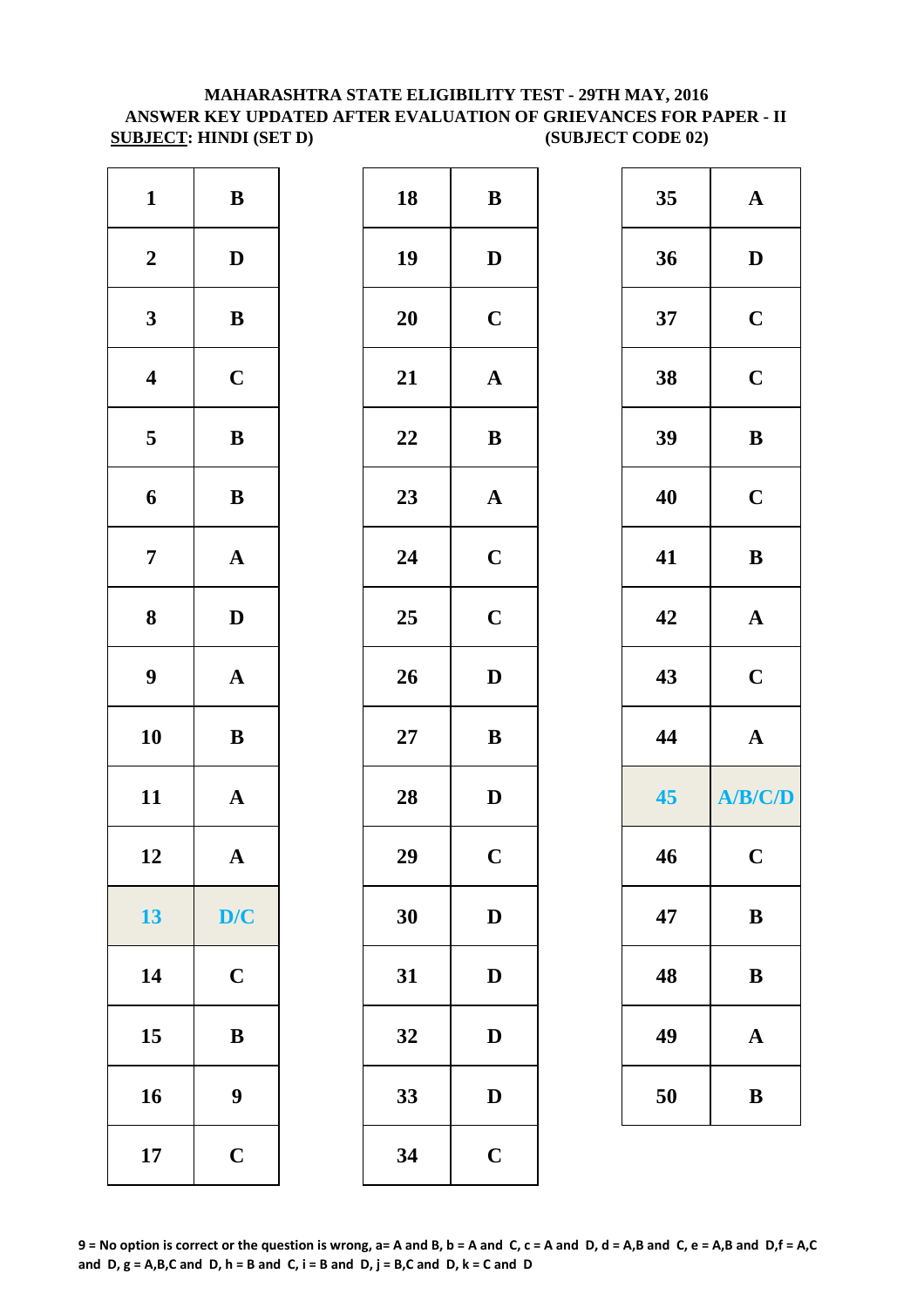#### **SUBJECT: ENGLISH (SET A)** (SUBJECT CODE 03) **MAHARASHTRA STATE ELIGIBILITY TEST - 29TH MAY, 2016 ANSWER KEY UPDATED AFTER EVALUATION OF GRIEVANCES FOR PAPER - II**

| $\mathbf{1}$            | ${\bf A}$             | 18        | $\mathbf{D}$ |
|-------------------------|-----------------------|-----------|--------------|
| $\boldsymbol{2}$        | $\, {\bf B}$          | 19        | $\mathbf A$  |
| $\mathbf{3}$            | $\mathbf D$           | <b>20</b> | $\bf{B}$     |
| $\overline{\mathbf{4}}$ | $\mathbf C$           | 21        | $\bf{B}$     |
| $\overline{\mathbf{5}}$ | $\mathbf D$           | 22        | $\mathbf{D}$ |
| 6                       | $\boldsymbol{\rm{A}}$ | 23        | $\mathbf C$  |
| $\overline{7}$          | $\mathbf D$           | 24        | $\bf{B}$     |
| ${\bf 8}$               | $\mathbf C$           | 25        | $\mathbf C$  |
| $\boldsymbol{9}$        | $\, {\bf B}$          | 26        | $\mathbf{D}$ |
| 10                      | $\bf{B}$              | $27\,$    | $\bf{B}$     |
| 11                      | $\mathbf A$           | 28        | $\bf{B}$     |
| 12                      | $\mathbf C$           | 29        | B            |
| 13                      | ${\bf A}$             | 30        | $\mathbf{D}$ |
| 14                      | $\, {\bf B}$          | 31        | $\mathbf{A}$ |
| 15                      | $\, {\bf B}$          | 32        | $\mathbf C$  |
| 16                      | $\mathbf D$           | 33        | $\mathbf{A}$ |
| 17                      | $\boldsymbol{\rm{A}}$ | 34        | $\mathbf{A}$ |

| $\mathbf{1}$            | ${\bf A}$    | 18 | $\mathbf D$           | 35 | <b>B/A</b>   |
|-------------------------|--------------|----|-----------------------|----|--------------|
| $\boldsymbol{2}$        | $\bf{B}$     | 19 | ${\bf A}$             | 36 | $\bf{B}$     |
| $\mathbf{3}$            | $\mathbf{D}$ | 20 | $\, {\bf B}$          | 37 | $\bf{B}$     |
| $\overline{\mathbf{4}}$ | $\mathbf C$  | 21 | $\, {\bf B}$          | 38 | $\mathbf C$  |
| $\overline{\mathbf{5}}$ | $\mathbf{D}$ | 22 | $\mathbf D$           | 39 | $\mathbf D$  |
| $\boldsymbol{6}$        | ${\bf A}$    | 23 | $\mathbf C$           | 40 | $\mathbf C$  |
| $\overline{7}$          | $\mathbf D$  | 24 | $\, {\bf B}$          | 41 | $\mathbf D$  |
| $\boldsymbol{8}$        | $\mathbf C$  | 25 | $\mathbf C$           | 42 | $\mathbf{A}$ |
| $\boldsymbol{9}$        | $\, {\bf B}$ | 26 | $\mathbf D$           | 43 | $\mathbf C$  |
| 10                      | $\bf{B}$     | 27 | $\, {\bf B}$          | 44 | $\, {\bf B}$ |
| 11                      | ${\bf A}$    | 28 | $\, {\bf B}$          | 45 | $\mathbf C$  |
| 12                      | $\mathbf C$  | 29 | $\, {\bf B}$          | 46 | $\mathbf A$  |
| 13                      | ${\bf A}$    | 30 | $\mathbf D$           | 47 | $\mathbf{D}$ |
| 14                      | $\, {\bf B}$ | 31 | $\boldsymbol{\rm{A}}$ | 48 | $\bf{B}$     |
| 15                      | ${\bf B}$    | 32 | $\mathbf C$           | 49 | B            |
| 16                      | D            | 33 | $\boldsymbol{\rm{A}}$ | 50 | B            |
| 17                      | $\mathbf A$  | 34 | $\boldsymbol{\rm{A}}$ |    |              |

| 35 | B/A         |
|----|-------------|
| 36 | B           |
| 37 | B           |
| 38 | $\mathbf C$ |
| 39 | D           |
| 40 | $\mathbf C$ |
| 41 | D           |
| 42 | $\mathbf A$ |
| 43 | $\mathbf C$ |
| 44 | B           |
| 45 | $\mathbf C$ |
| 46 | $\mathbf A$ |
| 47 | D           |
| 48 | B           |
| 49 | B           |
| 50 | B           |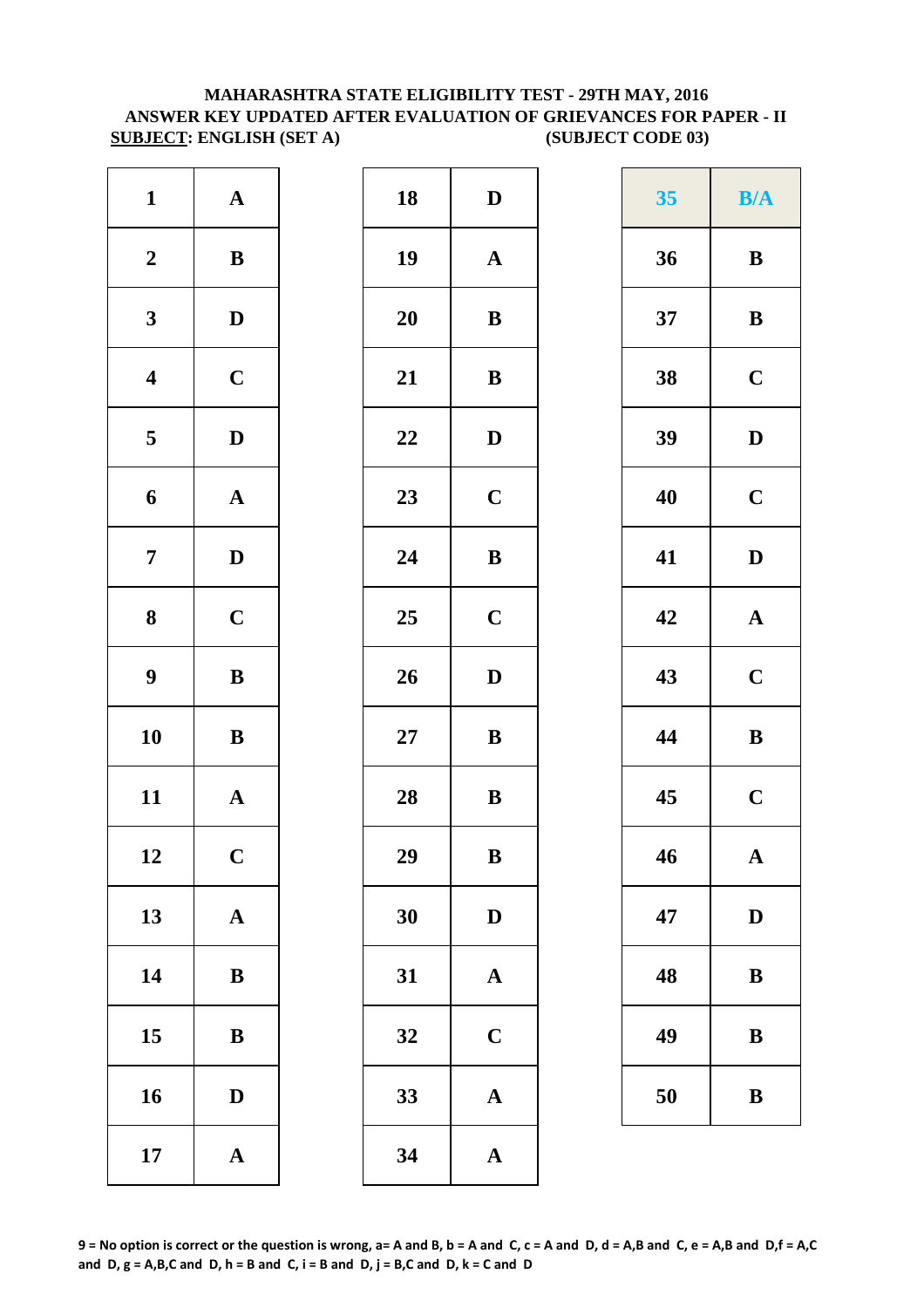#### **ANSWER KEY UPDATED AFTER EVALUATION OF GRIEVANCES FOR PAPER - II SUBJECT: ENGLISH (SET B) (SUBJECT CODE 03) MAHARASHTRA STATE ELIGIBILITY TEST - 29TH MAY, 2016**

| $\mathbf{1}$            | $\bf{B}$    | 18        | $\mathbf C$           |
|-------------------------|-------------|-----------|-----------------------|
| $\boldsymbol{2}$        | $\mathbf D$ | 19        | $\mathbf D$           |
| $\mathbf{3}$            | $\mathbf C$ | <b>20</b> | $\mathbf C$           |
| $\boldsymbol{4}$        | ${\bf B}$   | 21        | $\mathbf D$           |
| $\overline{\mathbf{5}}$ | $\mathbf C$ | 22        | ${\bf A}$             |
| 6                       | $\mathbf D$ | 23        | $\mathbf C$           |
| $\overline{7}$          | $\bf{B}$    | 24        | $\bf{B}$              |
| $\boldsymbol{8}$        | $\bf{B}$    | 25        | $\mathbf C$           |
| $\boldsymbol{9}$        | $\bf{B}$    | 26        | $\boldsymbol{\rm{A}}$ |
| 10                      | $\mathbf D$ | 27        | $\mathbf D$           |
| 11                      | $\mathbf A$ | 28        | $\bf{B}$              |
| 12                      | $\mathbf C$ | 29        | B                     |
| 13                      | ${\bf A}$   | 30        | $\bf{B}$              |
| 14                      | ${\bf A}$   | 31        | $\mathbf A$           |
| 15                      | B/A         | 32        | $\bf{B}$              |
| 16                      | $\bf{B}$    | 33        | $\mathbf D$           |
| 17                      | $\bf{B}$    | 34        | $\mathbf C$           |

| $\mathbf{1}$            | $\mathbf{B}$ | 18 | $\mathbf C$  | 35 | D            |
|-------------------------|--------------|----|--------------|----|--------------|
| $\boldsymbol{2}$        | $\mathbf D$  | 19 | $\mathbf{D}$ | 36 | $\mathbf{A}$ |
| $\mathbf{3}$            | $\mathbf C$  | 20 | $\mathbf C$  | 37 | D            |
| $\overline{\mathbf{4}}$ | $\bf{B}$     | 21 | D            | 38 | $\mathbf C$  |
| $\overline{5}$          | $\mathbf C$  | 22 | $\mathbf{A}$ | 39 | $\bf{B}$     |
| 6                       | $\mathbf{D}$ | 23 | $\mathbf C$  | 40 | $\bf{B}$     |
| $\overline{7}$          | $\bf{B}$     | 24 | $\bf{B}$     | 41 | $\mathbf{A}$ |
| $\boldsymbol{8}$        | $\bf{B}$     | 25 | $\mathbf C$  | 42 | $\mathbf C$  |
| $\boldsymbol{9}$        | $\bf{B}$     | 26 | ${\bf A}$    | 43 | ${\bf A}$    |
| 10                      | $\mathbf{D}$ | 27 | D            | 44 | $\bf{B}$     |
| 11                      | $\mathbf{A}$ | 28 | $\bf{B}$     | 45 | $\, {\bf B}$ |
| 12                      | $\mathbf C$  | 29 | $\bf{B}$     | 46 | D            |
| 13                      | $\mathbf{A}$ | 30 | B            | 47 | $\mathbf{A}$ |
| 14                      | $\mathbf{A}$ | 31 | $\mathbf{A}$ | 48 | D            |
| 15                      | B/A          | 32 | B            | 49 | $\mathbf{A}$ |
| 16                      | B            | 33 | D            | 50 | $\bf{B}$     |
| 17                      | $\bf{B}$     | 34 | $\mathbf C$  |    |              |
|                         |              |    |              |    |              |

| 35 | D            |
|----|--------------|
| 36 | $\mathbf A$  |
| 37 | D            |
| 38 | $\mathbf C$  |
| 39 | B            |
| 40 | B            |
| 41 | $\mathbf A$  |
| 42 | $\mathbf C$  |
| 43 | $\mathbf{A}$ |
| 44 | $\bf{B}$     |
| 45 | B            |
| 46 | D            |
| 47 | $\mathbf A$  |
| 48 | D            |
| 49 | $\mathbf A$  |
| 50 | B            |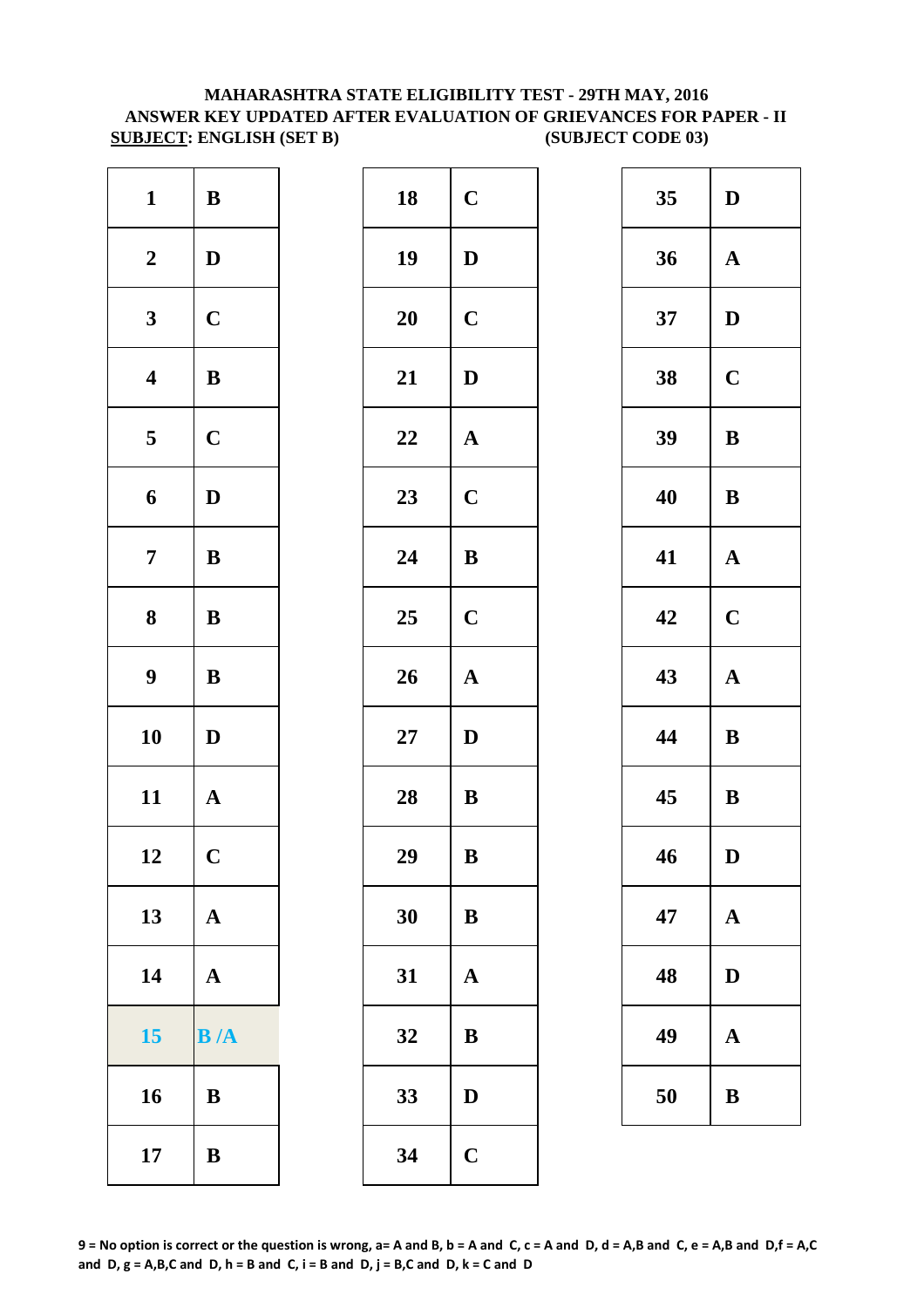# **MAHARASHTRA STATE ELIGIBILITY TEST - 29TH MAY, 2016 ANSWER KEY UPDATED AFTER EVALUATION OF GRIEVANCES FOR PAPER - II SUBJECT: ENGLISH (SET C)** (SUBJECT CODE 03)

| $\mathbf{1}$            | $\boldsymbol{\rm{A}}$ | 18        | $\bf{B}$     |
|-------------------------|-----------------------|-----------|--------------|
| $\boldsymbol{2}$        | $\mathbf C$           | 19        | $\bf{B}$     |
| $\mathbf{3}$            | $\mathbf A$           | 20        | $\bf{B}$     |
| $\overline{\mathbf{4}}$ | $\mathbf A$           | 21        | $\mathbf A$  |
| 5                       | B/A                   | 22        | $\, {\bf B}$ |
| 6                       | $\bf{B}$              | 23        | $\mathbf D$  |
| $\overline{7}$          | $\bf{B}$              | 24        | $\mathbf C$  |
| 8                       | $\mathbf C$           | 25        | $\mathbf D$  |
| $\boldsymbol{9}$        | $\mathbf D$           | 26        | $\mathbf A$  |
| 10                      | $\mathbf C$           | <b>27</b> | $\mathbf D$  |
| 11                      | $\mathbf{D}$          | 28        | $\mathbf C$  |
| 12                      | ${\bf A}$             | 29        | $\bf{B}$     |
| 13                      | $\mathbf C$           | 30        | $\bf{B}$     |
| 14                      | $\bf{B}$              | 31        | $\mathbf A$  |
| 15                      | $\mathbf C$           | 32        | $\mathbf C$  |
| 16                      | $\mathbf A$           | 33        | $\mathbf A$  |
| 17                      | $\mathbf D$           | 34        | $\bf{B}$     |

| $\mathbf{1}$            | ${\bf A}$    | 18     | $\mathbf{B}$ | 35 | $\bf{B}$     |
|-------------------------|--------------|--------|--------------|----|--------------|
| $\boldsymbol{2}$        | $\mathbf C$  | 19     | $\bf{B}$     | 36 | $\mathbf{D}$ |
| $\mathbf{3}$            | $\mathbf{A}$ | 20     | $\bf{B}$     | 37 | ${\bf A}$    |
| $\overline{\mathbf{4}}$ | $\mathbf{A}$ | 21     | $\mathbf{A}$ | 38 | $\mathbf D$  |
| 5 <sup>5</sup>          | B/A          | 22     | $\bf{B}$     | 39 | ${\bf A}$    |
| $\boldsymbol{6}$        | B            | 23     | $\mathbf D$  | 40 | $\bf{B}$     |
| $\overline{7}$          | $\bf{B}$     | 24     | $\mathbf C$  | 41 | $\bf{B}$     |
| $\boldsymbol{8}$        | $\mathbf C$  | 25     | D            | 42 | $\mathbf{D}$ |
| $\boldsymbol{9}$        | $\mathbf D$  | 26     | $\mathbf{A}$ | 43 | $\mathbf C$  |
| 10                      | $\mathbf C$  | $27\,$ | D            | 44 | ${\bf B}$    |
| 11                      | $\mathbf D$  | 28     | $\mathbf C$  | 45 | $\mathbf C$  |
| 12                      | $\mathbf A$  | 29     | $\, {\bf B}$ | 46 | $\mathbf D$  |
| 13                      | $\mathbf C$  | 30     | $\bf{B}$     | 47 | $\bf{B}$     |
| 14                      | $\bf{B}$     | 31     | $\mathbf{A}$ | 48 | $\bf{B}$     |
| 15                      | $\mathbf C$  | 32     | $\mathbf C$  | 49 | $\bf{B}$     |
| 16                      | $\mathbf{A}$ | 33     | $\mathbf{A}$ | 50 | D            |
| 17                      | D            | 34     | $\bf{B}$     |    |              |
|                         |              |        |              |    |              |

| 35 | B              |
|----|----------------|
| 36 | D              |
| 37 | $\mathbf A$    |
| 38 | D              |
| 39 | $\mathbf{A}$   |
| 40 | $\bf{B}$       |
| 41 | B              |
| 42 | D              |
| 43 | $\mathbf C$    |
| 44 | B              |
| 45 | $\overline{C}$ |
| 46 | D              |
| 47 | B              |
| 48 | B              |
| 49 | B              |
| 50 | D              |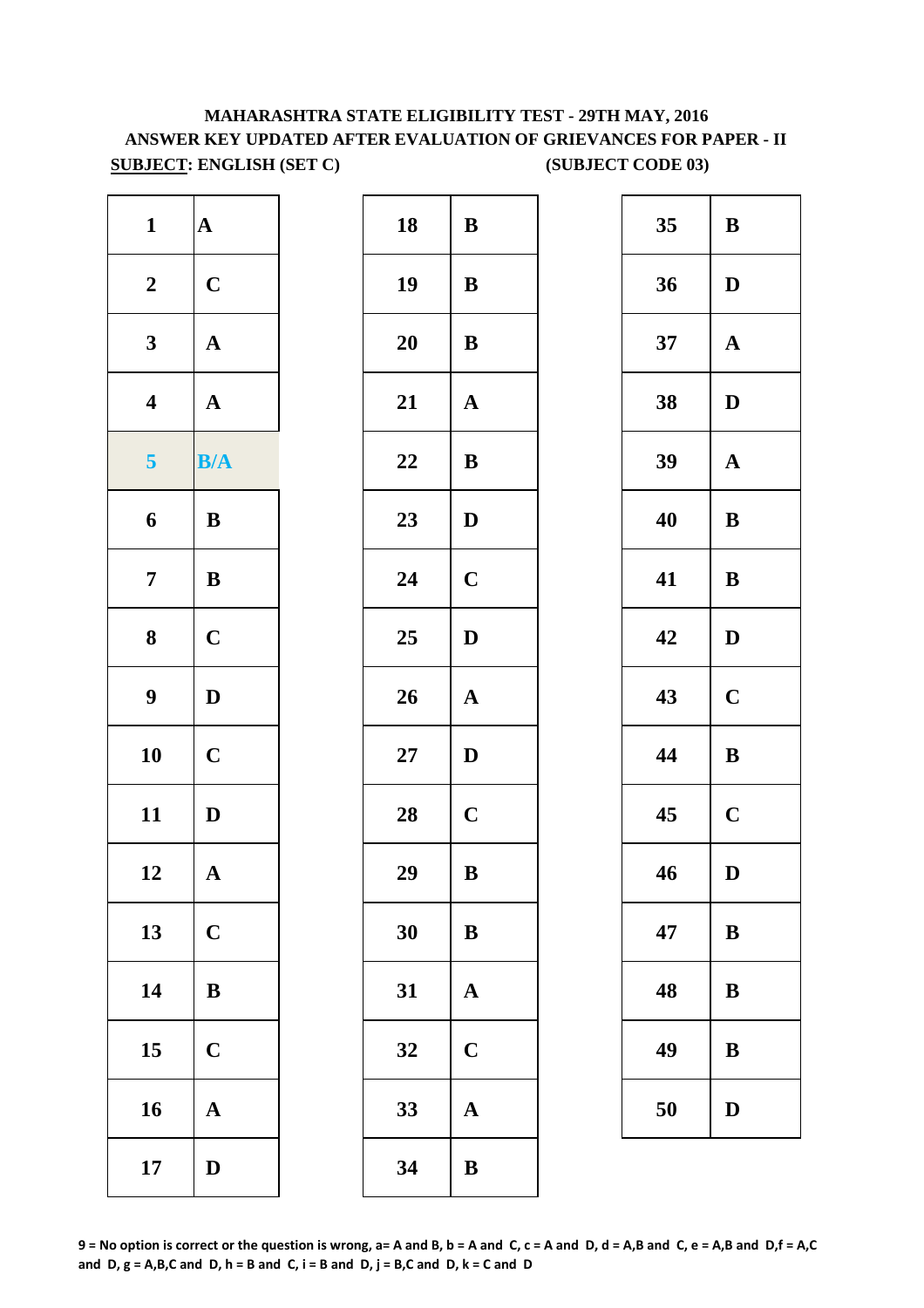## **MAHARASHTRA STATE ELIGIBILITY TEST - 29TH MAY, 2016 SUBJECT: ENGLISH (SET D) (SUBJECT CODE 03) ANSWER KEY UPDATED AFTER EVALUATION OF GRIEVANCES FOR PAPER - II**

| $\mathbf{1}$     | $\mathbf D$  | 18        | $\mathbf C$  |
|------------------|--------------|-----------|--------------|
| $\boldsymbol{2}$ | $\mathbf A$  | 19        | $\, {\bf B}$ |
| $\mathbf{3}$     | $\mathbf C$  | <b>20</b> | $\bf{B}$     |
| $\boldsymbol{4}$ | $\bf{B}$     | 21        | ${\bf A}$    |
| 5                | $\mathbf C$  | 22        | $\mathbf C$  |
| 6                | $\mathbf{A}$ | 23        | ${\bf A}$    |
| $\overline{7}$   | $\mathbf D$  | 24        | $\bf{B}$     |
| 8                | $\bf{B}$     | 25        | $\bf{B}$     |
| $\boldsymbol{9}$ | $\bf{B}$     | 26        | $\mathbf D$  |
| 10               | $\bf{B}$     | 27        | $\mathbf A$  |
| 11               | $\mathbf A$  | 28        | $\mathbf D$  |
| 12               | $\bf{B}$     | 29        | $\mathbf A$  |
| 13               | $\mathbf D$  | 30        | $\bf{B}$     |
| 14               | $\mathbf C$  | 31        | $\bf{B}$     |
| 15               | $\mathbf D$  | 32        | $\mathbf D$  |
| 16               | ${\bf A}$    | 33        | $\mathbf C$  |
| 17               | $\mathbf D$  | 34        | $\bf{B}$     |

| $\mathbf{1}$            | $\mathbf{D}$ | 18         | $\mathbf C$  | 35 | $\mathbf C$  |
|-------------------------|--------------|------------|--------------|----|--------------|
| $\boldsymbol{2}$        | $\mathbf{A}$ | 19         | $\, {\bf B}$ | 36 | D            |
| $\mathbf{3}$            | $\mathbf C$  | 20         | $\bf{B}$     | 37 | $\bf{B}$     |
| $\overline{\mathbf{4}}$ | ${\bf B}$    | 21         | $\mathbf{A}$ | 38 | $\bf{B}$     |
| $\overline{\mathbf{5}}$ | $\mathbf C$  | 22         | $\mathbf C$  | 39 | $\, {\bf B}$ |
| $\boldsymbol{6}$        | ${\bf A}$    | 23         | $\mathbf{A}$ | 40 | D            |
| $\overline{7}$          | $\mathbf D$  | 24         | $\bf{B}$     | 41 | $\mathbf{A}$ |
| $\boldsymbol{8}$        | $\bf{B}$     | 25         | $\bf{B}$     | 42 | $\mathbf C$  |
| $\boldsymbol{9}$        | ${\bf B}$    | 26         | D            | 43 | $\mathbf A$  |
| 10                      | $\bf{B}$     | ${\bf 27}$ | ${\bf A}$    | 44 | $\mathbf{A}$ |
| 11                      | $\mathbf{A}$ | 28         | $\mathbf D$  | 45 | B/A          |
| 12                      | $\bf{B}$     | 29         | ${\bf A}$    | 46 | $\, {\bf B}$ |
| 13                      | $\mathbf D$  | 30         | $\, {\bf B}$ | 47 | $\bf{B}$     |
| 14                      | $\mathbf C$  | 31         | $\bf{B}$     | 48 | $\mathbf C$  |
| 15                      | $\mathbf D$  | 32         | D            | 49 | D            |
| 16                      | $\mathbf{A}$ | 33         | $\mathbf C$  | 50 | $\mathbf C$  |
| 17                      | D            | 34         | $\bf{B}$     |    |              |

| 35 | $\mathbf C$ |
|----|-------------|
| 36 | D           |
| 37 | B           |
| 38 | B           |
| 39 | B           |
| 40 | D           |
| 41 | $\mathbf A$ |
| 42 | $\mathbf C$ |
|    |             |
| 43 | $\mathbf A$ |
| 44 | $\mathbf A$ |
| 45 | B/A         |
| 46 | B           |
| 47 | B           |
| 48 | $\mathbf C$ |
| 49 | D           |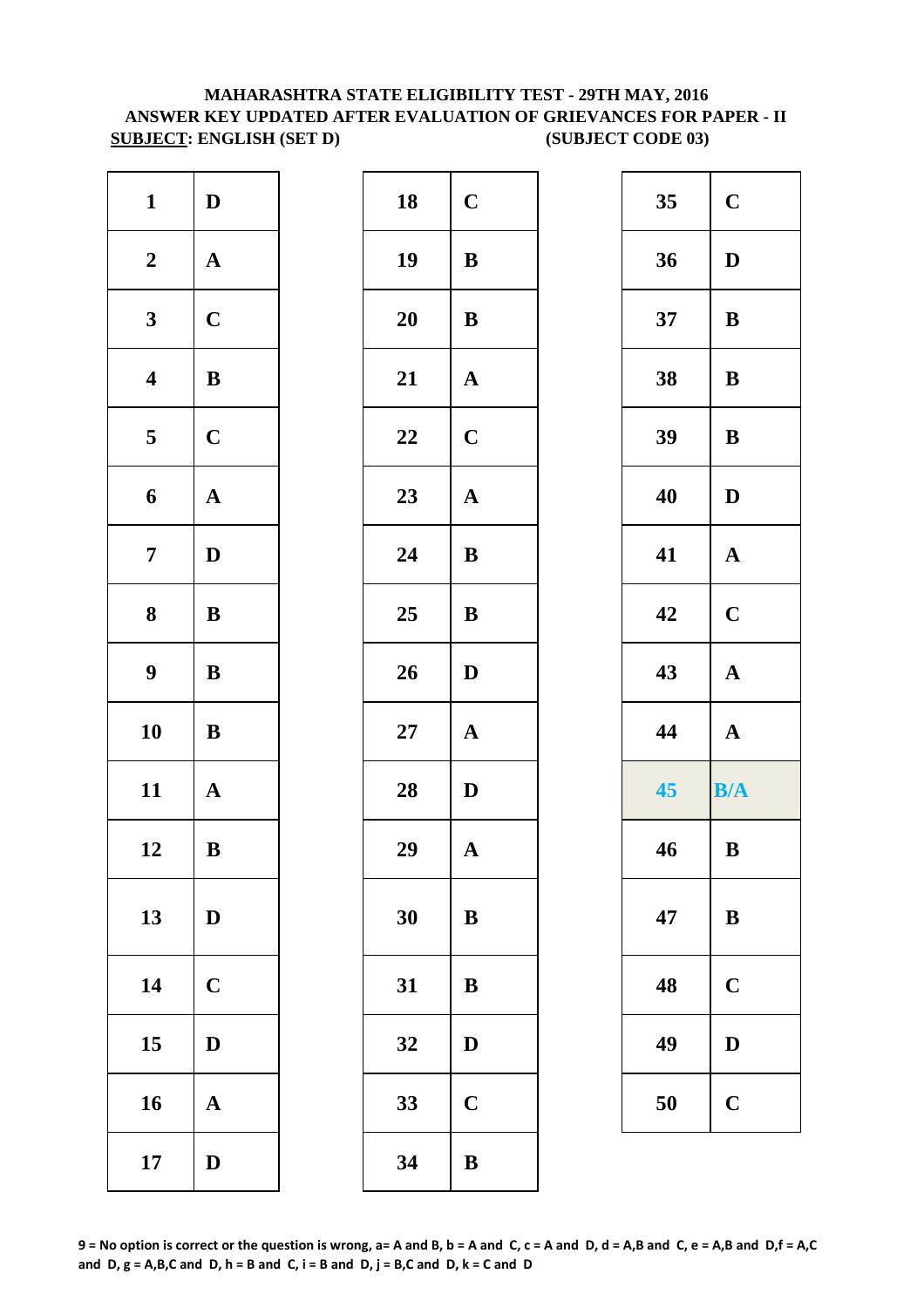# **ANSWER KEY UPDATED AFTER EVALUATION OF GRIEVANCES FOR PAPER - II SUBJECT: SANSKRIT(SET A)** (SUBJECT CODE 04) **MAHARASHTRA STATE ELIGIBILITY TEST - 29TH MAY, 2016**

| $\mathbf{1}$            | $\bf{B}$     | 18         | $\bf{B}$     |
|-------------------------|--------------|------------|--------------|
| $\boldsymbol{2}$        | $\mathbf C$  | 19         | $\mathbf{D}$ |
| $\mathbf{3}$            | ${\bf A}$    | <b>20</b>  | $\mathbf A$  |
| $\overline{\mathbf{4}}$ | $\mathbf C$  | 21         | $\mathbf A$  |
| $\overline{\mathbf{5}}$ | $\mathbf D$  | 22         | $\bf{B}$     |
| 6                       | $\, {\bf B}$ | 23         | $\bf{B}$     |
| $\overline{7}$          | $\mathbf C$  | 24         | $\mathbf{D}$ |
| $\boldsymbol{8}$        | $\mathbf A$  | 25         | $\mathbf A$  |
| $\boldsymbol{9}$        | $\mathbf D$  | 26         | $\bf{B}$     |
| 10                      | $\mathbf C$  | ${\bf 27}$ | $\bf{B}$     |
| 11                      | $\, {\bf B}$ | 28         | $\bf{B}$     |
| 12                      | D            | 29         | $\bf{B}$     |
| 13                      | $\mathbf C$  | 30         | $\mathbf C$  |
| 14                      | ${\bf A}$    | 31         | $\mathbf{D}$ |
| 15                      | $\mathbf C$  | 32         | $\bf{B}$     |
| 16                      | $\mathbf D$  | 33         | $\mathbf{A}$ |
| 17                      | $\mathbf C$  | 34         | $\mathbf C$  |

| $\mathbf{1}$            | $\, {\bf B}$ | ${\bf 18}$ | $\bf{B}$     | 35 | $\mathbf C$  |
|-------------------------|--------------|------------|--------------|----|--------------|
| $\boldsymbol{2}$        | $\mathbf C$  | 19         | $\mathbf{D}$ | 36 | $\bf{B}$     |
| $\mathbf{3}$            | ${\bf A}$    | 20         | ${\bf A}$    | 37 | $\mathbf C$  |
| $\overline{\mathbf{4}}$ | $\mathbf C$  | 21         | ${\bf A}$    | 38 | $\bf{B}$     |
| $5\overline{)}$         | $\mathbf D$  | 22         | $\bf{B}$     | 39 | $\mathbf C$  |
| $\boldsymbol{6}$        | ${\bf B}$    | 23         | $\bf{B}$     | 40 | $\bf{B}$     |
| $\overline{7}$          | $\mathbf C$  | 24         | $\mathbf{D}$ | 41 | $\bf{B}$     |
| $\boldsymbol{8}$        | ${\bf A}$    | 25         | ${\bf A}$    | 42 | $\bf{B}$     |
| $\boldsymbol{9}$        | $\mathbf{D}$ | 26         | ${\bf B}$    | 43 | $\bf{B}$     |
| 10                      | $\mathbf C$  | 27         | $\, {\bf B}$ | 44 | $\mathbf A$  |
| 11                      | ${\bf B}$    | 28         | ${\bf B}$    | 45 | $\mathbf A$  |
| 12                      | D            | 29         | $\bf{B}$     | 46 | $\mathbf A$  |
| 13                      | $\mathbf C$  | 30         | $\mathbf C$  | 47 | $\mathbf{D}$ |
| 14                      | ${\bf A}$    | 31         | $\mathbf D$  | 48 | $\mathbf A$  |
| 15                      | $\mathbf C$  | 32         | $\, {\bf B}$ | 49 | $\mathbf{D}$ |
| 16                      | $\mathbf D$  | 33         | ${\bf A}$    | 50 | $\mathbf A$  |
| 17                      | $\mathbf C$  | 34         | $\mathbf C$  |    |              |
|                         |              |            |              |    |              |

| 35 | $\mathbf C$             |
|----|-------------------------|
| 36 | B                       |
| 37 | $\mathbf C$             |
| 38 | B                       |
| 39 | $\mathbf C$             |
| 40 | B                       |
| 41 | B                       |
| 42 | B                       |
| 43 | B                       |
| 44 | $\mathbf A$             |
| 45 | $\mathbf A$             |
| 46 | $\overline{\mathbf{A}}$ |
| 47 | $\bf{D}$                |
| 48 |                         |
|    | $\mathbf A$             |
| 49 | D                       |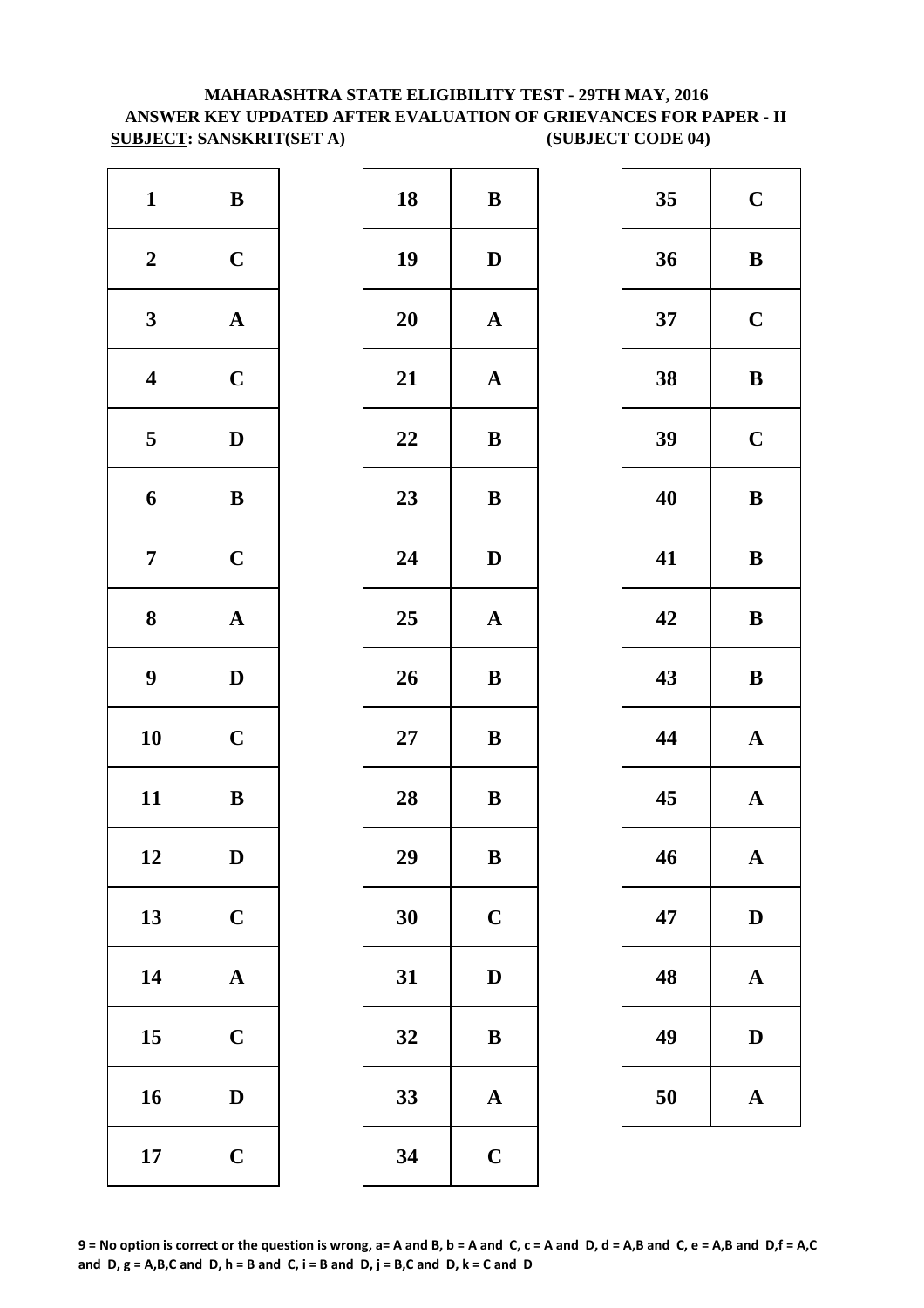#### **MAHARASHTRA STATE ELIGIBILITY TEST - 29TH MAY, 2016 ANSWER KEY UPDATED AFTER EVALUATION OF GRIEVANCES FOR PAPER - II SUBJECT: SANSKRIT(SET B) (SUBJECT CODE 04)**

| $\mathbf{1}$            | ${\bf A}$             | 18        | $\bf{B}$     |
|-------------------------|-----------------------|-----------|--------------|
| $\boldsymbol{2}$        | $\, {\bf B}$          | 19        | $\mathbf C$  |
| $\mathbf{3}$            | $\, {\bf B}$          | <b>20</b> | $\bf{B}$     |
| $\overline{\mathbf{4}}$ | $\mathbf D$           | 21        | $\bf{B}$     |
| $\overline{\mathbf{5}}$ | $\boldsymbol{\rm{A}}$ | 22        | $\bf{B}$     |
| 6                       | $\, {\bf B}$          | 23        | $\bf{B}$     |
| $\overline{7}$          | $\, {\bf B}$          | 24        | $\mathbf{A}$ |
| $\boldsymbol{8}$        | $\, {\bf B}$          | 25        | $\mathbf{A}$ |
| $\boldsymbol{9}$        | $\, {\bf B}$          | 26        | $\mathbf{A}$ |
| 10                      | $\mathbf C$           | $27\,$    | $\mathbf{D}$ |
| 11                      | $\mathbf D$           | 28        | $\mathbf{A}$ |
| 12                      | B                     | 29        | D            |
| 13                      | ${\bf A}$             | 30        | $\mathbf{A}$ |
| 14                      | $\mathbf C$           | 31        | $\bf{B}$     |
| 15                      | $\mathbf C$           | 32        | $\mathbf C$  |
| 16                      | $\, {\bf B}$          | 33        | $\mathbf{A}$ |
| 17                      | $\mathbf C$           | 34        | $\mathbf C$  |

| $\mathbf{1}$            | ${\bf A}$    | 18     | ${\bf B}$             | 35 | $\mathbf{D}$ |
|-------------------------|--------------|--------|-----------------------|----|--------------|
| $\boldsymbol{2}$        | $\, {\bf B}$ | 19     | $\mathbf C$           | 36 | $\bf{B}$     |
| $\mathbf{3}$            | ${\bf B}$    | 20     | $\, {\bf B}$          | 37 | $\mathbf C$  |
| $\overline{\mathbf{4}}$ | $\mathbf D$  | 21     | $\, {\bf B}$          | 38 | $\mathbf A$  |
| $\overline{5}$          | ${\bf A}$    | 22     | ${\bf B}$             | 39 | $\mathbf{D}$ |
| $\boldsymbol{6}$        | $\, {\bf B}$ | 23     | $\bf{B}$              | 40 | $\mathbf C$  |
| $\overline{7}$          | ${\bf B}$    | 24     | $\boldsymbol{\rm{A}}$ | 41 | $\bf{B}$     |
| $\boldsymbol{8}$        | ${\bf B}$    | 25     | ${\bf A}$             | 42 | $\mathbf{D}$ |
| $\boldsymbol{9}$        | $\, {\bf B}$ | 26     | ${\bf A}$             | 43 | $\mathbf C$  |
| 10                      | $\mathbf C$  | $27\,$ | $\mathbf{D}$          | 44 | $\mathbf A$  |
| 11                      | $\mathbf D$  | 28     | ${\bf A}$             | 45 | $\mathbf C$  |
| 12                      | $\, {\bf B}$ | 29     | $\mathbf D$           | 46 | D            |
| 13                      | ${\bf A}$    | 30     | $\mathbf A$           | 47 | $\mathbf C$  |
| 14                      | $\mathbf C$  | 31     | $\bf{B}$              | 48 | $\bf{B}$     |
| 15                      | $\mathbf C$  | 32     | $\mathbf C$           | 49 | $\mathbf{D}$ |
| 16                      | $\, {\bf B}$ | 33     | ${\bf A}$             | 50 | $\mathbf A$  |
| 17                      | $\mathbf C$  | 34     | $\mathbf C$           |    |              |
|                         |              |        |                       |    |              |

| 35 | D                       |
|----|-------------------------|
| 36 | B                       |
| 37 | $\mathbf C$             |
| 38 | $\mathbf A$             |
| 39 | D                       |
| 40 | $\mathbf C$             |
| 41 | B                       |
| 42 | D                       |
| 43 | $\mathbf C$             |
| 44 | $\mathbf A$             |
| 45 | $\overline{\mathbf{C}}$ |
| 46 | D                       |
| 47 | $\mathbf C$             |
| 48 | B                       |
| 49 | D                       |
| 50 | $\mathbf A$             |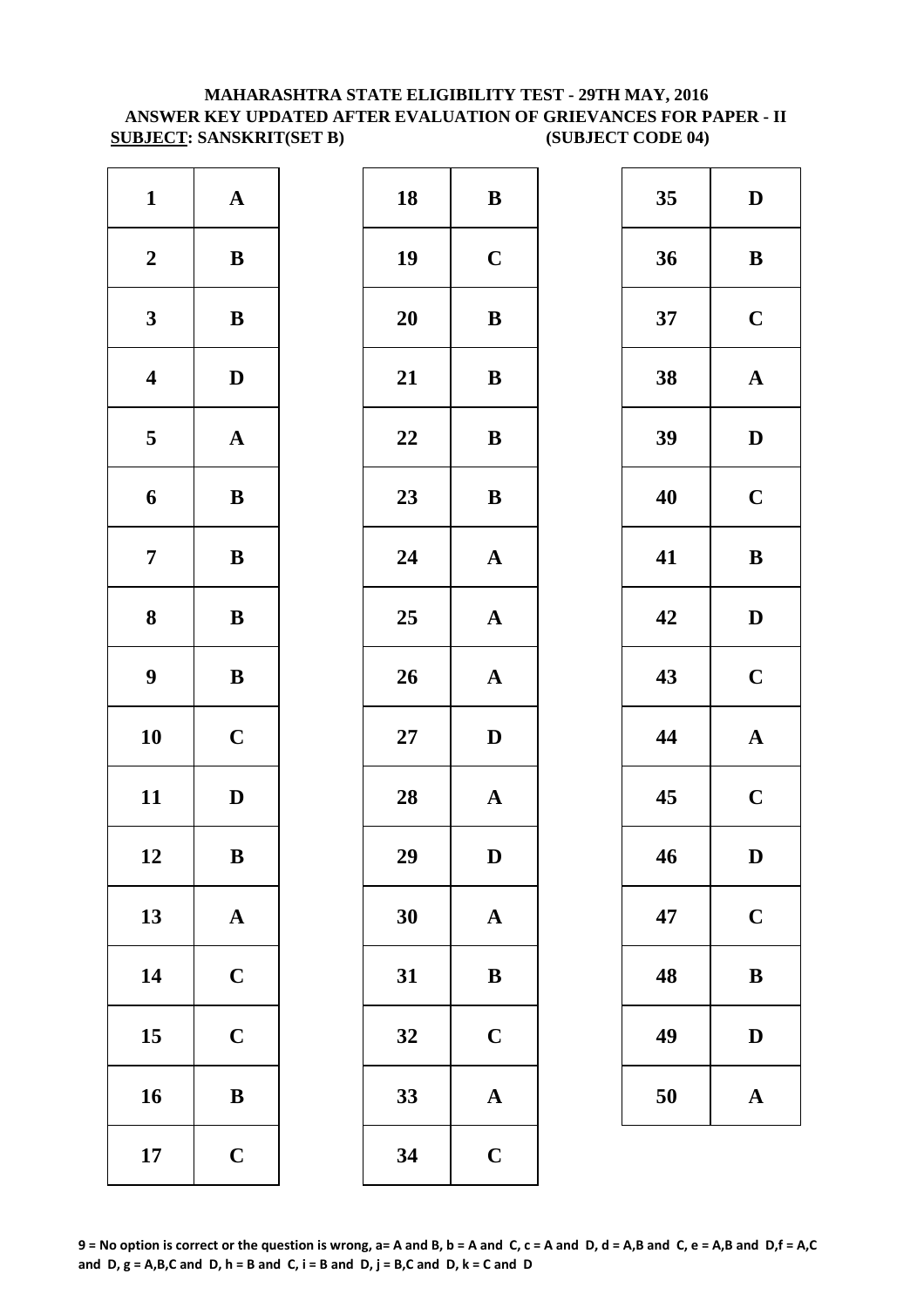#### **MAHARASHTRA STATE ELIGIBILITY TEST - 29TH MAY, 2016 ANSWER KEY UPDATED AFTER EVALUATION OF GRIEVANCES FOR PAPER - II SUBJECT: SANSKRIT(SET C) (SUBJECT CODE 04)**

| $\mathbf{1}$            | $\mathbf D$           | 18        | $\mathbf{A}$ |
|-------------------------|-----------------------|-----------|--------------|
| $\boldsymbol{2}$        | $\, {\bf B}$          | 19        | $\mathbf{D}$ |
| $\mathbf{3}$            | $\boldsymbol{\rm{A}}$ | <b>20</b> | $\mathbf A$  |
| $\overline{\mathbf{4}}$ | $\mathbf C$           | 21        | $\bf{B}$     |
| $\overline{\mathbf{5}}$ | $\mathbf C$           | 22        | $\mathbf C$  |
| 6                       | $\, {\bf B}$          | 23        | $\mathbf{A}$ |
| $\overline{7}$          | $\mathbf C$           | 24        | $\mathbf C$  |
| ${\bf 8}$               | $\, {\bf B}$          | 25        | $\mathbf{D}$ |
| $\boldsymbol{9}$        | $\mathbf C$           | 26        | $\bf{B}$     |
| 10                      | $\bf{B}$              | $27\,$    | $\mathbf C$  |
| 11                      | $\, {\bf B}$          | 28        | $\mathbf{A}$ |
| 12                      | B                     | 29        | D            |
| 13                      | $\, {\bf B}$          | 30        | $\mathbf C$  |
| 14                      | $\boldsymbol{\rm{A}}$ | 31        | $\bf{B}$     |
| 15                      | ${\bf A}$             | 32        | $\mathbf{D}$ |
| 16                      | $\boldsymbol{\rm{A}}$ | 33        | $\mathbf C$  |
| 17                      | $\mathbf D$           | 34        | $\mathbf{A}$ |

| $\mathbf{1}$            | $\mathbf{D}$ | 18     | ${\bf A}$             | 35 | $\mathbf C$  |
|-------------------------|--------------|--------|-----------------------|----|--------------|
| $\boldsymbol{2}$        | ${\bf B}$    | 19     | $\mathbf D$           | 36 | $\mathbf{D}$ |
| $\mathbf{3}$            | ${\bf A}$    | 20     | $\mathbf{A}$          | 37 | $\mathbf C$  |
| $\overline{\mathbf{4}}$ | $\mathbf C$  | 21     | $\, {\bf B}$          | 38 | $\bf{B}$     |
| $\overline{\mathbf{5}}$ | $\mathbf C$  | 22     | $\mathbf C$           | 39 | $\mathbf{D}$ |
| $\boldsymbol{6}$        | ${\bf B}$    | 23     | ${\bf A}$             | 40 | $\mathbf A$  |
| $\overline{7}$          | $\mathbf C$  | 24     | $\mathbf C$           | 41 | $\mathbf A$  |
| $\boldsymbol{8}$        | ${\bf B}$    | 25     | $\mathbf{D}$          | 42 | $\bf{B}$     |
| $\boldsymbol{9}$        | $\mathbf C$  | 26     | $\, {\bf B}$          | 43 | $\bf{B}$     |
| 10                      | $\, {\bf B}$ | $27\,$ | $\mathbf C$           | 44 | $\mathbf{D}$ |
| 11                      | ${\bf B}$    | 28     | ${\bf A}$             | 45 | $\mathbf A$  |
| 12                      | $\bf{B}$     | 29     | $\mathbf D$           | 46 | $\bf{B}$     |
| 13                      | $\, {\bf B}$ | 30     | $\mathbf C$           | 47 | $\bf{B}$     |
| 14                      | ${\bf A}$    | 31     | $\, {\bf B}$          | 48 | $\bf{B}$     |
| 15                      | ${\bf A}$    | 32     | $\mathbf D$           | 49 | $\bf{B}$     |
| 16                      | ${\bf A}$    | 33     | $\mathbf C$           | 50 | $\mathbf C$  |
| 17                      | $\mathbf D$  | 34     | $\boldsymbol{\rm{A}}$ |    |              |
|                         |              |        |                       |    |              |

| 35 | $\mathbf C$ |
|----|-------------|
| 36 | D           |
| 37 | $\mathbf C$ |
| 38 | B           |
| 39 | D           |
| 40 | $\mathbf A$ |
| 41 | $\mathbf A$ |
| 42 | B           |
| 43 | B           |
| 44 | D           |
| 45 | $\mathbf A$ |
| 46 | B           |
| 47 | B           |
| 48 | B           |
| 49 | B           |
| 50 | $\mathbf C$ |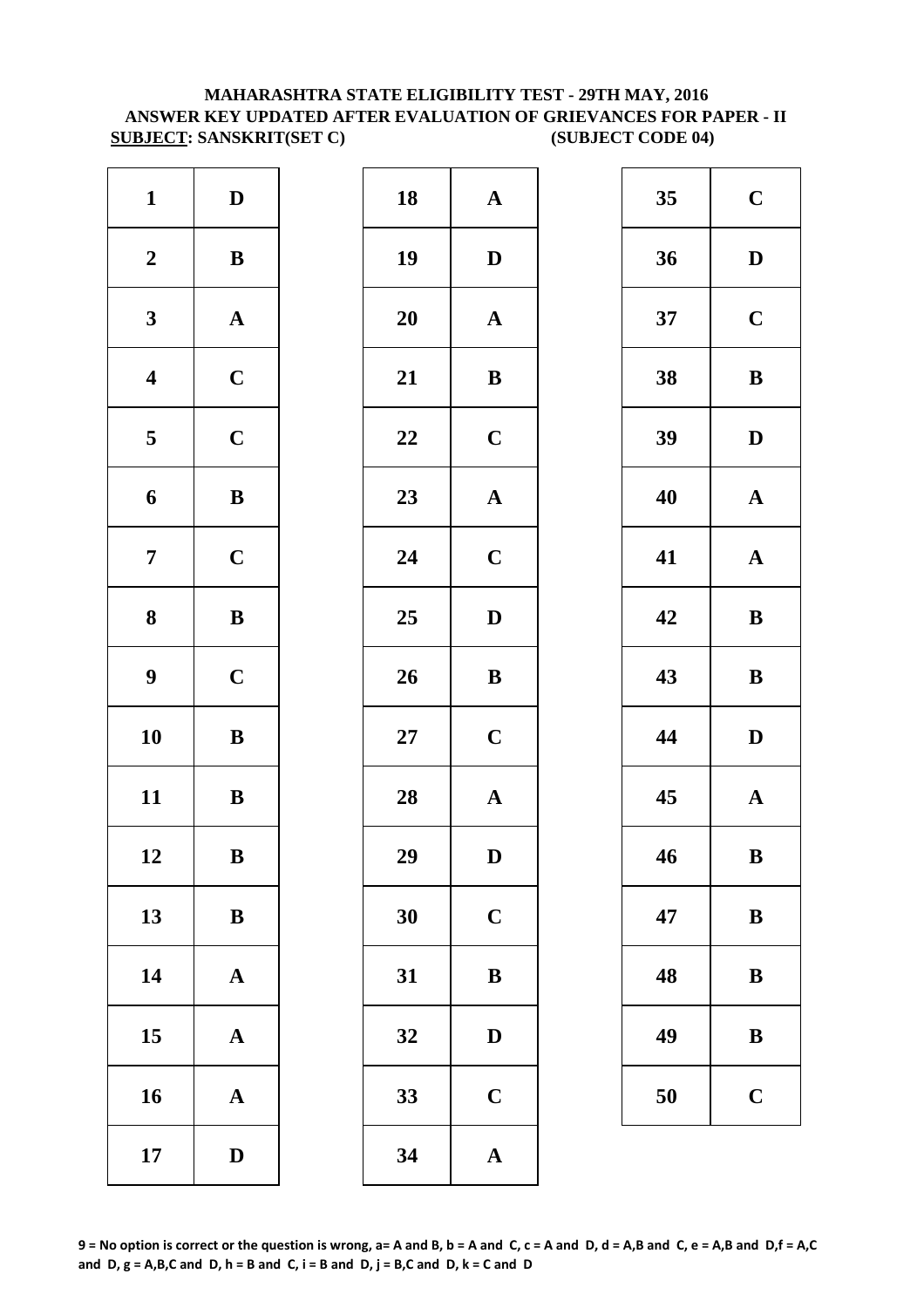# **MAHARASHTRA STATE ELIGIBILITY TEST - 29TH MAY, 2016 ANSWER KEY UPDATED AFTER EVALUATION OF GRIEVANCES FOR PAPER - II SUBJECT: SANSKRIT(SET D)** (SUBJECT CODE 04)

| $\mathbf{1}$            | ${\bf B}$    | 18     | ${\bf A}$    | 35 | $\mathbf{A}$ |
|-------------------------|--------------|--------|--------------|----|--------------|
| $\boldsymbol{2}$        | ${\bf B}$    | 19     | $\mathbf{D}$ | 36 | $\bf{B}$     |
| $\mathbf{3}$            | ${\bf B}$    | 20     | $\mathbf C$  | 37 | $\bf{B}$     |
| $\overline{\mathbf{4}}$ | ${\bf A}$    | 21     | $\, {\bf B}$ | 38 | $\bf{B}$     |
| $5\phantom{.0}$         | ${\bf A}$    | 22     | $\mathbf{D}$ | 39 | $\bf{B}$     |
| 6                       | ${\bf A}$    | 23     | $\mathbf C$  | 40 | $\mathbf C$  |
| $\overline{7}$          | $\mathbf D$  | 24     | ${\bf A}$    | 41 | $\mathbf{D}$ |
| 8                       | ${\bf A}$    | 25     | $\mathbf C$  | 42 | $\bf{B}$     |
| $\boldsymbol{9}$        | $\mathbf D$  | 26     | $\mathbf D$  | 43 | $\mathbf A$  |
| 10                      | ${\bf A}$    | $27\,$ | $\mathbf C$  | 44 | $\mathbf C$  |
| 11                      | $\bf{B}$     | 28     | ${\bf B}$    | 45 | $\mathbf C$  |
| 12                      | $\mathbf C$  | 29     | $\mathbf D$  | 46 | $\bf{B}$     |
| 13                      | ${\bf A}$    | 30     | ${\bf A}$    | 47 | $\mathbf C$  |
| 14                      | $\mathbf C$  | 31     | ${\bf A}$    | 48 | $\bf{B}$     |
| 15                      | $\mathbf D$  | 32     | ${\bf B}$    | 49 | $\mathbf C$  |
| 16                      | $\, {\bf B}$ | 33     | $\, {\bf B}$ | 50 | $\bf{B}$     |
| 17                      | $\mathbf C$  | 34     | $\mathbf D$  |    |              |

| 18 | $\mathbf A$             |
|----|-------------------------|
| 19 | D                       |
| 20 | $\mathbf C$             |
| 21 | B                       |
| 22 | $\bf{D}$                |
| 23 | $\mathbf C$             |
| 24 | $\mathbf A$             |
| 25 | $\mathbf C$             |
| 26 | D                       |
| 27 | $\overline{\mathbf{C}}$ |
| 28 | B                       |
| 29 | $\mathbf D$             |
| 30 | $\mathbf A$             |
| 31 | $\mathbf A$             |
| 32 | B                       |
| 33 | B                       |
| 34 | D                       |

| 35 | $\mathbf A$             |
|----|-------------------------|
| 36 | B                       |
| 37 | B                       |
| 38 | B                       |
| 39 | B                       |
| 40 | $\mathbf C$             |
| 41 | D                       |
| 42 | B                       |
|    |                         |
| 43 | $\mathbf{A}$            |
| 44 | $\mathbf C$             |
| 45 | $\overline{\mathbf{C}}$ |
| 46 | B                       |
| 47 | $\mathbf C$             |
| 48 | B                       |
| 49 | $\mathbf C$             |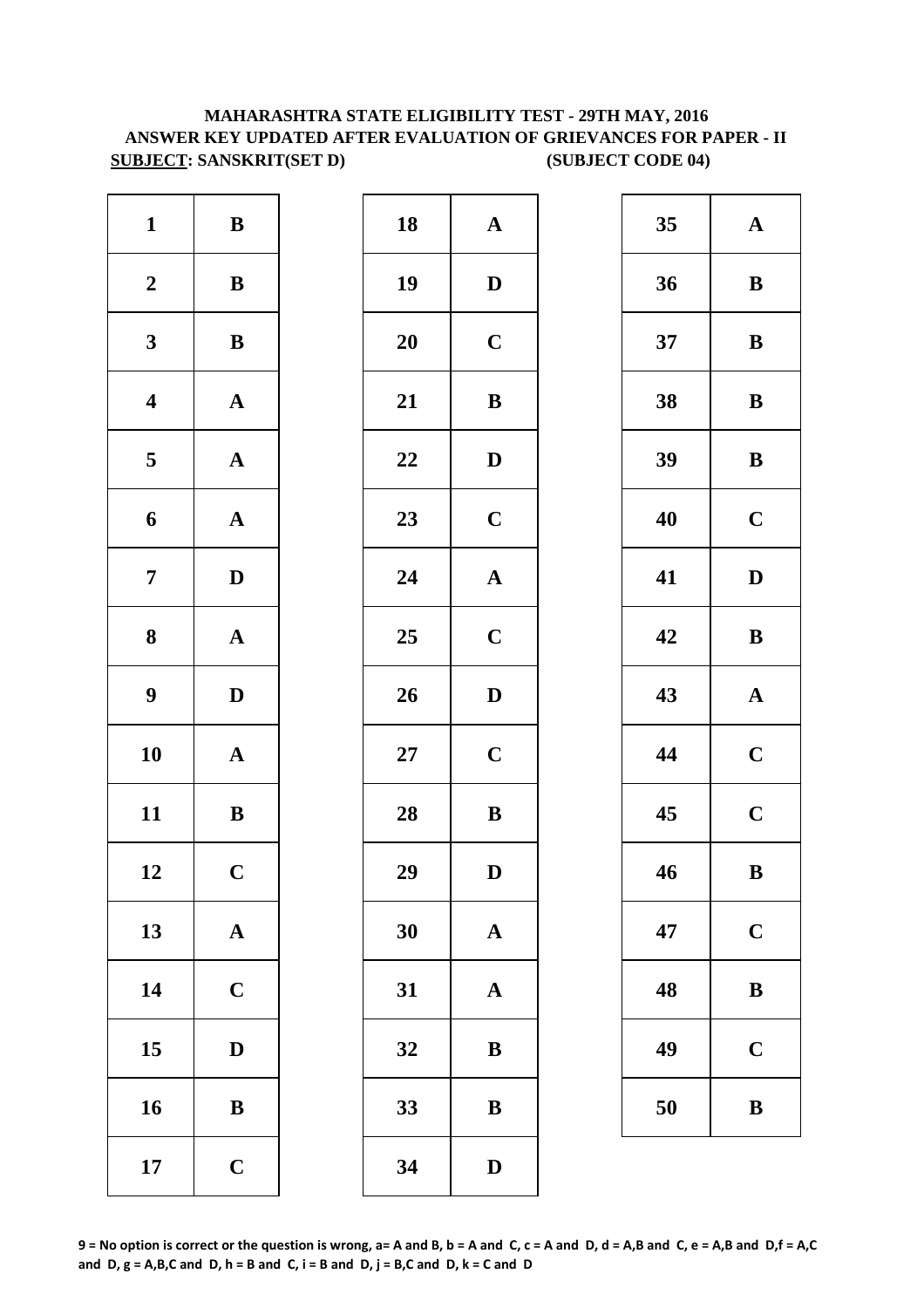# **SUBJECT: URDU (SET A)** (SUBJECT CODE 05) **MAHARASHTRA STATE ELIGIBILITY TEST - 29TH MAY, 2016 ANSWER KEY UPDATED AFTER EVALUATION OF GRIEVANCES FOR PAPER - II**

| $\mathbf{1}$            | $\mathbf C$           | 18 | $\mathbf D$           | 35 | $\bf{B}$     |
|-------------------------|-----------------------|----|-----------------------|----|--------------|
| $\boldsymbol{2}$        | $\mathbf C$           | 19 | ${\bf A}$             | 36 | $\mathbf C$  |
| $\mathbf{3}$            | $\, {\bf B}$          | 20 | ${\bf A}$             | 37 | $\bf{B}$     |
| $\overline{\mathbf{4}}$ | $\bf{B}$              | 21 | $\mathbf{D}$          | 38 | $\mathbf{A}$ |
| $5\phantom{.0}$         | $\, {\bf B}$          | 22 | $\boldsymbol{\rm{A}}$ | 39 | $\bf{B}$     |
| 6                       | $\, {\bf B}$          | 23 | $\mathbf C$           | 40 | $\bf{B}$     |
| $\overline{7}$          | ${\bf A}$             | 24 | $\mathbf D$           | 41 | $\bf{B}$     |
| 8                       | $\mathbf C$           | 25 | $\, {\bf B}$          | 42 | $\mathbf{D}$ |
| $\boldsymbol{9}$        | $\mathbf C$           | 26 | $\mathbf C$           | 43 | $\mathbf C$  |
| 10                      | ${\bf A}$             | 27 | $\bf{B}$              | 44 | $\bf{B}$     |
| 11                      | $\mathbf D$           | 28 | $\mathbf D$           | 45 | $\mathbf{A}$ |
| 12                      | $\, {\bf B}$          | 29 | $\, {\bf B}$          | 46 | $\mathbf{D}$ |
| 13                      | $\bf{B}$              | 30 | $\mathbf C$           | 47 | $\bf{B}$     |
| 14                      | $\mathbf D$           | 31 | $\mathbf C$           | 48 | $\mathbf{D}$ |
| 15                      | ${\bf A}$             | 32 | $\mathbf C$           | 49 | $\mathbf C$  |
| 16                      | $\boldsymbol{\rm{A}}$ | 33 | $\bf{B}$              | 50 | $\mathbf A$  |
| 17                      | $\, {\bf B}$          | 34 | $\mathbf C$           |    |              |

| $\mathbf{1}$            | $\mathbf C$           | 18     | $\mathbf D$           | 35 | $\bf{B}$     |
|-------------------------|-----------------------|--------|-----------------------|----|--------------|
| $\overline{\mathbf{2}}$ | $\mathbf C$           | 19     | $\mathbf{A}$          | 36 | $\mathbf C$  |
| $\overline{\mathbf{3}}$ | $\, {\bf B}$          | 20     | $\boldsymbol{\rm{A}}$ | 37 | $\bf{B}$     |
| 4                       | $\, {\bf B}$          | 21     | $\mathbf D$           | 38 | $\mathbf A$  |
| 5                       | $\, {\bf B}$          | 22     | ${\bf A}$             | 39 | $\bf{B}$     |
| 6                       | ${\bf B}$             | 23     | $\mathbf C$           | 40 | $\bf{B}$     |
| 7                       | $\boldsymbol{\rm{A}}$ | 24     | $\mathbf D$           | 41 | $\bf{B}$     |
| 8                       | $\mathbf C$           | 25     | ${\bf B}$             | 42 | $\mathbf{D}$ |
| 9                       | $\mathbf C$           | 26     | $\mathbf C$           | 43 | $\mathbf C$  |
| $\overline{\mathbf{0}}$ | $\boldsymbol{\rm{A}}$ | $27\,$ | $\, {\bf B}$          | 44 | $\bf{B}$     |
| $\overline{\mathbf{1}}$ | $\mathbf D$           | 28     | $\mathbf D$           | 45 | $\mathbf A$  |
| $\overline{2}$          | $\, {\bf B}$          | 29     | $\, {\bf B}$          | 46 | $\mathbf{D}$ |
| $\overline{3}$          | $\, {\bf B}$          | 30     | $\mathbf C$           | 47 | $\bf{B}$     |
| $\overline{4}$          | $\mathbf D$           | 31     | $\mathbf C$           | 48 | $\mathbf{D}$ |
| $\overline{5}$          | $\boldsymbol{\rm{A}}$ | 32     | $\mathbf C$           | 49 | $\mathbf C$  |
| $16 \,$                 | $\boldsymbol{\rm{A}}$ | 33     | $\mathbf B$           | 50 | $\mathbf A$  |
| $\overline{17}$         | $\, {\bf B}$          | 34     | $\mathbf C$           |    |              |
|                         |                       |        |                       |    |              |

| 35 | B            |
|----|--------------|
| 36 | $\mathbf C$  |
| 37 | B            |
| 38 | $\mathbf A$  |
| 39 | B            |
| 40 | B            |
| 41 | B            |
| 42 | D            |
| 43 | $\mathbf C$  |
| 44 | B            |
| 45 | $\mathbf{A}$ |
| 46 | D            |
| 47 | B            |
| 48 | D            |
| 49 | $\mathbf C$  |
| 50 | $\bf A$      |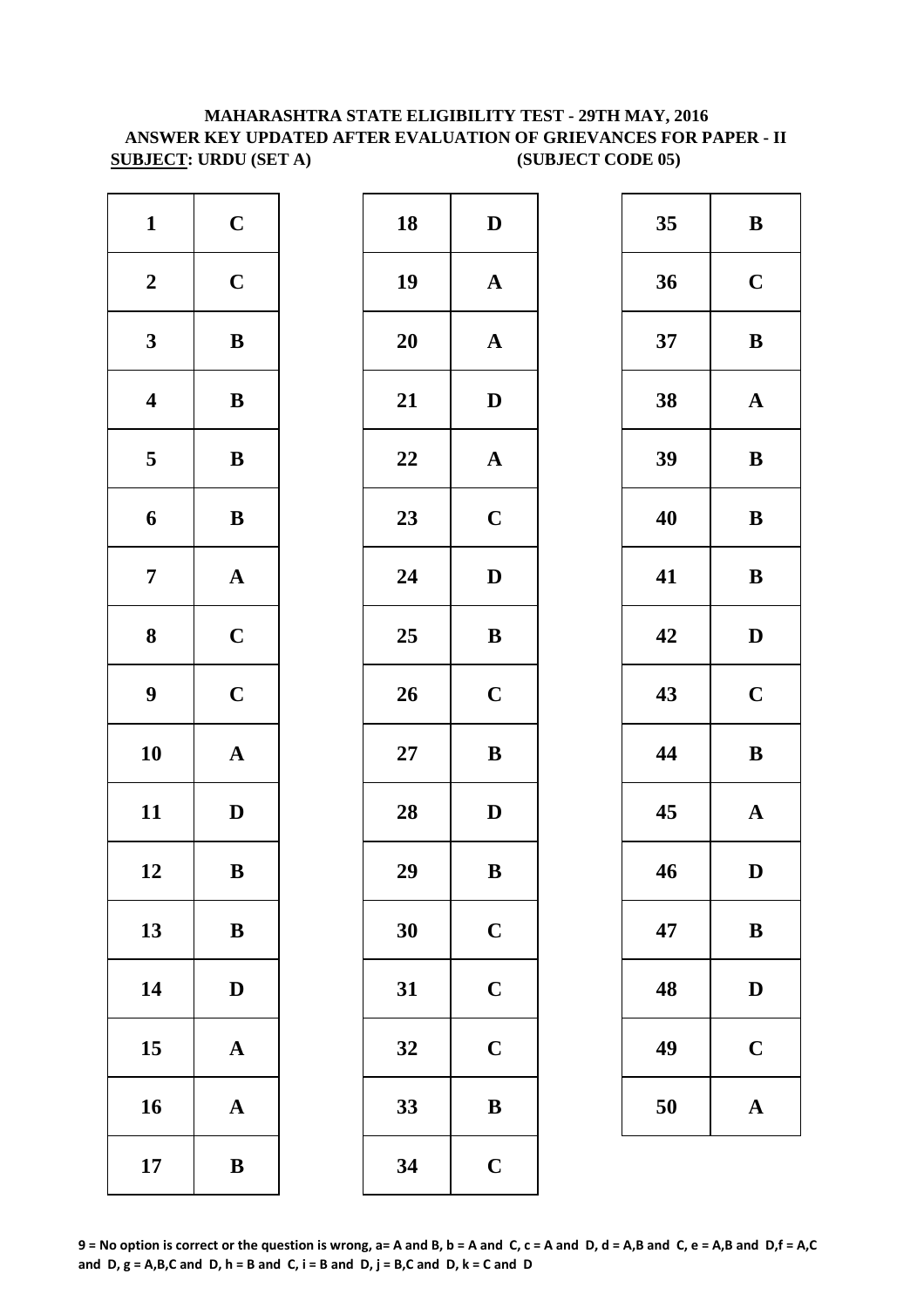#### **MAHARASHTRA STATE ELIGIBILITY TEST - 29TH MAY, 2016 ANSWER KEY UPDATED AFTER EVALUATION OF GRIEVANCES FOR PAPER - II SUBJECT: URDU (SET B) (SUBJECT CODE 05)**

| $\mathbf{1}$            | $\mathbf D$           | 18        | $\mathbf A$             |
|-------------------------|-----------------------|-----------|-------------------------|
| $\boldsymbol{2}$        | $\boldsymbol{\rm{A}}$ | 19        | $\bf{B}$                |
| $\mathbf{3}$            | $\mathbf C$           | <b>20</b> | $\bf{B}$                |
| $\overline{\mathbf{4}}$ | $\mathbf D$           | 21        | $\bf{B}$                |
| $\overline{\mathbf{5}}$ | $\, {\bf B}$          | 22        | D                       |
| 6                       | $\mathbf C$           | 23        | $\mathbf C$             |
| $\overline{7}$          | $\bf{B}$              | 24        | $\bf{B}$                |
| ${\bf 8}$               | $\mathbf D$           | 25        | $\mathbf{A}$            |
| $\boldsymbol{9}$        | $\, {\bf B}$          | 26        | D                       |
| 10                      | $\mathbf C$           | $27\,$    | $\bf{B}$                |
| 11                      | $\mathbf C$           | 28        | D                       |
| 12                      | $\mathbf C$           | 29        | $\overline{\mathbf{C}}$ |
| 13                      | $\bf{B}$              | 30        | $\mathbf{A}$            |
| 14                      | $\mathbf C$           | 31        | $\mathbf C$             |
| 15                      | $\bf{B}$              | 32        | $\mathbf C$             |
| 16                      | $\mathbf C$           | 33        | $\bf{B}$                |
| 17                      | $\bf{B}$              | 34        | $\bf{B}$                |

| $\mathbf{1}$            | $\mathbf D$  | 18     | ${\bf A}$    | 35 | $\bf{B}$     |
|-------------------------|--------------|--------|--------------|----|--------------|
| $\boldsymbol{2}$        | ${\bf A}$    | 19     | $\, {\bf B}$ | 36 | $\bf{B}$     |
| $\mathbf{3}$            | $\mathbf C$  | 20     | $\bf{B}$     | 37 | $\mathbf A$  |
| $\overline{\mathbf{4}}$ | $\mathbf D$  | 21     | $\, {\bf B}$ | 38 | $\mathbf C$  |
| $\overline{\mathbf{5}}$ | $\, {\bf B}$ | 22     | $\mathbf{D}$ | 39 | $\mathbf C$  |
| $\boldsymbol{6}$        | $\mathbf C$  | 23     | $\mathbf C$  | 40 | $\mathbf A$  |
| $\overline{7}$          | $\bf{B}$     | 24     | ${\bf B}$    | 41 | $\mathbf{D}$ |
| $\boldsymbol{8}$        | $\mathbf{D}$ | 25     | ${\bf A}$    | 42 | $\bf{B}$     |
| $\boldsymbol{9}$        | $\, {\bf B}$ | 26     | $\mathbf D$  | 43 | $\bf{B}$     |
| 10                      | $\mathbf C$  | $27\,$ | ${\bf B}$    | 44 | $\mathbf{D}$ |
| 11                      | $\mathbf C$  | 28     | $\mathbf D$  | 45 | $\mathbf A$  |
| 12                      | $\mathbf C$  | 29     | $\mathbf C$  | 46 | $\mathbf A$  |
| 13                      | $\, {\bf B}$ | 30     | $\mathbf{A}$ | 47 | $\bf{B}$     |
| 14                      | $\mathbf C$  | 31     | $\mathbf C$  | 48 | $\mathbf{D}$ |
| 15                      | $\bf{B}$     | 32     | $\mathbf C$  | 49 | $\mathbf A$  |
| 16                      | $\mathbf C$  | 33     | $\, {\bf B}$ | 50 | $\mathbf A$  |
| 17                      | $\, {\bf B}$ | 34     | $\bf{B}$     |    |              |
|                         |              |        |              |    |              |

| 35 | B           |
|----|-------------|
| 36 | B           |
| 37 | $\mathbf A$ |
| 38 | $\mathbf C$ |
| 39 | $\mathbf C$ |
| 40 | $\mathbf A$ |
| 41 | D           |
| 42 | B           |
| 43 | B           |
| 44 | D           |
| 45 | $\mathbf A$ |
| 46 | $\mathbf A$ |
| 47 | B           |
| 48 | $\mathbf D$ |
| 49 | A           |
| 50 | $\mathbf A$ |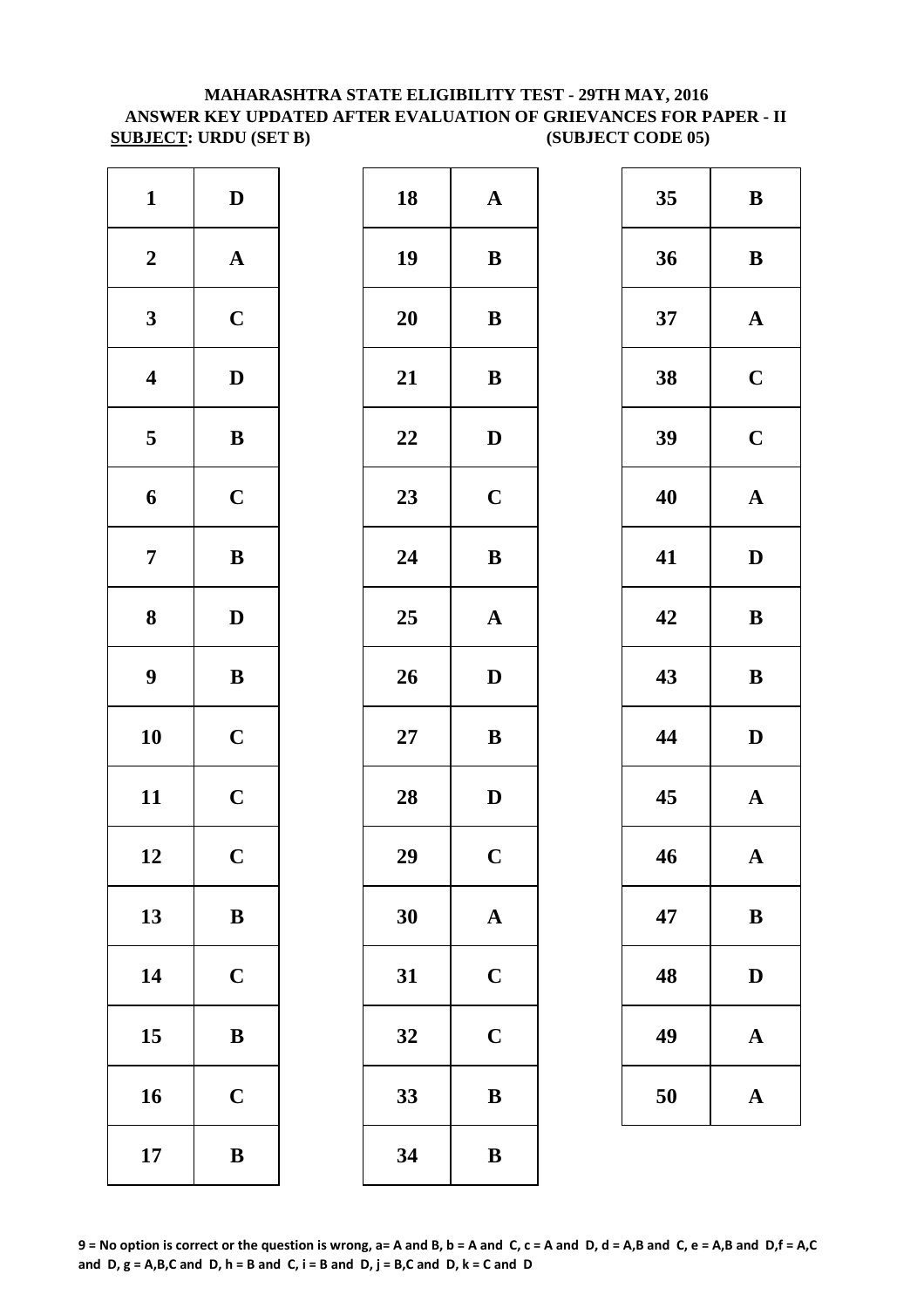#### **MAHARASHTRA STATE ELIGIBILITY TEST - 29TH MAY, 2016 ANSWER KEY UPDATED AFTER EVALUATION OF GRIEVANCES FOR PAPER - II SUBJECT: URDU (SET C)** (SUBJECT CODE 05)

| $\mathbf{1}$            | $\mathbf C$  | 18        | $\mathbf{D}$            |
|-------------------------|--------------|-----------|-------------------------|
| $\boldsymbol{2}$        | $\mathbf C$  | 19        | $\mathbf C$             |
| $\mathbf{3}$            | $\bf{B}$     | <b>20</b> | $\mathbf{A}$            |
| $\overline{\mathbf{4}}$ | $\mathbf C$  | 21        | $\mathbf C$             |
| $\overline{\mathbf{5}}$ | $\bf{B}$     | 22        | $\mathbf C$             |
| 6                       | $\mathbf C$  | 23        | $\bf{B}$                |
| $\boldsymbol{7}$        | $\, {\bf B}$ | 24        | $\bf{B}$                |
| $\boldsymbol{8}$        | $\mathbf A$  | 25        | $\bf{B}$                |
| $\boldsymbol{9}$        | $\bf{B}$     | 26        | $\bf{B}$                |
| 10                      | $\bf{B}$     | $27\,$    | $\mathbf{A}$            |
| 11                      | $\, {\bf B}$ | 28        | $\mathbf C$             |
| 12                      | D            | 29        | $\overline{\mathbf{C}}$ |
| 13                      | $\mathbf C$  | 30        | $\mathbf{A}$            |
| 14                      | $\bf{B}$     | 31        | $\mathbf{D}$            |
| 15                      | $\mathbf A$  | 32        | B                       |
| 16                      | $\mathbf D$  | 33        | $\bf{B}$                |
| 17                      | $\bf{B}$     | 34        | $\mathbf{D}$            |

| $\mathbf{1}$            | $\mathbf C$  | 18 | $\mathbf{D}$ | 35 | $\mathbf A$  |
|-------------------------|--------------|----|--------------|----|--------------|
| $\boldsymbol{2}$        | $\mathbf C$  | 19 | $\mathbf C$  | 36 | $\mathbf A$  |
| $\mathbf{3}$            | ${\bf B}$    | 20 | $\mathbf A$  | 37 | $\bf{B}$     |
| $\overline{\mathbf{4}}$ | $\mathbf C$  | 21 | $\mathbf C$  | 38 | $\mathbf{D}$ |
| $\overline{\mathbf{5}}$ | $\, {\bf B}$ | 22 | $\mathbf C$  | 39 | $\mathbf A$  |
| $\boldsymbol{6}$        | $\mathbf C$  | 23 | $\, {\bf B}$ | 40 | $\mathbf A$  |
| $\overline{7}$          | $\, {\bf B}$ | 24 | $\, {\bf B}$ | 41 | $\mathbf{D}$ |
| $\boldsymbol{8}$        | ${\bf A}$    | 25 | ${\bf B}$    | 42 | $\mathbf A$  |
| $\boldsymbol{9}$        | $\, {\bf B}$ | 26 | $\, {\bf B}$ | 43 | $\mathbf C$  |
| 10                      | $\, {\bf B}$ | 27 | ${\bf A}$    | 44 | $\mathbf{D}$ |
| 11                      | ${\bf B}$    | 28 | $\mathbf C$  | 45 | $\bf{B}$     |
| 12                      | $\mathbf D$  | 29 | $\mathbf C$  | 46 | $\mathbf C$  |
| 13                      | $\mathbf C$  | 30 | $\mathbf A$  | 47 | $\bf{B}$     |
| 14                      | $\, {\bf B}$ | 31 | $\mathbf D$  | 48 | $\mathbf{D}$ |
| 15                      | $\mathbf{A}$ | 32 | ${\bf B}$    | 49 | $\bf{B}$     |
| 16                      | $\mathbf D$  | 33 | $\, {\bf B}$ | 50 | $\mathbf C$  |
| 17                      | $\, {\bf B}$ | 34 | ${\bf D}$    |    |              |
|                         |              |    |              |    |              |

| 35 | $\mathbf A$ |
|----|-------------|
| 36 | $\mathbf A$ |
| 37 | B           |
| 38 | D           |
| 39 | $\mathbf A$ |
| 40 | $\mathbf A$ |
| 41 | D           |
| 42 | $\mathbf A$ |
| 43 | $\mathbf C$ |
| 44 | D           |
| 45 | B           |
| 46 | $\mathbf C$ |
| 47 | B           |
| 48 | $\mathbf D$ |
| 49 | B           |
| 50 | $\mathbf C$ |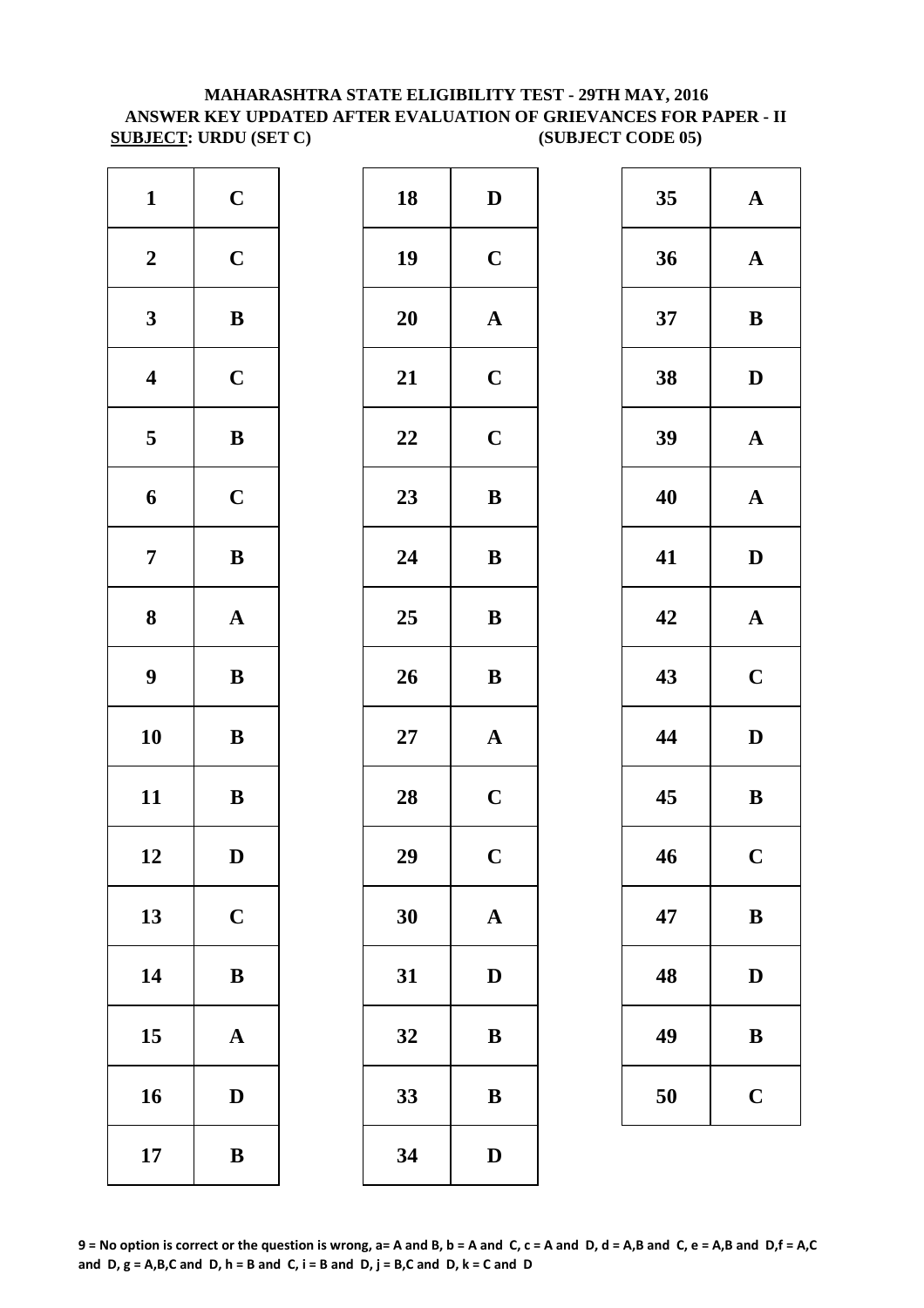#### **MAHARASHTRA STATE ELIGIBILITY TEST - 29TH MAY, 2016 ANSWER KEY UPDATED AFTER EVALUATION OF GRIEVANCES FOR PAPER - II SUBJECT: URDU (SET D)** (SUBJECT CODE 05)

| $\mathbf{1}$            | $\, {\bf B}$          | 18        | $\mathbf C$  |
|-------------------------|-----------------------|-----------|--------------|
| $\boldsymbol{2}$        | $\mathbf D$           | 19        | $\mathbf C$  |
| $\mathbf{3}$            | $\mathbf C$           | <b>20</b> | $\mathbf{A}$ |
| $\boldsymbol{4}$        | $\, {\bf B}$          | 21        | $\mathbf{D}$ |
| $\overline{\mathbf{5}}$ | ${\bf A}$             | 22        | $\bf{B}$     |
| 6                       | $\mathbf D$           | 23        | $\bf{B}$     |
| $\overline{7}$          | $\, {\bf B}$          | 24        | $\mathbf{D}$ |
| 8                       | $\mathbf D$           | 25        | $\mathbf{A}$ |
| $\boldsymbol{9}$        | $\mathbf C$           | 26        | $\mathbf{A}$ |
| 10                      | $\boldsymbol{\rm{A}}$ | $27\,$    | $\bf{B}$     |
| 11                      | $\mathbf C$           | 28        | $\mathbf{D}$ |
| 12                      | $\mathbf C$           | 29        | $\mathbf{A}$ |
| 13                      | $\, {\bf B}$          | 30        | $\mathbf{A}$ |
| 14                      | $\bf{B}$              | 31        | D            |
| 15                      | $\bf{B}$              | 32        | $\mathbf{A}$ |
| 16                      | $\, {\bf B}$          | 33        | $\mathbf C$  |
| 17                      | $\boldsymbol{\rm{A}}$ | 34        | $\mathbf{D}$ |

| $\mathbf{1}$            | ${\bf B}$    | 18     | $\mathbf C$           | 35 | $\bf{B}$     |
|-------------------------|--------------|--------|-----------------------|----|--------------|
| $\boldsymbol{2}$        | $\mathbf{D}$ | 19     | $\mathbf C$           | 36 | $\mathbf C$  |
| $\mathbf{3}$            | $\mathbf C$  | 20     | $\boldsymbol{\rm{A}}$ | 37 | $\bf{B}$     |
| $\overline{\mathbf{4}}$ | $\, {\bf B}$ | 21     | $\mathbf D$           | 38 | $\mathbf{D}$ |
| $\overline{\mathbf{5}}$ | ${\bf A}$    | 22     | ${\bf B}$             | 39 | $\bf{B}$     |
| $\boldsymbol{6}$        | $\mathbf D$  | 23     | $\bf{B}$              | 40 | $\mathbf C$  |
| $\overline{7}$          | ${\bf B}$    | 24     | $\mathbf{D}$          | 41 | $\mathbf C$  |
| $\boldsymbol{8}$        | $\mathbf{D}$ | 25     | $\mathbf{A}$          | 42 | $\mathbf C$  |
| $\boldsymbol{9}$        | $\mathbf C$  | 26     | $\mathbf A$           | 43 | $\bf{B}$     |
| 10                      | ${\bf A}$    | $27\,$ | $\bf{B}$              | 44 | $\mathbf C$  |
| 11                      | $\mathbf C$  | 28     | $\mathbf D$           | 45 | $\bf{B}$     |
| 12                      | $\mathbf C$  | 29     | $\boldsymbol{\rm{A}}$ | 46 | $\mathbf C$  |
| 13                      | $\, {\bf B}$ | 30     | $\mathbf{A}$          | 47 | $\bf{B}$     |
| 14                      | $\, {\bf B}$ | 31     | $\mathbf D$           | 48 | $\mathbf A$  |
| 15                      | $\bf{B}$     | 32     | $\mathbf{A}$          | 49 | $\bf{B}$     |
| 16                      | ${\bf B}$    | 33     | $\mathbf C$           | 50 | $\bf{B}$     |
| 17                      | ${\bf A}$    | 34     | $\mathbf D$           |    |              |
|                         |              |        |                       |    |              |

| 35 | $\bf{B}$                |
|----|-------------------------|
| 36 | $\mathbf C$             |
| 37 | B                       |
| 38 | D                       |
| 39 | B                       |
| 40 | $\mathbf C$             |
| 41 | $\mathbf C$             |
| 42 | $\mathbf C$             |
|    |                         |
| 43 | B                       |
| 44 | $\mathbf C$             |
| 45 | B                       |
| 46 | $\overline{\mathbf{C}}$ |
| 47 | $\bf{B}$                |
| 48 | $\mathbf A$             |
| 49 | B                       |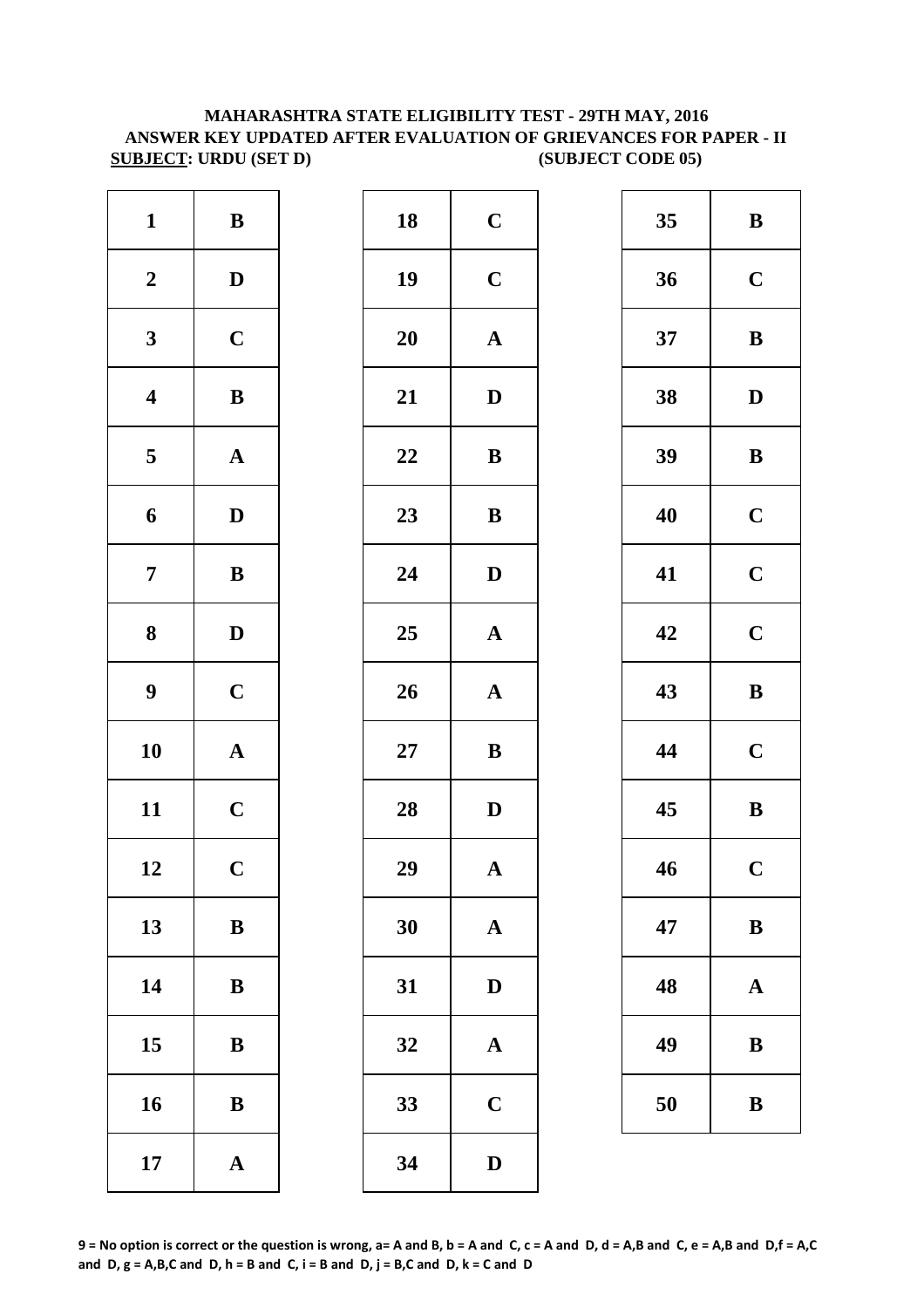#### **MAHARASHTRA STATE ELIGIBILITY TEST - 29TH MAY, 2016 ANSWER KEY UPDATED AFTER EVALUATION OF GRIEVANCES FOR PAPER - II SUBJECT: HISTORY (SET A)** (SUBJECT CODE 10)

| $\mathbf{1}$            | $\boldsymbol{\rm{A}}$ | 18        | $\mathbf A$  |
|-------------------------|-----------------------|-----------|--------------|
| $\boldsymbol{2}$        | $\mathbf D$           | 19        | $\mathbf A$  |
| $\mathbf{3}$            | $\, {\bf B}$          | <b>20</b> | $\mathbf A$  |
| $\overline{\mathbf{4}}$ | $\boldsymbol{\rm{A}}$ | 21        | $\bf{B}$     |
| 5                       | $\mathbf C$           | 22        | $\mathbf C$  |
| 6                       | $\mathbf C$           | 23        | $\mathbf{A}$ |
| $\overline{7}$          | $\, {\bf B}$          | 24        | $\mathbf{A}$ |
| $\bf 8$                 | ${\bf A}$             | 25        | B/A/         |
| $\boldsymbol{9}$        | $\boldsymbol{9}$      | 26        | $\mathbf{A}$ |
| 10                      | $\, {\bf B}$          | $27\,$    | $\bf{B}$     |
| 11                      | $\mathbf D$           | 28        | $\mathbf A$  |
| 12                      | $\mathbf D$           | 29        | D            |
| 13                      | $\bf{B}$              | 30        | $\mathbf{D}$ |
| 14                      | $\, {\bf B}$          | 31        | $\mathbf{A}$ |
| 15                      | $\boldsymbol{\rm{A}}$ | 32        | B            |
| 16                      | $\boldsymbol{\rm{A}}$ | 33        | B            |
| 17                      | $\mathbf C$           | 34        | D            |

| $\mathbf{1}$            | ${\bf A}$        | 18     | $\boldsymbol{\rm{A}}$ | 35 | $\bf{B}$     |
|-------------------------|------------------|--------|-----------------------|----|--------------|
| $\boldsymbol{2}$        | $\mathbf{D}$     | 19     | $\mathbf A$           | 36 | $\mathbf A$  |
| $\mathbf{3}$            | ${\bf B}$        | 20     | $\mathbf{A}$          | 37 | $\mathbf A$  |
| $\overline{\mathbf{4}}$ | ${\bf A}$        | 21     | $\, {\bf B}$          | 38 | $\bf{B}$     |
| $\overline{5}$          | $\mathbf C$      | 22     | $\mathbf C$           | 39 | $\bf{B}$     |
| 6                       | $\mathbf C$      | 23     | ${\bf A}$             | 40 | $\mathbf{D}$ |
| $\overline{7}$          | $\, {\bf B}$     | 24     | ${\bf A}$             | 41 | $\mathbf A$  |
| $\boldsymbol{8}$        | ${\bf A}$        | 25     | <b>B/A/C/D</b>        | 42 | $\mathbf C$  |
| $\boldsymbol{9}$        | $\boldsymbol{9}$ | 26     | ${\bf A}$             | 43 | $\mathbf C$  |
| 10                      | $\, {\bf B}$     | $27\,$ | $\, {\bf B}$          | 44 | $\mathbf{D}$ |
| 11                      | $\mathbf D$      | 28     | $\mathbf A$           | 45 | $\mathbf C$  |
| 12                      | $\mathbf D$      | 29     | $\mathbf{D}%$         | 46 | $\mathbf C$  |
| 13                      | $\, {\bf B}$     | 30     | $\mathbf D$           | 47 | $\bf{B}$     |
| 14                      | $\, {\bf B}$     | 31     | $\mathbf A$           | 48 | $\mathbf{D}$ |
| 15                      | ${\bf A}$        | 32     | $\, {\bf B}$          | 49 | D            |
| 16                      | ${\bf A}$        | 33     | $\bf{B}$              | 50 | $\bf{B}$     |
| 17                      | $\mathbf C$      | 34     | $\mathbf D$           |    |              |
|                         |                  |        |                       |    |              |

| 35 | B                       |
|----|-------------------------|
| 36 | $\mathbf A$             |
| 37 | $\mathbf A$             |
| 38 | B                       |
| 39 | B                       |
| 40 | D                       |
| 41 | $\mathbf A$             |
| 42 | $\mathbf C$             |
| 43 | $\mathbf C$             |
| 44 | D                       |
| 45 | $\mathbf C$             |
| 46 | $\overline{\mathbf{C}}$ |
| 47 | B                       |
| 48 | $\bf{D}$                |
| 49 | $\mathbf D$             |
| 50 | B                       |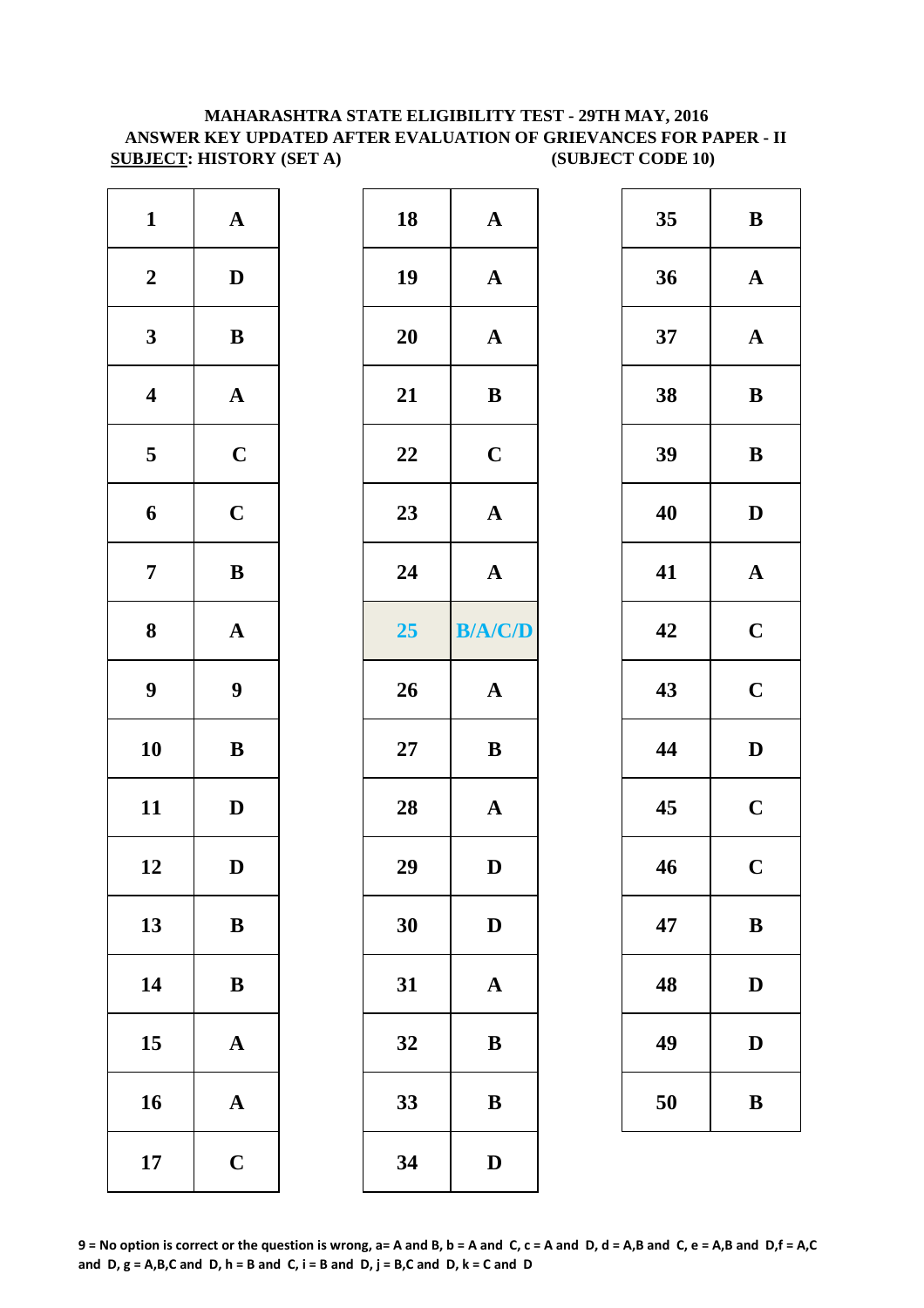#### **MAHARASHTRA STATE ELIGIBILITY TEST - 29TH MAY, 2016 ANSWER KEY UPDATED AFTER EVALUATION OF GRIEVANCES FOR PAPER - II SUBJECT: HISTORY (SET B)** (SUBJECT CODE 10)

| $\mathbf{1}$            | $\bf{B}$              | 18     | $\bf{B}$     |
|-------------------------|-----------------------|--------|--------------|
| $\boldsymbol{2}$        | $\mathbf C$           | 19     | $\bf{B}$     |
| $\mathbf{3}$            | ${\bf A}$             | 20     | $\mathbf{D}$ |
| $\overline{\mathbf{4}}$ | $\boldsymbol{\rm{A}}$ | 21     | $\mathbf{A}$ |
| $\overline{\mathbf{5}}$ | <b>B/A/C/D</b>        | 22     | $\mathbf C$  |
| 6                       | $\boldsymbol{\rm{A}}$ | 23     | $\mathbf C$  |
| $\boldsymbol{7}$        | $\, {\bf B}$          | 24     | $\mathbf{D}$ |
| 8                       | $\boldsymbol{\rm{A}}$ | 25     | $\mathbf C$  |
| $\boldsymbol{9}$        | $\mathbf D$           | 26     | $\mathbf C$  |
| 10                      | $\mathbf D$           | $27\,$ | $\bf{B}$     |
| 11                      | $\boldsymbol{\rm{A}}$ | 28     | $\mathbf{D}$ |
| 12                      | $\, {\bf B}$          | 29     | $\mathbf{D}$ |
| 13                      | $\, {\bf B}$          | 30     | $\bf{B}$     |
| 14                      | $\mathbf D$           | 31     | $\mathbf{A}$ |
| 15                      | $\bf{B}$              | 32     | D            |
| 16                      | $\boldsymbol{\rm{A}}$ | 33     | B            |
| 17                      | ${\bf A}$             | 34     | $\mathbf{A}$ |

| $\mathbf{1}$            | $\, {\bf B}$   | 18 | ${\bf B}$     | 35 | $\mathbf C$      |
|-------------------------|----------------|----|---------------|----|------------------|
| $\boldsymbol{2}$        | $\mathbf C$    | 19 | $\, {\bf B}$  | 36 | $\mathbf C$      |
| $\mathbf{3}$            | ${\bf A}$      | 20 | $\mathbf{D}$  | 37 | $\bf{B}$         |
| $\overline{\mathbf{4}}$ | ${\bf A}$      | 21 | $\mathbf{A}$  | 38 | $\mathbf A$      |
| $\overline{\mathbf{5}}$ | <b>B/A/C/D</b> | 22 | $\mathbf C$   | 39 | $\boldsymbol{9}$ |
| 6                       | ${\bf A}$      | 23 | $\mathbf C$   | 40 | $\bf{B}$         |
| $\overline{7}$          | ${\bf B}$      | 24 | $\mathbf D$   | 41 | $\mathbf{D}$     |
| $\boldsymbol{8}$        | ${\bf A}$      | 25 | $\mathbf C$   | 42 | $\mathbf{D}$     |
| $\boldsymbol{9}$        | $\mathbf{D}$   | 26 | $\mathbf C$   | 43 | $\bf{B}$         |
| 10                      | $\mathbf{D}$   | 27 | $\, {\bf B}$  | 44 | $\bf{B}$         |
| 11                      | ${\bf A}$      | 28 | $\mathbf D$   | 45 | $\mathbf A$      |
| 12                      | $\, {\bf B}$   | 29 | $\mathbf{D}%$ | 46 | $\mathbf A$      |
| 13                      | $\, {\bf B}$   | 30 | $\, {\bf B}$  | 47 | $\mathbf C$      |
| 14                      | $\mathbf D$    | 31 | ${\bf A}$     | 48 | $\mathbf A$      |
| 15                      | $\, {\bf B}$   | 32 | $\mathbf{D}$  | 49 | $\mathbf A$      |
| 16                      | ${\bf A}$      | 33 | $\bf{B}$      | 50 | $\mathbf A$      |
| 17                      | ${\bf A}$      | 34 | $\mathbf A$   |    |                  |
|                         |                |    |               |    |                  |

| 35 | $\mathbf C$ |
|----|-------------|
| 36 | $\mathbf C$ |
| 37 | B           |
| 38 | $\mathbf A$ |
| 39 | 9           |
| 40 | B           |
| 41 | D           |
| 42 | D           |
| 43 | B           |
| 44 | $\bf{B}$    |
| 45 | $\mathbf A$ |
| 46 | $\mathbf A$ |
| 47 | $\mathbf C$ |
| 48 | $\mathbf A$ |
| 49 | $\mathbf A$ |
| 50 | $\mathbf A$ |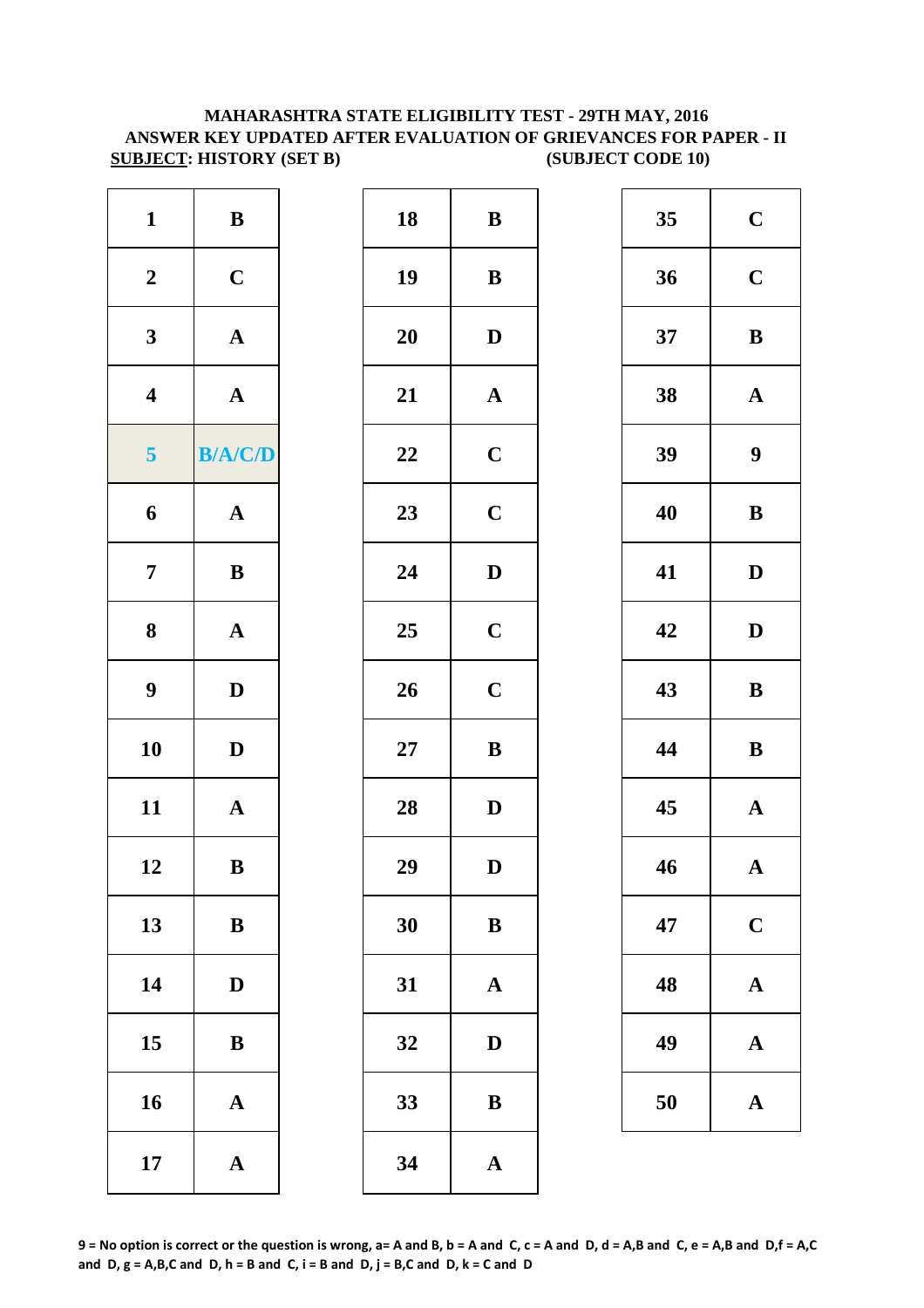## **MAHARASHTRA STATE ELIGIBILITY TEST - 29TH MAY, 2016 ANSWER KEY UPDATED AFTER EVALUATION OF GRIEVANCES FOR PAPER - II SUBJECT: HISTORY (SET C)** (SUBJECT CODE 10)

| $\mathbf{1}$            | ${\bf A}$    | 18     | $\mathbf{D}$     | 35 | $\mathbf A$           |
|-------------------------|--------------|--------|------------------|----|-----------------------|
| $\boldsymbol{2}$        | $\bf{B}$     | 19     | $\mathbf{D}$     | 36 | $\mathbf{A}$          |
| $\mathbf{3}$            | ${\bf B}$    | 20     | $\, {\bf B}$     | 37 | $\mathbf C$           |
| $\overline{\mathbf{4}}$ | $\mathbf D$  | 21     | ${\bf A}$        | 38 | ${\bf A}$             |
| 5                       | ${\bf B}$    | 22     | $\mathbf D$      | 39 | $\mathbf A$           |
| 6                       | ${\bf A}$    | 23     | ${\bf B}$        | 40 | ${\bf A}$             |
| $\overline{7}$          | ${\bf A}$    | 24     | ${\bf A}$        | 41 | $\, {\bf B}$          |
| ${\bf 8}$               | $\bf{B}$     | 25     | $\mathbf C$      | 42 | $\mathbf C$           |
| $\boldsymbol{9}$        | $\, {\bf B}$ | 26     | $\mathbf C$      | 43 | $\boldsymbol{\rm{A}}$ |
| 10                      | $\mathbf D$  | $27\,$ | $\bf{B}$         | 44 | ${\bf A}$             |
| 11                      | ${\bf A}$    | 28     | $\mathbf{A}$     | 45 | <b>B/A/C/D</b>        |
| 12                      | $\mathbf C$  | 29     | $\boldsymbol{9}$ | 46 | $\mathbf A$           |
| 13                      | $\mathbf C$  | 30     | $\bf{B}$         | 47 | $\, {\bf B}$          |
| 14                      | $\mathbf D$  | 31     | $\mathbf D$      | 48 | $\mathbf A$           |
| 15                      | $\mathbf C$  | 32     | D                | 49 | $\mathbf D$           |
| 16                      | $\mathbf C$  | 33     | $\bf{B}$         | 50 | $\mathbf D$           |
| 17                      | ${\bf B}$    | 34     | ${\bf B}$        |    |                       |
|                         |              |        |                  |    |                       |

| $\mathbf{1}$            | ${\bf A}$             | 18 | $\mathbf D$           | 35 | $\mathbf A$  |
|-------------------------|-----------------------|----|-----------------------|----|--------------|
| $\overline{\mathbf{2}}$ | $\, {\bf B}$          | 19 | $\mathbf D$           | 36 | $\mathbf A$  |
| $\overline{\mathbf{3}}$ | $\, {\bf B}$          | 20 | $\bf{B}$              | 37 | $\mathbf C$  |
| 4                       | $\mathbf{D}$          | 21 | ${\bf A}$             | 38 | $\mathbf A$  |
| 5                       | $\, {\bf B}$          | 22 | $\mathbf D$           | 39 | $\mathbf A$  |
| 6                       | $\boldsymbol{\rm{A}}$ | 23 | $\, {\bf B}$          | 40 | $\mathbf A$  |
| $\overline{7}$          | $\boldsymbol{\rm{A}}$ | 24 | $\boldsymbol{\rm{A}}$ | 41 | $\bf{B}$     |
| 8                       | $\, {\bf B}$          | 25 | $\mathbf C$           | 42 | $\mathbf C$  |
| 9                       | $\, {\bf B}$          | 26 | $\mathbf C$           | 43 | $\mathbf A$  |
| $\overline{10}$         | $\mathbf D$           | 27 | $\, {\bf B}$          | 44 | $\mathbf A$  |
| $\overline{1}$          | $\boldsymbol{\rm{A}}$ | 28 | $\boldsymbol{\rm{A}}$ | 45 | B/A/         |
| $\overline{2}$          | $\mathbf C$           | 29 | $\boldsymbol{9}$      | 46 | $\mathbf A$  |
| $\overline{3}$          | $\mathbf C$           | 30 | $\bf{B}$              | 47 | $\bf{B}$     |
| $\overline{14}$         | $\mathbf D$           | 31 | $\mathbf D$           | 48 | $\mathbf A$  |
| $\overline{5}$          | $\mathbf C$           | 32 | $\mathbf D$           | 49 | $\mathbf{D}$ |
| $16 \,$                 | $\mathbf C$           | 33 | $\bf{B}$              | 50 | $\mathbf{D}$ |
| $\overline{17}$         | $\, {\bf B}$          | 34 | $\, {\bf B}$          |    |              |

| 35 | A                       |
|----|-------------------------|
| 36 | $\mathbf A$             |
| 37 | $\mathbf C$             |
| 38 | $\mathbf A$             |
| 39 | $\mathbf A$             |
| 40 | $\overline{\mathbf{A}}$ |
| 41 | B                       |
| 42 | $\mathbf C$             |
| 43 | $\mathbf{A}$            |
|    |                         |
| 44 | $\mathbf A$             |
| 45 | <b>B/A/C/D</b>          |
| 46 | A                       |
| 47 | $\bf{B}$                |
| 48 | A                       |
| 49 | $\mathbf{D}$            |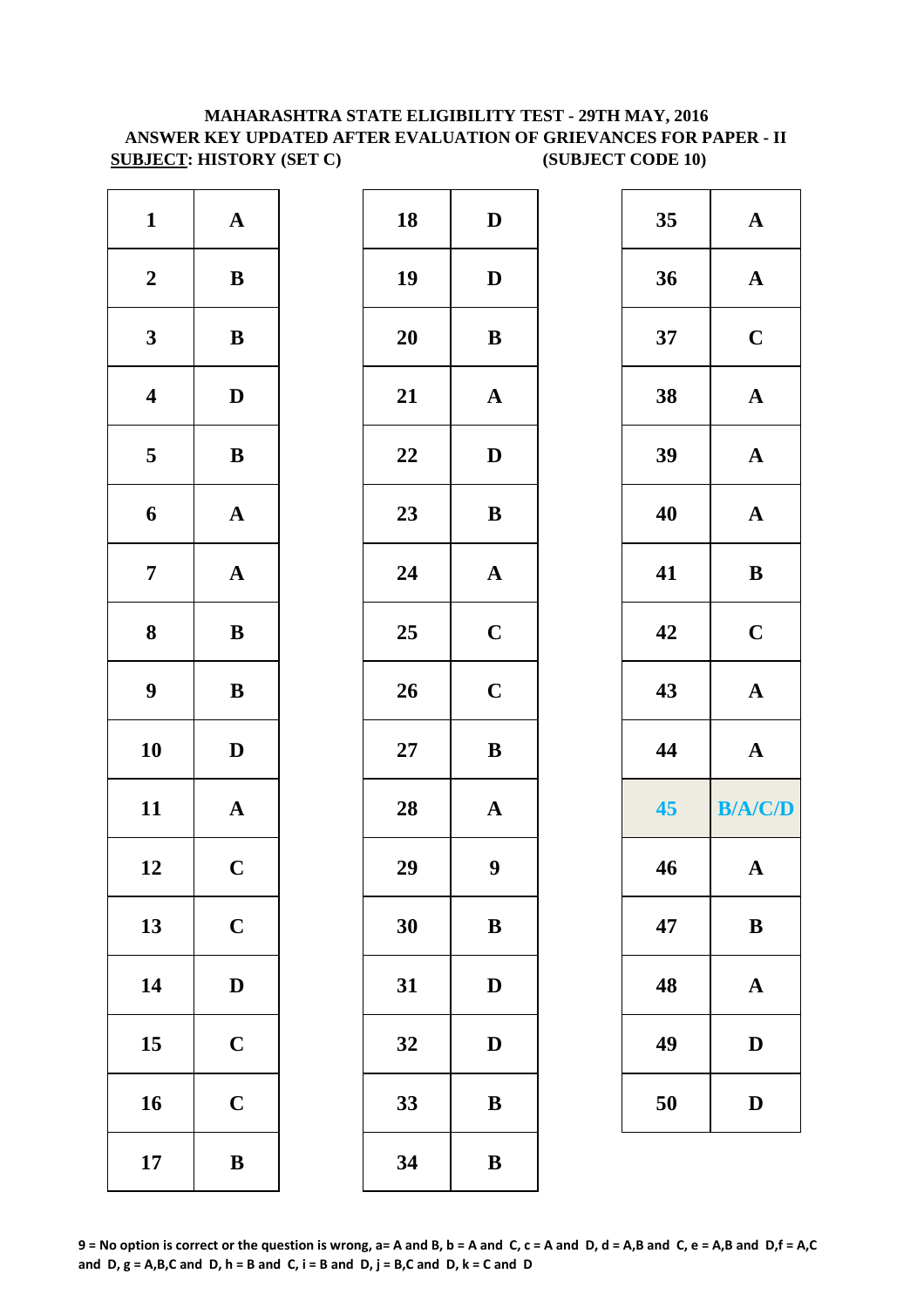#### **MAHARASHTRA STATE ELIGIBILITY TEST - 29TH MAY, 2016 ANSWER KEY UPDATED AFTER EVALUATION OF GRIEVANCES FOR PAPER - II SUBJECT: HISTORY (SET D)** (SUBJECT CODE 10)

| $\mathbf{1}$            | ${\bf A}$             | 18         | $\mathbf{A}$     |
|-------------------------|-----------------------|------------|------------------|
| $\boldsymbol{2}$        | $\mathbf C$           | 19         | $\boldsymbol{9}$ |
| $\mathbf{3}$            | $\mathbf C$           | <b>20</b>  | $\bf{B}$         |
| $\overline{\mathbf{4}}$ | $\mathbf D$           | 21         | $\mathbf{D}$     |
| $\overline{\mathbf{5}}$ | $\mathbf C$           | 22         | $\mathbf{D}$     |
| 6                       | $\mathbf C$           | 23         | $\bf{B}$         |
| $\overline{7}$          | $\, {\bf B}$          | 24         | $\bf{B}$         |
| ${\bf 8}$               | $\mathbf D$           | 25         | $\mathbf{A}$     |
| $\boldsymbol{9}$        | $\mathbf D$           | 26         | $\mathbf{A}$     |
| 10                      | $\, {\bf B}$          | ${\bf 27}$ | $\mathbf C$      |
| 11                      | $\mathbf A$           | 28         | $\mathbf{A}$     |
| 12                      | D                     | 29         | A                |
| 13                      | $\, {\bf B}$          | 30         | $\mathbf{A}$     |
| 14                      | $\boldsymbol{\rm{A}}$ | 31         | $\bf{B}$         |
| 15                      | $\mathbf C$           | 32         | $\mathbf C$      |
| 16                      | $\mathbf C$           | 33         | $\mathbf{A}$     |
| 17                      | $\, {\bf B}$          | 34         | $\mathbf{A}$     |

| $\mathbf{1}$            | ${\bf A}$    | 18     | $\mathbf A$           | 35 | B/A/         |
|-------------------------|--------------|--------|-----------------------|----|--------------|
| $\boldsymbol{2}$        | $\mathbf C$  | 19     | $\boldsymbol{9}$      | 36 | $\mathbf{A}$ |
| $\mathbf{3}$            | $\mathbf C$  | 20     | $\bf{B}$              | 37 | $\bf{B}$     |
| $\overline{\mathbf{4}}$ | $\mathbf D$  | 21     | $\mathbf D$           | 38 | $\mathbf A$  |
| $5\overline{)}$         | $\mathbf C$  | 22     | $\mathbf{D}$          | 39 | $\mathbf{D}$ |
| $\boldsymbol{6}$        | $\mathbf C$  | 23     | $\, {\bf B}$          | 40 | $\mathbf{D}$ |
| $\overline{7}$          | $\, {\bf B}$ | 24     | ${\bf B}$             | 41 | $\mathbf A$  |
| $\boldsymbol{8}$        | $\mathbf{D}$ | 25     | ${\bf A}$             | 42 | $\bf{B}$     |
| $\boldsymbol{9}$        | $\mathbf D$  | 26     | $\boldsymbol{\rm{A}}$ | 43 | $\bf{B}$     |
| 10                      | $\, {\bf B}$ | $27\,$ | $\mathbf C$           | 44 | $\mathbf{D}$ |
| 11                      | ${\bf A}$    | 28     | $\boldsymbol{\rm{A}}$ | 45 | $\bf{B}$     |
| 12                      | $\mathbf D$  | 29     | $\mathbf A$           | 46 | $\mathbf A$  |
| 13                      | $\bf{B}$     | 30     | $\mathbf{A}$          | 47 | $\mathbf A$  |
| 14                      | ${\bf A}$    | 31     | $\bf{B}$              | 48 | $\bf{B}$     |
| 15                      | $\mathbf C$  | 32     | $\mathbf C$           | 49 | $\bf{B}$     |
| 16                      | $\mathbf C$  | 33     | ${\bf A}$             | 50 | D            |
| 17                      | $\, {\bf B}$ | 34     | $\mathbf{A}$          |    |              |

| $\mathbf{1}$            | ${\bf A}$    | 18     | $\boldsymbol{\rm{A}}$     | 35 | B/A/C/D               |
|-------------------------|--------------|--------|---------------------------|----|-----------------------|
| $\overline{\mathbf{2}}$ | $\mathbf C$  | 19     | $\boldsymbol{9}$          | 36 | $\boldsymbol{\rm{A}}$ |
| $\overline{\mathbf{3}}$ | $\mathbf C$  | 20     | ${\bf B}$                 | 37 | $\, {\bf B}$          |
| 4                       | $\mathbf D$  | 21     | $\boldsymbol{\mathrm{D}}$ | 38 | $\mathbf A$           |
| 5                       | $\mathbf C$  | 22     | $\mathbf D$               | 39 | $\mathbf D$           |
| 6                       | $\mathbf C$  | 23     | ${\bf B}$                 | 40 | $\mathbf D$           |
| $\overline{7}$          | $\, {\bf B}$ | 24     | $\bf{B}$                  | 41 | $\boldsymbol{\rm{A}}$ |
| 8                       | $\mathbf D$  | 25     | $\mathbf A$               | 42 | $\, {\bf B}$          |
| 9                       | $\mathbf D$  | 26     | $\boldsymbol{\rm{A}}$     | 43 | $\, {\bf B}$          |
| $\overline{\mathbf{0}}$ | $\bf{B}$     | $27\,$ | $\mathbf C$               | 44 | $\mathbf D$           |
| $\overline{1}$          | ${\bf A}$    | 28     | $\boldsymbol{\rm{A}}$     | 45 | $\, {\bf B}$          |
| $\overline{2}$          | $\mathbf D$  | 29     | $\mathbf A$               | 46 | ${\bf A}$             |
| $\overline{3}$          | $\bf{B}$     | 30     | $\boldsymbol{\rm{A}}$     | 47 | $\boldsymbol{\rm{A}}$ |
| $\overline{4}$          | ${\bf A}$    | 31     | $\, {\bf B}$              | 48 | $\, {\bf B}$          |
| $\overline{5}$          | $\mathbf C$  | 32     | $\mathbf C$               | 49 | $\, {\bf B}$          |
| $16 \,$                 | $\mathbf C$  | 33     | $\mathbf A$               | 50 | $\mathbf D$           |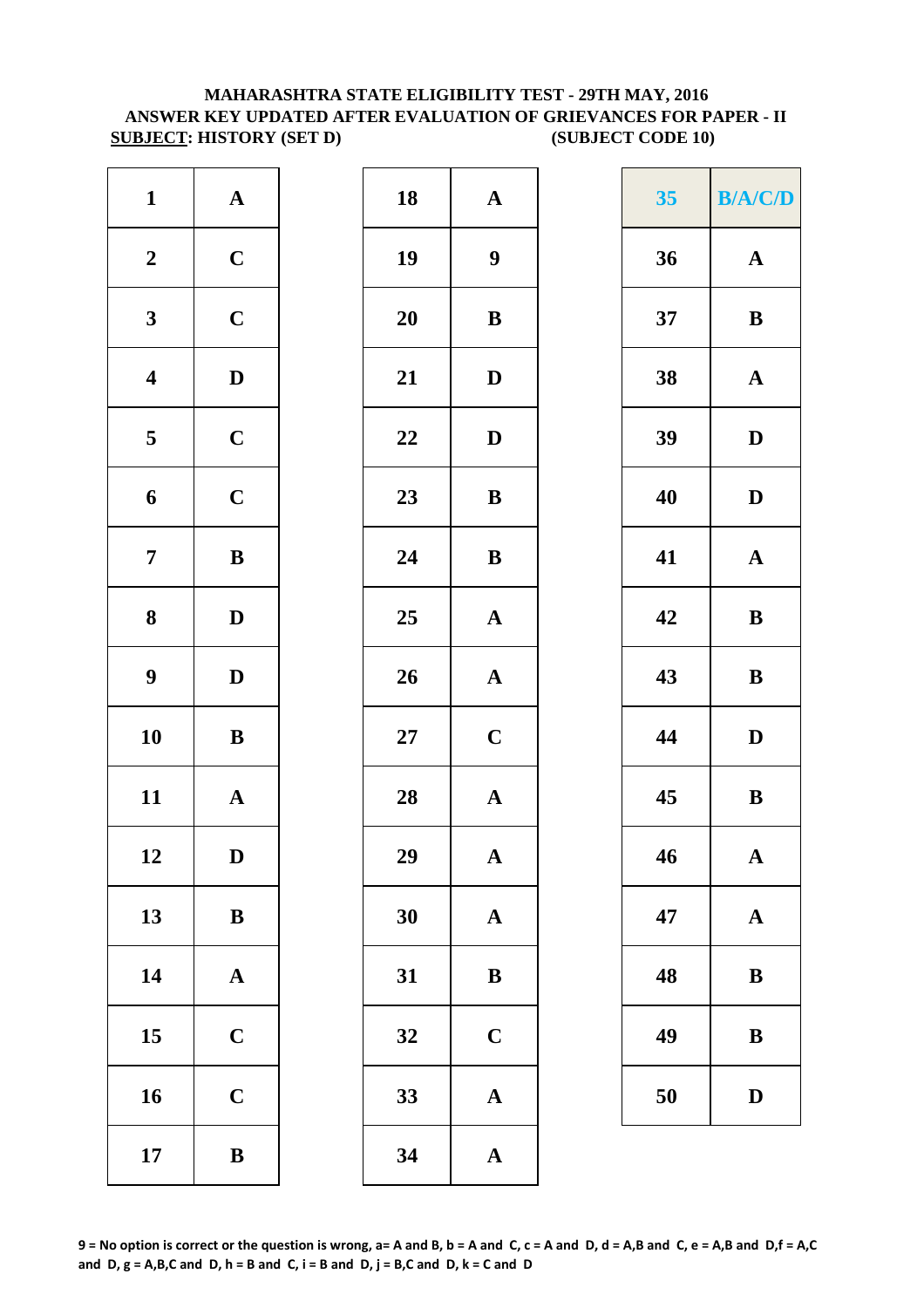#### **MAHARASHTRA STATE ELIGIBILITY TEST - 29TH MAY, 2016 ANSWER KEY UPDATED AFTER EVALUATION OF GRIEVANCES FOR PAPER - II SUBJECT: ECONOMICS (SET A) (SUBJECT CODE 11)**

| $\mathbf{1}$            | $\mathbf C$           | 18        | $\bf{B}$              |
|-------------------------|-----------------------|-----------|-----------------------|
| $\boldsymbol{2}$        | $\mathbf D$           | 19        | $\bf{B}$              |
| $\mathbf{3}$            | $\mathbf C$           | <b>20</b> | $\mathbf A$           |
| $\overline{\mathbf{4}}$ | $\bf{B}$              | 21        | $\mathbf C$           |
| 5                       | $\mathbf C$           | 22        | $\mathbf D$           |
| 6                       | $\bf{B}$              | 23        | $\mathbf C$           |
| $\boldsymbol{7}$        | $\mathbf C$           | 24        | $\boldsymbol{\rm{A}}$ |
| 8                       | $\bf{B}$              | 25        | B/D                   |
| 9                       | $\, {\bf B}$          | 26        | $\bf{B}$              |
| 10                      | $\boldsymbol{\rm{A}}$ | $27\,$    | $\mathbf D$           |
| 11                      | $\mathbf C$           | 28        | $\mathbf C$           |
| 12                      | $\mathbf A$           | 29        | $\mathbf D$           |
| 13                      | $\, {\bf B}$          | 30        | $\mathbf C$           |
| 14                      | $\mathbf C$           | 31        | $\boldsymbol{\rm{A}}$ |
| 15                      | $\mathbf C$           | 32        | $\, {\bf B}$          |
| 16                      | $\mathbf C$           | 33        | ${\bf A}$             |
| 17                      | $\bf{B}$              | 34        | <b>B/D</b>            |

| $\mathbf{1}$            | $\mathbf C$  | 18 | ${\bf B}$             | 35 | $\mathbf C$  |
|-------------------------|--------------|----|-----------------------|----|--------------|
| $\overline{\mathbf{2}}$ | $\mathbf D$  | 19 | $\, {\bf B}$          | 36 | $\mathbf A$  |
| $\mathbf{3}$            | $\mathbf C$  | 20 | $\boldsymbol{\rm{A}}$ | 37 | $\mathbf{D}$ |
| $\overline{\mathbf{4}}$ | $\, {\bf B}$ | 21 | $\mathbf C$           | 38 | $\bf{B}$     |
| $5\overline{)}$         | $\mathbf C$  | 22 | $\mathbf D$           | 39 | $\mathbf C$  |
| $\boldsymbol{6}$        | ${\bf B}$    | 23 | $\mathbf C$           | 40 | $\mathbf{D}$ |
| $\overline{7}$          | $\mathbf C$  | 24 | $\mathbf{A}$          | 41 | $\bf{B}$     |
| $\boldsymbol{8}$        | $\, {\bf B}$ | 25 | B/D                   | 42 | $\mathbf A$  |
| $\boldsymbol{9}$        | $\, {\bf B}$ | 26 | $\, {\bf B}$          | 43 | $\mathbf A$  |
| 10                      | ${\bf A}$    | 27 | $\mathbf D$           | 44 | $\mathbf{D}$ |
| 11                      | $\mathbf C$  | 28 | $\mathbf C$           | 45 | $\bf{B}$     |
| 12                      | ${\bf A}$    | 29 | $\mathbf D$           | 46 | $\bf{B}$     |
| 13                      | ${\bf B}$    | 30 | $\mathbf C$           | 47 | $\mathbf A$  |
| 14                      | $\mathbf C$  | 31 | $\mathbf A$           | 48 | $\mathbf{D}$ |
| 15                      | $\mathbf C$  | 32 | ${\bf B}$             | 49 | D            |
| 16                      | $\mathbf C$  | 33 | $\mathbf{A}$          | 50 | $\bf{B}$     |
| 17                      | ${\bf B}$    | 34 | B/D                   |    |              |
|                         |              |    |                       |    |              |

| 35 | $\mathbf C$  |
|----|--------------|
| 36 | $\mathbf A$  |
| 37 | D            |
| 38 | B            |
| 39 | $\mathbf C$  |
| 40 | $\bf{D}$     |
| 41 | B            |
| 42 | $\mathbf A$  |
| 43 | $\bf A$      |
| 44 | $\mathbf{D}$ |
| 45 | B            |
| 46 | B            |
| 47 | A            |
| 48 | $\mathbf D$  |
| 49 | $\mathbf D$  |
| 50 | B            |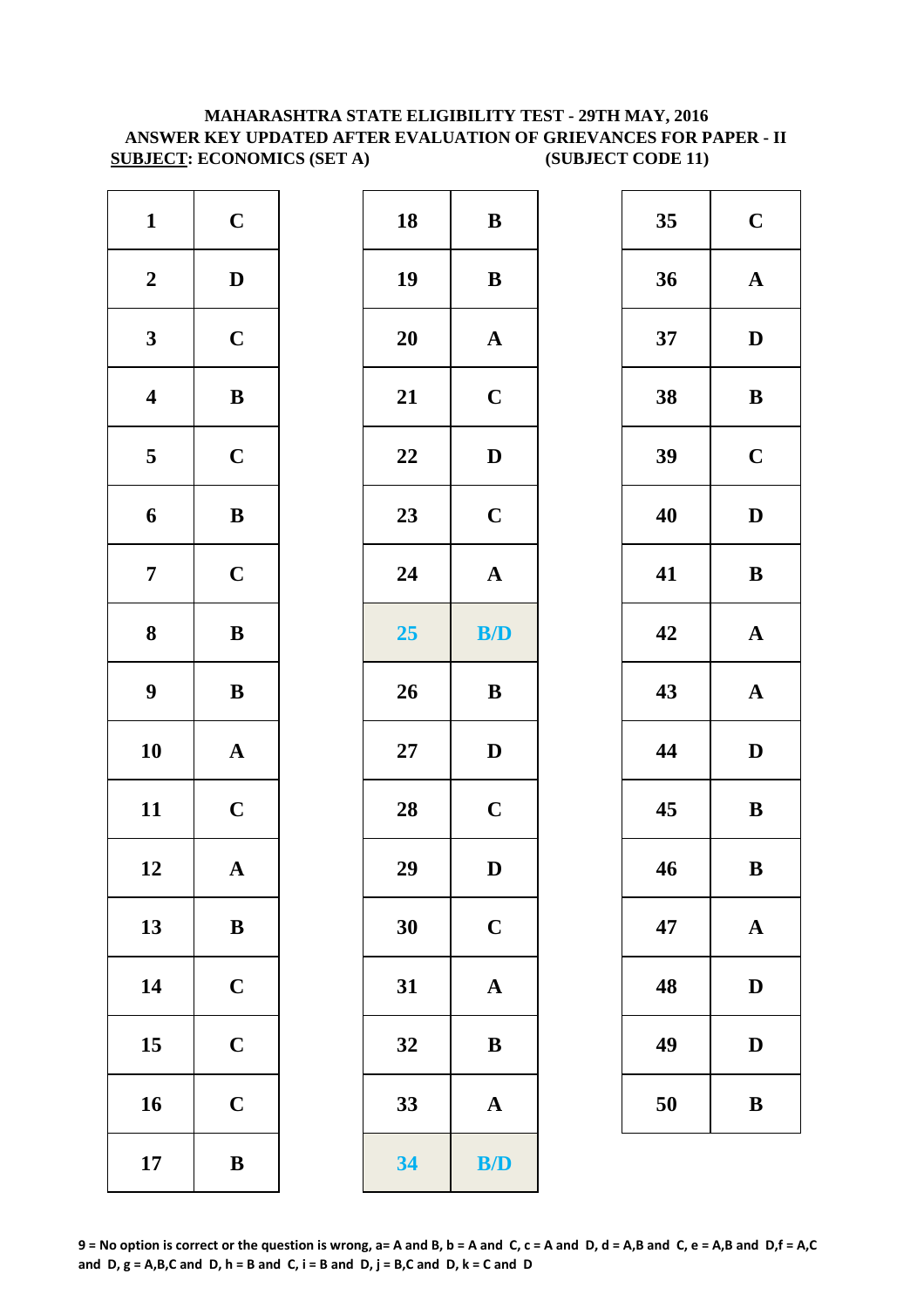#### **MAHARASHTRA STATE ELIGIBILITY TEST - 29TH MAY, 2016 ANSWER KEY UPDATED AFTER EVALUATION OF GRIEVANCES FOR PAPER - II SUBJECT: ECONOMICS (SET B) (SUBJECT CODE 11)**

| $\mathbf{1}$            | $\mathbf C$  | 18     | $\bf{B}$     |
|-------------------------|--------------|--------|--------------|
| $\boldsymbol{2}$        | $\mathbf D$  | 19     | $\mathbf C$  |
| $\mathbf{3}$            | $\mathbf C$  | 20     | $\mathbf{D}$ |
| $\overline{\mathbf{4}}$ | ${\bf A}$    | 21     | $\bf{B}$     |
| 5                       | B/D          | 22     | $\mathbf A$  |
| $\boldsymbol{6}$        | $\, {\bf B}$ | 23     | $\mathbf{A}$ |
| $\boldsymbol{7}$        | $\mathbf D$  | 24     | D            |
| ${\bf 8}$               | $\mathbf C$  | 25     | $\bf{B}$     |
| $\boldsymbol{9}$        | $\mathbf D$  | 26     | $\bf{B}$     |
| 10                      | $\mathbf C$  | $27\,$ | $\mathbf{A}$ |
| 11                      | ${\bf A}$    | 28     | D            |
| 12                      | $\bf{B}$     | 29     | D            |
| 13                      | ${\bf A}$    | 30     | $\bf{B}$     |
| 14                      | B/D          | 31     | $\mathbf C$  |
| 15                      | $\mathbf C$  | 32     | D            |
| 16                      | ${\bf A}$    | 33     | $\mathbf C$  |
| 17                      | $\mathbf D$  | 34     | $\bf{B}$     |

| $\mathbf{1}$            | $\mathbf C$  | 18 | $\bf{B}$     | 35 | $\mathbf C$ |
|-------------------------|--------------|----|--------------|----|-------------|
| $\boldsymbol{2}$        | $\mathbf{D}$ | 19 | $\mathbf C$  | 36 | $\bf{B}$    |
| $\mathbf{3}$            | $\mathbf C$  | 20 | $\mathbf D$  | 37 | $\mathbf C$ |
| $\overline{\mathbf{4}}$ | ${\bf A}$    | 21 | $\, {\bf B}$ | 38 | $\bf{B}$    |
| $\overline{\mathbf{5}}$ | B/D          | 22 | ${\bf A}$    | 39 | $\bf{B}$    |
| $\boldsymbol{6}$        | $\, {\bf B}$ | 23 | ${\bf A}$    | 40 | $\mathbf A$ |
| $\overline{7}$          | $\mathbf{D}$ | 24 | $\mathbf D$  | 41 | $\mathbf C$ |
| $\boldsymbol{8}$        | $\mathbf C$  | 25 | $\, {\bf B}$ | 42 | $\mathbf A$ |
| $\boldsymbol{9}$        | $\mathbf D$  | 26 | $\bf{B}$     | 43 | $\bf{B}$    |
| 10                      | $\mathbf C$  | 27 | ${\bf A}$    | 44 | $\mathbf C$ |
| 11                      | ${\bf A}$    | 28 | $\mathbf D$  | 45 | $\mathbf C$ |
| 12                      | B            | 29 | D            | 46 | $\mathbf C$ |
| 13                      | ${\bf A}$    | 30 | $\bf{B}$     | 47 | $\bf{B}$    |
| 14                      | B/D          | 31 | $\mathbf C$  | 48 | $\bf{B}$    |
| 15                      | $\mathbf C$  | 32 | $\mathbf D$  | 49 | $\bf{B}$    |
| 16                      | ${\bf A}$    | 33 | $\mathbf C$  | 50 | $\mathbf A$ |
| 17                      | $\mathbf D$  | 34 | $\, {\bf B}$ |    |             |

| 35 | $\mathbf C$ |
|----|-------------|
| 36 | B           |
| 37 | $\mathbf C$ |
| 38 | B           |
| 39 | B           |
| 40 | $\mathbf A$ |
| 41 | $\mathbf C$ |
| 42 | $\mathbf A$ |
| 43 | B           |
| 44 | $\mathbf C$ |
| 45 | $\mathbf C$ |
| 46 | $\mathbf C$ |
| 47 | B           |
| 48 | B           |
| 49 | B           |
|    |             |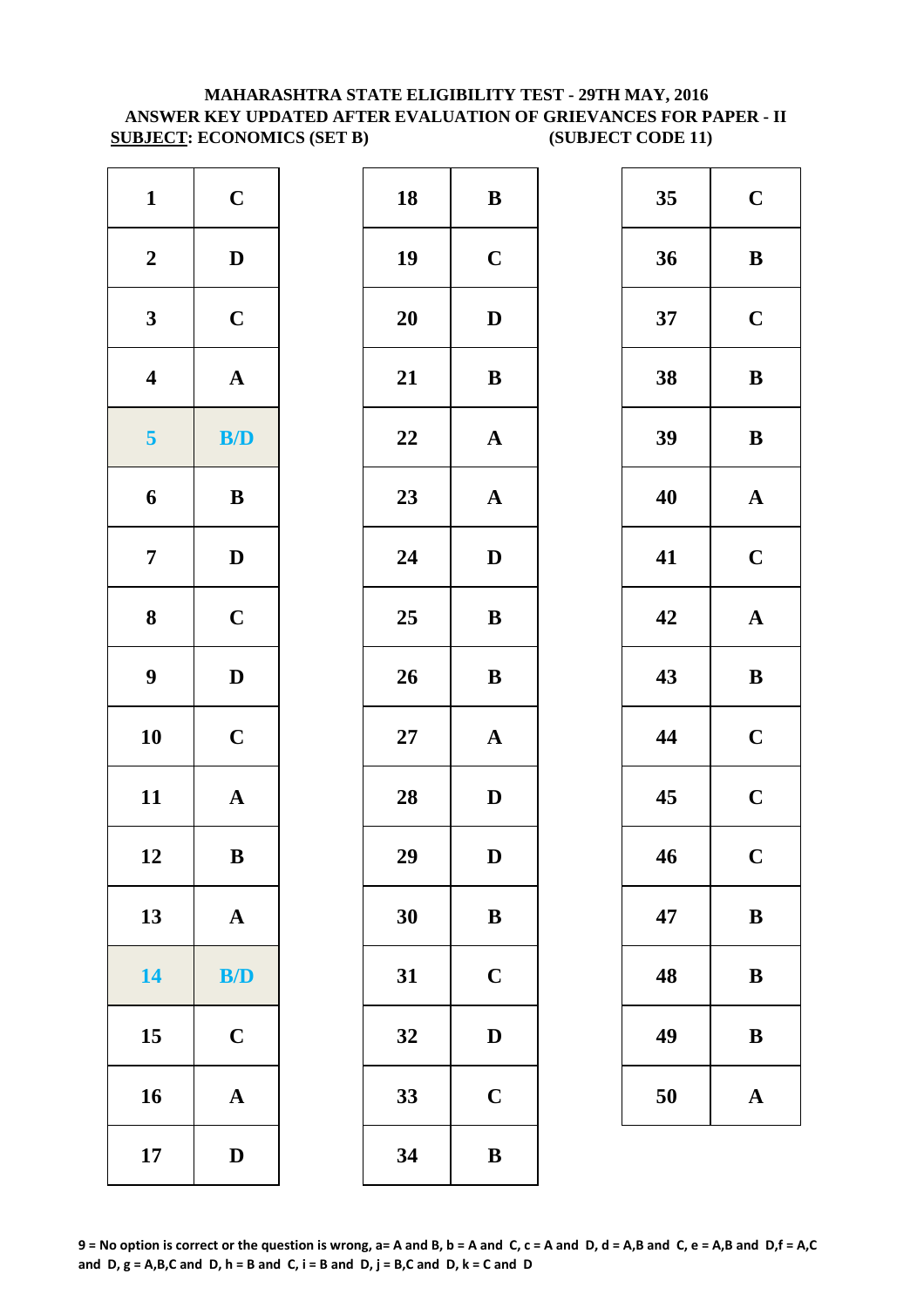### **SUBJECT: ECONOMICS (SET C) (SUBJECT CODE 11) MAHARASHTRA STATE ELIGIBILITY TEST - 29TH MAY, 2016 ANSWER KEY UPDATED AFTER EVALUATION OF GRIEVANCES FOR PAPER - II**

| $\mathbf{1}$            | ${\bf A}$             | 18     | $\mathbf{D}$ |
|-------------------------|-----------------------|--------|--------------|
| $\boldsymbol{2}$        | $\, {\bf B}$          | 19     | $\mathbf{D}$ |
| $\mathbf{3}$            | $\boldsymbol{\rm{A}}$ | 20     | $\bf{B}$     |
| $\overline{\mathbf{4}}$ | B/D                   | 21     | $\mathbf C$  |
| $\overline{\mathbf{5}}$ | $\mathbf C$           | 22     | $\mathbf{D}$ |
| 6                       | $\boldsymbol{\rm{A}}$ | 23     | $\mathbf C$  |
| $\overline{7}$          | $\mathbf D$           | 24     | $\bf{B}$     |
| 8                       | $\, {\bf B}$          | 25     | $\mathbf C$  |
| $\boldsymbol{9}$        | $\mathbf C$           | 26     | $\bf{B}$     |
| 10                      | ${\bf D}$             | $27\,$ | $\mathbf C$  |
| 11                      | $\, {\bf B}$          | 28     | $\bf{B}$     |
| 12                      | $\boldsymbol{\rm{A}}$ | 29     | $\bf{B}$     |
| 13                      | ${\bf A}$             | 30     | $\mathbf A$  |
| 14                      | $\mathbf D$           | 31     | $\mathbf C$  |
| 15                      | $\, {\bf B}$          | 32     | $\mathbf{A}$ |
| 16                      | $\bf{B}$              | 33     | $\bf{B}$     |
| 17                      | $\boldsymbol{\rm{A}}$ | 34     | $\mathbf C$  |

| $\mathbf{1}$            | ${\bf A}$    | 18     | $\mathbf D$           | 35 | $\mathbf C$  |
|-------------------------|--------------|--------|-----------------------|----|--------------|
| $\boldsymbol{2}$        | ${\bf B}$    | 19     | $\mathbf D$           | 36 | $\mathbf C$  |
| $\mathbf{3}$            | ${\bf A}$    | 20     | $\, {\bf B}$          | 37 | $\bf{B}$     |
| $\overline{\mathbf{4}}$ | B/D          | 21     | $\mathbf C$           | 38 | $\, {\bf B}$ |
| $5\overline{)}$         | $\mathbf C$  | 22     | $\mathbf D$           | 39 | $\, {\bf B}$ |
| 6                       | ${\bf A}$    | 23     | $\mathbf C$           | 40 | $\mathbf A$  |
| $\overline{7}$          | $\mathbf{D}$ | 24     | $\, {\bf B}$          | 41 | $\mathbf C$  |
| $\boldsymbol{8}$        | $\bf{B}$     | 25     | $\mathbf C$           | 42 | $\mathbf D$  |
| $\boldsymbol{9}$        | $\mathbf C$  | 26     | $\, {\bf B}$          | 43 | $\mathbf C$  |
| 10                      | $\mathbf{D}$ | $27\,$ | $\mathbf C$           | 44 | ${\bf A}$    |
| 11                      | $\bf{B}$     | 28     | $\, {\bf B}$          | 45 | B/D          |
| 12                      | ${\bf A}$    | 29     | $\, {\bf B}$          | 46 | $\, {\bf B}$ |
| 13                      | ${\bf A}$    | 30     | ${\bf A}$             | 47 | $\mathbf D$  |
| 14                      | $\mathbf{D}$ | 31     | $\mathbf C$           | 48 | $\mathbf C$  |
| 15                      | ${\bf B}$    | 32     | $\boldsymbol{\rm{A}}$ | 49 | D            |
| 16                      | $\bf{B}$     | 33     | $\, {\bf B}$          | 50 | $\mathbf C$  |
| 17                      | $\mathbf A$  | 34     | $\mathbf C$           |    |              |

| 35 | $\mathbf C$             |
|----|-------------------------|
| 36 | $\mathbf C$             |
| 37 | B                       |
| 38 | B                       |
| 39 | B                       |
| 40 | $\mathbf{A}$            |
| 41 | $\mathbf C$             |
| 42 | D                       |
| 43 | $\overline{\mathbf{C}}$ |
| 44 | $\mathbf{A}$            |
| 45 | <b>B/D</b>              |
| 46 | B                       |
| 47 | $\mathbf D$             |
| 48 | $\mathbf C$             |
| 49 | $\mathbf D$             |
| 50 | $\mathbf C$             |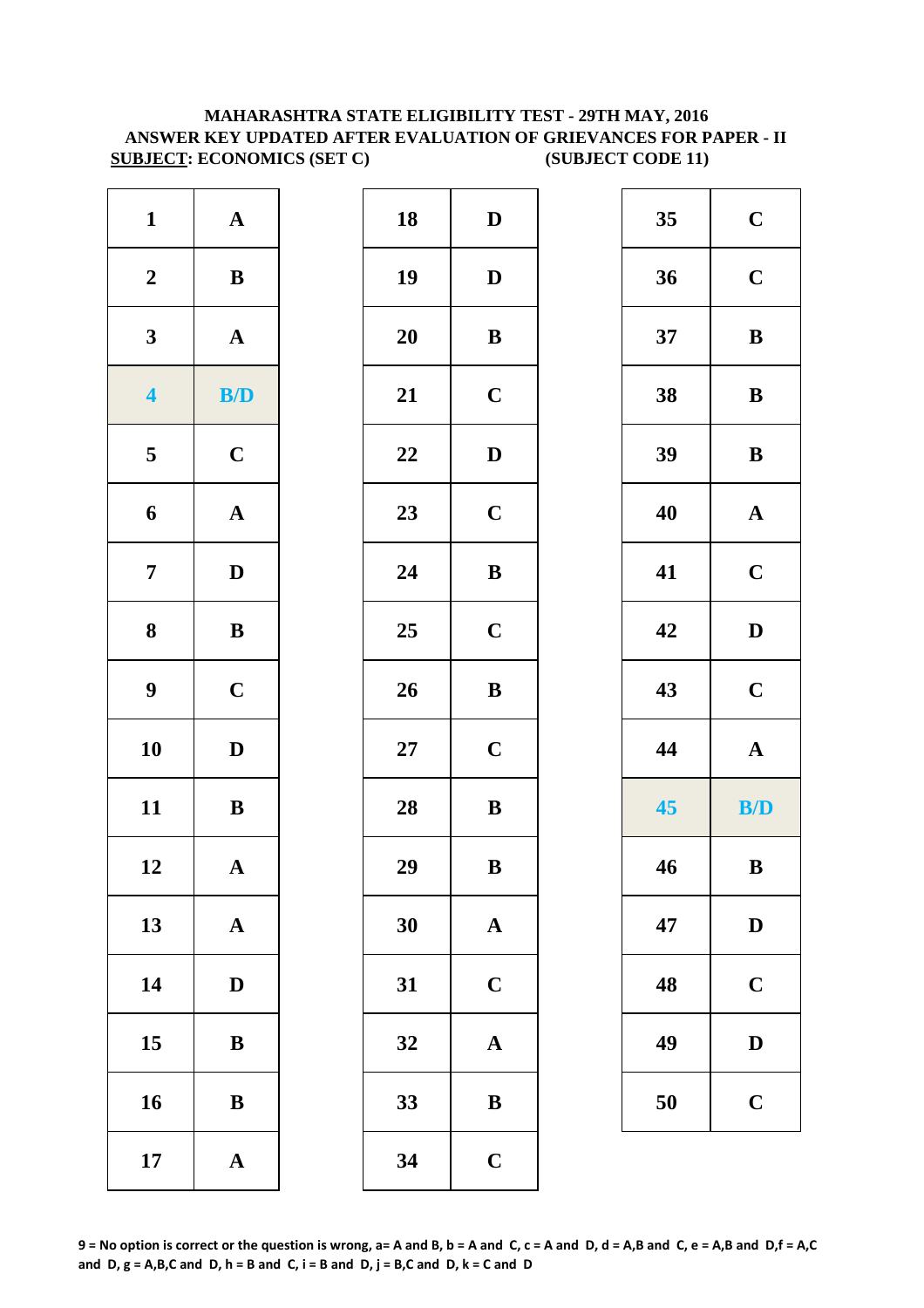#### **MAHARASHTRA STATE ELIGIBILITY TEST - 29TH MAY, 2016 ANSWER KEY UPDATED AFTER EVALUATION OF GRIEVANCES FOR PAPER - II SUBJECT: ECONOMICS (SET D) (SUBJECT CODE 11)**

| $\mathbf{1}$            | $\, {\bf B}$          | 18     | $\bf{B}$     |
|-------------------------|-----------------------|--------|--------------|
| $\boldsymbol{2}$        | $\boldsymbol{\rm{A}}$ | 19     | $\bf{B}$     |
| $\mathbf{3}$            | $\boldsymbol{\rm{A}}$ | 20     | $\mathbf A$  |
| $\overline{\mathbf{4}}$ | $\mathbf D$           | 21     | $\mathbf C$  |
| $\overline{\mathbf{5}}$ | $\, {\bf B}$          | 22     | $\mathbf{A}$ |
| 6                       | $\, {\bf B}$          | 23     | $\bf{B}$     |
| $\boldsymbol{7}$        | $\boldsymbol{\rm{A}}$ | 24     | $\mathbf C$  |
| 8                       | $\mathbf D$           | 25     | $\mathbf C$  |
| $\boldsymbol{9}$        | $\mathbf D$           | 26     | $\mathbf C$  |
| 10                      | $\bf{B}$              | $27\,$ | $\bf{B}$     |
| 11                      | $\mathbf C$           | 28     | $\bf{B}$     |
| 12                      | D                     | 29     | $\bf{B}$     |
| 13                      | $\mathbf C$           | 30     | $\mathbf{A}$ |
| 14                      | $\, {\bf B}$          | 31     | $\mathbf C$  |
| 15                      | $\mathbf C$           | 32     | $\mathbf{D}$ |
| 16                      | $\, {\bf B}$          | 33     | $\mathbf C$  |
| 17                      | $\mathbf C$           | 34     | $\mathbf{A}$ |

| $\mathbf{1}$            | ${\bf B}$    | 18 | $\, {\bf B}$          | 35 | B/D                   |
|-------------------------|--------------|----|-----------------------|----|-----------------------|
| $\boldsymbol{2}$        | ${\bf A}$    | 19 | $\, {\bf B}$          | 36 | ${\bf B}$             |
| $\mathbf{3}$            | ${\bf A}$    | 20 | $\boldsymbol{\rm{A}}$ | 37 | $\mathbf D$           |
| $\overline{\mathbf{4}}$ | $\mathbf{D}$ | 21 | $\mathbf C$           | 38 | $\mathbf C$           |
| $\overline{\mathbf{5}}$ | $\, {\bf B}$ | 22 | $\boldsymbol{\rm{A}}$ | 39 | $\mathbf D$           |
| 6                       | $\, {\bf B}$ | 23 | $\, {\bf B}$          | 40 | $\mathbf C$           |
| $\overline{7}$          | ${\bf A}$    | 24 | $\mathbf C$           | 41 | $\boldsymbol{\rm{A}}$ |
| 8                       | $\mathbf{D}$ | 25 | $\mathbf C$           | 42 | ${\bf B}$             |
| $\boldsymbol{9}$        | $\mathbf{D}$ | 26 | $\mathbf C$           | 43 | ${\bf A}$             |
| 10                      | $\bf{B}$     | 27 | $\, {\bf B}$          | 44 | B/D                   |
| 11                      | $\mathbf C$  | 28 | $\, {\bf B}$          | 45 | $\mathbf C$           |
| 12                      | $\mathbf{D}$ | 29 | $\bf{B}$              | 46 | ${\bf A}$             |
| 13                      | $\mathbf C$  | 30 | ${\bf A}$             | 47 | $\mathbf D$           |
| 14                      | $\bf{B}$     | 31 | $\mathbf C$           | 48 | $\bf{B}$              |
| 15                      | $\mathbf C$  | 32 | $\mathbf D$           | 49 | $\mathbf C$           |
| 16                      | $\, {\bf B}$ | 33 | $\mathbf C$           | 50 | $\mathbf D$           |
| 17                      | $\mathbf C$  | 34 | $\mathbf A$           |    |                       |

| 35 | <b>B/D</b>   |
|----|--------------|
| 36 | B            |
| 37 | D            |
| 38 | $\mathbf C$  |
| 39 | D            |
| 40 | $\mathbf C$  |
| 41 | $\mathbf A$  |
| 42 | B            |
| 43 | $\mathbf A$  |
| 44 | <b>B/D</b>   |
| 45 | $\mathbf C$  |
| 46 | $\mathbf{A}$ |
| 47 | $\bf{D}$     |
| 48 | B            |
| 49 | $\mathbf C$  |
| 50 | $\bf{D}$     |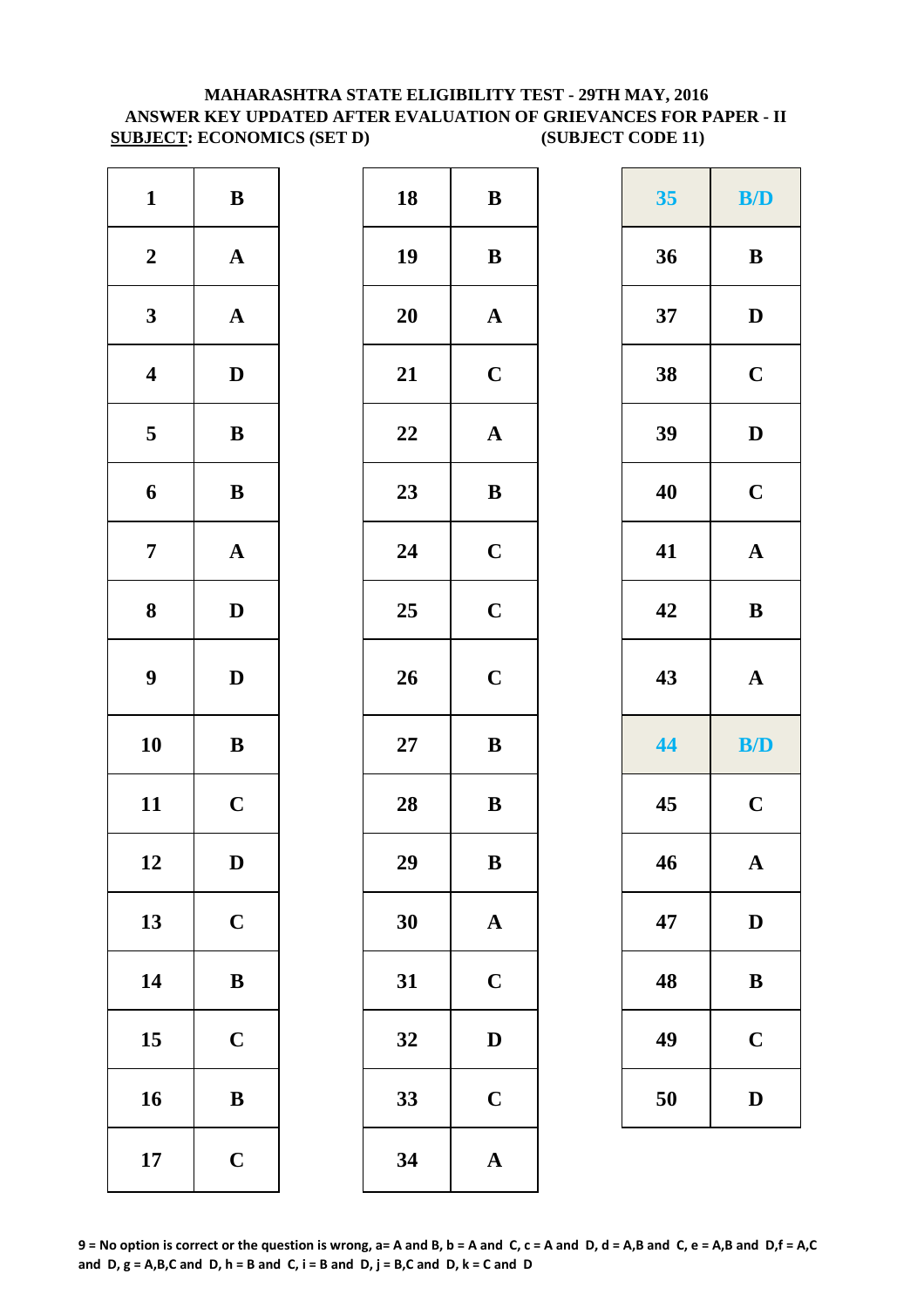#### **MAHARASHTRA STATE ELIGIBILITY TEST - 29TH MAY, 2016 ANSWER KEY UPDATED AFTER EVALUATION OF GRIEVANCES FOR PAPER - II SUBJECT: PHILOSOPHY (SET A) (SUBJECT CODE 12)**

| $\mathbf{1}$            | $\mathbf C$           | 18        | $\mathbf C$             |
|-------------------------|-----------------------|-----------|-------------------------|
| $\boldsymbol{2}$        | $\, {\bf B}$          | 19        | $\mathbf A$             |
| $\mathbf{3}$            | $\, {\bf B}$          | <b>20</b> | $\mathbf{D}$            |
| $\overline{\mathbf{4}}$ | $\boldsymbol{\rm{A}}$ | 21        | $\bf{B}$                |
| $\overline{\mathbf{5}}$ | $\mathbf D$           | 22        | $\mathbf C$             |
| 6                       | $\boldsymbol{\rm{A}}$ | 23        | $\mathbf{D}$            |
| $\overline{7}$          | $\, {\bf B}$          | 24        | $\mathbf C$             |
| ${\bf 8}$               | $\, {\bf B}$          | 25        | $\mathbf C$             |
| $\boldsymbol{9}$        | $\mathbf C$           | 26        | $\bf{B}$                |
| 10                      | $\mathbf D$           | $27\,$    | D                       |
| 11                      | $\mathbf C$           | 28        | $\bf{B}$                |
| 12                      | $\mathbf C$           | 29        | $\overline{\mathbf{C}}$ |
| 13                      | $\mathbf D$           | 30        | $\bf{B}$                |
| 14                      | $\boldsymbol{\rm{A}}$ | 31        | $\mathbf A$             |
| 15                      | $\boldsymbol{\rm{A}}$ | 32        | $\bf{B}$                |
| 16                      | $\bf{B}$              | 33        | $\mathbf A$             |
| 17                      | $\, {\bf B}$          | 34        | $\bf{B}$                |

| $\mathbf{1}$            | $\mathbf C$  | 18 | $\mathbf C$           | 35 | $\mathbf C$  |
|-------------------------|--------------|----|-----------------------|----|--------------|
| $\boldsymbol{2}$        | $\bf{B}$     | 19 | $\boldsymbol{\rm{A}}$ | 36 | $\mathbf C$  |
| $\mathbf{3}$            | $\bf{B}$     | 20 | $\mathbf D$           | 37 | $\mathbf A$  |
| $\overline{\mathbf{4}}$ | ${\bf A}$    | 21 | $\, {\bf B}$          | 38 | $\mathbf A$  |
| $\overline{\mathbf{5}}$ | $\mathbf D$  | 22 | $\mathbf C$           | 39 | $\bf{B}$     |
| $\boldsymbol{6}$        | ${\bf A}$    | 23 | $\mathbf D$           | 40 | $\mathbf C$  |
| $\overline{7}$          | ${\bf B}$    | 24 | $\mathbf C$           | 41 | $\mathbf C$  |
| $\boldsymbol{8}$        | ${\bf B}$    | 25 | $\mathbf C$           | 42 | $\bf{B}$     |
| $\boldsymbol{9}$        | $\mathbf C$  | 26 | $\, {\bf B}$          | 43 | $\mathbf A$  |
| 10                      | $\mathbf D$  | 27 | $\mathbf D$           | 44 | $\bf{B}$     |
| 11                      | $\mathbf C$  | 28 | $\, {\bf B}$          | 45 | $\mathbf{D}$ |
| 12                      | $\mathbf C$  | 29 | $\mathbf C$           | 46 | $\bf{B}$     |
| 13                      | $\mathbf D$  | 30 | $\bf{B}$              | 47 | $\mathbf A$  |
| 14                      | ${\bf A}$    | 31 | $\mathbf{A}$          | 48 | $\mathbf A$  |
| 15                      | ${\bf A}$    | 32 | $\bf{B}$              | 49 | $\mathbf{D}$ |
| 16                      | $\, {\bf B}$ | 33 | $\boldsymbol{\rm{A}}$ | 50 | $\mathbf A$  |
| 17                      | $\, {\bf B}$ | 34 | $\bf{B}$              |    |              |
|                         |              |    |                       |    |              |

| 35 | $\mathbf C$  |
|----|--------------|
| 36 | $\mathbf C$  |
| 37 | $\mathbf A$  |
| 38 | $\mathbf{A}$ |
| 39 | B            |
| 40 | $\mathbf C$  |
| 41 | $\mathbf C$  |
| 42 | B            |
| 43 | $\mathbf A$  |
| 44 | B            |
| 45 | D            |
| 46 | B            |
| 47 | $\mathbf A$  |
| 48 | A            |
| 49 | D            |
| 50 | $\mathbf A$  |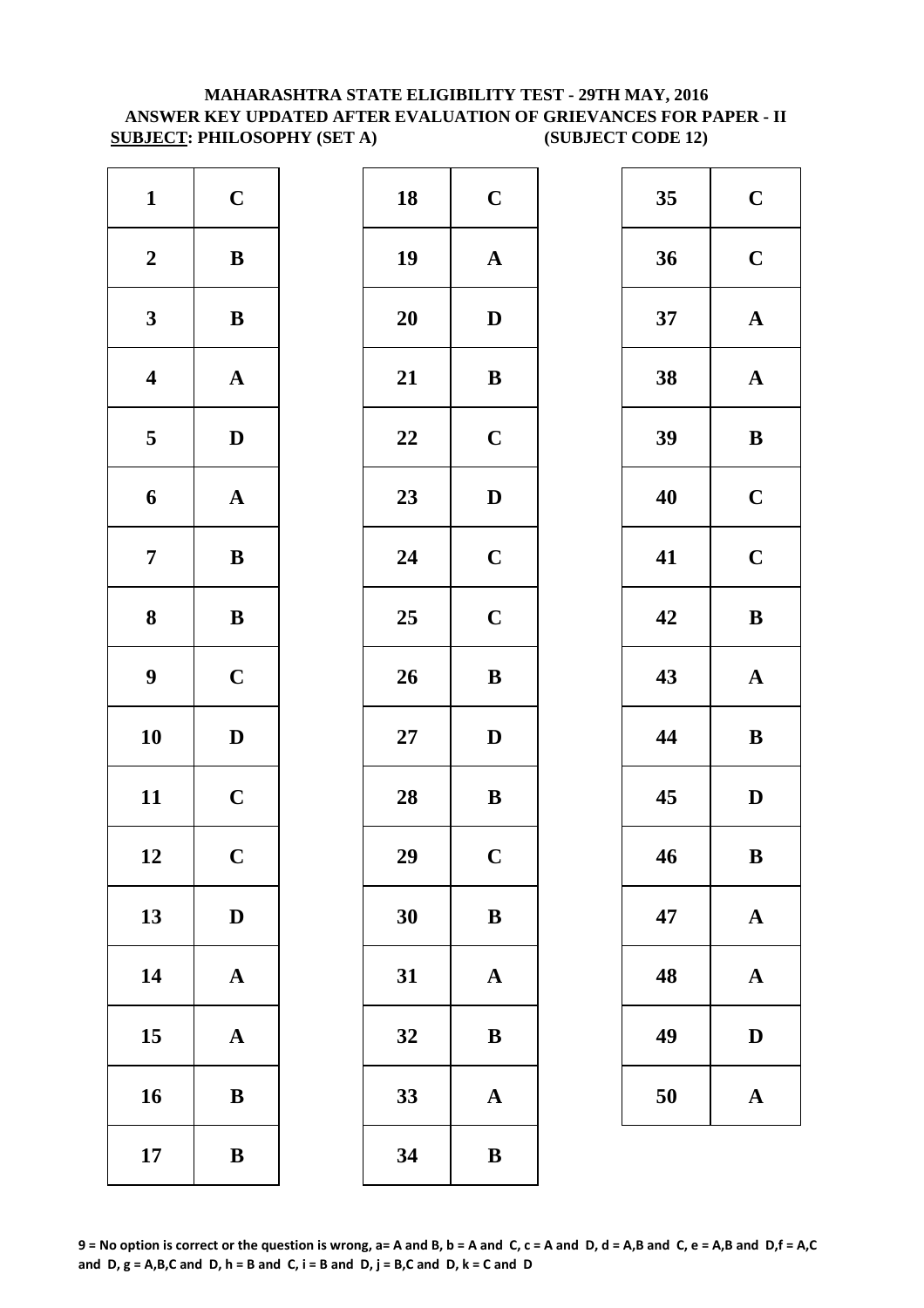#### **SUBJECT: PHILOSOPHY (SET B) (SUBJECT CODE 12) MAHARASHTRA STATE ELIGIBILITY TEST - 29TH MAY, 2016 ANSWER KEY UPDATED AFTER EVALUATION OF GRIEVANCES FOR PAPER - II**

| $\mathbf{1}$            | $\, {\bf B}$          | 18        | $\mathbf A$  |
|-------------------------|-----------------------|-----------|--------------|
| $\boldsymbol{2}$        | $\mathbf C$           | 19        | $\bf{B}$     |
| $\mathbf{3}$            | $\mathbf D$           | <b>20</b> | $\mathbf C$  |
| $\overline{\mathbf{4}}$ | $\mathbf C$           | 21        | $\mathbf C$  |
| $\overline{\mathbf{5}}$ | $\mathbf C$           | 22        | $\bf{B}$     |
| 6                       | $\, {\bf B}$          | 23        | $\mathbf A$  |
| $\overline{7}$          | $\mathbf D$           | 24        | $\bf{B}$     |
| ${\bf 8}$               | $\, {\bf B}$          | 25        | $\mathbf{D}$ |
| $\boldsymbol{9}$        | $\mathbf C$           | 26        | $\bf{B}$     |
| 10                      | $\, {\bf B}$          | $27\,$    | $\mathbf{A}$ |
| 11                      | $\mathbf A$           | 28        | $\mathbf{A}$ |
| 12                      | B                     | 29        | D            |
| 13                      | ${\bf A}$             | 30        | $\mathbf A$  |
| 14                      | $\, {\bf B}$          | 31        | $\mathbf C$  |
| 15                      | $\mathbf C$           | 32        | $\bf{B}$     |
| 16                      | $\mathbf C$           | 33        | $\bf{B}$     |
| 17                      | $\boldsymbol{\rm{A}}$ | 34        | $\mathbf{A}$ |

| $\mathbf{1}$            | ${\bf B}$    | 18 | ${\bf A}$             | 35 | $\mathbf{D}$ |
|-------------------------|--------------|----|-----------------------|----|--------------|
| $\boldsymbol{2}$        | $\mathbf C$  | 19 | $\bf{B}$              | 36 | $\mathbf A$  |
| $\mathbf{3}$            | $\mathbf D$  | 20 | $\mathbf C$           | 37 | $\bf{B}$     |
| $\overline{\mathbf{4}}$ | $\mathbf C$  | 21 | $\mathbf C$           | 38 | $\bf{B}$     |
| $\overline{\mathbf{5}}$ | $\mathbf C$  | 22 | $\, {\bf B}$          | 39 | $\mathbf C$  |
| $\boldsymbol{6}$        | $\, {\bf B}$ | 23 | ${\bf A}$             | 40 | $\mathbf{D}$ |
| $\overline{7}$          | $\mathbf D$  | 24 | ${\bf B}$             | 41 | $\mathbf C$  |
| $\boldsymbol{8}$        | ${\bf B}$    | 25 | $\mathbf{D}$          | 42 | $\mathbf C$  |
| $\boldsymbol{9}$        | $\mathbf C$  | 26 | $\, {\bf B}$          | 43 | $\mathbf{D}$ |
| 10                      | $\, {\bf B}$ | 27 | ${\bf A}$             | 44 | $\mathbf A$  |
| 11                      | ${\bf A}$    | 28 | ${\bf A}$             | 45 | $\mathbf A$  |
| 12                      | $\bf{B}$     | 29 | D                     | 46 | $\bf{B}$     |
| 13                      | ${\bf A}$    | 30 | $\boldsymbol{\rm{A}}$ | 47 | $\bf{B}$     |
| 14                      | ${\bf B}$    | 31 | $\mathbf C$           | 48 | $\mathbf C$  |
| 15                      | $\mathbf C$  | 32 | $\, {\bf B}$          | 49 | $\mathbf A$  |
| 16                      | $\mathbf C$  | 33 | $\, {\bf B}$          | 50 | $\mathbf{D}$ |
| 17                      | ${\bf A}$    | 34 | $\mathbf A$           |    |              |
|                         |              |    |                       |    |              |

| 35 | D                       |
|----|-------------------------|
| 36 | $\mathbf A$             |
| 37 | B                       |
| 38 | $\bf{B}$                |
| 39 | $\mathbf C$             |
| 40 | D                       |
| 41 | $\mathbf C$             |
| 42 | $\overline{\mathbf{C}}$ |
| 43 | D                       |
|    |                         |
| 44 | $\mathbf A$             |
| 45 | $\mathbf{A}$            |
| 46 | B                       |
| 47 | B                       |
| 48 | $\mathbf C$             |
| 49 | A                       |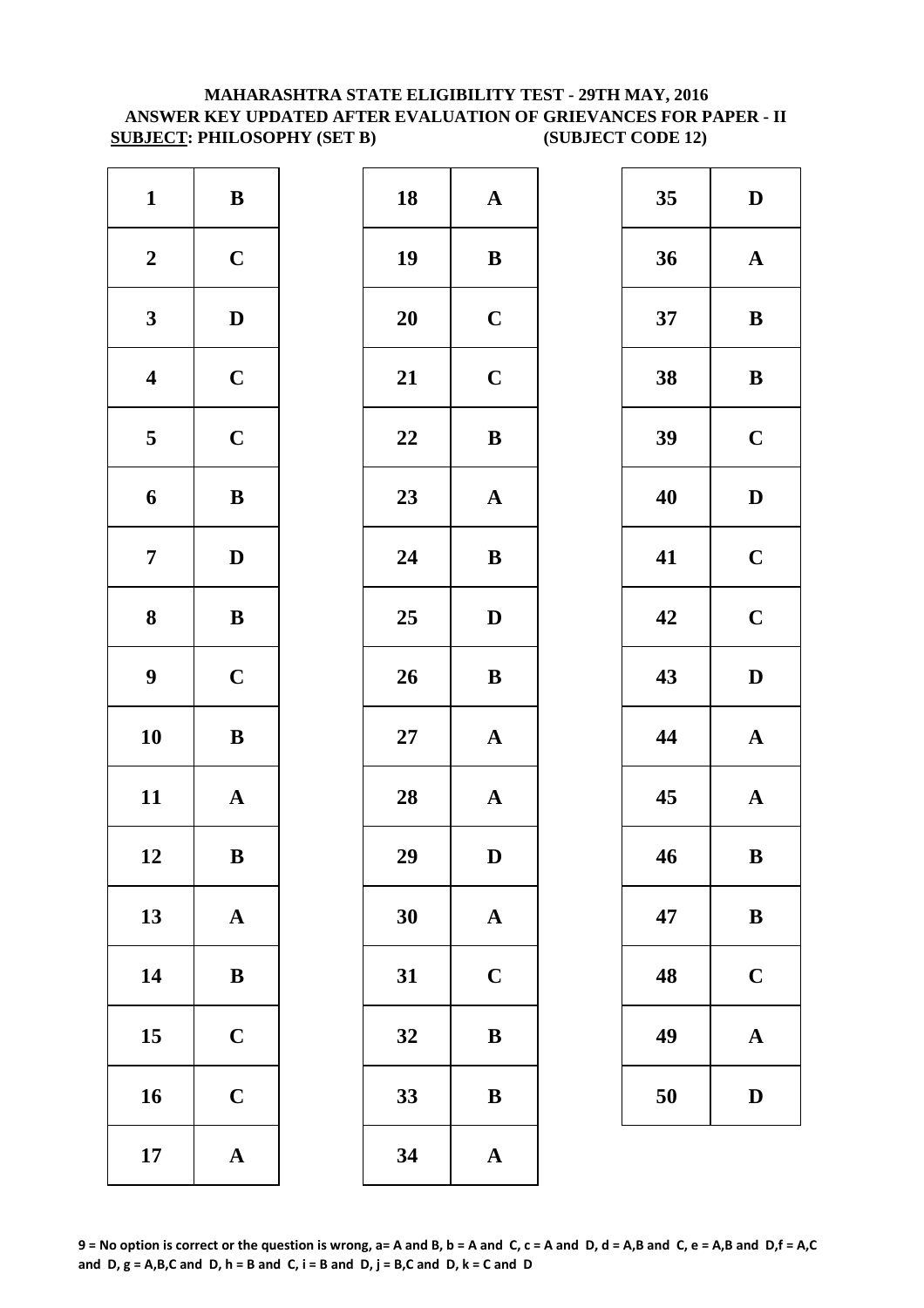#### **MAHARASHTRA STATE ELIGIBILITY TEST - 29TH MAY, 2016 ANSWER KEY UPDATED AFTER EVALUATION OF GRIEVANCES FOR PAPER - II SUBJECT: PHILOSOPHY (SET C) (SUBJECT CODE 12)**

| $\mathbf{1}$            | ${\bf A}$             | 18        | $\mathbf{A}$            |
|-------------------------|-----------------------|-----------|-------------------------|
| $\boldsymbol{2}$        | $\bf{B}$              | 19        | $\mathbf{D}$            |
| $\mathbf{3}$            | ${\bf A}$             | <b>20</b> | $\mathbf A$             |
| $\overline{\mathbf{4}}$ | $\, {\bf B}$          | 21        | $\mathbf C$             |
| $\overline{\mathbf{5}}$ | $\mathbf C$           | 22        | $\bf{B}$                |
| 6                       | $\mathbf C$           | 23        | $\bf{B}$                |
| $\overline{7}$          | ${\bf A}$             | 24        | $\mathbf{A}$            |
| 8                       | $\boldsymbol{\rm{A}}$ | 25        | $\mathbf{D}$            |
| $\boldsymbol{9}$        | $\bf{B}$              | 26        | $\mathbf{A}$            |
| 10                      | $\mathbf C$           | $27\,$    | $\bf{B}$                |
| 11                      | $\mathbf C$           | 28        | $\bf{B}$                |
| 12                      | B                     | 29        | $\overline{\mathbf{C}}$ |
| 13                      | $\mathbf A$           | 30        | $\mathbf{D}$            |
| 14                      | $\bf{B}$              | 31        | $\mathbf C$             |
| 15                      | $\bf{D}$              | 32        | $\mathbf C$             |
| 16                      | $\bf{B}$              | 33        | $\mathbf{D}$            |
| 17                      | ${\bf A}$             | 34        | $\mathbf{A}$            |
|                         |                       |           |                         |

| $\mathbf{1}$            | ${\bf A}$    | 18 | ${\bf A}$             | 35 | $\mathbf A$  |
|-------------------------|--------------|----|-----------------------|----|--------------|
| $\boldsymbol{2}$        | $\bf{B}$     | 19 | $\mathbf{D}$          | 36 | $\bf{B}$     |
| $\mathbf{3}$            | ${\bf A}$    | 20 | $\mathbf{A}$          | 37 | $\bf{B}$     |
| $\overline{\mathbf{4}}$ | $\, {\bf B}$ | 21 | $\mathbf C$           | 38 | $\mathbf C$  |
| $\overline{\mathbf{5}}$ | $\mathbf C$  | 22 | $\bf{B}$              | 39 | $\mathbf A$  |
| $\boldsymbol{6}$        | $\mathbf C$  | 23 | $\, {\bf B}$          | 40 | $\mathbf{D}$ |
| $\overline{7}$          | ${\bf A}$    | 24 | ${\bf A}$             | 41 | $\bf{B}$     |
| $\boldsymbol{8}$        | ${\bf A}$    | 25 | $\mathbf{D}$          | 42 | $\mathbf C$  |
| $\boldsymbol{9}$        | $\, {\bf B}$ | 26 | $\boldsymbol{\rm{A}}$ | 43 | $\mathbf{D}$ |
| 10                      | $\mathbf C$  | 27 | ${\bf B}$             | 44 | $\mathbf C$  |
| 11                      | $\mathbf C$  | 28 | $\, {\bf B}$          | 45 | $\mathbf C$  |
| 12                      | $\bf{B}$     | 29 | $\mathbf C$           | 46 | $\bf{B}$     |
| 13                      | ${\bf A}$    | 30 | ${\bf D}$             | 47 | $\mathbf{D}$ |
| 14                      | ${\bf B}$    | 31 | $\mathbf C$           | 48 | $\bf{B}$     |
| 15                      | $\mathbf D$  | 32 | $\mathbf C$           | 49 | $\mathbf C$  |
| 16                      | $\, {\bf B}$ | 33 | $\mathbf D$           | 50 | $\bf{B}$     |
| 17                      | ${\bf A}$    | 34 | $\boldsymbol{\rm{A}}$ |    |              |
|                         |              |    |                       |    |              |

| 35 | $\mathbf A$ |
|----|-------------|
| 36 | B           |
| 37 | B           |
| 38 | $\mathbf C$ |
| 39 | $\mathbf A$ |
| 40 | D           |
| 41 | B           |
| 42 | $\mathbf C$ |
| 43 | D           |
| 44 | $\mathbf C$ |
| 45 | $\mathbf C$ |
| 46 | $\bf{B}$    |
| 47 | D           |
| 48 | B           |
| 49 | $\mathbf C$ |
| 50 | B           |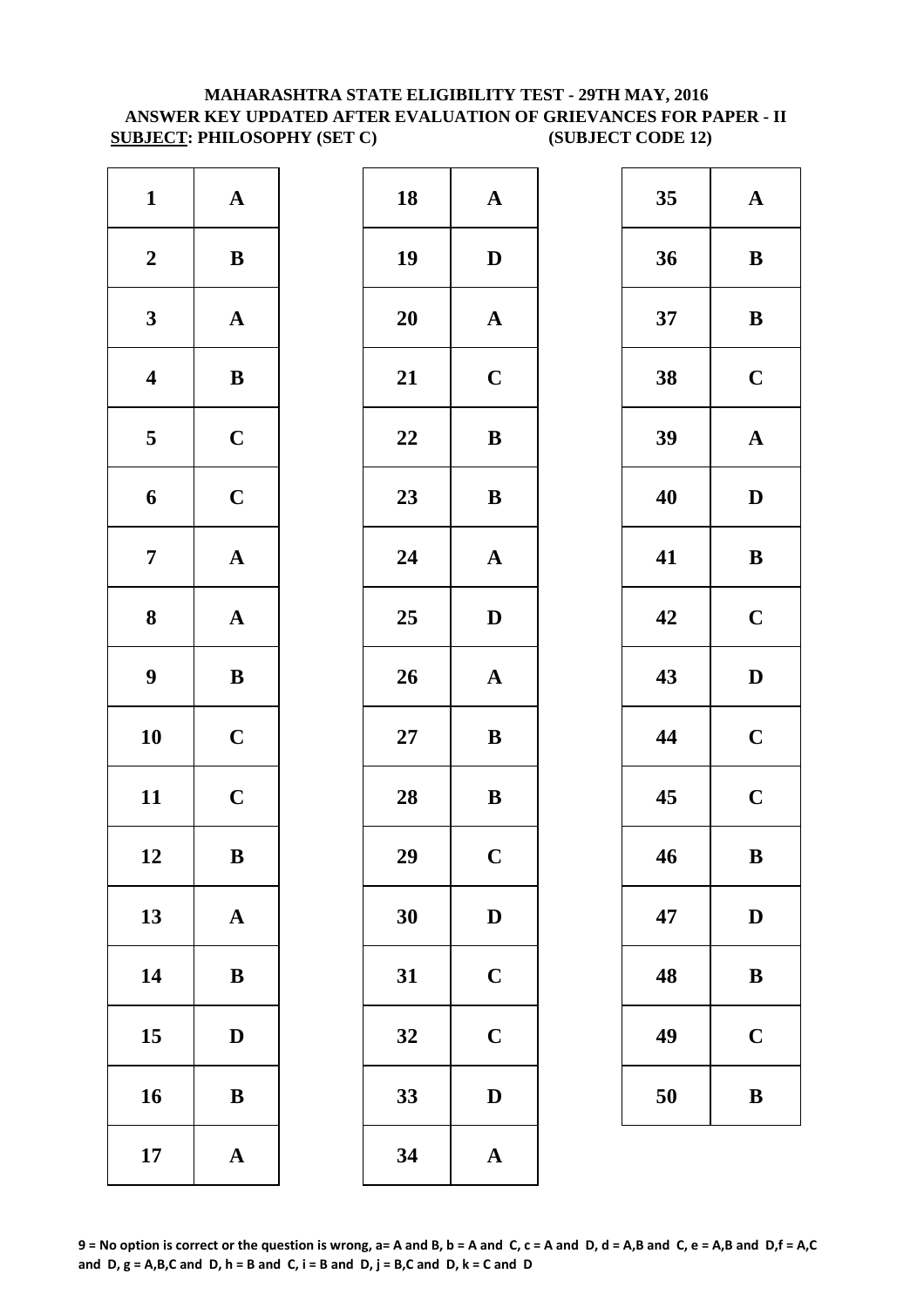#### **SUBJECT: PHILOSOPHY (SET D) (SUBJECT CODE 12) MAHARASHTRA STATE ELIGIBILITY TEST - 29TH MAY, 2016 ANSWER KEY UPDATED AFTER EVALUATION OF GRIEVANCES FOR PAPER - II**

| $\mathbf{1}$            | $\mathbf C$           | 18        | $\bf{B}$     |
|-------------------------|-----------------------|-----------|--------------|
| $\boldsymbol{2}$        | $\, {\bf B}$          | 19        | $\mathbf C$  |
| $\mathbf{3}$            | ${\bf A}$             | <b>20</b> | $\mathbf{D}$ |
| $\overline{\mathbf{4}}$ | $\, {\bf B}$          | 21        | $\mathbf C$  |
| $\overline{\mathbf{5}}$ | ${\bf D}$             | 22        | $\mathbf C$  |
| 6                       | $\, {\bf B}$          | 23        | $\mathbf{D}$ |
| $\overline{7}$          | $\boldsymbol{\rm{A}}$ | 24        | $\mathbf A$  |
| 8                       | $\boldsymbol{\rm{A}}$ | 25        | $\mathbf A$  |
| $\boldsymbol{9}$        | ${\bf D}$             | 26        | $\bf{B}$     |
| 10                      | $\boldsymbol{\rm{A}}$ | $27\,$    | $\bf{B}$     |
| 11                      | $\mathbf C$           | 28        | $\mathbf C$  |
| 12                      | B                     | 29        | A            |
| 13                      | ${\bf B}$             | 30        | $\mathbf{D}$ |
| 14                      | $\mathbf A$           | 31        | $\bf{B}$     |
| 15                      | $\bf{D}$              | 32        | $\mathbf C$  |
| 16                      | $\mathbf A$           | 33        | $\mathbf{D}$ |
| 17                      | $\bf{B}$              | 34        | $\mathbf C$  |

| $\mathbf{1}$            | $\mathbf C$  | 18     | $\bf{B}$              | 35 | $\mathbf C$  |
|-------------------------|--------------|--------|-----------------------|----|--------------|
| $\boldsymbol{2}$        | $\, {\bf B}$ | 19     | $\mathbf C$           | 36 | $\bf{B}$     |
| $\mathbf{3}$            | ${\bf A}$    | 20     | $\mathbf D$           | 37 | $\mathbf{D}$ |
| $\overline{\mathbf{4}}$ | $\, {\bf B}$ | 21     | $\mathbf C$           | 38 | $\bf{B}$     |
| $\overline{5}$          | $\mathbf{D}$ | 22     | $\mathbf C$           | 39 | $\mathbf C$  |
| $\boldsymbol{6}$        | $\, {\bf B}$ | 23     | $\mathbf D$           | 40 | $\bf{B}$     |
| $\overline{7}$          | ${\bf A}$    | 24     | $\boldsymbol{\rm{A}}$ | 41 | $\mathbf A$  |
| $\boldsymbol{8}$        | ${\bf A}$    | 25     | ${\bf A}$             | 42 | $\bf{B}$     |
| $\boldsymbol{9}$        | $\mathbf D$  | 26     | $\, {\bf B}$          | 43 | $\mathbf A$  |
| 10                      | ${\bf A}$    | $27\,$ | ${\bf B}$             | 44 | $\bf{B}$     |
| 11                      | $\mathbf C$  | 28     | $\mathbf C$           | 45 | $\mathbf C$  |
| 12                      | $\, {\bf B}$ | 29     | $\mathbf A$           | 46 | $\mathbf C$  |
| 13                      | $\, {\bf B}$ | 30     | $\mathbf D$           | 47 | $\mathbf A$  |
| 14                      | $\mathbf A$  | 31     | $\bf{B}$              | 48 | $\mathbf A$  |
| 15                      | $\mathbf D$  | 32     | $\mathbf C$           | 49 | $\bf{B}$     |
| 16                      | ${\bf A}$    | 33     | $\mathbf D$           | 50 | $\mathbf C$  |
| 17                      | $\bf{B}$     | 34     | $\mathbf C$           |    |              |
|                         |              |        |                       |    |              |

| 35 | $\mathbf C$ |
|----|-------------|
| 36 | B           |
| 37 | D           |
| 38 | B           |
| 39 | $\mathbf C$ |
| 40 | B           |
| 41 | ${\bf A}$   |
| 42 | B           |
|    |             |
| 43 | $\mathbf A$ |
| 44 | B           |
| 45 | $\mathbf C$ |
| 46 | $\mathbf C$ |
| 47 | $\mathbf A$ |
| 48 | $\mathbf A$ |
| 49 | B           |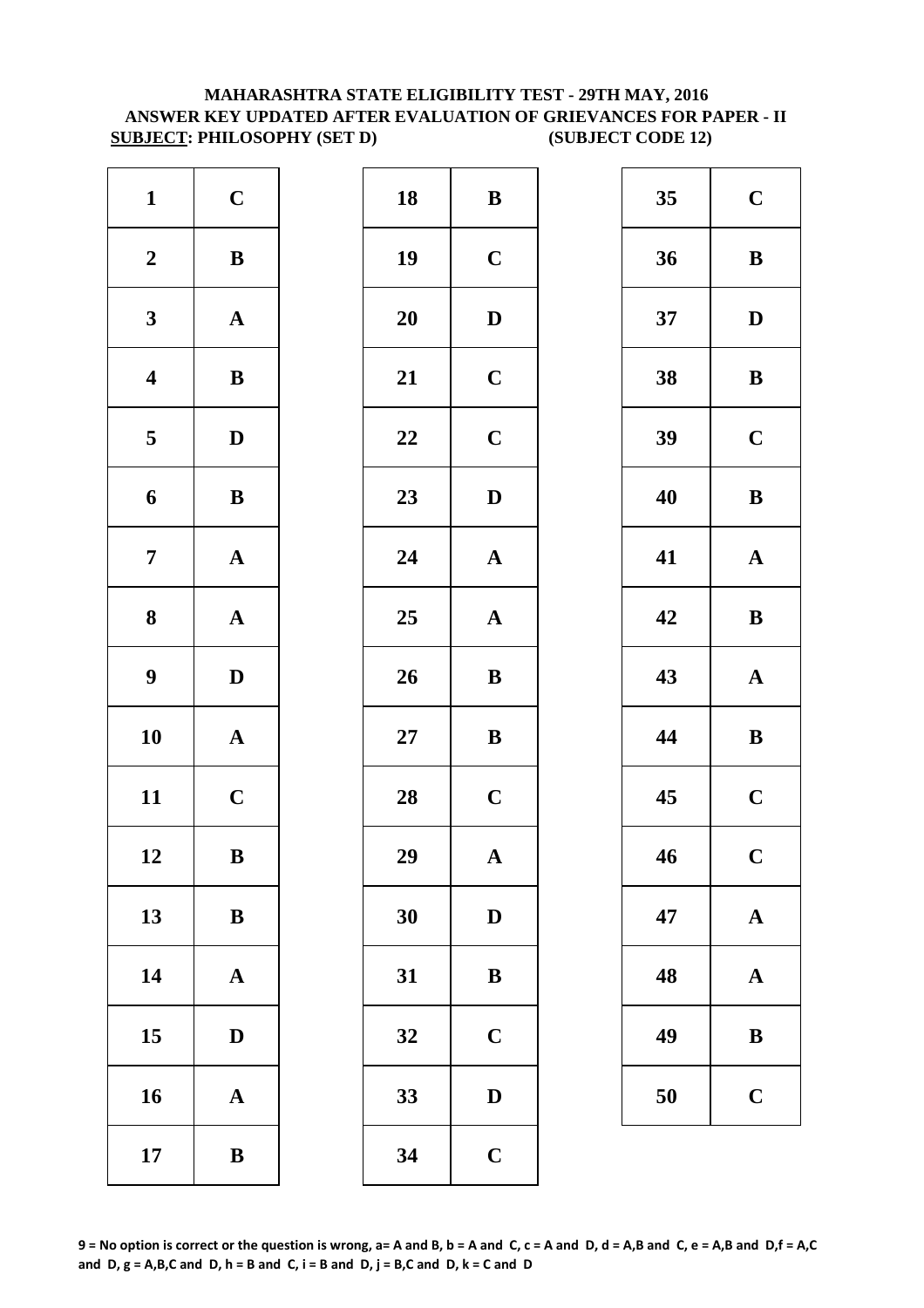#### **MAHARASHTRA STATE ELIGIBILITY TEST - 29TH MAY, 2016 ANSWER KEY UPDATED AFTER EVALUATION OF GRIEVANCES FOR PAPER - II SUBJECT: PSYCHOLOGY (SET A) (SUBJECT CODE 13)**

| $\mathbf{1}$            | $\mathbf A$           | 18        | $\mathbf C$  |
|-------------------------|-----------------------|-----------|--------------|
| $\boldsymbol{2}$        | $\boldsymbol{\rm{A}}$ | 19        | D            |
| $\mathbf{3}$            | $\boldsymbol{\rm{A}}$ | <b>20</b> | $\bf{B}$     |
| $\overline{\mathbf{4}}$ | $\boldsymbol{\rm{A}}$ | 21        | $\mathbf C$  |
| $\overline{\mathbf{5}}$ | $\mathbf D$           | 22        | $\mathbf C$  |
| 6                       | $\mathbf D$           | 23        | $\bf{B}$     |
| $\boldsymbol{7}$        | $\, {\bf B}$          | 24        | $\mathbf{D}$ |
| ${\bf 8}$               | $\mathbf D$           | 25        | $\mathbf C$  |
| $\boldsymbol{9}$        | $\bf{B}$              | 26        | $\mathbf C$  |
| 10                      | $\boldsymbol{\rm{A}}$ | $27\,$    | D            |
| 11                      | ${\bf A}$             | 28        | $\mathbf{D}$ |
| 12                      | A                     | 29        | A            |
| 13                      | $\bf{B}$              | 30        | $\mathbf C$  |
| 14                      | $\boldsymbol{\rm{A}}$ | 31        | $\bf{B}$     |
| 15                      | $\mathbf C$           | 32        | D            |
| 16                      | $\mathbf D$           | 33        | $\bf{B}$     |
| 17                      | $\, {\bf B}$          | 34        | $\bf{B}$     |

| $\mathbf{1}$            | ${\bf A}$    | 18 | $\mathbf C$  | 35 | $\mathbf{D}$ |
|-------------------------|--------------|----|--------------|----|--------------|
| $\boldsymbol{2}$        | ${\bf A}$    | 19 | $\mathbf{D}$ | 36 | $\mathbf A$  |
| $\mathbf{3}$            | ${\bf A}$    | 20 | ${\bf B}$    | 37 | $\mathbf A$  |
| $\overline{\mathbf{4}}$ | ${\bf A}$    | 21 | $\mathbf C$  | 38 | $\mathbf C$  |
| $\overline{\mathbf{5}}$ | $\mathbf D$  | 22 | $\mathbf C$  | 39 | $\mathbf{D}$ |
| $\boldsymbol{6}$        | $\mathbf D$  | 23 | $\, {\bf B}$ | 40 | $\bf{B}$     |
| $\overline{7}$          | $\, {\bf B}$ | 24 | $\mathbf D$  | 41 | $\mathbf A$  |
| $\boldsymbol{8}$        | $\mathbf{D}$ | 25 | $\mathbf C$  | 42 | $\mathbf{A}$ |
| $\boldsymbol{9}$        | $\, {\bf B}$ | 26 | $\mathbf C$  | 43 | $\mathbf C$  |
| 10                      | ${\bf A}$    | 27 | $\mathbf D$  | 44 | $\mathbf A$  |
| 11                      | ${\bf A}$    | 28 | $\mathbf D$  | 45 | $\mathbf A$  |
| 12                      | $\mathbf{A}$ | 29 | $\mathbf{A}$ | 46 | D            |
| 13                      | $\, {\bf B}$ | 30 | $\mathbf C$  | 47 | $\bf{B}$     |
| 14                      | ${\bf A}$    | 31 | $\bf{B}$     | 48 | $\mathbf A$  |
| 15                      | $\mathbf C$  | 32 | $\mathbf D$  | 49 | $\mathbf C$  |
| 16                      | $\mathbf D$  | 33 | $\, {\bf B}$ | 50 | $\mathbf{D}$ |
| 17                      | $\, {\bf B}$ | 34 | ${\bf B}$    |    |              |
|                         |              |    |              |    |              |

| 35 | $\mathbf{D}$            |
|----|-------------------------|
| 36 | $\mathbf A$             |
| 37 | $\mathbf{A}$            |
| 38 | $\mathbf C$             |
| 39 | D                       |
| 40 | B                       |
| 41 | $\mathbf A$             |
| 42 | $\mathbf A$             |
| 43 | $\overline{\mathbf{C}}$ |
| 44 | $\mathbf A$             |
| 45 | $\mathbf A$             |
| 46 | D                       |
| 47 | B                       |
| 48 | A                       |
| 49 | $\mathbf C$             |
| 50 | $\mathbf{D}$            |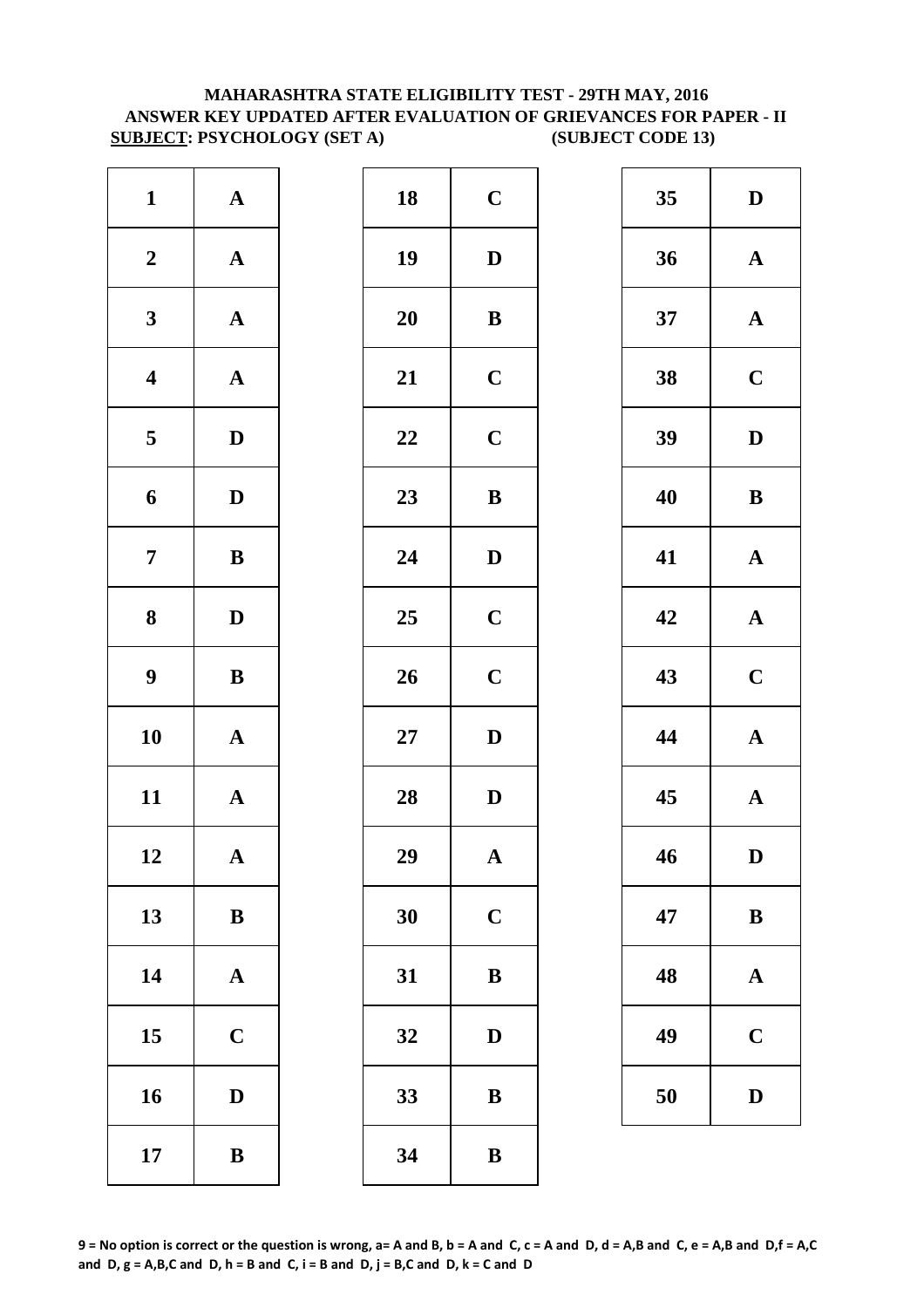#### **MAHARASHTRA STATE ELIGIBILITY TEST - 29TH MAY, 2016 ANSWER KEY UPDATED AFTER EVALUATION OF GRIEVANCES FOR PAPER - II SUBJECT: PSYCHOLOGY (SET B) (SUBJECT CODE 13)**

| $\mathbf{1}$            | $\mathbf C$           | 18        | $\mathbf C$             |
|-------------------------|-----------------------|-----------|-------------------------|
| $\boldsymbol{2}$        | $\mathbf C$           | 19        | $\mathbf{D}$            |
| $\mathbf{3}$            | ${\bf B}$             | <b>20</b> | $\bf{B}$                |
| $\overline{\mathbf{4}}$ | $\mathbf D$           | 21        | $\mathbf{A}$            |
| $\overline{\mathbf{5}}$ | $\mathbf C$           | 22        | $\mathbf{A}$            |
| 6                       | $\mathbf C$           | 23        | $\mathbf C$             |
| $\overline{7}$          | $\mathbf D$           | 24        | $\mathbf{A}$            |
| 8                       | $\mathbf D$           | 25        | $\mathbf{A}$            |
| $\boldsymbol{9}$        | $\boldsymbol{\rm{A}}$ | 26        | $\mathbf{D}$            |
| 10                      | $\mathbf C$           | $27\,$    | $\bf{B}$                |
| 11                      | $\, {\bf B}$          | 28        | $\mathbf{A}$            |
| 12                      | D                     | 29        | $\overline{\mathbf{C}}$ |
| 13                      | ${\bf B}$             | 30        | $\mathbf{D}$            |
| 14                      | $\bf{B}$              | 31        | $\mathbf{A}$            |
| 15                      | $\bf{D}$              | 32        | $\mathbf{A}$            |
| 16                      | $\mathbf A$           | 33        | $\mathbf{A}$            |
| 17                      | ${\bf A}$             | 34        | $\mathbf{A}$            |

| $\mathbf{1}$            | $\mathbf C$  | 18 | $\mathbf C$           | 35 | $\mathbf{D}$ |
|-------------------------|--------------|----|-----------------------|----|--------------|
| $\boldsymbol{2}$        | $\mathbf C$  | 19 | $\mathbf D$           | 36 | $\mathbf{D}$ |
| $\mathbf{3}$            | ${\bf B}$    | 20 | ${\bf B}$             | 37 | $\bf{B}$     |
| $\overline{\mathbf{4}}$ | $\mathbf D$  | 21 | ${\bf A}$             | 38 | $\mathbf{D}$ |
| $5\phantom{.0}$         | $\mathbf C$  | 22 | $\boldsymbol{\rm{A}}$ | 39 | $\bf{B}$     |
| $\boldsymbol{6}$        | $\mathbf C$  | 23 | $\mathbf C$           | 40 | $\mathbf A$  |
| $\overline{7}$          | $\mathbf D$  | 24 | $\boldsymbol{\rm{A}}$ | 41 | $\mathbf A$  |
| $\boldsymbol{8}$        | $\mathbf{D}$ | 25 | $\boldsymbol{\rm{A}}$ | 42 | $\mathbf A$  |
| $\boldsymbol{9}$        | ${\bf A}$    | 26 | $\mathbf D$           | 43 | $\bf{B}$     |
| 10                      | $\mathbf C$  | 27 | ${\bf B}$             | 44 | $\mathbf A$  |
| 11                      | ${\bf B}$    | 28 | ${\bf A}$             | 45 | $\mathbf C$  |
| 12                      | $\mathbf D$  | 29 | $\mathbf C$           | 46 | $\mathbf{D}$ |
| 13                      | $\bf{B}$     | 30 | $\mathbf D$           | 47 | $\bf{B}$     |
| 14                      | $\, {\bf B}$ | 31 | $\mathbf A$           | 48 | $\mathbf C$  |
| 15                      | $\mathbf D$  | 32 | $\mathbf A$           | 49 | $\mathbf{D}$ |
| 16                      | ${\bf A}$    | 33 | ${\bf A}$             | 50 | $\bf{B}$     |
| 17                      | ${\bf A}$    | 34 | $\mathbf{A}$          |    |              |
|                         |              |    |                       |    |              |

| 35 | D                       |
|----|-------------------------|
| 36 | D                       |
| 37 | B                       |
| 38 | D                       |
| 39 | B                       |
| 40 | $\mathbf A$             |
| 41 | $\mathbf A$             |
| 42 | $\mathbf{A}$            |
|    |                         |
| 43 | B                       |
| 44 | $\mathbf A$             |
| 45 | $\overline{\mathbf{C}}$ |
| 46 | D                       |
| 47 | $\bf{B}$                |
| 48 | $\mathbf C$             |
| 49 | D                       |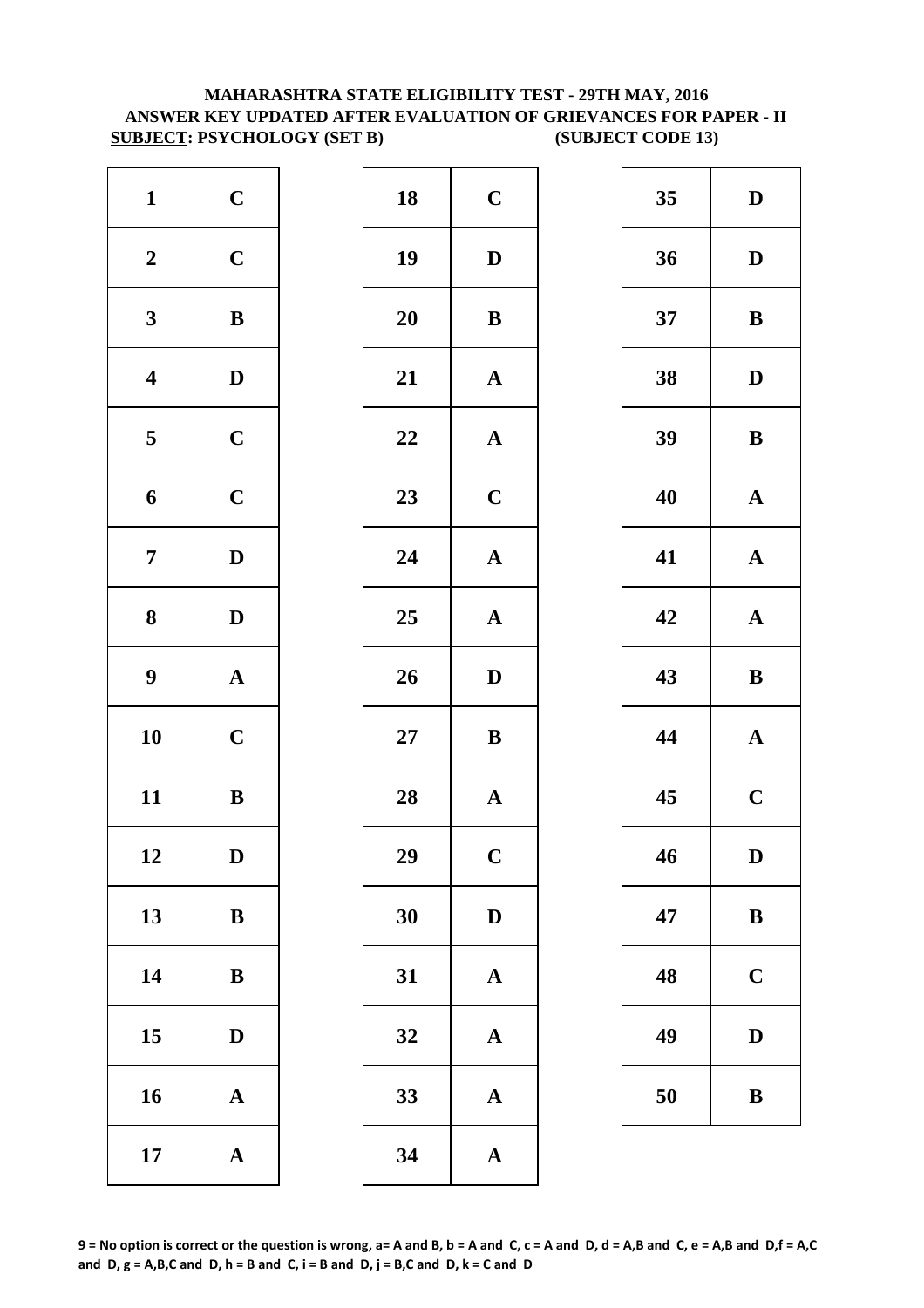#### **MAHARASHTRA STATE ELIGIBILITY TEST - 29TH MAY, 2016 ANSWER KEY UPDATED AFTER EVALUATION OF GRIEVANCES FOR PAPER - II SUBJECT: PSYCHOLOGY (SET C) (SUBJECT CODE 13)**

| $\, {\bf B}$          | 18        | $\mathbf{A}$ |
|-----------------------|-----------|--------------|
| $\mathbf D$           | 19        | $\mathbf C$  |
| $\, {\bf B}$          | <b>20</b> | $\mathbf{D}$ |
| $\, {\bf B}$          | 21        | $\mathbf{A}$ |
| $\mathbf D$           | 22        | $\mathbf{A}$ |
| ${\bf A}$             | 23        | $\mathbf{A}$ |
| $\boldsymbol{\rm{A}}$ | 24        | $\mathbf{A}$ |
| $\mathbf C$           | 25        | $\mathbf{D}$ |
| $\mathbf D$           | 26        | $\mathbf{D}$ |
| $\, {\bf B}$          | $27\,$    | $\bf{B}$     |
| $\mathbf A$           | 28        | $\mathbf{D}$ |
| A                     | 29        | $\bf{B}$     |
| $\mathbf C$           | 30        | $\mathbf{A}$ |
| $\boldsymbol{\rm{A}}$ | 31        | $\mathbf{A}$ |
| $\mathbf A$           | 32        | $\mathbf A$  |
| $\mathbf D$           | 33        | $\bf{B}$     |
| $\, {\bf B}$          | 34        | $\mathbf{A}$ |
|                       |           |              |

| $\mathbf{1}$            | $\, {\bf B}$ | 18 | ${\bf A}$             | 35 | $\mathbf C$  |
|-------------------------|--------------|----|-----------------------|----|--------------|
| $\boldsymbol{2}$        | $\mathbf{D}$ | 19 | $\mathbf C$           | 36 | $\mathbf{D}$ |
| $\mathbf{3}$            | $\bf{B}$     | 20 | $\mathbf D$           | 37 | $\bf{B}$     |
| $\overline{\mathbf{4}}$ | $\, {\bf B}$ | 21 | $\boldsymbol{\rm{A}}$ | 38 | $\mathbf C$  |
| $\overline{\mathbf{5}}$ | $\mathbf D$  | 22 | ${\bf A}$             | 39 | $\mathbf{D}$ |
| $\boldsymbol{6}$        | ${\bf A}$    | 23 | $\boldsymbol{\rm{A}}$ | 40 | $\bf{B}$     |
| $\overline{7}$          | ${\bf A}$    | 24 | ${\bf A}$             | 41 | $\mathbf C$  |
| $\boldsymbol{8}$        | $\mathbf C$  | 25 | $\mathbf D$           | 42 | $\mathbf C$  |
| $\boldsymbol{9}$        | $\mathbf D$  | 26 | $\mathbf D$           | 43 | $\bf{B}$     |
| 10                      | ${\bf B}$    | 27 | ${\bf B}$             | 44 | $\mathbf{D}$ |
| 11                      | ${\bf A}$    | 28 | $\mathbf{D}$          | 45 | $\mathbf C$  |
| 12                      | $\mathbf{A}$ | 29 | B                     | 46 | $\mathbf C$  |
| 13                      | $\mathbf C$  | 30 | ${\bf A}$             | 47 | $\mathbf{D}$ |
| 14                      | ${\bf A}$    | 31 | $\mathbf{A}$          | 48 | $\mathbf{D}$ |
| 15                      | ${\bf A}$    | 32 | ${\bf A}$             | 49 | $\mathbf A$  |
| 16                      | $\mathbf D$  | 33 | $\, {\bf B}$          | 50 | $\mathbf C$  |
| 17                      | $\, {\bf B}$ | 34 | $\mathbf A$           |    |              |
|                         |              |    |                       |    |              |

| 35 | $\mathbf C$ |
|----|-------------|
| 36 | D           |
| 37 | B           |
| 38 | $\mathbf C$ |
| 39 | D           |
| 40 | B           |
| 41 | $\mathbf C$ |
| 42 | $\mathbf C$ |
|    |             |
| 43 | B           |
| 44 | D           |
| 45 | $\mathbf C$ |
| 46 | $\mathbf C$ |
| 47 | D           |
| 48 | D           |
| 49 | $\mathbf A$ |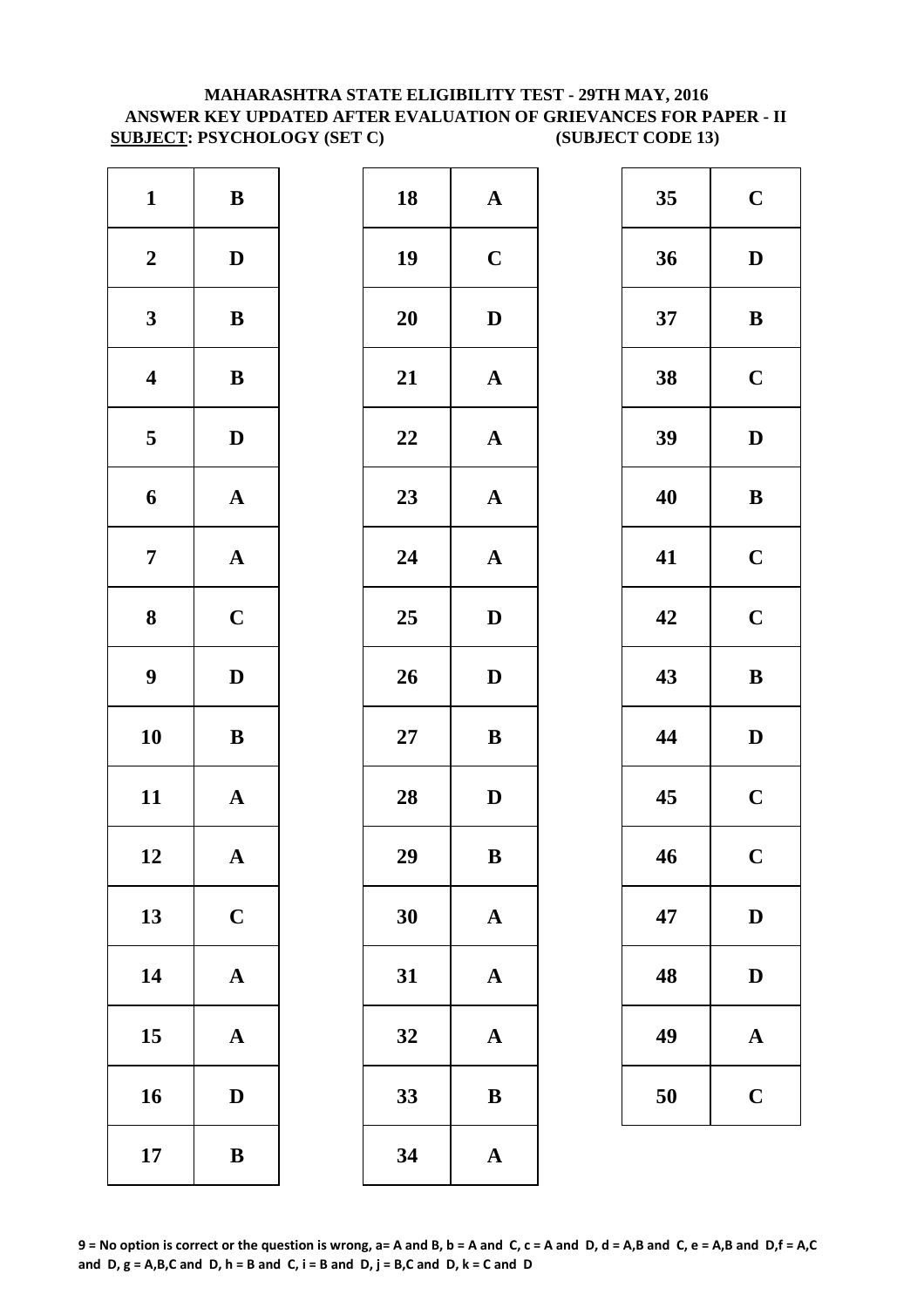#### **ANSWER KEY UPDATED AFTER EVALUATION OF GRIEVANCES FOR PAPER - II SUBJECT: PSYCHOLOGY (SET D) (SUBJECT CODE 13) MAHARASHTRA STATE ELIGIBILITY TEST - 29TH MAY, 2016**

| $\mathbf{1}$            | $\mathbf A$           | 18        | $\mathbf{A}$   |
|-------------------------|-----------------------|-----------|----------------|
| $\boldsymbol{2}$        | $\boldsymbol{\rm{A}}$ | 19        | $\mathbf{A}$   |
| $\mathbf{3}$            | $\mathbf D$           | <b>20</b> | $\bf{B}$       |
| $\overline{\mathbf{4}}$ | $\, {\bf B}$          | 21        | $\mathbf{A}$   |
| $\overline{\mathbf{5}}$ | ${\bf A}$             | 22        | $\mathbf C$    |
| 6                       | $\mathbf C$           | 23        | $\mathbf{D}$   |
| $\overline{7}$          | $\mathbf D$           | 24        | $\bf{B}$       |
| 8                       | $\boldsymbol{\rm{A}}$ | 25        | $\mathbf C$    |
| $\boldsymbol{9}$        | ${\bf A}$             | 26        | $\mathbf{D}$   |
| 10                      | $\mathbf A$           | $27\,$    | $\bf{B}$       |
| 11                      | $\mathbf A$           | 28        | $\mathbf C$    |
| 12                      | D                     | 29        | $\overline{C}$ |
| 13                      | $\mathbf D$           | 30        | $\bf{B}$       |
| 14                      | $\bf{B}$              | 31        | $\mathbf{D}$   |
| 15                      | $\mathbf D$           | 32        | $\mathbf C$    |
| 16                      | $\bf{B}$              | 33        | $\mathbf C$    |
| 17                      | $\boldsymbol{\rm{A}}$ | 34        | D              |

| $\mathbf{1}$            | ${\bf A}$    | 18 | ${\bf A}$             | 35 | $\mathbf{D}$ |
|-------------------------|--------------|----|-----------------------|----|--------------|
| $\boldsymbol{2}$        | ${\bf A}$    | 19 | $\mathbf{A}$          | 36 | $\mathbf A$  |
| $\mathbf{3}$            | $\mathbf D$  | 20 | $\, {\bf B}$          | 37 | $\mathbf C$  |
| $\overline{\mathbf{4}}$ | $\, {\bf B}$ | 21 | $\boldsymbol{\rm{A}}$ | 38 | $\bf{B}$     |
| $5\overline{)}$         | ${\bf A}$    | 22 | $\mathbf C$           | 39 | $\mathbf{D}$ |
| $\boldsymbol{6}$        | $\mathbf C$  | 23 | $\mathbf D$           | 40 | $\bf{B}$     |
| $\overline{7}$          | $\mathbf D$  | 24 | $\, {\bf B}$          | 41 | $\bf{B}$     |
| $\boldsymbol{8}$        | ${\bf A}$    | 25 | $\mathbf C$           | 42 | $\mathbf{D}$ |
| $\boldsymbol{9}$        | ${\bf A}$    | 26 | $\mathbf D$           | 43 | $\mathbf A$  |
| 10                      | ${\bf A}$    | 27 | $\, {\bf B}$          | 44 | $\mathbf A$  |
| 11                      | ${\bf A}$    | 28 | $\mathbf C$           | 45 | $\mathbf C$  |
| 12                      | D            | 29 | $\mathbf C$           | 46 | D            |
| 13                      | $\mathbf D$  | 30 | $\, {\bf B}$          | 47 | $\bf{B}$     |
| 14                      | $\bf{B}$     | 31 | $\mathbf D$           | 48 | $\mathbf A$  |
| 15                      | $\mathbf D$  | 32 | $\mathbf C$           | 49 | $\mathbf A$  |
| 16                      | $\, {\bf B}$ | 33 | $\mathbf C$           | 50 | $\mathbf C$  |
| 17                      | ${\bf A}$    | 34 | $\mathbf D$           |    |              |
|                         |              |    |                       |    |              |

| 35 | D           |
|----|-------------|
| 36 | $\mathbf A$ |
| 37 | $\mathbf C$ |
| 38 | B           |
| 39 | D           |
| 40 | B           |
| 41 | B           |
| 42 | D           |
| 43 | $\mathbf A$ |
| 44 | $\mathbf A$ |
| 45 | $\mathbf C$ |
| 46 | $\mathbf D$ |
| 47 | B           |
| 48 | $\mathbf A$ |
| 49 | A           |
| 50 | $\mathbf C$ |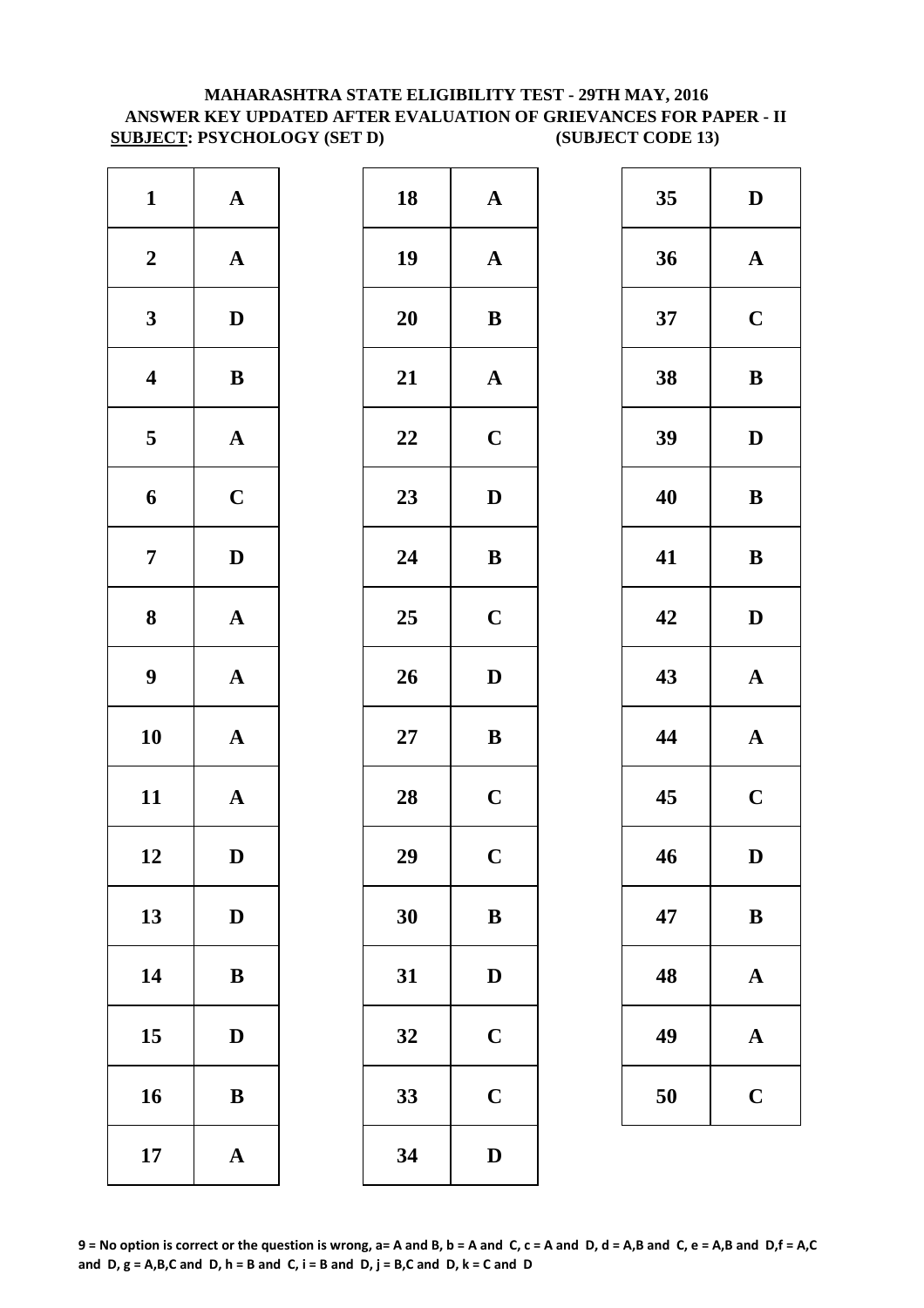# **MAHARASHTRA STATE ELIGIBILITY TEST - 29TH MAY, 2016 ANSWER KEY UPDATED AFTER EVALUATION OF GRIEVANCES FOR PAPER - II SUBJECT: SOCIOLOGY (SET A) (SUBJECT CODE 14)**

| $\mathbf{1}$            | $\mathbf D$           | 18        | $\mathbf A$  |
|-------------------------|-----------------------|-----------|--------------|
| $\boldsymbol{2}$        | $\boldsymbol{\rm{A}}$ | 19        | $\mathbf C$  |
| $\mathbf{3}$            | $\mathbf D$           | <b>20</b> | $\mathbf{D}$ |
| $\overline{\mathbf{4}}$ | $\, {\bf B}$          | 21        | $\bf{B}$     |
| $\overline{\mathbf{5}}$ | $\, {\bf B}$          | 22        | D            |
| 6                       | $\boldsymbol{\rm{A}}$ | 23        | $\bf{B}$     |
| $\overline{7}$          | $\boldsymbol{\rm{A}}$ | 24        | $\mathbf C$  |
| ${\bf 8}$               | $\mathbf D$           | 25        | $\mathbf{D}$ |
| $\boldsymbol{9}$        | $\, {\bf B}$          | 26        | $\bf{B}$     |
| 10                      | $\boldsymbol{\rm{A}}$ | $27\,$    | $\mathbf C$  |
| 11                      | $\, {\bf B}$          | 28        | $\mathbf{D}$ |
| 12                      | D                     | 29        | A            |
| 13                      | $\bf{B}$              | 30        | $\mathbf C$  |
| 14                      | $\mathbf D$           | 31        | $\mathbf{A}$ |
| 15                      | $\mathbf C$           | 32        | $\mathbf{D}$ |
| 16                      | $\bf{B}$              | 33        | $\mathbf{A}$ |
| 17                      | $\boldsymbol{\rm{A}}$ | 34        | $\bf{B}$     |

| $\mathbf{1}$            | $\mathbf D$  | 18     | ${\bf A}$    | 35 | $\mathbf C$  |
|-------------------------|--------------|--------|--------------|----|--------------|
| $\boldsymbol{2}$        | ${\bf A}$    | 19     | $\mathbf C$  | 36 | $\mathbf A$  |
| $\mathbf{3}$            | $\mathbf D$  | 20     | $\mathbf D$  | 37 | $\bf{B}$     |
| $\overline{\mathbf{4}}$ | $\, {\bf B}$ | 21     | $\, {\bf B}$ | 38 | $\mathbf A$  |
| $\overline{\mathbf{5}}$ | $\, {\bf B}$ | 22     | $\mathbf{D}$ | 39 | $\bf{B}$     |
| $\boldsymbol{6}$        | ${\bf A}$    | 23     | $\, {\bf B}$ | 40 | $\bf{B}$     |
| $\overline{7}$          | ${\bf A}$    | 24     | $\mathbf C$  | 41 | $\mathbf C$  |
| $\boldsymbol{8}$        | $\mathbf{D}$ | 25     | $\mathbf D$  | 42 | $\mathbf{D}$ |
| $\boldsymbol{9}$        | $\, {\bf B}$ | 26     | $\, {\bf B}$ | 43 | $\bf{B}$     |
| 10                      | ${\bf A}$    | $27\,$ | $\mathbf C$  | 44 | $\mathbf{D}$ |
| 11                      | ${\bf B}$    | 28     | $\mathbf D$  | 45 | $\mathbf A$  |
| 12                      | $\mathbf D$  | 29     | $\mathbf{A}$ | 46 | $\mathbf A$  |
| 13                      | $\, {\bf B}$ | 30     | $\mathbf C$  | 47 | $\mathbf{D}$ |
| 14                      | $\mathbf D$  | 31     | $\mathbf A$  | 48 | $\mathbf C$  |
| 15                      | $\mathbf C$  | 32     | $\mathbf D$  | 49 | $\mathbf C$  |
| 16                      | $\, {\bf B}$ | 33     | ${\bf A}$    | 50 | $\mathbf A$  |
| 17                      | ${\bf A}$    | 34     | $\bf{B}$     |    |              |

| 35 | $\mathbf C$  |
|----|--------------|
| 36 | $\mathbf A$  |
| 37 | B            |
| 38 | $\mathbf A$  |
| 39 | $\bf{B}$     |
| 40 | B            |
| 41 | $\mathbf C$  |
| 42 | D            |
|    |              |
| 43 | B            |
| 44 | D            |
| 45 | $\mathbf{A}$ |
| 46 | $\mathbf A$  |
| 47 | D            |
| 48 | $\mathbf C$  |
| 49 | $\mathbf C$  |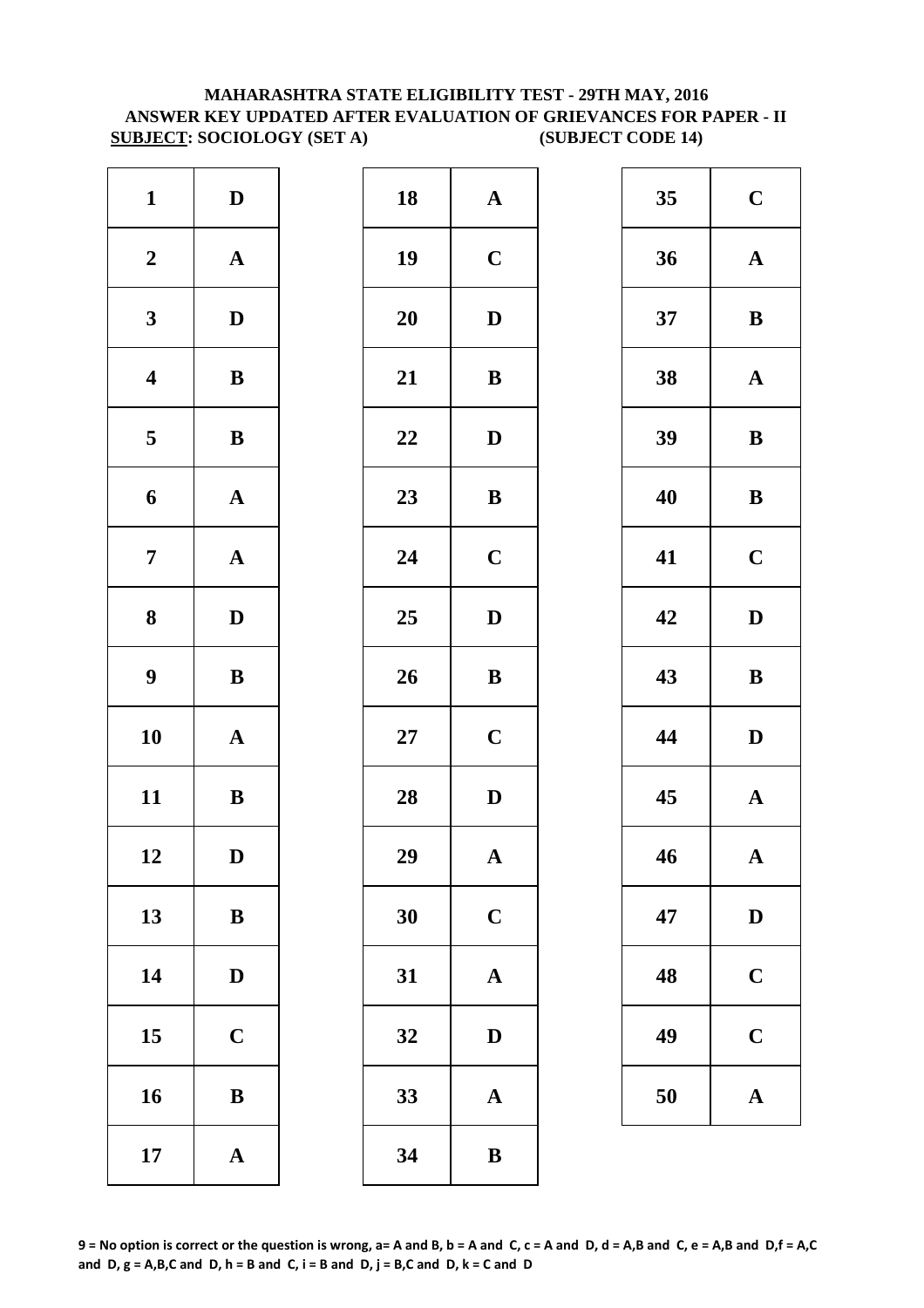# **MAHARASHTRA STATE ELIGIBILITY TEST - 29TH MAY, 2016 ANSWER KEY UPDATED AFTER EVALUATION OF GRIEVANCES FOR PAPER - II SUBJECT: SOCIOLOGY (SET B) (SUBJECT CODE 14)**

| $\mathbf{1}$            | $\, {\bf B}$          | 18        | $\mathbf A$             |
|-------------------------|-----------------------|-----------|-------------------------|
| $\boldsymbol{2}$        | $\mathbf D$           | 19        | $\bf{B}$                |
| $\mathbf{3}$            | $\, {\bf B}$          | <b>20</b> | $\bf{B}$                |
| $\overline{\mathbf{4}}$ | $\mathbf C$           | 21        | $\mathbf C$             |
| $\overline{\mathbf{5}}$ | $\mathbf D$           | 22        | D                       |
| 6                       | $\, {\bf B}$          | 23        | $\bf{B}$                |
| $\overline{7}$          | $\mathbf C$           | 24        | D                       |
| ${\bf 8}$               | $\mathbf D$           | 25        | $\mathbf{A}$            |
| $\boldsymbol{9}$        | $\boldsymbol{\rm{A}}$ | 26        | $\mathbf{A}$            |
| 10                      | $\mathbf C$           | $27\,$    | D                       |
| 11                      | ${\bf A}$             | 28        | $\mathbf C$             |
| 12                      | D                     | 29        | $\overline{\mathbf{C}}$ |
| 13                      | $\mathbf A$           | 30        | $\mathbf A$             |
| 14                      | $\bf{B}$              | 31        | D                       |
| 15                      | $\mathbf C$           | 32        | $\mathbf A$             |
| 16                      | $\boldsymbol{\rm{A}}$ | 33        | D                       |
| 17                      | $\, {\bf B}$          | 34        | B                       |

| $\mathbf{1}$            | $\, {\bf B}$ | 18 | ${\bf A}$    | 35 | $\bf{B}$     |
|-------------------------|--------------|----|--------------|----|--------------|
| $\boldsymbol{2}$        | $\mathbf{D}$ | 19 | ${\bf B}$    | 36 | $\mathbf A$  |
| $\mathbf{3}$            | ${\bf B}$    | 20 | ${\bf B}$    | 37 | $\mathbf A$  |
| $\overline{\mathbf{4}}$ | $\mathbf C$  | 21 | $\mathbf C$  | 38 | $\mathbf{D}$ |
| $\overline{\mathbf{5}}$ | $\mathbf D$  | 22 | $\mathbf D$  | 39 | $\bf{B}$     |
| $\boldsymbol{6}$        | $\, {\bf B}$ | 23 | $\, {\bf B}$ | 40 | $\mathbf A$  |
| $\overline{7}$          | $\mathbf C$  | 24 | $\mathbf{D}$ | 41 | $\bf{B}$     |
| $\boldsymbol{8}$        | $\mathbf{D}$ | 25 | ${\bf A}$    | 42 | $\mathbf{D}$ |
| $\boldsymbol{9}$        | ${\bf A}$    | 26 | ${\bf A}$    | 43 | $\bf{B}$     |
| 10                      | $\mathbf C$  | 27 | $\mathbf D$  | 44 | $\mathbf{D}$ |
| 11                      | ${\bf A}$    | 28 | $\mathbf C$  | 45 | $\mathbf C$  |
| 12                      | D            | 29 | $\mathbf C$  | 46 | $\bf{B}$     |
| 13                      | ${\bf A}$    | 30 | ${\bf A}$    | 47 | $\mathbf A$  |
| 14                      | ${\bf B}$    | 31 | $\mathbf D$  | 48 | $\mathbf A$  |
| 15                      | $\mathbf C$  | 32 | $\mathbf A$  | 49 | $\mathbf C$  |
| 16                      | ${\bf A}$    | 33 | ${\bf D}$    | 50 | $\mathbf{D}$ |
| 17                      | $\, {\bf B}$ | 34 | $\bf{B}$     |    |              |
|                         |              |    |              |    |              |

| 35 | B           |
|----|-------------|
| 36 | $\mathbf A$ |
| 37 | $\mathbf A$ |
| 38 | D           |
| 39 | B           |
| 40 | $\mathbf A$ |
| 41 | B           |
| 42 | D           |
|    |             |
| 43 | B           |
| 44 | D           |
| 45 | $\mathbf C$ |
| 46 | B           |
| 47 | $\mathbf A$ |
| 48 | $\mathbf A$ |
| 49 | $\mathbf C$ |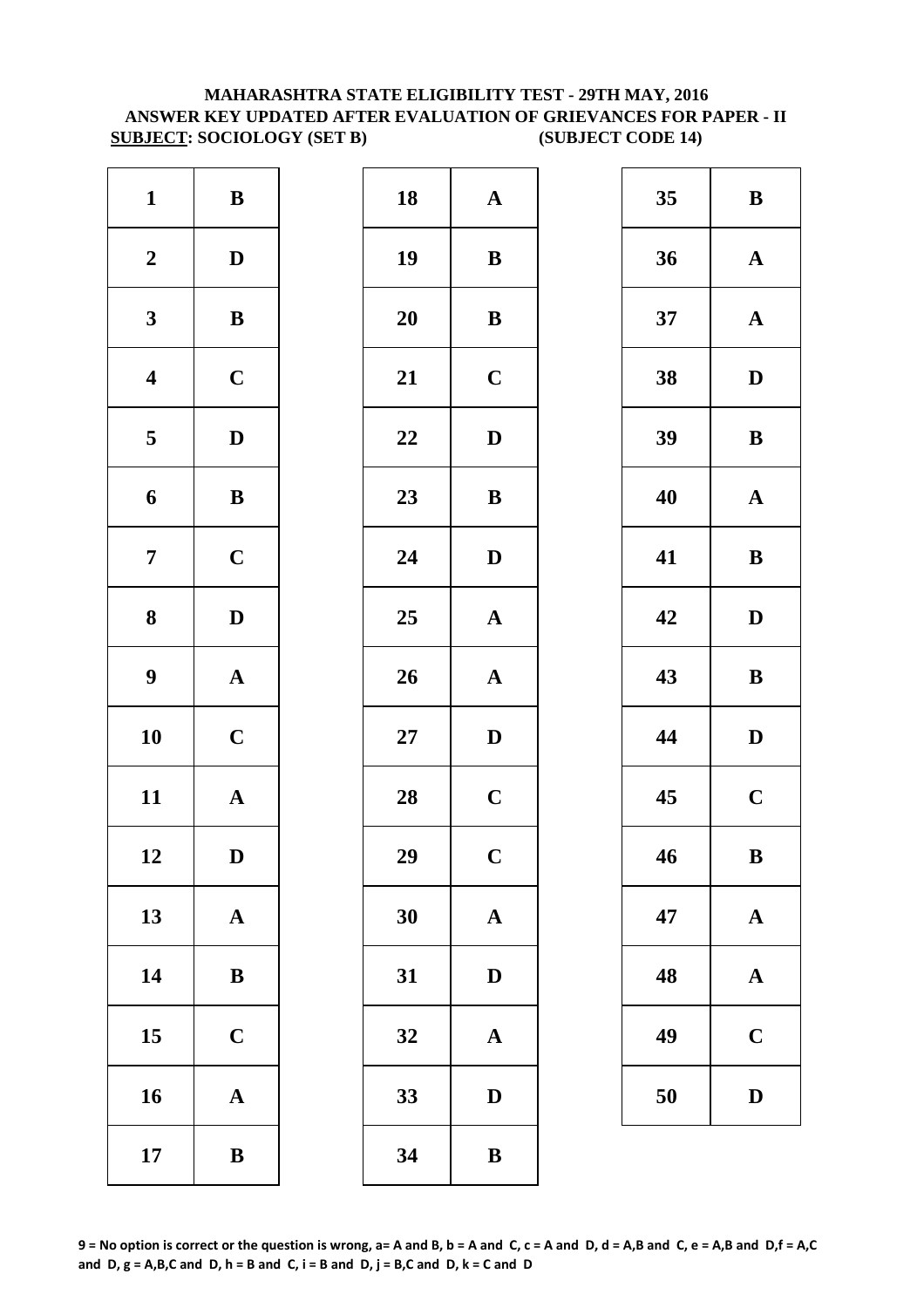# **SUBJECT: SOCIOLOGY (SET C) (SUBJECT CODE 14) MAHARASHTRA STATE ELIGIBILITY TEST - 29TH MAY, 2016 ANSWER KEY UPDATED AFTER EVALUATION OF GRIEVANCES FOR PAPER - II**

| $\mathbf{1}$            | $\boldsymbol{\rm{A}}$ | 18        | $\mathbf C$  |
|-------------------------|-----------------------|-----------|--------------|
| $\boldsymbol{2}$        | $\mathbf D$           | 19        | $\mathbf C$  |
| $\mathbf{3}$            | $\mathbf A$           | <b>20</b> | $\mathbf A$  |
| $\overline{\mathbf{4}}$ | $\, {\bf B}$          | 21        | $\mathbf{D}$ |
| $\overline{\mathbf{5}}$ | $\mathbf C$           | 22        | $\mathbf A$  |
| 6                       | $\mathbf A$           | 23        | $\mathbf{D}$ |
| $\overline{7}$          | $\, {\bf B}$          | 24        | $\bf{B}$     |
| ${\bf 8}$               | $\boldsymbol{\rm{A}}$ | 25        | $\bf{B}$     |
| $\boldsymbol{9}$        | $\, {\bf B}$          | 26        | $\mathbf{A}$ |
| 10                      | $\bf{B}$              | $27\,$    | $\mathbf{A}$ |
| 11                      | $\mathbf C$           | 28        | $\mathbf{D}$ |
| 12                      | D                     | 29        | B            |
| 13                      | $\, {\bf B}$          | 30        | $\mathbf{A}$ |
| 14                      | $\mathbf D$           | 31        | $\bf{B}$     |
| 15                      | $\mathbf A$           | 32        | $\mathbf{D}$ |
| 16                      | $\boldsymbol{\rm{A}}$ | 33        | $\bf{B}$     |
| 17                      | $\mathbf D$           | 34        | $\bf{D}$     |

| $\mathbf{1}$            | ${\bf A}$    | 18     | $\mathbf C$           | 35 | $\mathbf C$  |
|-------------------------|--------------|--------|-----------------------|----|--------------|
| $\boldsymbol{2}$        | $\mathbf D$  | 19     | $\mathbf C$           | 36 | $\bf{B}$     |
| $\mathbf{3}$            | ${\bf A}$    | 20     | $\boldsymbol{\rm{A}}$ | 37 | $\mathbf A$  |
| $\overline{\mathbf{4}}$ | $\, {\bf B}$ | 21     | ${\bf D}$             | 38 | $\mathbf A$  |
| $\overline{5}$          | $\mathbf C$  | 22     | ${\bf A}$             | 39 | $\mathbf C$  |
| 6                       | ${\bf A}$    | 23     | $\mathbf D$           | 40 | $\mathbf{D}$ |
| $\overline{7}$          | ${\bf B}$    | 24     | $\bf{B}$              | 41 | $\bf{B}$     |
| $\boldsymbol{8}$        | ${\bf A}$    | 25     | ${\bf B}$             | 42 | $\mathbf{D}$ |
| $\boldsymbol{9}$        | $\, {\bf B}$ | 26     | $\boldsymbol{\rm{A}}$ | 43 | $\bf{B}$     |
| 10                      | ${\bf B}$    | $27\,$ | ${\bf A}$             | 44 | $\mathbf C$  |
| 11                      | $\mathbf C$  | 28     | $\mathbf{D}$          | 45 | $\mathbf{D}$ |
| 12                      | $\mathbf D$  | 29     | $\, {\bf B}$          | 46 | $\bf{B}$     |
| 13                      | $\bf{B}$     | 30     | $\mathbf A$           | 47 | $\mathbf C$  |
| 14                      | $\mathbf D$  | 31     | $\bf{B}$              | 48 | $\mathbf{D}$ |
| 15                      | ${\bf A}$    | 32     | $\mathbf D$           | 49 | $\mathbf A$  |
| 16                      | ${\bf A}$    | 33     | $\, {\bf B}$          | 50 | $\mathbf C$  |
| 17                      | $\mathbf D$  | 34     | $\mathbf D$           |    |              |
|                         |              |        |                       |    |              |

| 35 | $\mathbf C$  |
|----|--------------|
| 36 | B            |
| 37 | $\mathbf A$  |
| 38 | $\mathbf A$  |
| 39 | $\mathbf C$  |
| 40 | D            |
| 41 | B            |
| 42 | D            |
|    |              |
| 43 | B            |
| 44 | $\mathbf C$  |
| 45 | $\mathbf D$  |
| 46 | B            |
| 47 | $\mathbf C$  |
| 48 | $\mathbf{D}$ |
| 49 | $\mathbf A$  |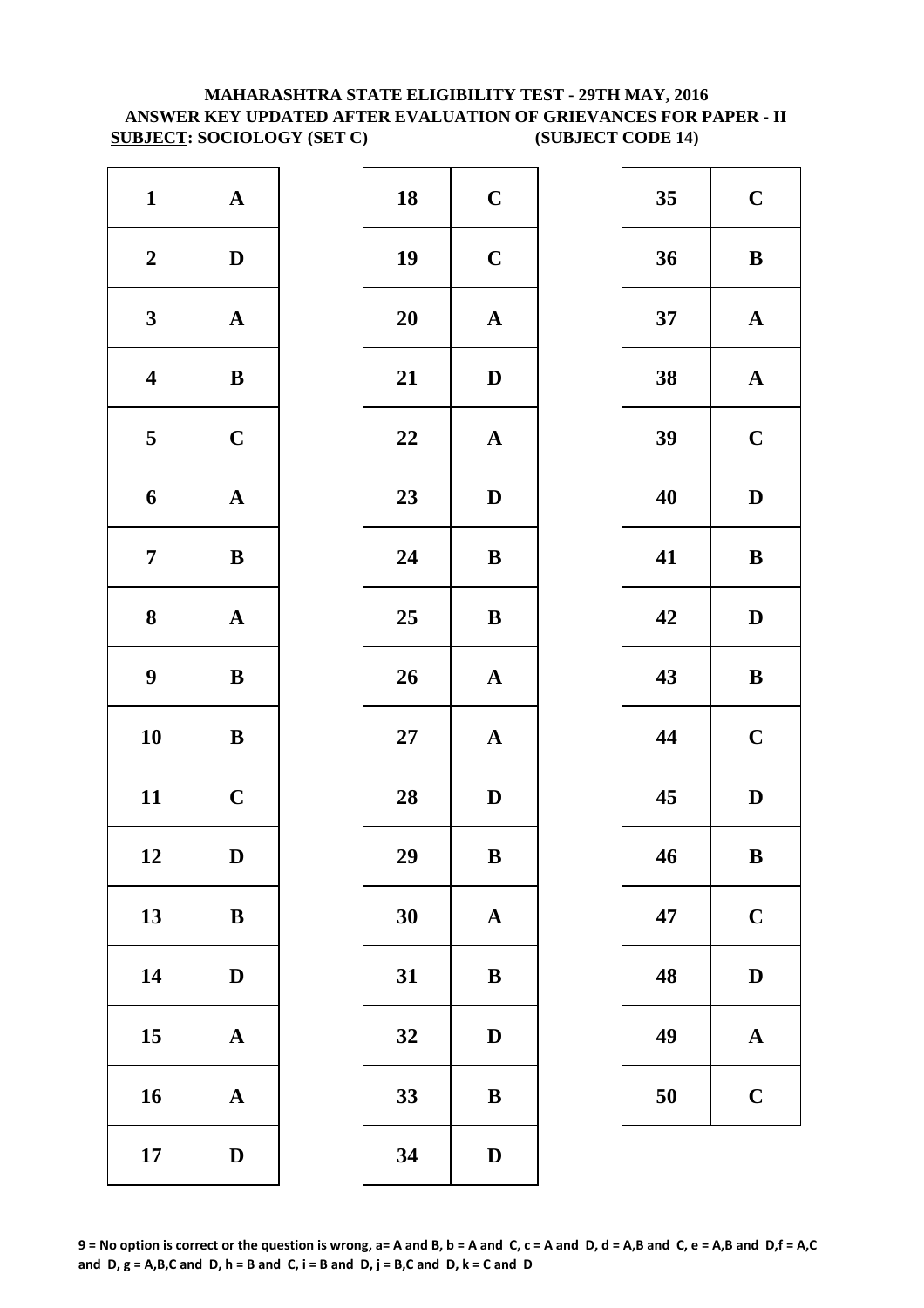# **MAHARASHTRA STATE ELIGIBILITY TEST - 29TH MAY, 2016 ANSWER KEY UPDATED AFTER EVALUATION OF GRIEVANCES FOR PAPER - II SUBJECT: SOCIOLOGY (SET D) (SUBJECT CODE 14)**

| $\mathbf{1}$            | $\mathbf C$           | 18        | $\mathbf{D}$   |
|-------------------------|-----------------------|-----------|----------------|
| $\boldsymbol{2}$        | $\mathbf D$           | 19        | $\bf{B}$       |
| $\mathbf{3}$            | ${\bf B}$             | <b>20</b> | $\mathbf A$    |
| $\overline{\mathbf{4}}$ | $\mathbf D$           | 21        | $\bf{B}$       |
| $\overline{\mathbf{5}}$ | $\boldsymbol{\rm{A}}$ | 22        | $\mathbf{D}$   |
| 6                       | $\mathbf A$           | 23        | $\bf{B}$       |
| $\overline{7}$          | $\mathbf D$           | 24        | $\mathbf{D}$   |
| 8                       | $\mathbf C$           | 25        | $\mathbf C$    |
| $\boldsymbol{9}$        | $\mathbf C$           | 26        | $\bf{B}$       |
| 10                      | $\mathbf A$           | $27\,$    | $\mathbf{A}$   |
| 11                      | $\mathbf D$           | 28        | $\mathbf{A}$   |
| 12                      | A                     | 29        | $\overline{C}$ |
| 13                      | $\mathbf D$           | 30        | $\mathbf{D}$   |
| 14                      | ${\bf B}$             | 31        | $\bf{B}$       |
| 15                      | ${\bf B}$             | 32        | D              |
| 16                      | $\mathbf A$           | 33        | $\bf{B}$       |
| 17                      | ${\bf A}$             | 34        | $\mathbf C$    |

| $\mathbf{1}$            | $\mathbf C$  | 18 | $\mathbf D$  | 35 | $\mathbf{D}$ |
|-------------------------|--------------|----|--------------|----|--------------|
| $\boldsymbol{2}$        | $\mathbf D$  | 19 | $\bf{B}$     | 36 | $\bf{B}$     |
| $\mathbf{3}$            | $\bf{B}$     | 20 | ${\bf A}$    | 37 | $\mathbf C$  |
| $\overline{\mathbf{4}}$ | $\mathbf D$  | 21 | $\, {\bf B}$ | 38 | $\mathbf{D}$ |
| $\overline{\mathbf{5}}$ | ${\bf A}$    | 22 | $\mathbf D$  | 39 | $\mathbf A$  |
| $\boldsymbol{6}$        | ${\bf A}$    | 23 | $\, {\bf B}$ | 40 | $\mathbf C$  |
| $\overline{7}$          | $\mathbf{D}$ | 24 | $\mathbf D$  | 41 | $\mathbf A$  |
| $\boldsymbol{8}$        | $\mathbf C$  | 25 | $\mathbf C$  | 42 | $\mathbf{D}$ |
| $\boldsymbol{9}$        | $\mathbf C$  | 26 | $\, {\bf B}$ | 43 | $\mathbf A$  |
| 10                      | ${\bf A}$    | 27 | ${\bf A}$    | 44 | $\bf{B}$     |
| 11                      | $\mathbf D$  | 28 | ${\bf A}$    | 45 | $\mathbf C$  |
| 12                      | $\mathbf{A}$ | 29 | $\mathbf C$  | 46 | $\mathbf A$  |
| 13                      | $\mathbf D$  | 30 | $\mathbf D$  | 47 | $\bf{B}$     |
| 14                      | ${\bf B}$    | 31 | $\bf{B}$     | 48 | $\mathbf A$  |
| 15                      | $\, {\bf B}$ | 32 | $\mathbf D$  | 49 | $\bf{B}$     |
| 16                      | ${\bf A}$    | 33 | $\, {\bf B}$ | 50 | $\bf{B}$     |
| 17                      | ${\bf A}$    | 34 | $\mathbf C$  |    |              |
|                         |              |    |              |    |              |

| 35 | D           |
|----|-------------|
| 36 | B           |
| 37 | $\mathbf C$ |
| 38 | $\mathbf D$ |
| 39 | $\mathbf A$ |
| 40 | $\mathbf C$ |
| 41 | $\mathbf A$ |
| 42 | D           |
|    |             |
| 43 | $\mathbf A$ |
| 44 | B           |
| 45 | $\mathbf C$ |
| 46 | $\mathbf A$ |
| 47 | B           |
| 48 | $\mathbf A$ |
| 49 | B           |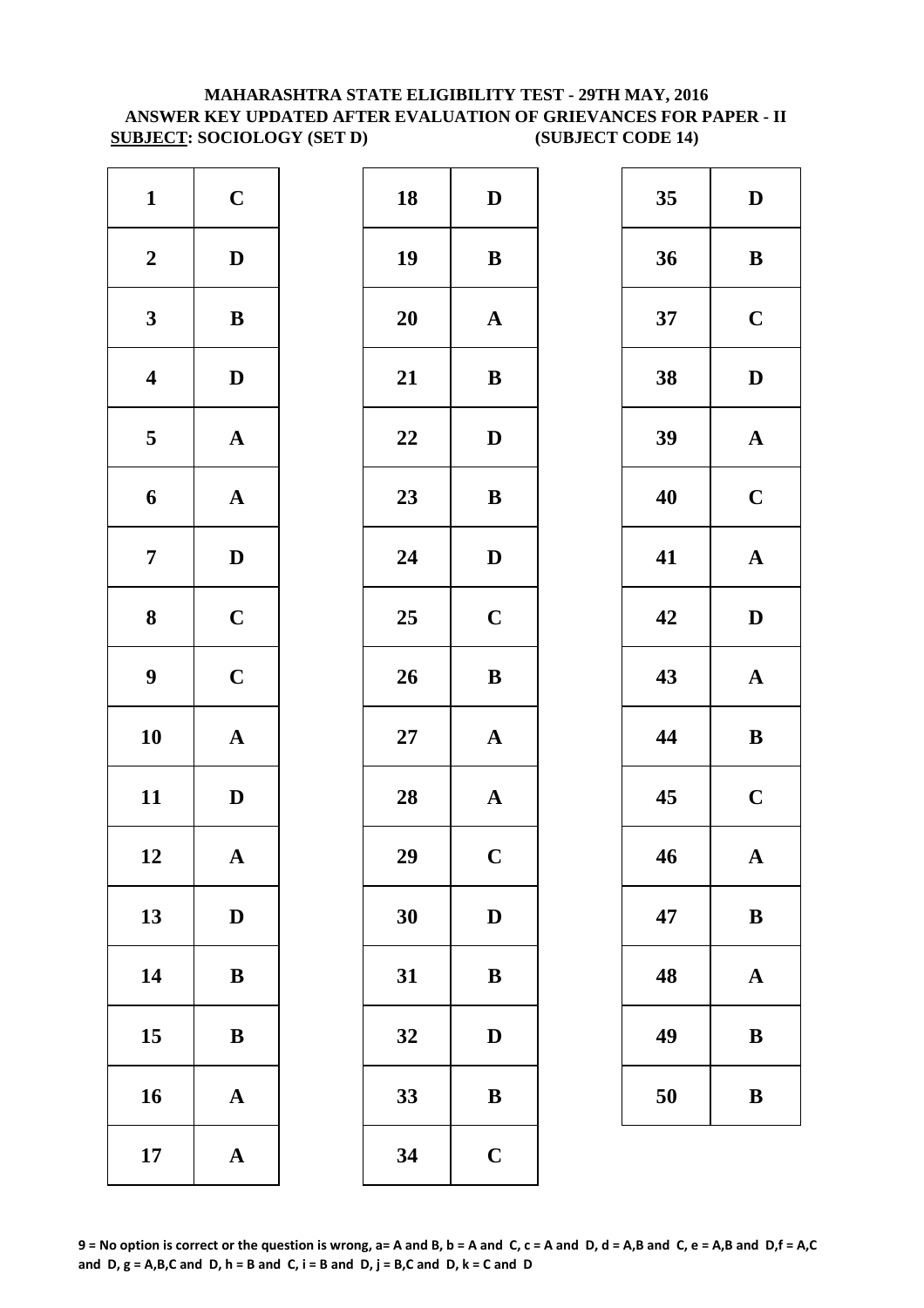# **MAHARASHTRA STATE ELIGIBILITY TEST - 29TH MAY, 2016 ANSWER KEY UPDATED AFTER EVALUATION OF GRIEVANCES FOR PAPER - II SUBJECT: POLITICAL SCIENCE (SET A) (SUBJECT CODE 15)**

| $\mathbf D$           | 18        | D                |
|-----------------------|-----------|------------------|
| $\mathbf C$           | 19        | $\mathbf A$      |
| $\mathbf C$           | <b>20</b> | $\mathbf C$      |
| $\mathbf D$           | 21        | D                |
| $\boldsymbol{\rm{A}}$ | 22        | $\bf{B}$         |
| $\mathbf D$           | 23        | $\mathbf C$      |
| $\mathbf C$           | 24        | $\mathbf C$      |
| $\boldsymbol{\rm{A}}$ | 25        | $\mathbf A$      |
|                       |           |                  |
| $\, {\bf B}$          | 26        | D                |
| $\boldsymbol{\rm{A}}$ | $27\,$    | $\bf{B}$         |
| B/D                   | 28        | $\bf{B}$         |
| $\mathbf C$           | 29        | A                |
| $\mathbf A$           | 30        | $\bf{B}$         |
| $\mathbf C$           | 31        | $\mathbf A$      |
| $\mathbf A$           | 32        |                  |
| $\mathbf C$           | 33        | D<br>$\mathbf C$ |
|                       |           |                  |

| $\mathbf{1}$            | $\mathbf D$             | 18 | $\mathbf D$           | 35 | $\bf{B}$     |
|-------------------------|-------------------------|----|-----------------------|----|--------------|
| $\boldsymbol{2}$        | $\mathbf C$             | 19 | $\boldsymbol{\rm{A}}$ | 36 | $\bf{B}$     |
| $\mathbf{3}$            | $\mathbf C$             | 20 | $\mathbf C$           | 37 | $\mathbf{D}$ |
| $\overline{\mathbf{4}}$ | $\mathbf D$             | 21 | $\mathbf D$           | 38 | $\bf{B}$     |
| $\overline{\mathbf{5}}$ | ${\bf A}$               | 22 | ${\bf B}$             | 39 | $\mathbf A$  |
| $\boldsymbol{6}$        | $\mathbf D$             | 23 | $\mathbf C$           | 40 | $\bf{B}$     |
| $\overline{7}$          | $\mathbf C$             | 24 | $\mathbf C$           | 41 | $\mathbf{D}$ |
| $\boldsymbol{8}$        | ${\bf A}$               | 25 | ${\bf A}$             | 42 | $\mathbf A$  |
| $\boldsymbol{9}$        | $\, {\bf B}$            | 26 | $\mathbf D$           | 43 | $\mathbf C$  |
| 10                      | ${\bf A}$               | 27 | $\bf{B}$              | 44 | $\bf{B}$     |
| 11                      | $\mathbf{B}/\mathbf{D}$ | 28 | $\, {\bf B}$          | 45 | $\mathbf A$  |
| 12                      | $\mathbf C$             | 29 | $\mathbf{A}$          | 46 | $\mathbf A$  |
| 13                      | ${\bf A}$               | 30 | $\bf{B}$              | 47 | $\mathbf A$  |
| 14                      | $\mathbf C$             | 31 | $\mathbf{A}$          | 48 | $\mathbf C$  |
| 15                      | ${\bf A}$               | 32 | $\mathbf D$           | 49 | $\mathbf A$  |
| 16                      | $\mathbf C$             | 33 | $\mathbf C$           | 50 | $\mathbf C$  |
| 17                      | $\mathbf C$             | 34 | $\bf{B}$              |    |              |
|                         |                         |    |                       |    |              |

| 35 | B           |
|----|-------------|
| 36 | B           |
| 37 | D           |
| 38 | B           |
| 39 | $\mathbf A$ |
| 40 | B           |
| 41 | D           |
| 42 | ${\bf A}$   |
| 43 | $\mathbf C$ |
| 44 | B           |
| 45 | $\mathbf A$ |
| 46 | $\mathbf A$ |
| 47 | $\mathbf A$ |
| 48 | $\mathbf C$ |
| 49 | A           |
| 50 | $\mathbf C$ |

**9 = No option is correct or the question is wrong, a= A and B, b = A and C, c = A and D, d = A,B and C, e = A,B and D,f = A,C**  and  $D$ ,  $g = A$ ,  $B$ ,  $C$  and  $D$ ,  $h = B$  and  $C$ ,  $i = B$  and  $D$ ,  $j = B$ ,  $C$  and  $D$ ,  $k = C$  and  $D$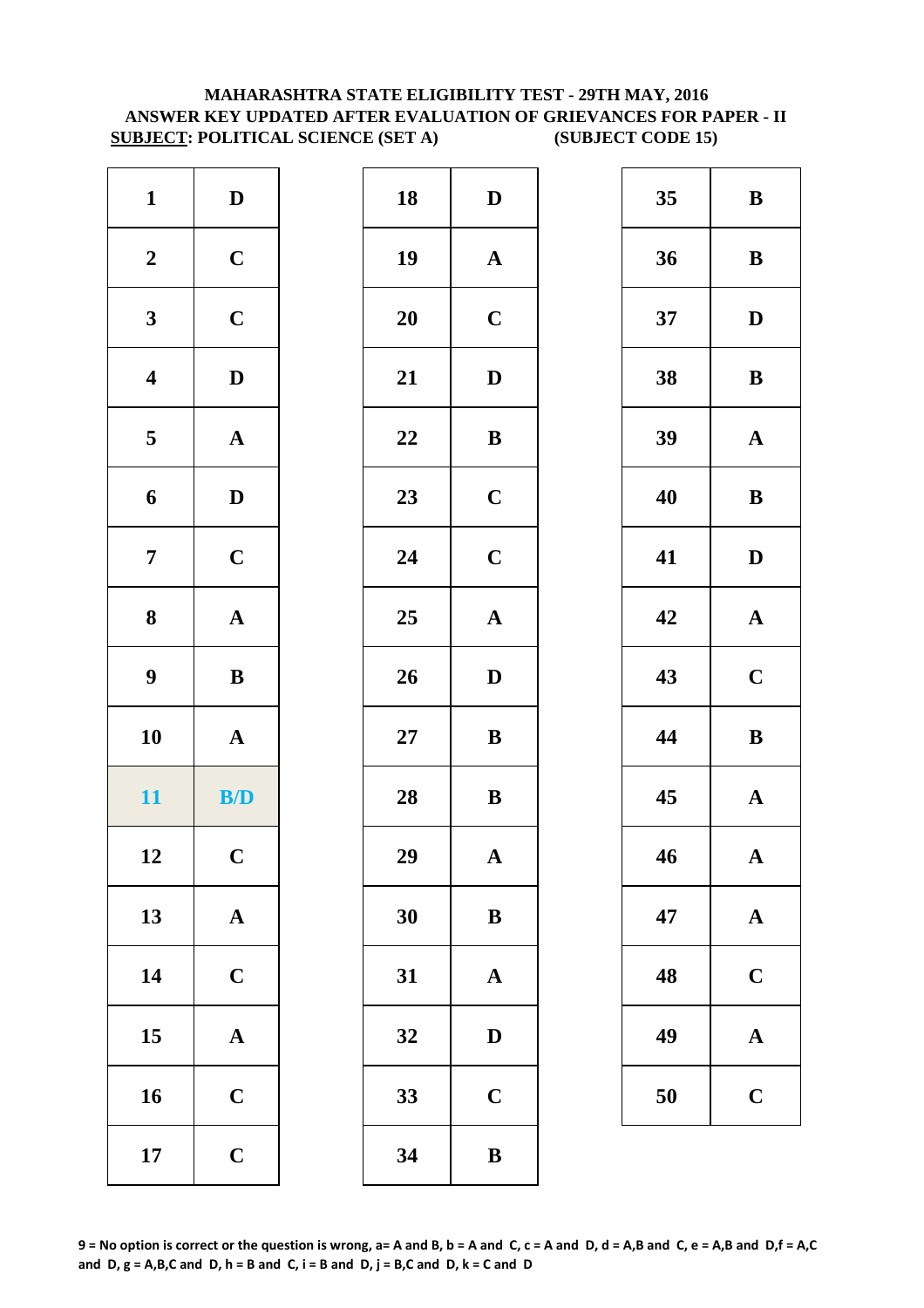# **MAHARASHTRA STATE ELIGIBILITY TEST - 29TH MAY, 2016 ANSWER KEY UPDATED AFTER EVALUATION OF GRIEVANCES FOR PAPER - II SUBJECT: POLITICAL SCIENCE (SET B) (SUBJECT CODE 15)**

| $\mathbf{1}$            | $\mathbf D$           | 18     | $\bf{B}$     |
|-------------------------|-----------------------|--------|--------------|
| $\boldsymbol{2}$        | $\, {\bf B}$          | 19     | $\mathbf A$  |
| $\mathbf{3}$            | $\mathbf C$           | 20     | $\bf{B}$     |
| $\boldsymbol{4}$        | $\mathbf C$           | 21     | $\mathbf{D}$ |
| $\overline{\mathbf{5}}$ | $\boldsymbol{\rm{A}}$ | 22     | $\mathbf{A}$ |
| 6                       | $\mathbf D$           | 23     | $\mathbf C$  |
| $\overline{7}$          | $\bf{B}$              | 24     | $\bf{B}$     |
| 8                       | ${\bf B}$             | 25     | $\mathbf{A}$ |
| $\boldsymbol{9}$        | $\boldsymbol{\rm{A}}$ | 26     | $\mathbf{A}$ |
| 10                      | $\bf{B}$              | $27\,$ | $\mathbf A$  |
| 11                      | $\mathbf A$           | 28     | $\mathbf C$  |
| 12                      | $\mathbf{D}$          | 29     | A            |
| 13                      | $\mathbf C$           | 30     | $\mathbf C$  |
| 14                      | $\bf{B}$              | 31     | $\mathbf{D}$ |
| 15                      | $\bf{B}$              | 32     | $\mathbf C$  |
| 16                      | $\, {\bf B}$          | 33     | $\mathbf C$  |
| 17                      | $\mathbf D$           | 34     | $\mathbf{D}$ |

| $\mathbf{1}$            | $\mathbf{D}$ | 18 | $\, {\bf B}$          | 35 | $\boldsymbol{\rm{A}}$ |
|-------------------------|--------------|----|-----------------------|----|-----------------------|
| $\boldsymbol{2}$        | ${\bf B}$    | 19 | ${\bf A}$             | 36 | $\mathbf D$           |
| $\mathbf{3}$            | $\mathbf C$  | 20 | $\, {\bf B}$          | 37 | $\mathbf C$           |
| $\overline{\mathbf{4}}$ | $\mathbf C$  | 21 | $\mathbf D$           | 38 | ${\bf A}$             |
| $5\overline{)}$         | ${\bf A}$    | 22 | ${\bf A}$             | 39 | $\, {\bf B}$          |
| 6                       | $\mathbf{D}$ | 23 | $\mathbf C$           | 40 | $\mathbf{A}$          |
| $\overline{7}$          | $\, {\bf B}$ | 24 | $\, {\bf B}$          | 41 | B/D                   |
| $\boldsymbol{8}$        | ${\bf B}$    | 25 | $\boldsymbol{\rm{A}}$ | 42 | $\mathbf C$           |
| $\boldsymbol{9}$        | ${\bf A}$    | 26 | $\boldsymbol{\rm{A}}$ | 43 | ${\bf A}$             |
| 10                      | $\bf{B}$     | 27 | ${\bf A}$             | 44 | $\mathbf C$           |
| 11                      | ${\bf A}$    | 28 | $\mathbf C$           | 45 | $\boldsymbol{\rm{A}}$ |
| 12                      | $\mathbf D$  | 29 | ${\bf A}$             | 46 | $\mathbf C$           |
| 13                      | $\mathbf C$  | 30 | $\mathbf C$           | 47 | $\mathbf C$           |
| 14                      | $\, {\bf B}$ | 31 | $\mathbf D$           | 48 | $\mathbf D$           |
| 15                      | ${\bf B}$    | 32 | $\mathbf C$           | 49 | $\mathbf{A}$          |
| 16                      | $\, {\bf B}$ | 33 | $\mathbf C$           | 50 | $\mathbf C$           |
| 17                      | $\mathbf{D}$ | 34 | $\mathbf D$           |    |                       |
|                         |              |    |                       |    |                       |

| 35 | A            |
|----|--------------|
| 36 | D            |
| 37 | $\mathbf C$  |
| 38 | $\mathbf{A}$ |
| 39 | B            |
| 40 | $\mathbf A$  |
| 41 | B/D          |
| 42 | $\mathbf C$  |
| 43 | $\mathbf{A}$ |
| 44 | $\mathbf C$  |
| 45 | $\mathbf A$  |
| 46 | $\mathbf C$  |
| 47 | $\mathbf C$  |
| 48 | $\mathbf D$  |
| 49 | A            |
| 50 | $\mathbf C$  |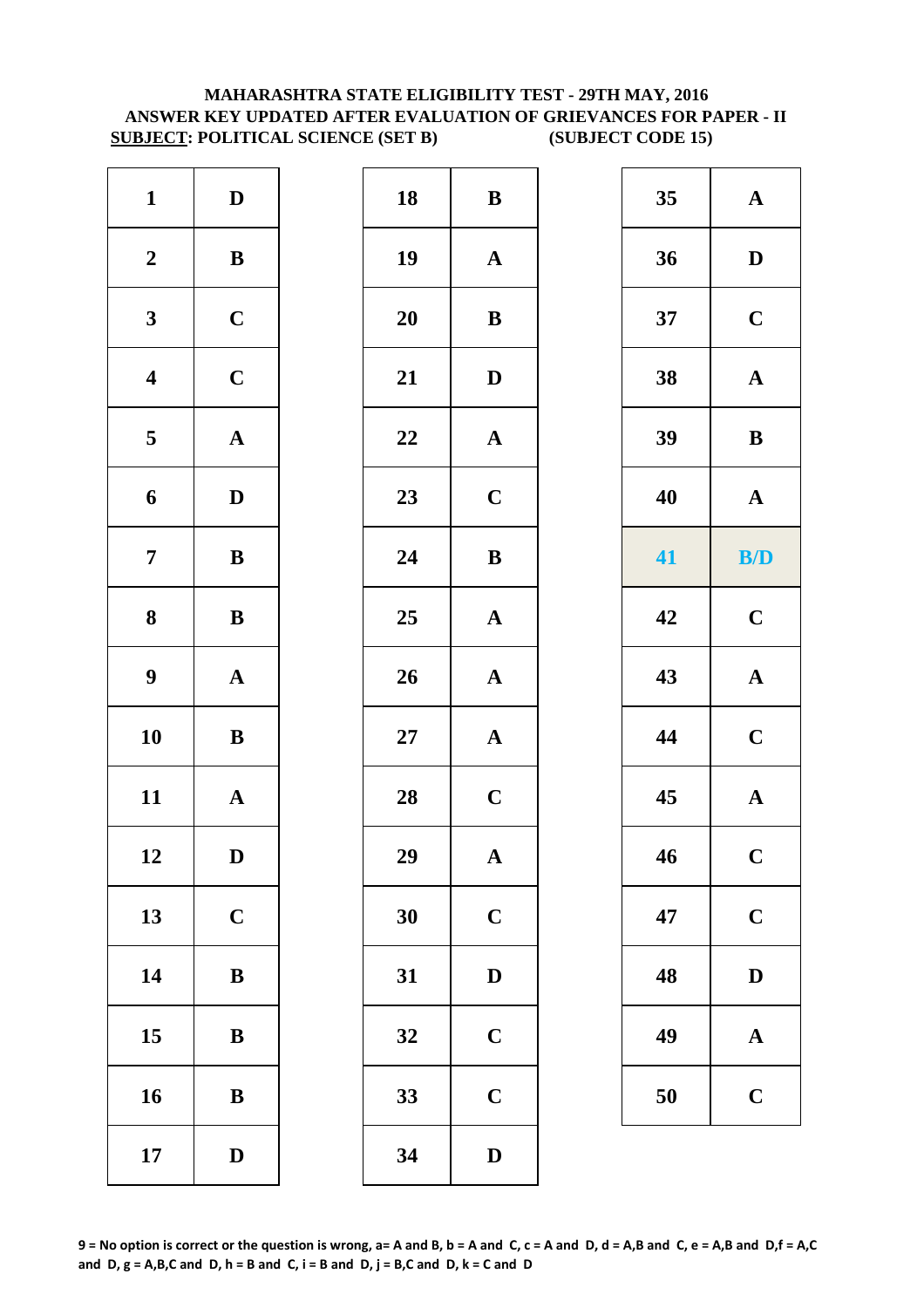# **MAHARASHTRA STATE ELIGIBILITY TEST - 29TH MAY, 2016 ANSWER KEY UPDATED AFTER EVALUATION OF GRIEVANCES FOR PAPER - II SUBJECT: POLITICAL SCIENCE (SET C) (SUBJECT CODE 15)**

| $\mathbf{1}$            | $\mathbf A$           | 18        | $\mathbf C$  |
|-------------------------|-----------------------|-----------|--------------|
| $\boldsymbol{2}$        | $\mathbf D$           | 19        | $\mathbf{A}$ |
| $\mathbf{3}$            | $\mathbf C$           | <b>20</b> | $\mathbf C$  |
| $\overline{\mathbf{4}}$ | $\bf{B}$              | 21        | $\mathbf{D}$ |
| $\overline{\mathbf{5}}$ | $\, {\bf B}$          | 22        | $\mathbf C$  |
| $\boldsymbol{6}$        | $\, {\bf B}$          | 23        | $\mathbf C$  |
| $\overline{7}$          | $\mathbf D$           | 24        | $\mathbf{D}$ |
| 8                       | $\, {\bf B}$          | 25        | $\mathbf A$  |
| $\boldsymbol{9}$        | $\boldsymbol{\rm{A}}$ | 26        | $\mathbf{D}$ |
| 10                      | $\bf{B}$              | $27\,$    | $\mathbf C$  |
| 11                      | $\mathbf D$           | 28        | $\mathbf{A}$ |
| 12                      | A                     | 29        | B            |
| 13                      | $\mathbf C$           | 30        | $\mathbf A$  |
| 14                      | $\, {\bf B}$          | 31        | B/           |
| 15                      | $\mathbf A$           | 32        | $\mathbf C$  |
| 16                      | $\boldsymbol{\rm{A}}$ | 33        | $\mathbf A$  |
| 17                      | $\boldsymbol{\rm{A}}$ | 34        | $\mathbf C$  |

| $\mathbf{1}$            | ${\bf A}$    | 18 | $\mathbf C$           | 35 | $\mathbf A$  |
|-------------------------|--------------|----|-----------------------|----|--------------|
| $\boldsymbol{2}$        | $\mathbf D$  | 19 | ${\bf A}$             | 36 | $\mathbf C$  |
| $\mathbf{3}$            | $\mathbf C$  | 20 | $\mathbf C$           | 37 | $\mathbf C$  |
| $\overline{\mathbf{4}}$ | $\, {\bf B}$ | 21 | $\mathbf D$           | 38 | $\mathbf{D}$ |
| $\overline{\mathbf{5}}$ | $\, {\bf B}$ | 22 | $\mathbf C$           | 39 | $\mathbf A$  |
| $\boldsymbol{6}$        | $\, {\bf B}$ | 23 | $\mathbf C$           | 40 | $\mathbf C$  |
| $\overline{7}$          | $\mathbf{D}$ | 24 | $\mathbf D$           | 41 | $\mathbf{D}$ |
| $\boldsymbol{8}$        | ${\bf B}$    | 25 | $\mathbf A$           | 42 | $\bf{B}$     |
| $\boldsymbol{9}$        | ${\bf A}$    | 26 | $\mathbf D$           | 43 | $\mathbf C$  |
| 10                      | $\, {\bf B}$ | 27 | $\mathbf C$           | 44 | $\mathbf C$  |
| 11                      | $\mathbf{D}$ | 28 | $\boldsymbol{\rm{A}}$ | 45 | $\mathbf A$  |
| 12                      | $\mathbf A$  | 29 | $\bf{B}$              | 46 | D            |
| 13                      | $\mathbf C$  | 30 | $\boldsymbol{\rm{A}}$ | 47 | $\bf{B}$     |
| 14                      | ${\bf B}$    | 31 | B/D                   | 48 | $\bf{B}$     |
| 15                      | $\mathbf A$  | 32 | $\mathbf C$           | 49 | $\mathbf A$  |
| 16                      | ${\bf A}$    | 33 | $\boldsymbol{\rm{A}}$ | 50 | $\bf{B}$     |
| 17                      | ${\bf A}$    | 34 | $\mathbf C$           |    |              |
|                         |              |    |                       |    |              |

| 35 | $\mathbf A$ |
|----|-------------|
| 36 | $\mathbf C$ |
| 37 | $\mathbf C$ |
| 38 | D           |
| 39 | $\mathbf A$ |
| 40 | $\mathbf C$ |
| 41 | D           |
| 42 | B           |
| 43 | $\mathbf C$ |
| 44 | $\mathbf C$ |
| 45 | $\mathbf A$ |
| 46 | $\mathbf D$ |
| 47 | B           |
| 48 | B           |
| 49 | A           |
| 50 | B           |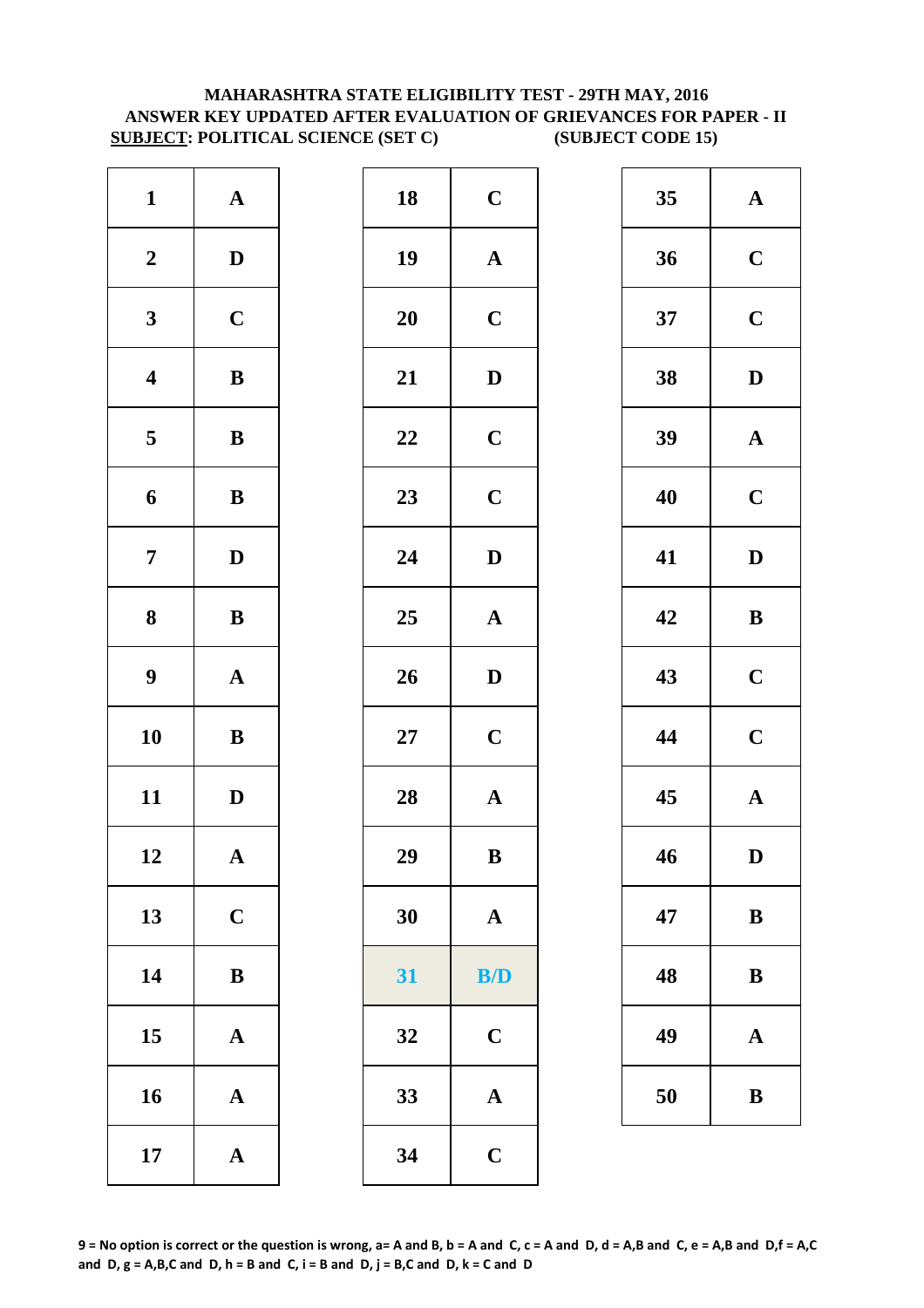# **MAHARASHTRA STATE ELIGIBILITY TEST - 29TH MAY, 2016 ANSWER KEY UPDATED AFTER EVALUATION OF GRIEVANCES FOR PAPER - II SUBJECT: POLITICAL SCIENCE (SET D) (SUBJECT CODE 15)**

| $\mathbf{1}$            | $\mathbf D$           | 18        | $\mathbf A$  |
|-------------------------|-----------------------|-----------|--------------|
| $\boldsymbol{2}$        | $\boldsymbol{\rm{A}}$ | 19        | $\bf{B}$     |
| $\mathbf{3}$            | $\mathbf C$           | <b>20</b> | $\mathbf A$  |
| $\overline{\mathbf{4}}$ | $\bf{B}$              | 21        | B/           |
| $\overline{\mathbf{5}}$ | $\boldsymbol{\rm{A}}$ | 22        | $\mathbf C$  |
| 6                       | $\mathbf A$           | 23        | $\mathbf{A}$ |
| $\overline{7}$          | ${\bf A}$             | 24        | $\mathbf C$  |
| $\bf 8$                 | $\mathbf C$           | 25        | $\mathbf{A}$ |
| $\boldsymbol{9}$        | ${\bf A}$             | 26        | $\mathbf C$  |
| 10                      | $\mathbf C$           | $27\,$    | $\mathbf C$  |
| 11                      | $\mathbf D$           | 28        | $\mathbf{D}$ |
| 12                      | $\mathbf C$           | 29        | A            |
| 13                      | $\mathbf C$           | 30        | $\mathbf C$  |
| 14                      | $\mathbf D$           | 31        | $\mathbf{D}$ |
| 15                      | $\mathbf A$           | 32        | $\bf{B}$     |
| 16                      | $\mathbf D$           | 33        | $\mathbf C$  |
| 17                      | $\mathbf C$           | 34        | $\mathbf C$  |

| $\mathbf{1}$            | $\mathbf D$  | 18 | ${\bf A}$    | 35 | $\mathbf A$  |
|-------------------------|--------------|----|--------------|----|--------------|
| $\boldsymbol{2}$        | ${\bf A}$    | 19 | ${\bf B}$    | 36 | $\mathbf{D}$ |
| $\mathbf{3}$            | $\mathbf C$  | 20 | $\mathbf A$  | 37 | $\bf{B}$     |
| $\overline{\mathbf{4}}$ | $\, {\bf B}$ | 21 | B/D          | 38 | $\bf{B}$     |
| $\overline{\mathbf{5}}$ | ${\bf A}$    | 22 | $\mathbf C$  | 39 | $\mathbf A$  |
| $\boldsymbol{6}$        | ${\bf A}$    | 23 | ${\bf A}$    | 40 | $\bf{B}$     |
| $\overline{7}$          | ${\bf A}$    | 24 | $\mathbf C$  | 41 | $\mathbf A$  |
| $\boldsymbol{8}$        | $\mathbf C$  | 25 | ${\bf A}$    | 42 | $\mathbf{D}$ |
| $\boldsymbol{9}$        | ${\bf A}$    | 26 | $\mathbf C$  | 43 | $\mathbf C$  |
| 10                      | $\mathbf C$  | 27 | $\mathbf C$  | 44 | $\bf{B}$     |
| 11                      | $\mathbf D$  | 28 | $\mathbf D$  | 45 | $\bf{B}$     |
| 12                      | $\mathbf C$  | 29 | $\mathbf{A}$ | 46 | $\bf{B}$     |
| 13                      | $\mathbf C$  | 30 | $\mathbf C$  | 47 | $\mathbf{D}$ |
| 14                      | $\mathbf{D}$ | 31 | $\mathbf D$  | 48 | $\bf{B}$     |
| 15                      | ${\bf A}$    | 32 | $\, {\bf B}$ | 49 | $\mathbf A$  |
| 16                      | $\mathbf D$  | 33 | $\mathbf C$  | 50 | $\bf{B}$     |
| 17                      | $\mathbf C$  | 34 | $\mathbf C$  |    |              |
|                         |              |    |              |    |              |

| 35 | $\mathbf A$  |
|----|--------------|
| 36 | D            |
| 37 | B            |
| 38 | B            |
| 39 | $\mathbf A$  |
| 40 | B            |
| 41 | ${\bf A}$    |
| 42 | D            |
| 43 | $\mathbf C$  |
| 44 | B            |
| 45 | B            |
| 46 | B            |
| 47 | $\mathbf{D}$ |
| 48 | B            |
| 49 | $\mathbf A$  |
| 50 | B            |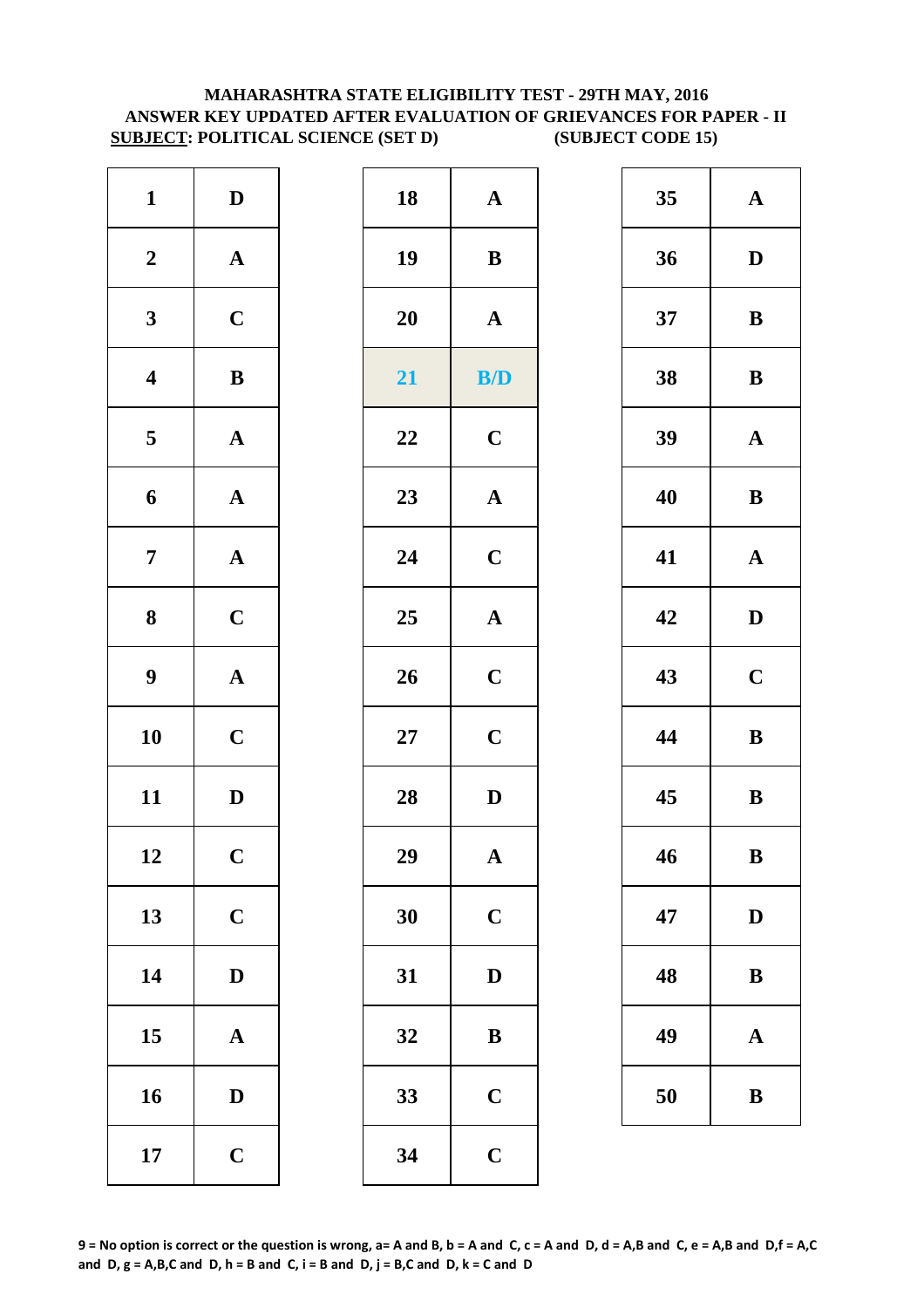# **MAHARASHTRA STATE ELIGIBILITY TEST - 29TH MAY, 2016 ANSWER KEY UPDATED AFTER EVALUATION OF GRIEVANCES FOR PAPER - II SUBJECT: DEFENCE & STRATEGIC STUDIES (SET A) (SUBJECT CODE 16)**

| $\mathbf{1}$            | $\, {\bf B}$          | 18        | $\mathbf C$             |
|-------------------------|-----------------------|-----------|-------------------------|
| $\boldsymbol{2}$        | $\mathbf D$           | 19        | $\mathbf C$             |
| $\mathbf{3}$            | $\bf{B}$              | <b>20</b> | $\mathbf C$             |
| $\overline{\mathbf{4}}$ | $\boldsymbol{\rm{A}}$ | 21        | $\mathbf{A}$            |
| $\overline{\mathbf{5}}$ | $\mathbf C$           | 22        | $\mathbf C$             |
| 6                       | $\mathbf D$           | 23        | $\mathbf{D}$            |
| $\overline{7}$          | $\mathbf C$           | 24        | $\mathbf C$             |
| 8                       | $\boldsymbol{\rm{A}}$ | 25        | $\bf{B}$                |
| $\boldsymbol{9}$        | $\boldsymbol{\rm{A}}$ | 26        | $\mathbf C$             |
| 10                      | $\bf{B}$              | $27\,$    | $\mathbf C$             |
| 11                      | $\, {\bf B}$          | 28        | $\mathbf{D}$            |
| 12                      | B                     | 29        | $\overline{\mathbf{C}}$ |
| 13                      | $\mathbf C$           | 30        | $\mathbf{A}$            |
| 14                      | $\mathbf C$           | 31        | $\mathbf C$             |
| 15                      | $\mathbf D$           | 32        | $\bf{B}$                |
| 16                      | $\mathbf C$           | 33        | $\mathbf C$             |
| 17                      | $\mathbf C$           | 34        | $\mathbf C$             |

| 35<br>36<br>37<br>38 | $\mathbf C$<br>$\mathbf A$<br>$\mathbf C$<br>$\mathbf C$ |
|----------------------|----------------------------------------------------------|
|                      |                                                          |
|                      |                                                          |
|                      |                                                          |
|                      |                                                          |
| 39                   | $\mathbf C$                                              |
| 40                   | $\mathbf{D}$                                             |
| 41                   | $\mathbf{D}$                                             |
| 42                   | $\mathbf C$                                              |
| 43                   | $\mathbf C$                                              |
| 44                   | $\mathbf C$                                              |
| 45                   | $\mathbf A$                                              |
| 46                   | D                                                        |
| 47                   | $\mathbf C$                                              |
| 48                   | $\mathbf{D}$                                             |
| 49                   | $\mathbf A$                                              |
| 50                   | $\mathbf{D}$                                             |
|                      |                                                          |
|                      |                                                          |

| 35 | $\mathbf C$             |
|----|-------------------------|
| 36 | $\mathbf{A}$            |
| 37 | $\mathbf C$             |
| 38 | $\overline{\mathbf{C}}$ |
| 39 | $\mathbf C$             |
| 40 | $\mathbf D$             |
| 41 | D                       |
| 42 | $\overline{\mathbf{C}}$ |
| 43 | $\overline{\mathbf{C}}$ |
| 44 | $\mathbf C$             |
| 45 | $\mathbf{A}$            |
| 46 | D                       |
| 47 | $\mathbf C$             |
| 48 | $\mathbf D$             |
| 49 | $\mathbf A$             |
| 50 | $\mathbf D$             |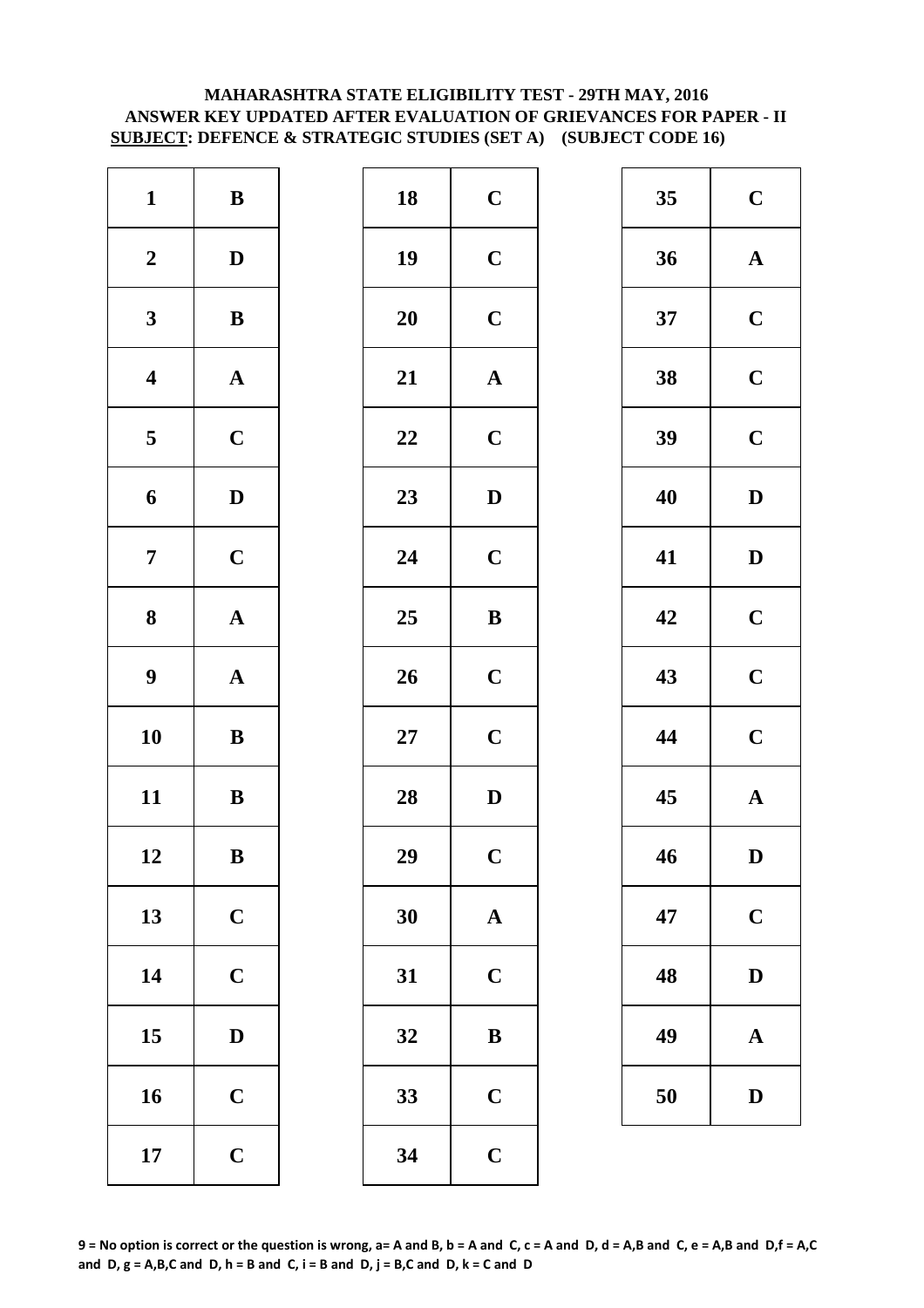# **ANSWER KEY UPDATED AFTER EVALUATION OF GRIEVANCES FOR PAPER - II SUBJECT: DEFENCE & STRATEGIC STUDIES (SET B) (SUBJECT CODE 16) MAHARASHTRA STATE ELIGIBILITY TEST - 29TH MAY, 2016**

| $\mathbf{1}$            | $\boldsymbol{\mathsf{A}}$ | 18        | $\mathsf{C}$ |
|-------------------------|---------------------------|-----------|--------------|
| $\boldsymbol{2}$        | $\mathsf{C}$              | 19        | $\mathbf C$  |
| $\mathbf{3}$            | D                         | <b>20</b> | D            |
| $\overline{\mathbf{4}}$ | $\mathsf{C}$              | 21        | D            |
| $\overline{\mathbf{5}}$ | $\pmb B$                  | 22        | $\mathsf{C}$ |
| 6                       | $\mathsf{C}$              | 23        | $\mathsf{C}$ |
| $\overline{7}$          | $\mathbf C$               | 24        | $\mathsf{C}$ |
| $\bf 8$                 | D                         | 25        | A            |
| $\boldsymbol{9}$        | $\mathsf{C}$              | 26        | D            |
| 10                      | $\boldsymbol{\mathsf{A}}$ | $27\,$    | $\mathsf{C}$ |
| 11                      | $\mathsf{C}$              | 28        | D            |
| 12                      | B                         | 29        | A            |
| 13                      | $\mathsf{C}$              | 30        | D            |
| 14                      | $\mathbf C$               | 31        | B            |
| 15                      | $\mathsf{C}$              | 32        | D            |
| 16                      | $\boldsymbol{\mathsf{A}}$ | 33        | B            |
| 17                      | $\mathsf{C}$              | 34        | A            |

| $\mathbf{1}$            | $\mathbf{A}$              | 18        | $\mathsf{C}$              | 35 | $\mathbf c$             |
|-------------------------|---------------------------|-----------|---------------------------|----|-------------------------|
| $\boldsymbol{2}$        | $\mathsf{C}$              | 19        | $\mathsf{C}$              | 36 | D                       |
| $\mathbf{3}$            | D                         | 20        | D                         | 37 | $\mathbf C$             |
| $\overline{\mathbf{4}}$ | $\mathsf{C}$              | 21        | D                         | 38 | $\boldsymbol{A}$        |
| $\overline{\mathbf{5}}$ | $\pmb B$                  | 22        | $\mathbf C$               | 39 | $\boldsymbol{A}$        |
| $\boldsymbol{6}$        | $\mathsf{C}$              | 23        | $\mathsf C$               | 40 | $\overline{\mathsf{B}}$ |
| $\overline{7}$          | $\mathsf{C}$              | 24        | $\mathsf{C}$              | 41 | $\mathsf{B}$            |
| $\boldsymbol{8}$        | D                         | 25        | $\boldsymbol{\mathsf{A}}$ | 42 | $\mathbf B$             |
| $\boldsymbol{9}$        | $\mathsf{C}$              | 26        | D                         | 43 | $\mathbf C$             |
| 10                      | $\mathbf{A}$              | <b>27</b> | $\mathsf{C}$              | 44 | $\mathbf C$             |
| 11                      | $\mathsf{C}$              | 28        | D                         | 45 | D                       |
| 12                      | $\pmb B$                  | 29        | A                         | 46 | $\mathbf C$             |
| 13                      | $\mathbf C$               | 30        | D                         | 47 | $\mathsf{C}$            |
| 14                      | $\mathsf C$               | 31        | $\pmb B$                  | 48 | $\mathsf{C}$            |
| 15                      | $\mathbf C$               | 32        | D                         | 49 | $\mathbf C$             |
| 16                      | $\boldsymbol{\mathsf{A}}$ | 33        | $\pmb B$                  | 50 | $\mathbf c$             |
| 17                      | $\mathbf C$               | 34        | $\boldsymbol{\mathsf{A}}$ |    |                         |

| 35 | $\mathbf C$  |
|----|--------------|
| 36 | D            |
| 37 | $\mathbf C$  |
| 38 | A            |
| 39 | A            |
| 40 | B            |
| 41 | B            |
| 42 | B            |
| 43 | $\mathsf{C}$ |
| 44 | $\mathsf{C}$ |
| 45 | D            |
| 46 | $\mathbf C$  |
| 47 | $\mathbf C$  |
| 48 | C            |
| 49 | C            |
| 50 | C            |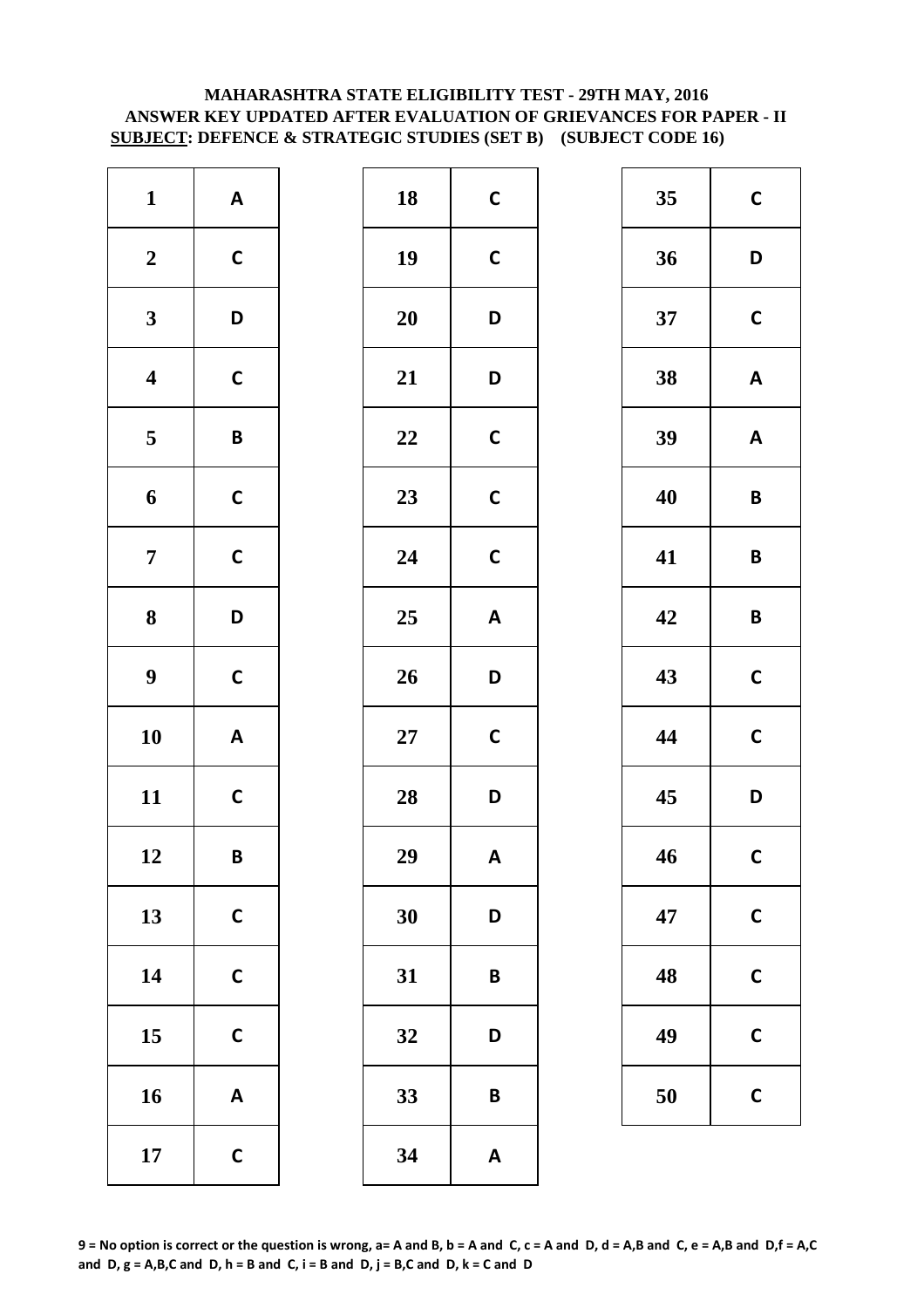# **MAHARASHTRA STATE ELIGIBILITY TEST - 29TH MAY, 2016 ANSWER KEY UPDATED AFTER EVALUATION OF GRIEVANCES FOR PAPER - II SUBJECT: DEFENCE & STRATEGIC STUDIES (SET C) (SUBJECT CODE 16)**

| $\mathbf{1}$            | $\mathsf{C}$              | 18        | D            |
|-------------------------|---------------------------|-----------|--------------|
| $\boldsymbol{2}$        | $\pmb B$                  | 19        | A            |
| $\mathbf{3}$            | $\mathsf{C}$              | <b>20</b> | D            |
| $\overline{\mathbf{4}}$ | $\mathsf{C}$              | 21        | B            |
| $\overline{\mathbf{5}}$ | $\mathbf C$               | 22        | D            |
| 6                       | $\boldsymbol{\mathsf{A}}$ | 23        | B            |
| $\boldsymbol{7}$        | $\mathsf{C}$              | 24        | A            |
| ${\bf 8}$               | $\mathbf C$               | 25        | $\mathsf{C}$ |
| $\boldsymbol{9}$        | $\mathsf{C}$              | 26        | D            |
| 10                      | D                         | $27\,$    | $\mathsf{C}$ |
| 11                      | D                         | 28        | A            |
| 12                      | $\mathsf{C}$              | 29        | A            |
| 13                      | $\mathsf{C}$              | 30        | B            |
| 14                      | $\mathsf{C}$              | 31        | B            |
| 15                      | $\boldsymbol{\mathsf{A}}$ | 32        | B            |
| 16                      | D                         | 33        | $\mathsf{C}$ |
| 17                      | $\mathsf{C}$              | 34        | $\mathsf{C}$ |

| $\mathbf{1}$            | $\mathsf C$               | 18     | D                         | 35 | D                       |
|-------------------------|---------------------------|--------|---------------------------|----|-------------------------|
| $\boldsymbol{2}$        | $\pmb B$                  | 19     | $\boldsymbol{\mathsf{A}}$ | 36 | $\mathbf C$             |
| $\mathbf{3}$            | $\mathsf{C}$              | 20     | D                         | 37 | $\mathbf C$             |
| $\overline{\mathbf{4}}$ | $\mathsf{C}$              | 21     | $\pmb B$                  | 38 | $\mathbf C$             |
| $\overline{\mathbf{5}}$ | $\mathsf{C}$              | 22     | D                         | 39 | $\mathbf C$             |
| $\boldsymbol{6}$        | $\boldsymbol{\mathsf{A}}$ | 23     | $\pmb B$                  | 40 | $\mathbf C$             |
| $\overline{7}$          | $\mathsf{C}$              | 24     | $\boldsymbol{\mathsf{A}}$ | 41 | A                       |
| $\boldsymbol{8}$        | $\mathsf C$               | 25     | $\mathbf C$               | 42 | $\mathbf C$             |
| $\boldsymbol{9}$        | $\mathsf{C}$              | 26     | D                         | 43 | D                       |
| 10                      | D                         | $27\,$ | $\mathbf C$               | 44 | $\mathbf c$             |
| 11                      | D                         | 28     | $\boldsymbol{\mathsf{A}}$ | 45 | $\overline{\mathsf{B}}$ |
| 12                      | $\mathsf{C}$              | 29     | $\pmb{\mathsf{A}}$        | 46 | $\mathbf C$             |
| 13                      | $\mathsf C$               | 30     | $\pmb B$                  | 47 | $\mathsf{C}$            |
| 14                      | $\mathsf{C}$              | 31     | $\pmb B$                  | 48 | D                       |
| 15                      | $\boldsymbol{\mathsf{A}}$ | 32     | $\pmb B$                  | 49 | $\mathsf{C}$            |
| 16                      | D                         | 33     | $\mathsf{C}$              | 50 | A                       |
| 17                      | $\mathsf C$               | 34     | $\mathbf C$               |    |                         |

| 35 | D            |
|----|--------------|
| 36 | $\mathsf{C}$ |
| 37 | $\mathsf{C}$ |
| 38 | $\mathsf{C}$ |
| 39 | $\mathbf C$  |
| 40 | $\mathsf{C}$ |
| 41 | A            |
| 42 | C            |
| 43 | D            |
| 44 | $\mathsf{C}$ |
| 45 | B            |
|    |              |
| 46 | $\mathbf C$  |
| 47 | C            |
| 48 | D            |
| 49 | C            |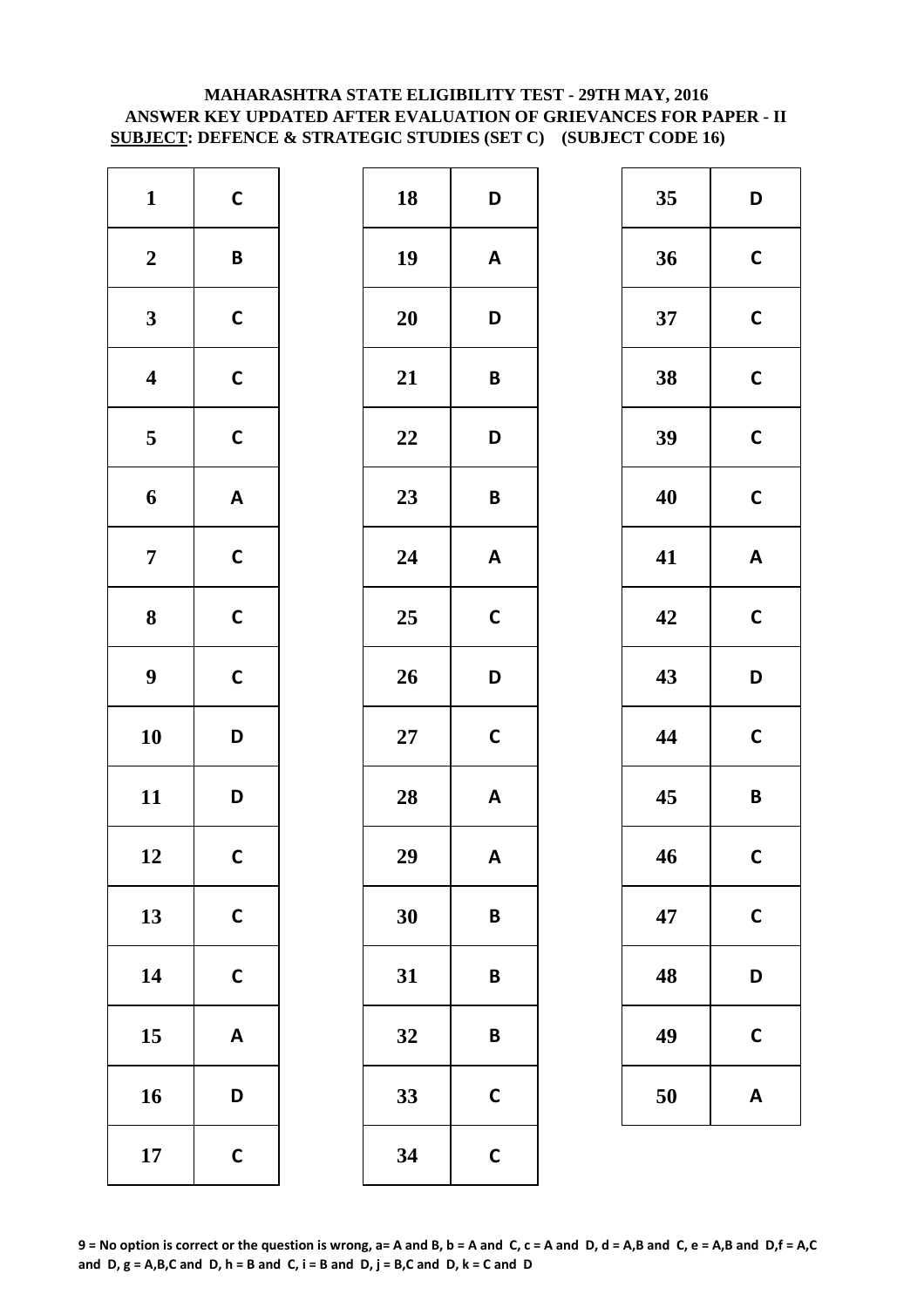# **MAHARASHTRA STATE ELIGIBILITY TEST - 29TH MAY, 2016 ANSWER KEY UPDATED AFTER EVALUATION OF GRIEVANCES FOR PAPER - II SUBJECT: DEFENCE & STRATEGIC STUDIES(SET D) (SUBJECT CODE 16)**

| $\mathbf{1}$            | D                         | 18        | A            |
|-------------------------|---------------------------|-----------|--------------|
| $\boldsymbol{2}$        | $\mathsf{C}$              | 19        | A            |
| $\mathbf{3}$            | $\mathsf{C}$              | <b>20</b> | B            |
| $\overline{\mathbf{4}}$ | $\mathsf{C}$              | 21        | B            |
| $\overline{\mathbf{5}}$ | $\boldsymbol{\mathsf{A}}$ | 22        | B            |
| 6                       | D                         | 23        | $\mathsf{C}$ |
| $\overline{7}$          | $\mathbf C$               | 24        | $\mathsf{C}$ |
| 8                       | D                         | 25        | D            |
| $\boldsymbol{9}$        | $\boldsymbol{\mathsf{A}}$ | 26        | $\mathsf{C}$ |
| 10                      | D                         | $27\,$    | $\mathsf{C}$ |
| 11                      | B                         | 28        | $\mathsf{C}$ |
| 12                      | D                         | 29        | $\mathbf C$  |
| 13                      | B                         | 30        | $\mathsf{C}$ |
| 14                      | $\boldsymbol{\mathsf{A}}$ | 31        | A            |
| 15                      | $\mathbf C$               | 32        | $\mathsf{C}$ |
| 16                      | D                         | 33        | D            |
| 17                      | $\mathsf{C}$              | 34        | $\mathsf{C}$ |

| $\mathbf{1}$            | D                         | 18     | $\boldsymbol{\mathsf{A}}$ | 35 | $\mathsf{B}$ |
|-------------------------|---------------------------|--------|---------------------------|----|--------------|
| $\boldsymbol{2}$        | $\mathsf{C}$              | 19     | $\boldsymbol{\mathsf{A}}$ | 36 | $\mathbf C$  |
| $\mathbf{3}$            | $\mathsf C$               | 20     | $\pmb B$                  | 37 | $\mathbf C$  |
| $\overline{\mathbf{4}}$ | $\mathsf{C}$              | 21     | $\pmb B$                  | 38 | D            |
| $\overline{\mathbf{5}}$ | $\boldsymbol{\mathsf{A}}$ | 22     | $\pmb B$                  | 39 | $\mathbf c$  |
| $\boldsymbol{6}$        | D                         | 23     | $\mathsf{C}$              | 40 | A            |
| $\overline{7}$          | $\mathsf{C}$              | 24     | $\mathsf{C}$              | 41 | $\mathbf C$  |
| $\boldsymbol{8}$        | D                         | 25     | D                         | 42 | $\mathbf B$  |
| $\boldsymbol{9}$        | $\mathbf{A}$              | 26     | $\mathsf{C}$              | 43 | $\mathbf C$  |
| 10                      | D                         | $27\,$ | $\mathsf{C}$              | 44 | $\mathbf C$  |
| 11                      | $\pmb B$                  | 28     | $\mathsf{C}$              | 45 | $\mathbf C$  |
| 12                      | D                         | 29     | $\mathsf{C}$              | 46 | A            |
| 13                      | $\pmb B$                  | 30     | $\mathbf C$               | 47 | $\mathsf{C}$ |
| 14                      | $\boldsymbol{\mathsf{A}}$ | 31     | $\boldsymbol{\mathsf{A}}$ | 48 | $\mathbf C$  |
| 15                      | $\mathbf C$               | 32     | $\mathsf{C}$              | 49 | $\mathsf{C}$ |
| 16                      | D                         | 33     | D                         | 50 | D            |
| 17                      | $\mathbf C$               | 34     | $\mathbf C$               |    |              |

| 35 | B            |
|----|--------------|
| 36 | $\mathbf C$  |
| 37 | $\mathsf{C}$ |
| 38 | D            |
| 39 | $\mathsf{C}$ |
| 40 | A            |
| 41 | $\mathsf{C}$ |
| 42 | B            |
| 43 | $\mathsf{C}$ |
| 44 | $\mathsf{C}$ |
| 45 | $\mathsf{C}$ |
| 46 | A            |
| 47 | C            |
| 48 | $\mathsf{C}$ |
| 49 | C            |
| 50 | D            |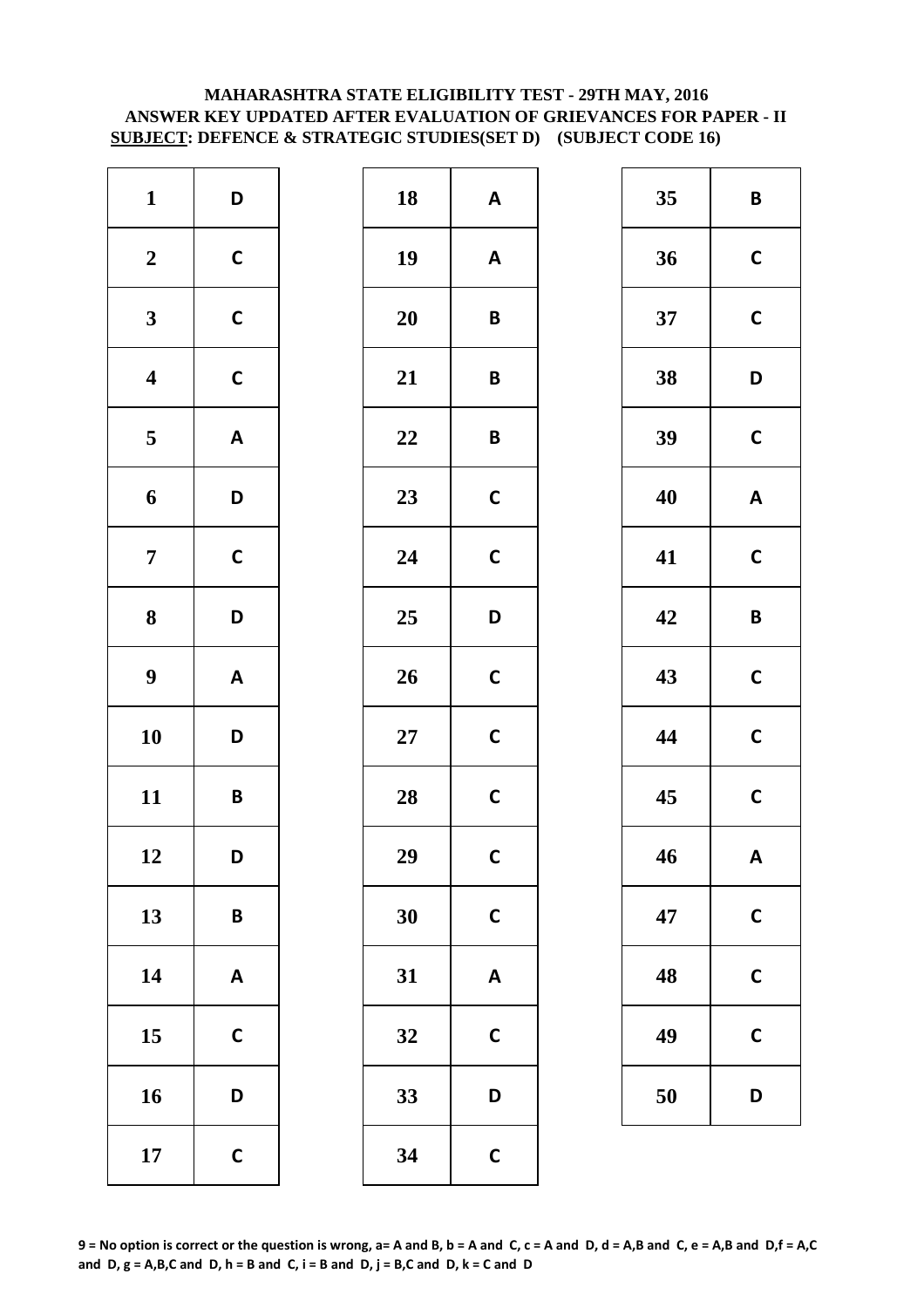# **SUBJECT: HOME SCIENCE (SET A)** (SUBJECT CODE 17) **MAHARASHTRA STATE ELIGIBILITY TEST - 29TH MAY, 2016 ANSWER KEY UPDATED AFTER EVALUATION OF GRIEVANCES FOR PAPER - II**

| $\mathbf{1}$            | $\mathbf A$           | 18        | $\mathbf C$    |
|-------------------------|-----------------------|-----------|----------------|
| $\boldsymbol{2}$        | $\mathbf C$           | 19        | $\mathbf{D}$   |
| $\mathbf{3}$            | $\mathbf C$           | <b>20</b> | $\mathbf A$    |
| $\overline{\mathbf{4}}$ | ${\bf A}$             | 21        | D              |
| $\overline{\mathbf{5}}$ | $\boldsymbol{\rm{A}}$ | 22        | $\mathbf{D}$   |
| 6                       | $\mathbf C$           | 23        | $\bf{B}$       |
| $\overline{7}$          | $\mathbf D$           | 24        | $\mathbf A$    |
| $\bf 8$                 | $\bf{B}$              | 25        | D              |
| $\boldsymbol{9}$        | $\boldsymbol{\rm{A}}$ | 26        | D              |
| 10                      | $\bf{B}$              | $27\,$    | $\bf{B}$       |
| 11                      | ${\bf A}$             | 28        | $\mathbf A$    |
| 12                      | D                     | 29        | $\overline{C}$ |
| 13                      | $\mathbf C$           | 30        | D              |
| 14                      | $\mathbf D$           | 31        | $\bf{B}$       |
| 15                      | $\mathbf C$           | 32        | D              |
| 16                      | $\bf{B}$              | 33        | $\bf{B}$       |
| 17                      | $\boldsymbol{\rm{A}}$ | 34        | $\bf{B}$       |

| $\mathbf{1}$            | ${\bf A}$    | 18 | $\mathbf C$           | 35 | $\mathbf A$  |
|-------------------------|--------------|----|-----------------------|----|--------------|
| $\boldsymbol{2}$        | $\mathbf C$  | 19 | $\mathbf{D}$          | 36 | $\mathbf A$  |
| $\mathbf{3}$            | $\mathbf C$  | 20 | $\mathbf{A}$          | 37 | $\mathbf A$  |
| $\overline{\mathbf{4}}$ | ${\bf A}$    | 21 | $\mathbf D$           | 38 | $\mathbf C$  |
| $\overline{\mathbf{5}}$ | ${\bf A}$    | 22 | $\mathbf D$           | 39 | $\mathbf A$  |
| $\boldsymbol{6}$        | $\mathbf C$  | 23 | $\, {\bf B}$          | 40 | $\mathbf C$  |
| $\overline{7}$          | $\mathbf{D}$ | 24 | $\mathbf A$           | 41 | $\mathbf C$  |
| $\boldsymbol{8}$        | $\, {\bf B}$ | 25 | $\mathbf{D}$          | 42 | $\bf{B}$     |
| $\boldsymbol{9}$        | ${\bf A}$    | 26 | $\mathbf{D}$          | 43 | $\mathbf A$  |
| 10                      | ${\bf B}$    | 27 | $\, {\bf B}$          | 44 | $\mathbf{D}$ |
| 11                      | ${\bf A}$    | 28 | $\boldsymbol{\rm{A}}$ | 45 | $\mathbf A$  |
| 12                      | D            | 29 | $\mathbf C$           | 46 | $\mathbf C$  |
| 13                      | $\mathbf C$  | 30 | $\mathbf D$           | 47 | $\bf{B}$     |
| 14                      | $\mathbf{D}$ | 31 | ${\bf B}$             | 48 | $\mathbf A$  |
| 15                      | $\mathbf C$  | 32 | $\mathbf D$           | 49 | $\mathbf{D}$ |
| 16                      | $\, {\bf B}$ | 33 | $\, {\bf B}$          | 50 | $\mathbf A$  |
| 17                      | ${\bf A}$    | 34 | ${\bf B}$             |    |              |
|                         |              |    |                       |    |              |

| 35 | $\mathbf A$  |
|----|--------------|
| 36 | $\mathbf{A}$ |
| 37 | $\mathbf A$  |
| 38 | $\mathbf C$  |
| 39 | $\mathbf A$  |
| 40 | $\mathbf C$  |
| 41 | $\mathbf C$  |
| 42 | B            |
|    |              |
| 43 | $\mathbf A$  |
| 44 | D            |
| 45 | $\mathbf A$  |
| 46 | $\mathbf C$  |
| 47 | B            |
| 48 | $\mathbf A$  |
| 49 | D            |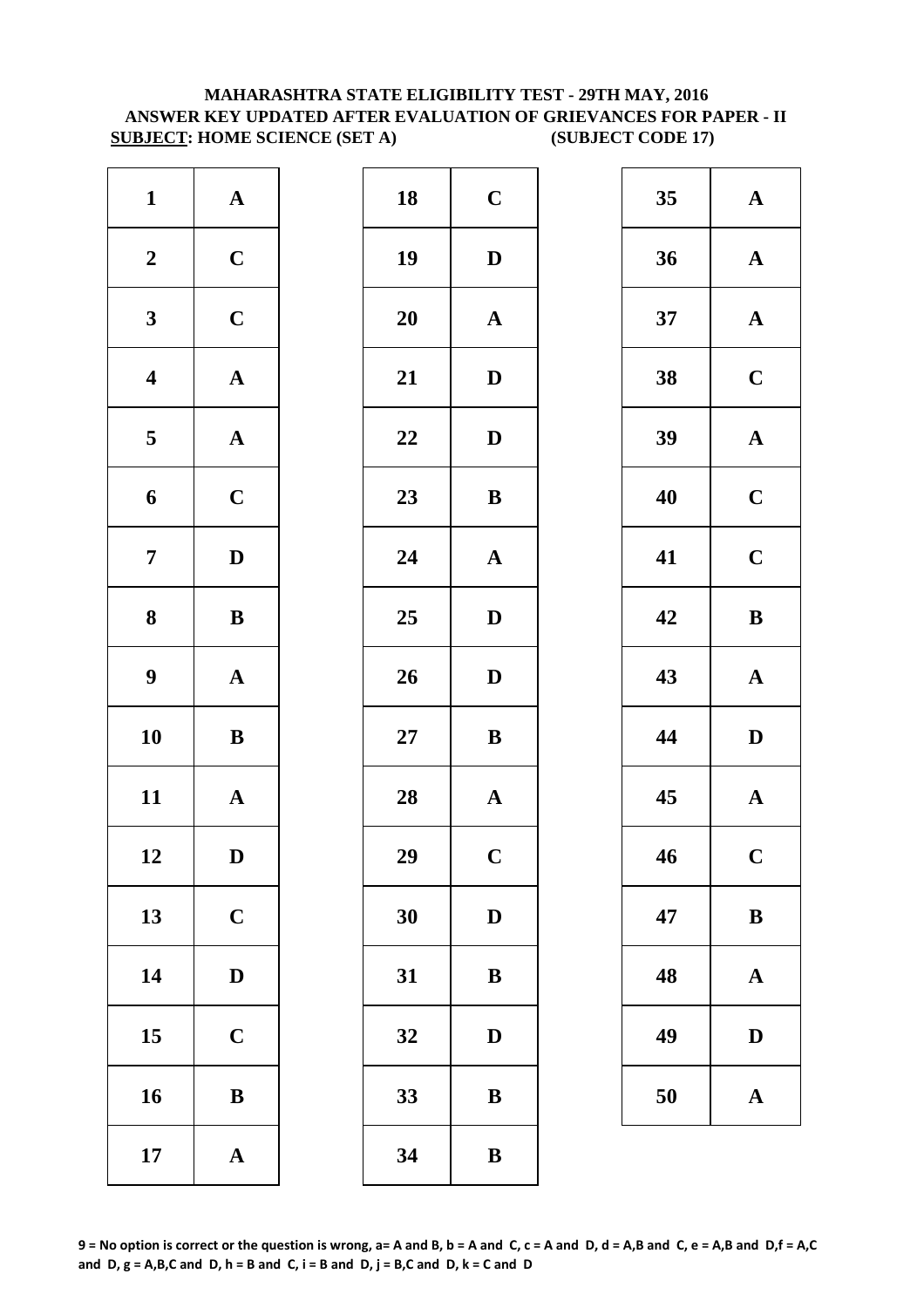# **MAHARASHTRA STATE ELIGIBILITY TEST - 29TH MAY, 2016 ANSWER KEY UPDATED AFTER EVALUATION OF GRIEVANCES FOR PAPER - II SUBJECT: HOME SCIENCE (SET B) (SUBJECT CODE 17)**

| $\mathbf{1}$            | $\mathbf D$           | 18        | $\mathbf C$  |
|-------------------------|-----------------------|-----------|--------------|
| $\boldsymbol{2}$        | $\mathbf D$           | 19        | $\mathbf{A}$ |
| $\mathbf{3}$            | $\bf{B}$              | <b>20</b> | $\mathbf C$  |
| $\boldsymbol{4}$        | $\boldsymbol{\rm{A}}$ | 21        | $\mathbf C$  |
| $\overline{\mathbf{5}}$ | $\mathbf D$           | 22        | $\bf{B}$     |
| 6                       | $\mathbf D$           | 23        | $\mathbf{A}$ |
| $\overline{7}$          | $\bf{B}$              | 24        | $\mathbf{D}$ |
| 8                       | $\boldsymbol{\rm{A}}$ | 25        | $\mathbf{A}$ |
| $\boldsymbol{9}$        | $\mathbf C$           | 26        | $\mathbf C$  |
| 10                      | $\mathbf D$           | $27\,$    | $\bf{B}$     |
| 11                      | $\, {\bf B}$          | 28        | $\mathbf{A}$ |
| 12                      | D                     | 29        | D            |
| 13                      | ${\bf B}$             | 30        | $\mathbf{A}$ |
| 14                      | $\bf{B}$              | 31        | $\mathbf{A}$ |
| 15                      | $\mathbf A$           | 32        | $\mathbf C$  |
| 16                      | $\mathbf A$           | 33        | $\mathbf C$  |
| 17                      | ${\bf A}$             | 34        | $\mathbf{A}$ |

| $\mathbf{1}$            | $\mathbf D$  | 18 | $\mathbf C$           | 35 | $\mathbf A$  |
|-------------------------|--------------|----|-----------------------|----|--------------|
| $\boldsymbol{2}$        | $\mathbf D$  | 19 | $\boldsymbol{\rm{A}}$ | 36 | $\mathbf C$  |
| $\mathbf{3}$            | ${\bf B}$    | 20 | $\mathbf C$           | 37 | $\mathbf{D}$ |
| $\overline{\mathbf{4}}$ | ${\bf A}$    | 21 | $\mathbf C$           | 38 | $\bf{B}$     |
| $\overline{\mathbf{5}}$ | $\mathbf{D}$ | 22 | $\bf{B}$              | 39 | $\mathbf A$  |
| $\boldsymbol{6}$        | $\mathbf D$  | 23 | ${\bf A}$             | 40 | $\bf{B}$     |
| $\overline{7}$          | $\, {\bf B}$ | 24 | $\mathbf{D}$          | 41 | $\mathbf A$  |
| $\boldsymbol{8}$        | ${\bf A}$    | 25 | $\mathbf A$           | 42 | $\mathbf{D}$ |
| $\boldsymbol{9}$        | $\mathbf C$  | 26 | $\mathbf C$           | 43 | $\mathbf C$  |
| 10                      | $\mathbf D$  | 27 | $\, {\bf B}$          | 44 | $\mathbf{D}$ |
| 11                      | $\, {\bf B}$ | 28 | $\boldsymbol{\rm{A}}$ | 45 | $\mathbf C$  |
| 12                      | D            | 29 | D                     | 46 | $\bf{B}$     |
| 13                      | $\, {\bf B}$ | 30 | $\mathbf A$           | 47 | $\mathbf A$  |
| 14                      | $\, {\bf B}$ | 31 | $\mathbf A$           | 48 | $\mathbf C$  |
| 15                      | ${\bf A}$    | 32 | $\mathbf C$           | 49 | D            |
| 16                      | ${\bf A}$    | 33 | $\mathbf C$           | 50 | $\mathbf A$  |
| 17                      | ${\bf A}$    | 34 | ${\bf A}$             |    |              |
|                         |              |    |                       |    |              |

| 35 | $\mathbf A$ |
|----|-------------|
| 36 | $\mathbf C$ |
| 37 | D           |
| 38 | B           |
| 39 | $\mathbf A$ |
| 40 | B           |
| 41 | $\mathbf A$ |
| 42 | D           |
| 43 | $\mathbf C$ |
| 44 | D           |
| 45 | $\mathbf C$ |
|    |             |
| 46 | B           |
| 47 | A           |
| 48 | $\mathbf C$ |
| 49 | $\bf{D}$    |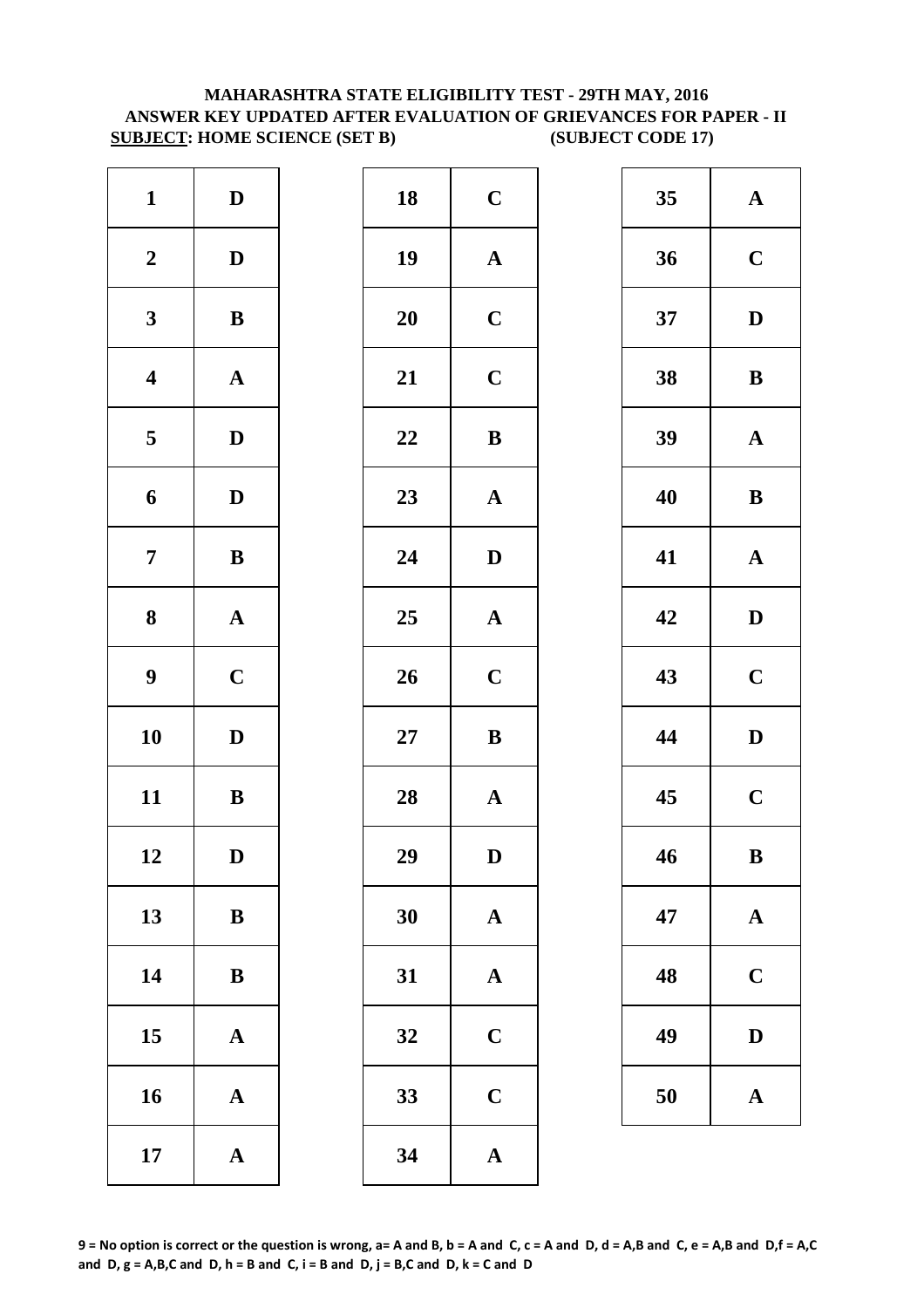# **MAHARASHTRA STATE ELIGIBILITY TEST - 29TH MAY, 2016 ANSWER KEY UPDATED AFTER EVALUATION OF GRIEVANCES FOR PAPER - II SUBJECT: HOME SCIENCE (SET C) (SUBJECT CODE 17)**

| $\mathbf{1}$            | $\, {\bf B}$          | 18        | $\mathbf{A}$ |
|-------------------------|-----------------------|-----------|--------------|
| $\boldsymbol{2}$        | $\mathbf D$           | 19        | $\mathbf{D}$ |
| $\mathbf{3}$            | $\, {\bf B}$          | <b>20</b> | $\mathbf A$  |
| $\overline{\mathbf{4}}$ | $\, {\bf B}$          | 21        | $\mathbf{A}$ |
| 5                       | ${\bf A}$             | 22        | $\mathbf C$  |
| 6                       | ${\bf A}$             | 23        | $\mathbf C$  |
| $\overline{7}$          | $\boldsymbol{\rm{A}}$ | 24        | $\mathbf{A}$ |
| ${\bf 8}$               | $\mathbf C$           | 25        | $\mathbf{A}$ |
| $\boldsymbol{9}$        | $\boldsymbol{\rm{A}}$ | 26        | $\mathbf C$  |
| 10                      | $\mathbf C$           | $27\,$    | D            |
| 11                      | $\mathbf C$           | 28        | $\bf{B}$     |
| 12                      | B                     | 29        | A            |
| 13                      | ${\bf A}$             | 30        | $\bf{B}$     |
| 14                      | $\mathbf D$           | 31        | $\mathbf{A}$ |
| 15                      | ${\bf A}$             | 32        | $\mathbf{D}$ |
| 16                      | $\mathbf C$           | 33        | $\mathbf C$  |
| 17                      | $\, {\bf B}$          | 34        | D            |

| $\mathbf{1}$            | $\bf{B}$     | 18 | ${\bf A}$             | 35 | $\mathbf C$  |
|-------------------------|--------------|----|-----------------------|----|--------------|
| $\boldsymbol{2}$        | $\mathbf{D}$ | 19 | $\mathbf D$           | 36 | $\bf{B}$     |
| $\mathbf{3}$            | $\, {\bf B}$ | 20 | $\boldsymbol{\rm{A}}$ | 37 | $\mathbf A$  |
| $\overline{\mathbf{4}}$ | ${\bf B}$    | 21 | $\boldsymbol{\rm{A}}$ | 38 | $\mathbf C$  |
| $\overline{\mathbf{5}}$ | ${\bf A}$    | 22 | $\mathbf C$           | 39 | $\mathbf{D}$ |
| $\boldsymbol{6}$        | ${\bf A}$    | 23 | $\mathbf C$           | 40 | $\mathbf A$  |
| $\overline{7}$          | ${\bf A}$    | 24 | ${\bf A}$             | 41 | $\mathbf{D}$ |
| $\boldsymbol{8}$        | $\mathbf C$  | 25 | $\mathbf A$           | 42 | $\mathbf{D}$ |
| $\boldsymbol{9}$        | ${\bf A}$    | 26 | $\mathbf C$           | 43 | $\bf{B}$     |
| 10                      | $\mathbf C$  | 27 | $\mathbf D$           | 44 | $\mathbf A$  |
| 11                      | $\mathbf C$  | 28 | ${\bf B}$             | 45 | $\mathbf{D}$ |
| 12                      | $\bf{B}$     | 29 | $\mathbf{A}$          | 46 | D            |
| 13                      | ${\bf A}$    | 30 | $\, {\bf B}$          | 47 | $\bf{B}$     |
| 14                      | $\mathbf{D}$ | 31 | $\mathbf A$           | 48 | $\mathbf A$  |
| 15                      | ${\bf A}$    | 32 | $\mathbf D$           | 49 | $\mathbf C$  |
| 16                      | $\mathbf C$  | 33 | $\mathbf C$           | 50 | $\mathbf{D}$ |
| 17                      | $\, {\bf B}$ | 34 | $\mathbf D$           |    |              |

| 35 | $\mathbf C$ |  |  |
|----|-------------|--|--|
| 36 | B           |  |  |
| 37 | $\mathbf A$ |  |  |
| 38 | $\mathbf C$ |  |  |
| 39 | D           |  |  |
| 40 | $\mathbf A$ |  |  |
| 41 | D           |  |  |
| 42 | D           |  |  |
| 43 | B           |  |  |
| 44 | $\mathbf A$ |  |  |
| 45 | D           |  |  |
| 46 | D           |  |  |
| 47 | B           |  |  |
| 48 | $\mathbf A$ |  |  |
| 49 | $\mathbf C$ |  |  |
| 50 | D           |  |  |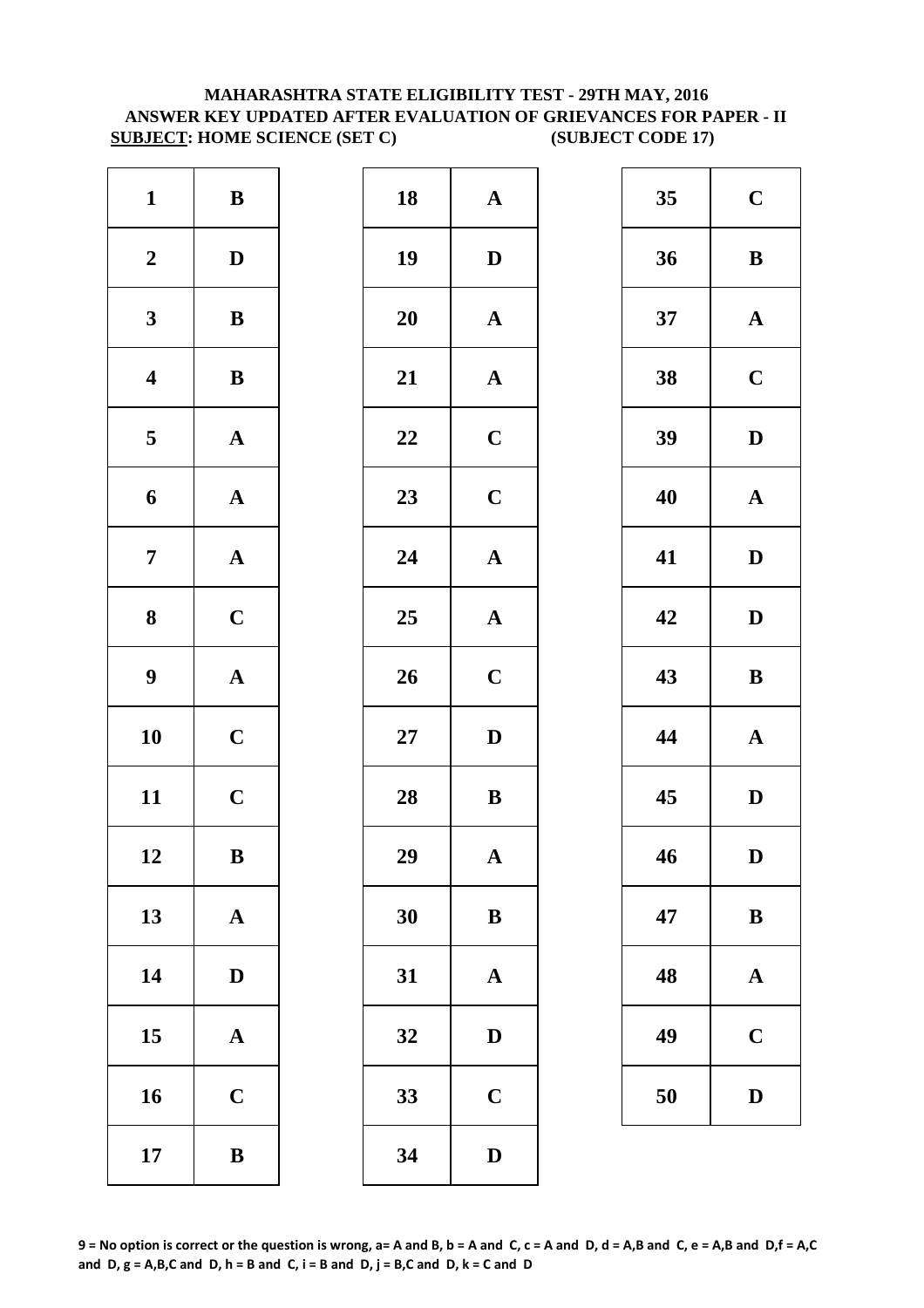# **MAHARASHTRA STATE ELIGIBILITY TEST - 29TH MAY, 2016 ANSWER KEY UPDATED AFTER EVALUATION OF GRIEVANCES FOR PAPER - II SUBJECT: HOME SCIENCE (SET D) (SUBJECT CODE 17)**

| $\mathbf{1}$            | $\mathbf C$           | 18        | $\bf{B}$     |
|-------------------------|-----------------------|-----------|--------------|
| $\boldsymbol{2}$        | $\, {\bf B}$          | 19        | $\mathbf{A}$ |
| $\mathbf{3}$            | $\boldsymbol{\rm{A}}$ | <b>20</b> | $\bf{B}$     |
| $\overline{\mathbf{4}}$ | $\mathbf D$           | 21        | $\mathbf{A}$ |
| $\overline{\mathbf{5}}$ | $\boldsymbol{\rm{A}}$ | 22        | $\mathbf{D}$ |
| 6                       | $\mathbf C$           | 23        | $\mathbf C$  |
| $\overline{7}$          | $\bf{B}$              | 24        | $\mathbf{D}$ |
| ${\bf 8}$               | $\boldsymbol{\rm{A}}$ | 25        | $\mathbf C$  |
| $\boldsymbol{9}$        | $\mathbf D$           | 26        | $\bf{B}$     |
| 10                      | $\mathbf A$           | $27\,$    | $\mathbf{A}$ |
| 11                      | $\mathbf A$           | 28        | $\mathbf C$  |
| 12                      | $\mathbf C$           | 29        | D            |
| 13                      | $\mathbf C$           | 30        | $\mathbf{A}$ |
| 14                      | $\mathbf A$           | 31        | $\mathbf{D}$ |
| 15                      | $\mathbf A$           | 32        | D            |
| 16                      | $\mathbf C$           | 33        | $\bf{B}$     |
| 17                      | $\mathbf D$           | 34        | $\mathbf{A}$ |

| $\mathbf{1}$            | $\mathbf C$  | 18     | ${\bf B}$    | 35 | $\mathbf{D}$ |
|-------------------------|--------------|--------|--------------|----|--------------|
| $\boldsymbol{2}$        | $\bf{B}$     | 19     | $\mathbf{A}$ | 36 | $\mathbf{D}$ |
| $\mathbf{3}$            | ${\bf A}$    | 20     | $\, {\bf B}$ | 37 | $\bf{B}$     |
| $\overline{\mathbf{4}}$ | $\mathbf{D}$ | 21     | ${\bf A}$    | 38 | $\mathbf A$  |
| $5\overline{)}$         | ${\bf A}$    | 22     | $\mathbf D$  | 39 | $\mathbf C$  |
| 6                       | $\mathbf C$  | 23     | $\mathbf C$  | 40 | $\mathbf{D}$ |
| $\overline{7}$          | $\, {\bf B}$ | 24     | $\mathbf D$  | 41 | $\bf{B}$     |
| $\boldsymbol{8}$        | ${\bf A}$    | 25     | $\mathbf C$  | 42 | $\mathbf{D}$ |
| $\boldsymbol{9}$        | $\mathbf{D}$ | 26     | ${\bf B}$    | 43 | $\bf{B}$     |
| 10                      | ${\bf A}$    | $27\,$ | ${\bf A}$    | 44 | $\bf{B}$     |
| 11                      | ${\bf A}$    | 28     | $\mathbf C$  | 45 | $\mathbf A$  |
| 12                      | $\mathbf C$  | 29     | D            | 46 | $\mathbf A$  |
| 13                      | $\mathbf C$  | 30     | $\mathbf A$  | 47 | $\mathbf A$  |
| 14                      | ${\bf A}$    | 31     | $\mathbf D$  | 48 | $\mathbf C$  |
| 15                      | ${\bf A}$    | 32     | $\mathbf D$  | 49 | $\mathbf A$  |
| 16                      | $\mathbf C$  | 33     | ${\bf B}$    | 50 | $\mathbf C$  |
| 17                      | $\mathbf D$  | 34     | $\mathbf{A}$ |    |              |

| 35 | D           |
|----|-------------|
| 36 | D           |
| 37 | B           |
| 38 | $\mathbf A$ |
| 39 | $\mathbf C$ |
| 40 | D           |
| 41 | B           |
| 42 | D           |
| 43 | B           |
| 44 | B           |
| 45 | $\mathbf A$ |
| 46 | $\mathbf A$ |
| 47 | $\mathbf A$ |
| 48 | $\mathbf C$ |
| 49 | A           |
| 50 | $\mathbf C$ |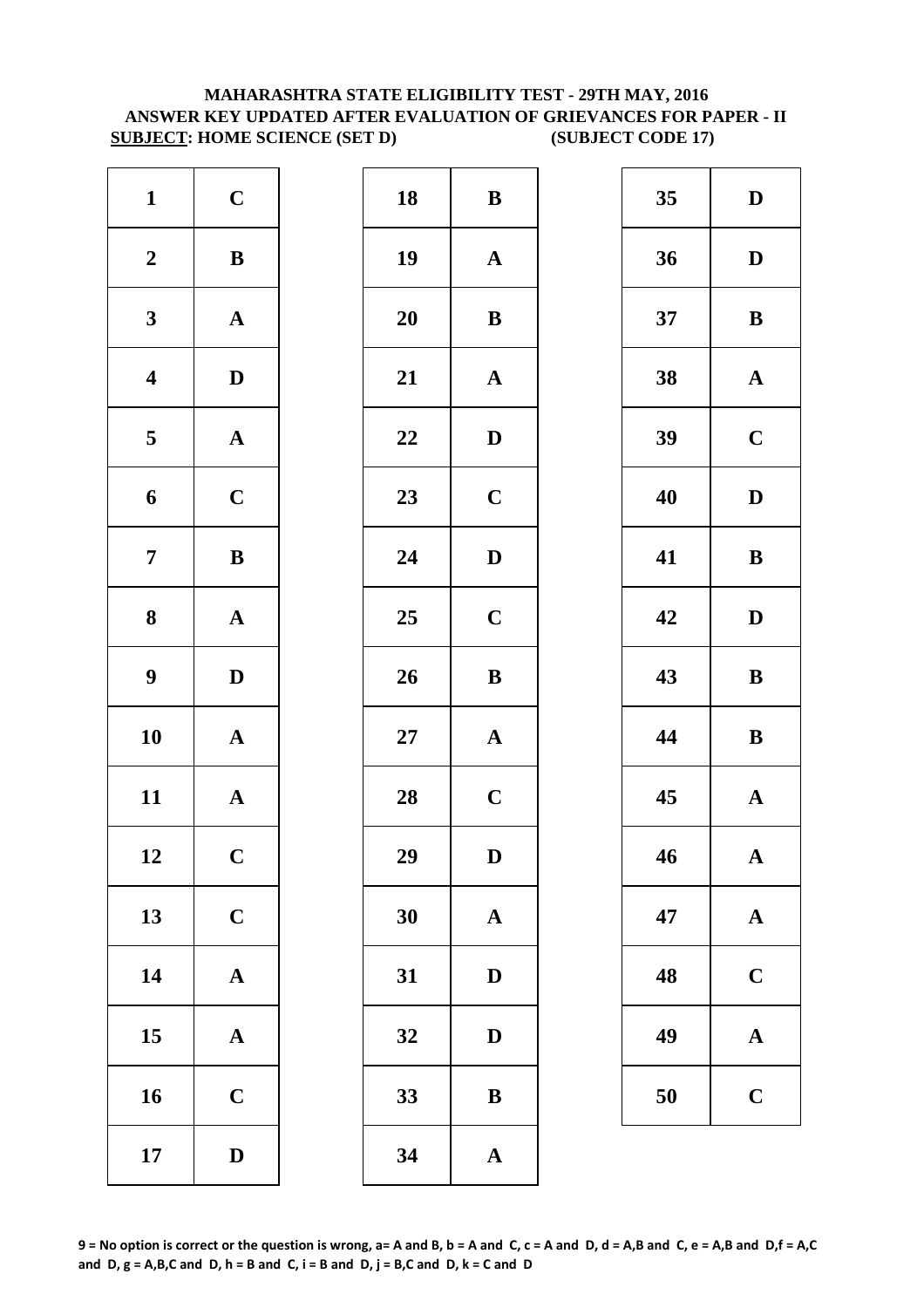#### **MAHARASHTRA STATE ELIGIBILITY TEST - 29TH MAY, 2016 ANSWER KEY UPDATED AFTER EVALUATION OF GRIEVANCES FOR PAPER - II SUBJECT: LIBRARY & INFORMATION SCIENCE (SET A) (SUBJECT CODE 18)**

| $\mathbf{1}$            | $\mathbf D$  | 18         | $\mathbf C$  |
|-------------------------|--------------|------------|--------------|
| $\boldsymbol{2}$        | $\mathbf C$  | 19         | $\mathbf A$  |
| $\mathbf{3}$            | $\mathbf C$  | 20         | $\bf{B}$     |
| $\boldsymbol{4}$        | $\mathbf C$  | 21         | $\mathbf{A}$ |
| $\overline{\mathbf{5}}$ | $\mathbf C$  | 22         | $\bf{B}$     |
| 6                       | $\mathbf C$  | 23         | $\mathbf C$  |
| $\overline{7}$          | $\mathbf D$  | 24         | $\mathbf{D}$ |
| 8                       | $\mathbf D$  | 25         | $\mathbf C$  |
| $\boldsymbol{9}$        | $\, {\bf B}$ | 26         | $\bf{B}$     |
| 10                      | $\mathbf C$  | ${\bf 27}$ | $\mathbf{D}$ |
| 11                      | $\, {\bf B}$ | 28         | $\bf{B}$     |
| 12                      | $\mathbf C$  | 29         | D            |
| 13                      | $\mathbf D$  | 30         | $\mathbf{D}$ |
| 14                      | $\mathbf C$  | 31         | $\mathbf C$  |
| 15                      | $\mathbf C$  | 32         | $\mathbf{A}$ |
| 16                      | $\mathbf C$  | 33         | $\mathbf{A}$ |
| 17                      | $\mathbf A$  | 34         | $\mathbf C$  |

| $\mathbf{1}$            | $\mathbf D$  | 18 | $\mathbf C$           | 35 | $\mathbf A$  |
|-------------------------|--------------|----|-----------------------|----|--------------|
| $\boldsymbol{2}$        | $\mathbf C$  | 19 | $\boldsymbol{\rm{A}}$ | 36 | $\mathbf C$  |
| $\mathbf{3}$            | $\mathbf C$  | 20 | ${\bf B}$             | 37 | $\mathbf C$  |
| $\overline{\mathbf{4}}$ | $\mathbf C$  | 21 | ${\bf A}$             | 38 | $\bf{B}$     |
| $\overline{5}$          | $\mathbf C$  | 22 | $\, {\bf B}$          | 39 | $\bf{B}$     |
| $\boldsymbol{6}$        | $\mathbf C$  | 23 | $\mathbf C$           | 40 | $\mathbf A$  |
| $\overline{7}$          | $\mathbf D$  | 24 | $\mathbf D$           | 41 | $\mathbf C$  |
| $\boldsymbol{8}$        | $\mathbf{D}$ | 25 | $\mathbf C$           | 42 | $\mathbf A$  |
| $\boldsymbol{9}$        | $\, {\bf B}$ | 26 | $\, {\bf B}$          | 43 | $\mathbf C$  |
| 10                      | $\mathbf C$  | 27 | $\mathbf D$           | 44 | $\mathbf A$  |
| 11                      | ${\bf B}$    | 28 | ${\bf B}$             | 45 | $\mathbf{D}$ |
| 12                      | $\mathbf C$  | 29 | ${\bf D}$             | 46 | $\mathbf{D}$ |
| 13                      | $\mathbf D$  | 30 | $\mathbf D$           | 47 | $\bf{B}$     |
| 14                      | $\mathbf C$  | 31 | $\mathbf C$           | 48 | $\bf{B}$     |
| 15                      | $\mathbf C$  | 32 | $\mathbf A$           | 49 | $\mathbf C$  |
| 16                      | $\mathbf C$  | 33 | ${\bf A}$             | 50 | $\mathbf A$  |
| 17                      | ${\bf A}$    | 34 | $\mathbf C$           |    |              |
|                         |              |    |                       |    |              |

| 35 | $\mathbf A$ |
|----|-------------|
| 36 | $\mathbf C$ |
| 37 | $\mathbf C$ |
| 38 | B           |
| 39 | B           |
| 40 | $\mathbf A$ |
| 41 | $\mathbf C$ |
| 42 | $\mathbf A$ |
| 43 | $\mathbf C$ |
| 44 | $\mathbf A$ |
| 45 | D           |
| 46 | $\bf{D}$    |
| 47 | B           |
| 48 | B           |
| 49 | $\mathbf C$ |
| 50 | $\mathbf A$ |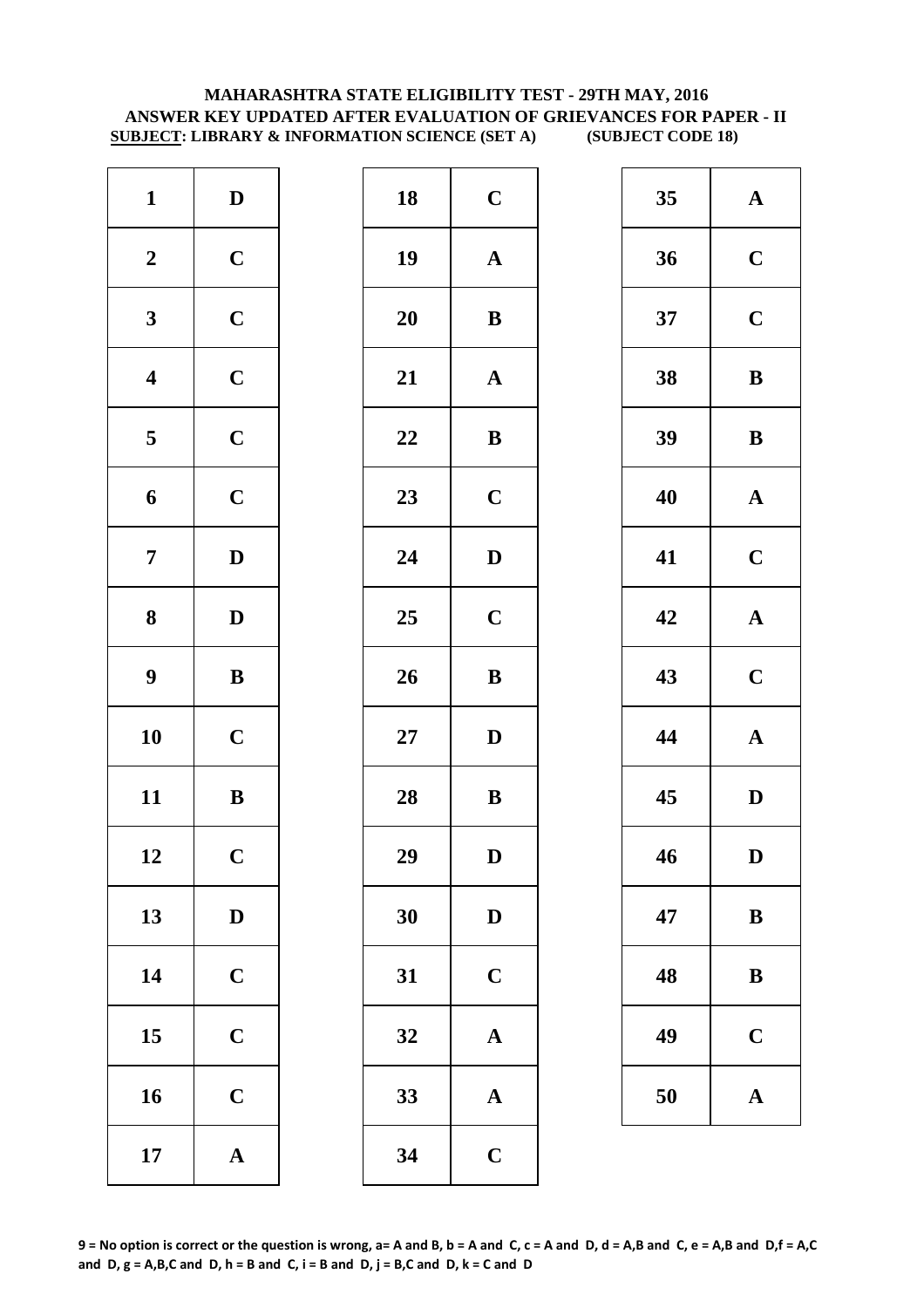# **MAHARASHTRA STATE ELIGIBILITY TEST - 29TH MAY, 2016 ANSWER KEY UPDATED AFTER EVALUATION OF GRIEVANCES FOR PAPER - II SUBJECT: LIBRARY & INFORMATION SCIENCE (SET B) (SUBJECT CODE 18)**

| $\mathbf{1}$            | ${\bf A}$    | 18        | $\bf{B}$       |
|-------------------------|--------------|-----------|----------------|
| $\boldsymbol{2}$        | $\, {\bf B}$ | 19        | $\bf{B}$       |
| $\mathbf{3}$            | $\mathbf C$  | <b>20</b> | $\mathbf A$    |
| $\overline{\mathbf{4}}$ | $\mathbf D$  | 21        | $\mathbf C$    |
| $\overline{\mathbf{5}}$ | $\mathbf C$  | 22        | $\mathbf{A}$   |
| 6                       | $\, {\bf B}$ | 23        | $\mathbf C$    |
| $\overline{7}$          | $\mathbf D$  | 24        | $\mathbf{A}$   |
| 8                       | ${\bf B}$    | 25        | $\mathbf{D}$   |
| $\boldsymbol{9}$        | $\mathbf D$  | 26        | $\mathbf{D}$   |
| 10                      | $\mathbf D$  | $27\,$    | $\bf{B}$       |
| 11                      | $\mathbf C$  | 28        | $\bf{B}$       |
| 12                      | A            | 29        | $\overline{C}$ |
| 13                      | ${\bf A}$    | 30        | $\mathbf{A}$   |
| 14                      | $\mathbf C$  | 31        | $\mathbf{D}$   |
| 15                      | $\mathbf A$  | 32        | $\mathbf C$    |
| 16                      | $\mathbf C$  | 33        | $\mathbf C$    |
| 17                      | $\mathbf C$  | 34        | $\mathbf C$    |

| $\mathbf{1}$            | ${\bf A}$    | 18 | $\bf{B}$              | 35 | $\mathbf C$  |
|-------------------------|--------------|----|-----------------------|----|--------------|
| $\boldsymbol{2}$        | ${\bf B}$    | 19 | ${\bf B}$             | 36 | $\mathbf C$  |
| $\mathbf{3}$            | $\mathbf C$  | 20 | $\mathbf A$           | 37 | $\mathbf{D}$ |
| $\overline{\mathbf{4}}$ | $\mathbf D$  | 21 | $\mathbf C$           | 38 | $\mathbf{D}$ |
| $\overline{\mathbf{5}}$ | $\mathbf C$  | 22 | ${\bf A}$             | 39 | $\bf{B}$     |
| $\boldsymbol{6}$        | $\, {\bf B}$ | 23 | $\mathbf C$           | 40 | $\mathbf C$  |
| $\overline{7}$          | $\mathbf{D}$ | 24 | $\boldsymbol{\rm{A}}$ | 41 | $\bf{B}$     |
| $\boldsymbol{8}$        | $\, {\bf B}$ | 25 | $\mathbf{D}$          | 42 | $\mathbf C$  |
| $\boldsymbol{9}$        | $\mathbf D$  | 26 | $\mathbf D$           | 43 | $\mathbf{D}$ |
| 10                      | $\mathbf D$  | 27 | $\bf{B}$              | 44 | $\mathbf C$  |
| 11                      | $\mathbf C$  | 28 | $\, {\bf B}$          | 45 | $\mathbf C$  |
| 12                      | $\mathbf{A}$ | 29 | $\mathbf C$           | 46 | $\mathbf C$  |
| 13                      | ${\bf A}$    | 30 | ${\bf A}$             | 47 | $\mathbf A$  |
| 14                      | $\mathbf C$  | 31 | $\mathbf D$           | 48 | $\mathbf C$  |
| 15                      | ${\bf A}$    | 32 | $\mathbf C$           | 49 | $\mathbf A$  |
| 16                      | $\mathbf C$  | 33 | $\mathbf C$           | 50 | $\bf{B}$     |
| 17                      | $\mathbf C$  | 34 | $\mathbf C$           |    |              |
|                         |              |    |                       |    |              |

| 35 | $\mathbf C$             |
|----|-------------------------|
| 36 | $\mathbf C$             |
| 37 | D                       |
| 38 | D                       |
| 39 | B                       |
| 40 | $\mathbf C$             |
| 41 | B                       |
| 42 | $\mathbf C$             |
| 43 | D                       |
| 44 | $\mathbf C$             |
| 45 | $\overline{\mathbf{C}}$ |
| 46 | $\overline{\mathbf{C}}$ |
| 47 | $\mathbf A$             |
| 48 | $\mathbf C$             |
| 49 | $\mathbf A$             |
| 50 | B                       |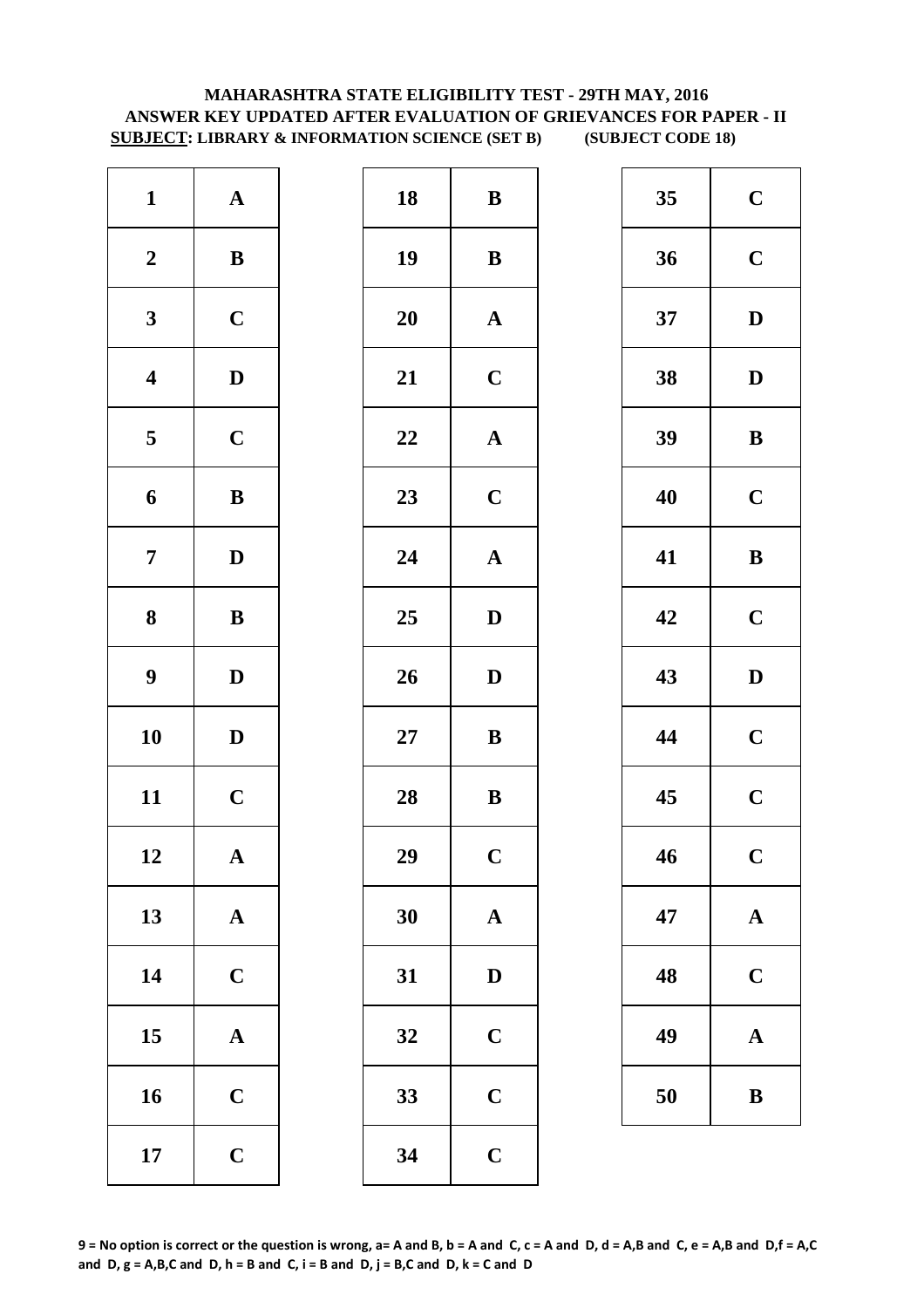# **MAHARASHTRA STATE ELIGIBILITY TEST - 29TH MAY, 2016 ANSWER KEY UPDATED AFTER EVALUATION OF GRIEVANCES FOR PAPER - II SUBJECT:LIBRARY & INFORMATION SCIENCE (SET C) (SUBJECT CODE 18)**

| $\mathbf{1}$            | $\mathbf C$           | 18        | $\bf{B}$     |
|-------------------------|-----------------------|-----------|--------------|
| $\boldsymbol{2}$        | $\boldsymbol{\rm{A}}$ | 19        | $\mathbf C$  |
| $\mathbf{3}$            | $\boldsymbol{\rm{A}}$ | <b>20</b> | $\mathbf A$  |
| $\overline{\mathbf{4}}$ | $\mathbf C$           | 21        | $\mathbf{D}$ |
| $\overline{\mathbf{5}}$ | $\boldsymbol{\rm{A}}$ | 22        | $\mathbf C$  |
| $\boldsymbol{6}$        | $\mathbf C$           | 23        | $\mathbf C$  |
| $\boldsymbol{7}$        | $\mathbf C$           | 24        | $\mathbf C$  |
| $\bf 8$                 | $\, {\bf B}$          | 25        | $\mathbf C$  |
| $\boldsymbol{9}$        | $\, {\bf B}$          | 26        | $\mathbf C$  |
| 10                      | $\mathbf A$           | $27\,$    | $\mathbf{D}$ |
| 11                      | $\mathbf C$           | 28        | $\mathbf{D}$ |
| 12                      | A                     | 29        | B            |
| 13                      | $\mathbf C$           | 30        | $\mathbf C$  |
| 14                      | $\boldsymbol{\rm{A}}$ | 31        | $\bf{B}$     |
| 15                      | $\mathbf D$           | 32        | $\mathbf C$  |
| 16                      | $\mathbf D$           | 33        | D            |
| 17                      | $\, {\bf B}$          | 34        | $\mathbf C$  |

| $\mathbf{1}$            | $\mathbf C$  | 18 | $\, {\bf B}$          | 35 | $\mathbf C$  |
|-------------------------|--------------|----|-----------------------|----|--------------|
| $\boldsymbol{2}$        | ${\bf A}$    | 19 | $\mathbf C$           | 36 | $\mathbf C$  |
| $\mathbf{3}$            | ${\bf A}$    | 20 | $\boldsymbol{\rm{A}}$ | 37 | $\mathbf{A}$ |
| $\overline{\mathbf{4}}$ | $\mathbf C$  | 21 | $\mathbf D$           | 38 | $\mathbf C$  |
| $\overline{\mathbf{5}}$ | ${\bf A}$    | 22 | $\mathbf C$           | 39 | $\mathbf A$  |
| $\boldsymbol{6}$        | $\mathbf C$  | 23 | $\mathbf C$           | 40 | $\bf{B}$     |
| $\overline{7}$          | $\mathbf C$  | 24 | $\mathbf C$           | 41 | $\mathbf A$  |
| $\boldsymbol{8}$        | $\, {\bf B}$ | 25 | $\mathbf C$           | 42 | $\bf{B}$     |
| $\boldsymbol{9}$        | $\, {\bf B}$ | 26 | $\mathbf C$           | 43 | $\mathbf C$  |
| 10                      | ${\bf A}$    | 27 | $\mathbf D$           | 44 | $\mathbf{D}$ |
| 11                      | $\mathbf C$  | 28 | $\mathbf D$           | 45 | $\mathbf C$  |
| 12                      | $\mathbf{A}$ | 29 | B                     | 46 | B            |
| 13                      | $\mathbf C$  | 30 | $\mathbf C$           | 47 | $\mathbf{D}$ |
| 14                      | ${\bf A}$    | 31 | $\bf{B}$              | 48 | $\bf{B}$     |
| 15                      | $\mathbf D$  | 32 | $\mathbf C$           | 49 | $\mathbf{D}$ |
| 16                      | $\mathbf D$  | 33 | $\mathbf D$           | 50 | $\mathbf{D}$ |
| 17                      | $\, {\bf B}$ | 34 | $\mathbf C$           |    |              |
|                         |              |    |                       |    |              |

| 35 | $\mathbf C$ |
|----|-------------|
| 36 | $\mathbf C$ |
| 37 | $\mathbf A$ |
| 38 | $\mathbf C$ |
| 39 | $\mathbf A$ |
| 40 | B           |
| 41 | $\mathbf A$ |
| 42 | B           |
| 43 | $\mathbf C$ |
| 44 | D           |
| 45 | $\mathbf C$ |
| 46 | $\bf{B}$    |
| 47 | D           |
| 48 | B           |
| 49 | D           |
| 50 | D           |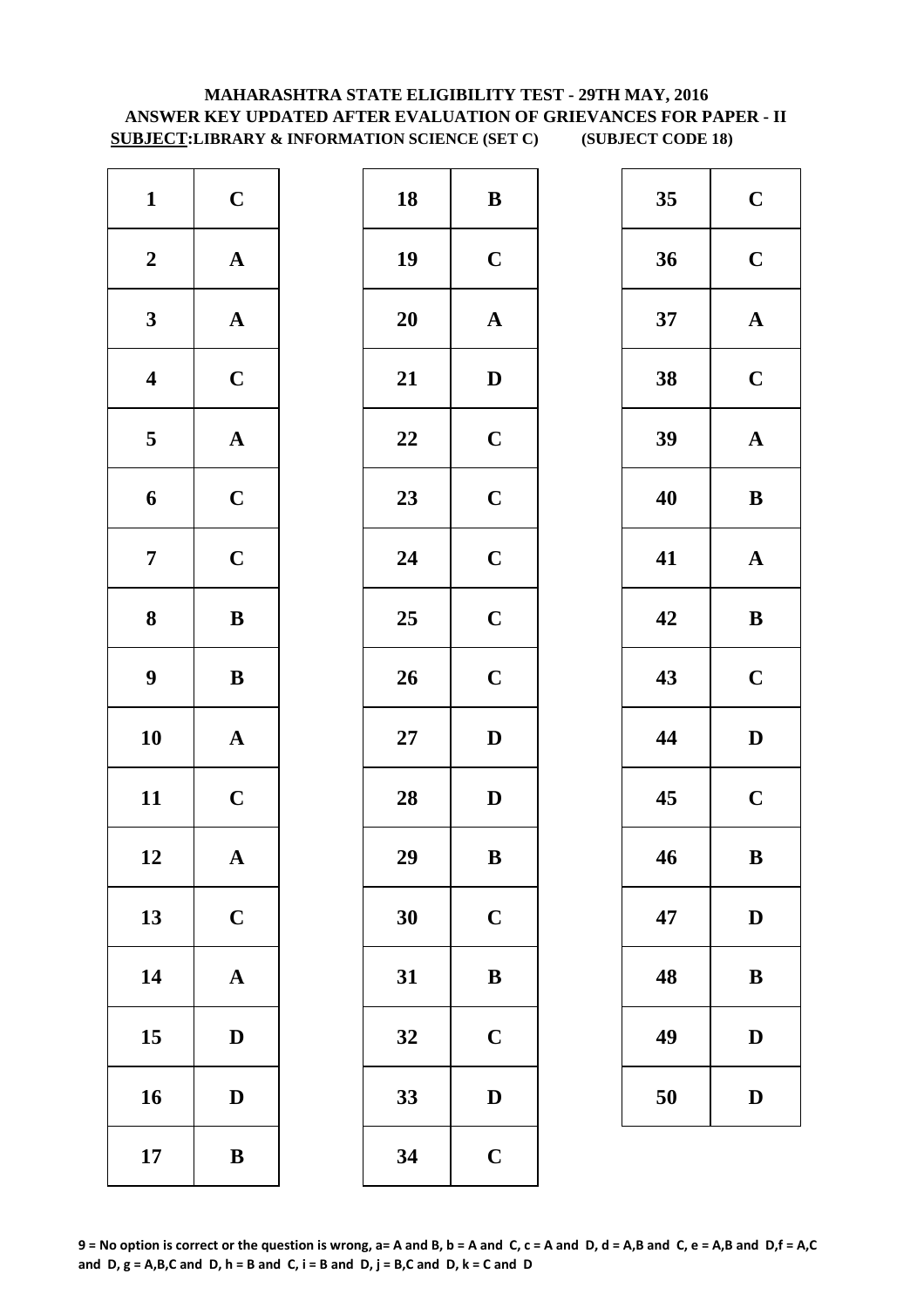# **ANSWER KEY UPDATED AFTER EVALUATION OF GRIEVANCES FOR PAPER - II SUBJECT: LIBRARY & INFORMATION SCIENCE (SET D) (SUBJECT CODE 18) MAHARASHTRA STATE ELIGIBILITY TEST - 29TH MAY, 2016**

| $\mathbf{1}$            | $\mathbf C$           | 18        | $\mathbf{D}$ |
|-------------------------|-----------------------|-----------|--------------|
| $\boldsymbol{2}$        | $\boldsymbol{\rm{A}}$ | 19        | $\bf{B}$     |
| $\mathbf{3}$            | $\mathbf C$           | <b>20</b> | $\mathbf C$  |
| $\overline{\mathbf{4}}$ | $\boldsymbol{\rm{A}}$ | 21        | $\bf{B}$     |
| $\overline{\mathbf{5}}$ | $\mathbf D$           | 22        | $\mathbf C$  |
| 6                       | $\mathbf D$           | 23        | $\mathbf{D}$ |
| $\overline{7}$          | ${\bf B}$             | 24        | $\mathbf C$  |
| 8                       | $\bf{B}$              | 25        | $\mathbf C$  |
| $\boldsymbol{9}$        | $\mathbf C$           | 26        | $\mathbf C$  |
| 10                      | $\boldsymbol{\rm{A}}$ | $27\,$    | $\mathbf A$  |
| 11                      | $\mathbf D$           | 28        | $\mathbf C$  |
| 12                      | $\mathbf C$           | 29        | A            |
| 13                      | $\mathbf C$           | 30        | $\bf{B}$     |
| 14                      | $\mathbf C$           | 31        | $\mathbf{A}$ |
| 15                      | $\mathbf C$           | 32        | $\bf{B}$     |
| 16                      | $\mathbf C$           | 33        | $\mathbf C$  |
| 17                      | $\mathbf D$           | 34        | $\mathbf{D}$ |

| $\mathbf{1}$            | $\mathbf C$  | 18 | $\mathbf D$  | 35 | $\mathbf C$  |
|-------------------------|--------------|----|--------------|----|--------------|
| $\boldsymbol{2}$        | ${\bf A}$    | 19 | $\bf{B}$     | 36 | $\bf{B}$     |
| $\mathbf{3}$            | $\mathbf C$  | 20 | $\mathbf C$  | 37 | $\mathbf{D}$ |
| $\overline{\mathbf{4}}$ | ${\bf A}$    | 21 | $\, {\bf B}$ | 38 | $\bf{B}$     |
| $\overline{\mathbf{5}}$ | $\mathbf D$  | 22 | $\mathbf C$  | 39 | $\mathbf{D}$ |
| $\boldsymbol{6}$        | $\mathbf D$  | 23 | $\mathbf D$  | 40 | $\mathbf{D}$ |
| $\overline{7}$          | ${\bf B}$    | 24 | $\mathbf C$  | 41 | $\mathbf C$  |
| $\boldsymbol{8}$        | ${\bf B}$    | 25 | $\mathbf C$  | 42 | $\mathbf A$  |
| $\boldsymbol{9}$        | $\mathbf C$  | 26 | $\mathbf C$  | 43 | $\mathbf A$  |
| 10                      | ${\bf A}$    | 27 | ${\bf A}$    | 44 | $\mathbf C$  |
| 11                      | $\mathbf{D}$ | 28 | $\mathbf C$  | 45 | $\mathbf A$  |
| 12                      | $\mathbf C$  | 29 | $\mathbf{A}$ | 46 | $\mathbf C$  |
| 13                      | $\mathbf C$  | 30 | $\bf{B}$     | 47 | $\mathbf C$  |
| 14                      | $\mathbf C$  | 31 | $\mathbf{A}$ | 48 | $\bf{B}$     |
| 15                      | $\mathbf C$  | 32 | $\bf{B}$     | 49 | $\bf{B}$     |
| 16                      | $\mathbf C$  | 33 | $\mathbf C$  | 50 | $\mathbf A$  |
| 17                      | $\mathbf D$  | 34 | $\mathbf D$  |    |              |
|                         |              |    |              |    |              |

| 35 | $\mathbf C$             |
|----|-------------------------|
| 36 | B                       |
| 37 | D                       |
| 38 | B                       |
| 39 | D                       |
| 40 | D                       |
| 41 | $\mathbf C$             |
| 42 | $\mathbf A$             |
| 43 | $\mathbf A$             |
| 44 | $\mathbf C$             |
| 45 | $\mathbf{A}$            |
| 46 | $\overline{\mathbf{C}}$ |
| 47 | $\mathbf C$             |
| 48 | B                       |
| 49 | B                       |
| 50 | $\bf A$                 |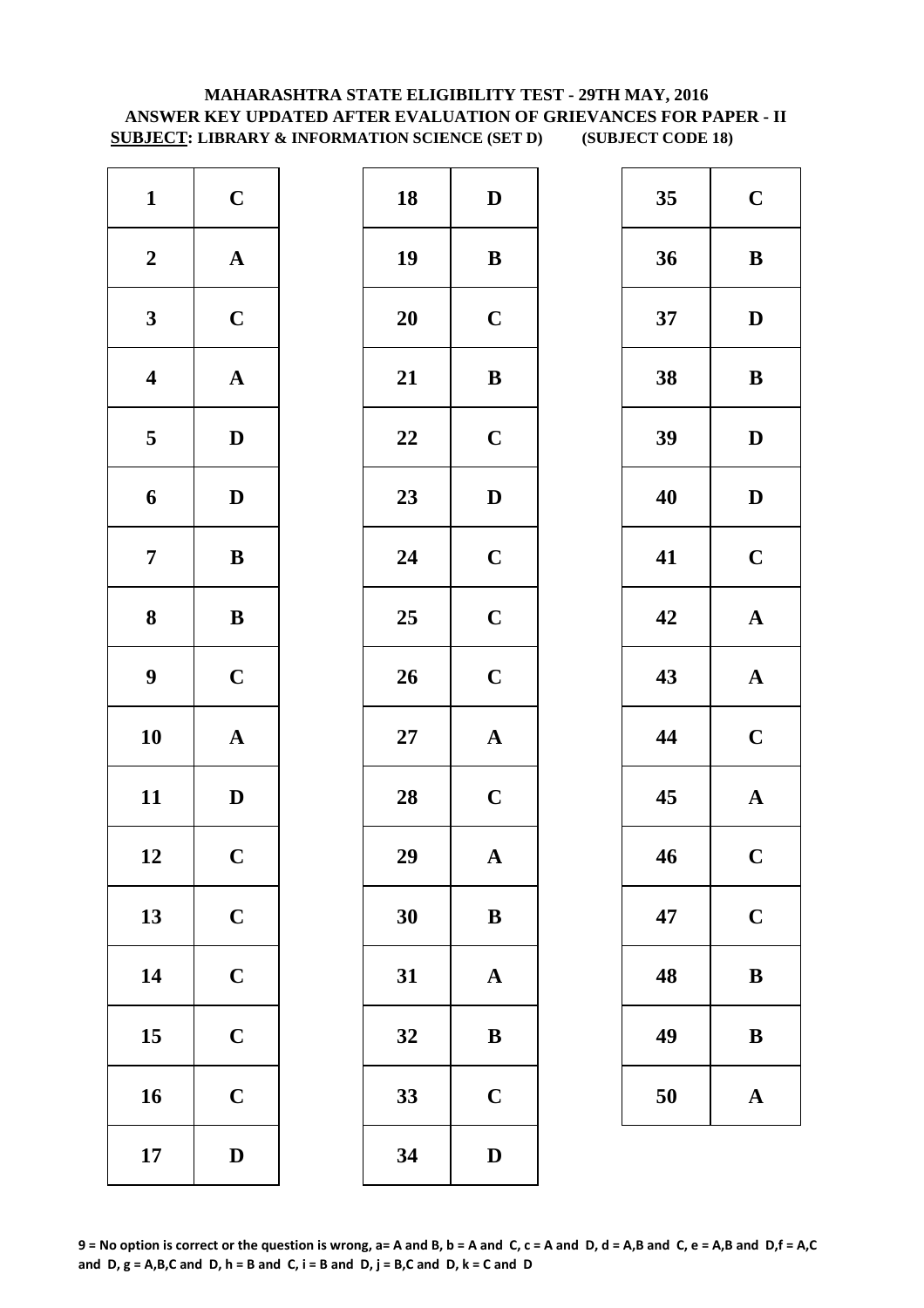#### **MAHARASHTRA STATE ELIGIBILITY TEST - 29TH MAY, 2016 ANSWER KEY UPDATED AFTER EVALUATION OF GRIEVANCES FOR PAPER - II SUBJECT: JOURNALISM & MASS COMMUNICATION(SET A) (SUBJECT CODE 19)**

| $\mathbf{1}$            | $\, {\bf B}$          | 18        | $\bf{B}$     |
|-------------------------|-----------------------|-----------|--------------|
| $\boldsymbol{2}$        | $\mathbf C$           | 19        | $\mathbf A$  |
| $\mathbf{3}$            | $\bf{B}$              | <b>20</b> | $\bf{B}$     |
| $\overline{\mathbf{4}}$ | $\mathbf D$           | 21        | $\bf{B}$     |
| $\overline{\mathbf{5}}$ | $\, {\bf B}$          | 22        | $\bf{B}$     |
| 6                       | $\mathbf A$           | 23        | D            |
| $\overline{7}$          | $\bf{B}$              | 24        | $\bf{B}$     |
| 8                       | $\boldsymbol{\rm{A}}$ | 25        | D            |
| $\boldsymbol{9}$        | $\, {\bf B}$          | 26        | $\mathbf A$  |
| 10                      | $\bf{B}$              | $27\,$    | $\mathbf A$  |
| 11                      | $\, {\bf B}$          | 28        | $\bf{B}$     |
| 12                      | A                     | 29        | D            |
| 13                      | $\mathbf C$           | 30        | $\mathbf{A}$ |
| 14                      | $\bf{B}$              | 31        | $\mathbf C$  |
| 15                      | $\mathbf C$           | 32        | $\mathbf{A}$ |
| 16                      | $\bf{B}$              | 33        | $\mathbf C$  |
| 17                      | $\mathbf D$           | 34        | $\bf{B}$     |

| $\mathbf{1}$            | $\bf{B}$     | 18     | ${\bf B}$    | 35 | $\mathbf C$  |
|-------------------------|--------------|--------|--------------|----|--------------|
| $\boldsymbol{2}$        | $\mathbf C$  | 19     | ${\bf A}$    | 36 | $\mathbf C$  |
| $\mathbf{3}$            | ${\bf B}$    | 20     | ${\bf B}$    | 37 | $\bf{B}$     |
| $\overline{\mathbf{4}}$ | $\mathbf{D}$ | 21     | ${\bf B}$    | 38 | $\bf{B}$     |
| $\overline{\mathbf{5}}$ | ${\bf B}$    | 22     | ${\bf B}$    | 39 | $\bf{B}$     |
| $\boldsymbol{6}$        | ${\bf A}$    | 23     | $\mathbf D$  | 40 | $\mathbf A$  |
| $\overline{7}$          | $\, {\bf B}$ | 24     | $\, {\bf B}$ | 41 | $\mathbf A$  |
| $\boldsymbol{8}$        | ${\bf A}$    | 25     | $\mathbf{D}$ | 42 | $\mathbf A$  |
| $\boldsymbol{9}$        | ${\bf B}$    | 26     | ${\bf A}$    | 43 | $\mathbf C$  |
| 10                      | ${\bf B}$    | $27\,$ | ${\bf A}$    | 44 | $\mathbf{D}$ |
| 11                      | ${\bf B}$    | 28     | ${\bf B}$    | 45 | $\bf{B}$     |
| 12                      | $\mathbf A$  | 29     | $\mathbf D$  | 46 | $\mathbf A$  |
| 13                      | $\mathbf C$  | 30     | $\mathbf A$  | 47 | $\mathbf A$  |
| 14                      | $\, {\bf B}$ | 31     | $\mathbf C$  | 48 | $\mathbf A$  |
| 15                      | $\mathbf C$  | 32     | $\mathbf{A}$ | 49 | $\mathbf C$  |
| 16                      | $\, {\bf B}$ | 33     | $\mathbf C$  | 50 | D            |
| 17                      | $\mathbf D$  | 34     | $\, {\bf B}$ |    |              |
|                         |              |        |              |    |              |

| 35 | $\mathbf C$             |
|----|-------------------------|
| 36 | $\mathbf C$             |
| 37 | B                       |
| 38 | B                       |
| 39 | B                       |
| 40 | $\mathbf A$             |
| 41 | $\mathbf A$             |
| 42 | $\mathbf A$             |
| 43 | $\mathbf C$             |
| 44 | D                       |
| 45 | B                       |
| 46 | $\mathbf A$             |
| 47 | $\mathbf A$             |
| 48 | $\mathbf A$             |
| 49 | $\overline{\mathbf{C}}$ |
| 50 | $\bf{D}$                |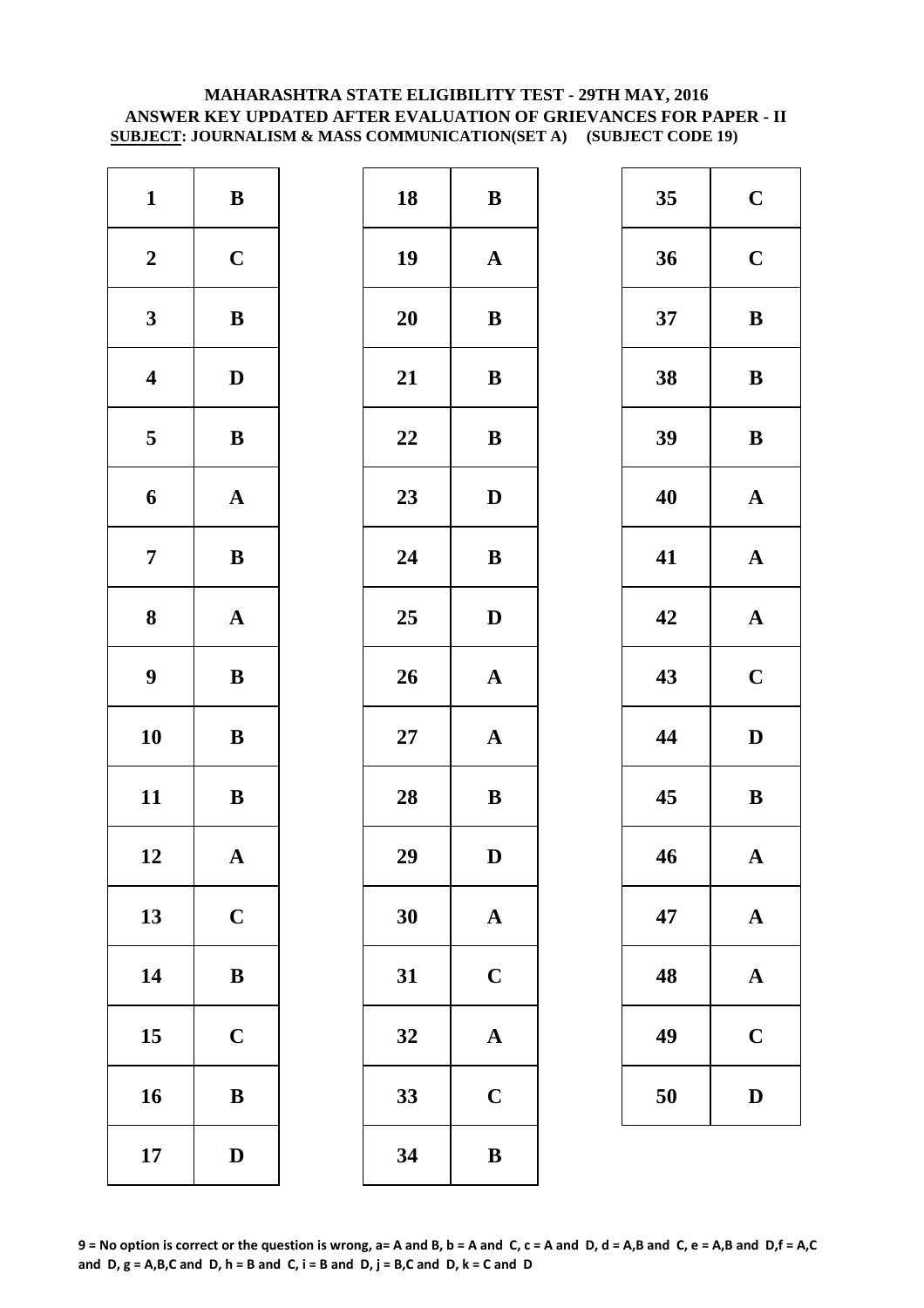# **MAHARASHTRA STATE ELIGIBILITY TEST - 29TH MAY, 2016 ANSWER KEY UPDATED AFTER EVALUATION OF GRIEVANCES FOR PAPER - II SUBJECT: JOURNALISM & MASS COMMUNICATION(SET B) (SUBJECT CODE 19)**

| $\mathbf{1}$            | $\pmb B$                  | 18 | B            |
|-------------------------|---------------------------|----|--------------|
| $\boldsymbol{2}$        | B                         | 19 | B            |
| $\mathbf{3}$            | D                         | 20 | A            |
| $\boldsymbol{4}$        | B                         | 21 | $\mathsf{A}$ |
| $\overline{\mathbf{5}}$ | D                         | 22 | A            |
| 6                       | $\mathsf A$               | 23 | $\mathsf{C}$ |
| $\overline{7}$          | $\boldsymbol{\mathsf{A}}$ | 24 | D            |
| 8                       | B                         | 25 | B            |
| $\boldsymbol{9}$        | D                         | 26 | A            |
| 10                      | $\boldsymbol{\mathsf{A}}$ | 27 | A            |
| 11                      | $\mathsf{C}$              | 28 | $\mathsf{A}$ |
| 12                      | Α                         | 29 | $\mathbf C$  |
| 13                      | $\mathsf{C}$              | 30 | D            |
| 14                      | B                         | 31 | B            |
| 15                      | $\mathbf C$               | 32 | $\mathsf{C}$ |
| 16                      | $\mathbf C$               | 33 | B            |
| 17                      | B                         | 34 | D            |

| 35<br>36<br>37<br>38<br>39<br>40<br>41 | $\overline{B}$<br>A<br>$\overline{\mathsf{B}}$<br>$\mathsf{A}$<br>B<br>$\mathsf{B}$<br>$\mathbf B$ |
|----------------------------------------|----------------------------------------------------------------------------------------------------|
|                                        |                                                                                                    |
|                                        |                                                                                                    |
|                                        |                                                                                                    |
|                                        |                                                                                                    |
|                                        |                                                                                                    |
|                                        |                                                                                                    |
|                                        |                                                                                                    |
|                                        | $\boldsymbol{A}$                                                                                   |
| 43                                     | $\mathbf C$                                                                                        |
| 44                                     | $\mathbf B$                                                                                        |
| 45                                     | $\mathbf C$                                                                                        |
| 46                                     | B                                                                                                  |
| 47                                     | D                                                                                                  |
| 48                                     | B                                                                                                  |
| 49                                     | A                                                                                                  |
| 50                                     | $\mathbf B$                                                                                        |
|                                        |                                                                                                    |
|                                        | 42                                                                                                 |

| 35 | B            |  |  |
|----|--------------|--|--|
| 36 | A            |  |  |
| 37 | B            |  |  |
| 38 | A            |  |  |
| 39 | B            |  |  |
| 40 | B            |  |  |
| 41 | B            |  |  |
| 42 | A            |  |  |
| 43 | $\mathsf{C}$ |  |  |
| 44 | B            |  |  |
| 45 | C            |  |  |
| 46 | B            |  |  |
| 47 | D            |  |  |
| 48 | B            |  |  |
| 49 | A            |  |  |
| 50 | B            |  |  |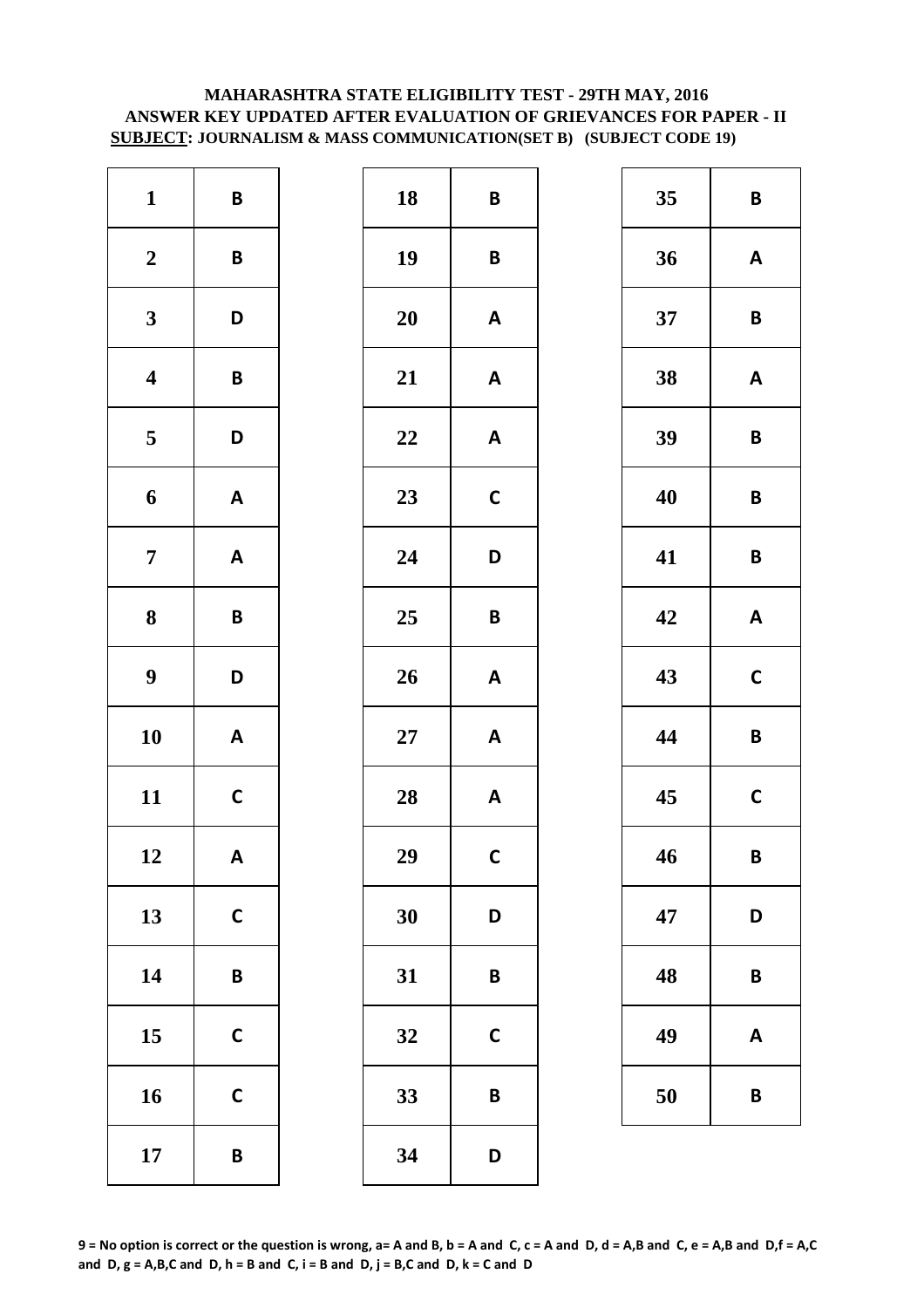# **SUBJECT: JOURNALISM & MASS COMMUNICATION(SET C) (SUBJECT CODE 19) MAHARASHTRA STATE ELIGIBILITY TEST - 29TH MAY, 2016 ANSWER KEY UPDATED AFTER EVALUATION OF GRIEVANCES FOR PAPER - II**

| $\mathbf{1}$            | $\mathsf{C}$              | 18        | A           |
|-------------------------|---------------------------|-----------|-------------|
| $\boldsymbol{2}$        | $\boldsymbol{\mathsf{A}}$ | 19        | $\mathbf C$ |
| $\mathbf{3}$            | $\mathsf{C}$              | <b>20</b> | D           |
| $\overline{\mathbf{4}}$ | $\pmb B$                  | 21        | B           |
| $\overline{\mathbf{5}}$ | $\mathsf{C}$              | 22        | $\mathbf C$ |
| 6                       | $\mathsf{C}$              | 23        | B           |
| $\overline{7}$          | B                         | 24        | D           |
| 8                       | $\pmb B$                  | 25        | B           |
| $\boldsymbol{9}$        | B                         | 26        | A           |
| 10                      | $\boldsymbol{\mathsf{A}}$ | $27\,$    | B           |
| 11                      | $\boldsymbol{\mathsf{A}}$ | 28        | A           |
| 12                      | A                         | 29        | B           |
| 13                      | $\mathsf{C}$              | 30        | B           |
| 14                      | D                         | 31        | B           |
| 15                      | B                         | 32        | A           |
| 16                      | $\boldsymbol{\mathsf{A}}$ | 33        | $\mathbf C$ |
| 17                      | $\boldsymbol{\mathsf{A}}$ | 34        | B           |

| $\mathbf{1}$            | $\mathsf{C}$              | 18     | $\boldsymbol{\mathsf{A}}$ | 35 | $\mathbf C$             |
|-------------------------|---------------------------|--------|---------------------------|----|-------------------------|
| $\boldsymbol{2}$        | $\mathbf{A}$              | 19     | $\mathsf{C}$              | 36 | $\overline{\mathsf{B}}$ |
| $\mathbf{3}$            | $\mathsf C$               | 20     | D                         | 37 | D                       |
| $\overline{\mathbf{4}}$ | $\pmb B$                  | 21     | $\pmb B$                  | 38 | $\mathbf B$             |
| $5\phantom{.0}$         | $\mathsf C$               | 22     | $\mathsf{C}$              | 39 | A                       |
| $\boldsymbol{6}$        | $\mathsf{C}$              | 23     | $\pmb B$                  | 40 | $\mathsf{B}$            |
| $\overline{7}$          | $\pmb B$                  | 24     | D                         | 41 | $\mathsf{B}$            |
| $\boldsymbol{8}$        | $\pmb B$                  | 25     | $\pmb B$                  | 42 | $\overline{\mathsf{B}}$ |
| $\boldsymbol{9}$        | $\pmb B$                  | 26     | $\boldsymbol{\mathsf{A}}$ | 43 | D                       |
| 10                      | $\mathbf{A}$              | $27\,$ | $\pmb B$                  | 44 | $\overline{\mathsf{B}}$ |
| 11                      | $\mathbf{A}$              | 28     | $\boldsymbol{\mathsf{A}}$ | 45 | D                       |
| 12                      | $\boldsymbol{\mathsf{A}}$ | 29     | $\pmb B$                  | 46 | A                       |
| 13                      | $\mathbf C$               | 30     | $\pmb B$                  | 47 | A                       |
| 14                      | D                         | 31     | $\pmb B$                  | 48 | $\overline{B}$          |
| 15                      | $\pmb B$                  | 32     | A                         | 49 | D                       |
| 16                      | $\boldsymbol{\mathsf{A}}$ | 33     | $\mathbf C$               | 50 | A                       |
| 17                      | $\boldsymbol{\mathsf{A}}$ | 34     | $\pmb B$                  |    |                         |
|                         |                           |        |                           |    |                         |

| 35 | $\mathsf{C}$ |
|----|--------------|
| 36 | B            |
| 37 | D            |
| 38 | B            |
| 39 | A            |
| 40 | B            |
| 41 | B            |
| 42 | B            |
| 43 | D            |
| 44 | B            |
| 45 | D            |
| 46 | A            |
| 47 | A            |
| 48 | B            |
| 49 | D            |
| 50 | A            |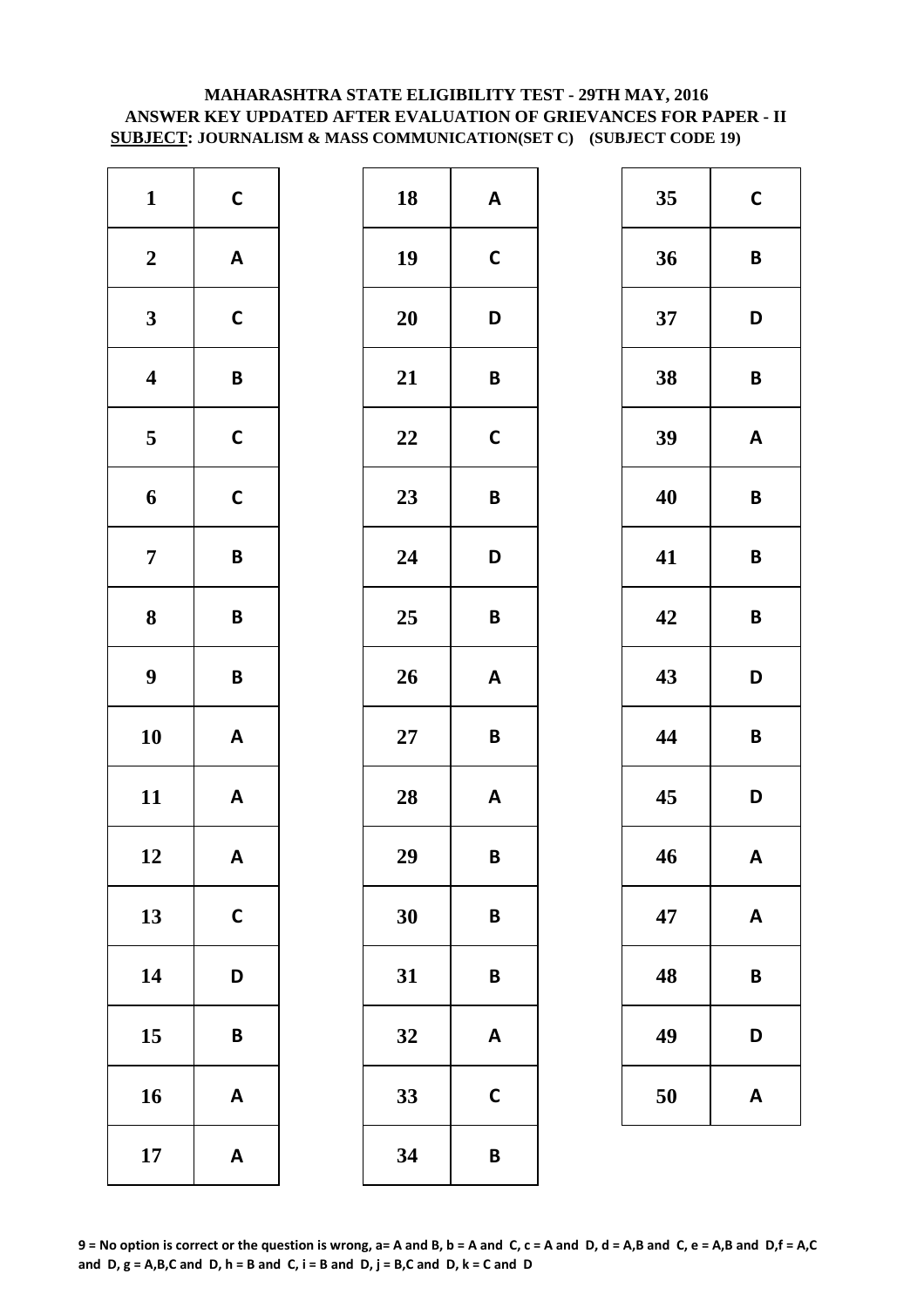# **MAHARASHTRA STATE ELIGIBILITY TEST - 29TH MAY, 2016 ANSWER KEY UPDATED AFTER EVALUATION OF GRIEVANCES FOR PAPER - II SUBJECT: JOURNALISM & MASS COMMUNICATION(SET D) (SUBJECT CODE 19)**

| $\mathbf{1}$            | $\boldsymbol{\mathsf{A}}$ | 18        | A            |
|-------------------------|---------------------------|-----------|--------------|
| $\boldsymbol{2}$        | $\boldsymbol{\mathsf{A}}$ | 19        | B            |
| $\mathbf{3}$            | $\mathsf{C}$              | <b>20</b> | B            |
| $\overline{\mathbf{4}}$ | D                         | 21        | B            |
| $\overline{\mathbf{5}}$ | $\pmb B$                  | 22        | A            |
| 6                       | $\boldsymbol{\mathsf{A}}$ | 23        | $\mathsf{C}$ |
| $\overline{7}$          | $\boldsymbol{\mathsf{A}}$ | 24        | B            |
| 8                       | $\boldsymbol{\mathsf{A}}$ | 25        | $\mathbf c$  |
| $\boldsymbol{9}$        | $\mathsf{C}$              | 26        | B            |
| 10                      | D                         | $27\,$    | D            |
| 11                      | B                         | 28        | B            |
| 12                      | $\mathsf{C}$              | 29        | A            |
| 13                      | B                         | 30        | B            |
| 14                      | D                         | 31        | B            |
| 15                      | B                         | 32        | B            |
| 16                      | $\boldsymbol{\mathsf{A}}$ | 33        | D            |
| 17                      | B                         | 34        | B            |

| $\mathbf{1}$            | $\boldsymbol{\mathsf{A}}$ | 18     | $\boldsymbol{\mathsf{A}}$ | 35 | D                       |
|-------------------------|---------------------------|--------|---------------------------|----|-------------------------|
| $\boldsymbol{2}$        | $\mathbf{A}$              | 19     | $\pmb B$                  | 36 | A                       |
| $\mathbf{3}$            | $\mathsf C$               | 20     | $\pmb B$                  | 37 | A                       |
| $\overline{\mathbf{4}}$ | D                         | 21     | $\pmb B$                  | 38 | $\mathbf B$             |
| $\overline{\mathbf{5}}$ | $\pmb B$                  | 22     | $\boldsymbol{\mathsf{A}}$ | 39 | D                       |
| $\boldsymbol{6}$        | $\mathbf{A}$              | 23     | $\mathsf C$               | 40 | A                       |
| $\overline{7}$          | $\boldsymbol{\mathsf{A}}$ | 24     | $\pmb B$                  | 41 | $\mathbf C$             |
| $\boldsymbol{8}$        | $\mathbf{A}$              | 25     | $\mathbf C$               | 42 | A                       |
| $\boldsymbol{9}$        | $\mathsf{C}$              | 26     | $\pmb B$                  | 43 | $\mathbf C$             |
| 10                      | D                         | $27\,$ | D                         | 44 | $\overline{\mathsf{B}}$ |
| 11                      | $\pmb B$                  | 28     | $\pmb B$                  | 45 | $\mathbf C$             |
| 12                      | $\mathsf{C}$              | 29     | $\boldsymbol{\mathsf{A}}$ | 46 | $\mathbf C$             |
| 13                      | $\pmb B$                  | 30     | $\pmb B$                  | 47 | B                       |
| 14                      | D                         | 31     | $\pmb B$                  | 48 | B                       |
| 15                      | $\pmb B$                  | 32     | $\pmb B$                  | 49 | B                       |
| 16                      | $\boldsymbol{\mathsf{A}}$ | 33     | D                         | 50 | A                       |
| 17                      | $\pmb B$                  | 34     | $\pmb B$                  |    |                         |

| 35 | D            |
|----|--------------|
| 36 | A            |
| 37 | A            |
| 38 | B            |
| 39 | D            |
| 40 | A            |
| 41 | C            |
| 42 | A            |
| 43 | $\mathsf{C}$ |
| 44 | B            |
| 45 | C            |
| 46 | C            |
| 47 | B            |
| 48 | B            |
| 49 | B            |
| 50 | A            |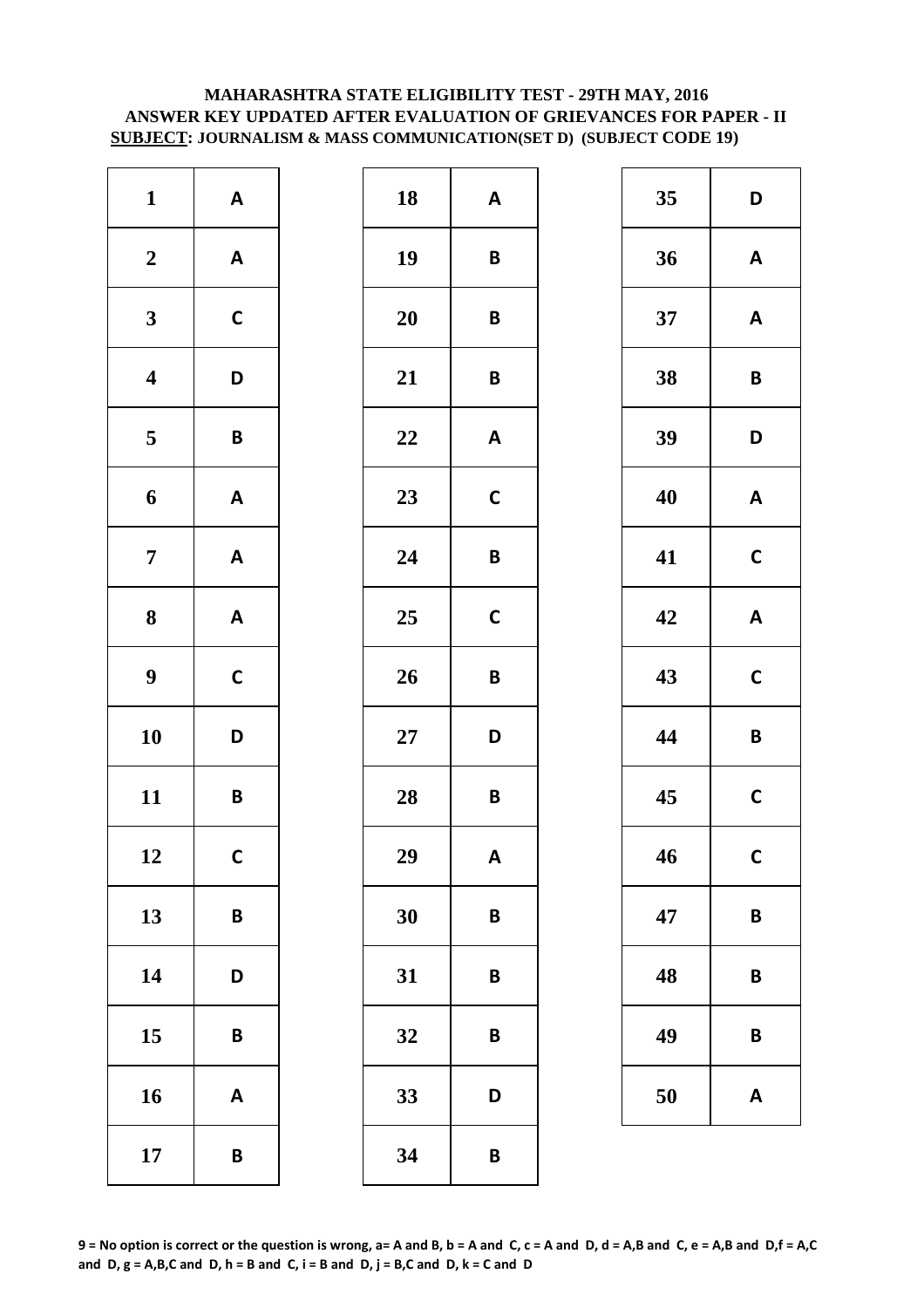# **MAHARASHTRA STATE ELIGIBILITY TEST - 29TH MAY, 2016 ANSWER KEY UPDATED AFTER EVALUATION OF GRIEVANCES FOR PAPER - II SUBJECT: SOCIAL WORK (SET A) (SUBJECT CODE 20)**

| $\mathbf{1}$            | $\, {\bf B}$ | 18        | $\bf{B}$     |
|-------------------------|--------------|-----------|--------------|
| $\boldsymbol{2}$        | $\, {\bf B}$ | 19        | $\mathbf C$  |
| $\mathbf{3}$            | $\, {\bf B}$ | <b>20</b> | $\bf{B}$     |
| $\overline{\mathbf{4}}$ | $\mathbf D$  | 21        | $\mathbf C$  |
| $\overline{\mathbf{5}}$ | ${\bf A}$    | 22        | $\mathbf A$  |
| 6                       | $\, {\bf B}$ | 23        | $\mathbf{D}$ |
| $\overline{7}$          | $\mathbf C$  | 24        | $\mathbf{D}$ |
| ${\bf 8}$               | $\, {\bf B}$ | 25        | $\bf{B}$     |
| $\boldsymbol{9}$        | $\, {\bf B}$ | 26        | $\mathbf C$  |
| 10                      | $\mathbf D$  | $27\,$    | $\bf{B}$     |
| 11                      | $\, {\bf B}$ | 28        | $\mathbf A$  |
| 12                      | B            | 29        | A            |
| 13                      | $\mathbf D$  | 30        | $\mathbf{A}$ |
| 14                      | $\, {\bf B}$ | 31        | $\mathbf{A}$ |
| 15                      | $\mathbf A$  | 32        | $\mathbf{D}$ |
| 16                      | $\mathbf D$  | 33        | $\bf{B}$     |
| 17                      | ${\bf A}$    | 34        | $\mathbf{A}$ |

| $\mathbf{1}$            | $\, {\bf B}$ | 18 | $\, {\bf B}$ | 35 | $\mathbf A$ |
|-------------------------|--------------|----|--------------|----|-------------|
| $\boldsymbol{2}$        | ${\bf B}$    | 19 | $\mathbf C$  | 36 | $\bf{B}$    |
| $\mathbf{3}$            | ${\bf B}$    | 20 | $\, {\bf B}$ | 37 | $\mathbf A$ |
| $\overline{\mathbf{4}}$ | $\mathbf D$  | 21 | $\mathbf C$  | 38 | $\mathbf C$ |
| $\overline{\mathbf{5}}$ | ${\bf A}$    | 22 | ${\bf A}$    | 39 | $\bf{B}$    |
| $\boldsymbol{6}$        | ${\bf B}$    | 23 | $\mathbf D$  | 40 | $\mathbf A$ |
| $\overline{7}$          | $\mathbf C$  | 24 | $\mathbf D$  | 41 | $\bf{B}$    |
| $\boldsymbol{8}$        | $\, {\bf B}$ | 25 | $\, {\bf B}$ | 42 | $\bf{B}$    |
| $\boldsymbol{9}$        | $\, {\bf B}$ | 26 | $\mathbf C$  | 43 | $\mathbf C$ |
| 10                      | $\mathbf D$  | 27 | ${\bf B}$    | 44 | $\mathbf A$ |
| 11                      | $\, {\bf B}$ | 28 | $\mathbf A$  | 45 | $\bf{B}$    |
| 12                      | B            | 29 | $\mathbf{A}$ | 46 | $\mathbf C$ |
| 13                      | $\mathbf D$  | 30 | ${\bf A}$    | 47 | $\mathbf A$ |
| 14                      | $\, {\bf B}$ | 31 | $\mathbf{A}$ | 48 | $\bf{B}$    |
| 15                      | ${\bf A}$    | 32 | $\mathbf D$  | 49 | $\mathbf A$ |
| 16                      | $\mathbf D$  | 33 | $\bf{B}$     | 50 | $\mathbf A$ |
| 17                      | ${\bf A}$    | 34 | $\mathbf A$  |    |             |
|                         |              |    |              |    |             |

| 35 | $\mathbf A$ |
|----|-------------|
| 36 | B           |
| 37 | $\mathbf A$ |
| 38 | $\mathbf C$ |
| 39 | B           |
| 40 | $\mathbf A$ |
| 41 | B           |
| 42 | B           |
| 43 | $\mathbf C$ |
| 44 | $\mathbf A$ |
| 45 | B           |
| 46 | $\mathbf C$ |
| 47 | $\mathbf A$ |
| 48 | B           |
| 49 | A           |
| 50 | $\mathbf A$ |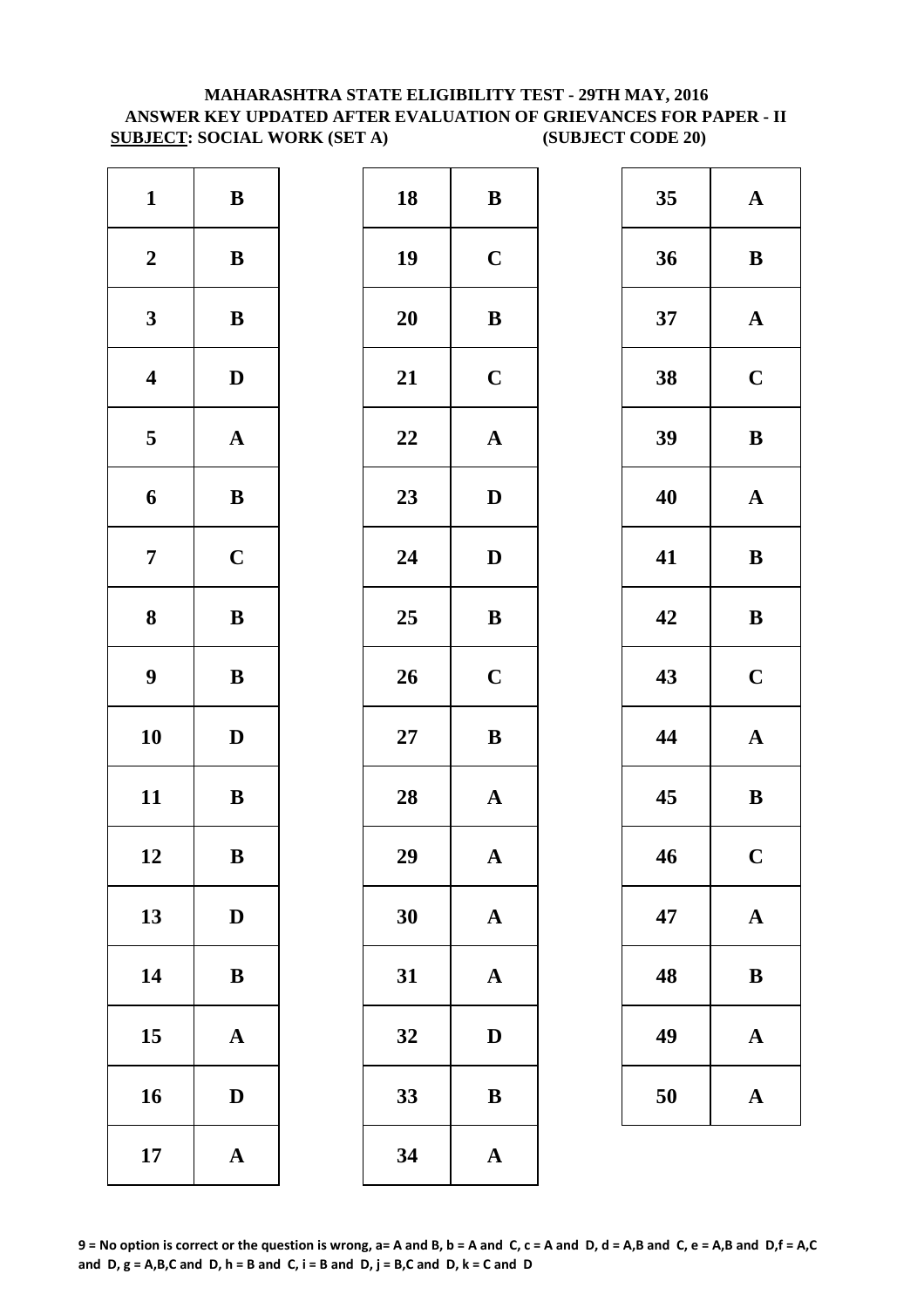# **MAHARASHTRA STATE ELIGIBILITY TEST - 29TH MAY, 2016 ANSWER KEY UPDATED AFTER EVALUATION OF GRIEVANCES FOR PAPER - II SUBJECT: SOCIAL WORK (SET B) (SUBJECT CODE 20)**

| $\mathbf{1}$            | $\mathsf{C}$              | 18        | $\mathsf{C}$ |
|-------------------------|---------------------------|-----------|--------------|
| $\boldsymbol{2}$        | $\boldsymbol{\mathsf{A}}$ | 19        | B            |
| $\mathbf{3}$            | D                         | <b>20</b> | A            |
| $\overline{\mathbf{4}}$ | D                         | 21        | B            |
| $\overline{\mathbf{5}}$ | $\pmb B$                  | 22        | B            |
| 6                       | $\mathsf{C}$              | 23        | $\mathsf{C}$ |
| $\overline{7}$          | $\pmb B$                  | 24        | A            |
| $\bf 8$                 | $\boldsymbol{\mathsf{A}}$ | 25        | B            |
| $\boldsymbol{9}$        | $\boldsymbol{\mathsf{A}}$ | 26        | $\mathsf{C}$ |
| 10                      | $\boldsymbol{\mathsf{A}}$ | $27\,$    | A            |
| 11                      | $\mathsf A$               | 28        | B            |
| 12                      | D                         | 29        | A            |
| 13                      | B                         | 30        | A            |
| 14                      | $\boldsymbol{\mathsf{A}}$ | 31        | B            |
| 15                      | $\boldsymbol{\mathsf{A}}$ | 32        | B            |
| 16                      | B                         | 33        | B            |
| 17                      | $\boldsymbol{\mathsf{A}}$ | 34        | D            |

| $\mathbf{1}$            | $\mathsf{C}$              | 18     | $\mathbf C$               | 35 | A                       |
|-------------------------|---------------------------|--------|---------------------------|----|-------------------------|
| $\boldsymbol{2}$        | $\boldsymbol{\mathsf{A}}$ | 19     | $\pmb B$                  | 36 | $\mathsf{B}$            |
| $\mathbf{3}$            | D                         | 20     | $\boldsymbol{\mathsf{A}}$ | 37 | $\mathbf C$             |
| $\overline{\mathbf{4}}$ | D                         | 21     | $\pmb B$                  | 38 | $\mathbf B$             |
| $\overline{\mathbf{5}}$ | $\pmb B$                  | 22     | $\pmb B$                  | 39 | $\mathbf B$             |
| $\boldsymbol{6}$        | $\mathsf C$               | 23     | $\mathbf C$               | 40 | D                       |
| $\overline{7}$          | $\pmb B$                  | 24     | $\boldsymbol{\mathsf{A}}$ | 41 | $\overline{\mathsf{B}}$ |
| $\boldsymbol{8}$        | $\mathbf{A}$              | 25     | $\pmb B$                  | 42 | $\mathbf B$             |
| $\boldsymbol{9}$        | $\mathbf{A}$              | 26     | $\mathsf{C}$              | 43 | D                       |
| 10                      | $\mathbf{A}$              | $27\,$ | $\boldsymbol{\mathsf{A}}$ | 44 | $\overline{\mathsf{B}}$ |
| 11                      | $\mathsf{A}$              | 28     | $\pmb B$                  | 45 | A                       |
| 12                      | D                         | 29     | A                         | 46 | D                       |
| 13                      | $\pmb B$                  | 30     | $\boldsymbol{\mathsf{A}}$ | 47 | A                       |
| 14                      | $\mathbf{A}$              | 31     | $\pmb B$                  | 48 | B                       |
| 15                      | A                         | 32     | $\pmb B$                  | 49 | $\mathbf C$             |
| 16                      | $\pmb B$                  | 33     | B                         | 50 | $\overline{B}$          |
| 17                      | $\boldsymbol{\mathsf{A}}$ | 34     | D                         |    |                         |

| 35 | A           |
|----|-------------|
| 36 | B           |
| 37 | $\mathbf C$ |
| 38 | B           |
| 39 | B           |
| 40 | D           |
| 41 | B           |
| 42 | B           |
| 43 | D           |
| 44 | B           |
| 45 | A           |
| 46 | D           |
| 47 | Α           |
| 48 | B           |
| 49 | C           |
| 50 | B           |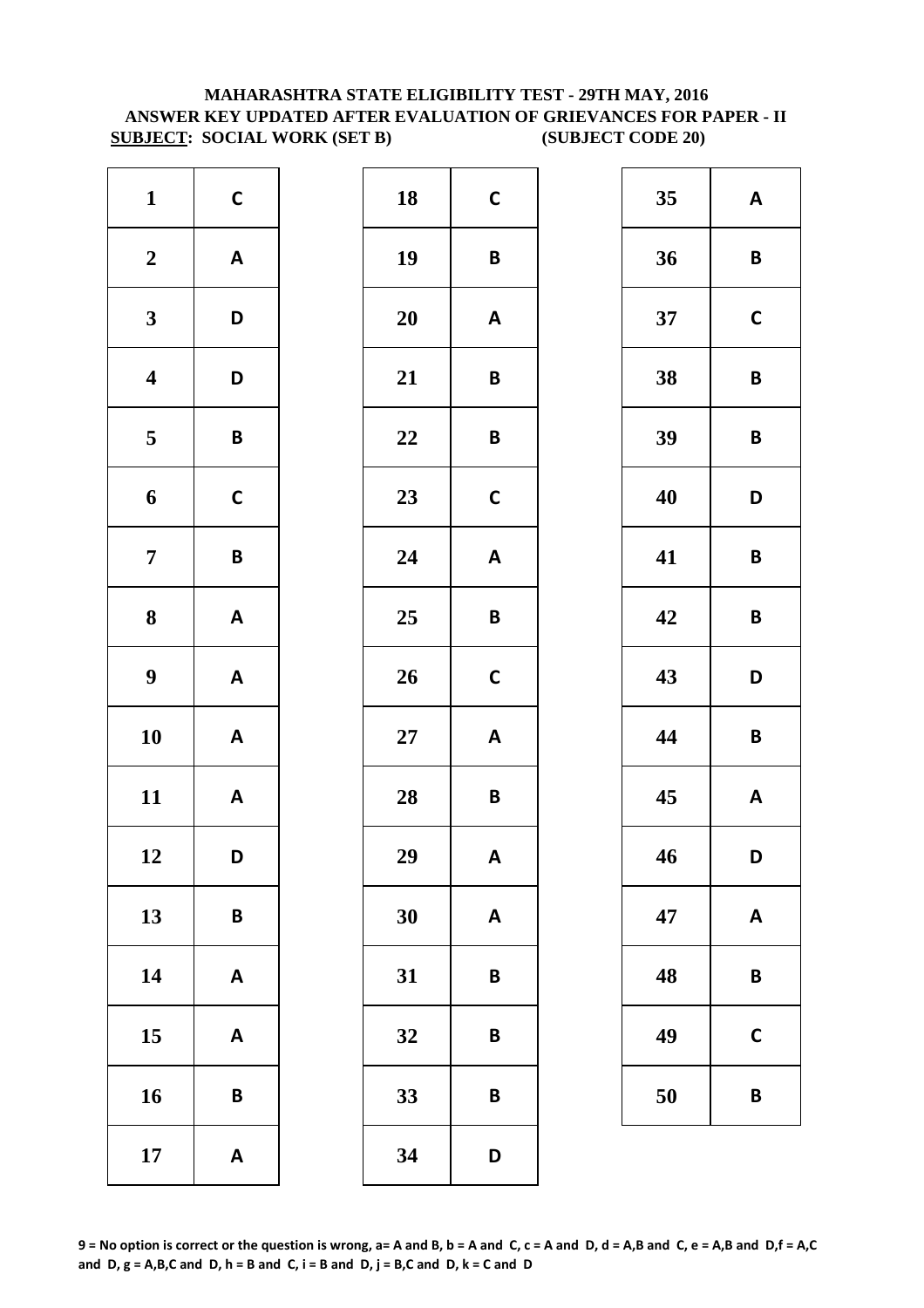# **MAHARASHTRA STATE ELIGIBILITY TEST - 29TH MAY, 2016 ANSWER KEY UPDATED AFTER EVALUATION OF GRIEVANCES FOR PAPER - II SUBJECT: SOCIAL WORK (SET C)** (SUBJECT CODE 20)

| $\mathbf{1}$            | $\boldsymbol{\mathsf{A}}$ | 18        | B            |
|-------------------------|---------------------------|-----------|--------------|
| $\boldsymbol{2}$        | D                         | 19        | A            |
| $\mathbf{3}$            | B                         | <b>20</b> | A            |
| $\overline{\mathbf{4}}$ | $\boldsymbol{\mathsf{A}}$ | 21        | B            |
| $\overline{\mathbf{5}}$ | $\boldsymbol{\mathsf{A}}$ | 22        | B            |
| 6                       | B                         | 23        | B            |
| $\overline{7}$          | $\boldsymbol{\mathsf{A}}$ | 24        | D            |
| 8                       | $\mathbf C$               | 25        | A            |
| $\boldsymbol{9}$        | B                         | 26        | B            |
| 10                      | $\boldsymbol{\mathsf{A}}$ | $27\,$    | $\mathsf{C}$ |
| 11                      | B                         | 28        | B            |
| 12                      | B                         | 29        | B            |
| 13                      | $\mathsf{C}$              | 30        | D            |
| 14                      | $\boldsymbol{\mathsf{A}}$ | 31        | B            |
| 15                      | B                         | 32        | B            |
| 16                      | $\mathsf{C}$              | 33        | D            |
| 17                      | $\boldsymbol{\mathsf{A}}$ | 34        | B            |

| $\mathbf{1}$            | $\mathbf{A}$              | 18     | $\pmb B$                  | 35 | A                       |
|-------------------------|---------------------------|--------|---------------------------|----|-------------------------|
| $\boldsymbol{2}$        | D                         | 19     | $\boldsymbol{\mathsf{A}}$ | 36 | D                       |
| $\mathbf{3}$            | $\pmb B$                  | 20     | $\mathbf{A}$              | 37 | A                       |
| $\overline{\mathbf{4}}$ | $\boldsymbol{\mathsf{A}}$ | 21     | $\pmb B$                  | 38 | $\mathbf B$             |
| $5\phantom{.0}$         | $\boldsymbol{\mathsf{A}}$ | 22     | $\pmb B$                  | 39 | $\mathbf C$             |
| $\boldsymbol{6}$        | $\pmb B$                  | 23     | $\pmb B$                  | 40 | $\mathsf{B}$            |
| $\overline{7}$          | $\mathbf{A}$              | 24     | D                         | 41 | $\mathbf C$             |
| $\boldsymbol{8}$        | $\mathsf C$               | 25     | $\boldsymbol{\mathsf{A}}$ | 42 | $\boldsymbol{A}$        |
| $\boldsymbol{9}$        | $\pmb B$                  | 26     | $\pmb B$                  | 43 | D                       |
| 10                      | $\mathbf{A}$              | $27\,$ | $\mathbf C$               | 44 | D                       |
| 11                      | $\pmb B$                  | 28     | $\pmb B$                  | 45 | $\overline{\mathsf{B}}$ |
| 12                      | $\pmb B$                  | 29     | $\pmb B$                  | 46 | $\mathbf C$             |
| 13                      | $\mathbf C$               | 30     | D                         | 47 | $\boldsymbol{B}$        |
| 14                      | $\mathbf{A}$              | 31     | $\pmb B$                  | 48 | A                       |
| 15                      | $\pmb B$                  | 32     | $\pmb B$                  | 49 | A                       |
| 16                      | $\mathsf{C}$              | 33     | D                         | 50 | A                       |
| 17                      | $\mathbf{A}$              | 34     | $\pmb B$                  |    |                         |

| 35 | A            |
|----|--------------|
| 36 | D            |
| 37 | A            |
| 38 | B            |
| 39 | $\mathsf{C}$ |
| 40 | B            |
| 41 | $\mathbf C$  |
| 42 | A            |
|    |              |
| 43 | D            |
| 44 | D            |
| 45 | B            |
| 46 | C            |
| 47 | B            |
| 48 | A            |
| 49 | A            |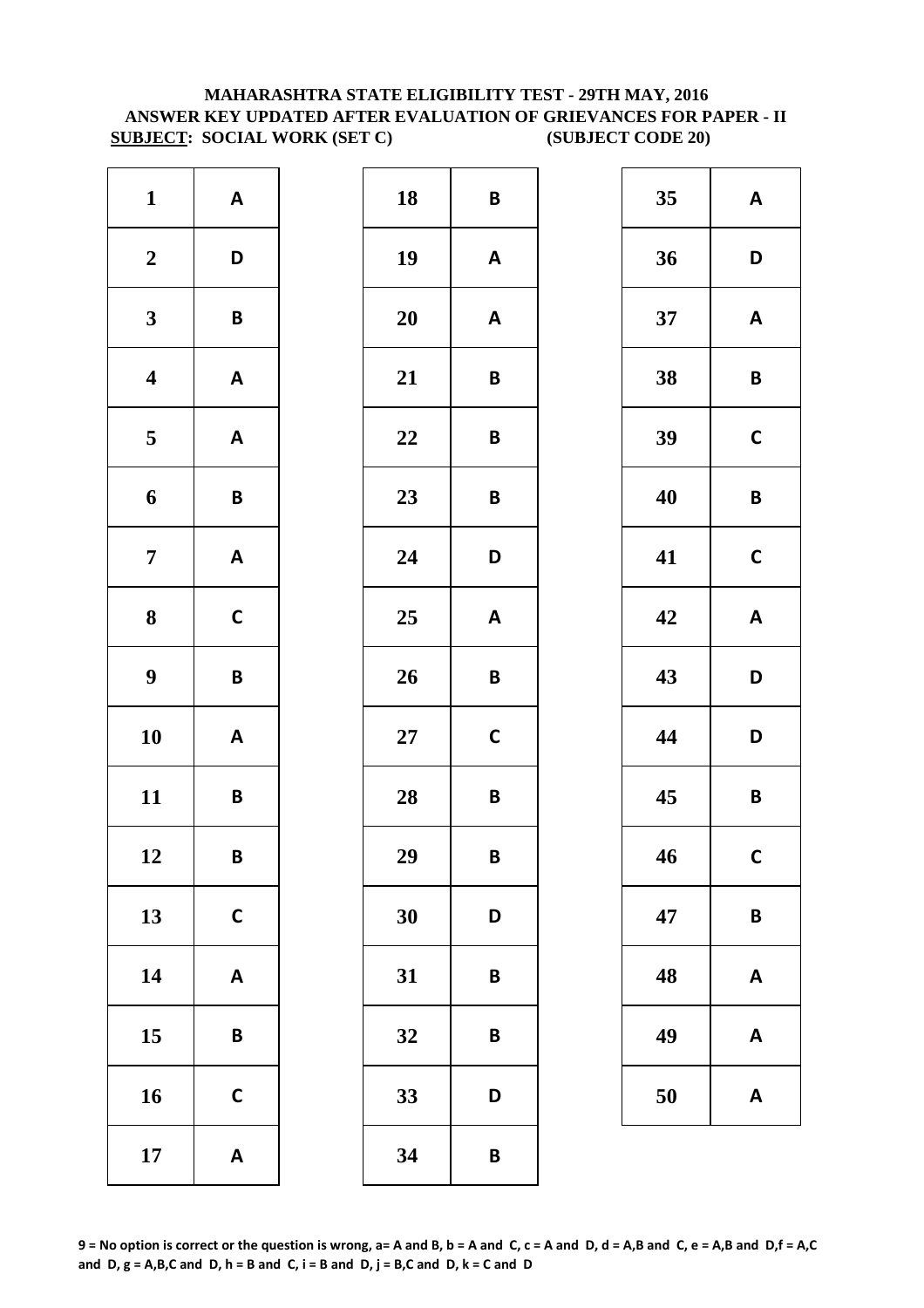# **MAHARASHTRA STATE ELIGIBILITY TEST - 29TH MAY, 2016 ANSWER KEY UPDATED AFTER EVALUATION OF GRIEVANCES FOR PAPER - II SUBJECT: SOCIAL WORK (SET D) (SUBJECT CODE 20)**

| $\mathbf{1}$            | $\pmb B$                  | 18        | B            |
|-------------------------|---------------------------|-----------|--------------|
| $\boldsymbol{2}$        | $\pmb B$                  | 19        | B            |
| $\mathbf{3}$            | $\mathsf{C}$              | <b>20</b> | D            |
| $\overline{\mathbf{4}}$ | $\boldsymbol{\mathsf{A}}$ | 21        | B            |
| $\overline{\mathbf{5}}$ | $\pmb B$                  | 22        | B            |
| 6                       | $\mathsf{C}$              | 23        | D            |
| $\overline{7}$          | $\boldsymbol{\mathsf{A}}$ | 24        | B            |
| 8                       | B                         | 25        | A            |
| $\boldsymbol{9}$        | $\boldsymbol{\mathsf{A}}$ | 26        | D            |
| 10                      | $\boldsymbol{\mathsf{A}}$ | $27\,$    | A            |
| 11                      | B                         | 28        | B            |
| 12                      | B                         | 29        | $\mathbf C$  |
| 13                      | B                         | 30        | B            |
| 14                      | D                         | 31        | $\mathsf{C}$ |
| 15                      | $\boldsymbol{\mathsf{A}}$ | 32        | A            |
| 16                      | B                         | 33        | D            |
| 17                      | $\mathsf{C}$              | 34        | D            |

| $\mathbf{1}$            | $\pmb B$                  | 18        | $\pmb B$                  | 35 | $\mathsf{B}$ |
|-------------------------|---------------------------|-----------|---------------------------|----|--------------|
| $\boldsymbol{2}$        | $\pmb B$                  | 19        | $\pmb B$                  | 36 | $\mathbf C$  |
| $\mathbf{3}$            | $\mathsf C$               | 20        | D                         | 37 | $\mathbf B$  |
| $\overline{\mathbf{4}}$ | $\boldsymbol{\mathsf{A}}$ | 21        | $\pmb B$                  | 38 | A            |
| $\overline{\mathbf{5}}$ | $\pmb B$                  | 22        | $\pmb B$                  | 39 | A            |
| $\boldsymbol{6}$        | $\mathsf{C}$              | 23        | D                         | 40 | A            |
| $\overline{7}$          | $\mathbf{A}$              | 24        | $\pmb B$                  | 41 | A            |
| $\boldsymbol{8}$        | $\pmb B$                  | 25        | $\boldsymbol{\mathsf{A}}$ | 42 | D            |
| $\boldsymbol{9}$        | $\mathbf{A}$              | 26        | D                         | 43 | $\mathsf{B}$ |
| 10                      | $\mathbf{A}$              | <b>27</b> | $\boldsymbol{\mathsf{A}}$ | 44 | A            |
| 11                      | $\pmb B$                  | 28        | $\pmb B$                  | 45 | A            |
| 12                      | B                         | 29        | $\mathsf{C}$              | 46 | $\mathbf B$  |
| 13                      | $\pmb B$                  | 30        | $\pmb B$                  | 47 | A            |
| 14                      | D                         | 31        | $\mathsf{C}$              | 48 | $\mathsf{C}$ |
| 15                      | A                         | 32        | $\boldsymbol{\mathsf{A}}$ | 49 | $\mathsf{B}$ |
| 16                      | $\pmb B$                  | 33        | D                         | 50 | A            |
| 17                      | $\mathsf C$               | 34        | D                         |    |              |

| 35 | B           |
|----|-------------|
| 36 | $\mathbf C$ |
| 37 | B           |
| 38 | A           |
| 39 | A           |
| 40 | A           |
| 41 | A           |
| 42 | D           |
| 43 | B           |
| 44 | A           |
| 45 | A           |
| 46 | B           |
| 47 | A           |
| 48 | C           |
| 49 | B           |
| 50 | A           |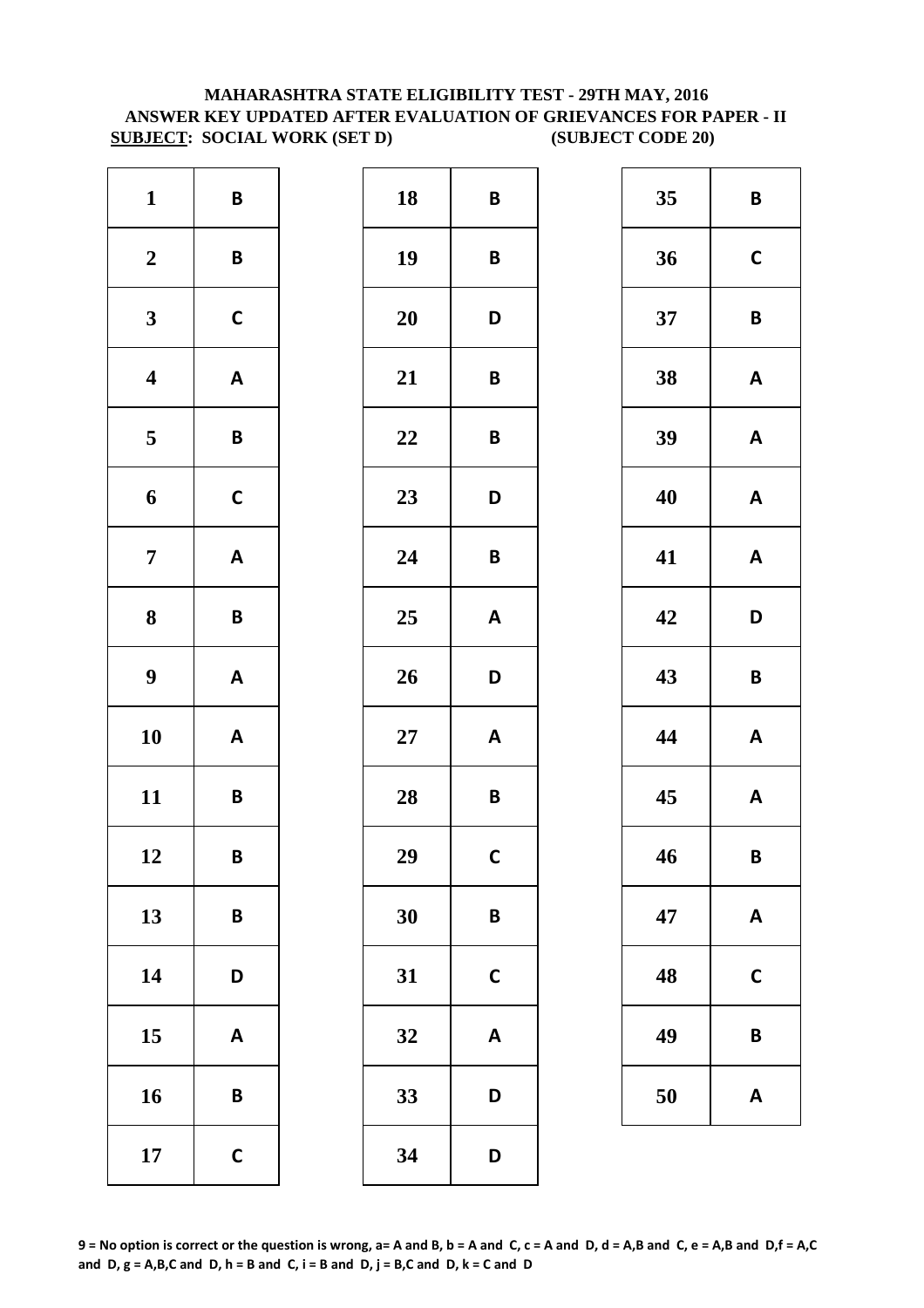# **MAHARASHTRA STATE ELIGIBILITY TEST - 29TH MAY, 2016 ANSWER KEY UPDATED AFTER EVALUATION OF GRIEVANCES FOR PAPER - II SUBJECT: PUBLIC ADMINISTRATION (SET A) (SUBJECT CODE 21)**

| $\mathbf{1}$            | $\, {\bf B}$ | 18        | $\mathbf C$  |
|-------------------------|--------------|-----------|--------------|
| $\boldsymbol{2}$        | $\bf{B}$     | 19        | $\mathbf C$  |
| $\mathbf{3}$            | $\bf{B}$     | <b>20</b> | $\bf{B}$     |
| $\overline{\mathbf{4}}$ | $\, {\bf B}$ | 21        | $\mathbf C$  |
| $\overline{\mathbf{5}}$ | $\mathbf C$  | 22        | $\bf{B}$     |
| 6                       | $\, {\bf B}$ | 23        | $\mathbf{A}$ |
| $\overline{7}$          | $\mathbf C$  | 24        | $\mathbf{A}$ |
| 8                       | $\bf{B}$     | 25        | $\bf{B}$     |
| $\boldsymbol{9}$        | $\mathbf C$  | 26        | $\mathbf C$  |
| 10                      | $\mathbf A$  | $27\,$    | $\bf{B}$     |
| 11                      | $\, {\bf B}$ | 28        | $\mathbf C$  |
| 12                      | D            | 29        | B            |
| 13                      | $\mathbf A$  | 30        | $\mathbf{D}$ |
| 14                      | $\bf{B}$     | 31        | $\mathbf C$  |
| 15                      | $\bf{B}$     | 32        | $\mathbf{D}$ |
| 16                      | $\bf{B}$     | 33        | $\mathbf{A}$ |
| 17                      | $\mathbf D$  | 34        | $\mathbf{D}$ |

| $\mathbf{1}$            | ${\bf B}$    | 18 | $\mathbf C$  | 35 | $\bf{B}$     |
|-------------------------|--------------|----|--------------|----|--------------|
| $\boldsymbol{2}$        | $\, {\bf B}$ | 19 | $\mathbf C$  | 36 | $\bf{B}$     |
| $\mathbf{3}$            | ${\bf B}$    | 20 | $\bf{B}$     | 37 | $\mathbf A$  |
| $\overline{\mathbf{4}}$ | $\, {\bf B}$ | 21 | $\mathbf C$  | 38 | $\mathbf A$  |
| $5\phantom{.0}$         | $\mathbf C$  | 22 | $\, {\bf B}$ | 39 | $\bf{B}$     |
| $\boldsymbol{6}$        | ${\bf B}$    | 23 | ${\bf A}$    | 40 | $\bf{B}$     |
| $\overline{7}$          | $\mathbf C$  | 24 | $\mathbf A$  | 41 | $\mathbf A$  |
| $\boldsymbol{8}$        | $\, {\bf B}$ | 25 | $\, {\bf B}$ | 42 | $\mathbf C$  |
| $\boldsymbol{9}$        | $\mathbf C$  | 26 | $\mathbf C$  | 43 | $\bf{B}$     |
| 10                      | ${\bf A}$    | 27 | $\bf{B}$     | 44 | $\bf{B}$     |
| 11                      | ${\bf B}$    | 28 | $\mathbf C$  | 45 | $\mathbf A$  |
| 12                      | $\mathbf D$  | 29 | $\, {\bf B}$ | 46 | $\bf{B}$     |
| 13                      | ${\bf A}$    | 30 | $\mathbf D$  | 47 | $\mathbf{D}$ |
| 14                      | $\, {\bf B}$ | 31 | $\mathbf C$  | 48 | $\mathbf C$  |
| 15                      | $\bf{B}$     | 32 | $\mathbf D$  | 49 | $\bf{B}$     |
| 16                      | $\, {\bf B}$ | 33 | ${\bf A}$    | 50 | $\mathbf C$  |
| 17                      | $\mathbf D$  | 34 | $\mathbf D$  |    |              |
|                         |              |    |              |    |              |

| 35 | B            |  |  |
|----|--------------|--|--|
| 36 | B            |  |  |
| 37 | $\mathbf A$  |  |  |
| 38 | $\mathbf A$  |  |  |
| 39 | B            |  |  |
| 40 | B            |  |  |
| 41 | $\mathbf A$  |  |  |
| 42 | $\mathbf C$  |  |  |
| 43 | B            |  |  |
| 44 | B            |  |  |
| 45 | $\mathbf{A}$ |  |  |
| 46 | B            |  |  |
| 47 | $\mathbf D$  |  |  |
| 48 | $\mathbf C$  |  |  |
| 49 | B            |  |  |
| 50 | $\mathbf C$  |  |  |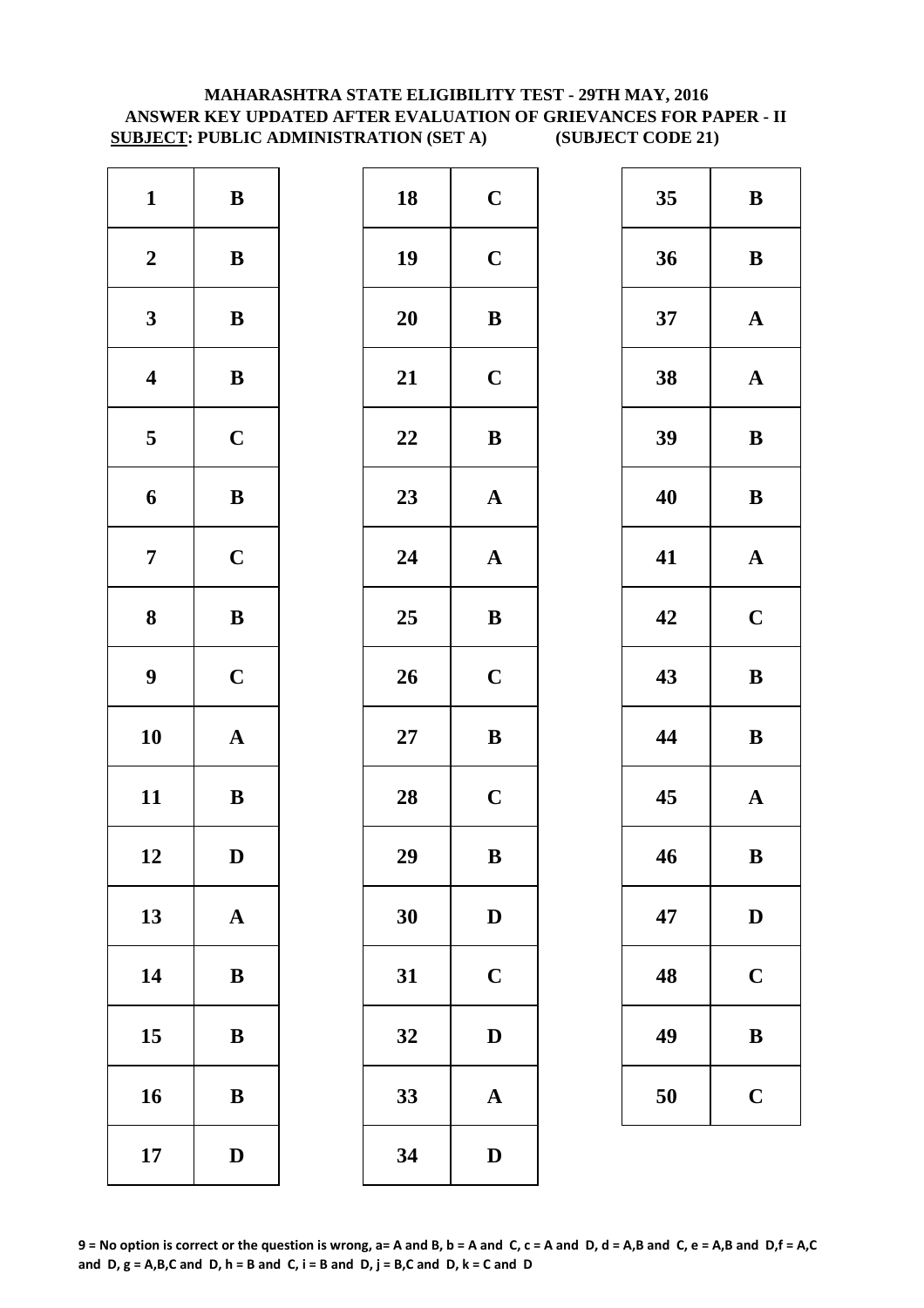# **ANSWER KEY UPDATED AFTER EVALUATION OF GRIEVANCES FOR PAPER - II SUBJECT: PUBLIC ADMINISTRATION (SET B) (SUBJECT CODE 21) MAHARASHTRA STATE ELIGIBILITY TEST - 29TH MAY, 2016**

| $\mathbf{1}$            | $\mathsf{C}$              | 18     | A            |
|-------------------------|---------------------------|--------|--------------|
| $\boldsymbol{2}$        | B                         | 19     | B            |
| $\mathbf{3}$            | $\boldsymbol{\mathsf{A}}$ | 20     | B            |
| $\overline{\mathbf{4}}$ | $\boldsymbol{\mathsf{A}}$ | 21     | A            |
| $\overline{\mathbf{5}}$ | $\pmb B$                  | 22     | $\mathsf{C}$ |
| $\boldsymbol{6}$        | $\mathsf{C}$              | 23     | B            |
| $\overline{7}$          | B                         | 24     | B            |
| 8                       | $\mathbf C$               | 25     | A            |
| $\boldsymbol{9}$        | B                         | 26     | B            |
| 10                      | D                         | $27\,$ | D            |
| 11                      | $\mathsf{C}$              | 28     | $\mathbf C$  |
| 12                      | D                         | 29     | B            |
| 13                      | $\boldsymbol{\mathsf{A}}$ | 30     | $\mathsf{C}$ |
| 14                      | D                         | 31     | B            |
| 15                      | B                         | 32     | B            |
| 16                      | B                         | 33     | B            |
| 17                      | $\boldsymbol{\mathsf{A}}$ | 34     | B            |

| $\mathbf{1}$            | $\mathsf{C}$              | 18     | $\boldsymbol{\mathsf{A}}$ | 35 | $\mathbf C$             |
|-------------------------|---------------------------|--------|---------------------------|----|-------------------------|
| $\boldsymbol{2}$        | $\pmb B$                  | 19     | $\pmb B$                  | 36 | $\mathsf{B}$            |
| $\mathbf{3}$            | $\mathbf{A}$              | 20     | $\pmb B$                  | 37 | $\mathbf C$             |
| $\overline{\mathbf{4}}$ | $\boldsymbol{\mathsf{A}}$ | 21     | $\boldsymbol{\mathsf{A}}$ | 38 | $\mathbf B$             |
| $\overline{\mathbf{5}}$ | $\pmb B$                  | 22     | $\mathbf C$               | 39 | $\mathbf C$             |
| $\boldsymbol{6}$        | $\mathsf C$               | 23     | $\pmb B$                  | 40 | A                       |
| $\overline{7}$          | $\pmb B$                  | 24     | $\pmb B$                  | 41 | $\overline{\mathsf{B}}$ |
| $\boldsymbol{8}$        | $\mathsf C$               | 25     | $\boldsymbol{\mathsf{A}}$ | 42 | D                       |
| $\boldsymbol{9}$        | $\pmb B$                  | 26     | $\pmb B$                  | 43 | $\boldsymbol{A}$        |
| 10                      | D                         | $27\,$ | D                         | 44 | $\overline{\mathsf{B}}$ |
| 11                      | $\mathsf{C}$              | 28     | $\mathsf{C}$              | 45 | $\overline{\mathsf{B}}$ |
| 12                      | D                         | 29     | $\pmb B$                  | 46 | $\mathbf B$             |
| 13                      | $\pmb{\mathsf{A}}$        | 30     | $\mathbf C$               | 47 | D                       |
| 14                      | D                         | 31     | $\pmb B$                  | 48 | $\mathbf C$             |
| 15                      | $\pmb B$                  | 32     | $\pmb B$                  | 49 | $\mathsf{C}$            |
| 16                      | $\pmb B$                  | 33     | B                         | 50 | $\overline{B}$          |
| 17                      | $\mathbf{A}$              | 34     | $\pmb B$                  |    |                         |
|                         |                           |        |                           |    |                         |

| 35 | $\mathbf C$  |
|----|--------------|
| 36 | B            |
| 37 | $\mathsf{C}$ |
| 38 | B            |
| 39 | $\mathsf{C}$ |
| 40 | A            |
| 41 | B            |
| 42 | D            |
| 43 | A            |
| 44 | B            |
| 45 | B            |
| 46 | B            |
| 47 | D            |
| 48 | C            |
| 49 | C            |
| 50 | B            |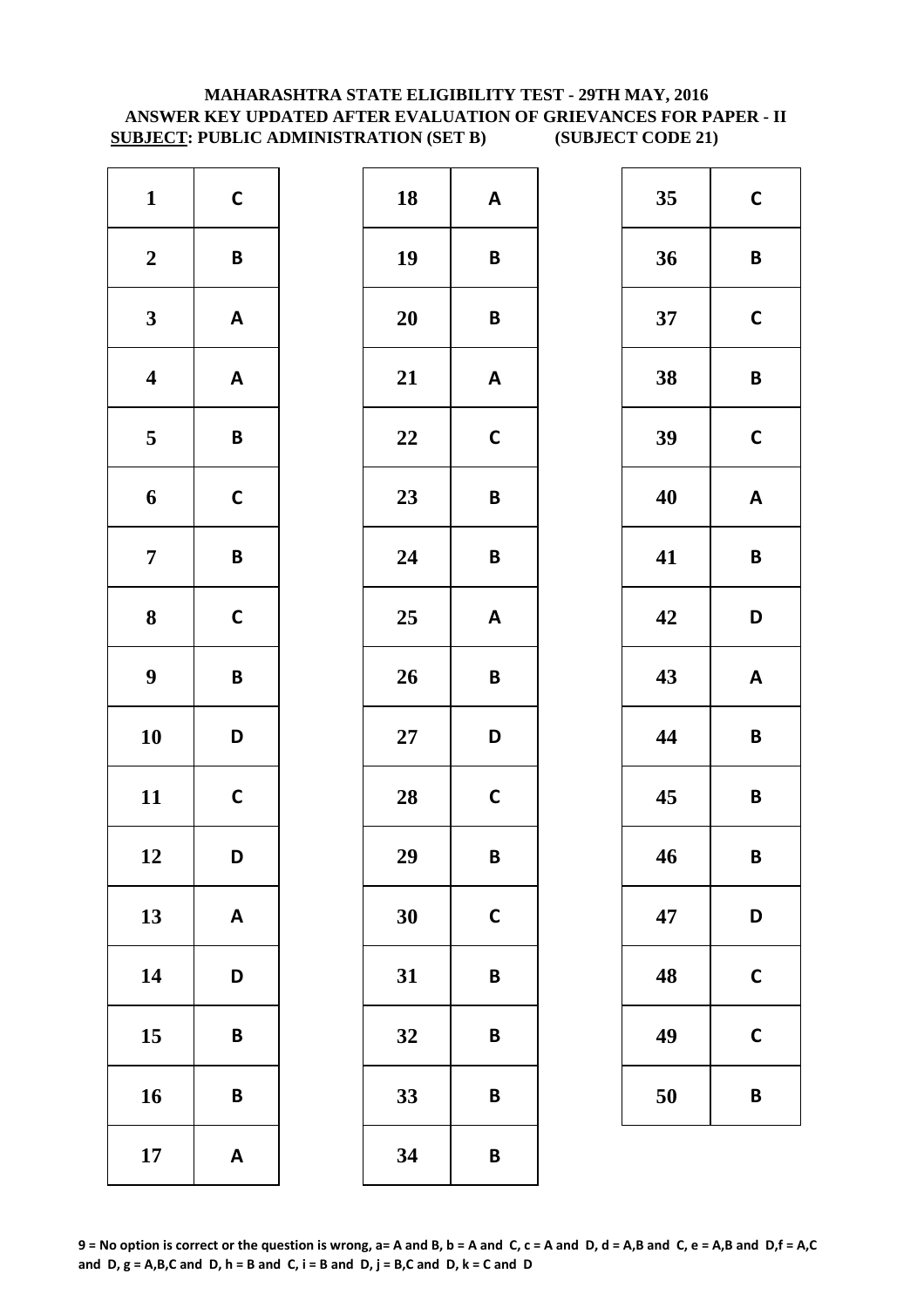# **MAHARASHTRA STATE ELIGIBILITY TEST - 29TH MAY, 2016 ANSWER KEY UPDATED AFTER EVALUATION OF GRIEVANCES FOR PAPER - II SUBJECT: PUBLIC ADMINISTRATION (SET C) (SUBJECT CODE 21)**

| $\mathbf{1}$            | $\mathsf{C}$              | 18        | $\mathbf C$  |
|-------------------------|---------------------------|-----------|--------------|
| $\boldsymbol{2}$        | D                         | 19        | B            |
| $\mathbf{3}$            | $\boldsymbol{\mathsf{A}}$ | <b>20</b> | $\mathsf{C}$ |
| $\overline{\mathbf{4}}$ | D                         | 21        | B            |
| $\overline{\mathbf{5}}$ | $\pmb B$                  | 22        | B            |
| $\boldsymbol{6}$        | $\mathsf B$               | 23        | B            |
| $\overline{7}$          | $\boldsymbol{\mathsf{A}}$ | 24        | B            |
| ${\bf 8}$               | $\boldsymbol{\mathsf{A}}$ | 25        | $\mathbf C$  |
| $\boldsymbol{9}$        | B                         | 26        | B            |
| 10                      | B                         | $27\,$    | $\mathsf{C}$ |
| 11                      | $\mathsf A$               | 28        | B            |
| 12                      | $\mathsf{C}$              | 29        | C            |
| 13                      | B                         | 30        | A            |
| 14                      | B                         | 31        | B            |
| 15                      | $\boldsymbol{\mathsf{A}}$ | 32        | D            |
| 16                      | B                         | 33        | A            |
| 17                      | D                         | 34        | B            |

| $\mathbf{1}$            | $\mathsf{C}$              | 18     | $\mathbf C$               | 35 | $\overline{\mathsf{B}}$ |
|-------------------------|---------------------------|--------|---------------------------|----|-------------------------|
| $\boldsymbol{2}$        | D                         | 19     | $\pmb B$                  | 36 | $\overline{\mathsf{B}}$ |
| $\mathbf{3}$            | $\mathbf{A}$              | 20     | $\mathsf{C}$              | 37 | D                       |
| $\overline{\mathbf{4}}$ | D                         | 21     | $\pmb B$                  | 38 | $\mathbf C$             |
| $\overline{\mathbf{5}}$ | $\pmb B$                  | 22     | $\pmb B$                  | 39 | $\mathbf C$             |
| $\boldsymbol{6}$        | $\pmb B$                  | 23     | $\pmb B$                  | 40 | $\overline{\mathsf{B}}$ |
| $\overline{7}$          | $\mathsf{A}$              | 24     | $\pmb B$                  | 41 | $\mathbf C$             |
| $\boldsymbol{8}$        | $\mathbf{A}$              | 25     | $\mathsf{C}$              | 42 | $\mathbf B$             |
| $\boldsymbol{9}$        | $\pmb B$                  | 26     | $\pmb B$                  | 43 | A                       |
| 10                      | $\pmb B$                  | $27\,$ | $\mathsf C$               | 44 | A                       |
| 11                      | $\mathbf{A}$              | 28     | $\pmb B$                  | 45 | $\mathsf{B}$            |
| 12                      | $\mathsf{C}$              | 29     | $\mathsf{C}$              | 46 | $\mathbf c$             |
| 13                      | $\pmb B$                  | 30     | $\boldsymbol{\mathsf{A}}$ | 47 | $\mathsf{B}$            |
| 14                      | $\pmb B$                  | 31     | $\pmb B$                  | 48 | $\mathsf{C}$            |
| 15                      | $\boldsymbol{\mathsf{A}}$ | 32     | D                         | 49 | $\mathsf{B}$            |
| 16                      | $\pmb B$                  | 33     | $\pmb{\mathsf{A}}$        | 50 | D                       |
| 17                      | D                         | 34     | $\pmb B$                  |    |                         |
|                         |                           |        |                           |    |                         |

| 35 | B            |
|----|--------------|
| 36 | B            |
| 37 | D            |
| 38 | $\mathbf C$  |
| 39 | $\mathsf{C}$ |
| 40 | B            |
| 41 | $\mathsf{C}$ |
| 42 | B            |
| 43 | A            |
| 44 | A            |
| 45 | B            |
| 46 | $\mathsf{C}$ |
| 47 | B            |
| 48 | C            |
| 49 | B            |
| 50 | D            |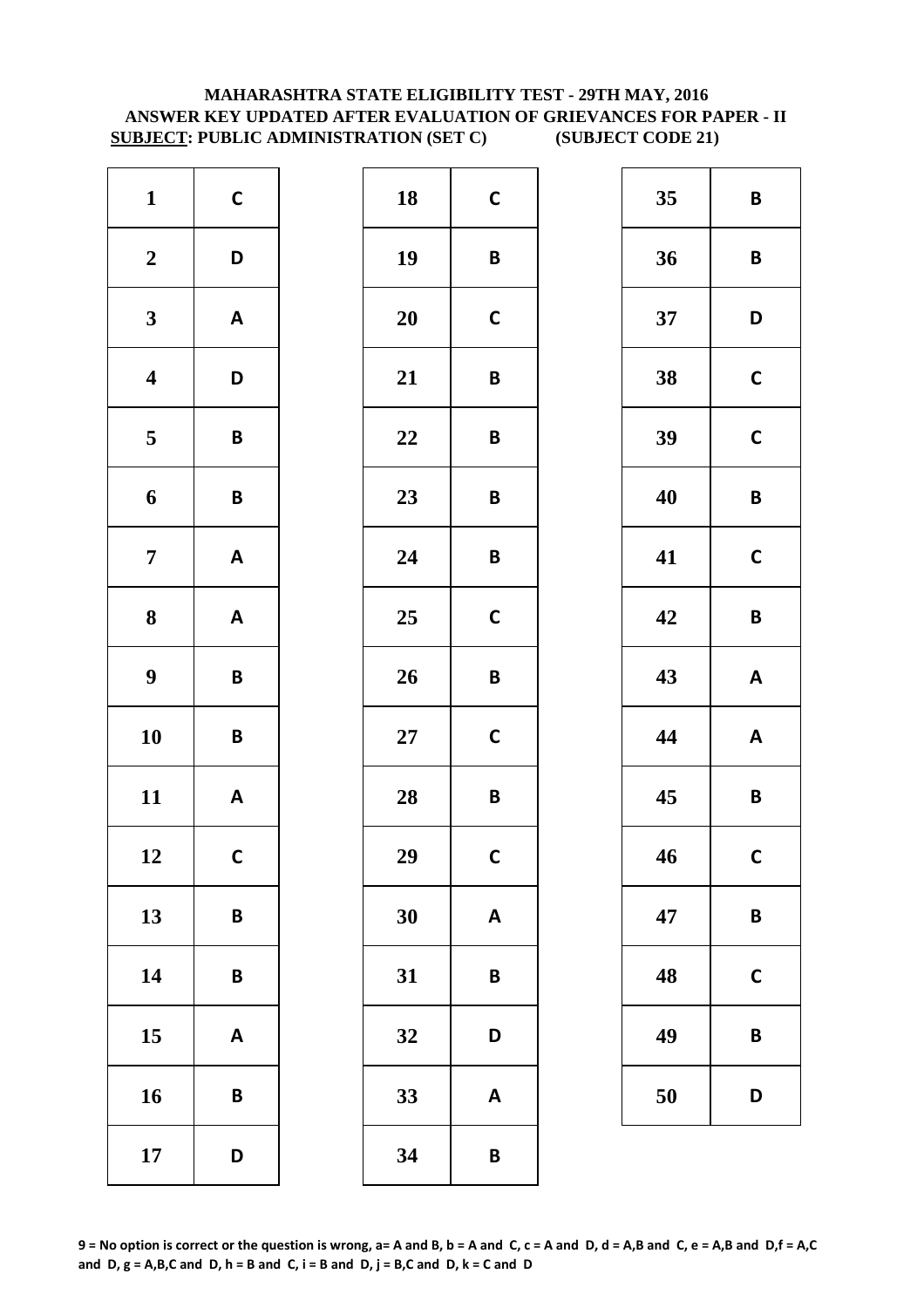# **MAHARASHTRA STATE ELIGIBILITY TEST - 29TH MAY, 2016 ANSWER KEY UPDATED AFTER EVALUATION OF GRIEVANCES FOR PAPER - II SUBJECT: PUBLIC ADMINISTRATION (SET D) (SUBJECT CODE 21)**

| $\mathbf{1}$            | $\boldsymbol{\mathsf{A}}$ | 18        | B            |
|-------------------------|---------------------------|-----------|--------------|
| $\boldsymbol{2}$        | $\mathsf{C}$              | 19        | $\mathbf C$  |
| $\mathbf{3}$            | $\pmb B$                  | <b>20</b> | A            |
| $\overline{\mathbf{4}}$ | B                         | 21        | B            |
| $\overline{\mathbf{5}}$ | $\boldsymbol{\mathsf{A}}$ | 22        | D            |
| $\boldsymbol{6}$        | $\pmb B$                  | 23        | A            |
| $\overline{7}$          | D                         | 24        | B            |
| ${\bf 8}$               | $\mathsf{C}$              | 25        | B            |
| $\boldsymbol{9}$        | B                         | 26        | B            |
| 10                      | $\mathsf{C}$              | $27\,$    | D            |
| 11                      | B                         | 28        | $\mathsf{C}$ |
| 12                      | B                         | 29        | $\mathbf C$  |
| 13                      | B                         | 30        | B            |
| 14                      | B                         | 31        | $\mathsf{C}$ |
| 15                      | $\mathsf{C}$              | 32        | B            |
| 16                      | B                         | 33        | A            |
| 17                      | $\mathsf{C}$              | 34        | A            |

| $\mathbf{1}$            | $\mathbf{A}$ | 18         | $\pmb B$                  | 35 | $\mathsf{B}$     |
|-------------------------|--------------|------------|---------------------------|----|------------------|
| $\boldsymbol{2}$        | $\mathsf C$  | 19         | $\mathbf C$               | 36 | $\mathbf C$      |
| $\mathbf{3}$            | $\pmb B$     | 20         | $\boldsymbol{\mathsf{A}}$ | 37 | $\mathsf{B}$     |
| $\overline{\mathbf{4}}$ | $\pmb B$     | 21         | $\pmb B$                  | 38 | $\mathbf C$      |
| $\overline{\mathbf{5}}$ | $\mathsf{A}$ | 22         | D                         | 39 | $\overline{B}$   |
| $\boldsymbol{6}$        | $\pmb B$     | 23         | $\boldsymbol{\mathsf{A}}$ | 40 | D                |
| $\overline{7}$          | D            | 24         | $\pmb B$                  | 41 | $\mathbf C$      |
| $\boldsymbol{8}$        | $\mathsf{C}$ | 25         | $\pmb B$                  | 42 | D                |
| $\boldsymbol{9}$        | $\pmb B$     | 26         | $\pmb B$                  | 43 | $\boldsymbol{A}$ |
| 10                      | $\mathsf C$  | ${\bf 27}$ | D                         | 44 | D                |
| 11                      | $\pmb B$     | 28         | $\mathsf{C}$              | 45 | $\mathbf B$      |
| 12                      | B            | 29         | $\mathsf{C}$              | 46 | B                |
| 13                      | $\pmb B$     | 30         | $\pmb B$                  | 47 | A                |
| 14                      | $\pmb B$     | 31         | $\mathsf{C}$              | 48 | A                |
| 15                      | $\mathsf{C}$ | 32         | $\pmb B$                  | 49 | $\mathbf B$      |
| 16                      | $\pmb B$     | 33         | $\boldsymbol{\mathsf{A}}$ | 50 | B                |
| 17                      | $\mathsf C$  | 34         | $\boldsymbol{\mathsf{A}}$ |    |                  |
|                         |              |            |                           |    |                  |

| 35 | B            |
|----|--------------|
| 36 | $\mathbf C$  |
| 37 | B            |
| 38 | C            |
| 39 | B            |
| 40 | D            |
| 41 | $\mathsf{C}$ |
| 42 | D            |
| 43 | A            |
| 44 | D            |
| 45 | B            |
| 46 | B            |
| 47 | Α            |
| 48 | A            |
| 49 | B            |
| 50 | B            |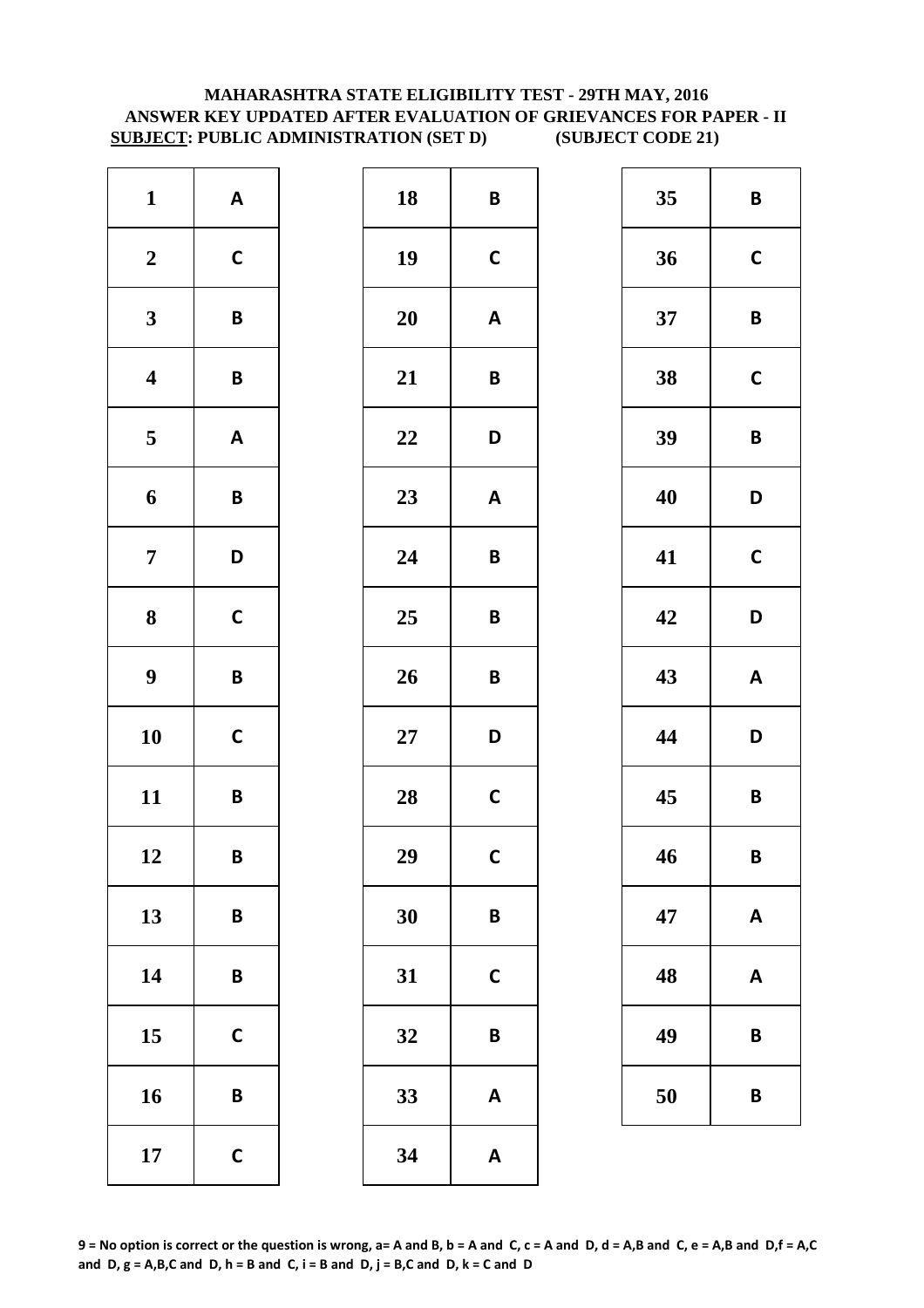# **MAHARASHTRA STATE ELIGIBILITY TEST - 29TH MAY, 2016 ANSWER KEY UPDATED AFTER EVALUATION OF GRIEVANCES FOR PAPER - II SUBJECT: ENVIRONMENTAL SCIENCE (SET A) (SUBJECT CODE 31)**

| $\mathbf{1}$            | $\mathbf D$           | 18        | $\mathbf{D}$ |
|-------------------------|-----------------------|-----------|--------------|
| $\boldsymbol{2}$        | $\bf{B}$              | 19        | $\bf{B}$     |
| $\mathbf{3}$            | $\bf{B}$              | <b>20</b> | $\bf{B}$     |
| $\boldsymbol{4}$        | $\boldsymbol{\rm{A}}$ | 21        | $\mathbf C$  |
| $\overline{\mathbf{5}}$ | ${\bf A}$             | 22        | $\mathbf A$  |
| 6                       | $\mathbf D$           | 23        | $\bf{B}$     |
| $\overline{7}$          | $\mathbf C$           | 24        | $\mathbf{D}$ |
| 8                       | $\mathbf D$           | 25        | $\mathbf C$  |
| $\boldsymbol{9}$        | $\bf{B}$              | 26        | $\bf{B}$     |
| 10                      | $\bf{B}$              | $27\,$    | $\mathbf{D}$ |
| 11                      | $\bf{B}$              | 28        | $\bf{B}$     |
| 12                      | $\mathbf C$           | 29        | B            |
| 13                      | $\mathbf C$           | 30        | $\mathbf{D}$ |
| 14                      | $\bf{B}$              | 31        | $\mathbf{A}$ |
| 15                      | $\bf{B}$              | 32        | $\mathbf C$  |
| 16                      | $\bf{B}$              | 33        | $\bf{B}$     |
| 17                      | $\bf{B}$              | 34        | $\mathbf{A}$ |

| $\mathbf{1}$            | $\mathbf{D}$ | 18     | $\mathbf{D}$          | 35 | $\mathbf C$ |
|-------------------------|--------------|--------|-----------------------|----|-------------|
| $\boldsymbol{2}$        | $\, {\bf B}$ | 19     | $\bf{B}$              | 36 | $\mathbf C$ |
| $\mathbf{3}$            | ${\bf B}$    | 20     | ${\bf B}$             | 37 | $\mathbf A$ |
| $\overline{\mathbf{4}}$ | ${\bf A}$    | 21     | $\mathbf C$           | 38 | $\mathbf A$ |
| $\overline{\mathbf{5}}$ | ${\bf A}$    | $22\,$ | $\boldsymbol{\rm{A}}$ | 39 | $\mathbf C$ |
| $\boldsymbol{6}$        | $\mathbf{D}$ | 23     | ${\bf B}$             | 40 | $\bf{B}$    |
| $\overline{7}$          | $\mathbf C$  | 24     | $\mathbf D$           | 41 | $\bf{B}$    |
| $\boldsymbol{8}$        | $\mathbf D$  | 25     | $\mathbf C$           | 42 | $\bf{B}$    |
| $\boldsymbol{9}$        | $\, {\bf B}$ | 26     | $\, {\bf B}$          | 43 | $\bf{B}$    |
| 10                      | ${\bf B}$    | $27\,$ | $\mathbf{D}$          | 44 | $\bf{B}$    |
| 11                      | ${\bf B}$    | 28     | ${\bf B}$             | 45 | $\bf{B}$    |
| 12                      | $\mathbf C$  | 29     | $\, {\bf B}$          | 46 | $\mathbf A$ |
| 13                      | $\mathbf C$  | 30     | $\mathbf{D}$          | 47 | $\mathbf A$ |
| 14                      | $\, {\bf B}$ | 31     | $\mathbf A$           | 48 | $\bf{B}$    |
| 15                      | ${\bf B}$    | 32     | $\mathbf C$           | 49 | $\mathbf C$ |
| 16                      | ${\bf B}$    | 33     | $\, {\bf B}$          | 50 | $\bf{B}$    |
| 17                      | $\, {\bf B}$ | 34     | $\boldsymbol{\rm{A}}$ |    |             |
|                         |              |        |                       |    |             |

| 35 | $\mathbf C$  |  |  |
|----|--------------|--|--|
| 36 | $\mathbf C$  |  |  |
| 37 | $\mathbf A$  |  |  |
| 38 | $\mathbf{A}$ |  |  |
| 39 | $\mathbf C$  |  |  |
| 40 | B            |  |  |
| 41 | B            |  |  |
| 42 | B            |  |  |
| 43 | B            |  |  |
|    | B            |  |  |
| 44 |              |  |  |
| 45 | B            |  |  |
| 46 | $\mathbf A$  |  |  |
| 47 | $\mathbf A$  |  |  |
| 48 | B            |  |  |
| 49 | $\mathbf C$  |  |  |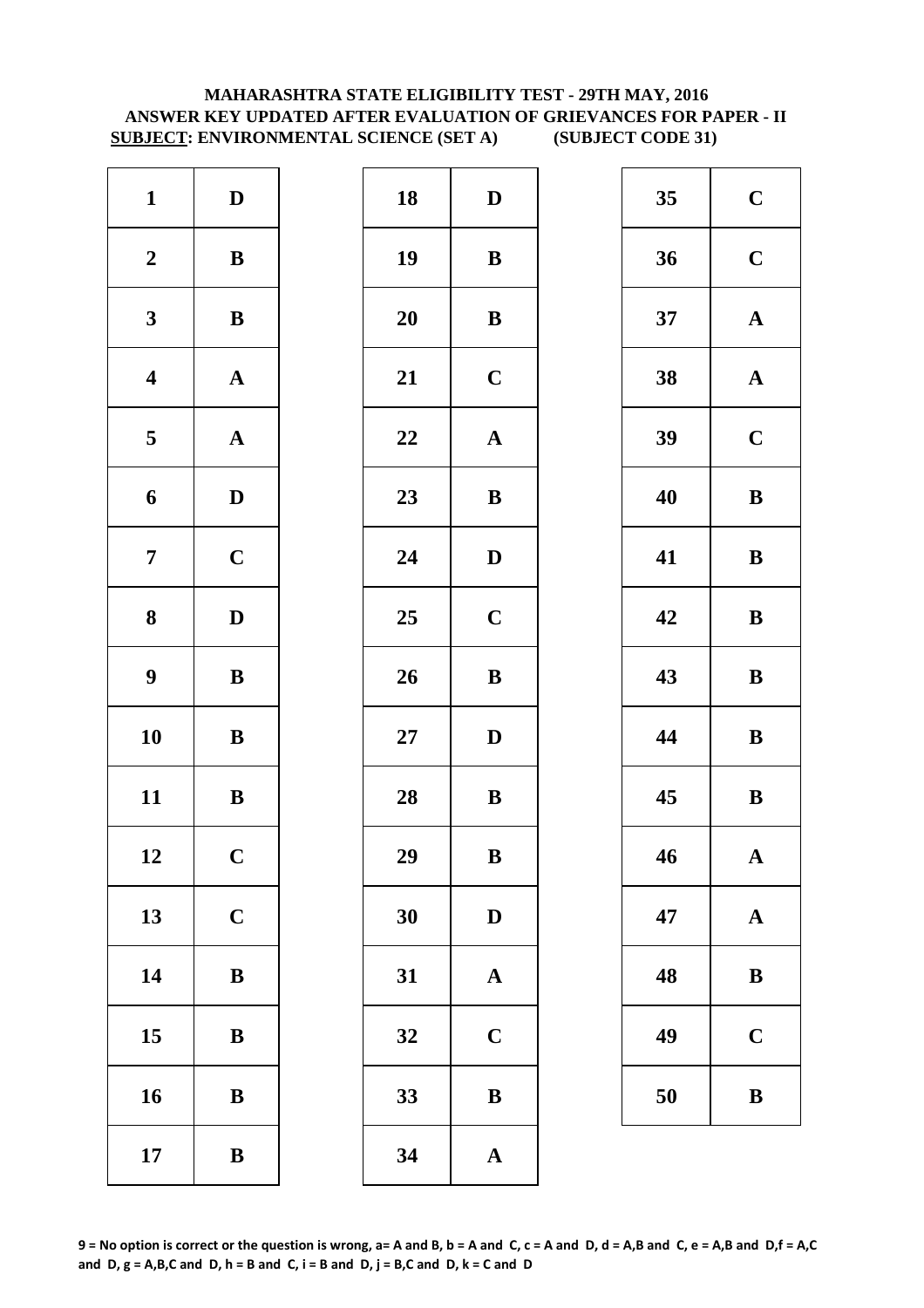# **SUBJECT: ENVIRONMENTAL SCIENCE (SET B) (SUBJECT CODE 31) MAHARASHTRA STATE ELIGIBILITY TEST - 29TH MAY, 2016 ANSWER KEY UPDATED AFTER EVALUATION OF GRIEVANCES FOR PAPER - II**

| $\mathbf{1}$     | $\mathsf{C}$              | 18        | A            |
|------------------|---------------------------|-----------|--------------|
| $\boldsymbol{2}$ | $\boldsymbol{\mathsf{A}}$ | 19        | $\mathsf{C}$ |
| $\mathbf{3}$     | B                         | <b>20</b> | B            |
| $\boldsymbol{4}$ | D                         | 21        | B            |
| 5                | $\mathsf{C}$              | 22        | B            |
| 6                | B                         | 23        | B            |
| $\overline{7}$   | D                         | 24        | B            |
| 8                | B                         | 25        | B            |
| $\boldsymbol{9}$ | B                         | 26        | $\mathsf{A}$ |
| 10               | D                         | $27\,$    | A            |
| 11               | $\boldsymbol{\mathsf{A}}$ | 28        | B            |
| 12               | $\mathsf{C}$              | 29        | $\mathbf C$  |
| 13               | B                         | 30        | B            |
| 14               | $\boldsymbol{\mathsf{A}}$ | 31        | D            |
| 15               | $\mathbf C$               | 32        | B            |
| 16               | $\mathsf{C}$              | 33        | B            |
| 17               | $\boldsymbol{\mathsf{A}}$ | 34        | A            |

| $\mathbf{1}$            | $\mathsf{C}$              | 18        | $\boldsymbol{\mathsf{A}}$ | 35 | A                       |
|-------------------------|---------------------------|-----------|---------------------------|----|-------------------------|
| $\boldsymbol{2}$        | $\boldsymbol{\mathsf{A}}$ | 19        | $\mathsf{C}$              | 36 | D                       |
| $\mathbf{3}$            | $\pmb B$                  | 20        | $\pmb B$                  | 37 | $\mathbf C$             |
| $\overline{\mathbf{4}}$ | D                         | 21        | $\pmb B$                  | 38 | D                       |
| $\overline{\mathbf{5}}$ | $\mathsf C$               | 22        | $\pmb B$                  | 39 | $\mathsf{B}$            |
| $\boldsymbol{6}$        | $\pmb B$                  | 23        | $\pmb B$                  | 40 | $\mathsf{B}$            |
| $\overline{7}$          | D                         | 24        | $\pmb B$                  | 41 | $\overline{\mathsf{B}}$ |
| $\boldsymbol{8}$        | $\pmb B$                  | 25        | $\pmb B$                  | 42 | $\mathbf c$             |
| $\boldsymbol{9}$        | $\pmb B$                  | 26        | $\boldsymbol{\mathsf{A}}$ | 43 | $\mathbf C$             |
| 10                      | D                         | <b>27</b> | $\boldsymbol{\mathsf{A}}$ | 44 | $\overline{\mathsf{B}}$ |
| 11                      | $\boldsymbol{\mathsf{A}}$ | 28        | $\pmb B$                  | 45 | $\overline{\mathsf{B}}$ |
| 12                      | $\mathsf{C}$              | 29        | $\mathsf{C}$              | 46 | $\mathbf B$             |
| 13                      | $\pmb B$                  | 30        | $\pmb B$                  | 47 | $\mathsf{B}$            |
| 14                      | $\boldsymbol{\mathsf{A}}$ | 31        | D                         | 48 | D                       |
| 15                      | $\mathbf C$               | 32        | $\pmb B$                  | 49 | B                       |
| 16                      | $\mathsf{C}$              | 33        | B                         | 50 | B                       |
| 17                      | $\mathbf{A}$              | 34        | $\pmb{\mathsf{A}}$        |    |                         |
|                         |                           |           |                           |    |                         |

| 35 | A            |
|----|--------------|
| 36 | D            |
| 37 | $\mathsf{C}$ |
| 38 | D            |
| 39 | B            |
| 40 | B            |
| 41 | B            |
| 42 | $\mathsf{C}$ |
| 43 | $\mathbf C$  |
| 44 | B            |
| 45 | B            |
| 46 | B            |
| 47 | B            |
| 48 | D            |
| 49 | B            |
| 50 | B            |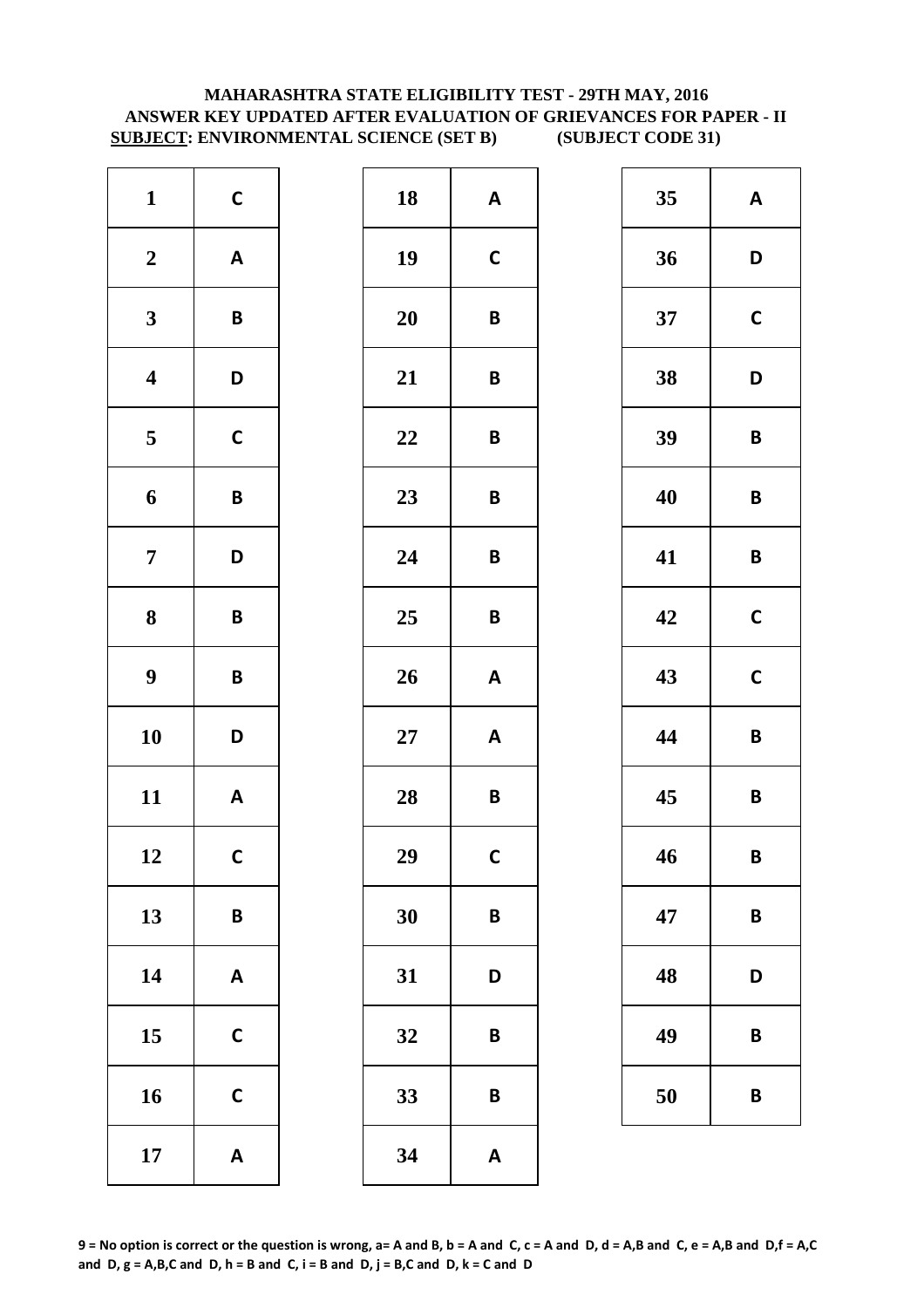# **MAHARASHTRA STATE ELIGIBILITY TEST - 29TH MAY, 2016 ANSWER KEY UPDATED AFTER EVALUATION OF GRIEVANCES FOR PAPER - II SUBJECT: ENVIRONMENTAL SCIENCE (SET C) (SUBJECT CODE 31)**

| $\mathbf{1}$            | $\boldsymbol{\mathsf{A}}$ | 18        | B            |
|-------------------------|---------------------------|-----------|--------------|
| $\boldsymbol{2}$        | $\mathbf C$               | 19        | $\mathbf C$  |
| $\mathbf{3}$            | B                         | <b>20</b> | B            |
| $\overline{\mathbf{4}}$ | $\boldsymbol{\mathsf{A}}$ | 21        | D            |
| $\overline{\mathbf{5}}$ | $\mathsf{C}$              | 22        | B            |
| 6                       | $\mathsf{C}$              | 23        | B            |
| $\overline{7}$          | $\boldsymbol{\mathsf{A}}$ | 24        | A            |
| 8                       | $\boldsymbol{\mathsf{A}}$ | 25        | A            |
| $\boldsymbol{9}$        | $\mathsf{C}$              | 26        | D            |
| 10                      | B                         | $27\,$    | $\mathsf{C}$ |
| 11                      | B                         | 28        | D            |
| 12                      | B                         | 29        | B            |
| 13                      | B                         | 30        | B            |
| 14                      | B                         | 31        | B            |
| 15                      | B                         | 32        | $\mathsf{C}$ |
| 16                      | $\boldsymbol{\mathsf{A}}$ | 33        | $\mathbf C$  |
| 17                      | $\boldsymbol{\mathsf{A}}$ | 34        | B            |

| $\mathbf{1}$            | $\mathbf{A}$              | 18     | $\pmb B$                  | 35 | $\overline{B}$          |
|-------------------------|---------------------------|--------|---------------------------|----|-------------------------|
| $\boldsymbol{2}$        | $\mathsf{C}$              | 19     | $\mathsf{C}$              | 36 | $\overline{\mathsf{B}}$ |
| $\mathbf{3}$            | $\pmb B$                  | 20     | $\pmb B$                  | 37 | $\overline{\mathsf{B}}$ |
| $\overline{\mathbf{4}}$ | $\boldsymbol{\mathsf{A}}$ | 21     | D                         | 38 | D                       |
| $5\overline{)}$         | $\mathsf C$               | 22     | $\pmb B$                  | 39 | B                       |
| $\boldsymbol{6}$        | $\mathsf{C}$              | 23     | $\pmb B$                  | 40 | $\mathsf{B}$            |
| $\overline{7}$          | $\mathbf{A}$              | 24     | $\boldsymbol{\mathsf{A}}$ | 41 | $\mathbf C$             |
| $\boldsymbol{8}$        | $\mathsf{A}$              | 25     | $\boldsymbol{\mathsf{A}}$ | 42 | $\boldsymbol{A}$        |
| $\boldsymbol{9}$        | $\mathsf C$               | 26     | D                         | 43 | B                       |
| 10                      | $\pmb B$                  | $27\,$ | $\mathbf C$               | 44 | D                       |
| 11                      | $\pmb B$                  | 28     | D                         | 45 | $\mathbf C$             |
| 12                      | $\pmb B$                  | 29     | $\pmb B$                  | 46 | B                       |
| 13                      | $\pmb B$                  | 30     | $\pmb B$                  | 47 | D                       |
| 14                      | B                         | 31     | $\pmb B$                  | 48 | B                       |
| 15                      | $\pmb B$                  | 32     | $\mathbf C$               | 49 | $\mathsf{B}$            |
| 16                      | $\boldsymbol{\mathsf{A}}$ | 33     | $\mathbf C$               | 50 | D                       |
| 17                      | $\mathbf{A}$              | 34     | $\pmb B$                  |    |                         |
|                         |                           |        |                           |    |                         |

| 35 | B            |  |  |
|----|--------------|--|--|
| 36 | B            |  |  |
| 37 | B            |  |  |
| 38 | D            |  |  |
| 39 | B            |  |  |
| 40 | B            |  |  |
| 41 | $\mathsf{C}$ |  |  |
| 42 | A            |  |  |
| 43 | B            |  |  |
| 44 | D            |  |  |
| 45 | C            |  |  |
| 46 | B            |  |  |
| 47 | D            |  |  |
| 48 | B            |  |  |
| 49 | B            |  |  |
| 50 | D            |  |  |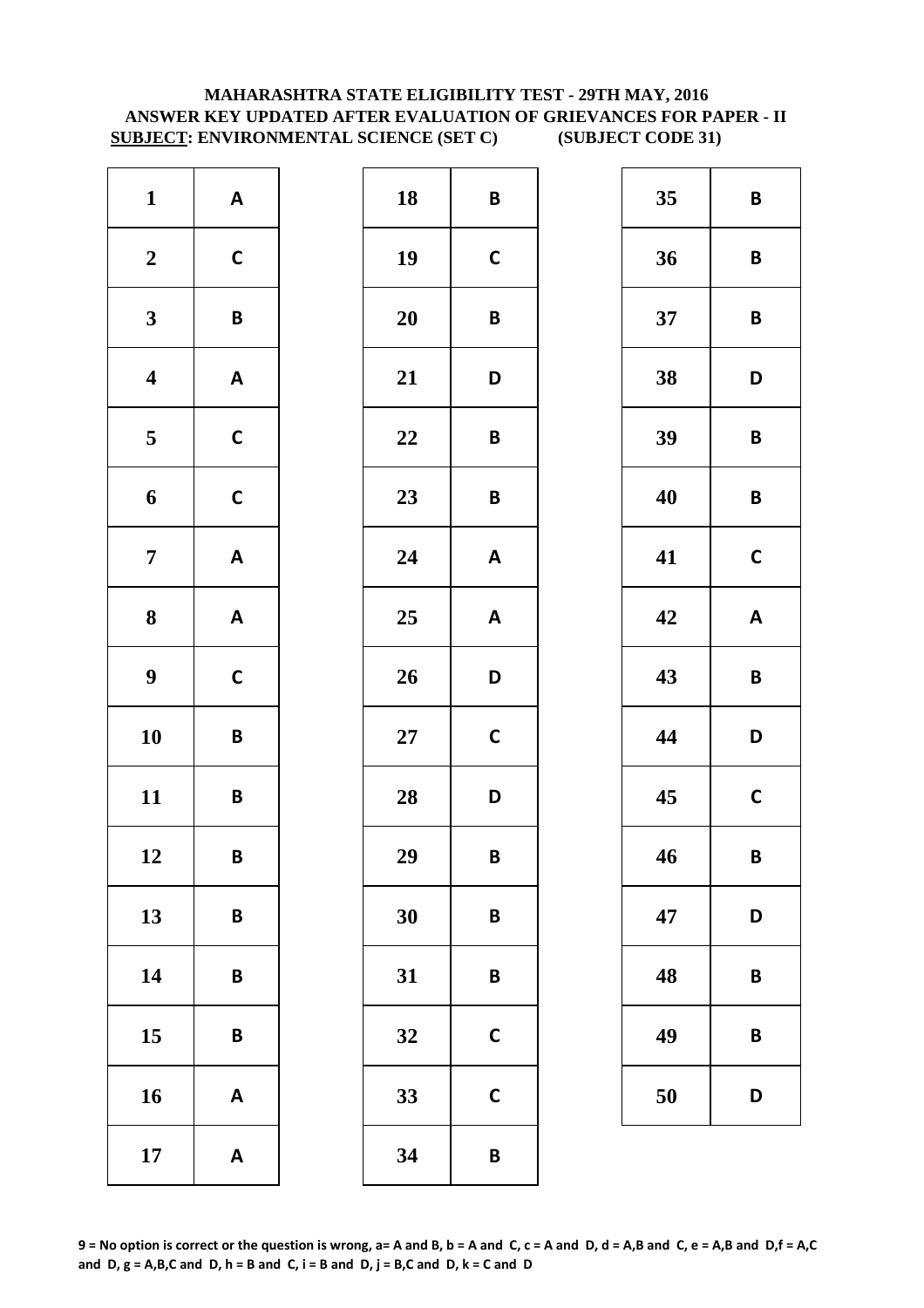# **MAHARASHTRA STATE ELIGIBILITY TEST - 29TH MAY, 2016 ANSWER KEY UPDATED AFTER EVALUATION OF GRIEVANCES FOR PAPER - II SUBJECT: ENVIRONMENTAL SCIENCE (SET D) (SUBJECT CODE 31)**

| $\mathbf{1}$            | $\pmb B$                  | 18     | D            |
|-------------------------|---------------------------|--------|--------------|
| $\boldsymbol{2}$        | B                         | 19     | B            |
| $\mathbf{3}$            | B                         | 20     | B            |
| $\boldsymbol{4}$        | B                         | 21     | B            |
| $\overline{\mathbf{5}}$ | B                         | 22     | $\mathsf{C}$ |
| 6                       | $\boldsymbol{\mathsf{A}}$ | 23     | $\mathsf{C}$ |
| $\overline{7}$          | $\boldsymbol{\mathsf{A}}$ | 24     | B            |
| 8                       | B                         | 25     | B            |
| $\boldsymbol{9}$        | $\mathsf{C}$              | 26     | B            |
| 10                      | B                         | $27\,$ | B            |
| 11                      | D                         | 28     | D            |
| 12                      | B                         | 29     | B            |
| 13                      | B                         | 30     | B            |
| 14                      | $\boldsymbol{\mathsf{A}}$ | 31     | $\mathsf{C}$ |
| 15                      | $\boldsymbol{\mathsf{A}}$ | 32     | A            |
| 16                      | D                         | 33     | B            |
| 17                      | $\mathsf{C}$              | 34     | D            |

| $\mathbf{1}$            | $\pmb B$                  | 18     | D                         | 35 | $\mathsf{C}$            |
|-------------------------|---------------------------|--------|---------------------------|----|-------------------------|
| $\boldsymbol{2}$        | $\pmb B$                  | 19     | $\pmb B$                  | 36 | $\mathsf{B}$            |
| $\mathbf{3}$            | $\pmb B$                  | 20     | $\pmb B$                  | 37 | D                       |
| $\overline{\mathbf{4}}$ | $\pmb B$                  | 21     | $\pmb B$                  | 38 | $\overline{\mathsf{B}}$ |
| $\overline{\mathbf{5}}$ | $\pmb B$                  | 22     | $\mathsf{C}$              | 39 | $\mathbf B$             |
| $\boldsymbol{6}$        | $\mathbf{A}$              | 23     | $\mathbf C$               | 40 | D                       |
| $\overline{7}$          | $\mathbf{A}$              | 24     | $\pmb B$                  | 41 | A                       |
| $\boldsymbol{8}$        | $\pmb B$                  | 25     | $\pmb B$                  | 42 | $\mathbf C$             |
| $\boldsymbol{9}$        | $\mathsf{C}$              | 26     | $\pmb B$                  | 43 | $\mathbf B$             |
| 10                      | $\pmb B$                  | $27\,$ | $\pmb B$                  | 44 | A                       |
| 11                      | D                         | 28     | D                         | 45 | $\mathbf C$             |
| 12                      | $\pmb B$                  | 29     | $\pmb B$                  | 46 | $\mathbf C$             |
| 13                      | $\pmb B$                  | 30     | $\pmb B$                  | 47 | A                       |
| 14                      | $\mathbf{A}$              | 31     | $\mathbf C$               | 48 | A                       |
| 15                      | $\boldsymbol{\mathsf{A}}$ | 32     | $\boldsymbol{\mathsf{A}}$ | 49 | $\mathsf{C}$            |
| 16                      | D                         | 33     | $\pmb B$                  | 50 | B                       |
| 17                      | $\mathsf C$               | 34     | D                         |    |                         |
|                         |                           |        |                           |    |                         |

| 35 | $\mathbf C$  |
|----|--------------|
| 36 | B            |
| 37 | D            |
| 38 | B            |
| 39 | B            |
| 40 | D            |
| 41 | A            |
| 42 | $\mathbf C$  |
| 43 | B            |
| 44 | A            |
| 45 | C            |
| 46 | $\mathsf{C}$ |
| 47 | A            |
| 48 | A            |
| 49 | C            |
| 50 | B            |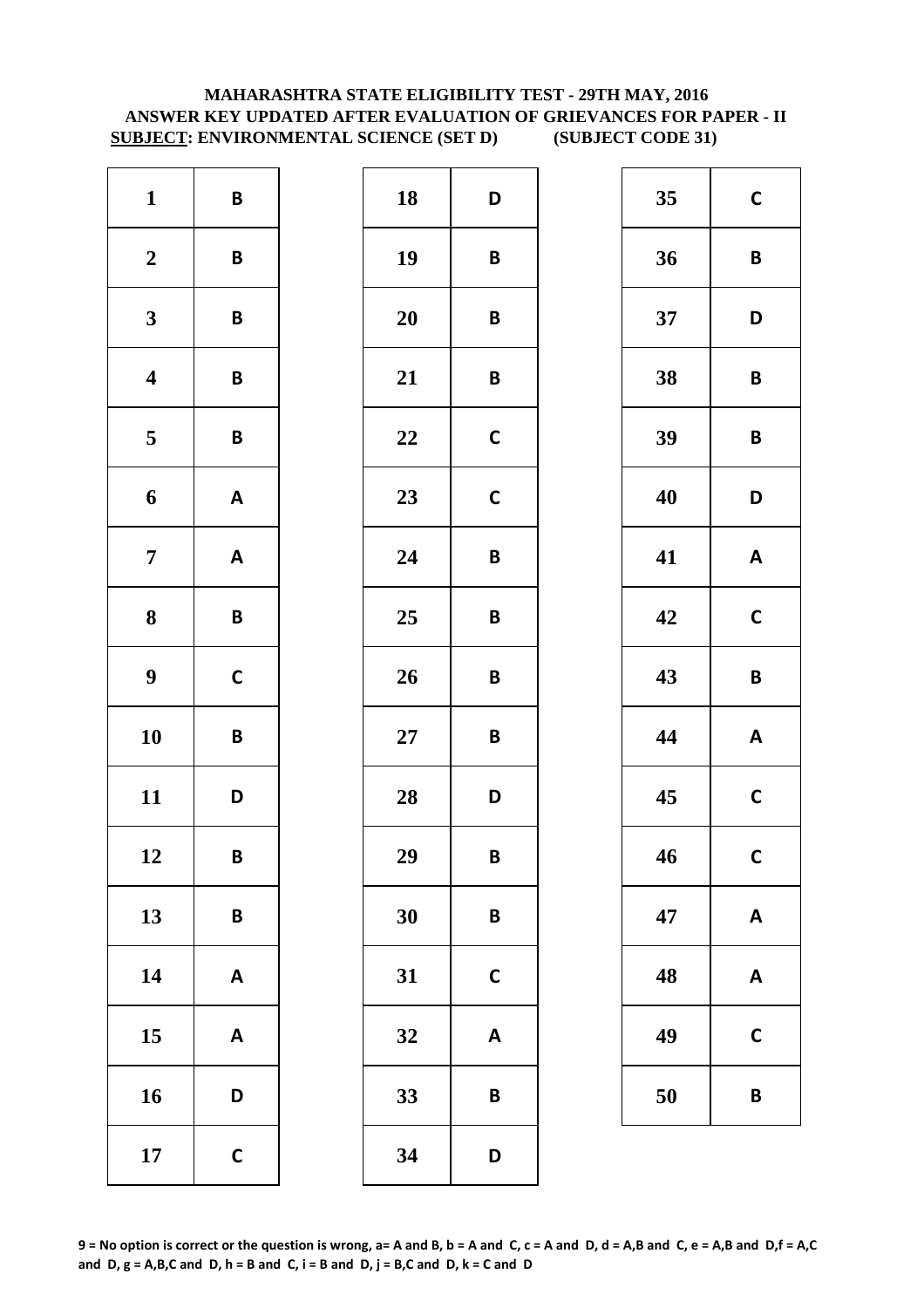### **MAHARASHTRA STATE ELIGIBILITY TEST - 29TH MAY, 2016 ANSWER KEY UPDATED AFTER EVALUATION OF GRIEVANCES FOR PAPER - II SUBJECT: PHYSICAL SCIENCE (SET A) (SUBJECT CODE 32)**

| $\mathbf{1}$            | 9           |  |
|-------------------------|-------------|--|
| $\boldsymbol{2}$        | $\mathbf C$ |  |
| 3                       | D           |  |
| $\overline{\mathbf{4}}$ | ${\bf A}$   |  |
| 5                       | D           |  |
| 6                       | 9           |  |
| 7                       | ${\bf A}$   |  |
| 8                       | $\mathbf h$ |  |
| 9                       | ${\bf A}$   |  |
| 10                      | $\bf{D}$    |  |
| 11                      | B           |  |
| 12                      | A           |  |
| 13                      | $\mathbf C$ |  |
| 14                      | $\mathbf A$ |  |
| 15                      | D           |  |
| 16                      | $\mathbf C$ |  |
|                         |             |  |

| $\mathbf{1}$            | $\boldsymbol{9}$      | 18 | $\mathbf d$           | 35 | $\mathbf C$           |
|-------------------------|-----------------------|----|-----------------------|----|-----------------------|
| $\overline{2}$          | $\mathbf C$           | 19 | $\mathbf C$           | 36 | $\mathbf D$           |
| $\mathbf{3}$            | $\mathbf D$           | 20 | $\boldsymbol{\rm{A}}$ | 37 | ${\bf A}$             |
| $\overline{\mathbf{4}}$ | ${\bf A}$             | 21 | $\boldsymbol{9}$      | 38 | $\mathbf C$           |
| $5\overline{)}$         | $\mathbf D$           | 22 | $\mathbf D$           | 39 | B/A                   |
| $\boldsymbol{6}$        | $\boldsymbol{9}$      | 23 | $\mathbf C$           | 40 | $\boldsymbol{\rm{A}}$ |
| $\overline{7}$          | $\boldsymbol{\rm{A}}$ | 24 | $\mathbf D$           | 41 | $\mathbf{A}$          |
| $\boldsymbol{8}$        | $\mathbf h$           | 25 | ${\bf A}$             | 42 | $\, {\bf B}$          |
| $\boldsymbol{9}$        | ${\bf A}$             | 26 | ${\bf A}$             | 43 | $\mathbf C$           |
| 10                      | $\mathbf{D}$          | 27 | $\mathbf C$           | 44 | $\mathbf C$           |
| 11                      | $\bf{B}$              | 28 | $\mathbf C$           | 45 | ${\bf A}$             |
| 12                      | $\mathbf A$           | 29 | $\mathbf C$           | 46 | $\mathbf{A}$          |
| 13                      | $\mathbf C$           | 30 | ${\bf A}$             | 47 | $\bf{B}$              |
| 14                      | $\mathbf{A}$          | 31 | ${\bf A}$             | 48 | $\mathbf C$           |
| 15                      | $\mathbf{D}$          | 32 | $\mathbf A$           | 49 | $\mathbf{D}$          |
| 16                      | $\mathbf C$           | 33 | $\mathbf D$           | 50 | ${\bf A}$             |
| 17                      | $\bf{B}$              | 34 | D/A/B                 |    |                       |

| 35 | $\mathbf C$             |
|----|-------------------------|
| 36 | D                       |
| 37 | $\mathbf A$             |
| 38 | $\overline{\mathbf{C}}$ |
| 39 | B/A                     |
| 40 | $\mathbf A$             |
| 41 | $\mathbf A$             |
| 42 | B                       |
| 43 | $\overline{\mathbf{C}}$ |
| 44 | $\mathbf C$             |
| 45 | $\mathbf A$             |
| 46 | $\mathbf A$             |
| 47 | B                       |
| 48 | $\mathbf C$             |
| 49 | D                       |
| 50 | $\mathbf A$             |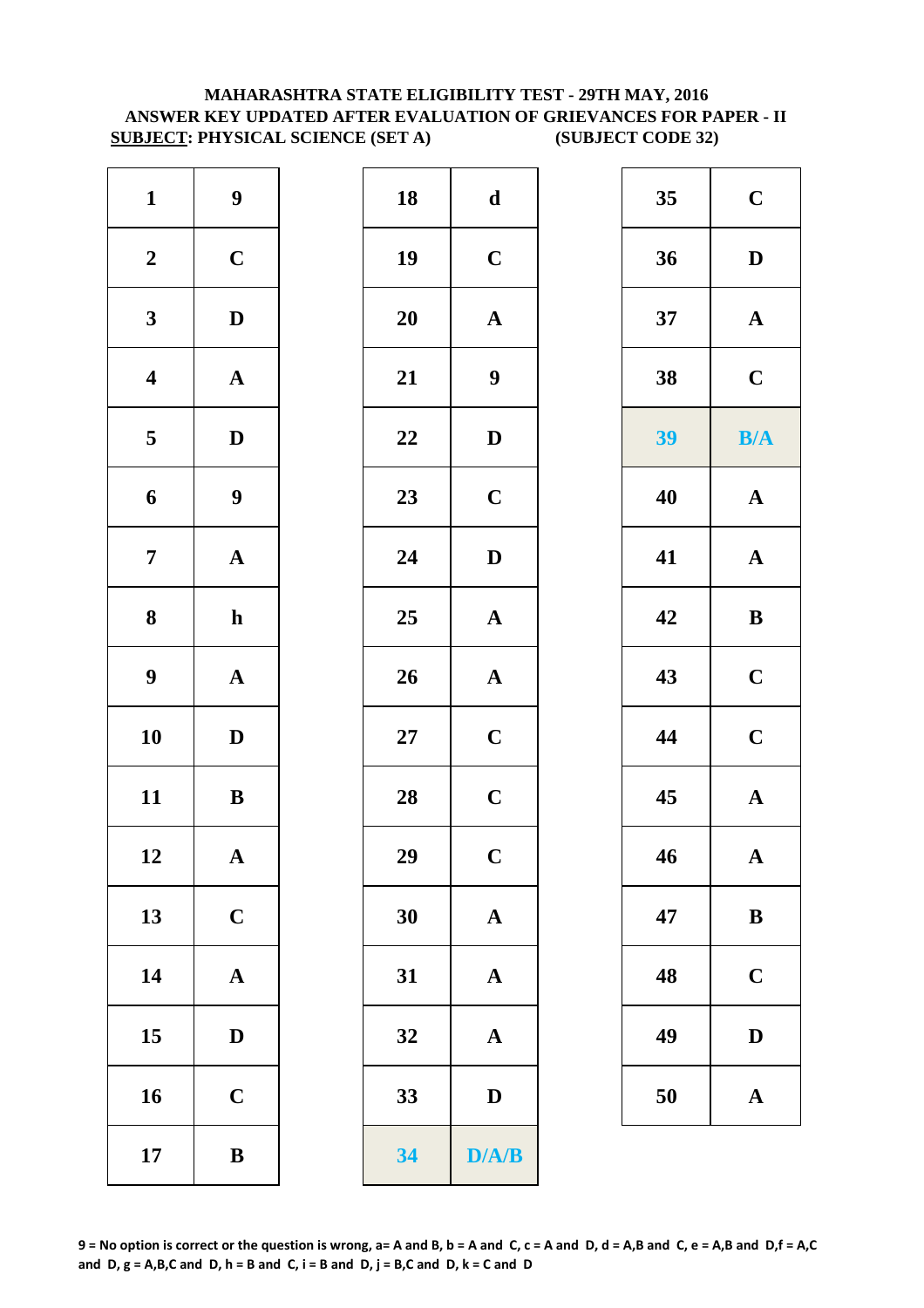### **MAHARASHTRA STATE ELIGIBILITY TEST - 29TH MAY, 2016 ANSWER KEY UPDATED AFTER EVALUATION OF GRIEVANCES FOR PAPER - II SUBJECT: PHYSICAL SCIENCE (SET B) (SUBJECT CODE 32)**

| $\mathbf{1}$            | $\boldsymbol{9}$      | 18        | $\mathbf C$      |
|-------------------------|-----------------------|-----------|------------------|
| $\boldsymbol{2}$        | $\mathbf D$           | 19        | B/4              |
| $\mathbf{3}$            | $\mathbf C$           | <b>20</b> | $\mathbf{A}$     |
| $\overline{\mathbf{4}}$ | $\mathbf D$           | 21        | $\mathbf{A}$     |
| $\overline{\mathbf{5}}$ | $\boldsymbol{\rm{A}}$ | 22        | $\bf{B}$         |
| 6                       | ${\bf A}$             | 23        | $\mathbf C$      |
| $\overline{7}$          | $\mathbf C$           | 24        | $\mathbf C$      |
| 8                       | $\mathbf C$           | 25        | $\mathbf{A}$     |
| $\boldsymbol{9}$        | $\mathbf C$           | 26        | $\mathbf{A}$     |
| 10                      | $\mathbf A$           | $27\,$    | $\bf{B}$         |
| 11                      | ${\bf A}$             | 28        | $\mathbf C$      |
| 12                      | $\mathbf A$           | 29        | D                |
| 13                      | $\mathbf D$           | 30        | $\mathbf{A}$     |
| 14                      | D/A/B                 | 31        | $\boldsymbol{9}$ |
| 15                      | $\mathbf C$           | 32        | $\mathbf C$      |
| 16                      | $\mathbf D$           | 33        | D                |
| 17                      | $\boldsymbol{\rm{A}}$ | 34        | $\mathbf{A}$     |

| $\mathbf{1}$            | $\boldsymbol{9}$ | 18        | $\mathbf C$           | 35 | $\mathbf{D}$     |
|-------------------------|------------------|-----------|-----------------------|----|------------------|
| $\boldsymbol{2}$        | $\mathbf{D}$     | <b>19</b> | B/A                   | 36 | $\boldsymbol{9}$ |
| $\mathbf{3}$            | $\mathbf C$      | 20        | ${\bf A}$             | 37 | $\mathbf A$      |
| $\overline{\mathbf{4}}$ | $\mathbf D$      | 21        | $\boldsymbol{\rm{A}}$ | 38 | $\mathbf h$      |
| $\overline{\mathbf{5}}$ | ${\bf A}$        | 22        | $\, {\bf B}$          | 39 | $\mathbf A$      |
| $\boldsymbol{6}$        | ${\bf A}$        | 23        | $\mathbf C$           | 40 | $\mathbf{D}$     |
| $\overline{7}$          | $\mathbf C$      | 24        | $\mathbf C$           | 41 | $\bf{B}$         |
| $\boldsymbol{8}$        | $\mathbf C$      | 25        | ${\bf A}$             | 42 | $\mathbf A$      |
| $\boldsymbol{9}$        | $\mathbf C$      | 26        | ${\bf A}$             | 43 | $\mathbf C$      |
| 10                      | ${\bf A}$        | $27\,$    | $\bf{B}$              | 44 | $\mathbf A$      |
| 11                      | ${\bf A}$        | 28        | $\mathbf C$           | 45 | $\mathbf{D}$     |
| 12                      | $\mathbf{A}$     | 29        | D                     | 46 | $\mathbf C$      |
| 13                      | $\mathbf D$      | 30        | ${\bf A}$             | 47 | $\bf{B}$         |
| 14                      | D/A/B            | 31        | $\boldsymbol{9}$      | 48 | $\mathbf d$      |
| 15                      | $\mathbf C$      | 32        | $\mathbf C$           | 49 | $\mathbf C$      |
| 16                      | $\mathbf D$      | 33        | ${\bf D}$             | 50 | $\mathbf A$      |
| 17                      | ${\bf A}$        | 34        | $\mathbf A$           |    |                  |
|                         |                  |           |                       |    |                  |

| 35 | D           |
|----|-------------|
| 36 | 9           |
| 37 | $\mathbf A$ |
| 38 | $\mathbf h$ |
| 39 | $\mathbf A$ |
| 40 | D           |
| 41 | $\bf{B}$    |
| 42 | $\mathbf A$ |
| 43 | $\mathbf C$ |
| 44 | $\mathbf A$ |
| 45 | D           |
| 46 | $\mathbf C$ |
| 47 | B           |
| 48 | d           |
| 49 | $\mathbf C$ |
| 50 | $\mathbf A$ |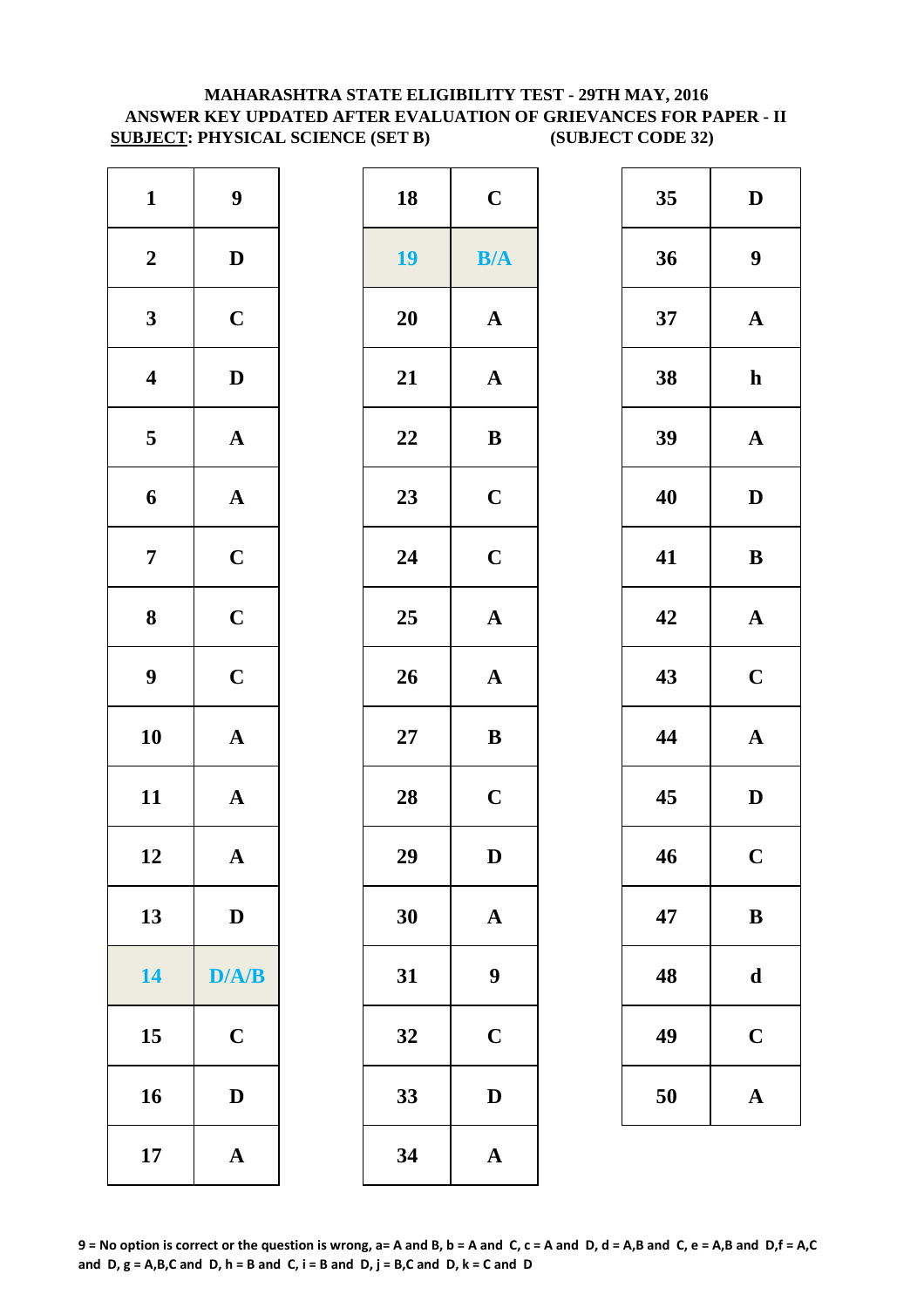### **SUBJECT: PHYSICAL SCIENCE (SET C) (SUBJECT CODE 32) MAHARASHTRA STATE ELIGIBILITY TEST - 29TH MAY, 2016 ANSWER KEY UPDATED AFTER EVALUATION OF GRIEVANCES FOR PAPER - II**

| $\mathbf{1}$            | ${\bf A}$             | 18        | $\mathbf C$      |
|-------------------------|-----------------------|-----------|------------------|
| $\boldsymbol{2}$        | ${\bf A}$             | 19        | $\mathbf{D}$     |
| $\mathbf{3}$            | $\mathbf D$           | <b>20</b> | $\mathbf A$      |
| $\overline{\mathbf{4}}$ | D/A/B                 | 21        | $\boldsymbol{9}$ |
| $\overline{\mathbf{5}}$ | $\mathbf C$           | 22        | $\mathbf C$      |
| 6                       | $\mathbf D$           | 23        | $\mathbf{D}$     |
| $\overline{7}$          | $\boldsymbol{\rm{A}}$ | 24        | $\mathbf{A}$     |
| ${\bf 8}$               | $\mathbf C$           | 25        | $\mathbf{D}$     |
| $\overline{9}$          | B/A                   | 26        | $\boldsymbol{9}$ |
| 10                      | $\boldsymbol{\rm{A}}$ | $27\,$    | $\mathbf{A}$     |
| 11                      | ${\bf A}$             | 28        | $\mathbf h$      |
| 12                      | B                     | 29        | A                |
| 13                      | $\mathbf C$           | 30        | $\mathbf{D}$     |
| 14                      | $\mathbf C$           | 31        | $\bf{B}$         |
| 15                      | $\boldsymbol{\rm{A}}$ | 32        | $\mathbf{A}$     |
| 16                      | $\boldsymbol{\rm{A}}$ | 33        | $\mathbf C$      |
| 17                      | $\, {\bf B}$          | 34        | $\mathbf{A}$     |

| $\mathbf{1}$            | ${\bf A}$    | 18 | $\mathbf C$      | 35 | $\mathbf{D}$     |
|-------------------------|--------------|----|------------------|----|------------------|
| $\boldsymbol{2}$        | ${\bf A}$    | 19 | $\mathbf D$      | 36 | $\mathbf C$      |
| $\mathbf{3}$            | $\mathbf{D}$ | 20 | ${\bf A}$        | 37 | $\bf{B}$         |
| $\overline{\mathbf{4}}$ | D/A/B        | 21 | $\boldsymbol{9}$ | 38 | $\mathbf d$      |
| $\overline{\mathbf{5}}$ | $\mathbf C$  | 22 | $\mathbf C$      | 39 | $\mathbf C$      |
| $\boldsymbol{6}$        | $\mathbf D$  | 23 | $\mathbf D$      | 40 | $\mathbf A$      |
| $\overline{7}$          | ${\bf A}$    | 24 | $\mathbf{A}$     | 41 | $\boldsymbol{9}$ |
| $\boldsymbol{8}$        | $\mathbf C$  | 25 | ${\bf D}$        | 42 | $\mathbf{D}$     |
| $\boldsymbol{9}$        | B/A          | 26 | $\boldsymbol{9}$ | 43 | $\mathbf C$      |
| 10                      | ${\bf A}$    | 27 | $\mathbf A$      | 44 | $\mathbf{D}$     |
| 11                      | ${\bf A}$    | 28 | $\mathbf h$      | 45 | $\mathbf A$      |
| 12                      | $\bf{B}$     | 29 | $\mathbf{A}$     | 46 | $\mathbf A$      |
| 13                      | $\mathbf C$  | 30 | $\mathbf D$      | 47 | $\mathbf C$      |
| 14                      | $\mathbf C$  | 31 | ${\bf B}$        | 48 | $\mathbf C$      |
| 15                      | ${\bf A}$    | 32 | $\mathbf A$      | 49 | $\mathbf C$      |
| 16                      | ${\bf A}$    | 33 | $\mathbf C$      | 50 | $\mathbf A$      |
| 17                      | $\, {\bf B}$ | 34 | $\mathbf A$      |    |                  |

| 35 | D           |
|----|-------------|
| 36 | $\mathbf C$ |
| 37 | B           |
| 38 | $\mathbf d$ |
| 39 | $\mathbf C$ |
| 40 | $\mathbf A$ |
| 41 | 9           |
| 42 | D           |
| 43 | $\mathbf C$ |
| 44 | D           |
| 45 | $\mathbf A$ |
| 46 | $\mathbf A$ |
| 47 | $\mathbf C$ |
| 48 | $\mathbf C$ |
| 49 | $\mathbf C$ |
| 50 | $\mathbf A$ |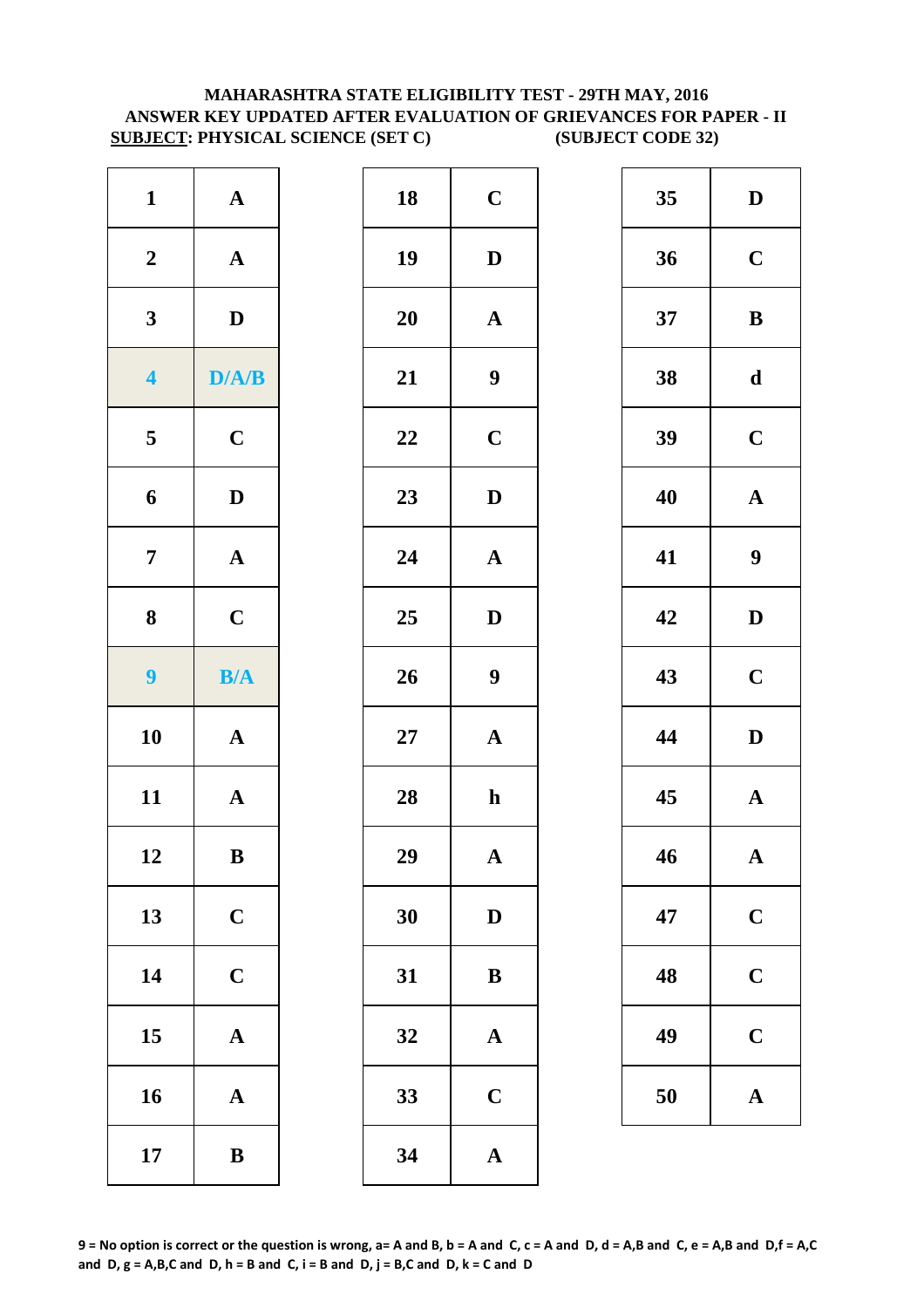### **MAHARASHTRA STATE ELIGIBILITY TEST - 29TH MAY, 2016 ANSWER KEY UPDATED AFTER EVALUATION OF GRIEVANCES FOR PAPER - II SUBJECT: PHYSICAL SCIENCE (SET D) (SUBJECT CODE 32)**

| $\mathbf{1}$            | $\boldsymbol{\rm{A}}$ | 18        | $\mathbf h$      |
|-------------------------|-----------------------|-----------|------------------|
| $\boldsymbol{2}$        | $\, {\bf B}$          | 19        | $\mathbf{A}$     |
| $\mathbf{3}$            | $\mathbf C$           | <b>20</b> | $\mathbf{D}$     |
| $\overline{\mathbf{4}}$ | $\mathbf C$           | 21        | $\bf{B}$         |
| $\overline{\mathbf{5}}$ | $\boldsymbol{\rm{A}}$ | 22        | $\mathbf{A}$     |
| 6                       | $\mathbf A$           | 23        | $\mathbf C$      |
| $\overline{7}$          | $\bf{B}$              | 24        | $\mathbf{A}$     |
| $\bf 8$                 | $\mathbf C$           | 25        | $\mathbf{D}$     |
| $\boldsymbol{9}$        | $\mathbf D$           | 26        | $\mathbf C$      |
| 10                      | $\mathbf A$           | $27\,$    | $\bf{B}$         |
| 11                      | 9                     | 28        | $\mathbf d$      |
| 12                      | $\mathbf C$           | 29        | $\overline{C}$   |
| 13                      | $\mathbf D$           | 30        | $\mathbf{A}$     |
| 14                      | $\mathbf A$           | 31        | $\boldsymbol{9}$ |
| 15                      | $\mathbf D$           | 32        | D                |
| 16                      | 9                     | 33        | $\mathbf C$      |
| 17                      | ${\bf A}$             | 34        | $\mathbf{D}$     |

| $\mathbf{1}$            | ${\bf A}$        | 18     | $\mathbf{h}$     | 35 | ${\bf A}$             |
|-------------------------|------------------|--------|------------------|----|-----------------------|
| $\boldsymbol{2}$        | $\, {\bf B}$     | 19     | ${\bf A}$        | 36 | ${\bf A}$             |
| $\mathbf{3}$            | $\mathbf C$      | 20     | $\mathbf D$      | 37 | $\mathbf C$           |
| $\overline{\mathbf{4}}$ | $\mathbf C$      | 21     | $\, {\bf B}$     | 38 | $\mathbf C$           |
| $5\overline{)}$         | ${\bf A}$        | 22     | ${\bf A}$        | 39 | $\mathbf C$           |
| $\boldsymbol{6}$        | ${\bf A}$        | 23     | $\mathbf C$      | 40 | $\mathbf A$           |
| $\overline{7}$          | $\, {\bf B}$     | 24     | ${\bf A}$        | 41 | $\boldsymbol{\rm{A}}$ |
| $\boldsymbol{8}$        | $\mathbf C$      | 25     | $\mathbf D$      | 42 | $\mathbf A$           |
| $\boldsymbol{9}$        | $\mathbf D$      | 26     | $\mathbf C$      | 43 | $\mathbf D$           |
| 10                      | ${\bf A}$        | $27\,$ | $\, {\bf B}$     | 44 | D/A/B                 |
| 11                      | $\boldsymbol{9}$ | 28     | $\mathbf d$      | 45 | $\mathbf C$           |
| 12                      | $\mathbf C$      | 29     | $\mathbf C$      | 46 | $\mathbf{D}$          |
| 13                      | $\mathbf{D}$     | 30     | $\mathbf{A}$     | 47 | $\mathbf A$           |
| 14                      | ${\bf A}$        | 31     | $\boldsymbol{9}$ | 48 | $\mathbf C$           |
| 15                      | $\mathbf{D}$     | 32     | $\mathbf D$      | 49 | B/A                   |
|                         |                  |        |                  |    |                       |
|                         | $\boldsymbol{9}$ | 33     | $\mathbf C$      | 50 | ${\bf A}$             |
| 16<br>17                | ${\bf A}$        | 34     | ${\bf D}$        |    |                       |

| 35 | $\mathbf A$ |
|----|-------------|
| 36 | $\mathbf A$ |
| 37 | $\mathbf C$ |
| 38 | $\mathbf C$ |
| 39 | $\mathbf C$ |
| 40 | $\mathbf A$ |
| 41 | $\mathbf A$ |
| 42 | $\mathbf A$ |
|    |             |
| 43 | D           |
| 44 | D/A/B       |
| 45 | $\mathbf C$ |
| 46 | $\bf{D}$    |
| 47 | $\mathbf A$ |
| 48 | $\mathbf C$ |
| 49 | B/A         |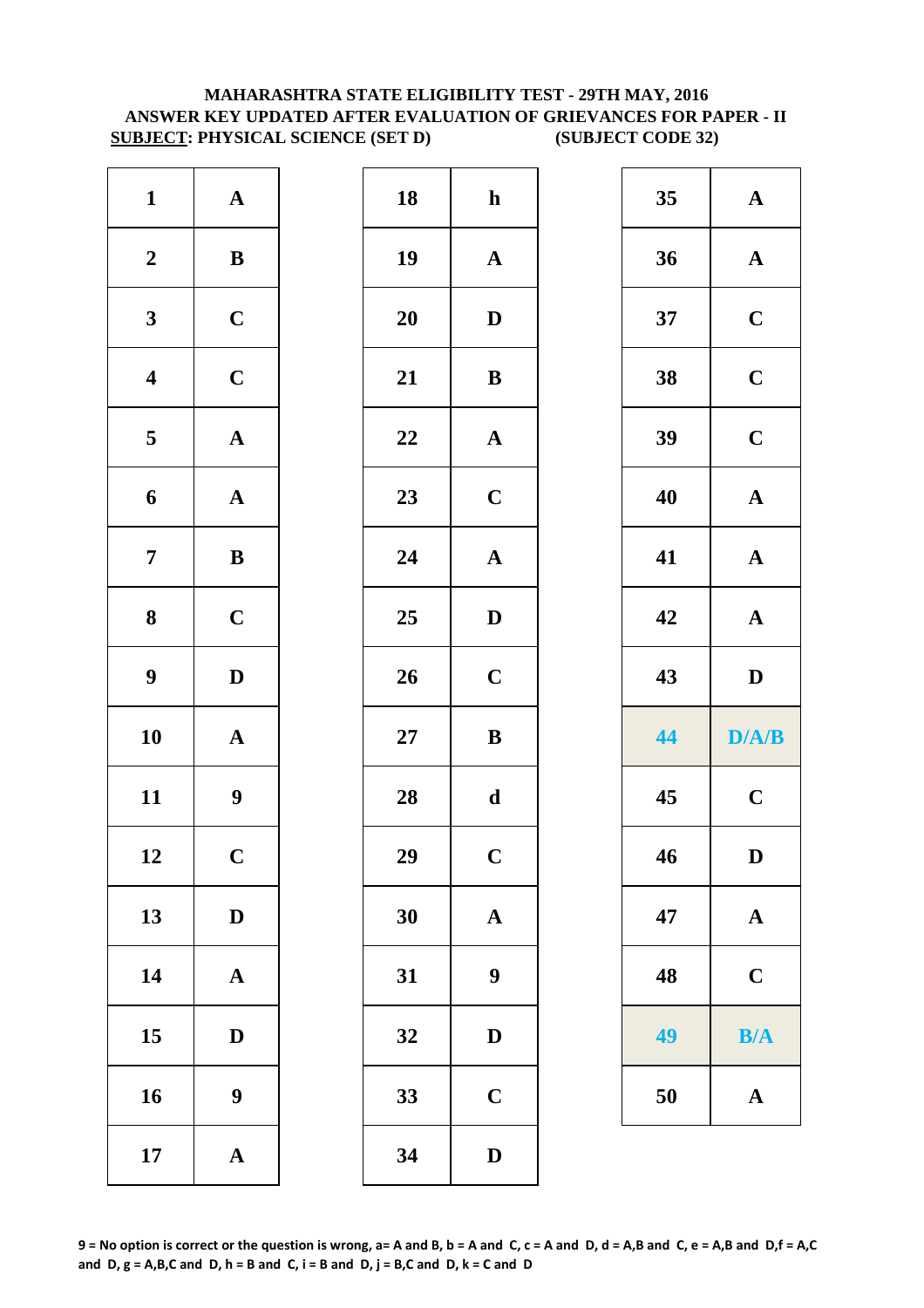### **MAHARASHTRA STATE ELIGIBILITY TEST - 29TH MAY, 2016 ANSWER KEY UPDATED AFTER EVALUATION OF GRIEVANCES FOR PAPER - II SUBJECT: CHEMICAL SCIENCE (SET A) (SUBJECT CODE 33)**

| $\mathbf{1}$            | $\mathbf C$           | 18        | $\mathbf{A}$     |
|-------------------------|-----------------------|-----------|------------------|
| $\boldsymbol{2}$        | $\boldsymbol{\rm{A}}$ | 19        | $\mathbf C$      |
| $\mathbf{3}$            | $\boldsymbol{9}$      | <b>20</b> | $\mathbf{D}$     |
| $\overline{\mathbf{4}}$ | $\mathbf C$           | 21        | $\mathbf{A}$     |
| $\overline{\mathbf{5}}$ | $\bf{B}$              | 22        | $\mathbf{A}$     |
| 6                       | $\mathbf D$           | 23        | $\mathbf C$      |
| $\overline{7}$          | $\mathbf C$           | 24        | $\boldsymbol{9}$ |
| $\bf 8$                 | $\mathbf D$           | 25        | $\mathbf{D}$     |
| $\boldsymbol{9}$        | $\mathbf C$           | 26        | $\mathbf{A}$     |
| 10                      | $\mathbf C$           | $27\,$    | $\boldsymbol{9}$ |
| 11                      | ${\bf k}$             | 28        | $\mathbf{D}$     |
| 12                      | D                     | 29        | D                |
| 13                      | $\mathbf D$           | 30        | $\boldsymbol{9}$ |
| 14                      | $\mathbf D$           | 31        | $\mathbf{A}$     |
| 15                      | 9                     | 32        | D                |
| 16                      | $\, {\bf B}$          | 33        | $\mathbf C$      |
| 17                      | $\, {\bf B}$          | 34        | $\mathbf{D}$     |

| $\mathbf{1}$            | $\mathbf C$      | 18 | ${\bf A}$             | 35 | $\mathbf A$  |
|-------------------------|------------------|----|-----------------------|----|--------------|
| $\boldsymbol{2}$        | ${\bf A}$        | 19 | $\mathbf C$           | 36 | $\mathbf A$  |
| $\mathbf{3}$            | $\boldsymbol{9}$ | 20 | ${\bf D}$             | 37 | $\bf{B}$     |
| $\overline{\mathbf{4}}$ | $\mathbf C$      | 21 | $\boldsymbol{\rm{A}}$ | 38 | $\mathbf C$  |
| $\overline{\mathbf{5}}$ | $\, {\bf B}$     | 22 | ${\bf A}$             | 39 | $\mathbf{D}$ |
| $\boldsymbol{6}$        | $\mathbf D$      | 23 | $\mathbf C$           | 40 | $\mathbf A$  |
| $\overline{7}$          | $\mathbf C$      | 24 | $\boldsymbol{9}$      | 41 | $\bf{B}$     |
| $\boldsymbol{8}$        | $\mathbf D$      | 25 | $\mathbf D$           | 42 | $\mathbf C$  |
| $\boldsymbol{9}$        | $\mathbf C$      | 26 | $\boldsymbol{\rm{A}}$ | 43 | $\mathbf{D}$ |
| 10                      | $\mathbf C$      | 27 | $\boldsymbol{9}$      | 44 | $\mathbf{D}$ |
| 11                      | ${\bf k}$        | 28 | $\mathbf D$           | 45 | $\bf{B}$     |
| 12                      | D                | 29 | D                     | 46 | $\bf{B}$     |
| 13                      | $\mathbf D$      | 30 | $\boldsymbol{9}$      | 47 | $\mathbf A$  |
| 14                      | $\mathbf D$      | 31 | $\mathbf A$           | 48 | $\bf{B}$     |
| 15                      | $\boldsymbol{9}$ | 32 | $\mathbf D$           | 49 | $\bf{B}$     |
| 16                      | $\, {\bf B}$     | 33 | $\mathbf C$           | 50 | $\mathbf A$  |
| 17                      | $\, {\bf B}$     | 34 | $\mathbf D$           |    |              |
|                         |                  |    |                       |    |              |

| 35 | $\mathbf A$ |
|----|-------------|
| 36 | $\mathbf A$ |
| 37 | B           |
| 38 | $\mathbf C$ |
| 39 | D           |
| 40 | $\mathbf A$ |
| 41 | B           |
| 42 | $\mathbf C$ |
| 43 | $\mathbf D$ |
| 44 | D           |
| 45 | B           |
| 46 | B           |
| 47 | $\mathbf A$ |
| 48 | B           |
| 49 | B           |
|    |             |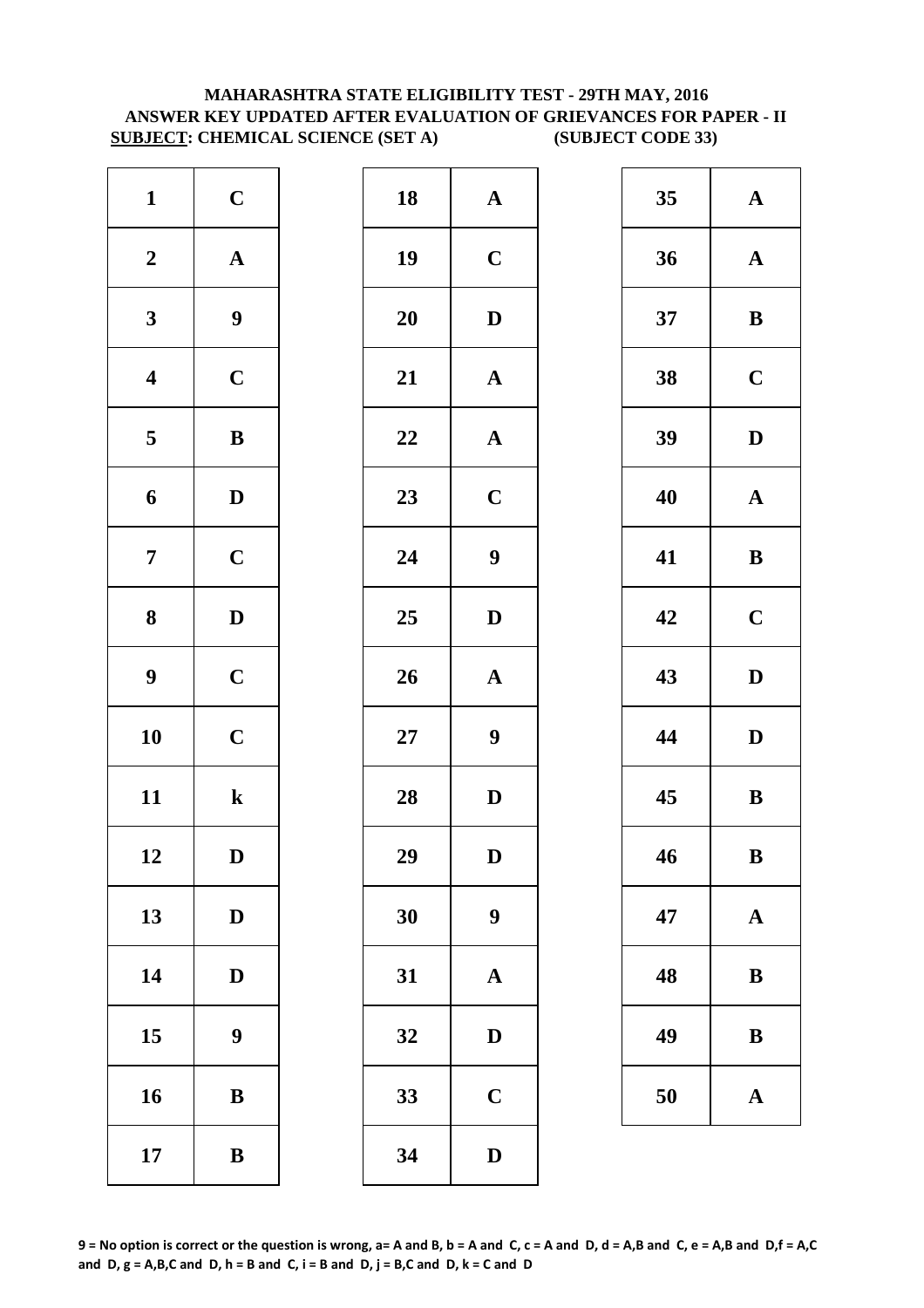### **MAHARASHTRA STATE ELIGIBILITY TEST - 29TH MAY, 2016 ANSWER KEY UPDATED AFTER EVALUATION OF GRIEVANCES FOR PAPER - II SUBJECT: CHEMICAL SCIENCE (SET B) (SUBJECT CODE 33)**

| $\mathbf{1}$            | $\boldsymbol{\rm{A}}$ | 18        | $\mathbf C$      |
|-------------------------|-----------------------|-----------|------------------|
| $\boldsymbol{2}$        | $\boldsymbol{\rm{A}}$ | 19        | $\mathbf{D}$     |
| $\mathbf{3}$            | $\mathbf C$           | <b>20</b> | $\mathbf A$      |
| $\overline{\mathbf{4}}$ | 9                     | 21        | $\bf{B}$         |
| $\overline{\mathbf{5}}$ | $\mathbf D$           | 22        | $\mathbf C$      |
| 6                       | $\mathbf A$           | 23        | $\mathbf{D}$     |
| $\overline{7}$          | $\boldsymbol{9}$      | 24        | $\mathbf{D}$     |
| ${\bf 8}$               | $\mathbf D$           | 25        | $\bf{B}$         |
| $\boldsymbol{9}$        | $\mathbf D$           | 26        | $\bf{B}$         |
| 10                      | $\boldsymbol{9}$      | $27\,$    | $\mathbf{A}$     |
| 11                      | $\mathbf A$           | 28        | $\bf{B}$         |
| 12                      | D                     | 29        | B                |
| 13                      | $\mathbf C$           | 30        | $\mathbf{A}$     |
| 14                      | $\mathbf D$           | 31        | $\mathbf C$      |
| 15                      | $\mathbf A$           | 32        | $\mathbf{A}$     |
| 16                      | ${\bf A}$             | 33        | $\boldsymbol{9}$ |
| 17                      | $\bf{B}$              | 34        | $\mathbf C$      |

| $\mathbf{1}$            | ${\bf A}$        | 18     | $\mathbf C$      | 35 | $\bf{B}$         |
|-------------------------|------------------|--------|------------------|----|------------------|
| $\boldsymbol{2}$        | ${\bf A}$        | 19     | $\mathbf D$      | 36 | $\mathbf{D}$     |
| $\mathbf{3}$            | $\mathbf C$      | 20     | ${\bf A}$        | 37 | $\mathbf C$      |
| $\overline{\mathbf{4}}$ | $\boldsymbol{9}$ | 21     | $\, {\bf B}$     | 38 | $\mathbf{D}$     |
| $5\phantom{.0}$         | $\mathbf{D}$     | 22     | $\mathbf C$      | 39 | $\mathbf C$      |
| $\boldsymbol{6}$        | ${\bf A}$        | 23     | $\mathbf D$      | 40 | $\mathbf C$      |
| $\overline{7}$          | $\boldsymbol{9}$ | 24     | $\mathbf D$      | 41 | $\mathbf k$      |
| $\boldsymbol{8}$        | $\mathbf{D}$     | 25     | $\, {\bf B}$     | 42 | $\mathbf{D}$     |
| $\boldsymbol{9}$        | $\mathbf D$      | 26     | $\, {\bf B}$     | 43 | $\mathbf{D}$     |
| 10                      | $\boldsymbol{9}$ | $27\,$ | ${\bf A}$        | 44 | $\mathbf{D}$     |
| 11                      | ${\bf A}$        | 28     | $\bf{B}$         | 45 | $\boldsymbol{9}$ |
| 12                      | $\mathbf D$      | 29     | $\, {\bf B}$     | 46 | $\bf{B}$         |
| 13                      | $\mathbf C$      | 30     | $\mathbf A$      | 47 | $\bf{B}$         |
| 14                      | $\mathbf D$      | 31     | $\mathbf C$      | 48 | $\mathbf A$      |
| 15                      | ${\bf A}$        | 32     | $\mathbf A$      | 49 | $\mathbf C$      |
| 16                      | ${\bf A}$        | 33     | $\boldsymbol{9}$ | 50 | $\mathbf{D}$     |
| 17                      | $\, {\bf B}$     | 34     | $\mathbf C$      |    |                  |
|                         |                  |        |                  |    |                  |

| 35 | B                |
|----|------------------|
| 36 | D                |
| 37 | $\mathbf C$      |
| 38 | D                |
| 39 | $\mathbf C$      |
| 40 | $\mathbf C$      |
| 41 | $\mathbf k$      |
| 42 | D                |
| 43 | D                |
| 44 | D                |
| 45 | $\boldsymbol{9}$ |
| 46 | B                |
| 47 | B                |
| 48 | $\bf A$          |
| 49 | $\mathbf C$      |
| 50 | $\mathbf{D}$     |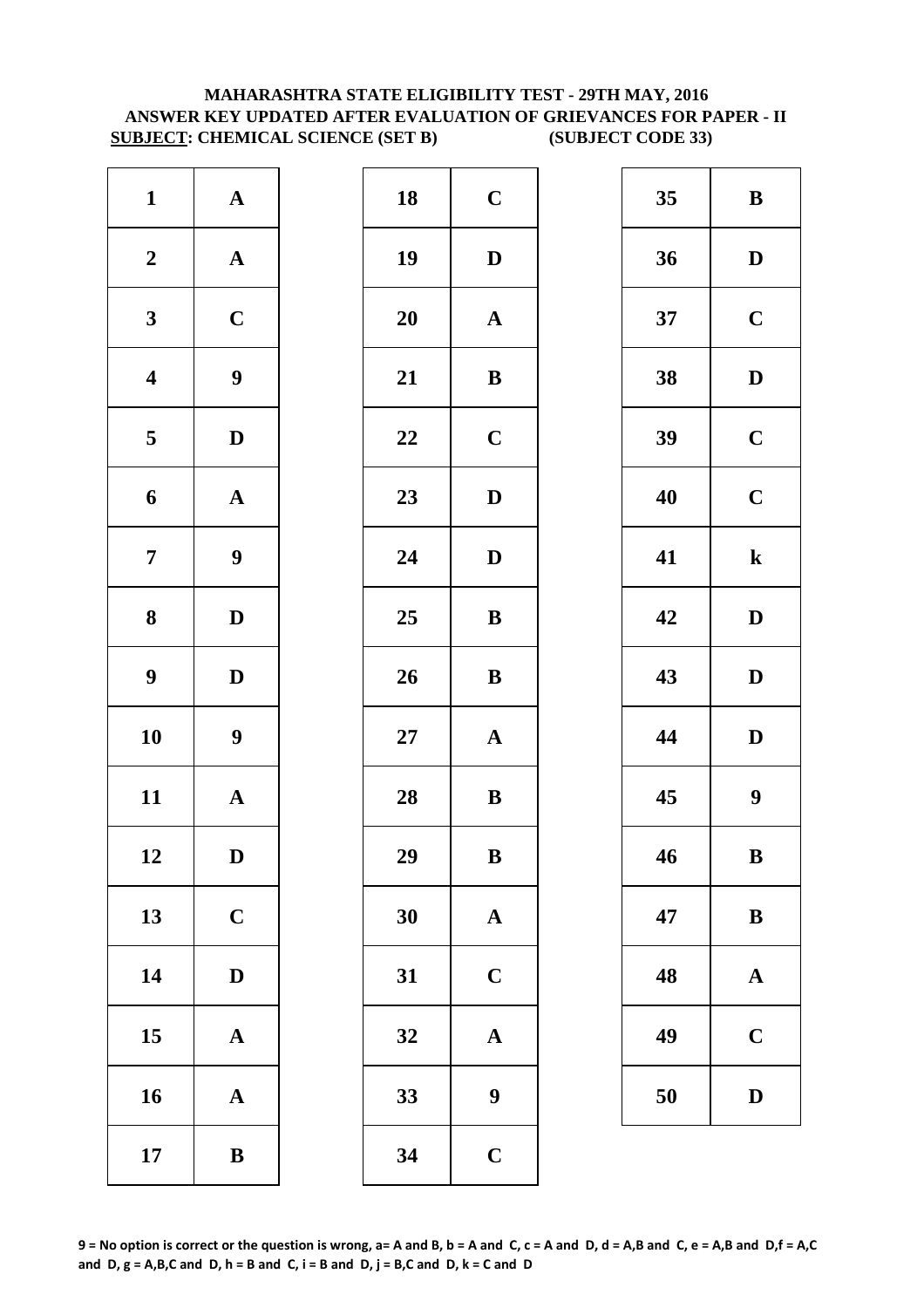### **MAHARASHTRA STATE ELIGIBILITY TEST - 29TH MAY, 2016 ANSWER KEY UPDATED AFTER EVALUATION OF GRIEVANCES FOR PAPER - II SUBJECT: CHEMICAL SCIENCE (SET C) (SUBJECT CODE 33)**

| $\mathbf{1}$            | $\mathbf A$           | 18        | $\bf{B}$         |
|-------------------------|-----------------------|-----------|------------------|
| $\boldsymbol{2}$        | $\mathbf D$           | 19        | $\bf{B}$         |
| $\mathbf{3}$            | $\mathbf C$           | <b>20</b> | $\mathbf A$      |
| $\overline{\mathbf{4}}$ | ${\bf D}$             | 21        | $\mathbf C$      |
| $\overline{\mathbf{5}}$ | $\boldsymbol{\rm{A}}$ | 22        | $\mathbf A$      |
| 6                       | $\mathbf A$           | 23        | $\boldsymbol{9}$ |
| $\overline{7}$          | $\bf{B}$              | 24        | $\mathbf C$      |
| $\bf 8$                 | $\mathbf C$           | 25        | $\bf{B}$         |
| $\boldsymbol{9}$        | $\mathbf D$           | 26        | $\mathbf{D}$     |
| 10                      | $\mathbf A$           | $27\,$    | $\mathbf C$      |
| 11                      | $\bf{B}$              | 28        | $\mathbf{D}$     |
| 12                      | $\mathbf C$           | 29        | $\overline{C}$   |
| 13                      | $\mathbf D$           | 30        | $\mathbf C$      |
| 14                      | $\mathbf D$           | 31        | $\mathbf k$      |
| 15                      | ${\bf B}$             | 32        | D                |
| 16                      | $\, {\bf B}$          | 33        | $\mathbf{D}$     |
| 17                      | $\boldsymbol{\rm{A}}$ | 34        | $\mathbf{D}$     |

| $\mathbf{1}$            | ${\bf A}$    | 18 | $\, {\bf B}$          | 35 | 9                |
|-------------------------|--------------|----|-----------------------|----|------------------|
| $\boldsymbol{2}$        | $\mathbf{D}$ | 19 | ${\bf B}$             | 36 | $\bf{B}$         |
| $\mathbf{3}$            | $\mathbf C$  | 20 | $\boldsymbol{\rm{A}}$ | 37 | $\bf{B}$         |
| $\overline{\mathbf{4}}$ | $\mathbf D$  | 21 | $\mathbf C$           | 38 | $\mathbf A$      |
| $\overline{\mathbf{5}}$ | ${\bf A}$    | 22 | ${\bf A}$             | 39 | $\mathbf C$      |
| $\boldsymbol{6}$        | ${\bf A}$    | 23 | $\boldsymbol{9}$      | 40 | $\mathbf{D}$     |
| $\overline{7}$          | ${\bf B}$    | 24 | $\mathbf C$           | 41 | $\mathbf A$      |
| 8                       | $\mathbf C$  | 25 | $\, {\bf B}$          | 42 | $\mathbf A$      |
| $\boldsymbol{9}$        | $\mathbf D$  | 26 | $\mathbf D$           | 43 | $\mathbf C$      |
| 10                      | ${\bf A}$    | 27 | $\mathbf C$           | 44 | $\boldsymbol{9}$ |
| 11                      | ${\bf B}$    | 28 | $\mathbf D$           | 45 | $\mathbf{D}$     |
| 12                      | $\mathbf C$  | 29 | $\mathbf C$           | 46 | $\mathbf A$      |
| 13                      | $\mathbf D$  | 30 | $\mathbf C$           | 47 | $\boldsymbol{9}$ |
| 14                      | $\mathbf{D}$ | 31 | ${\bf k}$             | 48 | $\mathbf{D}$     |
| 15                      | $\, {\bf B}$ | 32 | $\mathbf D$           | 49 | D                |
| 16                      | $\bf{B}$     | 33 | $\mathbf D$           | 50 | $\boldsymbol{9}$ |
| 17                      | ${\bf A}$    | 34 | ${\bf D}$             |    |                  |

| 35 | 9                       |
|----|-------------------------|
| 36 | B                       |
| 37 | B                       |
| 38 | $\mathbf A$             |
| 39 | $\mathbf C$             |
| 40 | D                       |
| 41 | $\mathbf{A}$            |
| 42 | $\mathbf A$             |
| 43 | $\overline{\mathbf{C}}$ |
| 44 | 9                       |
| 45 | $\mathbf D$             |
| 46 | $\mathbf A$             |
| 47 | 9                       |
| 48 | $\mathbf D$             |
| 49 | D                       |
| 50 | 9                       |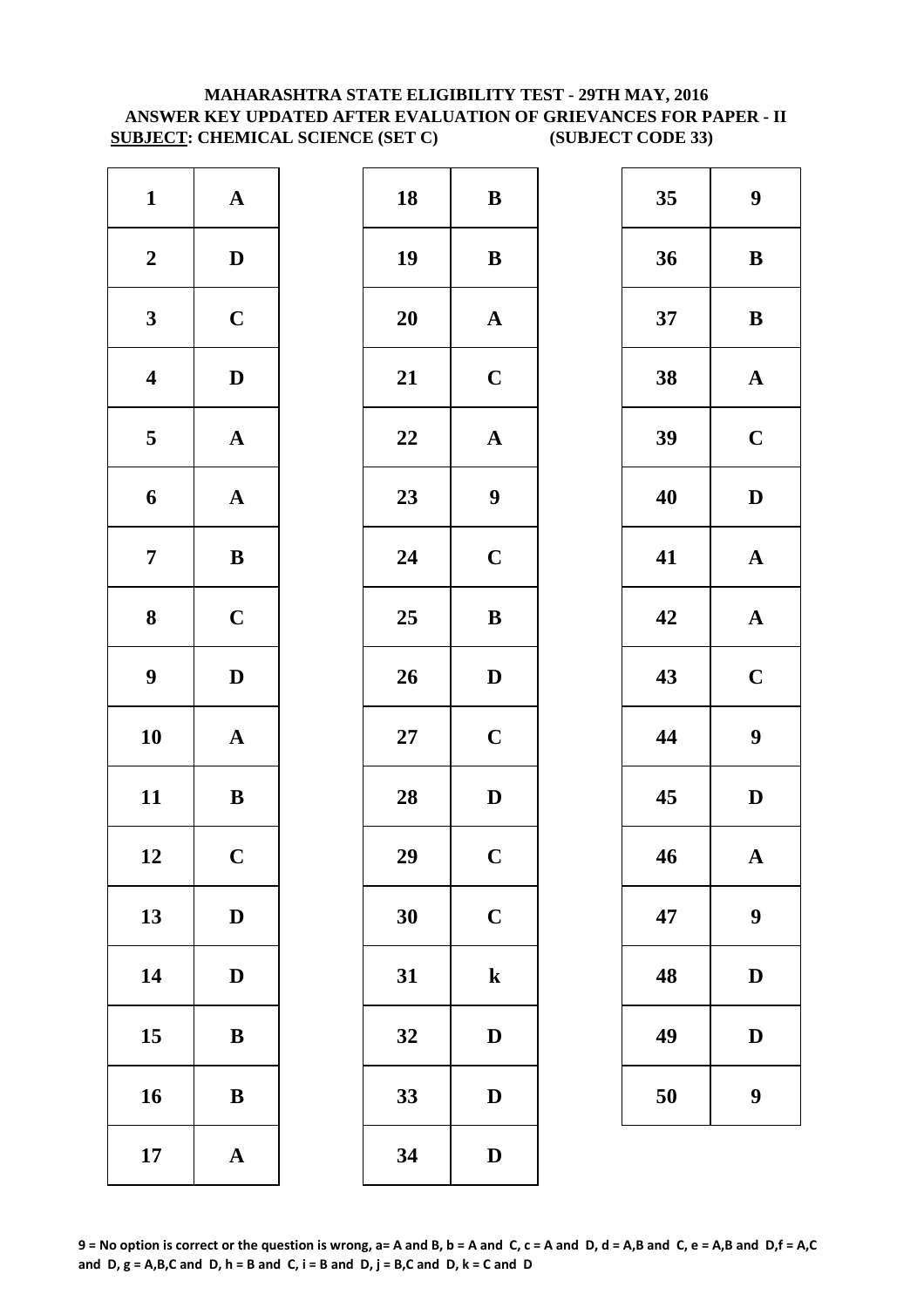### **MAHARASHTRA STATE ELIGIBILITY TEST - 29TH MAY, 2016 ANSWER KEY UPDATED AFTER EVALUATION OF GRIEVANCES FOR PAPER - II SUBJECT: CHEMICAL SCIENCE (SET D) (SUBJECT CODE 33)**

| $\mathbf{1}$            | $\, {\bf B}$          | 18        | $\bf{D}$         |
|-------------------------|-----------------------|-----------|------------------|
| $\boldsymbol{2}$        | $\mathbf C$           | 19        | $\mathbf C$      |
| $\mathbf{3}$            | $\mathbf D$           | <b>20</b> | $\mathbf C$      |
| $\overline{\mathbf{4}}$ | $\mathbf D$           | 21        | $\mathbf k$      |
| $\overline{\mathbf{5}}$ | $\, {\bf B}$          | 22        | D                |
| 6                       | $\, {\bf B}$          | 23        | $\bf{D}$         |
| $\overline{7}$          | $\boldsymbol{\rm{A}}$ | 24        | $\bf{D}$         |
| 8                       | $\, {\bf B}$          | 25        | 9                |
| $\boldsymbol{9}$        | $\, {\bf B}$          | 26        | $\bf{B}$         |
| 10                      | $\boldsymbol{\rm{A}}$ | $27\,$    | $\bf{B}$         |
| 11                      | $\mathbf C$           | 28        | $\mathbf{A}$     |
| 12                      | A                     | 29        | $\mathbf C$      |
| 13                      | $\boldsymbol{9}$      | 30        | $\bf{D}$         |
| 14                      | $\mathbf C$           | 31        | $\boldsymbol{A}$ |
| 15                      | $\, {\bf B}$          | 32        | $\mathbf{A}$     |
| 16                      | $\mathbf D$           | 33        | $\mathbf C$      |
| 17                      | $\mathbf C$           | 34        | 9                |

| $\mathbf{1}$            | $\, {\bf B}$     | 18 | $\mathbf D$           | 35 | $\mathbf{D}$     |
|-------------------------|------------------|----|-----------------------|----|------------------|
| $\boldsymbol{2}$        | $\mathbf C$      | 19 | $\mathbf C$           | 36 | $\mathbf A$      |
| $\mathbf{3}$            | $\mathbf D$      | 20 | $\mathbf C$           | 37 | $\boldsymbol{9}$ |
| $\overline{\mathbf{4}}$ | $\mathbf D$      | 21 | ${\bf k}$             | 38 | $\mathbf{D}$     |
| $\overline{\mathbf{5}}$ | $\, {\bf B}$     | 22 | $\mathbf D$           | 39 | $\mathbf{D}$     |
| $\boldsymbol{6}$        | $\, {\bf B}$     | 23 | $\mathbf D$           | 40 | $\boldsymbol{9}$ |
| $\overline{7}$          | ${\bf A}$        | 24 | $\mathbf{D}$          | 41 | $\mathbf A$      |
| $\boldsymbol{8}$        | ${\bf B}$        | 25 | $\boldsymbol{9}$      | 42 | $\mathbf{D}$     |
| $\boldsymbol{9}$        | $\, {\bf B}$     | 26 | $\, {\bf B}$          | 43 | $\mathbf C$      |
| 10                      | ${\bf A}$        | 27 | $\, {\bf B}$          | 44 | $\mathbf{D}$     |
| 11                      | $\mathbf C$      | 28 | $\boldsymbol{\rm{A}}$ | 45 | $\mathbf A$      |
| 12                      | $\mathbf A$      | 29 | $\mathbf C$           | 46 | $\mathbf A$      |
| 13                      | $\boldsymbol{9}$ | 30 | $\mathbf D$           | 47 | $\bf{B}$         |
| 14                      | $\mathbf C$      | 31 | $\mathbf A$           | 48 | $\mathbf C$      |
| 15                      | $\, {\bf B}$     | 32 | $\mathbf A$           | 49 | $\mathbf{D}$     |
| 16                      | $\mathbf D$      | 33 | $\mathbf C$           | 50 | $\mathbf A$      |
| 17                      | $\mathbf C$      | 34 | $\boldsymbol{9}$      |    |                  |
|                         |                  |    |                       |    |                  |

| 35 | D                       |
|----|-------------------------|
| 36 | $\mathbf A$             |
| 37 | 9                       |
| 38 | $\mathbf{D}$            |
| 39 | $\bf{D}$                |
| 40 | 9                       |
| 41 | $\bf A$                 |
| 42 | D                       |
| 43 | $\overline{\mathbf{C}}$ |
| 44 | $\bf{D}$                |
| 45 | $\overline{\mathbf{A}}$ |
| 46 | Ą                       |
| 47 | $\bf{B}$                |
| 48 | $\mathbf C$             |
| 49 | $\mathbf D$             |
| 50 | $\mathbf A$             |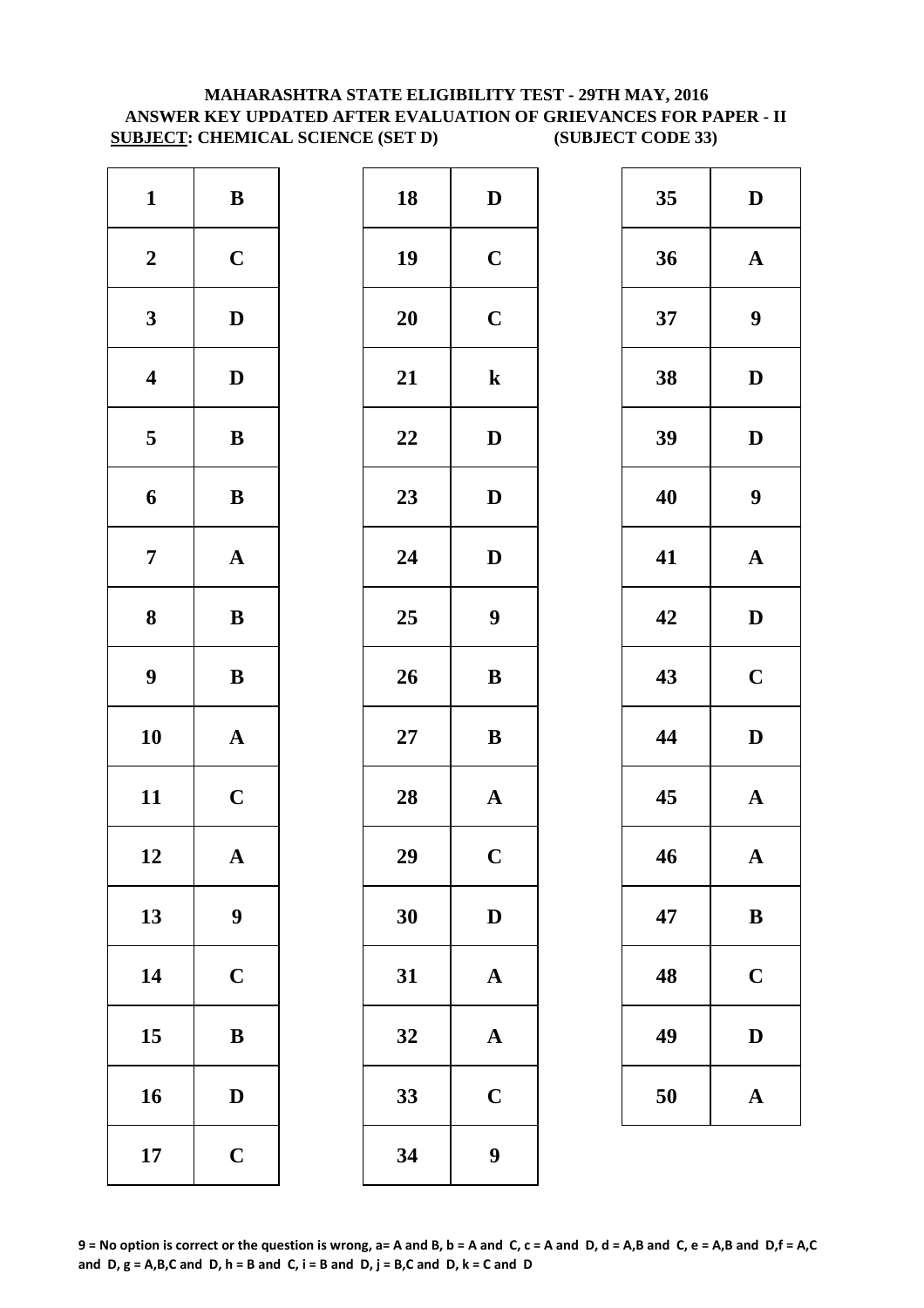### **MAHARASHTRA STATE ELIGIBILITY TEST - 29TH MAY, 2016 ANSWER KEY UPDATED AFTER EVALUATION OF GRIEVANCES FOR PAPER - II SUBJECT: LIFE SCIENCE (SET A) (SUBJECT CODE 34)**

| $\mathbf{1}$            | $\boldsymbol{\rm{A}}$ | 18        | $\mathbf C$  |
|-------------------------|-----------------------|-----------|--------------|
| $\boldsymbol{2}$        | $\boldsymbol{\rm{A}}$ | 19        | $\mathbf{A}$ |
| $\mathbf{3}$            | $\mathbf C$           | <b>20</b> | $\mathbf C$  |
| $\overline{\mathbf{4}}$ | $\, {\bf B}$          | 21        | $\mathbf C$  |
| $\overline{\mathbf{5}}$ | ${\bf A}$             | 22        | $\mathbf A$  |
| 6                       | $\mathbf C$           | 23        | $\bf{B}$     |
| $\overline{7}$          | $\bf{B}$              | 24        | $\mathbf C$  |
| 8                       | $\mathbf D$           | 25        | $\bf{B}$     |
| $\boldsymbol{9}$        | $\mathbf D$           | 26        | B/4          |
| 10                      | $\bf{B}$              | $27\,$    | $\mathbf{A}$ |
| 11                      | $\mathbf A$           | 28        | $\mathbf C$  |
| 12                      | B                     | 29        | D            |
| 13                      | $\mathbf C$           | 30        | $\mathbf C$  |
| 14                      | $\bf{B}$              | 31        | $\mathbf C$  |
| 15                      | $\bf{D}$              | 32        | $\mathbf{D}$ |
| 16                      | $\bf{B}$              | 33        | $\mathbf{D}$ |
| 17                      | $\bf{B}$              | 34        | $\mathbf C$  |

| $\mathbf{1}$            | ${\bf A}$    | 18 | $\mathbf C$           | 35 | $\bf{B}$     |
|-------------------------|--------------|----|-----------------------|----|--------------|
| $\boldsymbol{2}$        | ${\bf A}$    | 19 | $\boldsymbol{\rm{A}}$ | 36 | $\mathbf C$  |
| $\mathbf{3}$            | $\mathbf C$  | 20 | $\mathbf C$           | 37 | $\mathbf C$  |
| $\overline{\mathbf{4}}$ | $\, {\bf B}$ | 21 | $\mathbf C$           | 38 | $\mathbf{D}$ |
| $5\overline{)}$         | ${\bf A}$    | 22 | $\boldsymbol{\rm{A}}$ | 39 | $\mathbf A$  |
| $\boldsymbol{6}$        | $\mathbf C$  | 23 | ${\bf B}$             | 40 | $\mathbf C$  |
| $\overline{7}$          | ${\bf B}$    | 24 | $\mathbf C$           | 41 | $\mathbf{D}$ |
| $\boldsymbol{8}$        | $\mathbf D$  | 25 | $\, {\bf B}$          | 42 | $\bf{B}$     |
| $\boldsymbol{9}$        | $\mathbf D$  | 26 | B/A                   | 43 | $\mathbf C$  |
| 10                      | $\, {\bf B}$ | 27 | ${\bf A}$             | 44 | $\bf{B}$     |
| 11                      | ${\bf A}$    | 28 | $\mathbf C$           | 45 | $\bf{B}$     |
| 12                      | $\, {\bf B}$ | 29 | $\mathbf D$           | 46 | $\bf{B}$     |
| 13                      | $\mathbf C$  | 30 | $\mathbf C$           | 47 | $\bf{B}$     |
| 14                      | $\, {\bf B}$ | 31 | $\mathbf C$           | 48 | $\mathbf A$  |
| 15                      | $\mathbf D$  | 32 | $\mathbf D$           | 49 | $\mathbf{D}$ |
| 16                      | $\, {\bf B}$ | 33 | $\mathbf D$           | 50 | $\mathbf A$  |
| 17                      | $\, {\bf B}$ | 34 | $\mathbf C$           |    |              |
|                         |              |    |                       |    |              |

| 35 | B           |
|----|-------------|
| 36 | $\mathbf C$ |
| 37 | $\mathbf C$ |
| 38 | D           |
| 39 | $\mathbf A$ |
| 40 | $\mathbf C$ |
| 41 | D           |
| 42 | B           |
| 43 | $\mathbf C$ |
| 44 | B           |
| 45 | B           |
| 46 | B           |
| 47 | B           |
| 48 | A           |
| 49 | $\mathbf D$ |
| 50 | $\mathbf A$ |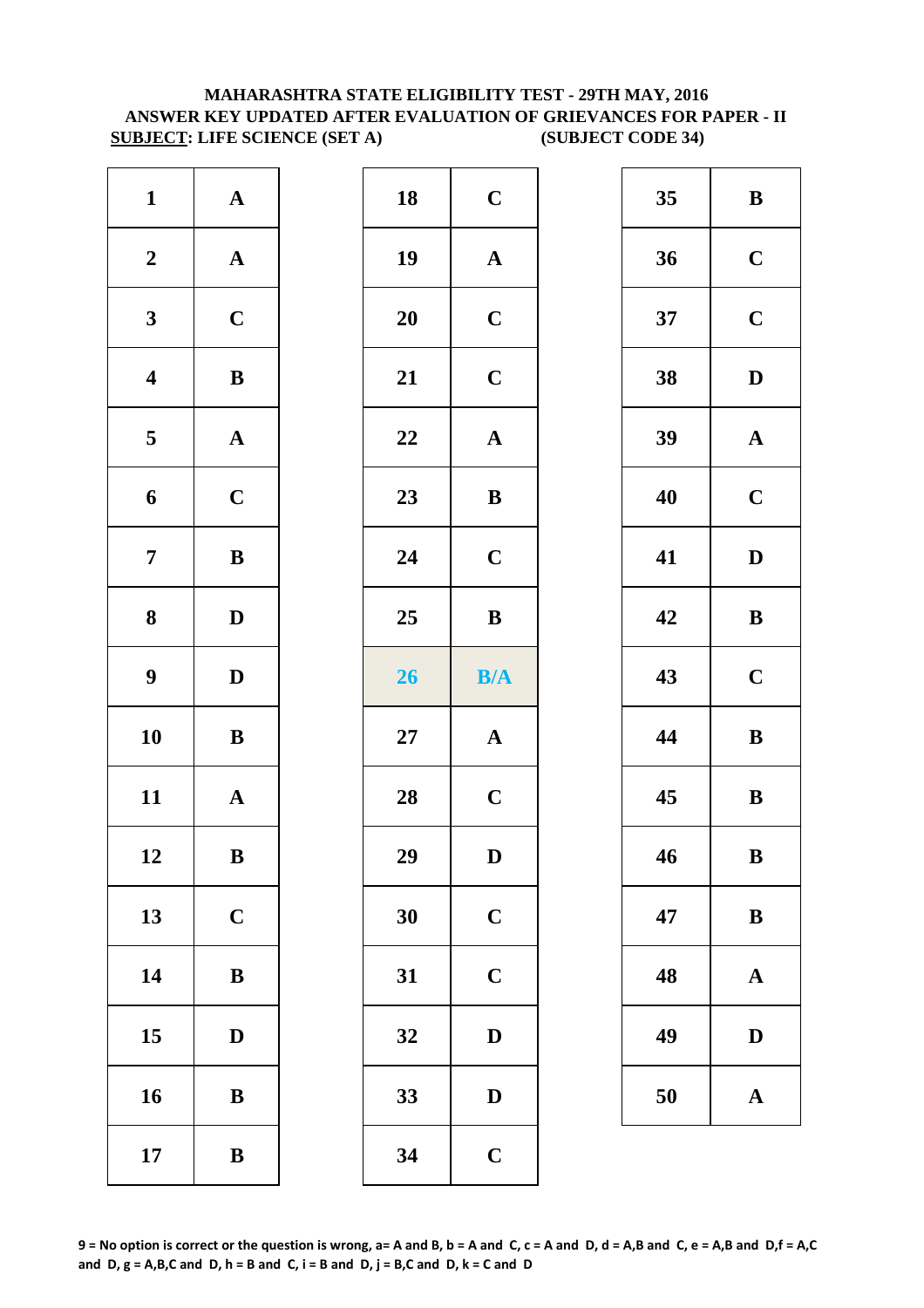### **MAHARASHTRA STATE ELIGIBILITY TEST - 29TH MAY, 2016 ANSWER KEY UPDATED AFTER EVALUATION OF GRIEVANCES FOR PAPER - II SUBJECT: LIFE SCIENCE (SET B) (SUBJECT CODE 34)**

| $\mathbf{1}$            | $\mathsf{C}$              | 18        | D            |
|-------------------------|---------------------------|-----------|--------------|
| $\boldsymbol{2}$        | $\pmb{\mathsf{A}}$        | 19        | A            |
| $\mathbf{3}$            | $\pmb B$                  | <b>20</b> | $\mathbf c$  |
| $\overline{\mathbf{4}}$ | $\mathsf{C}$              | 21        | D            |
| $\overline{\mathbf{5}}$ | $\pmb B$                  | 22        | B            |
| $\boldsymbol{6}$        | B/A                       | 23        | $\mathsf{C}$ |
| $\overline{7}$          | $\boldsymbol{\mathsf{A}}$ | 24        | B            |
| 8                       | $\mathbf C$               | 25        | B            |
| $\boldsymbol{9}$        | D                         | 26        | B            |
| 10                      | $\mathsf{C}$              | $27\,$    | B            |
| 11                      | $\mathsf{C}$              | 28        | A            |
| 12                      | D                         | 29        | D            |
| 13                      | D                         | 30        | A            |
| 14                      | $\mathsf{C}$              | 31        | A            |
| 15                      | B                         | 32        | A            |
| 16                      | $\mathsf{C}$              | 33        | $\mathsf{C}$ |
| 17                      | $\mathsf{C}$              | 34        | B            |

| $\mathbf{1}$            | $\mathsf{C}$              | 18 | D                         | 35 | A                       |
|-------------------------|---------------------------|----|---------------------------|----|-------------------------|
| $\boldsymbol{2}$        | $\boldsymbol{\mathsf{A}}$ | 19 | $\boldsymbol{\mathsf{A}}$ | 36 | $\mathbf C$             |
| $\mathbf{3}$            | $\pmb B$                  | 20 | $\mathbf C$               | 37 | $\mathbf B$             |
| $\overline{\mathbf{4}}$ | $\mathsf C$               | 21 | D                         | 38 | D                       |
| $\overline{\mathbf{5}}$ | $\pmb B$                  | 22 | $\pmb B$                  | 39 | D                       |
| $\boldsymbol{6}$        | B/A                       | 23 | $\mathsf{C}$              | 40 | $\overline{\mathsf{B}}$ |
| $\overline{7}$          | $\mathbf{A}$              | 24 | $\pmb B$                  | 41 | A                       |
| $\boldsymbol{8}$        | $\mathbf C$               | 25 | $\pmb B$                  | 42 | $\mathbf B$             |
| $\boldsymbol{9}$        | D                         | 26 | $\pmb B$                  | 43 | $\mathbf C$             |
| 10                      | $\mathsf C$               | 27 | $\pmb B$                  | 44 | $\overline{\mathsf{B}}$ |
| 11                      | $\mathsf{C}$              | 28 | $\boldsymbol{\mathsf{A}}$ | 45 | D                       |
| 12                      | D                         | 29 | D                         | 46 | $\mathbf B$             |
| 13                      | D                         | 30 | $\boldsymbol{\mathsf{A}}$ | 47 | $\mathsf{B}$            |
| 14                      | $\mathsf C$               | 31 | $\boldsymbol{\mathsf{A}}$ | 48 | $\mathsf{C}$            |
| 15                      | $\pmb B$                  | 32 | $\boldsymbol{\mathsf{A}}$ | 49 | A                       |
| 16                      | $\mathsf C$               | 33 | $\mathsf{C}$              | 50 | $\mathsf{C}$            |
| 17                      | $\mathsf C$               | 34 | $\pmb B$                  |    |                         |
|                         |                           |    |                           |    |                         |

| 35 | A            |
|----|--------------|
| 36 | $\mathsf{C}$ |
| 37 | B            |
| 38 | D            |
| 39 | D            |
| 40 | B            |
| 41 | A            |
| 42 | B            |
| 43 | $\mathsf{C}$ |
| 44 | B            |
| 45 | D            |
| 46 | B            |
| 47 | B            |
| 48 | C            |
| 49 | A            |
| 50 | C            |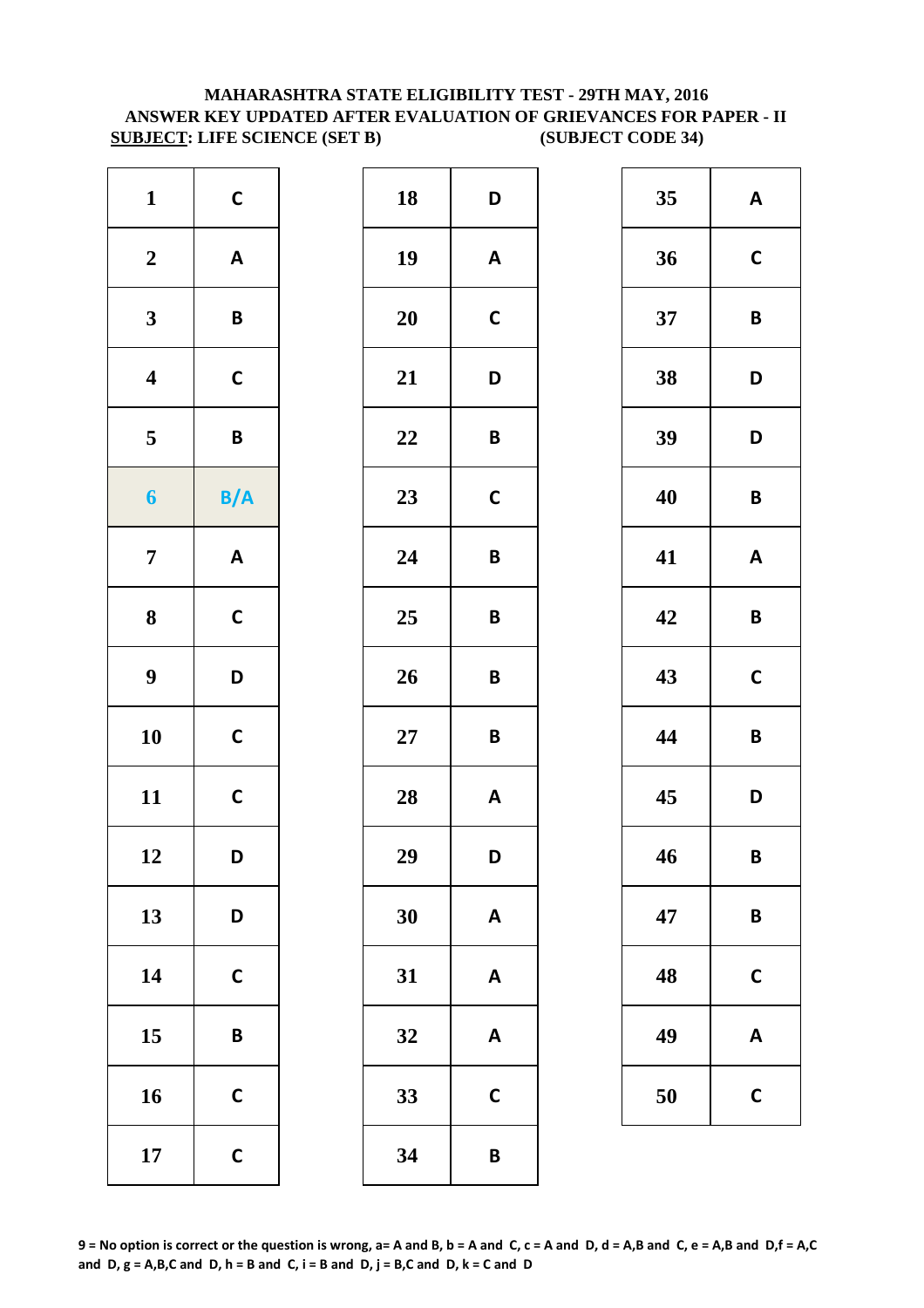### **MAHARASHTRA STATE ELIGIBILITY TEST - 29TH MAY, 2016 ANSWER KEY UPDATED AFTER EVALUATION OF GRIEVANCES FOR PAPER - II SUBJECT: LIFE SCIENCE (SET C) (SUBJECT CODE 34)**

| $\mathbf{1}$            | $\mathsf{C}$              | 18        | A                       |
|-------------------------|---------------------------|-----------|-------------------------|
| $\boldsymbol{2}$        | D                         | 19        | D                       |
| $\mathbf{3}$            | D                         | <b>20</b> | A                       |
| $\overline{\mathbf{4}}$ | $\mathsf{C}$              | 21        | $\overline{\mathsf{A}}$ |
| $\overline{\mathbf{5}}$ | $\pmb B$                  | 22        | A                       |
| 6                       | $\mathsf{C}$              | 23        | $\mathbf C$             |
| $\overline{7}$          | $\mathbf C$               | 24        | B                       |
| $\bf 8$                 | D                         | 25        | A                       |
| $\boldsymbol{9}$        | $\boldsymbol{\mathsf{A}}$ | 26        | $\mathbf C$             |
| 10                      | $\mathsf{C}$              | $27\,$    | B                       |
| 11                      | D                         | 28        | D                       |
| 12                      | B                         | 29        | D                       |
| 13                      | $\mathsf{C}$              | 30        | B                       |
| 14                      | B                         | 31        | A                       |
| 15                      | B                         | 32        | B                       |
| 16                      | B                         | 33        | $\mathsf{C}$            |
| 17                      | $\pmb B$                  | 34        | B                       |

| $\mathbf{1}$            | $\mathsf{C}$              | 18     | $\mathbf{A}$              | 35 | D                         |
|-------------------------|---------------------------|--------|---------------------------|----|---------------------------|
| $\boldsymbol{2}$        | D                         | 19     | D                         | 36 | $\pmb B$                  |
| $\mathbf{3}$            | D                         | 20     | $\mathbf{A}$              | 37 | $\pmb B$                  |
| $\overline{\mathbf{4}}$ | $\mathsf{C}$              | 21     | $\pmb{\mathsf{A}}$        | 38 | $\mathsf{C}$              |
| $5\overline{)}$         | $\pmb B$                  | 22     | $\boldsymbol{\mathsf{A}}$ | 39 | $\boldsymbol{\mathsf{A}}$ |
| 6                       | $\mathsf{C}$              | 23     | $\mathsf{C}$              | 40 | $\mathsf C$               |
| $\overline{7}$          | $\mathsf{C}$              | 24     | $\pmb B$                  | 41 | $\mathsf{C}$              |
| $\boldsymbol{8}$        | D                         | 25     | $\boldsymbol{\mathsf{A}}$ | 42 | $\boldsymbol{\mathsf{A}}$ |
| $\boldsymbol{9}$        | $\boldsymbol{\mathsf{A}}$ | 26     | $\mathsf{C}$              | 43 | $\pmb B$                  |
| 10                      | $\mathsf{C}$              | $27\,$ | $\mathsf B$               | 44 | $\mathsf C$               |
| 11                      | D                         | 28     | D                         | 45 | $\pmb B$                  |
| 12                      | $\pmb B$                  | 29     | D                         | 46 | B/A                       |
| 13                      | $\mathsf{C}$              | 30     | B                         | 47 | $\boldsymbol{\mathsf{A}}$ |
| 14                      | $\pmb B$                  | 31     | $\mathbf{A}$              | 48 | $\mathsf{C}$              |
| 15                      | $\pmb B$                  | 32     | $\pmb B$                  | 49 | D                         |
| 16                      | $\pmb B$                  | 33     | $\mathbf C$               | 50 | $\mathsf{C}$              |
| 17                      | $\pmb B$                  | 34     | $\pmb B$                  |    |                           |
|                         |                           |        |                           |    |                           |

| 35 | D            |
|----|--------------|
| 36 | B            |
| 37 | B            |
| 38 | C            |
| 39 | A            |
| 40 | $\mathbf C$  |
| 41 | $\mathbf C$  |
| 42 | A            |
| 43 | B            |
| 44 | $\mathsf{C}$ |
| 45 | B            |
| 46 | B/A          |
| 47 | A            |
| 48 | C            |
| 49 | D            |
| 50 | C            |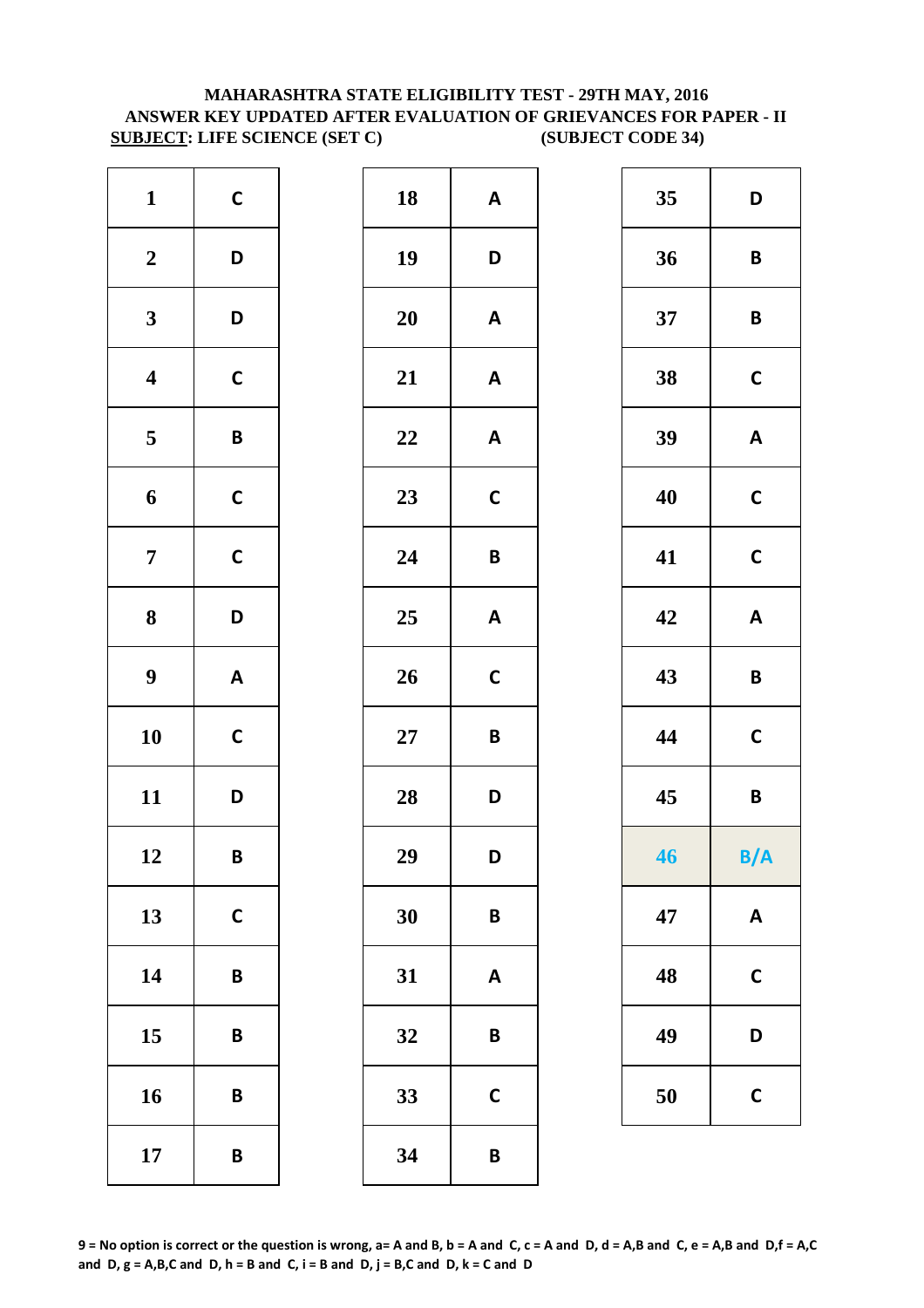### **MAHARASHTRA STATE ELIGIBILITY TEST - 29TH MAY, 2016 ANSWER KEY UPDATED AFTER EVALUATION OF GRIEVANCES FOR PAPER - II SUBJECT: LIFE SCIENCE (SET D) (SUBJECT CODE 34)**

| $\mathbf{1}$            | D                         | 18 |
|-------------------------|---------------------------|----|
| $\boldsymbol{2}$        | B                         | 19 |
| 3                       | $\mathsf{C}$              | 20 |
| $\overline{\mathbf{4}}$ | B                         | 21 |
| 5                       | B                         | 22 |
| 6                       | B                         | 23 |
| $\overline{7}$          | B                         | 24 |
| 8                       | $\boldsymbol{\mathsf{A}}$ | 25 |
| $\boldsymbol{9}$        | D                         | 26 |
| 10                      | $\boldsymbol{\mathsf{A}}$ | 27 |
| 11                      | A                         | 28 |
| 12                      | A                         | 29 |
| 13                      | $\mathbf C$               | 30 |
| 14                      | B                         | 31 |
| 15                      | A                         | 32 |
| 16                      | $\mathsf{C}$              | 33 |
| 17                      | B                         | 34 |

| 18        | D            |
|-----------|--------------|
| 19        | D            |
| 20        | B            |
| 21        | Α            |
| 22        | B            |
| 23        | C            |
| 24        | B            |
| 25        | D            |
| 26        | B            |
| <b>27</b> | B            |
| 28        | C            |
| 29        | A            |
| 30        | C            |
| 31        | $\mathbf c$  |
| 32        | A            |
| 33        | B            |
| 34        | $\mathsf{C}$ |

| 35 | B            |
|----|--------------|
| 36 | B/A          |
| 37 | A            |
| 38 | $\mathsf{C}$ |
| 39 | D            |
| 40 | $\mathbf C$  |
| 41 | C            |
| 42 | D            |
| 43 | D            |
| 44 | $\mathbf C$  |
| 45 | B            |
| 46 | C            |
| 47 | C            |
| 48 | D            |
| 49 | A            |
| 50 | C            |

**9 = No option is correct or the question is wrong, a= A and B, b = A and C, c = A and D, d = A,B and C, e = A,B and D,f = A,C**  and  $D$ ,  $g = A$ ,  $B$ ,  $C$  and  $D$ ,  $h = B$  and  $C$ ,  $i = B$  and  $D$ ,  $j = B$ ,  $C$  and  $D$ ,  $k = C$  and  $D$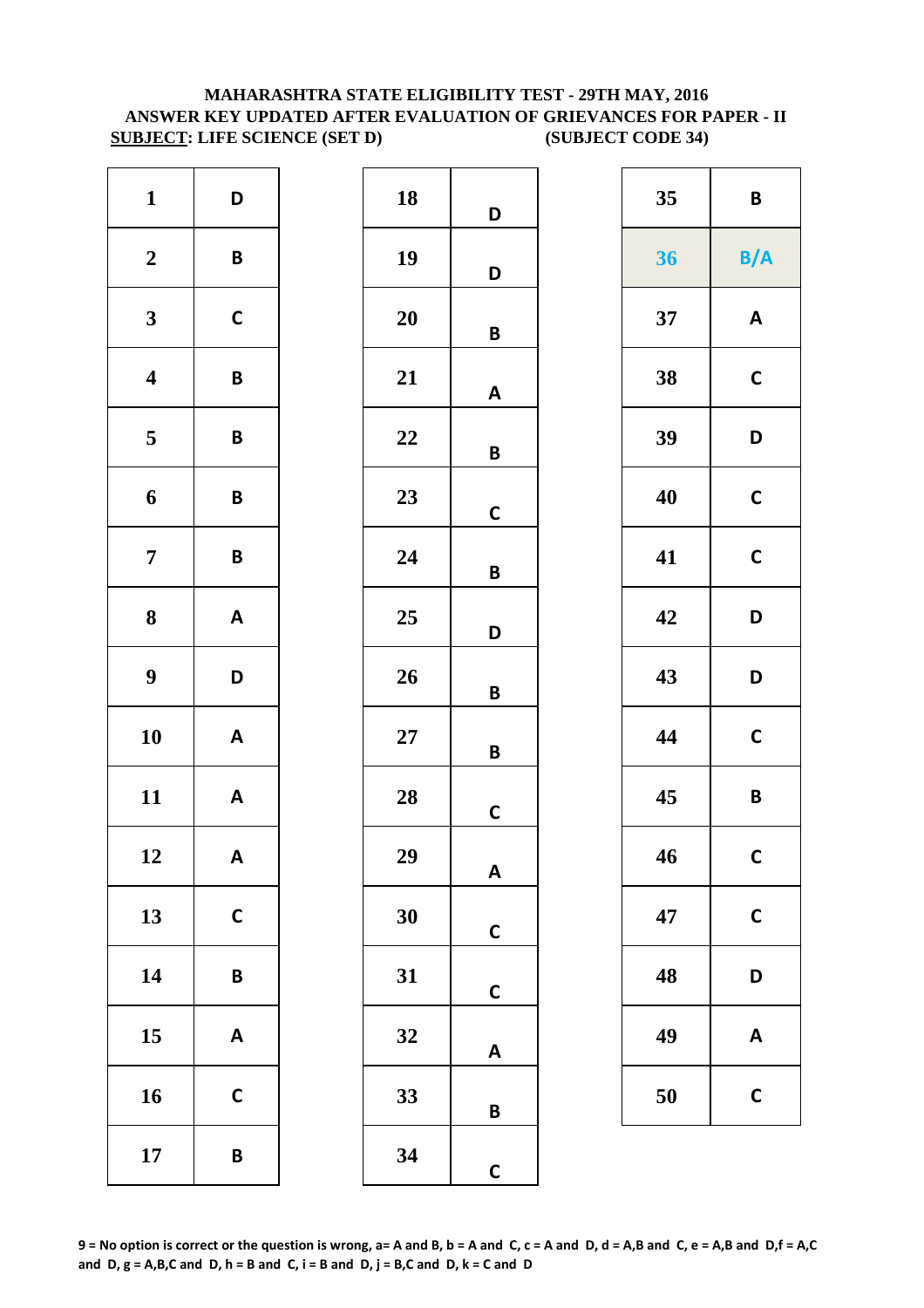### **MAHARASHTRA STATE ELIGIBILITY TEST - 29TH MAY, 2016 ANSWER KEY UPDATED AFTER EVALUATION OF GRIEVANCES FOR PAPER - II SUBJECT:EARTH, ATMOSPHERIC,OCEAN & PLANETARY SCIENCE (SET A) (SUB. CODE 35)**

| $\mathbf{1}$            | ${\bf A}$             | 18        | $\mathbf A$  |
|-------------------------|-----------------------|-----------|--------------|
| $\boldsymbol{2}$        | $\bf{B}$              | 19        | $\mathbf C$  |
| $\mathbf{3}$            | $\bf{B}$              | <b>20</b> | $\mathbf C$  |
| $\overline{\mathbf{4}}$ | $\, {\bf B}$          | 21        | $\mathbf A$  |
| $\overline{\mathbf{5}}$ | ${\bf A}$             | 22        | $\bf{B}$     |
| 6                       | $\mathbf C$           | 23        | $\mathbf{D}$ |
| $\overline{7}$          | ${\bf B}$             | 24        | $\bf{B}$     |
| 8                       | ${\bf B}$             | 25        | $\mathbf{A}$ |
| $\boldsymbol{9}$        | $\boldsymbol{\rm{A}}$ | 26        | $\bf{B}$     |
| 10                      | $\mathbf C$           | $27\,$    | $\bf{B}$     |
| 11                      | $\, {\bf B}$          | 28        | $\bf{B}$     |
| 12                      | B                     | 29        | D            |
| 13                      | $\mathbf D$           | 30        | $\bf{B}$     |
| 14                      | $\boldsymbol{\rm{A}}$ | 31        | $\bf{B}$     |
| 15                      | $\mathbf A$           | 32        | $\mathbf{A}$ |
| 16                      | $\mathbf C$           | 33        | $\mathbf C$  |
| 17                      | $\mathbf D$           | 34        | $\mathbf{D}$ |

| $\mathbf{1}$            | ${\bf A}$    | 18 | ${\bf A}$    | 35 | $\bf{B}$     |
|-------------------------|--------------|----|--------------|----|--------------|
| $\boldsymbol{2}$        | ${\bf B}$    | 19 | $\mathbf C$  | 36 | $\bf{B}$     |
| $\mathbf{3}$            | ${\bf B}$    | 20 | $\mathbf C$  | 37 | $\mathbf C$  |
| $\overline{\mathbf{4}}$ | ${\bf B}$    | 21 | ${\bf A}$    | 38 | $\mathbf{A}$ |
| $\overline{\mathbf{5}}$ | ${\bf A}$    | 22 | $\bf{B}$     | 39 | $\mathbf{D}$ |
| $\boldsymbol{6}$        | $\mathbf C$  | 23 | $\mathbf D$  | 40 | $\mathbf{D}$ |
| $\overline{7}$          | $\, {\bf B}$ | 24 | $\, {\bf B}$ | 41 | $\mathbf A$  |
| $\boldsymbol{8}$        | ${\bf B}$    | 25 | $\mathbf{A}$ | 42 | $\bf{B}$     |
| $\boldsymbol{9}$        | ${\bf A}$    | 26 | $\, {\bf B}$ | 43 | $\bf{B}$     |
| 10                      | $\mathbf C$  | 27 | $\bf{B}$     | 44 | $\mathbf A$  |
| 11                      | ${\bf B}$    | 28 | ${\bf B}$    | 45 | $\mathbf C$  |
| 12                      | $\bf{B}$     | 29 | $\mathbf D$  | 46 | $\mathbf{A}$ |
| 13                      | $\mathbf D$  | 30 | $\bf{B}$     | 47 | $\mathbf{D}$ |
| 14                      | ${\bf A}$    | 31 | $\, {\bf B}$ | 48 | $\bf{B}$     |
| 15                      | ${\bf A}$    | 32 | $\mathbf{A}$ | 49 | $\mathbf C$  |
| 16                      | $\mathbf C$  | 33 | $\mathbf C$  | 50 | $\mathbf C$  |
| 17                      | $\mathbf D$  | 34 | ${\bf D}$    |    |              |
|                         |              |    |              |    |              |

| 35  | B           |
|-----|-------------|
| 36  | B           |
| 37  | $\mathbf C$ |
| 38  | $\mathbf A$ |
| 39  | D           |
| 40  | D           |
| 41  | $\mathbf A$ |
| 42  | $\bf{B}$    |
| 43  | B           |
| 44  | $\mathbf A$ |
| 45  | $\mathbf C$ |
| -46 | $\mathbf A$ |
| 47  | $\bf{D}$    |
| 48  | B           |
| 49  | $\mathbf C$ |
| 50  | $\mathbf C$ |

**9 = No option is correct or the question is wrong, a= A and B, b = A and C, c = A and D, d = A,B and C, e = A,B and D,f = A,C**  and  $D$ ,  $g = A$ ,  $B$ ,  $C$  and  $D$ ,  $h = B$  and  $C$ ,  $i = B$  and  $D$ ,  $j = B$ ,  $C$  and  $D$ ,  $k = C$  and  $D$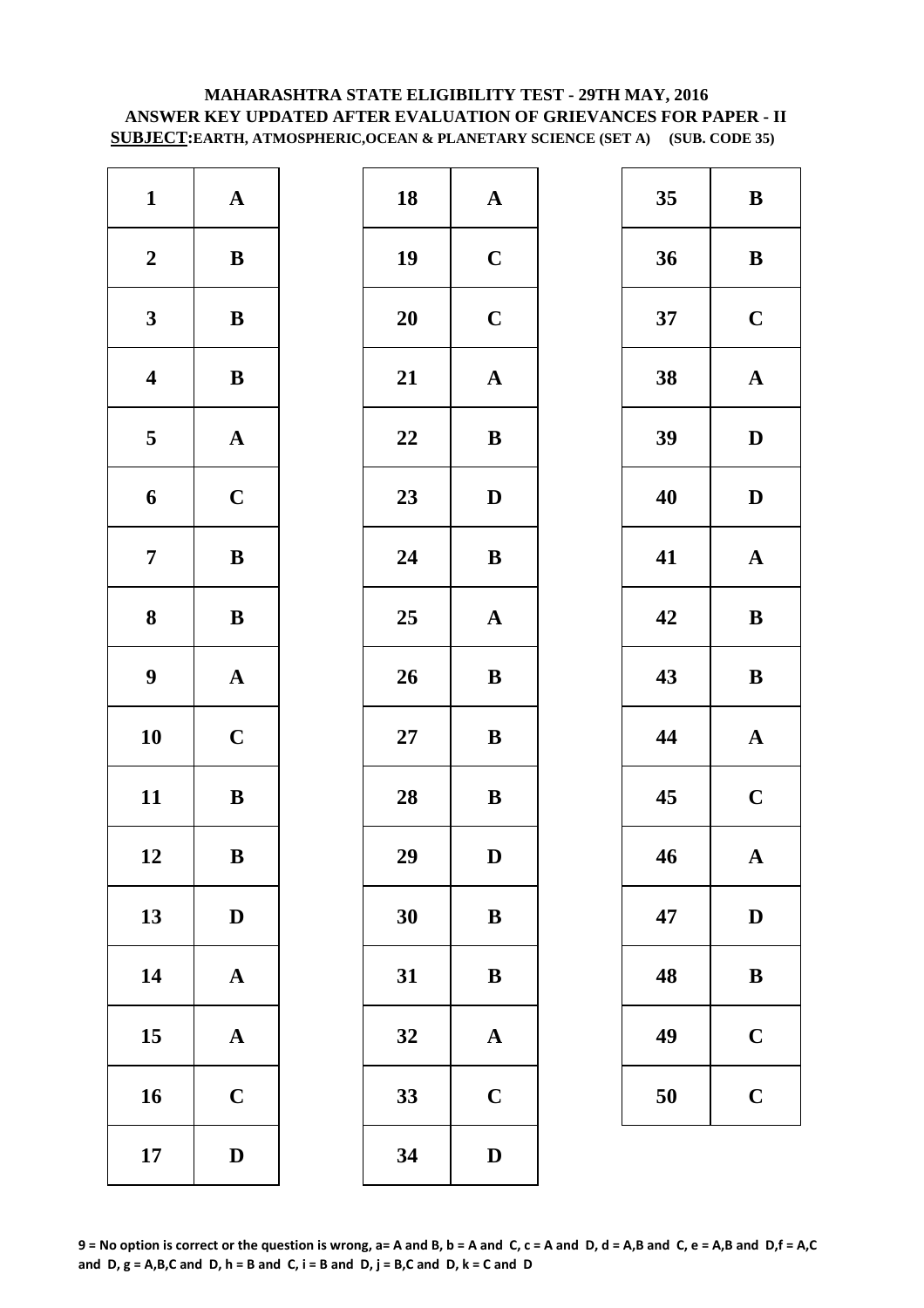### **MAHARASHTRA STATE ELIGIBILITY TEST - 29TH MAY, 2016 ANSWER KEY UPDATED AFTER EVALUATION OF GRIEVANCES FOR PAPER - II SUBJECT:EARTH, ATMOSPHERIC,OCEAN & PLANETARY SCIENCE (SET B) (SUB. CODE 35)**

| $\mathbf{1}$            | $\boldsymbol{\mathsf{A}}$ | 18     | A            |
|-------------------------|---------------------------|--------|--------------|
| $\boldsymbol{2}$        | B                         | 19     | D            |
| $\mathbf{3}$            | D                         | 20     | D            |
| $\overline{\mathbf{4}}$ | $\pmb B$                  | 21     | A            |
| $\overline{\mathbf{5}}$ | $\pmb{\mathsf{A}}$        | 22     | B            |
| 6                       | $\pmb B$                  | 23     | B            |
| $\overline{7}$          | B                         | 24     | A            |
| ${\bf 8}$               | B                         | 25     | $\mathsf{C}$ |
| $\boldsymbol{9}$        | D                         | 26     | A            |
| 10                      | B                         | $27\,$ | D            |
| 11                      | B                         | 28     | B            |
| 12                      | A                         | 29     | $\mathbf C$  |
| 13                      | $\mathsf{C}$              | 30     | $\mathsf{C}$ |
| 14                      | D                         | 31     | A            |
| 15                      | B                         | 32     | B            |
| 16                      | B                         | 33     | B            |
| 17                      | $\mathsf{C}$              | 34     | B            |

| $\mathbf{1}$            | $\boldsymbol{\mathsf{A}}$ | 18     | $\boldsymbol{\mathsf{A}}$ | 35 | A                       |
|-------------------------|---------------------------|--------|---------------------------|----|-------------------------|
| $\boldsymbol{2}$        | $\pmb B$                  | 19     | D                         | 36 | $\mathbf C$             |
| $\mathbf{3}$            | D                         | 20     | D                         | 37 | $\mathsf{B}$            |
| $\overline{\mathbf{4}}$ | $\pmb B$                  | 21     | $\boldsymbol{\mathsf{A}}$ | 38 | $\overline{\mathsf{B}}$ |
| $\overline{\mathbf{5}}$ | $\boldsymbol{\mathsf{A}}$ | 22     | $\pmb B$                  | 39 | $\boldsymbol{A}$        |
| $\boldsymbol{6}$        | $\pmb B$                  | 23     | $\pmb B$                  | 40 | $\mathbf C$             |
| $\overline{7}$          | $\pmb B$                  | 24     | $\boldsymbol{\mathsf{A}}$ | 41 | $\overline{\mathsf{B}}$ |
| $\boldsymbol{8}$        | $\pmb B$                  | 25     | $\mathsf{C}$              | 42 | $\overline{\mathsf{B}}$ |
| $\boldsymbol{9}$        | D                         | 26     | $\boldsymbol{\mathsf{A}}$ | 43 | D                       |
| 10                      | $\pmb B$                  | $27\,$ | D                         | 44 | A                       |
| 11                      | $\pmb B$                  | 28     | $\pmb B$                  | 45 | A                       |
| 12                      | $\boldsymbol{\mathsf{A}}$ | 29     | $\mathsf{C}$              | 46 | $\mathsf{C}$            |
| 13                      | $\mathbf C$               | 30     | $\mathsf{C}$              | 47 | D                       |
| 14                      | D                         | 31     | $\boldsymbol{\mathsf{A}}$ | 48 | A                       |
| 15                      | $\pmb B$                  | 32     | $\pmb B$                  | 49 | $\mathsf{C}$            |
| 16                      | $\pmb B$                  | 33     | $\pmb B$                  | 50 | $\mathsf{C}$            |
| 17                      | $\mathsf C$               | 34     | $\pmb B$                  |    |                         |

| 35 | A            |
|----|--------------|
| 36 | $\mathsf{C}$ |
| 37 | B            |
| 38 | B            |
| 39 | A            |
| 40 | C            |
| 41 | B            |
| 42 | B            |
| 43 | D            |
| 44 | A            |
| 45 | A            |
| 46 | $\mathbf{C}$ |
| 47 | D            |
| 48 | A            |
| 49 | C            |
| 50 | C            |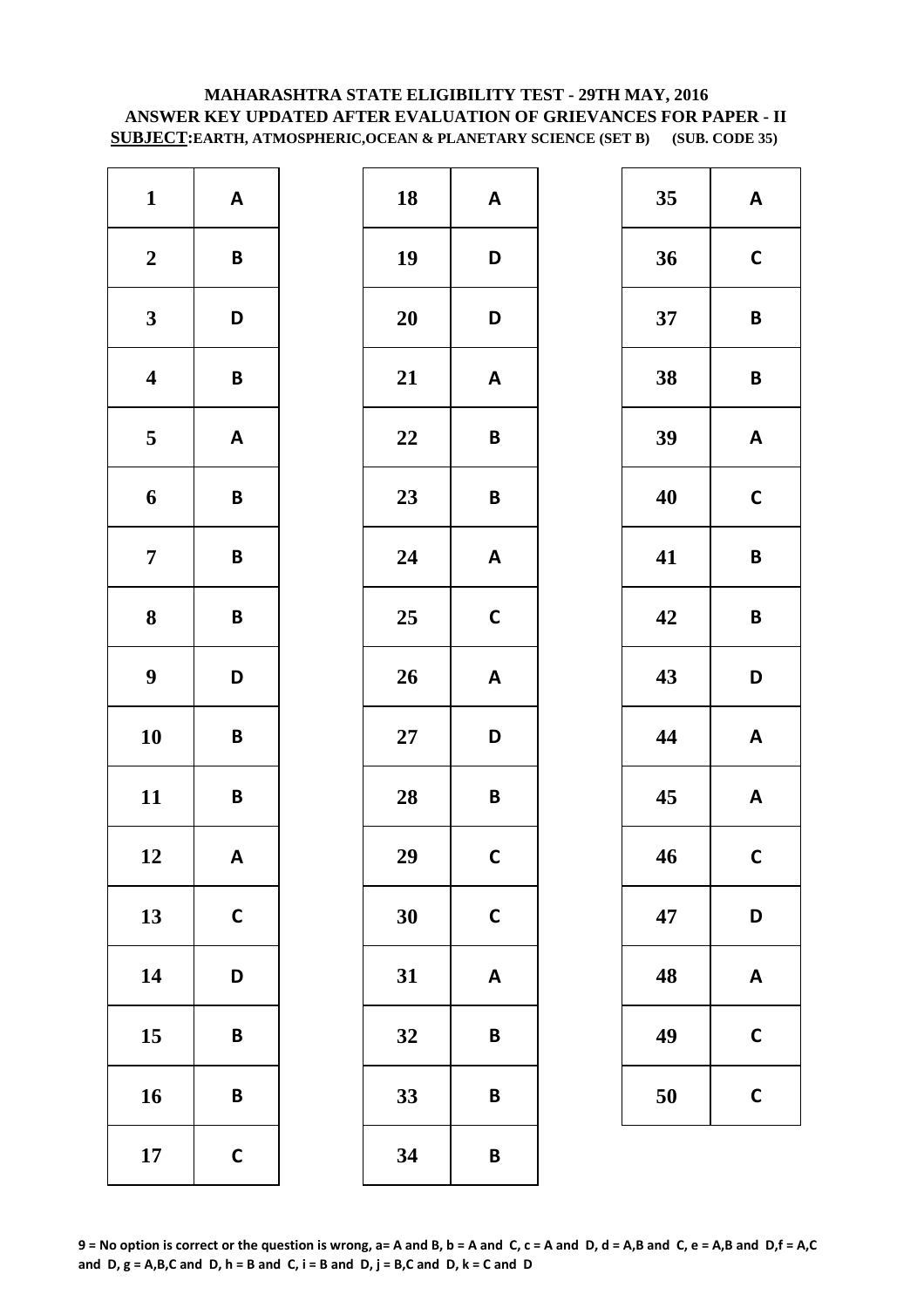### **MAHARASHTRA STATE ELIGIBILITY TEST - 29TH MAY, 2016 ANSWER KEY UPDATED AFTER EVALUATION OF GRIEVANCES FOR PAPER - II SUBJECT:EARTH, ATMOSPHERIC,OCEAN & PLANETARY SCIENCE (SET C) (SUB. CODE 35)**

| $\mathbf{1}$            | $\pmb B$                  | 18 | B            |
|-------------------------|---------------------------|----|--------------|
| $\boldsymbol{2}$        | $\boldsymbol{\mathsf{A}}$ | 19 | $\mathsf{C}$ |
| $\mathbf{3}$            | $\mathsf{C}$              | 20 | $\mathsf{C}$ |
| $\overline{\mathbf{4}}$ | D                         | 21 | $\mathsf{A}$ |
| $\overline{\mathbf{5}}$ | $\pmb B$                  | 22 | B            |
| 6                       | B                         | 23 | B            |
| $\overline{7}$          | $\mathsf{C}$              | 24 | B            |
| 8                       | $\boldsymbol{\mathsf{A}}$ | 25 | A            |
| $\boldsymbol{9}$        | D                         | 26 | $\mathsf{C}$ |
| 10                      | D                         | 27 | B            |
| 11                      | $\boldsymbol{\mathsf{A}}$ | 28 | B            |
| 12                      | B                         | 29 | A            |
| 13                      | B                         | 30 | $\mathsf{C}$ |
| 14                      | $\boldsymbol{\mathsf{A}}$ | 31 | B            |
| 15                      | $\mathbf C$               | 32 | B            |
| 16                      | $\boldsymbol{\mathsf{A}}$ | 33 | D            |
| 17                      | D                         | 34 | A            |

| $\mathbf{1}$            | $\pmb B$                  | 18     | $\pmb B$                  | 35 | $\boldsymbol{A}$        |
|-------------------------|---------------------------|--------|---------------------------|----|-------------------------|
| $\boldsymbol{2}$        | $\mathsf{A}$              | 19     | $\mathbf C$               | 36 | $\mathbf C$             |
| $\mathbf{3}$            | $\mathsf{C}$              | 20     | $\mathsf{C}$              | 37 | D                       |
| $\overline{\mathbf{4}}$ | D                         | 21     | $\boldsymbol{\mathsf{A}}$ | 38 | A                       |
| $\overline{\mathbf{5}}$ | $\pmb B$                  | 22     | $\pmb B$                  | 39 | $\mathbf C$             |
| $\boldsymbol{6}$        | $\pmb B$                  | 23     | $\pmb B$                  | 40 | $\mathbf C$             |
| $\overline{7}$          | $\mathsf C$               | 24     | $\pmb B$                  | 41 | A                       |
| $\boldsymbol{8}$        | $\boldsymbol{\mathsf{A}}$ | 25     | $\boldsymbol{\mathsf{A}}$ | 42 | $\overline{\mathsf{B}}$ |
| $\boldsymbol{9}$        | D                         | 26     | $\mathbf C$               | 43 | D                       |
| 10                      | D                         | $27\,$ | $\pmb B$                  | 44 | $\mathsf{B}$            |
| 11                      | $\mathbf{A}$              | 28     | $\pmb B$                  | 45 | A                       |
| 12                      | $\pmb B$                  | 29     | $\boldsymbol{\mathsf{A}}$ | 46 | $\mathsf{B}$            |
| 13                      | $\pmb B$                  | 30     | $\mathbf C$               | 47 | B                       |
| 14                      | $\mathbf{A}$              | 31     | $\pmb B$                  | 48 | $\mathsf{B}$            |
| 15                      | $\mathsf{C}$              | 32     | $\pmb B$                  | 49 | D                       |
| 16                      | $\boldsymbol{\mathsf{A}}$ | 33     | D                         | 50 | B                       |
| 17                      | D                         | 34     | $\boldsymbol{\mathsf{A}}$ |    |                         |

| 35 | A           |
|----|-------------|
| 36 | C           |
| 37 | D           |
| 38 | A           |
| 39 | $\mathbf C$ |
| 40 | C           |
| 41 | A           |
| 42 | B           |
| 43 | D           |
| 44 | B           |
| 45 | A           |
| 46 | В           |
| 47 | B           |
| 48 | B           |
| 49 | D           |
| 50 | B           |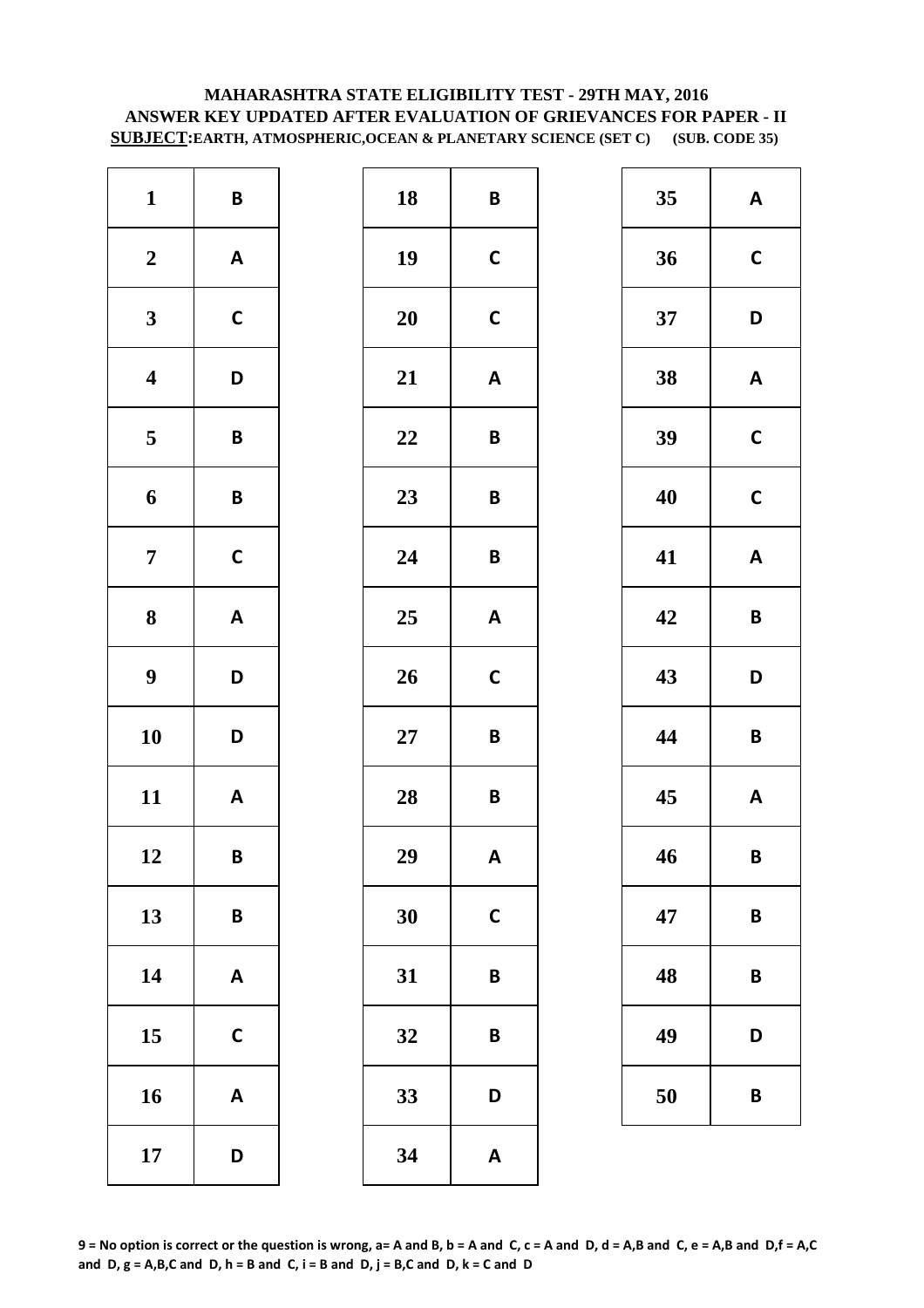# **MAHARASHTRA STATE ELIGIBILITY TEST - 29TH MAY, 2016 ANSWER KEY UPDATED AFTER EVALUATION OF GRIEVANCES FOR PAPER - II SUBJECT: EARTH, ATMOSPHERIC,OCEAN & PLANETARY SCIENCE (SET D) (SUB. CODE 35)**

| $\mathbf{1}$            | $\boldsymbol{\mathsf{A}}$ | 18     | B            |
|-------------------------|---------------------------|--------|--------------|
| $\boldsymbol{2}$        | $\pmb B$                  | 19     | A            |
| $\mathbf{3}$            | B                         | 20     | $\mathsf{C}$ |
| $\overline{\mathbf{4}}$ | $\boldsymbol{\mathsf{A}}$ | 21     | B            |
| $\overline{\mathbf{5}}$ | $\mathsf{C}$              | 22     | B            |
| 6                       | $\boldsymbol{\mathsf{A}}$ | 23     | D            |
| $\boldsymbol{7}$        | D                         | 24     | A            |
| ${\bf 8}$               | B                         | 25     | A            |
| $\boldsymbol{9}$        | $\mathsf{C}$              | 26     | $\mathbf C$  |
| 10                      | $\mathsf{C}$              | $27\,$ | D            |
| 11                      | $\boldsymbol{\mathsf{A}}$ | 28     | A            |
| 12                      | B                         | 29     | $\mathbf C$  |
| 13                      | B                         | 30     | $\mathsf{C}$ |
| 14                      | B                         | 31     | A            |
| 15                      | $\boldsymbol{\mathsf{A}}$ | 32     | B            |
| 16                      | $\mathsf{C}$              | 33     | D            |
| 17                      | B                         | 34     | B            |

| $\mathbf{1}$            | $\mathsf{A}$              | 18     | $\pmb B$                  | 35 | A                       |
|-------------------------|---------------------------|--------|---------------------------|----|-------------------------|
| $\boldsymbol{2}$        | $\pmb B$                  | 19     | $\mathbf{A}$              | 36 | $\overline{\mathsf{B}}$ |
| $\mathbf{3}$            | $\pmb B$                  | 20     | $\mathbf C$               | 37 | $\mathsf{B}$            |
| $\overline{\mathbf{4}}$ | $\boldsymbol{\mathsf{A}}$ | 21     | $\pmb B$                  | 38 | $\mathbf B$             |
| $5\overline{)}$         | $\mathsf{C}$              | 22     | $\pmb B$                  | 39 | D                       |
| $\boldsymbol{6}$        | $\boldsymbol{\mathsf{A}}$ | 23     | D                         | 40 | $\mathsf{B}$            |
| $\overline{7}$          | D                         | 24     | $\boldsymbol{\mathsf{A}}$ | 41 | $\mathsf{B}$            |
| $\boldsymbol{8}$        | $\pmb B$                  | 25     | $\boldsymbol{\mathsf{A}}$ | 42 | $\boldsymbol{A}$        |
| $\boldsymbol{9}$        | $\mathsf{C}$              | 26     | $\mathsf{C}$              | 43 | $\mathbf C$             |
| 10                      | $\mathsf C$               | $27\,$ | D                         | 44 | D                       |
| 11                      | $\mathbf{A}$              | 28     | $\boldsymbol{\mathsf{A}}$ | 45 | $\overline{\mathsf{B}}$ |
| 12                      | $\pmb B$                  | 29     | $\mathsf{C}$              | 46 | B                       |
| 13                      | $\pmb B$                  | 30     | $\mathbf C$               | 47 | $\mathsf{C}$            |
| 14                      | $\pmb B$                  | 31     | $\boldsymbol{\mathsf{A}}$ | 48 | A                       |
| 15                      | $\boldsymbol{\mathsf{A}}$ | 32     | $\pmb B$                  | 49 | D                       |
| 16                      | $\mathsf{C}$              | 33     | D                         | 50 | D                       |
| 17                      | $\pmb B$                  | 34     | $\pmb B$                  |    |                         |
|                         |                           |        |                           |    |                         |

| 35 | A           |  |
|----|-------------|--|
| 36 | B           |  |
| 37 | B           |  |
| 38 | B           |  |
| 39 | D           |  |
| 40 | B           |  |
| 41 | B           |  |
| 42 | A           |  |
| 43 | $\mathbf C$ |  |
| 44 | D           |  |
| 45 | B           |  |
| 46 | B           |  |
| 47 | C           |  |
| 48 | Α           |  |
| 49 | D           |  |
| 50 | D           |  |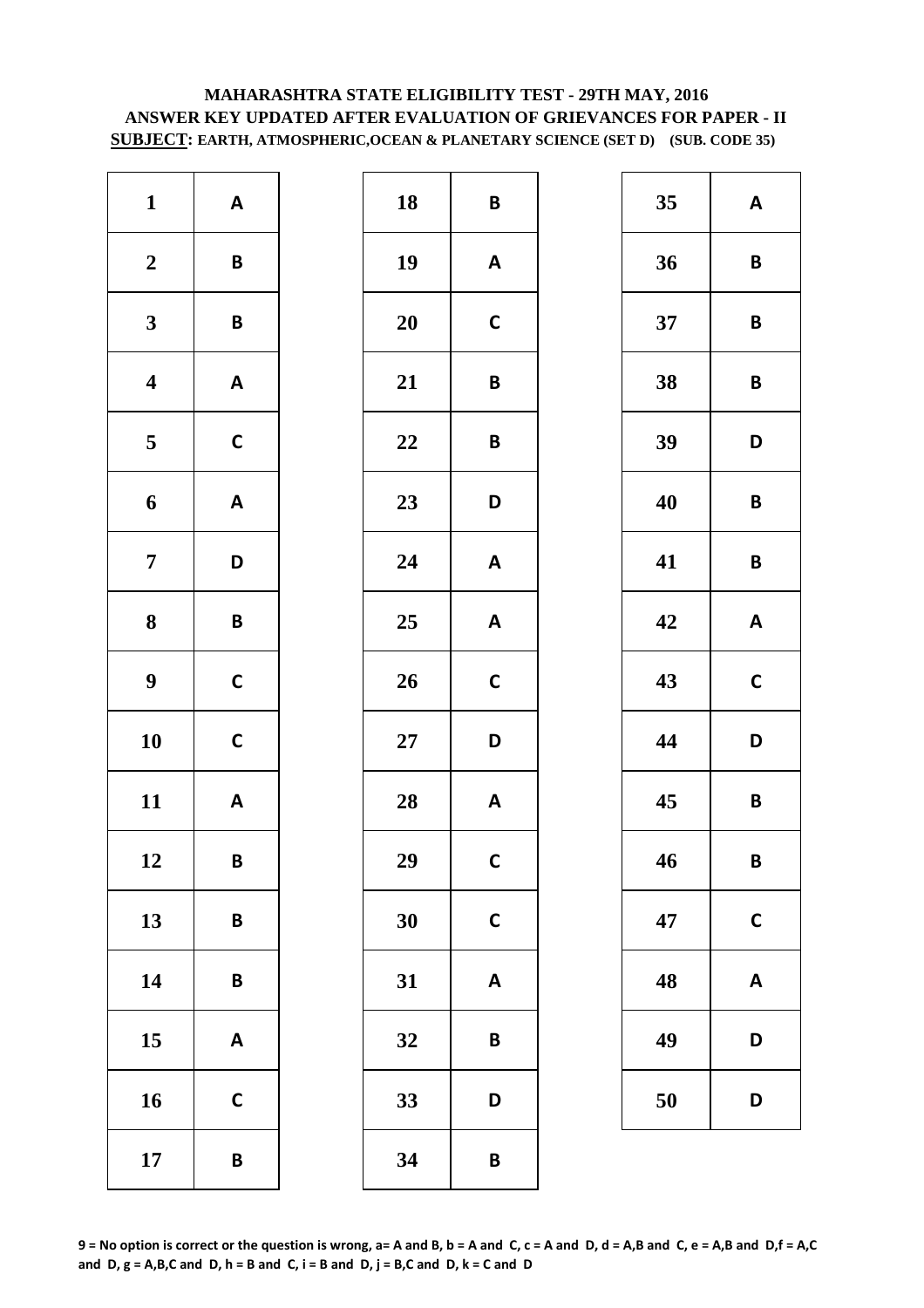# **MAHARASHTRA STATE ELIGIBILITY TEST - 29TH MAY, 2016 ANSWER KEY UPDATED AFTER EVALUATION OF GRIEVANCES FOR PAPER - II SUBJECT: GEOGRAPHY (SET A) (SUBJECT CODE 36)**

| $\mathbf{1}$            | ${\bf D}$             | 18        | $\mathbf C$  |
|-------------------------|-----------------------|-----------|--------------|
| $\overline{2}$          | D/A                   | 19        | $\bf{B}$     |
| $\mathbf{3}$            | $\mathbf C$           | <b>20</b> | $\bf{B}$     |
| $\boldsymbol{4}$        | $\mathbf C$           | 21        | $\mathbf{A}$ |
| $\overline{\mathbf{5}}$ | $\mathbf C$           | 22        | $\mathbf C$  |
| 6                       | $\, {\bf B}$          | 23        | $\mathbf C$  |
| $\overline{7}$          | ${\bf A}$             | 24        | $\mathbf{D}$ |
| 8                       | $\mathbf C$           | 25        | $\bf{B}$     |
| $\boldsymbol{9}$        | $\, {\bf B}$          | 26        | $\bf{B}$     |
| 10                      | $\mathbf C$           | $27\,$    | $\mathbf{A}$ |
| 11                      | $\mathbf C$           | 28        | $\mathbf{D}$ |
| 12                      | $\mathbf C$           | 29        | C/           |
| 13                      | $\mathbf A$           | 30        | $\mathbf C$  |
| 14                      | $\boldsymbol{\rm{A}}$ | 31        | $\mathbf{D}$ |
| 15                      | $\mathbf A$           | 32        | $\mathbf{A}$ |
| 16                      | $\, {\bf B}$          | 33        | $\bf{B}$     |
| 17                      | $\mathbf D$           | 34        | $\mathbf C$  |

| $\mathbf{1}$            | $\mathbf D$  | 18 | $\mathbf C$  | 35 | $\mathbf A$  |
|-------------------------|--------------|----|--------------|----|--------------|
| $\overline{\mathbf{2}}$ | D/A          | 19 | $\bf{B}$     | 36 | $\mathbf{D}$ |
| $\mathbf{3}$            | $\mathbf C$  | 20 | $\, {\bf B}$ | 37 | $\mathbf C$  |
| $\overline{\mathbf{4}}$ | $\mathbf C$  | 21 | ${\bf A}$    | 38 | $\bf{B}$     |
| $5\overline{)}$         | $\mathbf C$  | 22 | $\mathbf C$  | 39 | $\mathbf A$  |
| $\boldsymbol{6}$        | ${\bf B}$    | 23 | $\mathbf C$  | 40 | $\mathbf C$  |
| $\overline{7}$          | ${\bf A}$    | 24 | ${\bf D}$    | 41 | $\mathbf A$  |
| $\boldsymbol{8}$        | $\mathbf C$  | 25 | $\, {\bf B}$ | 42 | $\mathbf{D}$ |
| $\boldsymbol{9}$        | $\, {\bf B}$ | 26 | ${\bf B}$    | 43 | $\mathbf C$  |
| 10                      | $\mathbf C$  | 27 | ${\bf A}$    | 44 | $\mathbf C$  |
| 11                      | $\mathbf C$  | 28 | $\mathbf{D}$ | 45 | $\mathbf{D}$ |
| 12                      | $\mathbf{C}$ | 29 | C/B          | 46 | D            |
| 13                      | ${\bf A}$    | 30 | $\mathbf C$  | 47 | $\bf{B}$     |
| 14                      | ${\bf A}$    | 31 | $\mathbf{D}$ | 48 | $\bf{B}$     |
| 15                      | ${\bf A}$    | 32 | ${\bf A}$    | 49 | $\mathbf{D}$ |
| 16                      | $\, {\bf B}$ | 33 | $\, {\bf B}$ | 50 | $\mathbf C$  |
| 17                      | $\mathbf D$  | 34 | $\mathbf C$  |    |              |

| 35 | $\mathbf A$             |
|----|-------------------------|
| 36 | D                       |
| 37 | $\mathbf C$             |
| 38 | B                       |
| 39 | $\mathbf A$             |
| 40 | $\mathbf C$             |
| 41 | $\mathbf A$             |
| 42 | D                       |
| 43 | $\mathbf C$             |
| 44 | $\mathbf C$             |
| 45 | $\mathbf D$             |
| 46 | D                       |
| 47 | B                       |
| 48 | B                       |
| 49 | $\mathbf D$             |
| 50 | $\overline{\mathbf{C}}$ |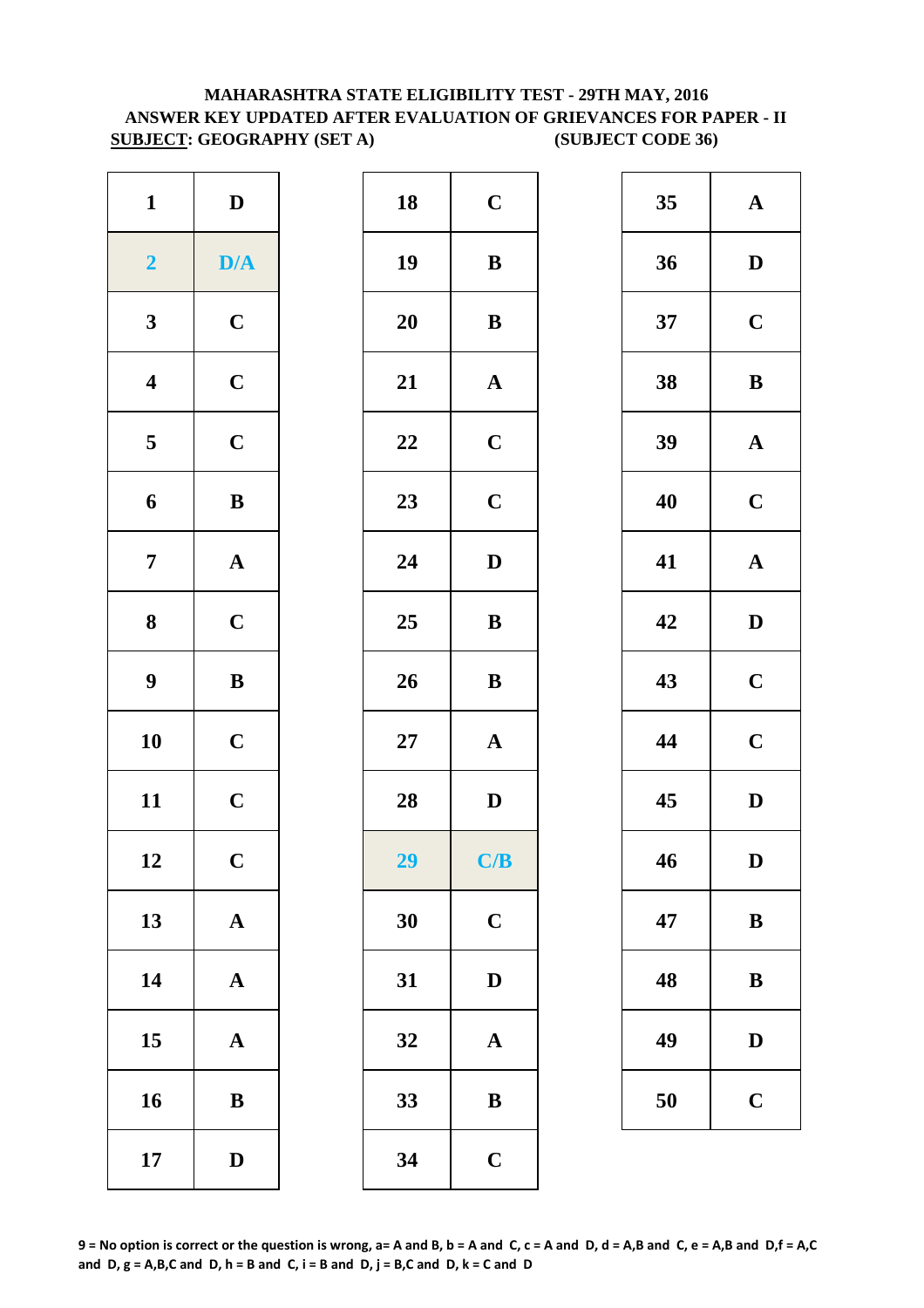### **MAHARASHTRA STATE ELIGIBILITY TEST - 29TH MAY, 2016 ANSWER KEY UPDATED AFTER EVALUATION OF GRIEVANCES FOR PAPER - II SUBJECT: GEOGRAPHY (SET B) (SUBJECT CODE 36)**

| $\mathbf{1}$            | $\boldsymbol{\mathsf{A}}$ | 18        | B            |
|-------------------------|---------------------------|-----------|--------------|
| $\boldsymbol{2}$        | $\mathsf{C}$              | 19        | A            |
| $\mathbf{3}$            | $\mathsf{C}$              | <b>20</b> | $\mathsf{C}$ |
| $\overline{\mathbf{4}}$ | D                         | 21        | A            |
| $\overline{\mathbf{5}}$ | B                         | 22        | D            |
| 6                       | B                         | 23        | $\mathsf{C}$ |
| $\overline{7}$          | $\boldsymbol{\mathsf{A}}$ | 24        | $\mathsf{C}$ |
|                         |                           |           |              |
| $\bf 8$                 | D                         | 25        |              |
| 9                       | C/B                       | 26        |              |
| 10                      | $\mathsf{C}$              | $27\,$    | D<br>D<br>B  |
| 11                      | D                         | 28        | B            |
| 12                      | A                         | 29        | D            |
| 13                      | B                         | 30        | $\mathsf{C}$ |
| 14                      | $\mathsf{C}$              | 31        | D            |
| 15                      | $\boldsymbol{\mathsf{A}}$ | 32        | D/           |
| 16                      | D                         | 33        | $\mathsf{C}$ |

| $\mathbf{1}$            | $\mathsf{A}$              | 18 | $\pmb B$                  | 35 | $\mathbf C$             |
|-------------------------|---------------------------|----|---------------------------|----|-------------------------|
| $\boldsymbol{2}$        | $\mathsf{C}$              | 19 | $\boldsymbol{\mathsf{A}}$ | 36 | $\mathsf{B}$            |
| $\mathbf{3}$            | $\mathsf C$               | 20 | $\mathbf C$               | 37 | A                       |
| $\overline{\mathbf{4}}$ | D                         | 21 | $\boldsymbol{\mathsf{A}}$ | 38 | $\mathbf C$             |
| $\overline{\mathbf{5}}$ | $\pmb B$                  | 22 | D                         | 39 | $\overline{\mathsf{B}}$ |
| $\boldsymbol{6}$        | $\pmb B$                  | 23 | $\mathsf{C}$              | 40 | $\mathbf C$             |
| $\overline{7}$          | $\mathbf{A}$              | 24 | $\mathbf C$               | 41 | $\mathbf C$             |
| $\boldsymbol{8}$        | D                         | 25 | D                         | 42 | $\mathbf c$             |
| $\boldsymbol{9}$        | C/B                       | 26 | D                         | 43 | A                       |
| 10                      | $\mathsf C$               | 27 | $\pmb B$                  | 44 | A                       |
| 11                      | D                         | 28 | $\pmb B$                  | 45 | A                       |
| 12                      | A                         | 29 | D                         | 46 | $\mathbf B$             |
| 13                      | $\pmb B$                  | 30 | $\mathsf{C}$              | 47 | D                       |
| 14                      | $\mathsf C$               | 31 | D                         | 48 | $\mathsf{C}$            |
| 15                      | $\boldsymbol{\mathsf{A}}$ | 32 | D/A                       | 49 | $\mathsf{B}$            |
| 16                      | D                         | 33 | $\mathsf{C}$              | 50 | B                       |
| 17                      | $\mathsf C$               | 34 | $\mathsf{C}$              |    |                         |
|                         |                           |    |                           |    |                         |

| 35 | $\mathsf{C}$ |
|----|--------------|
| 36 | B            |
| 37 | A            |
| 38 | C            |
| 39 | B            |
| 40 | $\mathbf C$  |
| 41 | C            |
| 42 | $\mathbf C$  |
| 43 | A            |
| 44 | A            |
| 45 | A            |
| 46 | В            |
| 47 | D            |
| 48 | C            |
| 49 | B            |
| 50 | B            |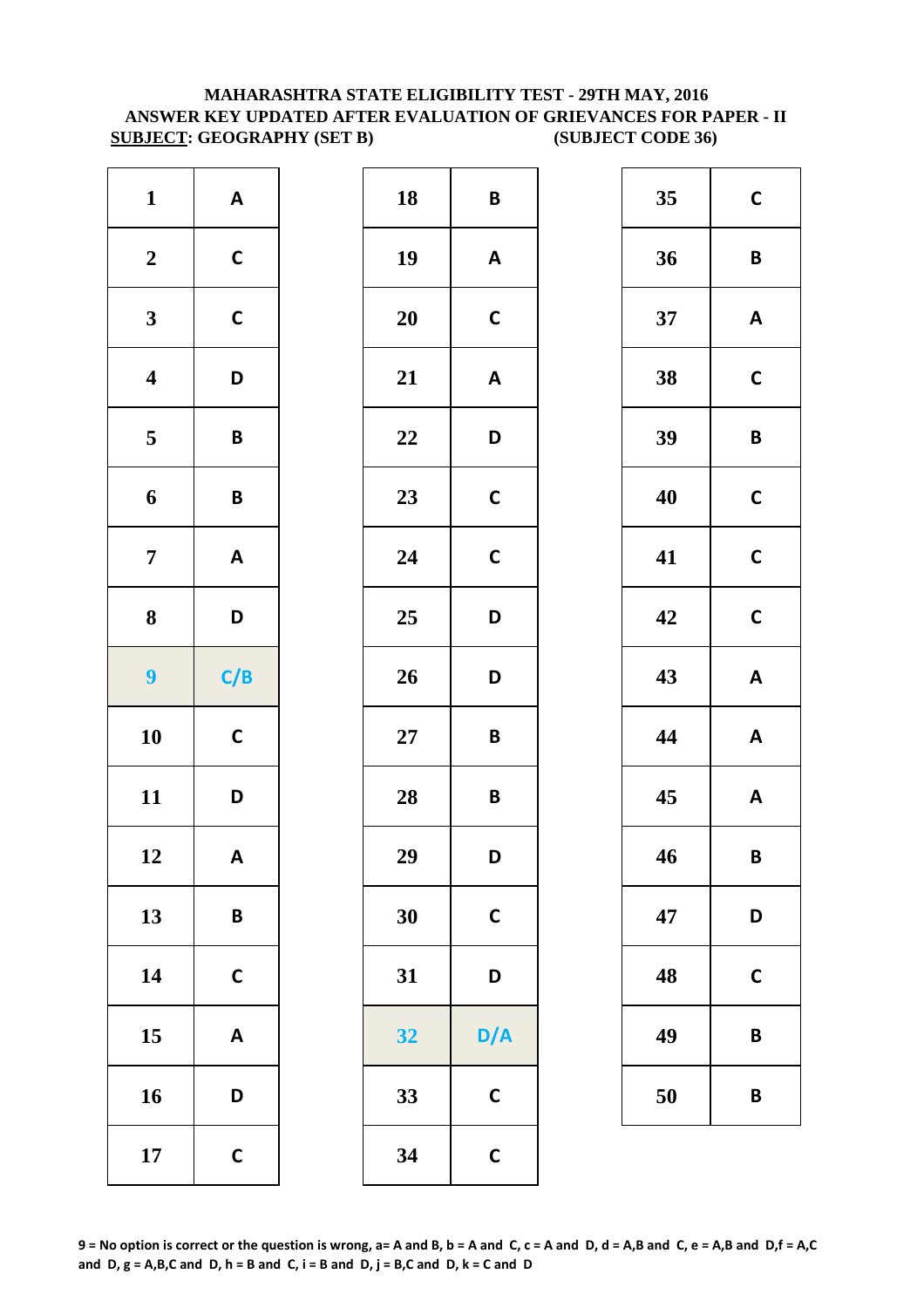### **MAHARASHTRA STATE ELIGIBILITY TEST - 29TH MAY, 2016 ANSWER KEY UPDATED AFTER EVALUATION OF GRIEVANCES FOR PAPER - II SUBJECT: GEOGRAPHY (SET C) (SUBJECT CODE 36)**

| $\mathbf{1}$<br>D<br>18<br>19<br>$\boldsymbol{2}$<br>$\boldsymbol{\mathsf{A}}$<br>$\mathbf{3}$<br>$\pmb B$<br>20<br>$\overline{\mathbf{4}}$<br>$\mathsf{C}$<br>21<br>$\overline{\mathbf{5}}$<br>$\boldsymbol{\mathsf{A}}$<br>22<br>$\boldsymbol{6}$<br>D<br>23<br>$\mathbf C$<br>$\overline{7}$<br>24<br>${\bf 8}$<br>25<br>$\pmb B$<br>$\boldsymbol{9}$<br>$\boldsymbol{\mathsf{A}}$<br>26<br>10<br>$\mathsf{C}$<br>$27\,$<br>11<br>$\mathsf{A}$<br>28<br>29<br>12<br>D<br>13<br>$\mathsf{C}$<br>30<br>14<br>$\mathsf{C}$<br>31<br>15<br>D<br>32<br>16<br>33<br>D<br>34<br>17<br>$\pmb B$ |  |  |              |
|--------------------------------------------------------------------------------------------------------------------------------------------------------------------------------------------------------------------------------------------------------------------------------------------------------------------------------------------------------------------------------------------------------------------------------------------------------------------------------------------------------------------------------------------------------------------------------------------|--|--|--------------|
|                                                                                                                                                                                                                                                                                                                                                                                                                                                                                                                                                                                            |  |  | B            |
|                                                                                                                                                                                                                                                                                                                                                                                                                                                                                                                                                                                            |  |  | D            |
|                                                                                                                                                                                                                                                                                                                                                                                                                                                                                                                                                                                            |  |  | $\mathsf{C}$ |
|                                                                                                                                                                                                                                                                                                                                                                                                                                                                                                                                                                                            |  |  | D            |
|                                                                                                                                                                                                                                                                                                                                                                                                                                                                                                                                                                                            |  |  | D/           |
|                                                                                                                                                                                                                                                                                                                                                                                                                                                                                                                                                                                            |  |  | $\mathbf C$  |
|                                                                                                                                                                                                                                                                                                                                                                                                                                                                                                                                                                                            |  |  | $\mathsf{C}$ |
|                                                                                                                                                                                                                                                                                                                                                                                                                                                                                                                                                                                            |  |  | $\mathbf C$  |
|                                                                                                                                                                                                                                                                                                                                                                                                                                                                                                                                                                                            |  |  | B            |
|                                                                                                                                                                                                                                                                                                                                                                                                                                                                                                                                                                                            |  |  | A            |
|                                                                                                                                                                                                                                                                                                                                                                                                                                                                                                                                                                                            |  |  | $\mathsf{C}$ |
|                                                                                                                                                                                                                                                                                                                                                                                                                                                                                                                                                                                            |  |  | B            |
|                                                                                                                                                                                                                                                                                                                                                                                                                                                                                                                                                                                            |  |  | $\mathsf{C}$ |
|                                                                                                                                                                                                                                                                                                                                                                                                                                                                                                                                                                                            |  |  | $\mathsf{C}$ |
|                                                                                                                                                                                                                                                                                                                                                                                                                                                                                                                                                                                            |  |  | $\mathsf{C}$ |
|                                                                                                                                                                                                                                                                                                                                                                                                                                                                                                                                                                                            |  |  | A            |
|                                                                                                                                                                                                                                                                                                                                                                                                                                                                                                                                                                                            |  |  | A            |

| $\mathbf{1}$            | D                         | 18 | $\boldsymbol{B}$          | 35 | $\mathbf{A}$              |
|-------------------------|---------------------------|----|---------------------------|----|---------------------------|
| $\boldsymbol{2}$        | $\boldsymbol{\mathsf{A}}$ | 19 | D                         | 36 | $\pmb B$                  |
| $\mathbf{3}$            | $\pmb B$                  | 20 | $\mathsf{C}$              | 37 | D                         |
| $\overline{\mathbf{4}}$ | $\mathsf C$               | 21 | D                         | 38 | $\mathsf C$               |
| $5\overline{)}$         | $\boldsymbol{\mathsf{A}}$ | 22 | D/A                       | 39 | $\pmb B$                  |
| $\boldsymbol{6}$        | D                         | 23 | $\mathsf{C}$              | 40 | $\pmb B$                  |
| $\overline{7}$          | $\mathsf{C}$              | 24 | $\mathsf{C}$              | 41 | $\mathbf{A}$              |
| $\boldsymbol{8}$        | $\pmb B$                  | 25 | $\mathsf{C}$              | 42 | $\mathsf C$               |
| $\boldsymbol{9}$        | $\boldsymbol{\mathsf{A}}$ | 26 | $\mathsf B$               | 43 | $\mathsf C$               |
| 10                      | $\mathsf{C}$              | 27 | $\boldsymbol{\mathsf{A}}$ | 44 | D                         |
| 11                      | $\boldsymbol{\mathsf{A}}$ | 28 | $\mathsf{C}$              | 45 | $\pmb B$                  |
| 12                      | D                         | 29 | $\pmb B$                  | 46 | $\pmb B$                  |
| 13                      | $\mathsf C$               | 30 | $\mathsf{C}$              | 47 | $\boldsymbol{\mathsf{A}}$ |
| 14                      | $\mathsf C$               | 31 | $\mathsf{C}$              | 48 | D                         |
| 15                      | D                         | 32 | $\mathsf{C}$              | 49 | C/B                       |
| 16                      | D                         | 33 | $\boldsymbol{\mathsf{A}}$ | 50 | $\mathsf{C}$              |
| 17                      | $\pmb B$                  | 34 | $\boldsymbol{\mathsf{A}}$ |    |                           |
|                         |                           |    |                           |    |                           |

| 35 | A            |
|----|--------------|
| 36 | B            |
| 37 | D            |
| 38 | C            |
| 39 | B            |
| 40 | B            |
| 41 | A            |
| 42 | $\mathbf C$  |
| 43 | $\mathsf{C}$ |
| 44 | D            |
| 45 | B            |
| 46 | B            |
| 47 | A            |
| 48 | D            |
| 49 | C/B          |
| 50 | C            |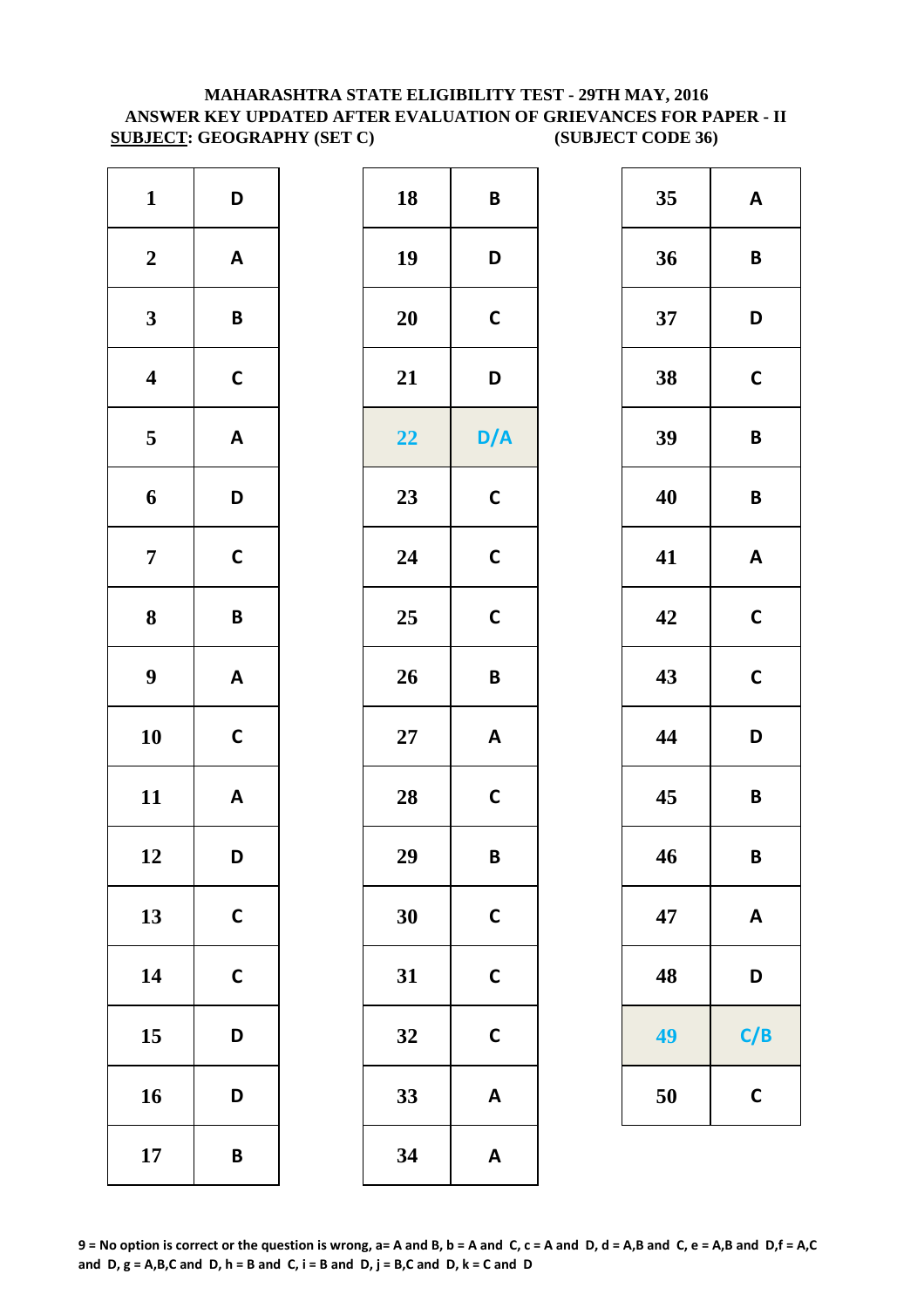### **MAHARASHTRA STATE ELIGIBILITY TEST - 29TH MAY, 2016 ANSWER KEY UPDATED AFTER EVALUATION OF GRIEVANCES FOR PAPER - II SUBJECT: GEOGRAPHY (SET D) (SUBJECT CODE 36)**

| $\mathbf{1}$            | $\boldsymbol{\mathsf{A}}$ | 18     | $\mathsf{C}$ |
|-------------------------|---------------------------|--------|--------------|
| $\boldsymbol{2}$        | D                         | 19     | B            |
| $\mathbf{3}$            | $\mathsf{C}$              | 20     | $\mathsf{C}$ |
| $\overline{\mathbf{4}}$ | $\mathsf{C}$              | 21     | $\mathsf{C}$ |
| $\overline{\mathbf{5}}$ | D                         | 22     | $\mathsf{C}$ |
| $\boldsymbol{6}$        | D                         | 23     | A            |
| $\overline{7}$          | $\pmb B$                  | 24     | A            |
| ${\bf 8}$               | $\pmb B$                  | 25     | A            |
| $\boldsymbol{9}$        | D                         | 26     | B            |
| 10                      | $\mathsf{C}$              | $27\,$ | D            |
| 11                      | D                         | 28     | $\mathsf{C}$ |
| 12                      | D/A                       | 29     | B            |
| 13                      | $\mathsf{C}$              | 30     | B            |
| 14                      | $\mathbf C$               | 31     | A            |
| 15                      | $\mathsf{C}$              | 32     | $\mathsf{C}$ |
| 16                      | B                         | 33     | $\mathsf{C}$ |
| 17                      | $\boldsymbol{\mathsf{A}}$ | 34     | D            |

| $\mathbf{1}$            | $\mathbf{A}$              | 18     | $\mathsf{C}$              | 35 | $\pmb B$                  |
|-------------------------|---------------------------|--------|---------------------------|----|---------------------------|
| $\boldsymbol{2}$        | D                         | 19     | $\pmb B$                  | 36 | $\pmb B$                  |
| $\mathbf{3}$            | $\mathsf C$               | 20     | $\mathsf{C}$              | 37 | A                         |
| $\overline{\mathbf{4}}$ | $\mathsf{C}$              | 21     | $\mathsf{C}$              | 38 | D                         |
| $5\overline{)}$         | D                         | 22     | $\mathsf{C}$              | 39 | C/B                       |
| $\boldsymbol{6}$        | D                         | 23     | $\boldsymbol{\mathsf{A}}$ | 40 | $\mathsf C$               |
| $\overline{7}$          | $\pmb B$                  | 24     | $\boldsymbol{\mathsf{A}}$ | 41 | D                         |
| 8                       | $\pmb B$                  | 25     | $\boldsymbol{\mathsf{A}}$ | 42 | $\mathbf{A}$              |
| $\boldsymbol{9}$        | D                         | 26     | $\mathsf B$               | 43 | $\pmb B$                  |
| 10                      | $\mathsf C$               | $27\,$ | D                         | 44 | $\mathsf C$               |
| 11                      | D                         | 28     | $\mathsf{C}$              | 45 | $\boldsymbol{\mathsf{A}}$ |
| 12                      | D/A                       | 29     | $\mathbf B$               | 46 | D                         |
| 13                      | $\mathsf C$               | 30     | $\pmb B$                  | 47 | $\mathsf{C}$              |
| 14                      | $\mathsf{C}$              | 31     | $\boldsymbol{\mathsf{A}}$ | 48 | $\pmb B$                  |
| 15                      | $\mathsf C$               | 32     | $\mathbf C$               | 49 | A                         |
| 16                      | $\pmb B$                  | 33     | $\mathsf{C}$              | 50 | $\mathsf C$               |
| 17                      | $\boldsymbol{\mathsf{A}}$ | 34     | D                         |    |                           |

| 35 | B            |
|----|--------------|
| 36 | B            |
| 37 | A            |
| 38 | D            |
| 39 | C/B          |
| 40 | C            |
| 41 | D            |
| 42 | A            |
| 43 | B            |
| 44 | $\mathsf{C}$ |
| 45 | Α            |
| 46 | D            |
| 47 | C            |
| 48 | B            |
| 49 | A            |
| 50 | C            |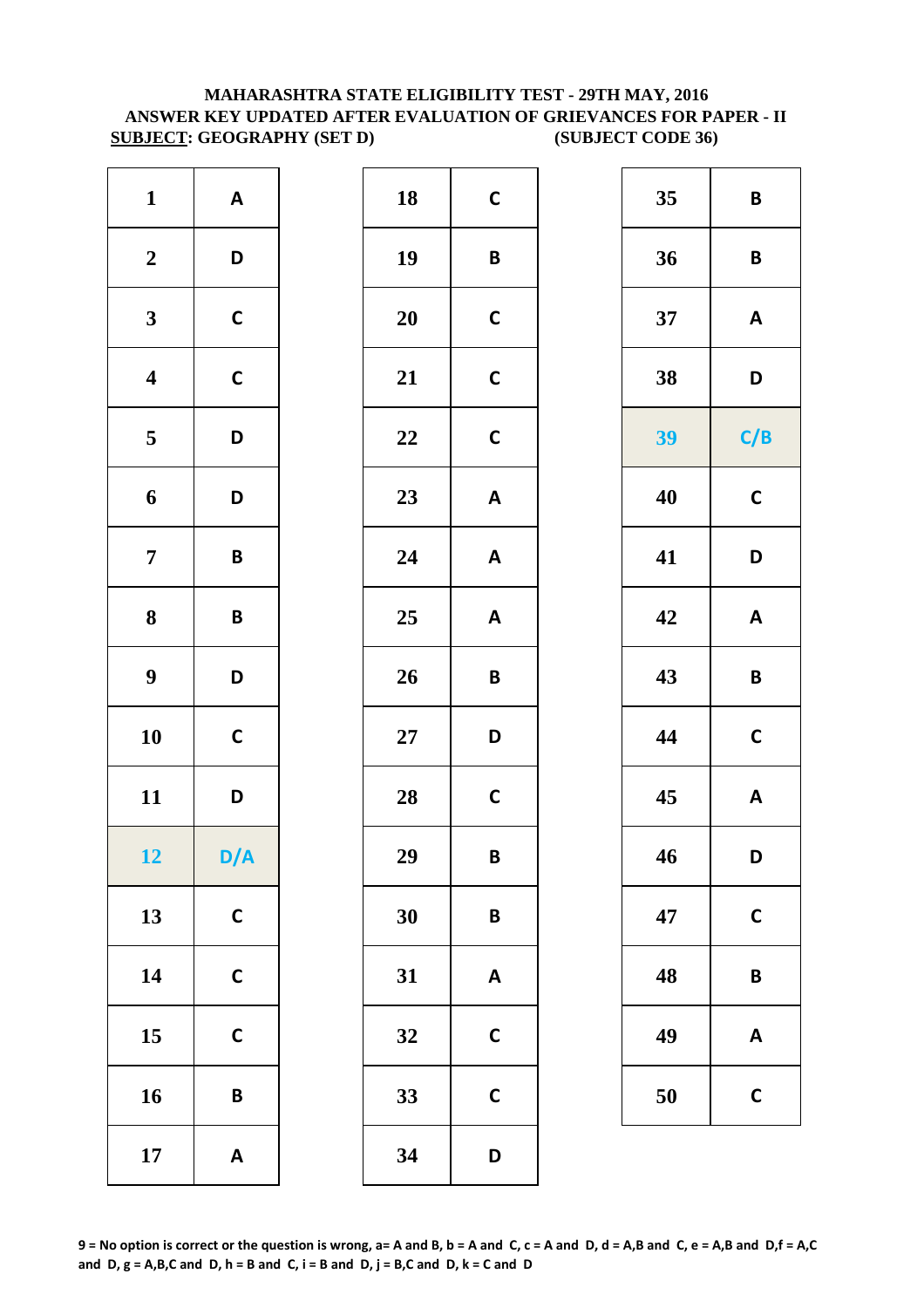# **MAHARASHTRA STATE ELIGIBILITY TEST - 29TH MAY, 2016 ANSWER KEY UPDATED AFTER EVALUATION OF GRIEVANCES FOR PAPER - II SUBJECT: COMPUTER SCIENCE & APPLICATION (SET A)** (SUBJECT CODE 37)

| D/A/B/C               | 18 | $\bf{B}$     |
|-----------------------|----|--------------|
| $\boldsymbol{\rm{A}}$ | 19 | $\mathbf A$  |
| $\boldsymbol{\rm{A}}$ | 20 | $\mathbf{A}$ |
| $\mathbf D$           | 21 | D            |
| $\, {\bf B}$          | 22 | $\mathbf{A}$ |
| $\mathbf D$           | 23 | $\mathbf C$  |
| $\mathbf D$           | 24 | $\bf{B}$     |
| B/A                   | 25 | $\bf{B}$     |
| ${\bf A}$             | 26 | $\mathbf{A}$ |
| $\mathbf D$           | 27 | C/           |
| $\mathbf D$           | 28 | $\bf{B}$     |
| $\bf{B}$              | 29 | $\bf{B}$     |
| $\bf{B}$              | 30 | D            |
| $\mathbf C$           | 31 | D            |
| $\mathbf D$           | 32 | $\mathbf{A}$ |
|                       |    |              |
| $\boldsymbol{\rm{A}}$ | 33 | $\mathbf C$  |
|                       |    |              |

| $\mathbf{1}$            | D/A/B/C      | 18 | ${\bf B}$    | 35 | $\bf{B}$     |
|-------------------------|--------------|----|--------------|----|--------------|
| $\boldsymbol{2}$        | ${\bf A}$    | 19 | ${\bf A}$    | 36 | $\mathbf C$  |
| $\mathbf{3}$            | ${\bf A}$    | 20 | $\mathbf{A}$ | 37 | $\mathbf A$  |
| $\overline{\mathbf{4}}$ | $\mathbf D$  | 21 | $\mathbf D$  | 38 | $\mathbf C$  |
| $\overline{5}$          | $\, {\bf B}$ | 22 | ${\bf A}$    | 39 | $\mathbf C$  |
| $\boldsymbol{6}$        | $\mathbf{D}$ | 23 | $\mathbf C$  | 40 | $\mathbf{D}$ |
| $\overline{7}$          | $\mathbf{D}$ | 24 | $\bf{B}$     | 41 | $\mathbf A$  |
| $\boldsymbol{8}$        | B/A          | 25 | $\, {\bf B}$ | 42 | $\mathbf{D}$ |
| $\boldsymbol{9}$        | ${\bf A}$    | 26 | ${\bf A}$    | 43 | $\mathbf A$  |
| 10                      | $\mathbf{D}$ | 27 | C/D          | 44 | $\mathbf C$  |
| 11                      | $\mathbf D$  | 28 | $\bf{B}$     | 45 | $\mathbf C$  |
| 12                      | $\, {\bf B}$ | 29 | $\, {\bf B}$ | 46 | $\mathbf A$  |
| 13                      | ${\bf B}$    | 30 | $\mathbf D$  | 47 | $\bf{B}$     |
| 14                      | $\mathbf C$  | 31 | ${\bf D}$    | 48 | $\mathbf C$  |
| 15                      | $\mathbf D$  | 32 | $\mathbf A$  | 49 | $\mathbf A$  |
| 16                      | ${\bf A}$    | 33 | $\mathbf C$  | 50 | D            |
| 17                      | $\mathbf C$  | 34 | $\, {\bf B}$ |    |              |
|                         |              |    |              |    |              |

| 35  | B            |
|-----|--------------|
| 36  | $\mathbf C$  |
| 37  | $\mathbf A$  |
| 38  | $\mathbf C$  |
| 39  | $\mathbf C$  |
| 40  | D            |
| 41  | $\mathbf A$  |
| 42  | $\mathbf{D}$ |
| 43  | $\mathbf A$  |
| 44  | $\mathbf C$  |
| 45  | $\mathbf C$  |
| -46 | $\mathbf A$  |
| 47  | B            |
| 48  | $\mathbf C$  |
| 49  | ${\bf A}$    |
| 50  | $\bf{D}$     |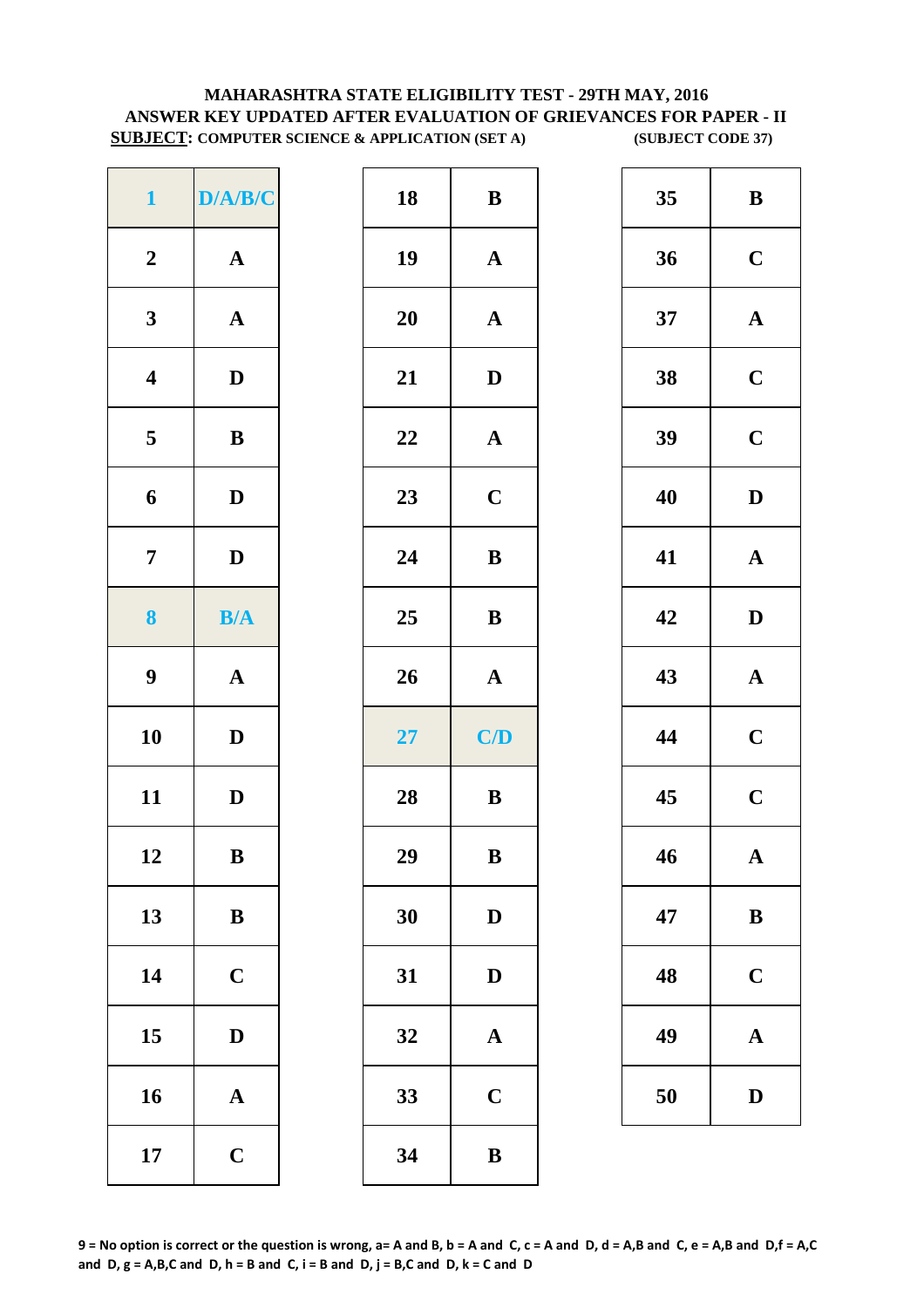# **MAHARASHTRA STATE ELIGIBILITY TEST - 29TH MAY, 2016 ANSWER KEY UPDATED AFTER EVALUATION OF GRIEVANCES FOR PAPER - II SUBJECT: COMPUTER SCIENCE & APPLICATION (SET B) (SUBJECT CODE 37)**

| $\mathbf{1}$            | D                         | 18        | $\mathsf{C}$ |
|-------------------------|---------------------------|-----------|--------------|
| $\boldsymbol{2}$        | $\boldsymbol{\mathsf{A}}$ | 19        | $\mathbf C$  |
| $\mathbf{3}$            | $\mathbf C$               | <b>20</b> | D            |
| $\overline{\mathbf{4}}$ | B                         | 21        | A            |
| $\overline{\mathbf{5}}$ | $\pmb B$                  | 22        | D            |
| $\boldsymbol{6}$        | $\boldsymbol{\mathsf{A}}$ | 23        | A            |
| $\overline{7}$          | C/D                       | 24        | $\mathsf{C}$ |
| $\bf 8$                 | $\pmb B$                  | 25        | $\mathbf C$  |
| $\boldsymbol{9}$        | B                         | 26        | A            |
| 10                      | D                         | $27\,$    | B            |
| 11                      | D                         | 28        | $\mathsf{C}$ |
| 12                      | A                         | 29        | A            |
| 13                      | $\mathsf{C}$              | 30        | D            |
| 14                      | B                         | 31        | D/A/         |
| 15                      | B                         | 32        | A            |
| 16                      | $\mathsf{C}$              | 33        | A            |
| 17                      | $\boldsymbol{\mathsf{A}}$ | 34        | D            |

| $\mathbf{1}$            | D                         | 18     | $\mathsf{C}$              | 35 | $\pmb B$                  |
|-------------------------|---------------------------|--------|---------------------------|----|---------------------------|
| $\boldsymbol{2}$        | $\mathbf{A}$              | 19     | $\mathsf{C}$              | 36 | D                         |
| $\mathbf{3}$            | $\mathsf{C}$              | 20     | D                         | 37 | D                         |
| $\overline{\mathbf{4}}$ | $\pmb B$                  | 21     | $\boldsymbol{\mathsf{A}}$ | 38 | B/A                       |
| $5\overline{)}$         | $\pmb B$                  | 22     | D                         | 39 | $\mathbf{A}$              |
| $\boldsymbol{6}$        | $\boldsymbol{\mathsf{A}}$ | 23     | $\boldsymbol{\mathsf{A}}$ | 40 | D                         |
| $\overline{7}$          | C/D                       | 24     | $\mathsf{C}$              | 41 | D                         |
| $\boldsymbol{8}$        | $\pmb B$                  | 25     | $\mathsf{C}$              | 42 | $\pmb B$                  |
| $\boldsymbol{9}$        | $\pmb B$                  | 26     | $\mathbf{A}$              | 43 | $\pmb B$                  |
| 10                      | D                         | $27\,$ | $\mathsf B$               | 44 | $\mathsf{C}$              |
| 11                      | D                         | 28     | $\mathsf{C}$              | 45 | D                         |
| 12                      | $\mathsf{A}$              | 29     | A                         | 46 | $\mathsf{A}$              |
| 13                      | $\mathsf{C}$              | 30     | D                         | 47 | $\mathsf{C}$              |
| 14                      | $\pmb B$                  | 31     | D/A/B/C                   | 48 | $\pmb B$                  |
| 15                      | $\pmb B$                  | 32     | $\pmb{\mathsf{A}}$        | 49 | $\boldsymbol{\mathsf{A}}$ |
| 16                      | $\mathsf{C}$              | 33     | $\pmb{\mathsf{A}}$        | 50 | $\boldsymbol{\mathsf{A}}$ |
| 17                      | $\mathbf{A}$              | 34     | D                         |    |                           |
|                         |                           |        |                           |    |                           |

| 35 | B            |
|----|--------------|
| 36 | D            |
| 37 | D            |
| 38 | B/A          |
| 39 | A            |
| 40 | D            |
| 41 | D            |
| 42 | B            |
| 43 | B            |
| 44 | $\mathbf C$  |
| 45 | D            |
| 46 | A            |
| 47 | $\mathsf{C}$ |
| 48 | B            |
| 49 | A            |
| 50 | A            |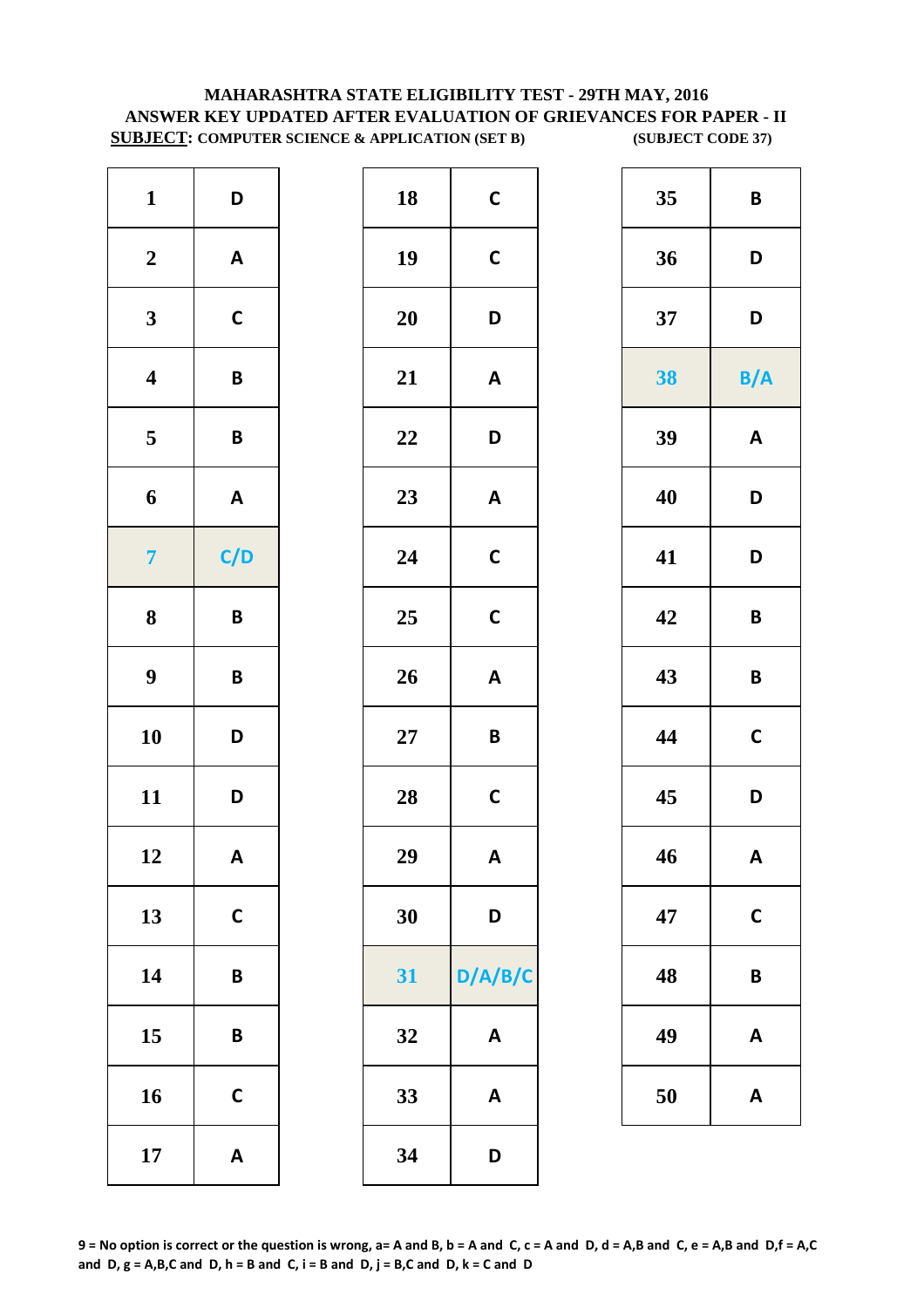# **MAHARASHTRA STATE ELIGIBILITY TEST - 29TH MAY, 2016 ANSWER KEY UPDATED AFTER EVALUATION OF GRIEVANCES FOR PAPER - II SUBJECT: COMPUTER SCIENCE & APPLICATION (SET C) (SUBJECT CODE 37)**

| $\mathbf{1}$            | D                         | 18        | $\mathsf{C}$   |
|-------------------------|---------------------------|-----------|----------------|
| $\boldsymbol{2}$        | $\boldsymbol{\mathsf{A}}$ | 19        | A              |
| $\mathbf{3}$            | $\mathsf{C}$              | <b>20</b> | D              |
| $\overline{\mathbf{4}}$ | B                         | 21        | D/A/           |
| $\overline{\mathbf{5}}$ | B                         | 22        | A              |
| $\boldsymbol{6}$        | $\mathsf{C}$              | 23        | A              |
| $\overline{7}$          | $\boldsymbol{\mathsf{A}}$ | 24        | D              |
| ${\bf 8}$               | $\mathsf{C}$              | 25        | B              |
| $\boldsymbol{9}$        | $\mathsf{C}$              | 26        | D              |
| 10                      | D                         | 27        | D              |
| 11                      | $\mathsf A$               | 28        | B/             |
| 12                      | D                         | 29        | $\overline{A}$ |
| 13                      | $\boldsymbol{\mathsf{A}}$ | 30        | D              |
| 14                      | $\mathsf{C}$              | 31        | D              |
| 15                      | $\mathsf{C}$              | 32        | B              |
| 16                      | $\boldsymbol{\mathsf{A}}$ | 33        | B              |
| 17                      | B                         | 34        | $\mathsf{C}$   |

| $\mathbf{1}$            | D                         | 18     | $\mathsf{C}$              | 35 | D                         |
|-------------------------|---------------------------|--------|---------------------------|----|---------------------------|
| $\boldsymbol{2}$        | $\mathbf{A}$              | 19     | $\boldsymbol{\mathsf{A}}$ | 36 | $\mathbf{A}$              |
| $\mathbf{3}$            | $\mathsf{C}$              | 20     | D                         | 37 | $\mathsf{C}$              |
| $\overline{\mathbf{4}}$ | $\pmb B$                  | 21     | D/A/B/C                   | 38 | $\pmb B$                  |
| $5\overline{)}$         | $\pmb B$                  | 22     | $\boldsymbol{\mathsf{A}}$ | 39 | $\boldsymbol{\mathsf{A}}$ |
| $\boldsymbol{6}$        | $\mathsf{C}$              | 23     | $\boldsymbol{\mathsf{A}}$ | 40 | $\boldsymbol{\mathsf{A}}$ |
| $\overline{7}$          | $\mathbf{A}$              | 24     | D                         | 41 | D                         |
| $\boldsymbol{8}$        | $\mathsf{C}$              | 25     | $\pmb B$                  | 42 | $\mathbf{A}$              |
| $\boldsymbol{9}$        | $\mathsf{C}$              | 26     | D                         | 43 | $\mathsf{C}$              |
| 10                      | D                         | $27\,$ | D                         | 44 | $\pmb B$                  |
| 11                      | $\mathbf{A}$              | 28     | B/A                       | 45 | $\pmb B$                  |
| 12                      | D                         | 29     | $\mathsf{A}$              | 46 | A                         |
| 13                      | $\boldsymbol{\mathsf{A}}$ | 30     | D                         | 47 | C/D                       |
| 14                      | $\mathsf C$               | 31     | D                         | 48 | $\pmb B$                  |
| 15                      | $\mathsf C$               | 32     | $\pmb B$                  | 49 | $\pmb B$                  |
| 16                      | $\mathbf{A}$              | 33     | $\pmb B$                  | 50 | D                         |
| 17                      | $\pmb B$                  | 34     | $\mathsf{C}$              |    |                           |

| 35 | D            |
|----|--------------|
| 36 | A            |
| 37 | $\mathsf{C}$ |
| 38 | B            |
| 39 | A            |
| 40 | A            |
| 41 | D            |
| 42 | A            |
| 43 | $\mathsf{C}$ |
| 44 | B            |
| 45 | B            |
| 46 | A            |
| 47 | C/D          |
| 48 | B            |
| 49 | B            |
| 50 | D            |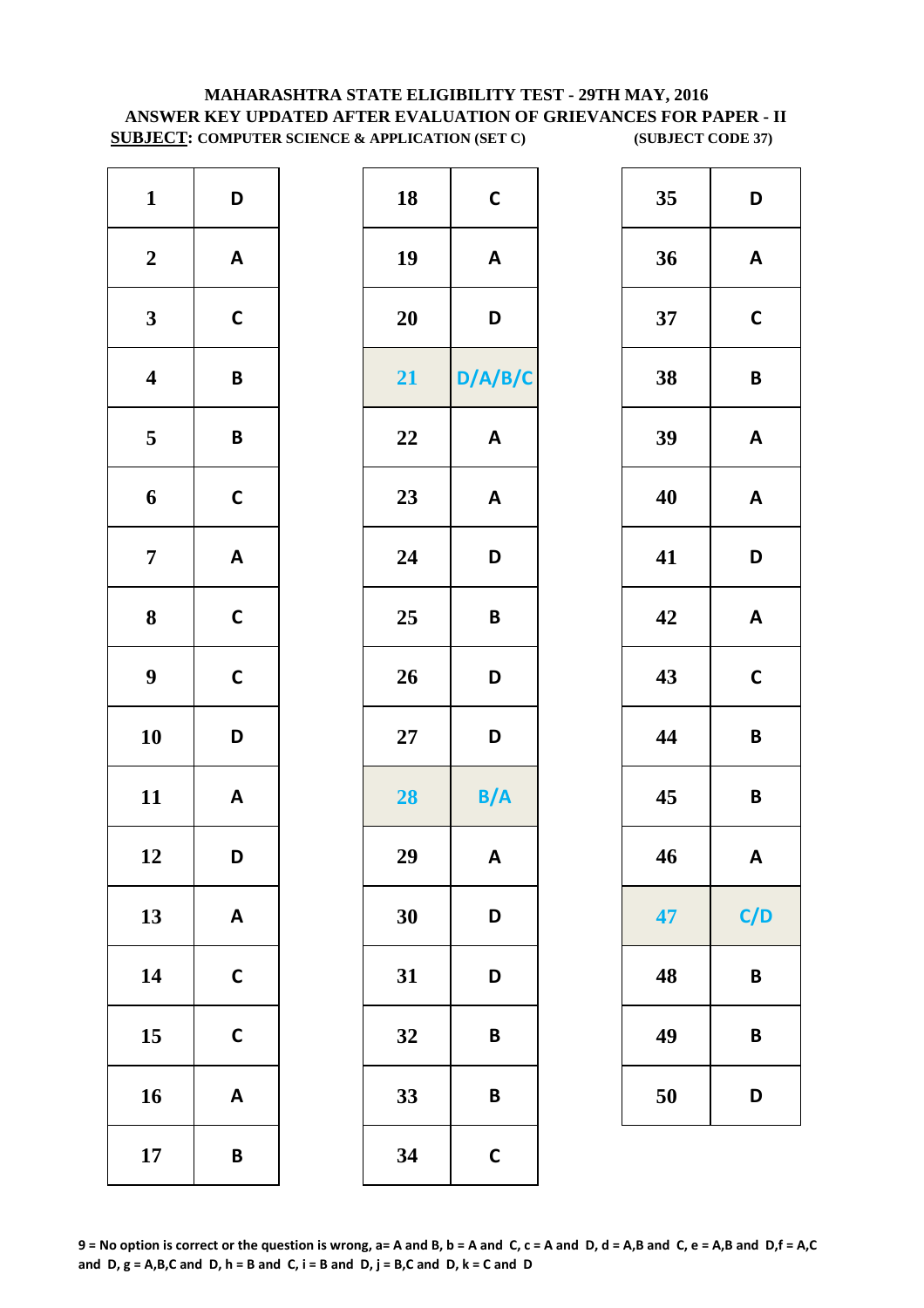# **MAHARASHTRA STATE ELIGIBILITY TEST - 29TH MAY, 2016 ANSWER KEY UPDATED AFTER EVALUATION OF GRIEVANCES FOR PAPER - II SUBJECT: COMPUTER SCIENCE & APPLICATION (SET D) (SUBJECT CODE 37)**

| $\mathbf{1}$            | $\boldsymbol{\mathsf{A}}$ | 18     | B/           |
|-------------------------|---------------------------|--------|--------------|
| $\boldsymbol{2}$        | D                         | 19     | A            |
| $\overline{\mathbf{3}}$ | $\boldsymbol{\mathsf{A}}$ | 20     | D            |
| $\overline{\mathbf{4}}$ | $\mathsf{C}$              | 21     | D            |
| $\overline{\mathbf{5}}$ | $\mathsf{C}$              | 22     | B            |
| 6                       | $\boldsymbol{\mathsf{A}}$ | 23     | B            |
| $\overline{7}$          | B                         | 24     | $\mathsf{C}$ |
| 8                       | $\mathsf{C}$              | 25     | D            |
| $\boldsymbol{9}$        | $\mathsf{A}$              | 26     | A            |
| 10                      | D                         | $27\,$ | $\mathsf{C}$ |
| 11                      | D/A/B/C                   | 28     | B            |
| 12                      | <b>A</b>                  | 29     | A            |
| 13                      | $\boldsymbol{\mathsf{A}}$ | 30     | A            |
| 14                      | D                         | 31     | D            |
| 15                      | B                         | 32     | A            |
| 16                      | D                         | 33     | $\mathsf{C}$ |
| 17                      | D                         | 34     | B            |

| $\mathbf{1}$            | $\boldsymbol{\mathsf{A}}$ | <b>18</b> | B/A                       | 35 | $\pmb B$                  |
|-------------------------|---------------------------|-----------|---------------------------|----|---------------------------|
| $\boldsymbol{2}$        | D                         | 19        | $\boldsymbol{\mathsf{A}}$ | 36 | $\mathbf{A}$              |
| $\mathbf{3}$            | $\boldsymbol{\mathsf{A}}$ | 20        | D                         | 37 | C/D                       |
| $\overline{\mathbf{4}}$ | $\mathsf C$               | 21        | D                         | 38 | $\pmb B$                  |
| $5\phantom{.0}$         | $\mathsf{C}$              | 22        | $\pmb B$                  | 39 | $\pmb B$                  |
| $\boldsymbol{6}$        | $\boldsymbol{\mathsf{A}}$ | 23        | $\pmb B$                  | 40 | D                         |
| $\overline{7}$          | $\pmb B$                  | 24        | $\mathsf{C}$              | 41 | D                         |
| $\boldsymbol{8}$        | $\mathsf C$               | 25        | D                         | 42 | $\boldsymbol{\mathsf{A}}$ |
| $\boldsymbol{9}$        | $\boldsymbol{\mathsf{A}}$ | 26        | $\boldsymbol{\mathsf{A}}$ | 43 | $\mathsf{C}$              |
| 10                      | D                         | $27\,$    | $\mathsf{C}$              | 44 | $\pmb B$                  |
| 11                      | D/A/B/C                   | 28        | $\pmb B$                  | 45 | $\pmb B$                  |
| 12                      | $\mathsf{A}$              | 29        | A                         | 46 | $\mathsf{C}$              |
| 13                      | $\boldsymbol{\mathsf{A}}$ | 30        | $\boldsymbol{\mathsf{A}}$ | 47 | $\mathbf{A}$              |
| 14                      | D                         | 31        | D                         | 48 | $\mathsf{C}$              |
| 15                      | $\pmb B$                  | 32        | $\boldsymbol{\mathsf{A}}$ | 49 | $\mathsf C$               |
| 16                      | D                         | 33        | $\mathsf{C}$              | 50 | D                         |
| 17                      | D                         | 34        | $\pmb B$                  |    |                           |

| 35 | B            |
|----|--------------|
| 36 | A            |
| 37 | C/D          |
| 38 | B            |
| 39 | B            |
| 40 | D            |
| 41 | D            |
| 42 | A            |
| 43 | $\mathbf C$  |
| 44 | B            |
| 45 | B            |
| 46 | $\mathsf{C}$ |
| 47 | A            |
| 48 | C            |
| 49 | C            |
| 50 | D            |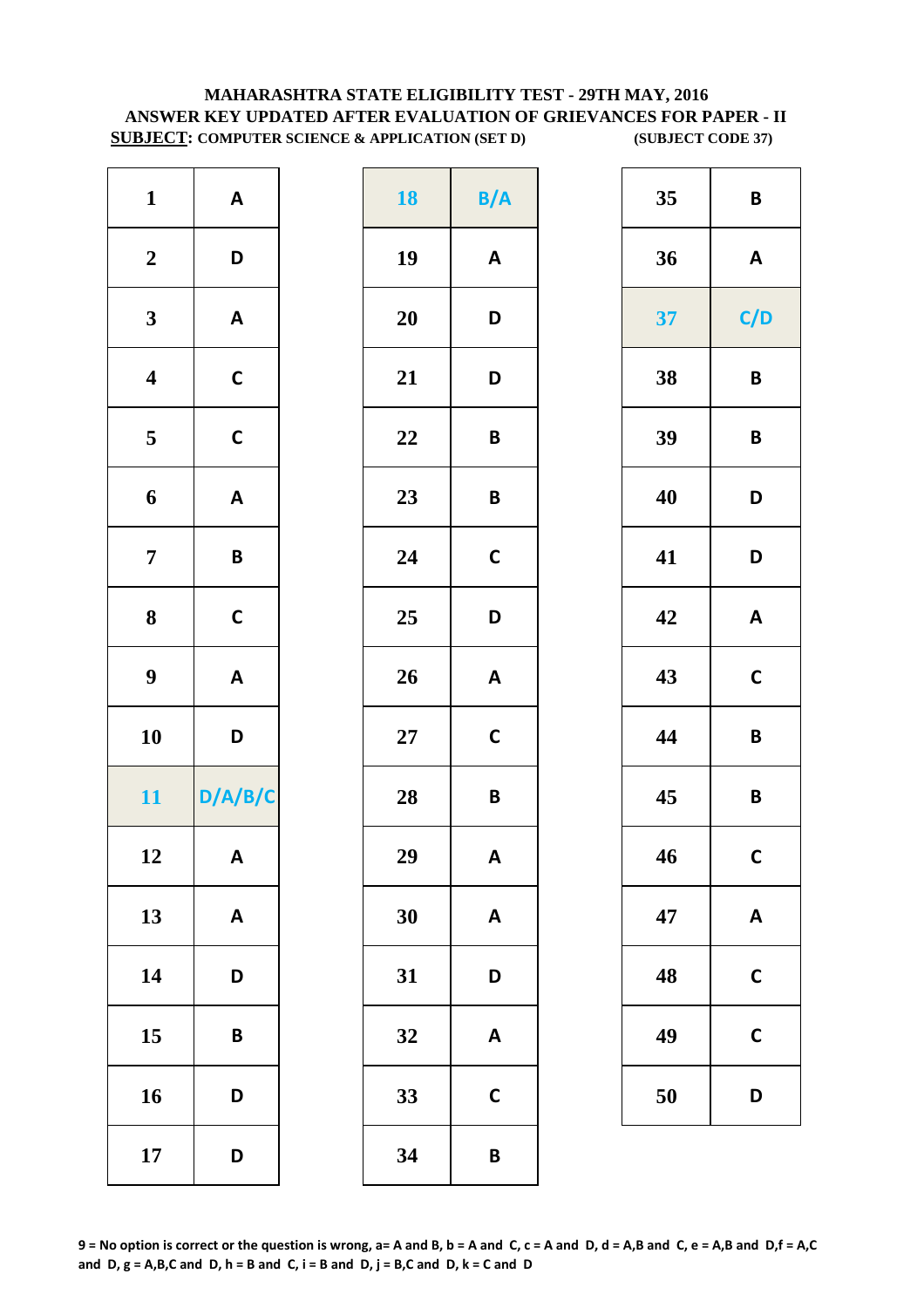### **MAHARASHTRA STATE ELIGIBILITY TEST - 29TH MAY, 2016 ANSWER KEY UPDATED AFTER EVALUATION OF GRIEVANCES FOR PAPER - II SUBJECT: ELECTRONIC SCIENCE (SET A) (SUBJECT CODE 38)**

| $\mathbf{1}$            | $\, {\bf B}$          | 18        | $\mathbf A$  |
|-------------------------|-----------------------|-----------|--------------|
| $\boldsymbol{2}$        | $\mathbf D$           | 19        | $\bf{B}$     |
| $\mathbf{3}$            | $\bf{B}$              | <b>20</b> | $\mathbf C$  |
| $\boldsymbol{4}$        | $\boldsymbol{\rm{A}}$ | 21        | $\bf{B}$     |
| $\overline{\mathbf{5}}$ | $\mathbf C$           | 22        | $\mathbf{D}$ |
| $\boldsymbol{6}$        | $\, {\bf B}$          | 23        | $\mathbf{A}$ |
| $\overline{7}$          | $\, {\bf B}$          | 24        | $\mathbf A$  |
| 8                       | $\boldsymbol{\rm{A}}$ | 25        | $\mathbf C$  |
| $\boldsymbol{9}$        | $\mathbf D$           | 26        | $\bf{B}$     |
| 10                      | $\mathbf C$           | $27\,$    | $\mathbf C$  |
| 11                      | $\mathbf A$           | 28        | $\bf{B}$     |
| 12                      | B                     | 29        | C/A/         |
| 13                      | $\mathbf D$           | 30        | D/A/         |
| 14                      | $\boldsymbol{\rm{A}}$ | 31        | $\mathbf A$  |
| 15                      | $\mathbf C$           | 32        | $\mathbf C$  |
| 16                      | $\mathbf D$           | 33        | $\bf{B}$     |
| 17                      | $\boldsymbol{\rm{A}}$ | 34        | $\mathbf{A}$ |

| $\mathbf{1}$            | $\, {\bf B}$ | 18 | ${\bf A}$                         | 35 | $\bf{B}$     |
|-------------------------|--------------|----|-----------------------------------|----|--------------|
| $\boldsymbol{2}$        | $\mathbf{D}$ | 19 | $\bf{B}$                          | 36 | $\mathbf A$  |
| $\mathbf{3}$            | ${\bf B}$    | 20 | $\mathbf C$                       | 37 | $\mathbf C$  |
| $\overline{\mathbf{4}}$ | ${\bf A}$    | 21 | $\bf{B}$                          | 38 | $\bf{B}$     |
| $\overline{\mathbf{5}}$ | $\mathbf C$  | 22 | $\mathbf D$                       | 39 | $\mathbf{D}$ |
| $\boldsymbol{6}$        | ${\bf B}$    | 23 | ${\bf A}$                         | 40 | $\mathbf C$  |
| $\overline{7}$          | ${\bf B}$    | 24 | ${\bf A}$                         | 41 | $\mathbf{D}$ |
| 8                       | ${\bf A}$    | 25 | $\mathbf C$                       | 42 | $\bf{B}$     |
| $\boldsymbol{9}$        | $\mathbf{D}$ | 26 | $\, {\bf B}$                      | 43 | $\mathbf{D}$ |
| 10                      | $\mathbf C$  | 27 | $\mathbf C$                       | 44 | $\mathbf A$  |
| 11                      | ${\bf A}$    | 28 | ${\bf B}$                         | 45 | $\mathbf{D}$ |
| 12                      | B            | 29 | C/ <b>A</b> / <b>B</b> / <b>D</b> | 46 | D            |
| 13                      | $\mathbf D$  | 30 | D/A/B/C                           | 47 | $\mathbf A$  |
| 14                      | ${\bf A}$    | 31 | $\mathbf{A}$                      | 48 | $\mathbf C$  |
| 15                      | $\mathbf C$  | 32 | $\mathbf C$                       | 49 | $\mathbf C$  |
| 16                      | $\mathbf D$  | 33 | ${\bf B}$                         | 50 | $\mathbf A$  |
| 17                      | ${\bf A}$    | 34 | $\mathbf A$                       |    |              |
|                         |              |    |                                   |    |              |

| 35 | B            |
|----|--------------|
| 36 | $\mathbf A$  |
| 37 | $\mathbf C$  |
| 38 | B            |
| 39 | D            |
| 40 | $\mathbf C$  |
| 41 | D            |
| 42 | B            |
| 43 | D            |
| 44 | $\mathbf{A}$ |
| 45 | D            |
| 46 | $\mathbf D$  |
| 47 | $\mathbf A$  |
| 48 | $\mathbf C$  |
| 49 | $\mathbf C$  |
|    |              |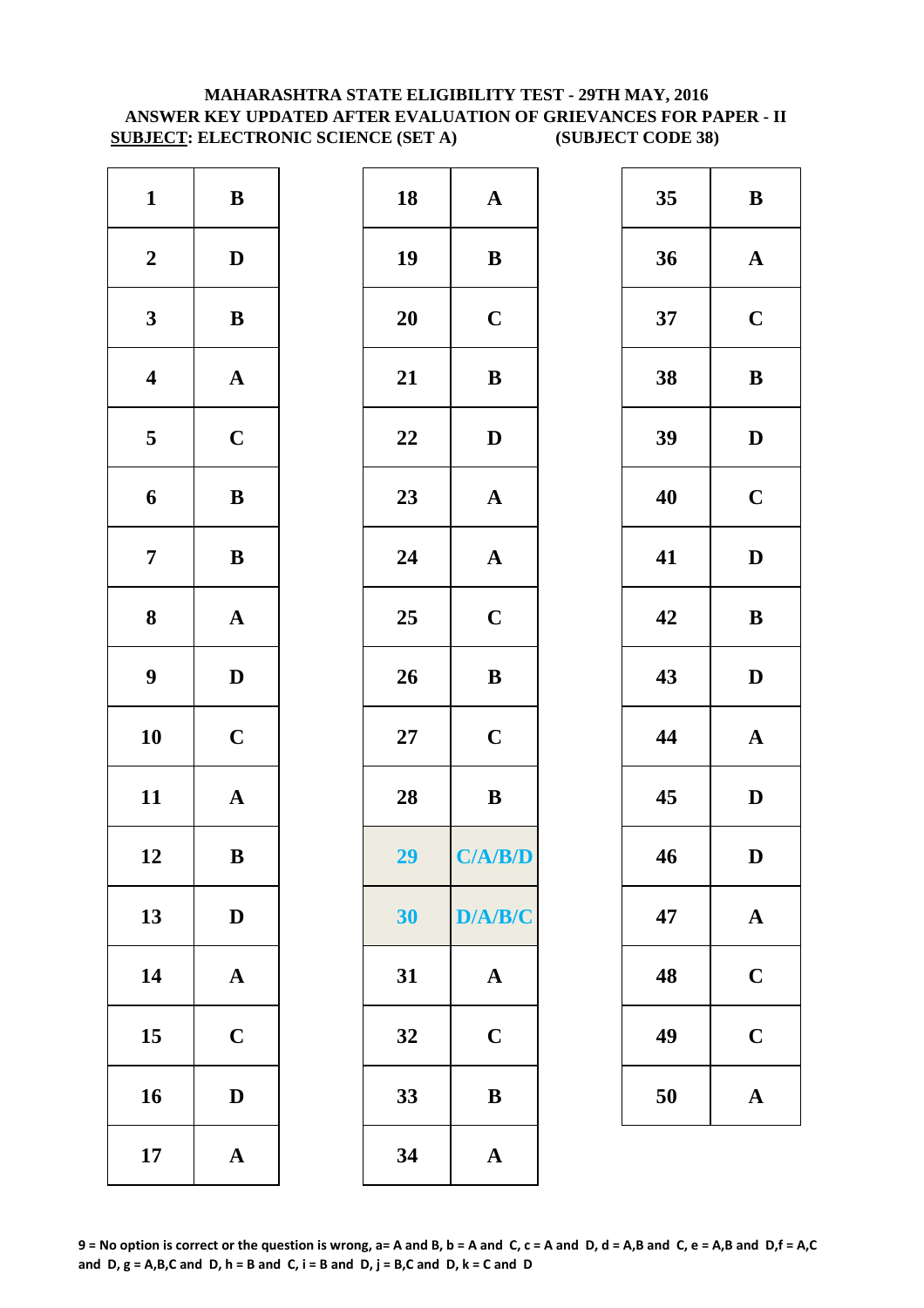### **MAHARASHTRA STATE ELIGIBILITY TEST - 29TH MAY, 2016 ANSWER KEY UPDATED AFTER EVALUATION OF GRIEVANCES FOR PAPER - II SUBJECT: ELECTRONIC SCIENCE (SET B) (SUBJECT CODE 38)**

| $\mathbf{1}$            | $\pmb B$                  | 18     | B                      |
|-------------------------|---------------------------|--------|------------------------|
| $\boldsymbol{2}$        | D                         | 19     | D                      |
| $\mathbf{3}$            | $\boldsymbol{\mathsf{A}}$ | 20     | $\mathsf{C}$           |
| $\overline{\mathbf{4}}$ | $\boldsymbol{\mathsf{A}}$ | 21     | D                      |
| $\overline{\mathbf{5}}$ | $\mathsf{C}$              | 22     | B                      |
| 6                       | B                         | 23     | D                      |
| $\overline{7}$          | $\mathbf C$               | 24     | $\mathsf{A}$           |
|                         |                           | 25     | D                      |
| ${\bf 8}$               | B                         |        |                        |
| 9                       | C/A/B/D                   | 26     |                        |
| 10                      | D/A/B/C                   | $27\,$ |                        |
| 11                      | $\boldsymbol{\mathsf{A}}$ | 28     | D<br>A<br>$\mathsf{C}$ |
| 12                      | $\mathsf{C}$              | 29     | $\mathbf C$            |
| 13                      | B                         | 30     | A                      |
| 14                      | $\boldsymbol{\mathsf{A}}$ | 31     | B                      |
| 15                      | B                         | 32     | D                      |
| 16                      | $\boldsymbol{\mathsf{A}}$ | 33     | B                      |

| $\pmb B$                  | 18     | $\pmb B$                  | 35 | $\mathbf C$             |
|---------------------------|--------|---------------------------|----|-------------------------|
| D                         | 19     | D                         | 36 | $\mathsf{B}$            |
| $\boldsymbol{\mathsf{A}}$ | 20     | $\mathsf{C}$              | 37 | $\mathbf B$             |
| $\boldsymbol{\mathsf{A}}$ | 21     | D                         | 38 | A                       |
| $\mathsf{C}$              | 22     | $\pmb B$                  | 39 | D                       |
| $\pmb B$                  | 23     | D                         | 40 | $\mathbf C$             |
| $\mathsf C$               | 24     | $\boldsymbol{\mathsf{A}}$ | 41 | $\boldsymbol{A}$        |
| $\pmb B$                  | 25     | D                         | 42 | $\overline{\mathbf{B}}$ |
| C/A/B/D                   | 26     | D                         | 43 | D                       |
| D/A/B/C                   | $27\,$ | $\boldsymbol{\mathsf{A}}$ | 44 | A                       |
| $\boldsymbol{\mathsf{A}}$ | 28     | $\mathsf{C}$              | 45 | $\mathbf C$             |
| $\mathsf{C}$              | 29     | $\mathbf{C}$              | 46 | D                       |
| $\pmb B$                  | 30     | $\boldsymbol{\mathsf{A}}$ | 47 | A                       |
| $\boldsymbol{\mathsf{A}}$ | 31     | $\pmb B$                  | 48 | A                       |
| $\pmb B$                  | 32     | D                         | 49 | $\mathbf B$             |
| $\boldsymbol{\mathsf{A}}$ | 33     | $\pmb B$                  | 50 | $\mathbf C$             |
| $\mathsf C$               | 34     | $\pmb{\mathsf{A}}$        |    |                         |
|                           |        |                           |    |                         |

| 35 | C            |
|----|--------------|
| 36 | B            |
| 37 | B            |
| 38 | A            |
| 39 | D            |
| 40 | $\mathsf{C}$ |
| 41 | A            |
| 42 | B            |
| 43 | D            |
| 44 | A            |
| 45 | $\mathsf{C}$ |
| 46 | D            |
| 47 | A            |
| 48 | Α            |
| 49 | B            |
| 50 | C            |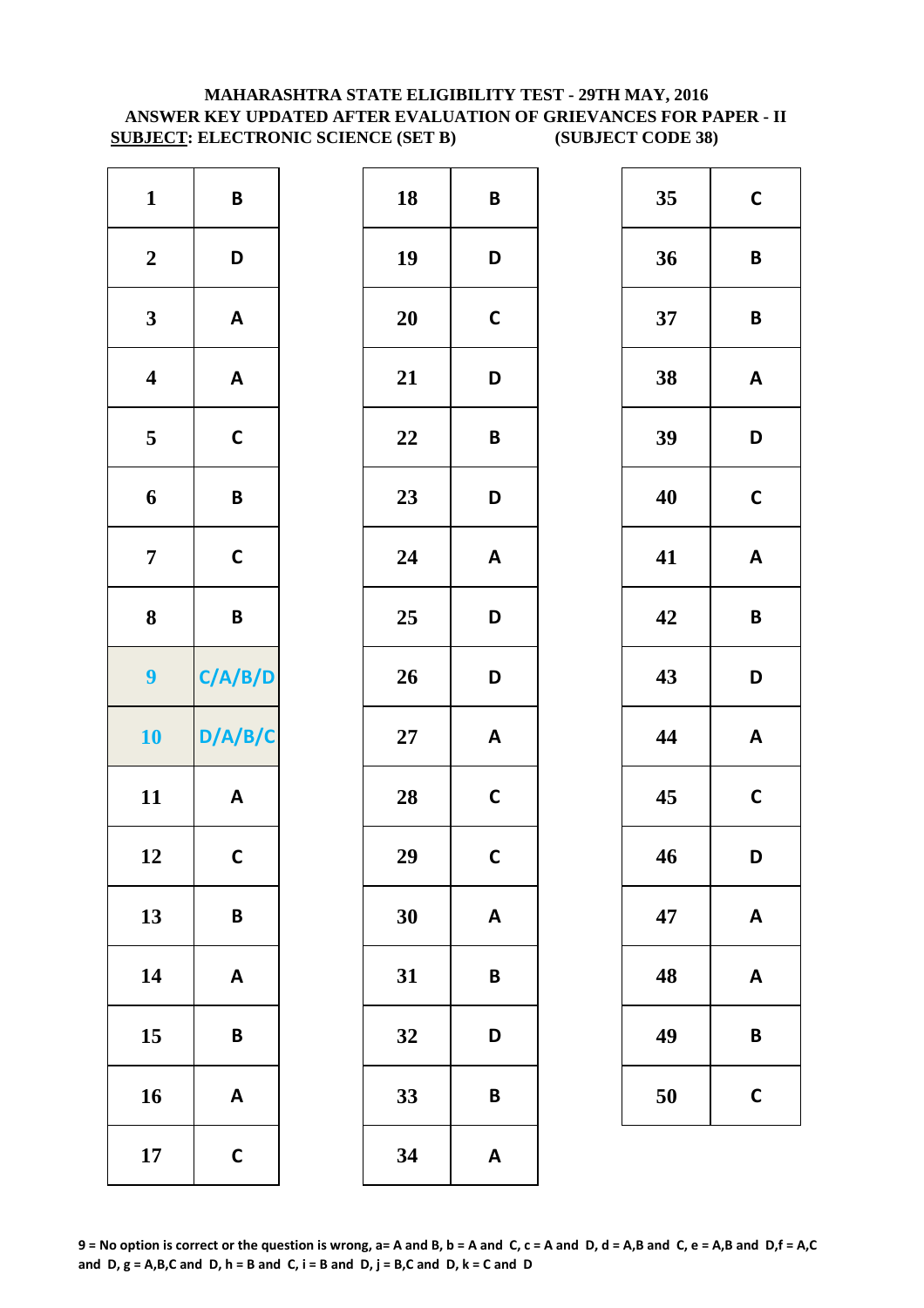### **MAHARASHTRA STATE ELIGIBILITY TEST - 29TH MAY, 2016 ANSWER KEY UPDATED AFTER EVALUATION OF GRIEVANCES FOR PAPER - II SUBJECT: ELECTRONIC SCIENCE (SET C) (SUBJECT CODE 38)**

| $\mathbf{1}$            | $\boldsymbol{\mathsf{A}}$ | 18        | $\mathsf{C}$ |
|-------------------------|---------------------------|-----------|--------------|
| $\boldsymbol{2}$        | $\mathsf{C}$              | 19        | $\mathsf{C}$ |
| $\mathbf{3}$            | $\pmb B$                  | <b>20</b> | A            |
| $\overline{\mathbf{4}}$ | $\boldsymbol{\mathsf{A}}$ | 21        | B            |
| $\overline{\mathbf{5}}$ | $\pmb B$                  | 22        | D            |
| 6                       | $\mathsf A$               | 23        | B            |
| $\overline{7}$          | $\mathbf C$               | 24        | A            |
| $\bf 8$                 | B                         | 25        | $\mathsf{C}$ |
| $\boldsymbol{9}$        | D                         | 26        | B            |
| 10                      | $\mathsf{C}$              | $27\,$    | B            |
| 11                      | D                         | 28        | A            |
| 12                      | B                         | 29        | D            |
| 13                      | D                         | 30        | $\mathsf{C}$ |
| 14                      | $\boldsymbol{\mathsf{A}}$ | 31        | A            |
| 15                      | D                         | 32        | B            |
| 16                      | D                         | 33        | D            |
| 17                      | $\boldsymbol{\mathsf{A}}$ | 34        | A            |

| $\mathbf{1}$            | $\mathsf{A}$              | 18 | $\mathbf C$               | 35 | $\mathbf C$             |
|-------------------------|---------------------------|----|---------------------------|----|-------------------------|
| $\boldsymbol{2}$        | $\mathsf{C}$              | 19 | $\mathsf{C}$              | 36 | D                       |
| $\mathbf{3}$            | $\pmb B$                  | 20 | $\boldsymbol{\mathsf{A}}$ | 37 | A                       |
| $\overline{\mathbf{4}}$ | $\boldsymbol{\mathsf{A}}$ | 21 | $\pmb B$                  | 38 | $\boldsymbol{A}$        |
| $\overline{\mathbf{5}}$ | $\pmb B$                  | 22 | D                         | 39 | $\overline{\mathsf{B}}$ |
| $\boldsymbol{6}$        | $\mathbf{A}$              | 23 | $\pmb B$                  | 40 | $\mathbf C$             |
| $\overline{7}$          | $\mathsf{C}$              | 24 | $\boldsymbol{\mathsf{A}}$ | 41 | $\overline{\mathsf{B}}$ |
| $\boldsymbol{8}$        | $\pmb B$                  | 25 | $\mathsf{C}$              | 42 | D                       |
| $\boldsymbol{9}$        | D                         | 26 | $\pmb B$                  | 43 | A                       |
| 10                      | $\mathsf C$               | 27 | $\pmb B$                  | 44 | A                       |
| 11                      | D                         | 28 | $\boldsymbol{\mathsf{A}}$ | 45 | $\mathbf C$             |
| 12                      | B                         | 29 | D                         | 46 | $\mathbf B$             |
| 13                      | D                         | 30 | $\mathsf{C}$              | 47 | $\mathbf C$             |
| 14                      | $\boldsymbol{\mathsf{A}}$ | 31 | $\boldsymbol{\mathsf{A}}$ | 48 | $\mathsf{B}$            |
| 15                      | D                         | 32 | $\pmb B$                  | 49 | C/A/                    |
| 16                      | D                         | 33 | D                         | 50 | D/A/                    |
| 17                      | $\boldsymbol{\mathsf{A}}$ | 34 | $\pmb{\mathsf{A}}$        |    |                         |
|                         |                           |    |                           |    |                         |

| $\mathbf{1}$            | $\mathsf{A}$              | 18     | $\mathsf{C}$     | 35 | $\mathsf{C}$              |
|-------------------------|---------------------------|--------|------------------|----|---------------------------|
| $\boldsymbol{2}$        | $\mathsf C$               | 19     | $\mathsf{C}$     | 36 | D                         |
| $\mathbf{3}$            | $\pmb B$                  | 20     | A                | 37 | $\boldsymbol{\mathsf{A}}$ |
| $\overline{\mathbf{4}}$ | $\boldsymbol{\mathsf{A}}$ | 21     | $\pmb B$         | 38 | $\boldsymbol{\mathsf{A}}$ |
| $5\overline{)}$         | $\pmb B$                  | 22     | D                | 39 | $\pmb B$                  |
| $\boldsymbol{6}$        | $\boldsymbol{\mathsf{A}}$ | 23     | $\boldsymbol{B}$ | 40 | $\mathbf C$               |
| $\overline{7}$          | $\mathsf{C}$              | 24     | $\mathbf{A}$     | 41 | $\pmb B$                  |
| $\boldsymbol{8}$        | B                         | 25     | $\mathbf C$      | 42 | D                         |
| $\boldsymbol{9}$        | D                         | 26     | $\pmb B$         | 43 | $\boldsymbol{\mathsf{A}}$ |
| 10                      | $\mathsf{C}$              | $27\,$ | $\mathsf B$      | 44 | $\boldsymbol{\mathsf{A}}$ |
| 11                      | D                         | 28     | $\mathbf{A}$     | 45 | $\mathbf C$               |
| 12                      | $\pmb B$                  | 29     | D                | 46 | $\pmb B$                  |
| 13                      | D                         | 30     | $\mathsf{C}$     | 47 | $\mathbf C$               |
| 14                      | $\mathbf{A}$              | 31     | A                | 48 | $\pmb B$                  |
| 15                      | D                         | 32     | B                | 49 | C/A/B/D                   |
| 16                      | D                         | 33     | D                | 50 | D/A/B/C                   |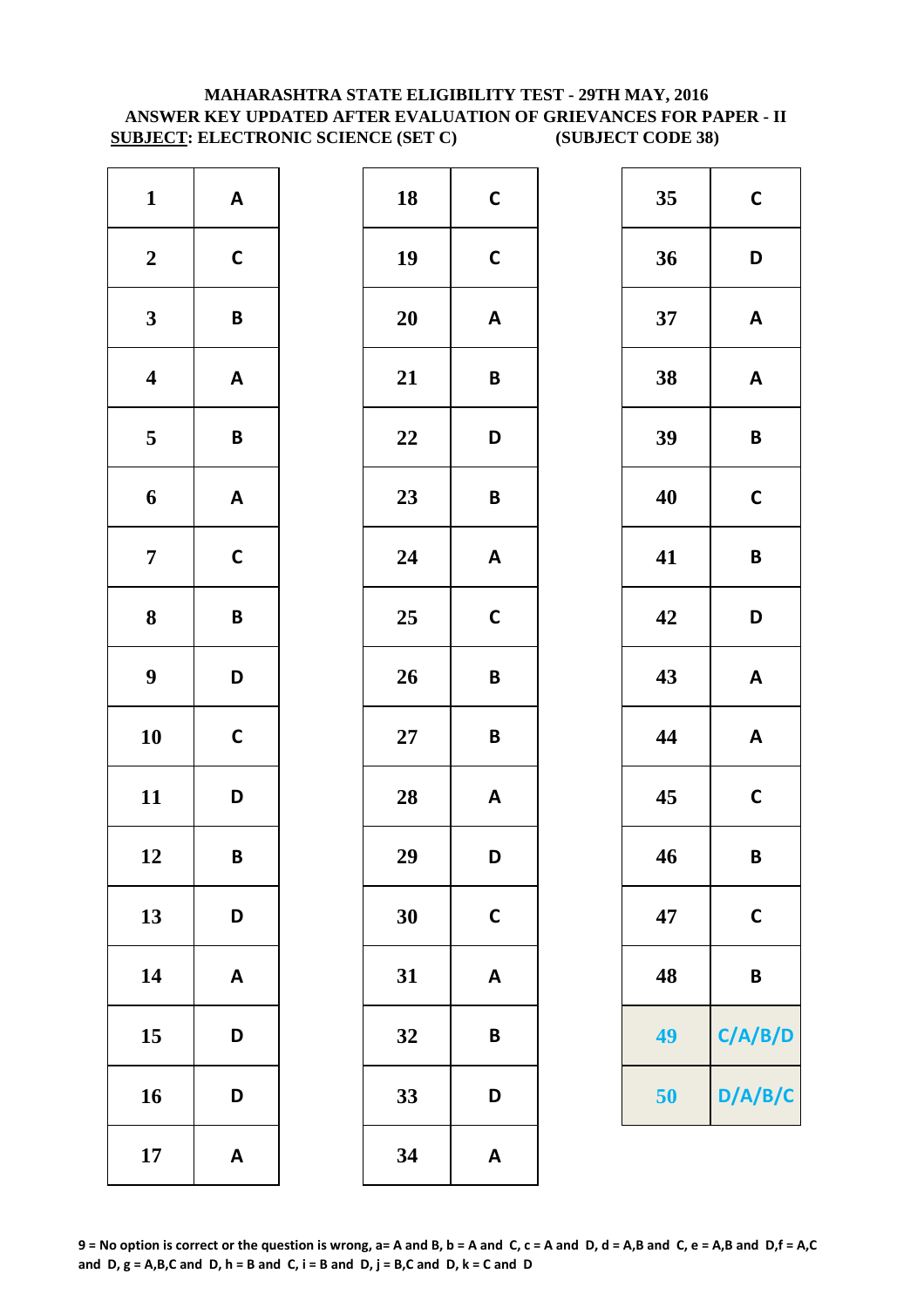### **MAHARASHTRA STATE ELIGIBILITY TEST - 29TH MAY, 2016 ANSWER KEY UPDATED AFTER EVALUATION OF GRIEVANCES FOR PAPER - II SUBJECT: ELECTRONIC SCIENCE (SET D) (SUBJECT CODE 38)**

| $\mathbf{1}$            | D                         | 18        | A            |
|-------------------------|---------------------------|-----------|--------------|
| $\boldsymbol{2}$        | $\pmb B$                  | 19        | D            |
| $\mathbf{3}$            | D                         | <b>20</b> | $\mathsf{C}$ |
| $\overline{\mathbf{4}}$ | $\boldsymbol{\mathsf{A}}$ | 21        | $\mathsf{A}$ |
| $\overline{\mathbf{5}}$ | D                         | 22        | B            |
| 6                       | D                         | 23        | D            |
| $\overline{7}$          | $\boldsymbol{\mathsf{A}}$ | 24        | A            |
| $\bf 8$                 | $\mathsf{C}$              | 25        | $\mathsf{C}$ |
| $\boldsymbol{9}$        | $\mathsf{C}$              | 26        | D            |
| 10                      | $\boldsymbol{\mathsf{A}}$ | $27\,$    | A            |
| 11                      | $\pmb B$                  | 28        | $\mathsf{A}$ |
| 12                      | D                         | 29        | B            |
| 13                      | B                         | 30        | $\mathsf{C}$ |
| 14                      | $\boldsymbol{\mathsf{A}}$ | 31        | B            |
| 15                      | $\mathbf C$               | 32        | D            |
| 16                      | B                         | 33        | A            |
| 17                      | B                         | 34        | A            |

| $\mathbf{1}$            | D                         | 18     | $\mathbf{A}$              | 35 | $\mathbf C$               |
|-------------------------|---------------------------|--------|---------------------------|----|---------------------------|
| $\boldsymbol{2}$        | $\pmb B$                  | 19     | D                         | 36 | $\pmb B$                  |
| $\mathbf{3}$            | D                         | 20     | $\mathbf C$               | 37 | $\mathsf{C}$              |
| $\overline{\mathbf{4}}$ | $\boldsymbol{\mathsf{A}}$ | 21     | $\boldsymbol{\mathsf{A}}$ | 38 | $\pmb B$                  |
| $5\overline{)}$         | D                         | 22     | $\pmb B$                  | 39 | C/A/B/D                   |
| $\boldsymbol{6}$        | D                         | 23     | D                         | 40 | D/A/B/C                   |
| $\overline{7}$          | $\mathbf{A}$              | 24     | $\boldsymbol{\mathsf{A}}$ | 41 | $\boldsymbol{\mathsf{A}}$ |
| 8                       | $\mathsf C$               | 25     | $\mathsf{C}$              | 42 | $\mathsf{C}$              |
| $\boldsymbol{9}$        | $\mathsf C$               | 26     | D                         | 43 | $\pmb B$                  |
| 10                      | $\boldsymbol{\mathsf{A}}$ | $27\,$ | $\mathbf{A}$              | 44 | $\boldsymbol{\mathsf{A}}$ |
| 11                      | $\pmb B$                  | 28     | $\mathbf{A}$              | 45 | $\pmb B$                  |
| 12                      | D                         | 29     | $\pmb B$                  | 46 | A                         |
| 13                      | $\pmb B$                  | 30     | $\mathbf C$               | 47 | $\mathbf C$               |
| 14                      | $\mathsf{A}$              | 31     | $\pmb B$                  | 48 | $\pmb B$                  |
| 15                      | $\mathbf C$               | 32     | D                         | 49 | D                         |
| 16                      | $\pmb B$                  | 33     | $\boldsymbol{\mathsf{A}}$ | 50 | $\mathsf{C}$              |
| 17                      | $\pmb B$                  | 34     | $\boldsymbol{\mathsf{A}}$ |    |                           |

| 35 | C       |
|----|---------|
| 36 | B       |
| 37 | C       |
| 38 | B       |
| 39 | C/A/B/D |
| 40 | D/A/B/C |
| 41 | A       |
| 42 | C       |
| 43 | B       |
| 44 | A       |
| 45 | B       |
| 46 | A       |
| 47 | C       |
| 48 | B       |
| 49 | D       |
| 50 | C       |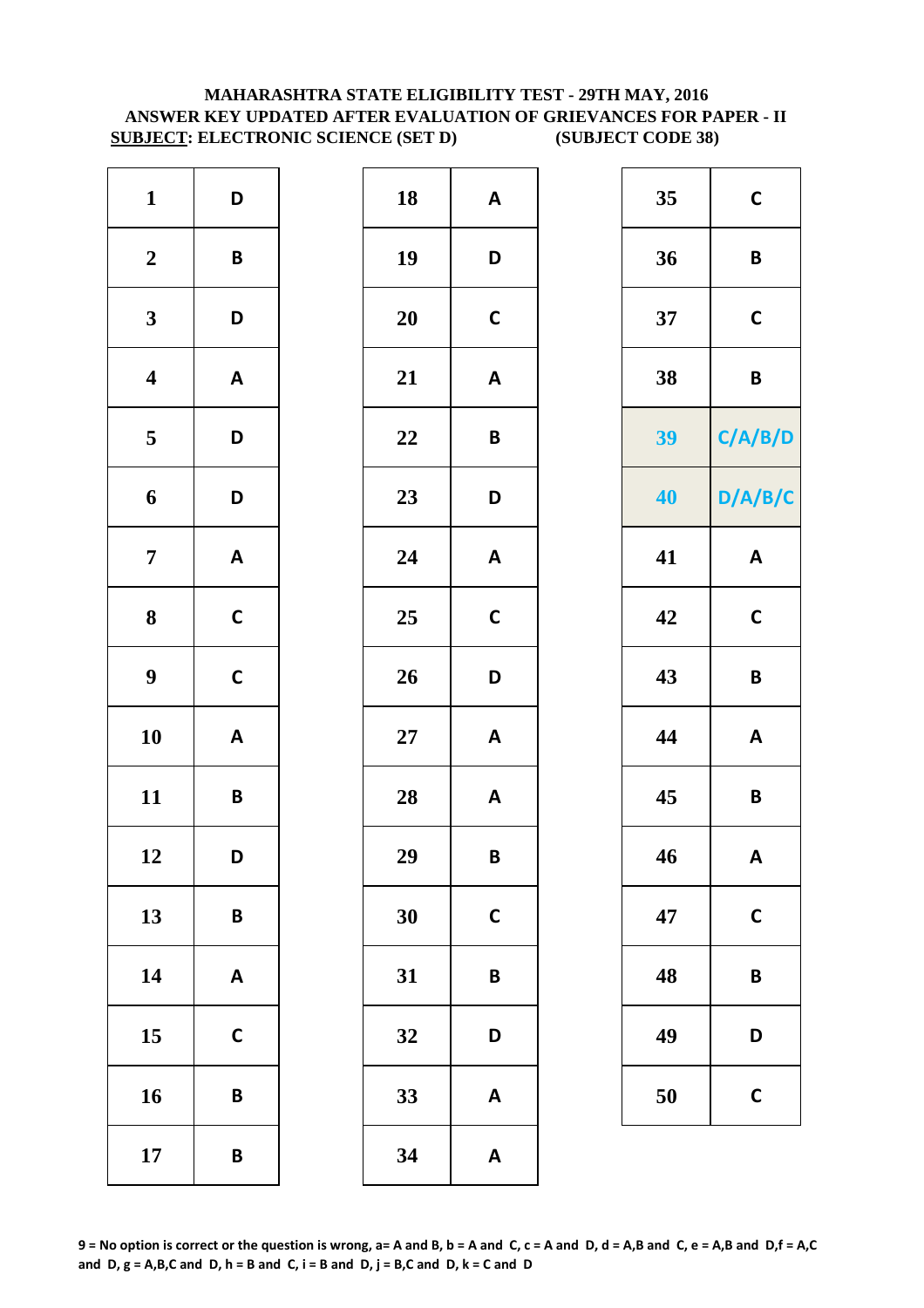### **MAHARASHTRA STATE ELIGIBILITY TEST - 29TH MAY, 2016 ANSWER KEY UPDATED AFTER EVALUATION OF GRIEVANCES FOR PAPER - II SUBJECT: FORENSIC SCIENCE (SET A) (SUBJECT CODE 39)**

| $\mathbf{1}$            | $\, {\bf B}$          | 18        | $\bf{B}$     |
|-------------------------|-----------------------|-----------|--------------|
| $\boldsymbol{2}$        | $\mathbf C$           | 19        | $\mathbf A$  |
| $\mathbf{3}$            | $\mathbf D$           | <b>20</b> | $\bf{B}$     |
| $\overline{\mathbf{4}}$ | $\bf{B}$              | 21        | $\mathbf{A}$ |
| $\overline{\mathbf{5}}$ | $\boldsymbol{\rm{A}}$ | 22        | $\bf{B}$     |
| 6                       | $\mathbf C$           | 23        | $\bf{B}$     |
| $\overline{7}$          | $\mathbf D$           | 24        | $\mathbf C$  |
| 8                       | ${\bf B}$             | 25        | $\mathbf{D}$ |
| $\boldsymbol{9}$        | $\mathbf D$           | 26        | $\mathbf{D}$ |
| 10                      | $\mathbf D$           | $27\,$    | $\mathbf{D}$ |
| 11                      | $\, {\bf B}$          | 28        | $\mathbf{A}$ |
| 12                      | A                     | 29        | A            |
| 13                      | $\, {\bf B}$          | 30        | $\mathbf C$  |
| 14                      | $\boldsymbol{\rm{A}}$ | 31        | $\mathbf{A}$ |
| 15                      | $\mathbf C$           | 32        | $\mathbf{A}$ |
| 16                      | $\mathbf C$           | 33        | $\mathbf C$  |
| 17                      | ${\bf A}$             | 34        | $\mathbf{D}$ |

| $\mathbf{1}$            | ${\bf B}$    | 18 | ${\bf B}$             | 35 | $\mathbf A$  |
|-------------------------|--------------|----|-----------------------|----|--------------|
| $\boldsymbol{2}$        | $\mathbf C$  | 19 | $\mathbf{A}$          | 36 | $\mathbf C$  |
| $\mathbf{3}$            | $\mathbf D$  | 20 | $\, {\bf B}$          | 37 | $\mathbf{D}$ |
| $\overline{\mathbf{4}}$ | $\, {\bf B}$ | 21 | $\boldsymbol{\rm{A}}$ | 38 | $\mathbf A$  |
| $\overline{\mathbf{5}}$ | ${\bf A}$    | 22 | ${\bf B}$             | 39 | $\mathbf A$  |
| $\boldsymbol{6}$        | $\mathbf C$  | 23 | $\, {\bf B}$          | 40 | $\bf{B}$     |
| $\overline{7}$          | $\mathbf D$  | 24 | $\mathbf C$           | 41 | $\mathbf{D}$ |
| $\boldsymbol{8}$        | $\, {\bf B}$ | 25 | $\mathbf D$           | 42 | $\bf{B}$     |
| $\boldsymbol{9}$        | $\mathbf{D}$ | 26 | $\mathbf{D}$          | 43 | $\mathbf C$  |
| 10                      | $\mathbf D$  | 27 | $\mathbf D$           | 44 | $\bf{B}$     |
| 11                      | ${\bf B}$    | 28 | ${\bf A}$             | 45 | $\mathbf A$  |
| 12                      | $\mathbf{A}$ | 29 | $\mathbf{A}$          | 46 | D            |
| 13                      | $\, {\bf B}$ | 30 | $\mathbf C$           | 47 | $\bf{B}$     |
| 14                      | ${\bf A}$    | 31 | ${\bf A}$             | 48 | $\mathbf{D}$ |
| 15                      | $\mathbf C$  | 32 | ${\bf A}$             | 49 | $\mathbf C$  |
| 16                      | $\mathbf C$  | 33 | $\mathbf C$           | 50 | $\mathbf A$  |
| 17                      | ${\bf A}$    | 34 | $\mathbf D$           |    |              |
|                         |              |    |                       |    |              |

| 35 | $\mathbf A$  |
|----|--------------|
| 36 | $\mathbf C$  |
| 37 | $\mathbf D$  |
| 38 | $\mathbf A$  |
| 39 | $\mathbf A$  |
| 40 | B            |
| 41 | D            |
| 42 | B            |
| 43 | $\mathbf C$  |
| 44 | B            |
| 45 | $\mathbf A$  |
| 46 | D            |
| 47 | B            |
| 48 | $\mathbf{D}$ |
| 49 | $\mathbf C$  |
| 50 | A            |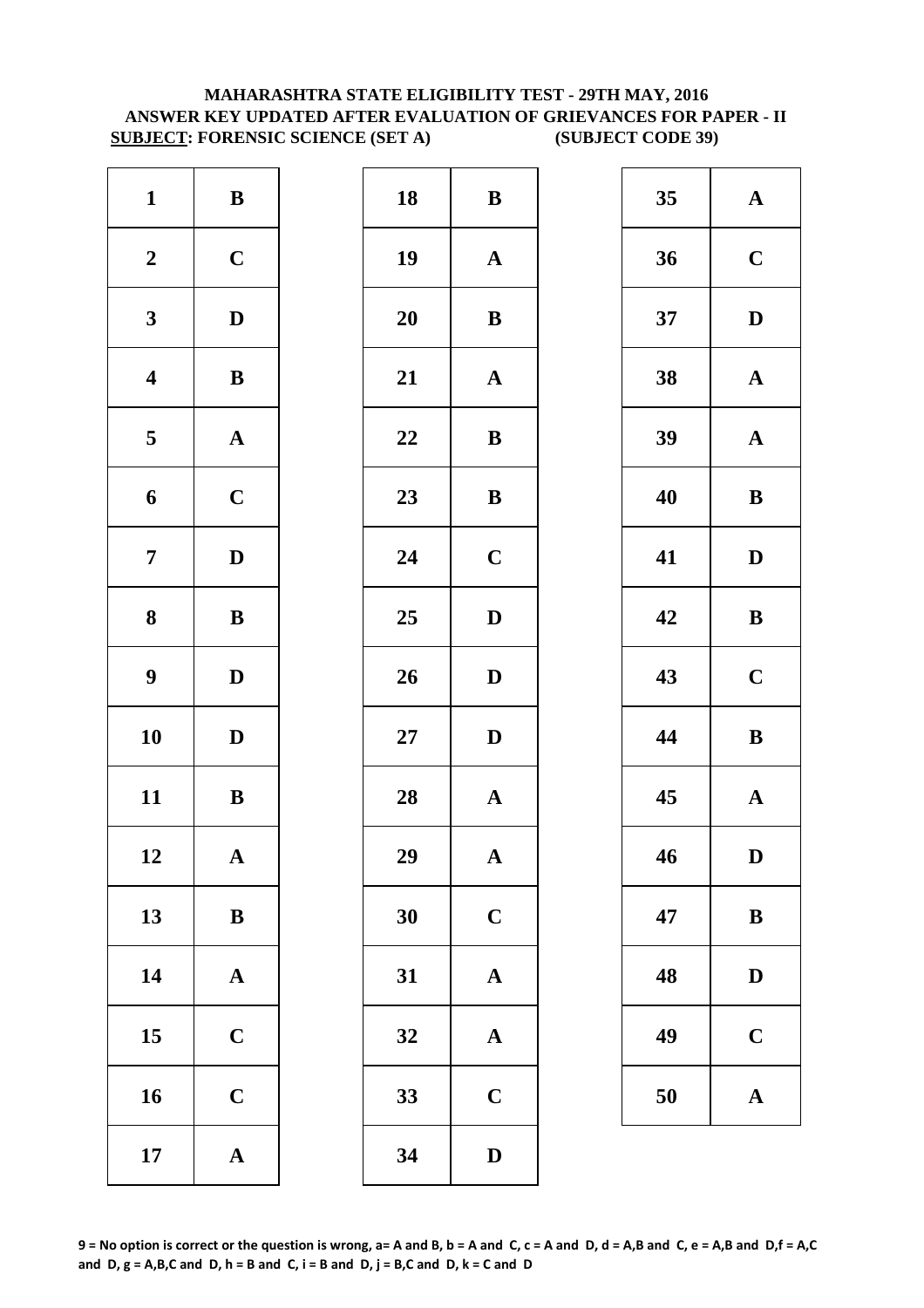### **MAHARASHTRA STATE ELIGIBILITY TEST - 29TH MAY, 2016 ANSWER KEY UPDATED AFTER EVALUATION OF GRIEVANCES FOR PAPER - II SUBJECT: FORENSIC SCIENCE (SET B) (SUBJECT CODE 39)**

| $\mathbf{1}$            | A            |
|-------------------------|--------------|
| $\boldsymbol{2}$        | B            |
| 3                       | B            |
| $\overline{\mathbf{4}}$ | $\mathsf{C}$ |
| 5                       | D            |
| 6                       | D            |
| 7                       | D            |
| 8                       | A            |
| 9                       | A            |
| 10                      | C            |
| 11                      | A            |
| 12                      | A            |
| 13                      | C            |
| 14                      | D            |
| 15                      | Α            |
| 16                      | C            |
| 17                      | D            |

| 18 | A           |
|----|-------------|
| 19 | A           |
| 20 | B           |
| 21 | D           |
| 22 | B           |
| 23 | $\mathbf C$ |
| 24 | B           |
| 25 | A           |
| 26 | D           |
| 27 | B           |
| 28 | D           |
| 29 | C           |
| 30 | A           |
| 31 | B           |
| 32 | C           |
| 33 | D           |
| 34 | B           |

| 18 | $\boldsymbol{\mathsf{A}}$ | 35 | $\boldsymbol{\mathsf{A}}$ |
|----|---------------------------|----|---------------------------|
| 19 | A                         | 36 | $\mathbf C$               |
| 20 | B                         | 37 | D                         |
| 21 | D                         | 38 | B                         |
| 22 | B                         | 39 | D                         |
| 23 | $\mathsf{C}$              | 40 | D                         |
| 24 | $\pmb B$                  | 41 | B                         |
| 25 | A                         | 42 | $\boldsymbol{\mathsf{A}}$ |
| 26 | D                         | 43 | B                         |
| 27 | B                         | 44 | $\boldsymbol{\mathsf{A}}$ |
| 28 | D                         | 45 | $\mathsf{C}$              |
| 29 | $\mathsf{C}$              | 46 | $\mathsf{C}$              |
| 30 | $\boldsymbol{\mathsf{A}}$ | 47 | $\pmb{\mathsf{A}}$        |
| 31 | B                         | 48 | B                         |
| 32 | $\mathbf C$               | 49 | A                         |
| 33 | D                         | 50 | B                         |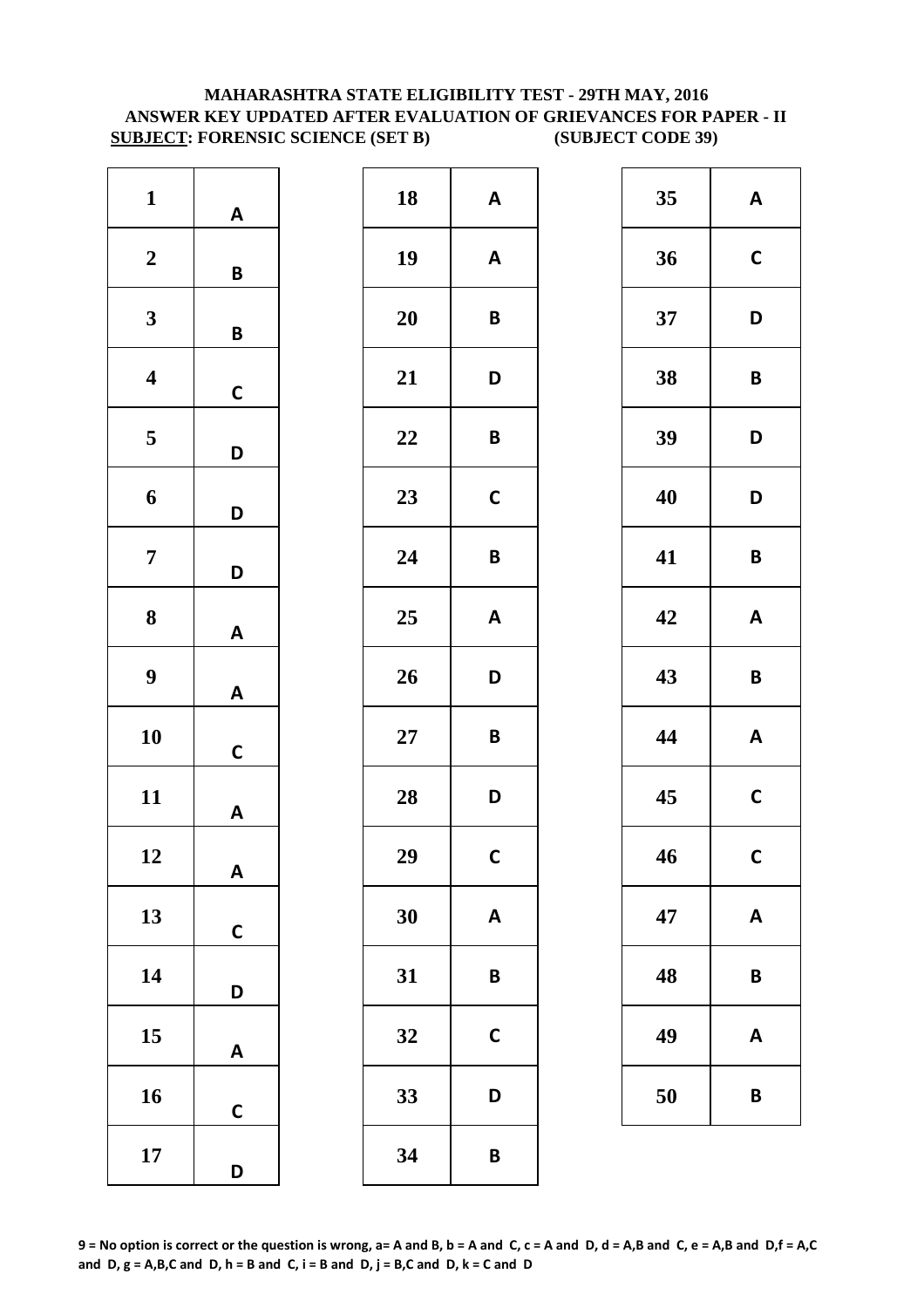### **MAHARASHTRA STATE ELIGIBILITY TEST - 29TH MAY, 2016 ANSWER KEY UPDATED AFTER EVALUATION OF GRIEVANCES FOR PAPER - II SUBJECT: FORENSIC SCIENCE (SET C) (SUBJECT CODE 39)**

| $\mathbf{1}$            | $\boldsymbol{\mathsf{A}}$ | 18        | D            |
|-------------------------|---------------------------|-----------|--------------|
| $\boldsymbol{2}$        | $\boldsymbol{\mathsf{A}}$ | 19        | $\mathbf C$  |
| $\mathbf{3}$            | $\mathsf{C}$              | <b>20</b> | A            |
| $\overline{\mathbf{4}}$ | D                         | 21        | B            |
| $\overline{\mathbf{5}}$ | $\boldsymbol{\mathsf{A}}$ | 22        | $\mathsf{C}$ |
| 6                       | $\mathsf{C}$              | 23        | D            |
| $\overline{7}$          | D                         | 24        | B            |
| $\bf 8$                 | $\boldsymbol{\mathsf{A}}$ | 25        | A            |
| $\boldsymbol{9}$        | $\boldsymbol{\mathsf{A}}$ | 26        | $\mathsf{C}$ |
| 10                      | B                         | $27\,$    | D            |
| 11                      | D                         | 28        | B            |
| 12                      | B                         | 29        | D            |
| 13                      | $\mathsf{C}$              | 30        | D            |
| 14                      | B                         | 31        | B            |
| 15                      | $\boldsymbol{\mathsf{A}}$ | 32        | A            |
| 16                      | D                         | 33        | B            |
| 17                      | B                         | 34        | A            |

| $\mathbf{1}$            | $\mathsf{A}$ | 18 | D                         | 35 | $\mathbf C$             |
|-------------------------|--------------|----|---------------------------|----|-------------------------|
| $\boldsymbol{2}$        | $\mathbf{A}$ | 19 | $\mathsf{C}$              | 36 | $\mathbf C$             |
| $\mathbf{3}$            | $\mathsf C$  | 20 | $\boldsymbol{\mathsf{A}}$ | 37 | $\boldsymbol{A}$        |
| $\overline{\mathbf{4}}$ | D            | 21 | $\pmb B$                  | 38 | $\mathbf B$             |
| $\overline{\mathbf{5}}$ | $\mathbf{A}$ | 22 | $\mathbf C$               | 39 | A                       |
| $\boldsymbol{6}$        | $\mathsf{C}$ | 23 | D                         | 40 | $\overline{\mathsf{B}}$ |
| $\overline{7}$          | D            | 24 | $\pmb B$                  | 41 | A                       |
| $\boldsymbol{8}$        | $\mathbf{A}$ | 25 | $\boldsymbol{\mathsf{A}}$ | 42 | $\mathbf B$             |
| $\boldsymbol{9}$        | $\mathbf{A}$ | 26 | $\mathsf{C}$              | 43 | $\overline{\mathsf{B}}$ |
| 10                      | $\pmb B$     | 27 | D                         | 44 | $\mathbf C$             |
| 11                      | D            | 28 | $\pmb B$                  | 45 | D                       |
| 12                      | B            | 29 | D                         | 46 | D                       |
| 13                      | $\mathbf C$  | 30 | D                         | 47 | D                       |
| 14                      | $\pmb B$     | 31 | $\pmb B$                  | 48 | A                       |
| 15                      | A            | 32 | $\boldsymbol{\mathsf{A}}$ | 49 | A                       |
| 16                      | D            | 33 | $\pmb B$                  | 50 | $\mathsf{C}$            |
| 17                      | $\pmb B$     | 34 | $\boldsymbol{\mathsf{A}}$ |    |                         |
|                         |              |    |                           |    |                         |

| 35 | $\mathbf C$ |
|----|-------------|
| 36 | $\mathbf C$ |
| 37 | A           |
| 38 | B           |
| 39 | A           |
| 40 | B           |
| 41 | A           |
| 42 | B           |
| 43 | B           |
| 44 | $\mathbf C$ |
| 45 | D           |
| 46 | D           |
| 47 | D           |
| 48 | A           |
| 49 | A           |
| 50 | C           |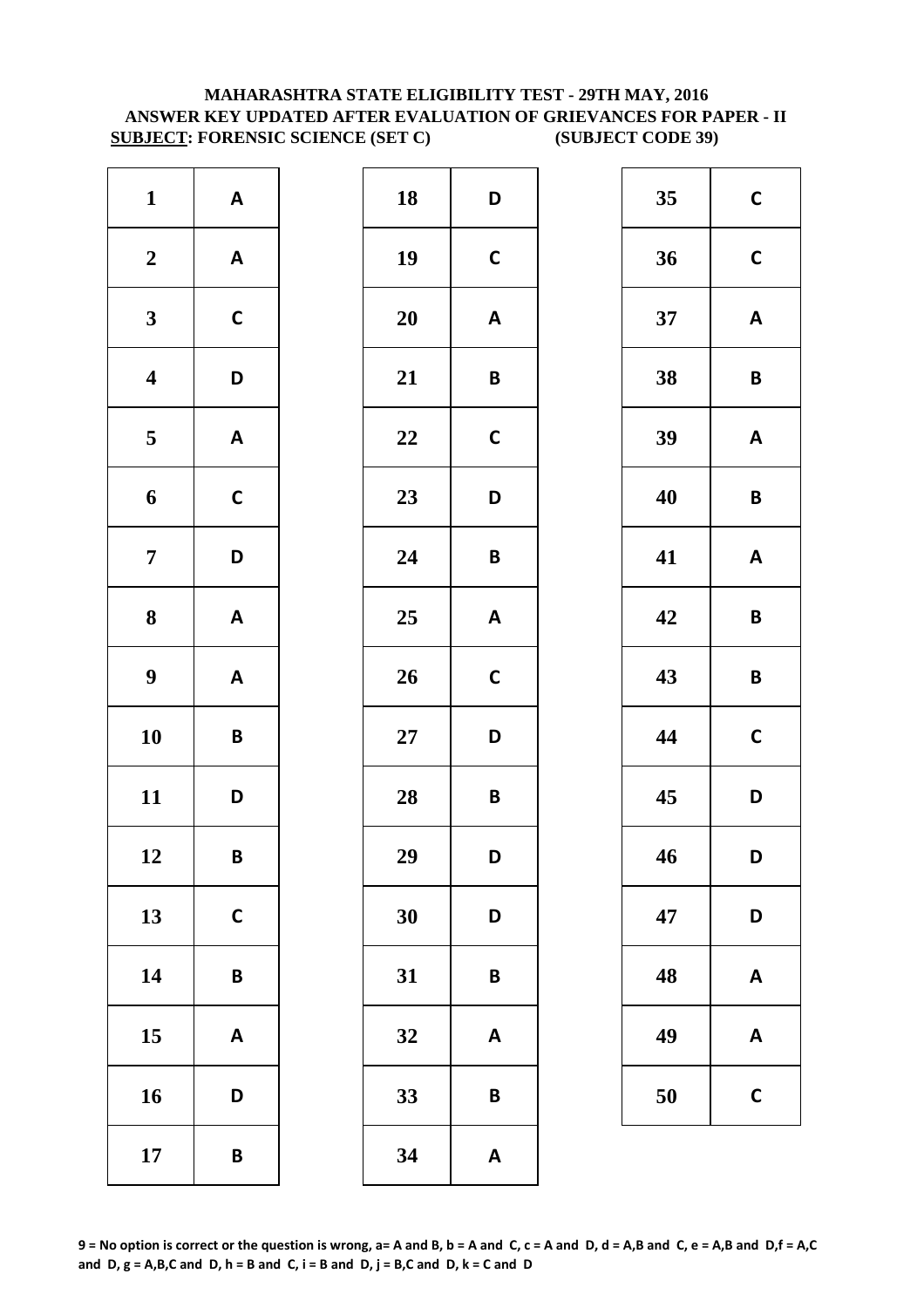### **MAHARASHTRA STATE ELIGIBILITY TEST - 29TH MAY, 2016 ANSWER KEY UPDATED AFTER EVALUATION OF GRIEVANCES FOR PAPER - II SUBJECT: FORENSIC SCIENCE (SET D) (SUBJECT CODE 39)**

| $\mathbf{1}$            | D                         | 18        | B            |
|-------------------------|---------------------------|-----------|--------------|
| $\boldsymbol{2}$        | B                         | 19        | D            |
| $\mathbf{3}$            | $\mathbf C$               | <b>20</b> | D            |
| $\overline{\mathbf{4}}$ | B                         | 21        | B            |
| $\overline{\mathbf{5}}$ | $\boldsymbol{\mathsf{A}}$ | 22        | A            |
| 6                       | D                         | 23        | B            |
| $\overline{7}$          | B                         | 24        | A            |
| $\bf 8$                 | D                         | 25        | $\mathsf{C}$ |
| $\boldsymbol{9}$        | $\mathsf{C}$              | 26        | $\mathsf{C}$ |
| 10                      | $\boldsymbol{\mathsf{A}}$ | $27\,$    | A            |
| 11                      | B                         | 28        | B            |
| 12                      | $\mathsf{C}$              | 29        | A            |
| 13                      | D                         | 30        | B            |
| 14                      | B                         | 31        | A            |
| 15                      | $\boldsymbol{\mathsf{A}}$ | 32        | B            |
| 16                      | $\mathsf{C}$              | 33        | B            |
| 17                      | D                         | 34        | $\mathsf{C}$ |

| $\mathbf{1}$            | D                         | 18     | $\pmb B$                  | 35 | D              |
|-------------------------|---------------------------|--------|---------------------------|----|----------------|
| $\boldsymbol{2}$        | $\pmb B$                  | 19     | D                         | 36 | D              |
| $\mathbf{3}$            | $\mathsf C$               | 20     | D                         | 37 | D              |
| $\overline{\mathbf{4}}$ | $\pmb B$                  | 21     | $\pmb B$                  | 38 | A              |
| $\overline{\mathbf{5}}$ | $\mathsf{A}$              | 22     | $\mathbf{A}$              | 39 | A              |
| $\boldsymbol{6}$        | D                         | 23     | $\pmb B$                  | 40 | $\mathbf C$    |
| $\overline{7}$          | $\pmb B$                  | 24     | $\boldsymbol{\mathsf{A}}$ | 41 | A              |
| $\boldsymbol{8}$        | D                         | 25     | $\mathsf{C}$              | 42 | A              |
| $\boldsymbol{9}$        | $\mathsf C$               | 26     | $\mathsf{C}$              | 43 | $\mathbf C$    |
| 10                      | $\boldsymbol{\mathsf{A}}$ | $27\,$ | $\boldsymbol{\mathsf{A}}$ | 44 | D              |
| 11                      | $\pmb B$                  | 28     | $\pmb B$                  | 45 | A              |
| 12                      | $\mathsf{C}$              | 29     | A                         | 46 | $\mathbf C$    |
| 13                      | D                         | 30     | $\pmb B$                  | 47 | D              |
| 14                      | $\pmb B$                  | 31     | $\boldsymbol{\mathsf{A}}$ | 48 | A              |
| 15                      | A                         | 32     | $\pmb B$                  | 49 | A              |
| 16                      | $\mathsf{C}$              | 33     | B                         | 50 | $\overline{B}$ |
| 17                      | D                         | 34     | $\mathbf C$               |    |                |
|                         |                           |        |                           |    |                |

| 35 | D            |
|----|--------------|
| 36 | D            |
| 37 | D            |
| 38 | A            |
| 39 | A            |
| 40 | $\mathbf C$  |
| 41 | A            |
| 42 | A            |
| 43 | $\mathsf{C}$ |
| 44 | D            |
| 45 | A            |
| 46 | C            |
| 47 | D            |
| 48 | A            |
| 49 | A            |
| 50 | B            |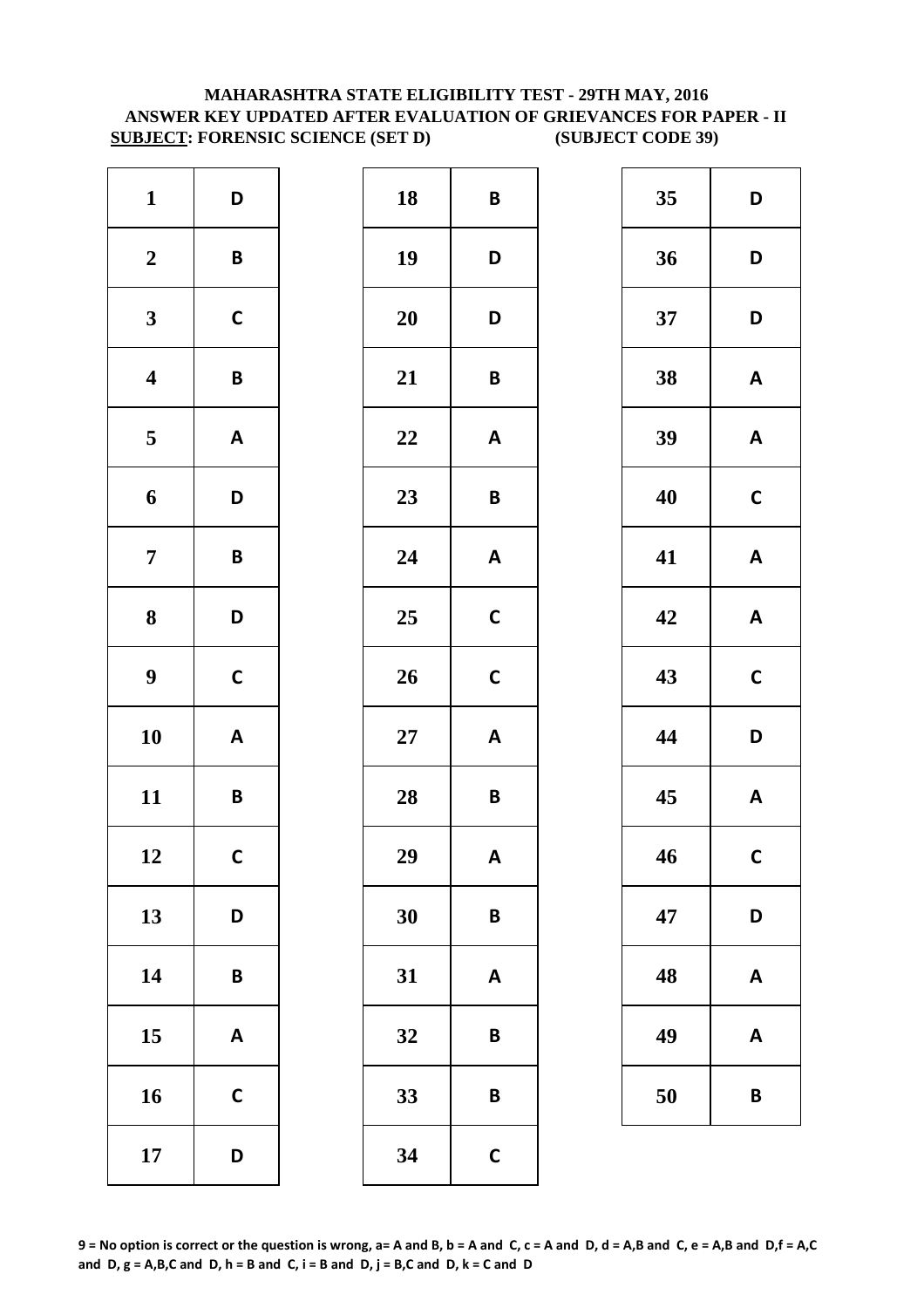### **MAHARASHTRA STATE ELIGIBILITY TEST - 29TH MAY, 2016 ANSWER KEY UPDATED AFTER EVALUATION OF GRIEVANCES FOR PAPER - II SUBJECT: COMMERCE (SET A) (SUBJECT CODE 50)**

| $\mathbf{1}$            | $\mathbf C$           | 18        | $\mathbf{A}$   |
|-------------------------|-----------------------|-----------|----------------|
| $\boldsymbol{2}$        | $\mathbf D$           | 19        | $\mathbf{A}$   |
| $\mathbf{3}$            | $\mathbf D$           | <b>20</b> | $\mathbf{D}$   |
| $\overline{\mathbf{4}}$ | $\mathbf C$           | 21        | $\mathbf C$    |
| $\overline{\mathbf{5}}$ | $\mathbf D$           | 22        | $\mathbf C$    |
| 6                       | $\mathbf C$           | 23        | $\mathbf{D}$   |
| $\overline{7}$          | $\bf{B}$              | 24        | $\mathbf C$    |
| 8                       | ${\bf B}$             | 25        | $\mathbf{D}$   |
| $\boldsymbol{9}$        | $\mathbf D$           | 26        | $\bf{B}$       |
| 10                      | $\mathbf D$           | $27\,$    | $\bf{B}$       |
| 11                      | $\mathbf C$           | 28        | $\bf{B}$       |
| 12                      | D                     | 29        | $\overline{C}$ |
| 13                      | $\mathbf D$           | 30        | $\mathbf C$    |
| 14                      | $\bf{B}$              | 31        | $\mathbf C$    |
| 15                      | ${\bf B}$             | 32        | $\bf{B}$       |
| 16                      | $\mathbf D$           | 33        | $\mathbf{A}$   |
| 17                      | $\boldsymbol{\rm{A}}$ | 34        | $\mathbf C$    |

| $\mathbf{1}$            | $\mathbf C$  | 18 | ${\bf A}$             | 35 | $\mathbf C$  |
|-------------------------|--------------|----|-----------------------|----|--------------|
| $\boldsymbol{2}$        | $\mathbf{D}$ | 19 | $\boldsymbol{\rm{A}}$ | 36 | $\mathbf C$  |
| $\mathbf{3}$            | $\mathbf{D}$ | 20 | $\mathbf D$           | 37 | $\mathbf A$  |
| $\overline{\mathbf{4}}$ | $\mathbf C$  | 21 | $\mathbf C$           | 38 | $\mathbf C$  |
| $\overline{\mathbf{5}}$ | $\mathbf D$  | 22 | $\mathbf C$           | 39 | $\mathbf A$  |
| $\boldsymbol{6}$        | $\mathbf C$  | 23 | $\mathbf D$           | 40 | $\mathbf C$  |
| $\overline{7}$          | $\, {\bf B}$ | 24 | $\mathbf C$           | 41 | $\mathbf A$  |
| $\boldsymbol{8}$        | $\, {\bf B}$ | 25 | $\mathbf{D}$          | 42 | $\mathbf{D}$ |
| $\boldsymbol{9}$        | $\mathbf D$  | 26 | $\bf{B}$              | 43 | $\mathbf A$  |
| 10                      | $\mathbf D$  | 27 | ${\bf B}$             | 44 | $\mathbf C$  |
| 11                      | $\mathbf C$  | 28 | $\, {\bf B}$          | 45 | $\mathbf{D}$ |
| 12                      | D            | 29 | $\mathbf C$           | 46 | $\bf{B}$     |
| 13                      | $\mathbf D$  | 30 | $\mathbf C$           | 47 | $\mathbf C$  |
| 14                      | ${\bf B}$    | 31 | $\mathbf C$           | 48 | $\mathbf A$  |
| 15                      | $\, {\bf B}$ | 32 | $\, {\bf B}$          | 49 | $\mathbf{D}$ |
| 16                      | $\mathbf D$  | 33 | $\boldsymbol{\rm{A}}$ | 50 | $\mathbf{D}$ |
| 17                      | ${\bf A}$    | 34 | $\mathbf C$           |    |              |
|                         |              |    |                       |    |              |

| 35 | $\mathbf C$             |
|----|-------------------------|
| 36 | $\mathbf C$             |
| 37 | $\mathbf A$             |
| 38 | $\overline{\mathbf{C}}$ |
| 39 | $\mathbf A$             |
| 40 | $\mathbf C$             |
| 41 | $\mathbf A$             |
| 42 | D                       |
| 43 | $\mathbf A$             |
| 44 | $\mathbf C$             |
| 45 | $\mathbf D$             |
| 46 | $\bf{B}$                |
| 47 | $\mathbf C$             |
| 48 | A                       |
| 49 | $\bf{D}$                |
| 50 | $\mathbf{D}$            |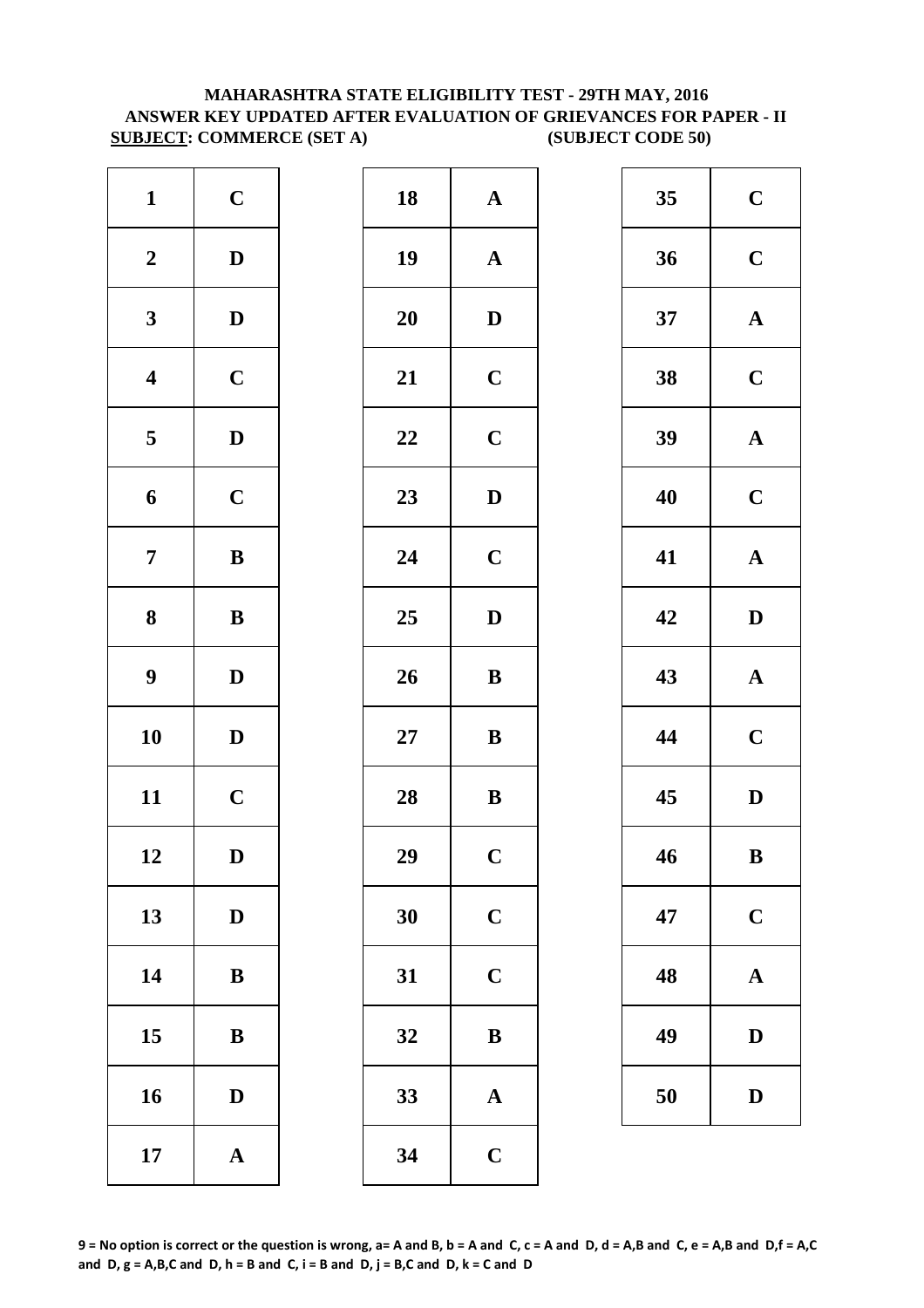### **MAHARASHTRA STATE ELIGIBILITY TEST - 29TH MAY, 2016 ANSWER KEY UPDATED AFTER EVALUATION OF GRIEVANCES FOR PAPER - II SUBJECT: COMMERCE (SET B) (SUBJECT CODE 50)**

| $\mathbf{1}$            | $\mathbf C$           | 18        | $\mathbf C$  |
|-------------------------|-----------------------|-----------|--------------|
| $\boldsymbol{2}$        | $\mathbf C$           | 19        | $\mathbf{A}$ |
| $\mathbf{3}$            | $\mathbf D$           | <b>20</b> | $\mathbf C$  |
| $\overline{\mathbf{4}}$ | $\mathbf C$           | 21        | $\mathbf{A}$ |
| $\overline{\mathbf{5}}$ | $\mathbf D$           | 22        | $\mathbf{D}$ |
| 6                       | $\, {\bf B}$          | 23        | $\mathbf{A}$ |
| $\overline{7}$          | $\, {\bf B}$          | 24        | $\mathbf C$  |
| ${\bf 8}$               | $\, {\bf B}$          | 25        | $\mathbf{D}$ |
| $\boldsymbol{9}$        | $\mathbf C$           | 26        | $\bf{B}$     |
| 10                      | $\mathbf C$           | $27\,$    | $\mathbf C$  |
| 11                      | $\mathbf C$           | 28        | $\mathbf{A}$ |
| 12                      | B                     | 29        | D            |
| 13                      | $\mathbf A$           | 30        | $\mathbf{D}$ |
| 14                      | $\mathbf C$           | 31        | $\mathbf C$  |
| 15                      | $\mathbf C$           | 32        | $\mathbf{D}$ |
| 16                      | $\mathbf C$           | 33        | $\mathbf{D}$ |
| 17                      | $\boldsymbol{\rm{A}}$ | 34        | $\mathbf C$  |

| $\mathbf{1}$            | $\mathbf C$  | 18     | $\mathbf C$           | 35 | $\mathbf{D}$ |
|-------------------------|--------------|--------|-----------------------|----|--------------|
| $\boldsymbol{2}$        | $\mathbf C$  | 19     | ${\bf A}$             | 36 | $\mathbf C$  |
| $\mathbf{3}$            | $\mathbf D$  | 20     | $\mathbf C$           | 37 | $\bf{B}$     |
| $\overline{\mathbf{4}}$ | $\mathbf C$  | 21     | $\boldsymbol{\rm{A}}$ | 38 | $\bf{B}$     |
| $5\overline{)}$         | $\mathbf D$  | 22     | $\mathbf{D}$          | 39 | $\mathbf{D}$ |
| 6                       | $\, {\bf B}$ | 23     | $\mathbf A$           | 40 | $\mathbf{D}$ |
| $\overline{7}$          | ${\bf B}$    | 24     | $\mathbf C$           | 41 | $\mathbf C$  |
| $\boldsymbol{8}$        | ${\bf B}$    | 25     | $\mathbf{D}$          | 42 | $\mathbf{D}$ |
| $\boldsymbol{9}$        | $\mathbf C$  | 26     | $\, {\bf B}$          | 43 | $\mathbf{D}$ |
| 10                      | $\mathbf C$  | $27\,$ | $\mathbf C$           | 44 | $\bf{B}$     |
| 11                      | $\mathbf C$  | 28     | ${\bf A}$             | 45 | $\bf{B}$     |
| 12                      | $\, {\bf B}$ | 29     | $\mathbf D$           | 46 | D            |
| 13                      | ${\bf A}$    | 30     | $\mathbf D$           | 47 | $\mathbf A$  |
| 14                      | $\mathbf C$  | 31     | $\mathbf C$           | 48 | $\mathbf A$  |
| 15                      | $\mathbf C$  | 32     | $\mathbf D$           | 49 | $\mathbf A$  |
| 16                      | $\mathbf C$  | 33     | ${\bf D}$             | 50 | $\mathbf{D}$ |
| 17                      | ${\bf A}$    | 34     | $\mathbf C$           |    |              |
|                         |              |        |                       |    |              |

| 35 | D           |
|----|-------------|
| 36 | $\mathbf C$ |
| 37 | B           |
| 38 | B           |
| 39 | D           |
| 40 | D           |
| 41 | $\mathbf C$ |
| 42 | D           |
| 43 | D           |
| 44 | B           |
| 45 | B           |
| 46 | $\bf{D}$    |
| 47 | $\mathbf A$ |
| 48 | A           |
| 49 | $\mathbf A$ |
| 50 | D           |

**9 = No option is correct or the question is wrong, a= A and B, b = A and C, c = A and D, d = A,B and C, e = A,B and D,f = A,C**  and  $D$ ,  $g = A$ ,  $B$ ,  $C$  and  $D$ ,  $h = B$  and  $C$ ,  $i = B$  and  $D$ ,  $j = B$ ,  $C$  and  $D$ ,  $k = C$  and  $D$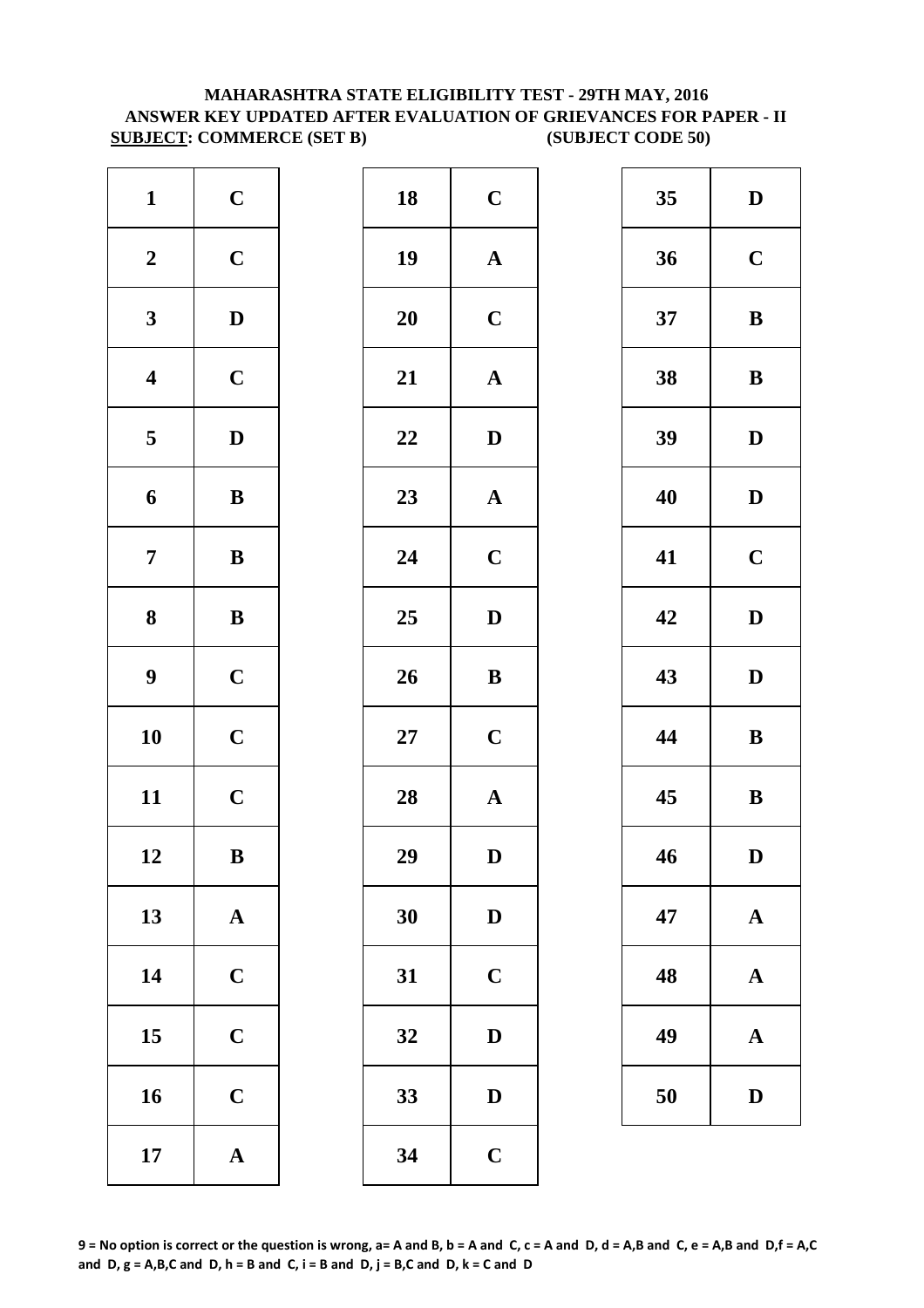### **MAHARASHTRA STATE ELIGIBILITY TEST - 29TH MAY, 2016 ANSWER KEY UPDATED AFTER EVALUATION OF GRIEVANCES FOR PAPER - II SUBJECT: COMMERCE (SET C) (SUBJECT CODE 50)**

| $\mathbf{1}$            | $\mathbf C$           | 18        | $\mathbf A$  |
|-------------------------|-----------------------|-----------|--------------|
| $\boldsymbol{2}$        | $\, {\bf B}$          | 19        | $\mathbf{D}$ |
| $\mathbf{3}$            | $\boldsymbol{\rm{A}}$ | <b>20</b> | D            |
| $\overline{\mathbf{4}}$ | $\mathbf C$           | 21        | $\mathbf C$  |
| $\overline{\mathbf{5}}$ | $\mathbf C$           | 22        | D            |
| 6                       | $\mathbf C$           | 23        | $\mathbf{D}$ |
| $\overline{7}$          | ${\bf A}$             | 24        | $\mathbf C$  |
| $\bf 8$                 | $\mathbf C$           | 25        | D            |
| $\boldsymbol{9}$        | $\boldsymbol{\rm{A}}$ | 26        | $\mathbf C$  |
| 10                      | $\mathbf C$           | $27\,$    | $\bf{B}$     |
| 11                      | $\mathbf A$           | 28        | $\bf{B}$     |
| 12                      | D                     | 29        | D            |
| 13                      | $\mathbf A$           | 30        | D            |
| 14                      | $\mathbf C$           | 31        | $\mathbf C$  |
| 15                      | $\mathbf D$           | 32        | D            |
| 16                      | $\bf{B}$              | 33        | D            |
| 17                      | $\mathbf C$           | 34        | $\bf{B}$     |

| $\mathbf{1}$            | $\mathbf C$  | 18 | $\mathbf A$ | 35 | $\bf{B}$     |
|-------------------------|--------------|----|-------------|----|--------------|
| $\boldsymbol{2}$        | $\, {\bf B}$ | 19 | $\mathbf D$ | 36 | $\mathbf{D}$ |
| $\mathbf{3}$            | ${\bf A}$    | 20 | $\mathbf D$ | 37 | $\mathbf A$  |
| $\overline{\mathbf{4}}$ | $\mathbf C$  | 21 | $\mathbf C$ | 38 | $\mathbf A$  |
| $5\overline{)}$         | $\mathbf C$  | 22 | $\mathbf D$ | 39 | $\mathbf A$  |
| 6                       | $\mathbf C$  | 23 | $\mathbf D$ | 40 | $\mathbf{D}$ |
| $\overline{7}$          | ${\bf A}$    | 24 | $\mathbf C$ | 41 | $\mathbf C$  |
| $\boldsymbol{8}$        | $\mathbf C$  | 25 | ${\bf D}$   | 42 | $\mathbf C$  |
| $\boldsymbol{9}$        | ${\bf A}$    | 26 | $\mathbf C$ | 43 | $\mathbf{D}$ |
| 10                      | $\mathbf C$  | 27 | $\bf{B}$    | 44 | $\mathbf C$  |
| 11                      | ${\bf A}$    | 28 | $\bf{B}$    | 45 | $\mathbf{D}$ |
| 12                      | $\mathbf D$  | 29 | $\mathbf D$ | 46 | $\bf{B}$     |
| 13                      | ${\bf A}$    | 30 | $\mathbf D$ | 47 | $\bf{B}$     |
| 14                      | $\mathbf C$  | 31 | $\mathbf C$ | 48 | $\bf{B}$     |
| 15                      | $\mathbf D$  | 32 | $\mathbf D$ | 49 | $\mathbf C$  |
| 16                      | $\, {\bf B}$ | 33 | $\mathbf D$ | 50 | $\mathbf C$  |
| 17                      | $\mathbf C$  | 34 | $\bf{B}$    |    |              |

| 35 | B           |
|----|-------------|
| 36 | D           |
| 37 | $\mathbf A$ |
| 38 | $\mathbf A$ |
| 39 | $\mathbf A$ |
| 40 | D           |
| 41 | $\mathbf C$ |
| 42 | $\mathbf C$ |
| 43 | $\mathbf D$ |
| 44 | $\mathbf C$ |
| 45 | D           |
| 46 | B           |
| 47 | B           |
| 48 | B           |
| 49 | $\mathbf C$ |
| 50 | $\mathbf C$ |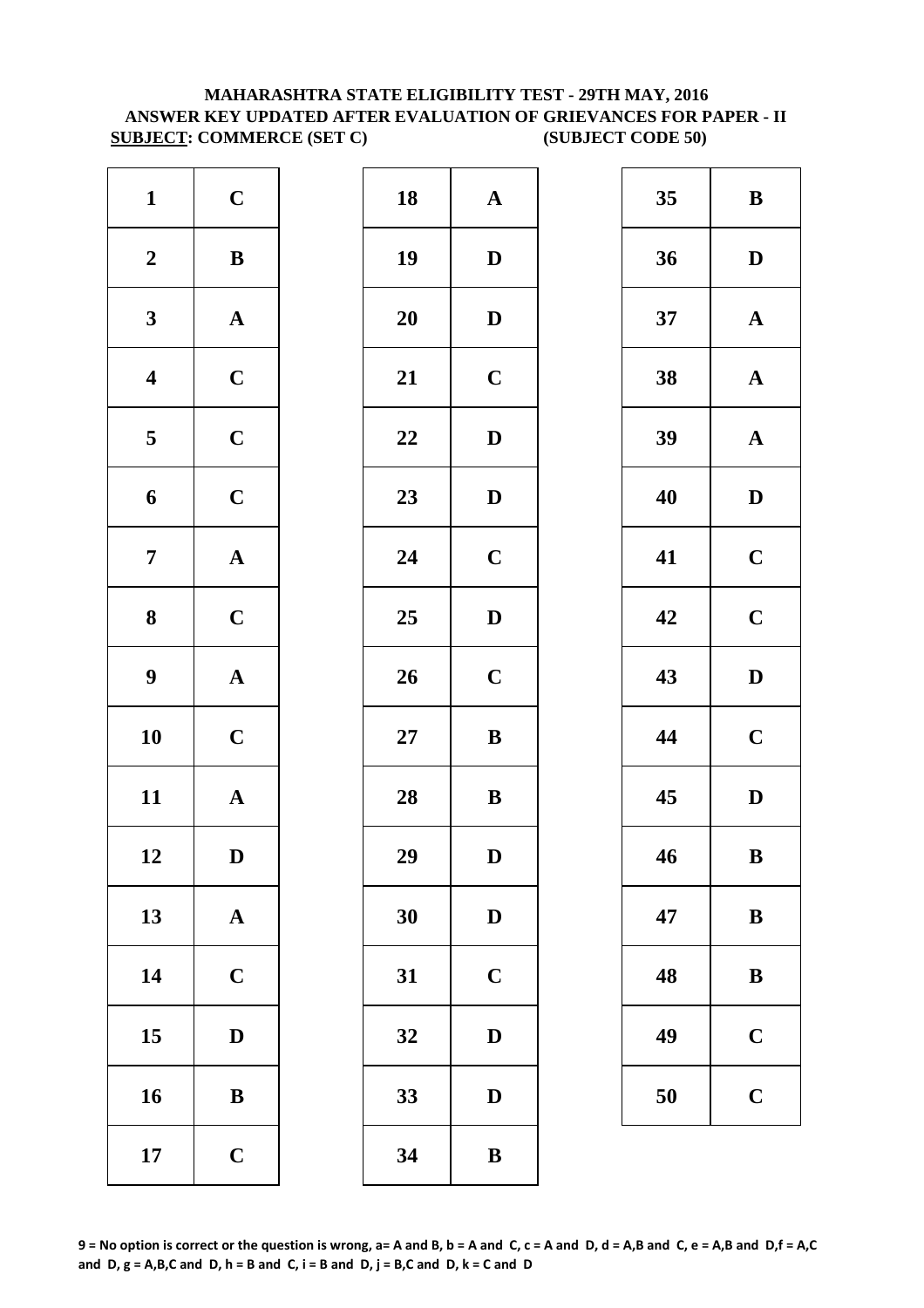### **MAHARASHTRA STATE ELIGIBILITY TEST - 29TH MAY, 2016 ANSWER KEY UPDATED AFTER EVALUATION OF GRIEVANCES FOR PAPER - II SUBJECT: COMMERCE (SET D) (SUBJECT CODE 50)**

| $\mathbf{1}$            | $\mathbf A$           | 18        | $\bf{B}$     |
|-------------------------|-----------------------|-----------|--------------|
| $\boldsymbol{2}$        | $\mathbf D$           | 19        | $\mathbf{D}$ |
| $\mathbf{3}$            | $\boldsymbol{\rm{A}}$ | <b>20</b> | $\mathbf{D}$ |
| $\overline{\mathbf{4}}$ | $\mathbf C$           | 21        | $\mathbf C$  |
| 5                       | $\mathbf D$           | 22        | $\mathbf{D}$ |
| 6                       | $\, {\bf B}$          | 23        | $\mathbf{D}$ |
| $\overline{7}$          | $\mathbf C$           | 24        | $\bf{B}$     |
| ${\bf 8}$               | $\boldsymbol{\rm{A}}$ | 25        | $\bf{B}$     |
| $\boldsymbol{9}$        | $\mathbf D$           | 26        | $\mathbf{D}$ |
| 10                      | $\mathbf D$           | $27\,$    | $\mathbf{A}$ |
| 11                      | $\mathbf C$           | 28        | $\mathbf{A}$ |
| 12                      | D                     | 29        | A            |
| 13                      | $\mathbf D$           | 30        | $\mathbf{D}$ |
| 14                      | $\mathbf C$           | 31        | $\mathbf C$  |
| 15                      | $\mathbf D$           | 32        | $\mathbf C$  |
| 16                      | $\mathbf C$           | 33        | D            |
| 17                      | $\, {\bf B}$          | 34        | $\mathbf C$  |

| $\mathbf{1}$            | ${\bf A}$    | 18 | ${\bf B}$    | 35 | $\mathbf{D}$ |
|-------------------------|--------------|----|--------------|----|--------------|
| $\boldsymbol{2}$        | $\mathbf{D}$ | 19 | $\mathbf D$  | 36 | $\bf{B}$     |
| $\mathbf{3}$            | ${\bf A}$    | 20 | ${\bf D}$    | 37 | $\bf{B}$     |
| $\overline{\mathbf{4}}$ | $\mathbf C$  | 21 | $\mathbf C$  | 38 | $\bf{B}$     |
| $\overline{\mathbf{5}}$ | $\mathbf D$  | 22 | $\mathbf D$  | 39 | $\mathbf C$  |
| $\boldsymbol{6}$        | $\, {\bf B}$ | 23 | $\mathbf D$  | 40 | $\mathbf C$  |
| $\overline{7}$          | $\mathbf C$  | 24 | $\bf{B}$     | 41 | $\mathbf C$  |
| $\boldsymbol{8}$        | ${\bf A}$    | 25 | ${\bf B}$    | 42 | $\bf{B}$     |
| $\boldsymbol{9}$        | $\mathbf D$  | 26 | $\mathbf D$  | 43 | $\mathbf A$  |
| 10                      | $\mathbf D$  | 27 | ${\bf A}$    | 44 | $\mathbf C$  |
| 11                      | $\mathbf C$  | 28 | $\mathbf A$  | 45 | $\mathbf C$  |
| 12                      | D            | 29 | $\mathbf{A}$ | 46 | $\mathbf C$  |
| 13                      | $\mathbf D$  | 30 | $\mathbf D$  | 47 | $\mathbf A$  |
| 14                      | $\mathbf C$  | 31 | $\mathbf C$  | 48 | $\mathbf C$  |
| 15                      | $\mathbf D$  | 32 | $\mathbf C$  | 49 | $\mathbf A$  |
| 16                      | $\mathbf C$  | 33 | $\mathbf D$  | 50 | $\mathbf C$  |
| 17                      | $\, {\bf B}$ | 34 | $\mathbf C$  |    |              |

| 35 | D           |
|----|-------------|
| 36 | B           |
| 37 | B           |
| 38 | B           |
| 39 | $\mathbf C$ |
| 40 | $\mathbf C$ |
| 41 | $\mathbf C$ |
| 42 | B           |
| 43 | $\mathbf A$ |
|    |             |
| 44 | $\mathbf C$ |
| 45 | $\mathbf C$ |
| 46 | $\mathbf C$ |
| 47 | $\mathbf A$ |
| 48 | $\mathbf C$ |
| 49 | A           |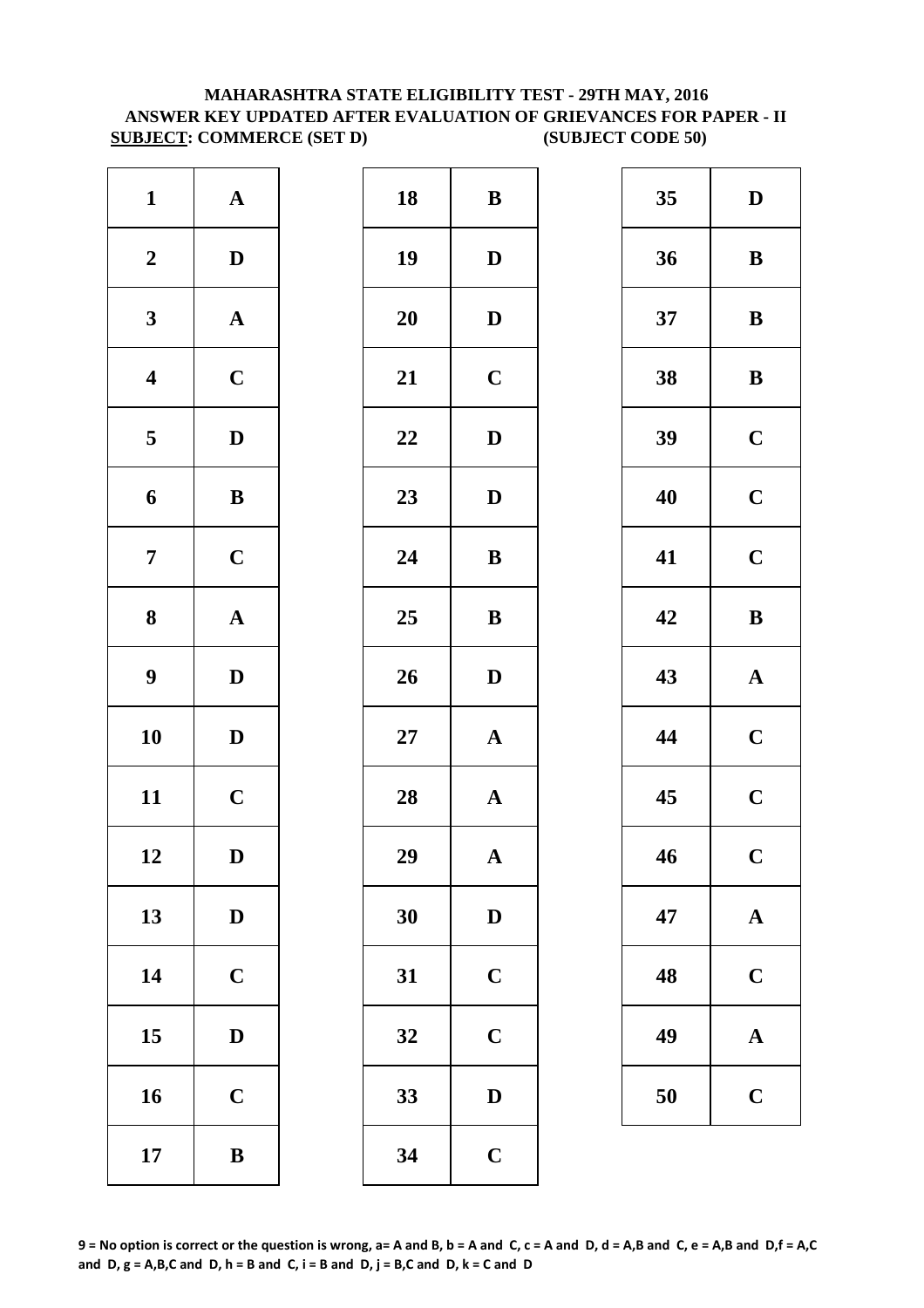# **MAHARASHTRA STATE ELIGIBILITY TEST - 29TH MAY, 2016 ANSWER KEY UPDATED AFTER EVALUATION OF GRIEVANCES FOR PAPER - II SUBJECT: MANAGEMENT (SET A) (SUBJECT CODE 51)**

| $\mathbf{1}$            | ${\bf A}$             | 18        | $\bf{B}$     |
|-------------------------|-----------------------|-----------|--------------|
| $\boldsymbol{2}$        | $\boldsymbol{\rm{A}}$ | 19        | $\bf{B}$     |
| $\mathbf{3}$            | $\bf{B}$              | <b>20</b> | $\mathbf A$  |
| $\overline{\mathbf{4}}$ | $\mathbf C$           | 21        | $\mathbf C$  |
| $\overline{\mathbf{5}}$ | $\mathbf A$           | 22        | $\mathbf A$  |
| 6                       | $\, {\bf B}$          | 23        | $\mathbf{D}$ |
| $\overline{7}$          | $\boldsymbol{\rm{A}}$ | 24        | $\mathbf A$  |
| 8                       | $\boldsymbol{\rm{A}}$ | 25        | D            |
| $\boldsymbol{9}$        | $\mathbf C$           | 26        | $\mathbf C$  |
| 10                      | $\boldsymbol{\rm{A}}$ | $27\,$    | $\mathbf{A}$ |
| 11                      | $\bf{B}$              | 28        | $\bf{B}$     |
| 12                      | B                     | 29        | B            |
| 13                      | ${\bf A}$             | 30        | $\mathbf A$  |
| 14                      | $\bf{B}$              | 31        | $\bf{B}$     |
| 15                      | $\mathbf D$           | 32        | $\mathbf C$  |
| 16                      | $\mathbf C$           | 33        | $\mathbf C$  |
| 17                      | ${\bf A}$             | 34        | $\bf{B}$     |

| $\mathbf{1}$            | ${\bf A}$    | 18 | $\bf{B}$              | 35 | $\mathbf{D}$ |
|-------------------------|--------------|----|-----------------------|----|--------------|
| $\boldsymbol{2}$        | ${\bf A}$    | 19 | $\bf{B}$              | 36 | $\mathbf A$  |
| $\mathbf{3}$            | $\, {\bf B}$ | 20 | $\mathbf{A}$          | 37 | $\bf{B}$     |
| $\overline{\mathbf{4}}$ | $\mathbf C$  | 21 | $\mathbf C$           | 38 | $\mathbf C$  |
| $\overline{\mathbf{5}}$ | ${\bf A}$    | 22 | ${\bf A}$             | 39 | $\mathbf C$  |
| $\boldsymbol{6}$        | $\, {\bf B}$ | 23 | $\mathbf D$           | 40 | $\mathbf A$  |
| $\overline{7}$          | ${\bf A}$    | 24 | $\mathbf A$           | 41 | $\mathbf C$  |
| $\boldsymbol{8}$        | ${\bf A}$    | 25 | $\mathbf D$           | 42 | $\bf{B}$     |
| $\boldsymbol{9}$        | $\mathbf C$  | 26 | $\mathbf C$           | 43 | $\mathbf C$  |
| 10                      | ${\bf A}$    | 27 | $\boldsymbol{\rm{A}}$ | 44 | $\mathbf C$  |
| 11                      | $\, {\bf B}$ | 28 | $\, {\bf B}$          | 45 | $\bf{B}$     |
| 12                      | B            | 29 | $\bf{B}$              | 46 | $\bf{B}$     |
| 13                      | ${\bf A}$    | 30 | ${\bf A}$             | 47 | $\mathbf A$  |
| 14                      | ${\bf B}$    | 31 | ${\bf B}$             | 48 | $\bf{B}$     |
| 15                      | $\mathbf D$  | 32 | $\mathbf C$           | 49 | $\bf{B}$     |
| 16                      | $\mathbf C$  | 33 | $\mathbf C$           | 50 | $\bf{B}$     |
| 17                      | ${\bf A}$    | 34 | $\bf{B}$              |    |              |
|                         |              |    |                       |    |              |

| 35 | D           |
|----|-------------|
| 36 | $\mathbf A$ |
| 37 | B           |
| 38 | $\mathbf C$ |
| 39 | $\mathbf C$ |
| 40 | $\mathbf A$ |
| 41 | $\mathbf C$ |
| 42 | B           |
| 43 | $\mathbf C$ |
| 44 | $\mathbf C$ |
| 45 | $\bf{B}$    |
| 46 | $\bf{B}$    |
| 47 | $\mathbf A$ |
| 48 | B           |
| 49 | B           |
| 50 | B           |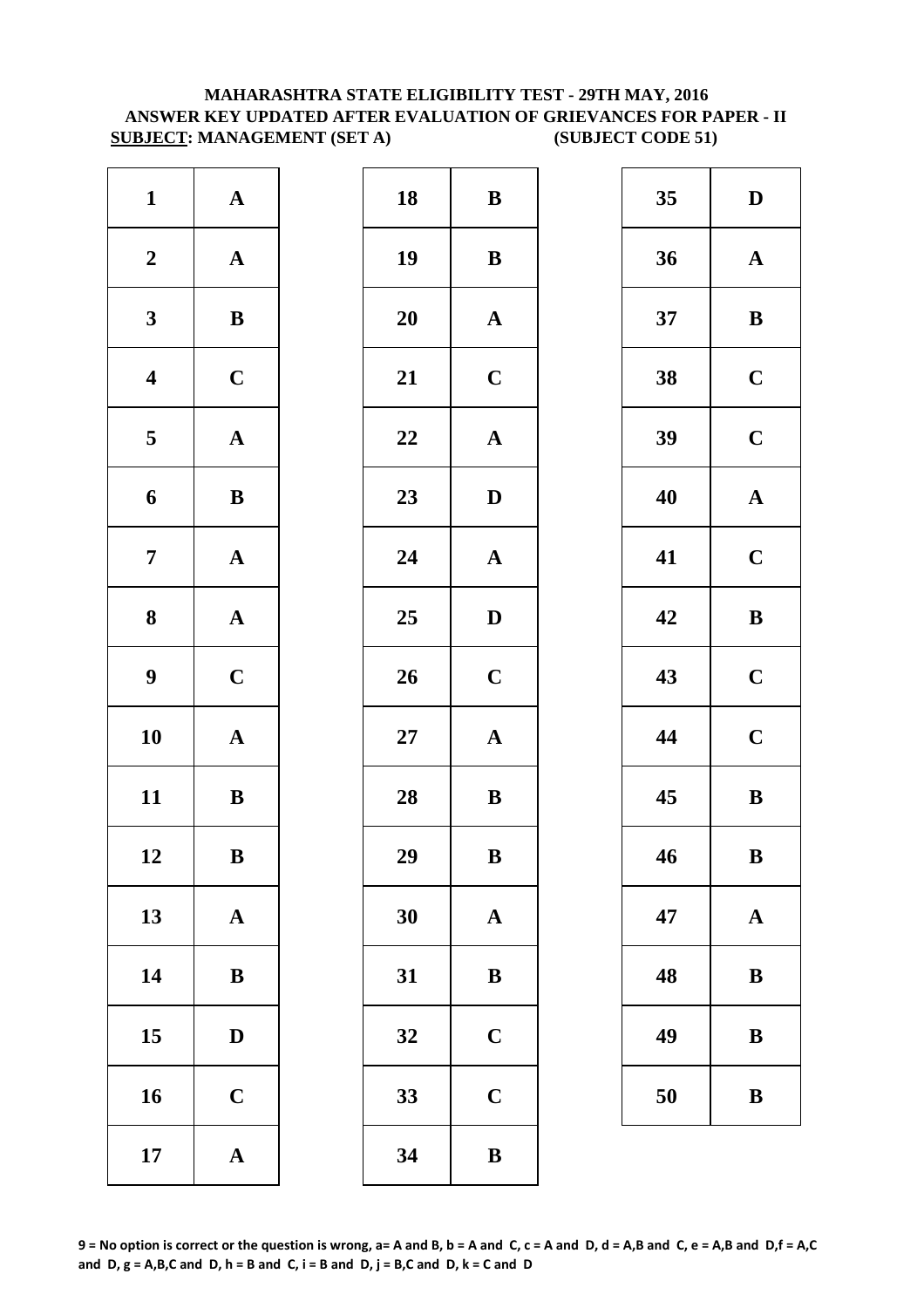# **MAHARASHTRA STATE ELIGIBILITY TEST - 29TH MAY, 2016 ANSWER KEY UPDATED AFTER EVALUATION OF GRIEVANCES FOR PAPER - II SUBJECT: MANAGEMENT (SET B) (SUBJECT CODE 51)**

| $\mathbf{1}$            | $\mathsf{C}$              | 18        | $\mathsf{C}$ |
|-------------------------|---------------------------|-----------|--------------|
| $\boldsymbol{2}$        | $\boldsymbol{\mathsf{A}}$ | 19        | $\mathsf{C}$ |
| $\mathbf{3}$            | D                         | <b>20</b> | A            |
| $\overline{\mathbf{4}}$ | $\boldsymbol{\mathsf{A}}$ | 21        | $\mathsf{C}$ |
| $\overline{\mathbf{5}}$ | D                         | 22        | B            |
| 6                       | $\mathsf{C}$              | 23        | $\mathsf{C}$ |
| $\overline{7}$          | $\boldsymbol{\mathsf{A}}$ | 24        | $\mathsf{C}$ |
| 8                       | $\pmb B$                  | 25        | B            |
| $\boldsymbol{9}$        | $\pmb B$                  | 26        | B            |
| 10                      | $\boldsymbol{\mathsf{A}}$ | 27        | A            |
| 11                      | B                         | 28        | B            |
| 12                      | $\mathsf{C}$              | 29        | B            |
| 13                      | $\mathsf{C}$              | 30        | B            |
| 14                      | $\pmb B$                  | 31        | A            |
| 15                      | D                         | 32        | A            |
| 16                      | $\boldsymbol{\mathsf{A}}$ | 33        | B            |
| 17                      | $\pmb B$                  | 34        | $\mathsf{C}$ |

| $\mathbf{1}$            | $\mathsf C$               | 18     | $\mathbf C$               | 35 | A                       |
|-------------------------|---------------------------|--------|---------------------------|----|-------------------------|
| $\boldsymbol{2}$        | $\boldsymbol{\mathsf{A}}$ | 19     | $\mathsf C$               | 36 | $\overline{\mathsf{B}}$ |
| $\mathbf{3}$            | D                         | 20     | $\boldsymbol{\mathsf{A}}$ | 37 | A                       |
| $\overline{\mathbf{4}}$ | $\boldsymbol{\mathsf{A}}$ | 21     | $\mathsf{C}$              | 38 | $\boldsymbol{A}$        |
| $\overline{\mathbf{5}}$ | D                         | 22     | $\pmb B$                  | 39 | $\mathbf C$             |
| $\boldsymbol{6}$        | $\mathsf{C}$              | 23     | $\mathsf{C}$              | 40 | A                       |
| $\overline{7}$          | $\mathbf{A}$              | 24     | $\mathsf{C}$              | 41 | $\mathsf{B}$            |
| $\boldsymbol{8}$        | $\pmb B$                  | 25     | $\pmb B$                  | 42 | $\mathbf B$             |
| $\boldsymbol{9}$        | $\pmb B$                  | 26     | $\pmb B$                  | 43 | A                       |
| 10                      | $\mathbf{A}$              | $27\,$ | $\boldsymbol{\mathsf{A}}$ | 44 | $\mathbf B$             |
| 11                      | $\pmb B$                  | 28     | $\pmb B$                  | 45 | D                       |
| 12                      | $\mathsf{C}$              | 29     | $\pmb B$                  | 46 | $\mathbf C$             |
| 13                      | $\mathbf C$               | 30     | $\pmb B$                  | 47 | A                       |
| 14                      | $\pmb B$                  | 31     | $\boldsymbol{\mathsf{A}}$ | 48 | B                       |
| 15                      | D                         | 32     | $\boldsymbol{\mathsf{A}}$ | 49 | $\mathsf{B}$            |
| 16                      | $\boldsymbol{\mathsf{A}}$ | 33     | $\pmb B$                  | 50 | A                       |
| 17                      | $\pmb B$                  | 34     | $\mathsf{C}$              |    |                         |
|                         |                           |        |                           |    |                         |

| 35 | A              |
|----|----------------|
| 36 | B              |
| 37 | A              |
| 38 | A              |
| 39 | $\mathsf{C}$   |
| 40 | A              |
| 41 | B              |
| 42 | B              |
| 43 | A              |
| 44 | B              |
| 45 | D              |
| 46 | $\overline{C}$ |
| 47 | A              |
| 48 | B              |
| 49 | B              |
| 50 | A              |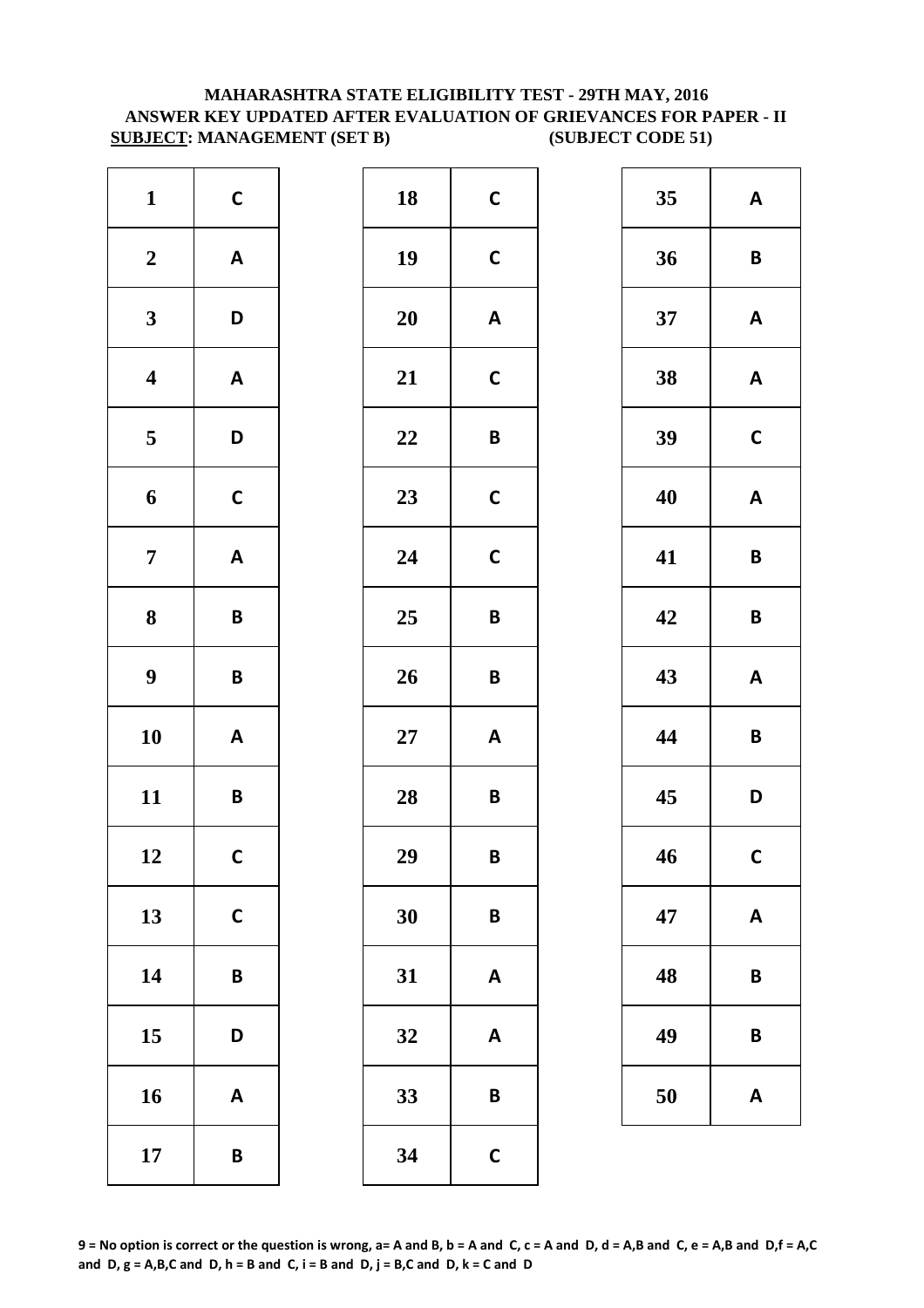# **MAHARASHTRA STATE ELIGIBILITY TEST - 29TH MAY, 2016 ANSWER KEY UPDATED AFTER EVALUATION OF GRIEVANCES FOR PAPER - II SUBJECT: MANAGEMENT (SET C) (SUBJECT CODE 51)**

| $\mathbf{1}$            | B            |  |
|-------------------------|--------------|--|
| $\boldsymbol{2}$        | $\mathsf{C}$ |  |
| 3                       | $\mathsf{C}$ |  |
| $\overline{\mathbf{4}}$ | B            |  |
| 5                       | D            |  |
| 6                       | A            |  |
| 7                       | B            |  |
| 8                       | $\mathsf{C}$ |  |
| 9                       | $\mathsf{C}$ |  |
| 10                      | A            |  |
| 11                      | $\mathsf{C}$ |  |
| 12                      | B            |  |
| 13                      | C            |  |
| 14                      | C            |  |
| 15                      | B            |  |
| 16                      | B            |  |
| 17                      | A            |  |

| 18 | B            |
|----|--------------|
| 19 | B            |
| 20 | B            |
| 21 | A            |
| 22 | A            |
| 23 | B            |
| 24 | $\mathsf{C}$ |
| 25 | A            |
| 26 | B            |
| 27 | A            |
| 28 | A            |
| 29 | C            |
| 30 | A            |
| 31 | B            |
| 32 | B            |
| 33 | A            |
| 34 | B            |

| 18 | $\pmb B$                  | 35 | D                         |
|----|---------------------------|----|---------------------------|
| 19 | B                         | 36 | $\mathsf{C}$              |
| 20 | B                         | 37 | A                         |
| 21 | A                         | 38 | B                         |
| 22 | A                         | 39 | B                         |
| 23 | B                         | 40 | $\boldsymbol{\mathsf{A}}$ |
| 24 | $\mathsf{C}$              | 41 | $\mathbf C$               |
| 25 | A                         | 42 | A                         |
| 26 | B                         | 43 | D                         |
| 27 | $\boldsymbol{\mathsf{A}}$ | 44 | $\boldsymbol{\mathsf{A}}$ |
| 28 | $\mathsf{A}$              | 45 | D                         |
| 29 | $\mathsf{C}$              | 46 | $\mathbf C$               |
| 30 | A                         | 47 | A                         |
| 31 | B                         | 48 | $\pmb B$                  |
| 32 | B                         | 49 | B                         |
| 33 | A                         | 50 | A                         |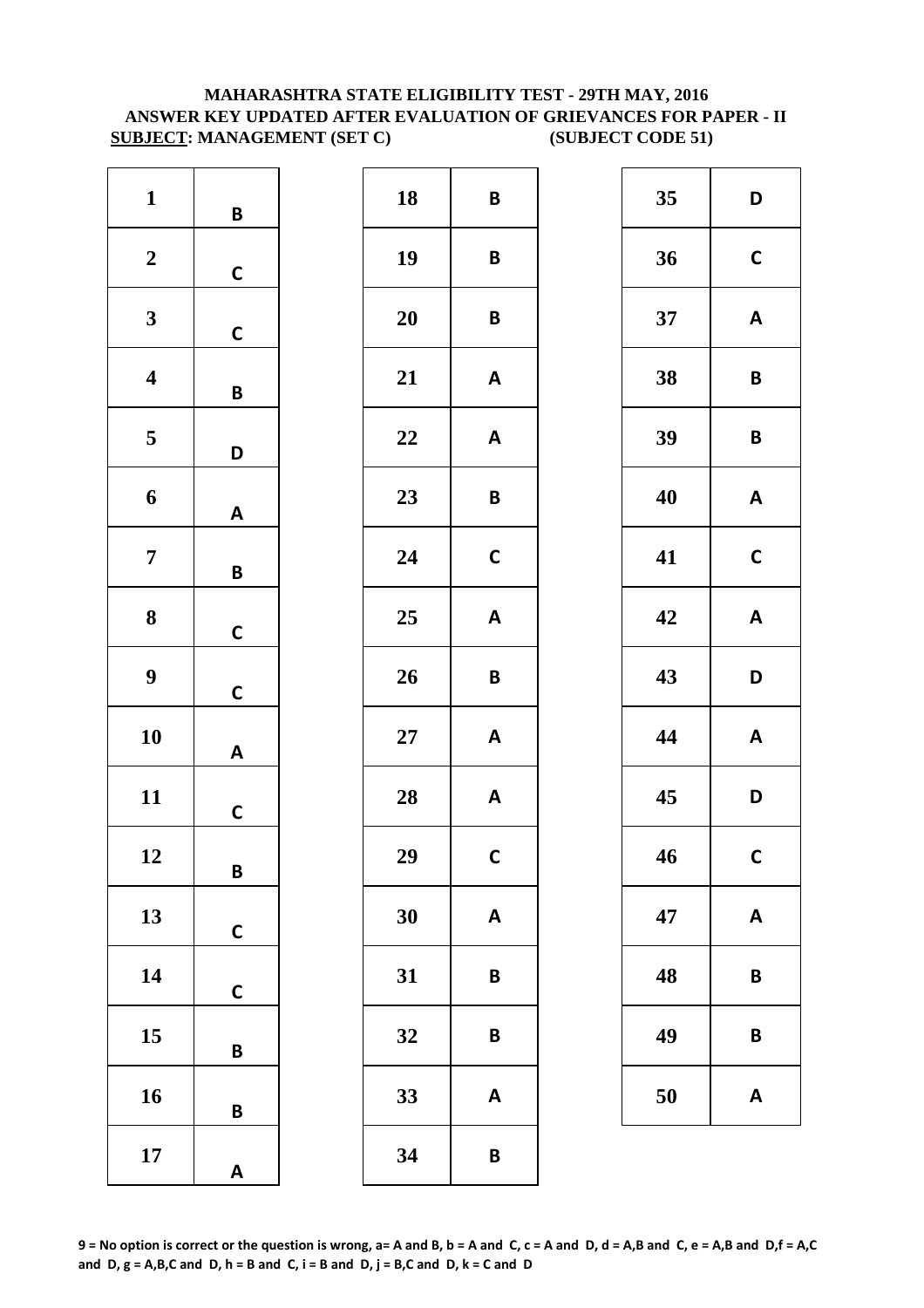# **MAHARASHTRA STATE ELIGIBILITY TEST - 29TH MAY, 2016 ANSWER KEY UPDATED AFTER EVALUATION OF GRIEVANCES FOR PAPER - II SUBJECT: MANAGEMENT (SET D) (SUBJECT CODE 51)**

| $\mathbf{1}$            | $\mathsf{C}$              | 18        | A            |
|-------------------------|---------------------------|-----------|--------------|
| $\boldsymbol{2}$        | $\mathsf B$               | 19        | $\mathsf{C}$ |
| $\mathbf{3}$            | $\mathsf{C}$              | <b>20</b> | A            |
| $\boldsymbol{4}$        | $\mathsf{C}$              | 21        | B            |
| $\overline{\mathbf{5}}$ | $\pmb B$                  | 22        | B            |
| 6                       | B                         | 23        | A            |
| $\overline{7}$          | $\boldsymbol{\mathsf{A}}$ | 24        | B            |
| 8                       | B                         | 25        | D            |
| $\boldsymbol{9}$        | B                         | 26        | $\mathsf{C}$ |
| 10                      | B                         | $27\,$    | A            |
| 11                      | $\boldsymbol{\mathsf{A}}$ | 28        | B            |
| 12                      | Α                         | 29        | B            |
| 13                      | B                         | 30        | A            |
| 14                      | $\mathbf C$               | 31        | $\mathsf{C}$ |
| 15                      | $\boldsymbol{\mathsf{A}}$ | 32        | A            |
| 16                      | B                         | 33        | D            |
| 17                      | $\boldsymbol{\mathsf{A}}$ | 34        | A            |

| $\mathbf{1}$            | $\mathsf{C}$              | 18     | $\boldsymbol{\mathsf{A}}$ | 35 | D                       |
|-------------------------|---------------------------|--------|---------------------------|----|-------------------------|
| $\boldsymbol{2}$        | $\pmb B$                  | 19     | $\mathsf{C}$              | 36 | $\mathbf C$             |
| $\mathbf{3}$            | $\mathsf C$               | 20     | $\boldsymbol{\mathsf{A}}$ | 37 | A                       |
| $\overline{\mathbf{4}}$ | $\mathsf{C}$              | 21     | $\pmb B$                  | 38 | $\mathbf B$             |
| $\overline{\mathbf{5}}$ | $\pmb B$                  | 22     | $\pmb B$                  | 39 | $\mathbf B$             |
| $\boldsymbol{6}$        | $\pmb B$                  | 23     | $\boldsymbol{\mathsf{A}}$ | 40 | A                       |
| $\overline{7}$          | $\boldsymbol{\mathsf{A}}$ | 24     | $\pmb B$                  | 41 | $\overline{\mathsf{B}}$ |
| $\boldsymbol{8}$        | $\pmb B$                  | 25     | D                         | 42 | $\mathbf C$             |
| $\boldsymbol{9}$        | $\pmb B$                  | 26     | $\mathsf{C}$              | 43 | $\mathbf C$             |
| 10                      | $\pmb B$                  | $27\,$ | $\boldsymbol{\mathsf{A}}$ | 44 | $\overline{\mathsf{B}}$ |
| 11                      | $\mathbf{A}$              | 28     | $\pmb B$                  | 45 | D                       |
| 12                      | A                         | 29     | $\pmb B$                  | 46 | A                       |
| 13                      | $\pmb B$                  | 30     | $\boldsymbol{\mathsf{A}}$ | 47 | $\mathsf{B}$            |
| 14                      | $\mathsf C$               | 31     | $\mathsf{C}$              | 48 | $\mathbf C$             |
| 15                      | $\boldsymbol{\mathsf{A}}$ | 32     | $\boldsymbol{\mathsf{A}}$ | 49 | $\mathbf C$             |
| 16                      | $\pmb B$                  | 33     | D                         | 50 | A                       |
| 17                      | $\mathbf{A}$              | 34     | $\boldsymbol{\mathsf{A}}$ |    |                         |
|                         |                           |        |                           |    |                         |

| 35 | D           |
|----|-------------|
| 36 | $\mathbf C$ |
| 37 | A           |
| 38 | B           |
| 39 | B           |
| 40 | A           |
| 41 | B           |
| 42 | $\mathbf C$ |
| 43 | $\mathbf C$ |
| 44 | B           |
| 45 | D           |
| 46 | A           |
| 47 | B           |
| 48 | C           |
| 49 | C           |
| 50 | A           |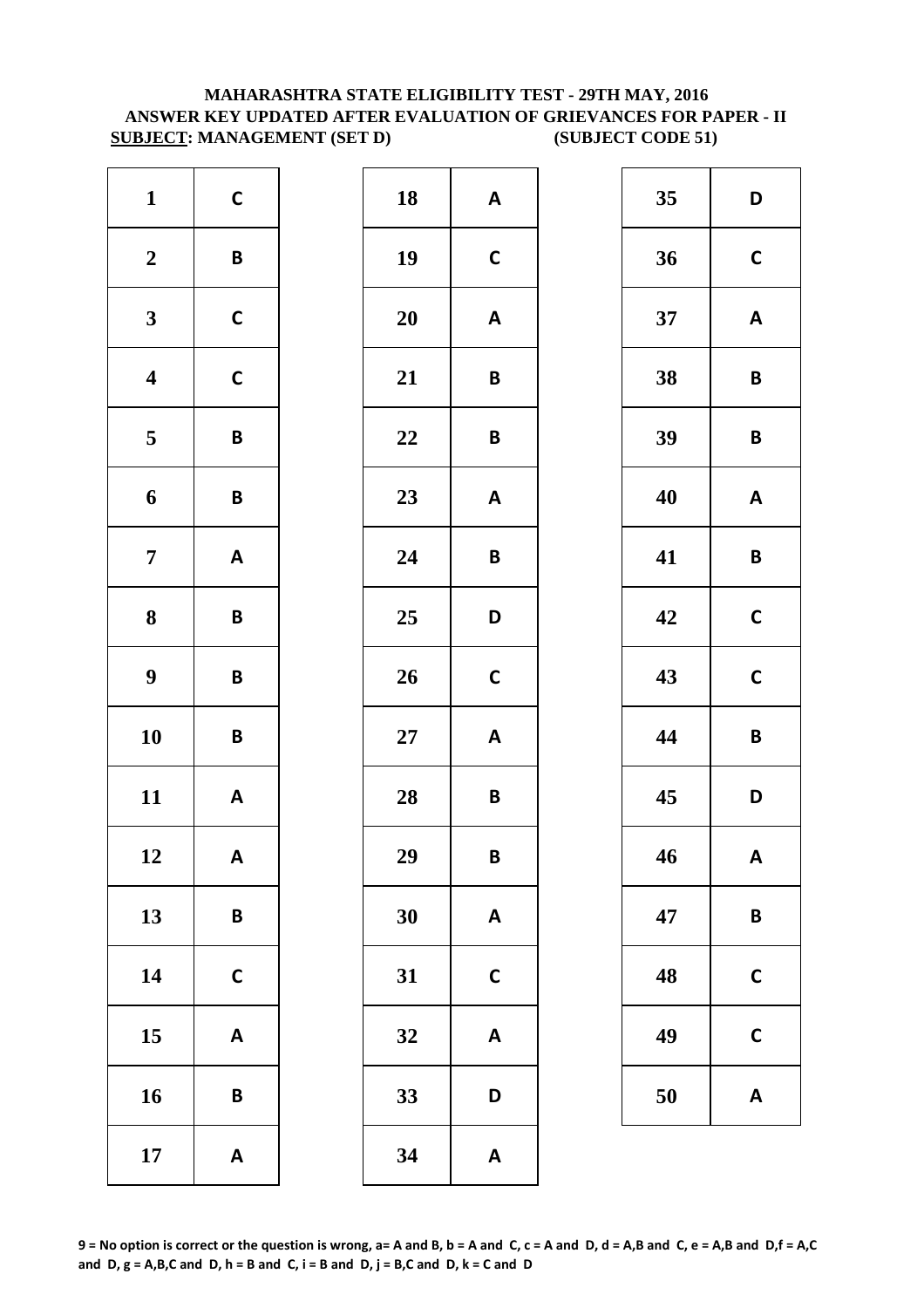# **MAHARASHTRA STATE ELIGIBILITY TEST - 29TH MAY, 2016 ANSWER KEY UPDATED AFTER EVALUATION OF GRIEVANCES FOR PAPER - II SUBJECT: LAW (SET A) (SUBJECT CODE 60)**

| $\mathbf{1}$            | $\mathbf D$           | 18        | $\mathbf{A}$ |
|-------------------------|-----------------------|-----------|--------------|
| $\boldsymbol{2}$        | $\boldsymbol{\rm{A}}$ | 19        | $\mathbf{D}$ |
| $\mathbf{3}$            | $\mathbf C$           | <b>20</b> | $\mathbf A$  |
| $\overline{\mathbf{4}}$ | $\bf{B}$              | 21        | $\mathbf{A}$ |
| $\overline{\mathbf{5}}$ | $\boldsymbol{\rm{A}}$ | 22        | $\mathbf{D}$ |
| 6                       | $\mathbf A$           | 23        | $\mathbf{D}$ |
| $\overline{7}$          | $\bf{B}$              | 24        | $\mathbf C$  |
| ${\bf 8}$               | $\bf{B}$              | 25        | $\bf{B}$     |
| $\boldsymbol{9}$        | $\mathbf C$           | 26        | $\mathbf{D}$ |
| 10                      | $\mathbf A$           | $27\,$    | $\bf{B}$     |
| 11                      | $\mathbf C$           | 28        | $\mathbf C$  |
| 12                      | A                     | 29        | B            |
| 13                      | $\mathbf C$           | 30        | $\mathbf C$  |
| 14                      | $\mathbf C$           | 31        | $\mathbf{D}$ |
| 15                      | $\mathbf C$           | 32        | D            |
| 16                      | $\mathbf D$           | 33        | $\mathbf C$  |
| 17                      | $\mathbf D$           | 34        | $\mathbf{A}$ |

| $\mathbf{1}$            | $\mathbf D$  | 18 | $\mathbf A$  | 35 | $\mathbf{D}$ |
|-------------------------|--------------|----|--------------|----|--------------|
| $\boldsymbol{2}$        | ${\bf A}$    | 19 | $\mathbf D$  | 36 | $\mathbf{D}$ |
| $\mathbf{3}$            | $\mathbf C$  | 20 | $\mathbf{A}$ | 37 | $\bf{B}$     |
| $\overline{\mathbf{4}}$ | $\, {\bf B}$ | 21 | $\mathbf A$  | 38 | $\mathbf A$  |
| $5\phantom{.0}$         | ${\bf A}$    | 22 | $\mathbf D$  | 39 | $\bf{B}$     |
| $\boldsymbol{6}$        | ${\bf A}$    | 23 | $\mathbf D$  | 40 | $\mathbf{D}$ |
| $\overline{7}$          | ${\bf B}$    | 24 | $\mathbf C$  | 41 | $\mathbf C$  |
| $\boldsymbol{8}$        | ${\bf B}$    | 25 | $\, {\bf B}$ | 42 | $\mathbf{D}$ |
| $\boldsymbol{9}$        | $\mathbf C$  | 26 | $\mathbf D$  | 43 | A/B/         |
| 10                      | ${\bf A}$    | 27 | $\bf{B}$     | 44 | $\mathbf A$  |
| 11                      | $\mathbf C$  | 28 | $\mathbf C$  | 45 | $\mathbf C$  |
| 12                      | $\mathbf{A}$ | 29 | $\, {\bf B}$ | 46 | $\mathbf C$  |
| 13                      | $\mathbf C$  | 30 | $\mathbf C$  | 47 | $\mathbf{D}$ |
| 14                      | $\mathbf C$  | 31 | ${\bf D}$    | 48 | $\mathbf A$  |
| 15                      | $\mathbf C$  | 32 | $\mathbf D$  | 49 | $\mathbf A$  |
| 16                      | $\mathbf D$  | 33 | $\mathbf C$  | 50 | $\bf{B}$     |
| 17                      | $\mathbf D$  | 34 | $\mathbf A$  |    |              |
|                         |              |    |              |    |              |

| $\mathbf{1}$               | $\mathbf D$  | 18 | $\boldsymbol{\rm{A}}$ | 35 | $\mathbf D$           |
|----------------------------|--------------|----|-----------------------|----|-----------------------|
| $\overline{\mathbf{2}}$    | ${\bf A}$    | 19 | $\mathbf D$           | 36 | $\mathbf D$           |
| $\overline{\mathbf{3}}$    | $\mathbf C$  | 20 | $\boldsymbol{\rm{A}}$ | 37 | $\, {\bf B}$          |
| 4                          | ${\bf B}$    | 21 | ${\bf A}$             | 38 | ${\bf A}$             |
| 5                          | ${\bf A}$    | 22 | $\mathbf{D}$          | 39 | $\, {\bf B}$          |
| 6                          | ${\bf A}$    | 23 | $\mathbf{D}$          | 40 | $\mathbf{D}$          |
| $\overline{7}$             | ${\bf B}$    | 24 | $\mathbf C$           | 41 | $\mathbf C$           |
| 8                          | $\bf{B}$     | 25 | $\, {\bf B}$          | 42 | $\mathbf D$           |
| 9                          | $\mathbf C$  | 26 | $\mathbf{D}$          | 43 | A/B/C/D               |
| $\overline{\mathbf{0}}$    | ${\bf A}$    | 27 | $\, {\bf B}$          | 44 | $\boldsymbol{\rm{A}}$ |
| $\overline{\mathbf{1}}$    | $\mathbf C$  | 28 | $\mathbf C$           | 45 | $\mathbf C$           |
| $\overline{2}$             | $\mathbf{A}$ | 29 | $\bf{B}$              | 46 | $\mathbf C$           |
| $\overline{3}$             | $\mathbf C$  | 30 | $\mathbf C$           | 47 | $\mathbf D$           |
| $\overline{4}$             |              |    |                       |    |                       |
|                            | $\mathbf C$  | 31 | $\mathbf D$           | 48 | $\mathbf A$           |
|                            | $\mathbf C$  | 32 | $\mathbf{D}%$         | 49 | $\boldsymbol{\rm{A}}$ |
| 15 <sub>1</sub><br>$16 \,$ | $\mathbf D$  | 33 | $\mathbf C$           | 50 | $\, {\bf B}$          |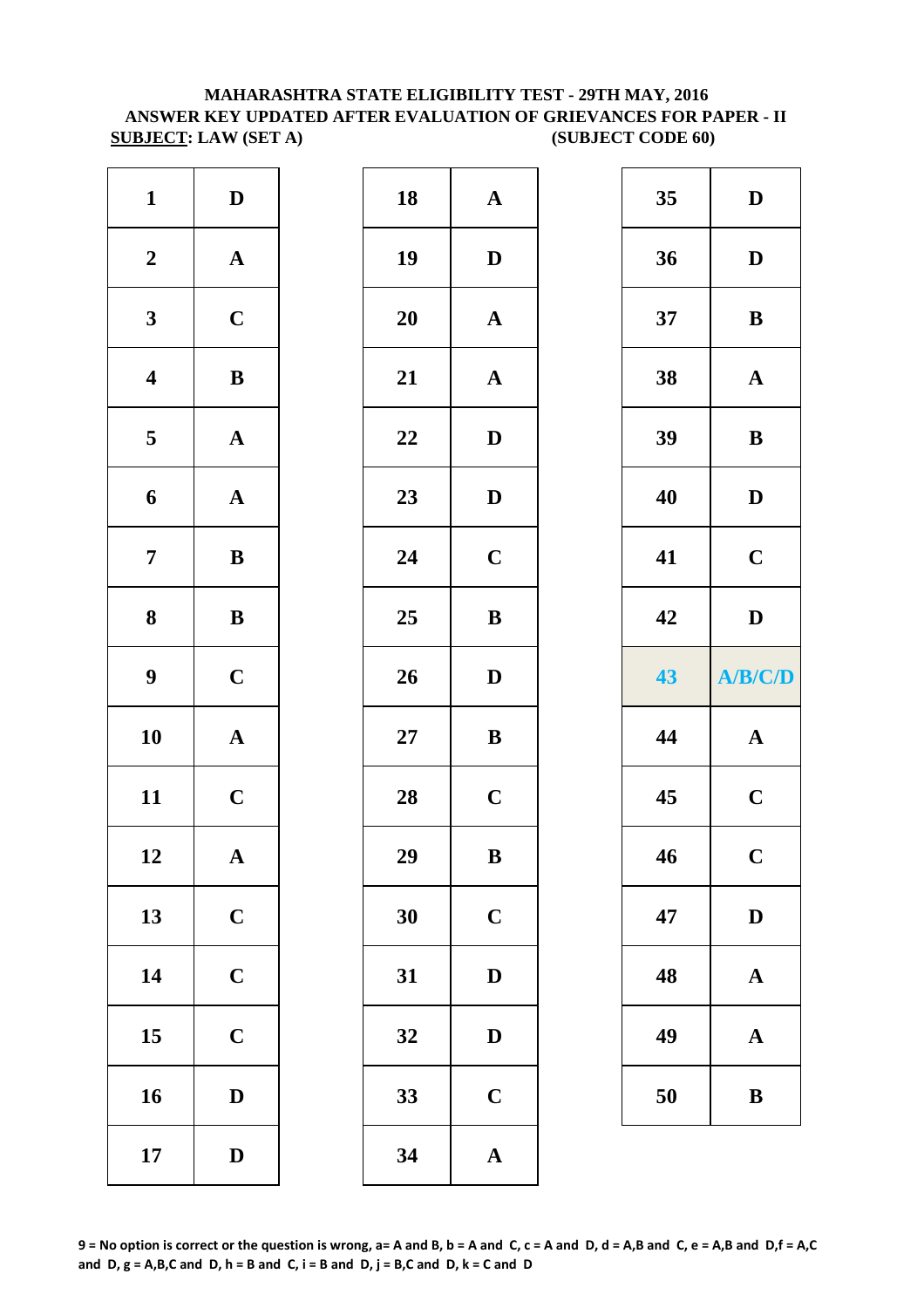# **MAHARASHTRA STATE ELIGIBILITY TEST - 29TH MAY, 2016 ANSWER KEY UPDATED AFTER EVALUATION OF GRIEVANCES FOR PAPER - II SUBJECT: LAW (SET B) (SUBJECT CODE 60)**

| $\mathbf{1}$            | $\boldsymbol{\mathsf{A}}$ | 18        | A            |
|-------------------------|---------------------------|-----------|--------------|
| $\boldsymbol{2}$        | D                         | 19        | B            |
| $\mathbf{3}$            | D                         | <b>20</b> | D            |
| $\overline{\mathbf{4}}$ | $\mathsf{C}$              | 21        | $\mathbf C$  |
| $\overline{\mathbf{5}}$ | $\pmb B$                  | 22        | D            |
| 6                       | D                         | 23        | A/B/         |
| $\overline{7}$          | B                         | 24        | A            |
| 8                       | $\mathbf C$               | 25        | $\mathsf{C}$ |
| $\boldsymbol{9}$        | B                         | 26        | $\mathbf C$  |
| 10                      | $\mathsf{C}$              | $27\,$    | D            |
| 11                      | D                         | 28        | A            |
| 12                      | D                         | 29        | A            |
| 13                      | $\mathsf{C}$              | 30        | B            |
| 14                      | $\boldsymbol{\mathsf{A}}$ | 31        | D            |
| 15                      | D                         | 32        | A            |
| 16                      | D                         | 33        | $\mathbf C$  |
| 17                      | $\pmb B$                  | 34        | B            |

| $\mathbf{1}$            | $\mathbf{A}$ | 18     | $\boldsymbol{\mathsf{A}}$ | 35 | A            |
|-------------------------|--------------|--------|---------------------------|----|--------------|
| $\boldsymbol{2}$        | D            | 19     | $\pmb B$                  | 36 | A            |
| $\mathbf{3}$            | D            | 20     | D                         | 37 | $\mathsf{B}$ |
| $\overline{\mathbf{4}}$ | $\mathsf{C}$ | 21     | $\mathsf{C}$              | 38 | $\mathbf B$  |
| $\overline{\mathbf{5}}$ | $\pmb B$     | 22     | D                         | 39 | $\mathbf C$  |
| $\boldsymbol{6}$        | D            | 23     | A/B/C/D                   | 40 | A            |
| $\overline{7}$          | $\pmb B$     | 24     | $\boldsymbol{\mathsf{A}}$ | 41 | $\mathbf C$  |
| $\boldsymbol{8}$        | $\mathsf C$  | 25     | $\mathbf C$               | 42 | A            |
| $\boldsymbol{9}$        | $\pmb B$     | 26     | $\mathsf{C}$              | 43 | $\mathbf C$  |
| 10                      | $\mathsf{C}$ | $27\,$ | D                         | 44 | $\mathbf C$  |
| 11                      | D            | 28     | $\boldsymbol{\mathsf{A}}$ | 45 | $\mathbf C$  |
| 12                      | D            | 29     | $\pmb{\mathsf{A}}$        | 46 | D            |
| 13                      | $\mathbf C$  | 30     | $\pmb B$                  | 47 | D            |
| 14                      | $\mathbf{A}$ | 31     | D                         | 48 | A            |
| 15                      | D            | 32     | $\boldsymbol{\mathsf{A}}$ | 49 | D            |
| 16                      | D            | 33     | $\mathsf{C}$              | 50 | A            |
| 17                      | $\pmb B$     | 34     | $\pmb B$                  |    |              |

| 35 | A            |
|----|--------------|
| 36 | A            |
| 37 | B            |
| 38 | B            |
| 39 | $\mathsf{C}$ |
| 40 | A            |
| 41 | $\mathsf{C}$ |
| 42 | A            |
| 43 | $\mathsf{C}$ |
| 44 | $\mathsf{C}$ |
| 45 | C            |
| 46 | D            |
| 47 | D            |
| 48 | A            |
| 49 | D            |
| 50 | A            |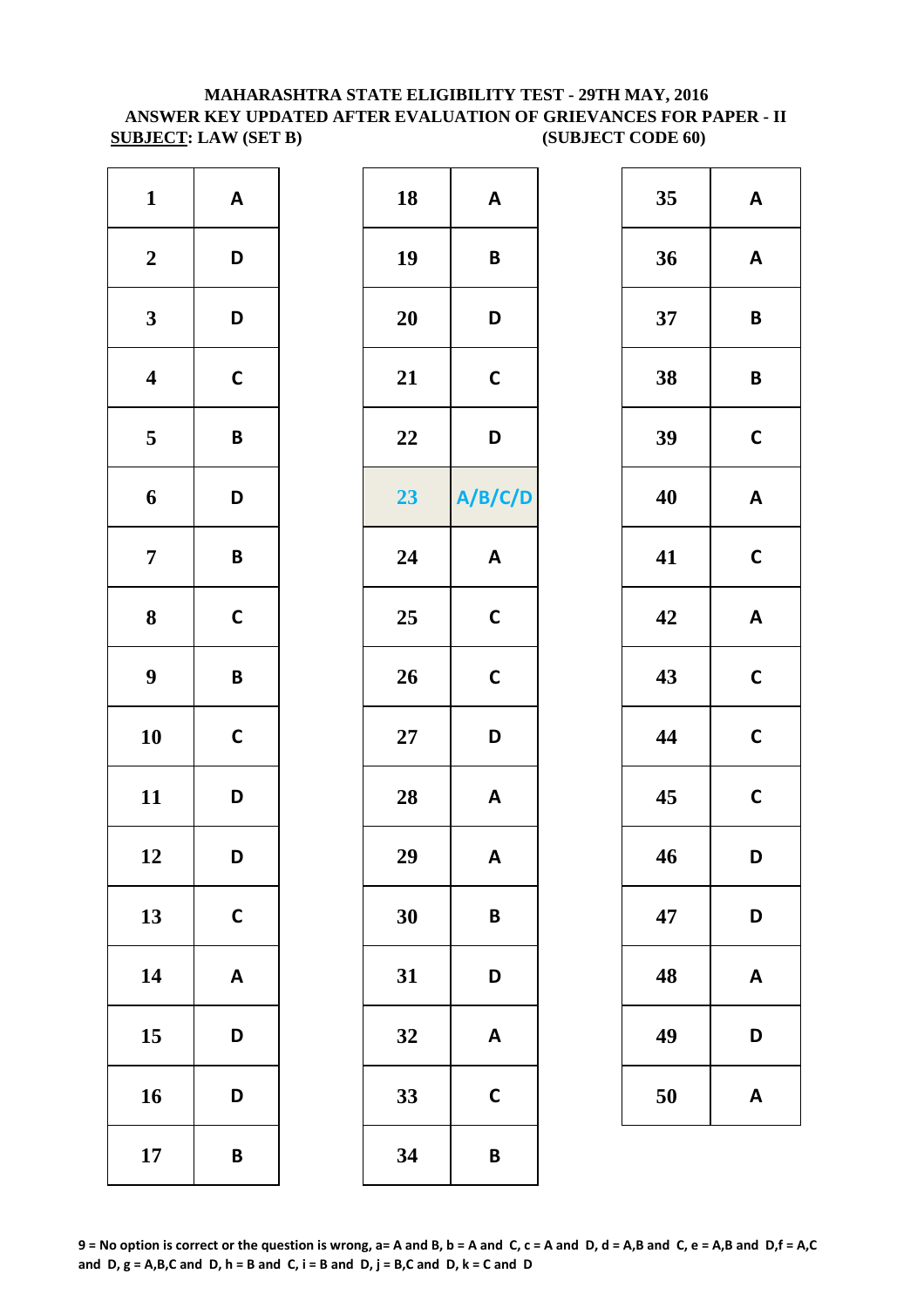# **MAHARASHTRA STATE ELIGIBILITY TEST - 29TH MAY, 2016 ANSWER KEY UPDATED AFTER EVALUATION OF GRIEVANCES FOR PAPER - II SUBJECT: LAW (SET C) (SUBJECT CODE 60)**

| $\mathbf{1}$            | D                         | 18        | A            |
|-------------------------|---------------------------|-----------|--------------|
| $\boldsymbol{2}$        | D                         | 19        | A            |
| $\mathbf{3}$            | $\mathsf{C}$              | <b>20</b> | B            |
| $\overline{\mathbf{4}}$ | $\boldsymbol{\mathsf{A}}$ | 21        | D            |
| $\overline{\mathbf{5}}$ | D                         | 22        | A            |
| 6                       | D                         | 23        | $\mathsf{C}$ |
| $\overline{7}$          | B                         | 24        | B            |
| ${\bf 8}$               | $\boldsymbol{\mathsf{A}}$ | 25        | A            |
| $\boldsymbol{9}$        | B                         | 26        | A            |
| 10                      | D                         | $27\,$    | B            |
| 11                      | $\mathsf{C}$              | 28        | B            |
| 12                      | D                         | 29        | $\mathbf C$  |
| 13                      | A/B/C/D                   | 30        | A            |
| 14                      | $\boldsymbol{\mathsf{A}}$ | 31        | $\mathsf{C}$ |
| 15                      | $\mathsf{C}$              | 32        | A            |
| 16                      | $\mathsf{C}$              | 33        | $\mathsf{C}$ |
| 17                      | D                         | 34        | $\mathsf{C}$ |

| $\mathbf{1}$<br>$\boldsymbol{2}$<br>$\mathbf{3}$<br>$\overline{\mathbf{4}}$<br>$\overline{\mathbf{5}}$ | 18<br>19<br>20 | $\boldsymbol{\mathsf{A}}$<br>$\boldsymbol{\mathsf{A}}$ | 35 | $\mathbf C$             |
|--------------------------------------------------------------------------------------------------------|----------------|--------------------------------------------------------|----|-------------------------|
|                                                                                                        |                |                                                        |    |                         |
|                                                                                                        |                |                                                        | 36 | D                       |
|                                                                                                        |                | $\pmb B$                                               | 37 | D                       |
|                                                                                                        | 21             | D                                                      | 38 | A                       |
|                                                                                                        | 22             | $\boldsymbol{\mathsf{A}}$                              | 39 | D                       |
| $\boldsymbol{6}$                                                                                       | 23             | $\mathbf C$                                            | 40 | A                       |
| $\overline{7}$                                                                                         | 24             | $\pmb B$                                               | 41 | A                       |
| $\boldsymbol{8}$                                                                                       | 25             | $\boldsymbol{\mathsf{A}}$                              | 42 | D                       |
| $\boldsymbol{9}$                                                                                       | 26             | $\boldsymbol{\mathsf{A}}$                              | 43 | D                       |
| 10                                                                                                     | 27             | $\pmb B$                                               | 44 | $\mathbf C$             |
| 11                                                                                                     | 28             | $\pmb B$                                               | 45 | $\overline{\mathsf{B}}$ |
| 12                                                                                                     | 29             | $\mathsf{C}$                                           | 46 | D                       |
| 13                                                                                                     | 30             | $\boldsymbol{\mathsf{A}}$                              | 47 | $\mathsf{B}$            |
| 14                                                                                                     | 31             | $\mathsf{C}$                                           | 48 | $\mathbf C$             |
| 15                                                                                                     | 32             | $\boldsymbol{\mathsf{A}}$                              | 49 | $\mathsf{B}$            |
| 16                                                                                                     | 33             | $\mathsf{C}$                                           | 50 | $\mathbf C$             |
|                                                                                                        | 34             | $\mathbf C$                                            |    |                         |
|                                                                                                        |                |                                                        |    |                         |

| 35 | $\mathsf{C}$ |
|----|--------------|
| 36 | D            |
| 37 | D            |
| 38 | A            |
| 39 | D            |
| 40 | A            |
| 41 | A            |
| 42 | D            |
| 43 | D            |
| 44 | $\mathsf{C}$ |
| 45 | B            |
| 46 | D            |
| 47 | B            |
| 48 | C            |
| 49 | B            |
| 50 | C            |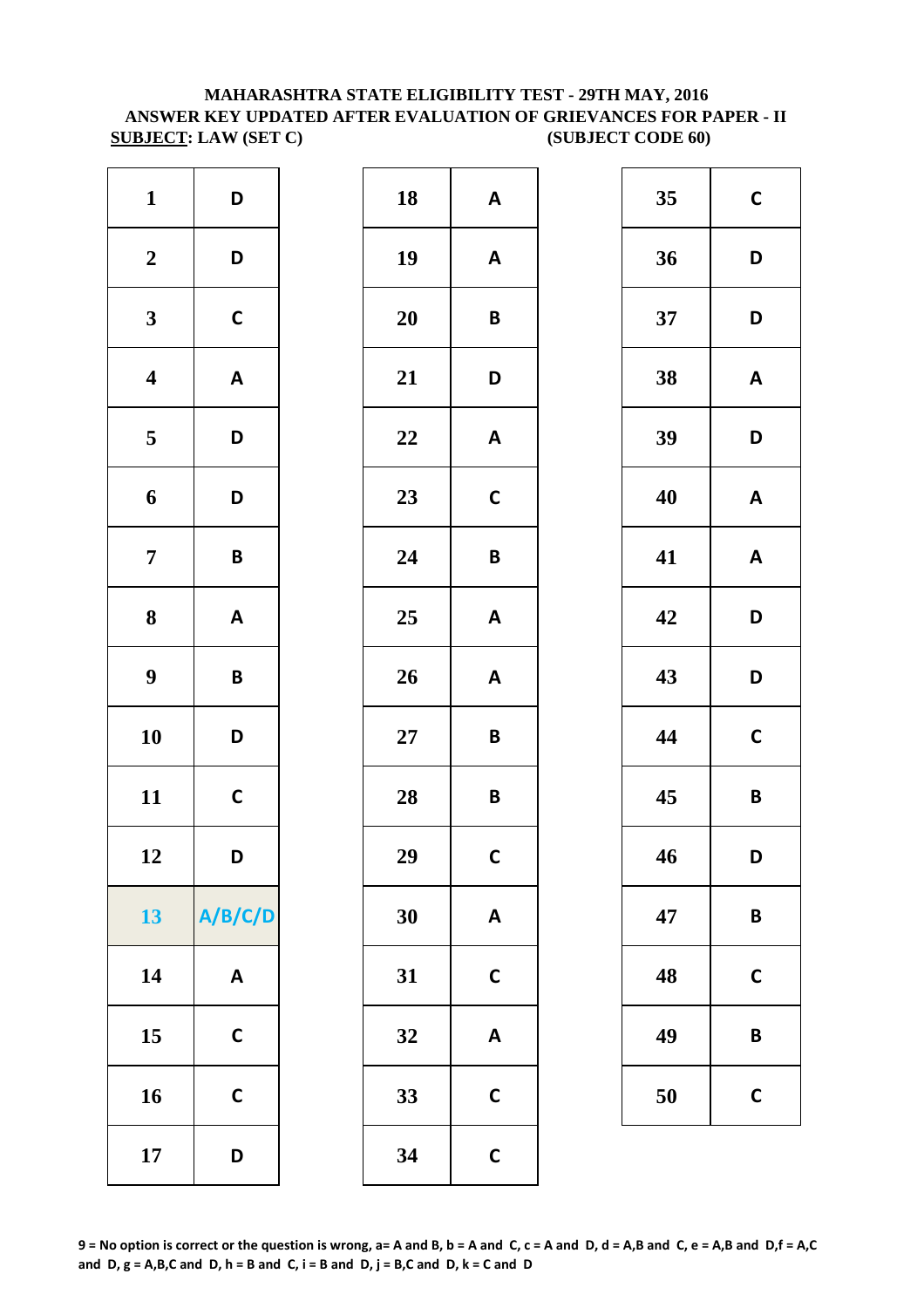# **MAHARASHTRA STATE ELIGIBILITY TEST - 29TH MAY, 2016 ANSWER KEY UPDATED AFTER EVALUATION OF GRIEVANCES FOR PAPER - II SUBJECT: LAW (SET D) (SUBJECT CODE 60)**

| $\mathbf{1}$            | $\mathsf{C}$              | 18        | B            |
|-------------------------|---------------------------|-----------|--------------|
| $\boldsymbol{2}$        | D                         | 19        | $\mathsf{C}$ |
| $\overline{\mathbf{3}}$ | A/B/C/D                   | <b>20</b> | A            |
| $\overline{\mathbf{4}}$ | $\boldsymbol{\mathsf{A}}$ | 21        | $\mathsf{C}$ |
| $\overline{\mathbf{5}}$ | $\mathsf{C}$              | 22        | A            |
| 6                       | $\mathsf{C}$              | 23        | $\mathsf{C}$ |
| $\overline{7}$          | D                         | 24        | $\mathsf{C}$ |
| 8                       | $\boldsymbol{\mathsf{A}}$ | 25        | $\mathsf{C}$ |
| 9                       | $\boldsymbol{\mathsf{A}}$ | 26        | D            |
| 10                      | $\pmb B$                  | $27\,$    | D            |
| 11                      | D                         | 28        | A            |
| 12                      | A                         | 29        | D            |
| 13                      | $\mathsf{C}$              | 30        | A            |
| 14                      | B                         | 31        | A            |
| 15                      | $\boldsymbol{\mathsf{A}}$ | 32        | D            |
| 16                      | $\boldsymbol{\mathsf{A}}$ | 33        | D            |
| 17                      | B                         | 34        | $\mathsf{C}$ |

| $\mathbf{1}$            | $\mathsf{C}$              | 18 | $\pmb B$                  | 35 | $\mathsf{B}$            |
|-------------------------|---------------------------|----|---------------------------|----|-------------------------|
| $\boldsymbol{2}$        | D                         | 19 | $\mathsf{C}$              | 36 | D                       |
| $\mathbf{3}$            | A/B/C/D                   | 20 | $\boldsymbol{\mathsf{A}}$ | 37 | $\mathsf{B}$            |
| $\overline{\mathbf{4}}$ | $\mathbf{A}$              | 21 | $\mathsf{C}$              | 38 | $\mathbf C$             |
| $\overline{\mathbf{5}}$ | $\mathsf C$               | 22 | $\pmb{\mathsf{A}}$        | 39 | $\overline{\mathsf{B}}$ |
| $\boldsymbol{6}$        | $\mathsf{C}$              | 23 | $\mathsf C$               | 40 | $\mathbf C$             |
| $\overline{7}$          | D                         | 24 | $\mathsf{C}$              | 41 | D                       |
| $\boldsymbol{8}$        | $\mathbf{A}$              | 25 | $\mathsf{C}$              | 42 | D                       |
| $\boldsymbol{9}$        | $\boldsymbol{\mathsf{A}}$ | 26 | D                         | 43 | $\mathbf C$             |
| 10                      | $\pmb B$                  | 27 | D                         | 44 | $\boldsymbol{A}$        |
| 11                      | D                         | 28 | $\boldsymbol{\mathsf{A}}$ | 45 | D                       |
| 12                      | A                         | 29 | D                         | 46 | D                       |
| 13                      | $\mathbf C$               | 30 | $\boldsymbol{\mathsf{A}}$ | 47 | $\mathsf{B}$            |
| 14                      | $\pmb B$                  | 31 | $\boldsymbol{\mathsf{A}}$ | 48 | A                       |
| 15                      | A                         | 32 | D                         | 49 | $\mathsf{B}$            |
| 16                      | $\boldsymbol{\mathsf{A}}$ | 33 | D                         | 50 | D                       |
| 17                      | $\pmb B$                  | 34 | $\mathsf{C}$              |    |                         |
|                         |                           |    |                           |    |                         |

| 35 | B           |
|----|-------------|
| 36 | D           |
| 37 | B           |
| 38 | $\mathbf C$ |
| 39 | B           |
| 40 | $\mathbf C$ |
| 41 | D           |
| 42 | D           |
| 43 | $\mathbf C$ |
| 44 | A           |
| 45 | D           |
| 46 | D           |
| 47 | B           |
| 48 | A           |
| 49 | В           |
| 50 | D           |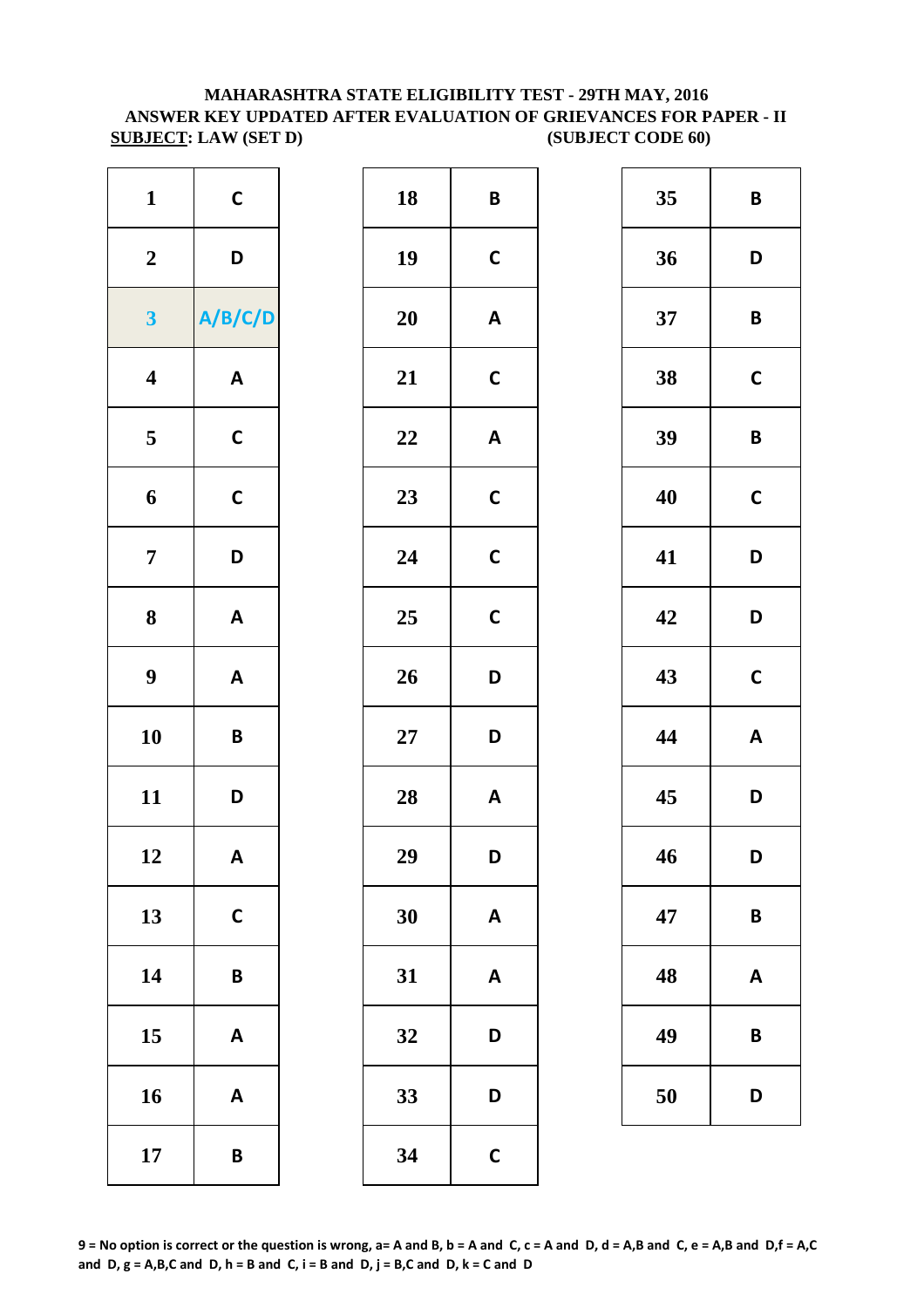# **MAHARASHTRA STATE ELIGIBILITY TEST - 29TH MAY, 2016 ANSWER KEY UPDATED AFTER EVALUATION OF GRIEVANCES FOR PAPER - II SUBJECT: EDUCATION (SET A)** (SUBJECT CODE 70)

| $\mathbf{1}$            | $\, {\bf B}$          | 18        | D            |
|-------------------------|-----------------------|-----------|--------------|
| $\boldsymbol{2}$        | $\bf{B}$              | 19        | $\mathbf A$  |
| $\mathbf{3}$            | $\mathbf A$           | <b>20</b> | $\mathbf C$  |
| $\overline{\mathbf{4}}$ | $\, {\bf B}$          | 21        | $\mathbf A$  |
| $\overline{\mathbf{5}}$ | ${\bf A}$             | 22        | D            |
| 6                       | $\mathbf A$           | 23        | $\mathbf{D}$ |
| $\overline{7}$          | $\bf{B}$              | 24        | $\bf{B}$     |
| 8                       | $\mathbf D$           | 25        | $\mathbf{D}$ |
| $\boldsymbol{9}$        | $\mathbf C$           | 26        | $\bf{B}$     |
| 10                      | $\boldsymbol{\rm{A}}$ | $27\,$    | $\mathbf C$  |
| 11                      | $\mathbf A$           | 28        | $\bf{B}$     |
| 12                      | $\mathbf C$           | 29        | A            |
| 13                      | $\mathbf D$           | 30        | $\mathbf C$  |
| 14                      | $\boldsymbol{\rm{A}}$ | 31        | $\bf{B}$     |
| 15                      | $\mathbf C$           | 32        | $\mathbf C$  |
| 16                      | $\mathbf D$           | 33        | $\bf{B}$     |
| 17                      | $\mathbf D$           | 34        | $\bf{B}$     |

| $\mathbf{1}$            | ${\bf B}$    | 18 | $\mathbf D$           | 35 | $\mathbf{D}$ |
|-------------------------|--------------|----|-----------------------|----|--------------|
| $\boldsymbol{2}$        | ${\bf B}$    | 19 | ${\bf A}$             | 36 | $\bf{B}$     |
| $\mathbf{3}$            | ${\bf A}$    | 20 | $\mathbf C$           | 37 | $\bf{B}$     |
| $\overline{\mathbf{4}}$ | $\, {\bf B}$ | 21 | $\boldsymbol{\rm{A}}$ | 38 | $\bf{B}$     |
| $\overline{\mathbf{5}}$ | ${\bf A}$    | 22 | $\mathbf{D}$          | 39 | $\mathbf{D}$ |
| 6                       | ${\bf A}$    | 23 | $\mathbf D$           | 40 | $\mathbf A$  |
| $\overline{7}$          | ${\bf B}$    | 24 | ${\bf B}$             | 41 | $\bf{B}$     |
| $\boldsymbol{8}$        | $\mathbf{D}$ | 25 | $\mathbf{D}$          | 42 | $\mathbf A$  |
| $\boldsymbol{9}$        | $\mathbf C$  | 26 | $\, {\bf B}$          | 43 | $\mathbf A$  |
| 10                      | ${\bf A}$    | 27 | $\mathbf C$           | 44 | $\mathbf C$  |
| 11                      | ${\bf A}$    | 28 | ${\bf B}$             | 45 | $\bf{B}$     |
| 12                      | $\mathbf C$  | 29 | $\mathbf A$           | 46 | $\mathbf C$  |
| 13                      | $\mathbf D$  | 30 | $\mathbf C$           | 47 | $\mathbf{D}$ |
| 14                      | ${\bf A}$    | 31 | $\, {\bf B}$          | 48 | $\mathbf C$  |
| 15                      | $\mathbf C$  | 32 | $\mathbf C$           | 49 | $\mathbf A$  |
| 16                      | $\mathbf D$  | 33 | $\, {\bf B}$          | 50 | $\mathbf C$  |
| 17                      | $\mathbf D$  | 34 | $\, {\bf B}$          |    |              |

| 35 | $\mathbf D$             |
|----|-------------------------|
| 36 | B                       |
| 37 | B                       |
| 38 | B                       |
| 39 | D                       |
| 40 | $\mathbf A$             |
| 41 | B                       |
| 42 | $\mathbf{A}$            |
| 43 | $\mathbf A$             |
| 44 | $\mathbf C$             |
| 45 | B                       |
| 46 | $\overline{\mathbf{C}}$ |
| 47 | D                       |
| 48 | $\mathbf C$             |
| 49 | $\mathbf A$             |
| 50 | $\mathbf C$             |

**9 = No option is correct or the question is wrong, a= A and B, b = A and C, c = A and D, d = A,B and C, e = A,B and D,f = A,C**  and  $D$ ,  $g = A$ ,  $B$ ,  $C$  and  $D$ ,  $h = B$  and  $C$ ,  $i = B$  and  $D$ ,  $j = B$ ,  $C$  and  $D$ ,  $k = C$  and  $D$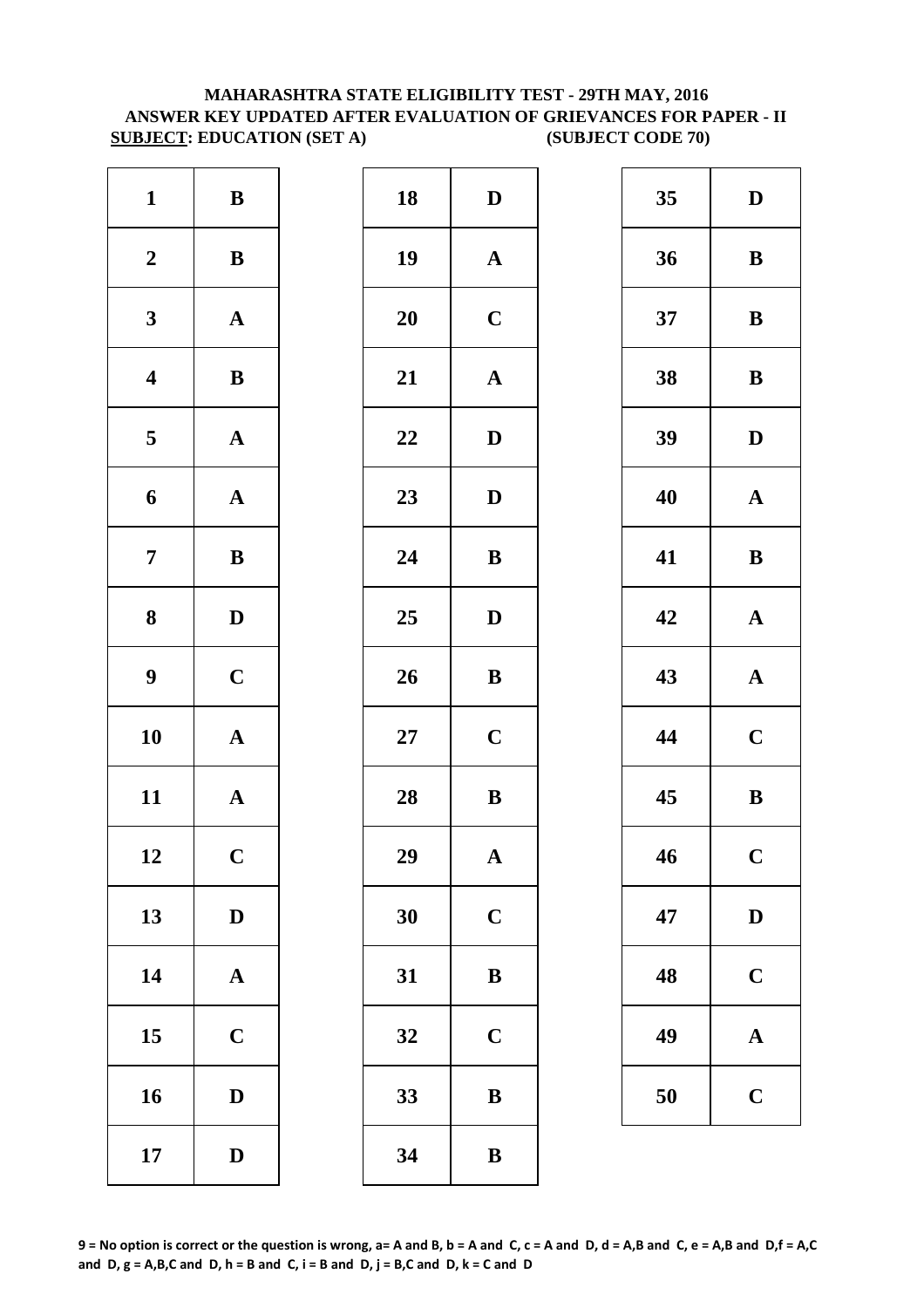# **MAHARASHTRA STATE ELIGIBILITY TEST - 29TH MAY, 2016 ANSWER KEY UPDATED AFTER EVALUATION OF GRIEVANCES FOR PAPER - II SUBJECT: EDUCATION (SET B) (SUBJECT CODE 70)**

| $\mathbf{1}$            | $\boldsymbol{\mathsf{A}}$ | 18     | B            |
|-------------------------|---------------------------|--------|--------------|
| $\boldsymbol{2}$        | D                         | 19     | D            |
| $\mathbf{3}$            | D                         | 20     | A            |
| $\overline{\mathbf{4}}$ | $\pmb B$                  | 21     | B            |
| $\overline{\mathbf{5}}$ | D                         | 22     | A            |
| 6                       | B                         | 23     | A            |
| $\overline{7}$          | $\mathsf{C}$              | 24     | $\mathbf C$  |
| 8                       | $\pmb B$                  | 25     | B            |
| $\boldsymbol{9}$        | $\boldsymbol{\mathsf{A}}$ | 26     | $\mathbf C$  |
| 10                      | $\mathsf{C}$              | $27\,$ | D            |
| 11                      | B                         | 28     | $\mathbf C$  |
| 12                      | $\mathsf{C}$              | 29     | A            |
| 13                      | B                         | 30     | $\mathsf{C}$ |
| 14                      | B                         | 31     | B            |
| 15                      | D                         | 32     | B            |
| 16                      | B                         | 33     | A            |
| 17                      | B                         | 34     | B            |

| $\mathbf{1}$            | $\boldsymbol{\mathsf{A}}$ | 18     | $\pmb B$                  | 35 | A                       |
|-------------------------|---------------------------|--------|---------------------------|----|-------------------------|
| $\boldsymbol{2}$        | D                         | 19     | D                         | 36 | A                       |
| $\mathbf{3}$            | D                         | 20     | $\boldsymbol{\mathsf{A}}$ | 37 | $\overline{\mathsf{B}}$ |
| $\overline{\mathbf{4}}$ | $\pmb B$                  | 21     | $\pmb B$                  | 38 | D                       |
| $\overline{\mathbf{5}}$ | D                         | 22     | $\boldsymbol{\mathsf{A}}$ | 39 | $\mathbf C$             |
| $\boldsymbol{6}$        | $\pmb B$                  | 23     | $\boldsymbol{\mathsf{A}}$ | 40 | A                       |
| $\overline{7}$          | $\mathsf{C}$              | 24     | $\mathsf{C}$              | 41 | A                       |
| $\boldsymbol{8}$        | $\pmb B$                  | 25     | $\pmb B$                  | 42 | $\mathbf C$             |
| $\boldsymbol{9}$        | $\mathbf{A}$              | 26     | $\mathsf{C}$              | 43 | D                       |
| 10                      | $\mathsf{C}$              | $27\,$ | D                         | 44 | $\boldsymbol{A}$        |
| 11                      | $\pmb B$                  | 28     | $\mathsf{C}$              | 45 | $\mathbf C$             |
| 12                      | $\mathsf{C}$              | 29     | $\boldsymbol{\mathsf{A}}$ | 46 | D                       |
| 13                      | $\pmb B$                  | 30     | $\mathbf C$               | 47 | D                       |
| 14                      | $\pmb B$                  | 31     | $\pmb B$                  | 48 | D                       |
| 15                      | D                         | 32     | $\pmb B$                  | 49 | A                       |
| 16                      | $\pmb B$                  | 33     | $\boldsymbol{\mathsf{A}}$ | 50 | $\mathsf{C}$            |
| 17                      | $\pmb B$                  | 34     | $\pmb B$                  |    |                         |

| 35 | A            |
|----|--------------|
| 36 | A            |
| 37 | B            |
| 38 | D            |
| 39 | $\mathsf{C}$ |
| 40 | A            |
| 41 | A            |
| 42 | C            |
| 43 | D            |
| 44 | A            |
| 45 | C            |
| 46 | D            |
| 47 | D            |
| 48 | D            |
| 49 | A            |
| 50 | C            |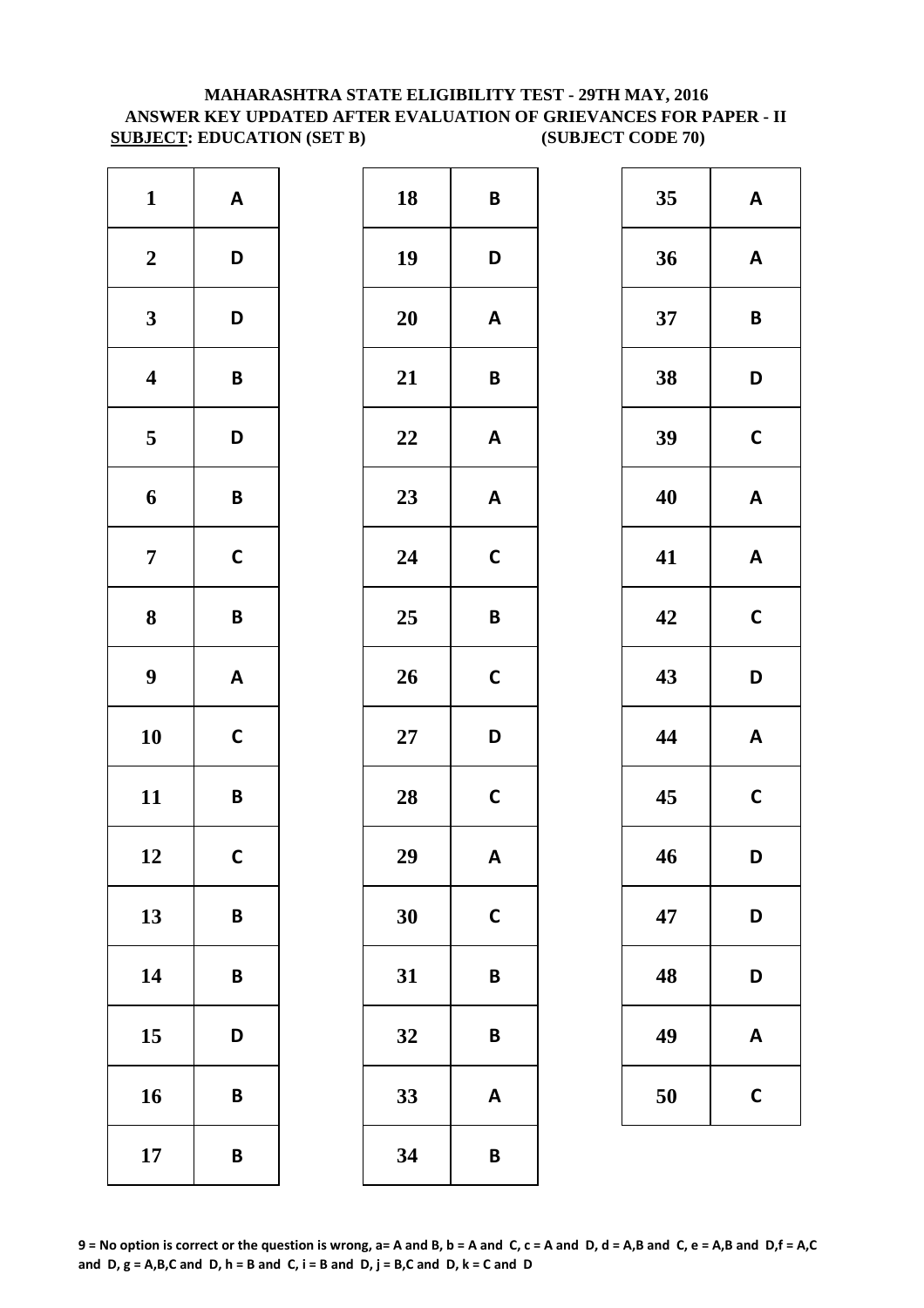# **MAHARASHTRA STATE ELIGIBILITY TEST - 29TH MAY, 2016 ANSWER KEY UPDATED AFTER EVALUATION OF GRIEVANCES FOR PAPER - II SUBJECT: EDUCATION (SET C) (SUBJECT CODE 70)**

| $\mathbf{1}$            | $\pmb B$                  | 18     | $\mathsf{C}$            |
|-------------------------|---------------------------|--------|-------------------------|
| $\boldsymbol{2}$        | $\mathsf{C}$              | 19     | A                       |
| $\mathbf{3}$            | B                         | 20     | $\mathsf{C}$            |
| $\overline{\mathbf{4}}$ | B                         | 21     | B                       |
| $\overline{\mathbf{5}}$ | D                         | 22     | B                       |
| 6                       | B                         | 23     | A                       |
| $\overline{7}$          | B                         | 24     | B                       |
| ${\bf 8}$               | B                         | 25     | A                       |
| $\boldsymbol{9}$        | D                         | 26     | A                       |
| 10                      | $\boldsymbol{\mathsf{A}}$ | $27\,$ | B                       |
| 11                      | B                         | 28     | D                       |
| 12                      | A                         | 29     | $\mathbf C$             |
| 13                      | $\boldsymbol{\mathsf{A}}$ | 30     | A                       |
| 14                      | $\mathbf C$               | 31     | $\overline{\mathsf{A}}$ |
| 15                      | B                         | 32     | $\mathsf{C}$            |
| 16                      | $\mathsf{C}$              | 33     | D                       |
| 17                      | D                         | 34     | A                       |

| $\mathbf{1}$            | $\pmb B$                  | 18     | $\mathsf{C}$              | 35 | $\mathbf C$    |
|-------------------------|---------------------------|--------|---------------------------|----|----------------|
| $\boldsymbol{2}$        | $\mathsf{C}$              | 19     | $\boldsymbol{\mathsf{A}}$ | 36 | D              |
| $\mathbf{3}$            | $\pmb B$                  | 20     | $\mathbf C$               | 37 | D              |
| $\overline{\mathbf{4}}$ | $\pmb B$                  | 21     | $\pmb B$                  | 38 | D              |
| $\overline{\mathbf{5}}$ | D                         | 22     | $\pmb B$                  | 39 | A              |
| $\boldsymbol{6}$        | $\pmb B$                  | 23     | $\mathbf{A}$              | 40 | $\mathbf C$    |
| $\overline{7}$          | $\pmb B$                  | 24     | $\pmb B$                  | 41 | A              |
| $\boldsymbol{8}$        | $\pmb B$                  | 25     | $\mathbf{A}$              | 42 | D              |
| $\boldsymbol{9}$        | D                         | 26     | $\boldsymbol{\mathsf{A}}$ | 43 | D              |
| 10                      | $\boldsymbol{\mathsf{A}}$ | $27\,$ | $\pmb B$                  | 44 | B              |
| 11                      | $\pmb B$                  | 28     | D                         | 45 | D              |
| 12                      | $\mathsf{A}$              | 29     | $\mathsf{C}$              | 46 | $\mathsf{B}$   |
| 13                      | $\mathbf{A}$              | 30     | $\boldsymbol{\mathsf{A}}$ | 47 | $\mathbf C$    |
| 14                      | $\mathsf C$               | 31     | $\pmb{\mathsf{A}}$        | 48 | $\overline{B}$ |
| 15                      | $\pmb B$                  | 32     | $\mathbf C$               | 49 | A              |
| 16                      | $\mathbf C$               | 33     | D                         | 50 | $\mathsf{C}$   |
| 17                      | D                         | 34     | $\boldsymbol{\mathsf{A}}$ |    |                |

| 35 | $\mathbf C$  |  |  |
|----|--------------|--|--|
| 36 | D            |  |  |
| 37 | D            |  |  |
| 38 | D            |  |  |
| 39 | A            |  |  |
| 40 | $\mathsf{C}$ |  |  |
| 41 | A            |  |  |
| 42 | D            |  |  |
| 43 | D            |  |  |
| 44 | B            |  |  |
| 45 | D            |  |  |
| 46 | B            |  |  |
| 47 | $\mathbf C$  |  |  |
| 48 | B            |  |  |
| 49 | A            |  |  |
| 50 | $\mathsf{C}$ |  |  |

**9 = No option is correct or the question is wrong, a= A and B, b = A and C, c = A and D, d = A,B and C, e = A,B and D,f = A,C**  and  $D$ ,  $g = A$ ,  $B$ ,  $C$  and  $D$ ,  $h = B$  and  $C$ ,  $i = B$  and  $D$ ,  $j = B$ ,  $C$  and  $D$ ,  $k = C$  and  $D$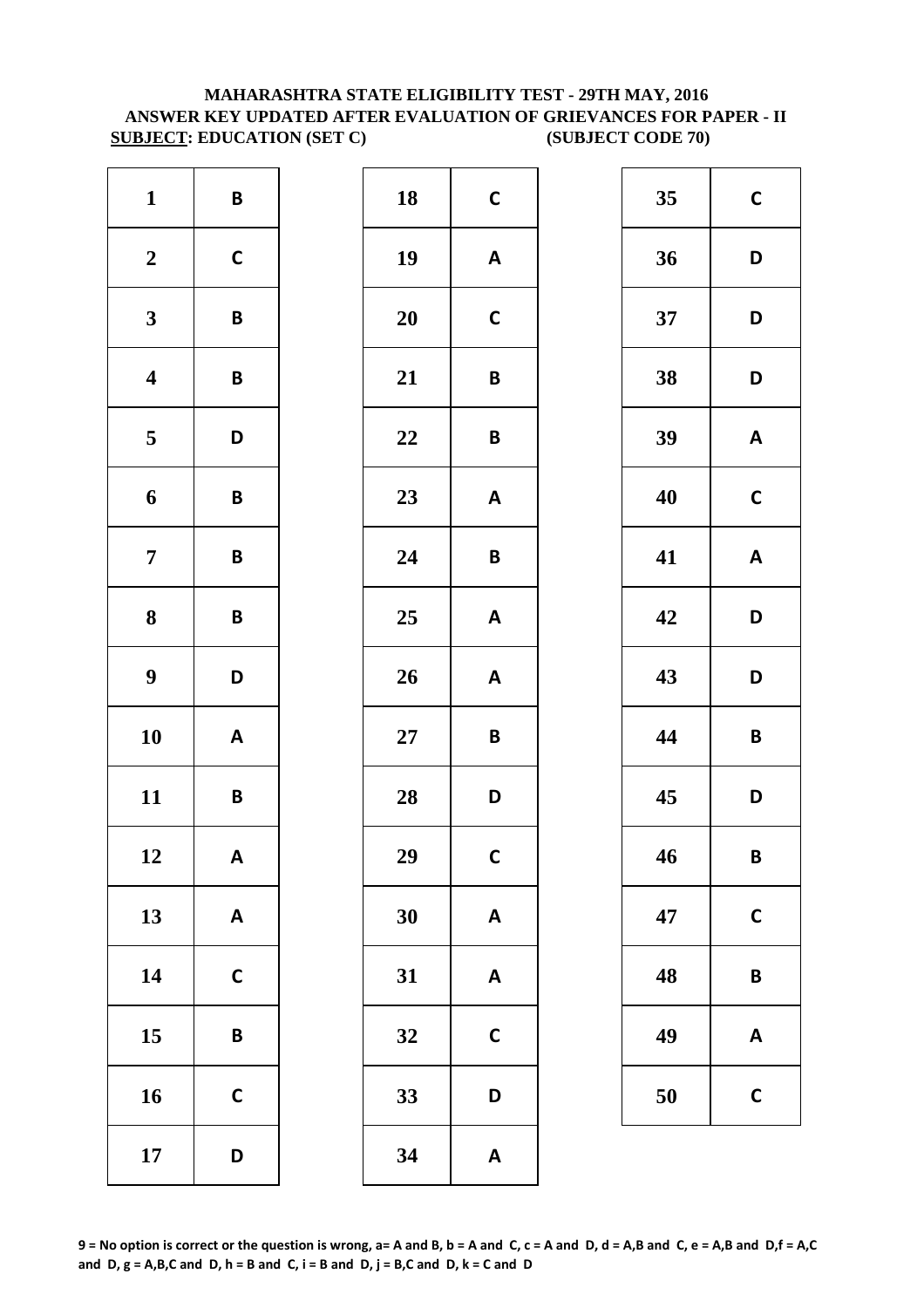# **MAHARASHTRA STATE ELIGIBILITY TEST - 29TH MAY, 2016 ANSWER KEY UPDATED AFTER EVALUATION OF GRIEVANCES FOR PAPER - II SUBJECT: EDUCATION (SET D) (SUBJECT CODE 70)**

| $\mathbf{1}$            | $\pmb B$                  | 18        | D            |
|-------------------------|---------------------------|-----------|--------------|
| $\boldsymbol{2}$        | $\boldsymbol{\mathsf{A}}$ | 19        | $\mathbf C$  |
| $\mathbf{3}$            | $\boldsymbol{\mathsf{A}}$ | <b>20</b> | A            |
| $\overline{\mathbf{4}}$ | $\mathsf{C}$              | 21        | A            |
| $\overline{\mathbf{5}}$ | $\pmb B$                  | 22        | $\mathsf{C}$ |
| 6                       | $\mathsf{C}$              | 23        | D            |
| $\overline{7}$          | D                         | 24        | A            |
| 8                       | $\mathbf C$               | 25        | $\mathbf C$  |
| $\boldsymbol{9}$        | $\boldsymbol{\mathsf{A}}$ | 26        | D            |
| 10                      | $\mathsf{C}$              | $27\,$    | D            |
| 11                      | B                         | 28        | D            |
| 12                      | B                         | 29        | A            |
| 13                      | $\boldsymbol{\mathsf{A}}$ | 30        | $\mathsf{C}$ |
| 14                      | $\pmb B$                  | 31        | A            |
| 15                      | $\boldsymbol{\mathsf{A}}$ | 32        | D            |
| 16                      | $\boldsymbol{\mathsf{A}}$ | 33        | D            |
| 17                      | $\pmb B$                  | 34        | B            |

| $\mathbf{1}$            | $\pmb B$                  | 18     | D                         | 35 | D                       |
|-------------------------|---------------------------|--------|---------------------------|----|-------------------------|
| $\boldsymbol{2}$        | $\mathbf{A}$              | 19     | $\mathsf{C}$              | 36 | $\overline{\mathsf{B}}$ |
| $\mathbf{3}$            | $\mathbf{A}$              | 20     | $\mathbf{A}$              | 37 | $\mathbf C$             |
| $\overline{\mathbf{4}}$ | $\mathsf{C}$              | 21     | $\boldsymbol{\mathsf{A}}$ | 38 | $\mathbf B$             |
| $5\phantom{.0}$         | $\mathsf B$               | 22     | $\mathsf{C}$              | 39 | $\boldsymbol{A}$        |
| $\boldsymbol{6}$        | $\mathsf C$               | 23     | D                         | 40 | $\mathbf C$             |
| $\overline{7}$          | D                         | 24     | $\boldsymbol{\mathsf{A}}$ | 41 | $\overline{\mathsf{B}}$ |
| $\boldsymbol{8}$        | $\mathbf C$               | 25     | $\mathbf C$               | 42 | $\mathbf C$             |
| $\boldsymbol{9}$        | $\boldsymbol{\mathsf{A}}$ | 26     | D                         | 43 | $\mathbf B$             |
| 10                      | $\mathsf{C}$              | $27\,$ | D                         | 44 | $\overline{\mathsf{B}}$ |
| 11                      | $\pmb B$                  | 28     | D                         | 45 | D                       |
| 12                      | $\pmb B$                  | 29     | $\boldsymbol{\mathsf{A}}$ | 46 | B                       |
| 13                      | $\mathbf{A}$              | 30     | $\mathbf C$               | 47 | B                       |
| 14                      | $\pmb B$                  | 31     | $\pmb{\mathsf{A}}$        | 48 | $\mathsf{B}$            |
| 15                      | A                         | 32     | D                         | 49 | D                       |
| 16                      | $\boldsymbol{\mathsf{A}}$ | 33     | D                         | 50 | A                       |
| 17                      | $\pmb B$                  | 34     | $\pmb B$                  |    |                         |

| 35 | D            |
|----|--------------|
| 36 | B            |
| 37 | $\mathbf C$  |
| 38 | B            |
| 39 | A            |
| 40 | C            |
| 41 | B            |
| 42 | $\mathsf{C}$ |
| 43 | B            |
| 44 | B            |
| 45 | D            |
| 46 | B            |
| 47 | B            |
| 48 | B            |
| 49 | D            |
| 50 | A            |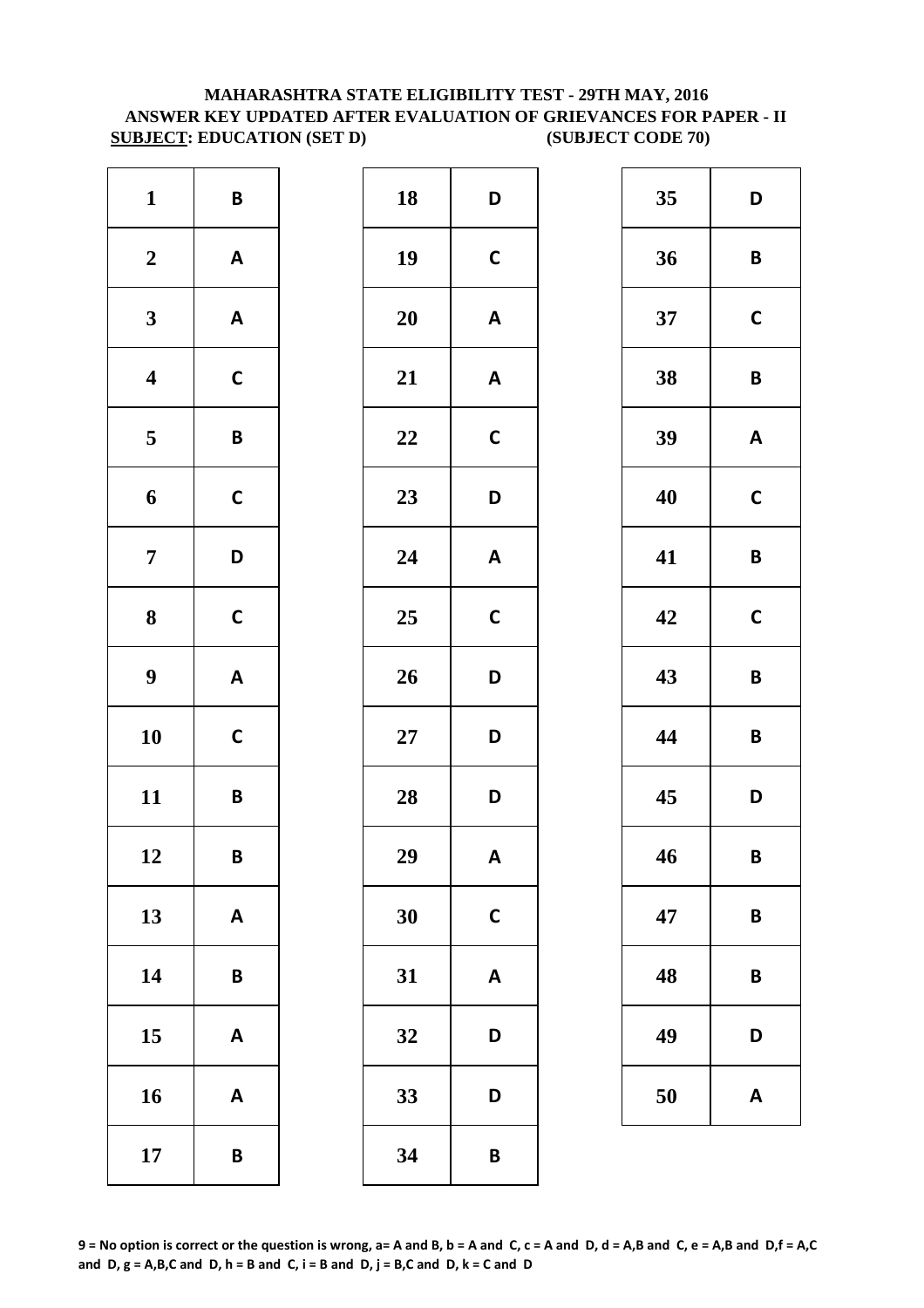# **MAHARASHTRA STATE ELIGIBILITY TEST - 29TH MAY, 2016 ANSWER KEY UPDATED AFTER EVALUATION OF GRIEVANCES FOR PAPER - II SUBJECT: PHYSICAL EDUCATION (SET A) (SUBJECT CODE 71)**

| $\mathbf{1}$            | $\mathbf C$           | 18        | $\bf{B}$       |
|-------------------------|-----------------------|-----------|----------------|
| $\boldsymbol{2}$        | $\, {\bf B}$          | 19        | $\mathbf C$    |
| $\mathbf{3}$            | $\mathbf C$           | <b>20</b> | $\mathbf{A}$   |
| $\overline{\mathbf{4}}$ | $\boldsymbol{\rm{A}}$ | 21        | $\mathbf{A}$   |
| $\overline{\mathbf{5}}$ | $\mathbf C$           | 22        | $\bf{B}$       |
| 6                       | $\mathbf D$           | 23        | $\mathbf{D}$   |
| $\overline{7}$          | $\mathbf D$           | 24        | $\mathbf C$    |
| ${\bf 8}$               | $\mathbf D$           | 25        | $\mathbf{A}$   |
| $\boldsymbol{9}$        | $\bf{B}$              | 26        | $\mathbf{A}$   |
| 10                      | $\bf{B}$              | $27\,$    | $\bf{B}$       |
| 11                      | $\mathbf C$           | 28        | $\mathbf{D}$   |
| 12                      | B                     | 29        | $\overline{C}$ |
| 13                      | $\mathbf D$           | 30        | $\mathbf C$    |
| 14                      | $\mathbf D$           | 31        | $\bf{B}$       |
| 15                      | $\mathbf A$           | 32        | $\bf{B}$       |
| 16                      | $\mathbf C$           | 33        | D              |
| 17                      | $\mathbf D$           | 34        | D              |

| $\mathbf{1}$            | $\mathbf C$  | 18 | $\bf{B}$              | 35 | $\bf{B}$     |
|-------------------------|--------------|----|-----------------------|----|--------------|
| $\boldsymbol{2}$        | ${\bf B}$    | 19 | $\mathbf C$           | 36 | $\mathbf C$  |
| $\mathbf{3}$            | $\mathbf C$  | 20 | ${\bf A}$             | 37 | $\mathbf{D}$ |
| $\overline{\mathbf{4}}$ | ${\bf A}$    | 21 | $\boldsymbol{\rm{A}}$ | 38 | $\mathbf a$  |
| $\overline{\mathbf{5}}$ | $\mathbf C$  | 22 | ${\bf B}$             | 39 | $\bf{B}$     |
| $\boldsymbol{6}$        | $\mathbf D$  | 23 | $\mathbf D$           | 40 | $\mathbf C$  |
| $\overline{7}$          | $\mathbf{D}$ | 24 | $\mathbf C$           | 41 | $\mathbf C$  |
| $\boldsymbol{8}$        | $\mathbf{D}$ | 25 | ${\bf A}$             | 42 | $\bf{B}$     |
| $\boldsymbol{9}$        | $\, {\bf B}$ | 26 | $\boldsymbol{\rm{A}}$ | 43 | $\mathbf C$  |
| 10                      | ${\bf B}$    | 27 | ${\bf B}$             | 44 | $\mathbf C$  |
| 11                      | $\mathbf C$  | 28 | $\mathbf D$           | 45 | $\bf{B}$     |
| 12                      | $\bf{B}$     | 29 | $\mathbf C$           | 46 | $\bf{B}$     |
| 13                      | $\mathbf D$  | 30 | $\mathbf C$           | 47 | $\mathbf b$  |
| 14                      | $\mathbf{D}$ | 31 | $\bf{B}$              | 48 | $\mathbf A$  |
| 15                      | ${\bf A}$    | 32 | $\bf{B}$              | 49 | $\mathbf C$  |
| 16                      | $\mathbf C$  | 33 | ${\bf D}$             | 50 | $\mathbf A$  |
| 17                      | $\mathbf D$  | 34 | $\mathbf D$           |    |              |
|                         |              |    |                       |    |              |

| 35 | B           |
|----|-------------|
| 36 | $\mathbf C$ |
| 37 | D           |
| 38 | a           |
| 39 | B           |
| 40 | $\mathbf C$ |
| 41 | $\mathbf C$ |
| 42 | B           |
| 43 | $\mathbf C$ |
| 44 | $\mathbf C$ |
| 45 | B           |
| 46 | B           |
| 47 | $\mathbf b$ |
| 48 | $\mathbf A$ |
| 49 | $\mathbf C$ |
| 50 | A           |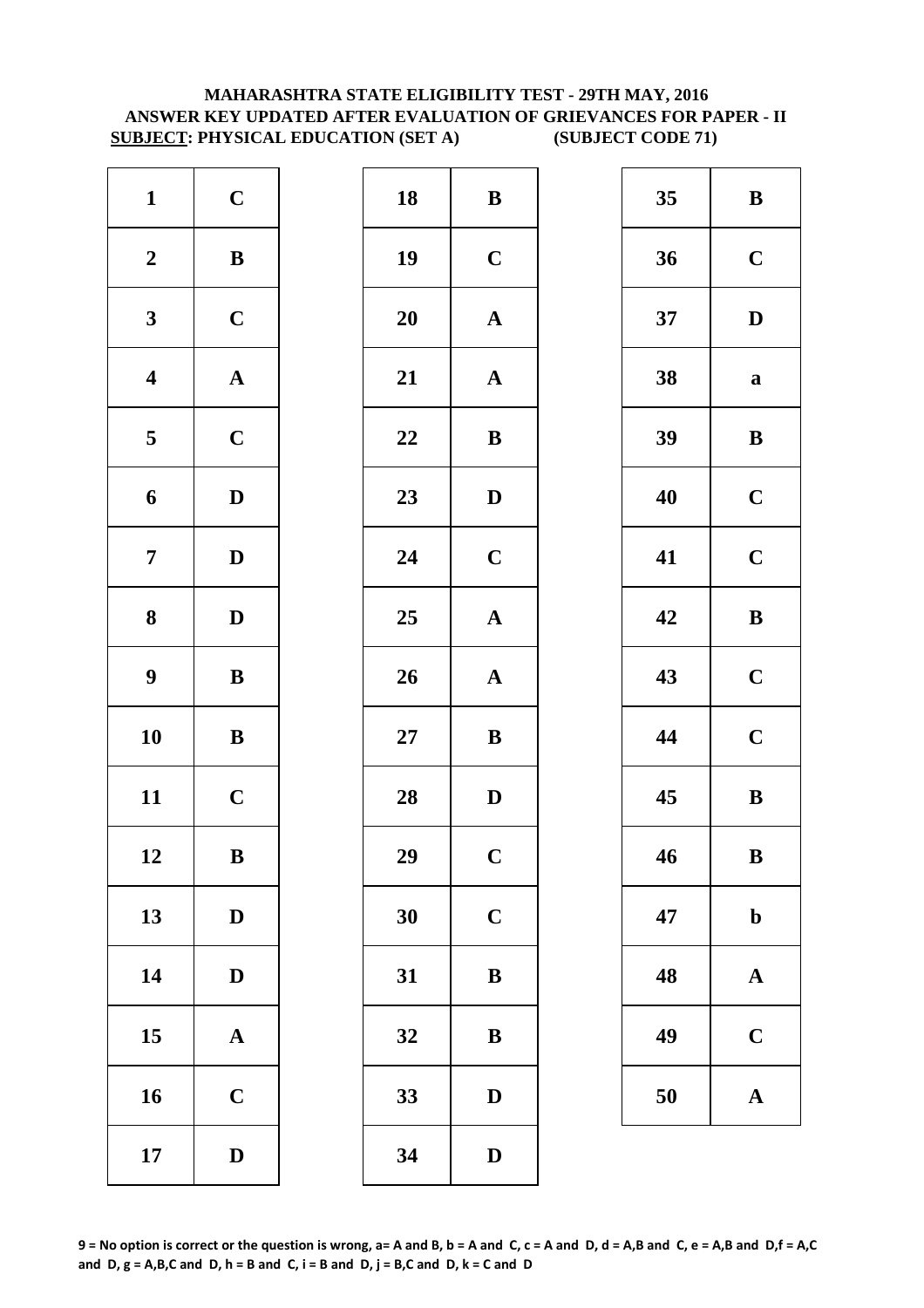# **MAHARASHTRA STATE ELIGIBILITY TEST - 29TH MAY, 2016 ANSWER KEY UPDATED AFTER EVALUATION OF GRIEVANCES FOR PAPER - II SUBJECT: PHYSICAL EDUCATION (SET B) (SUBJECT CODE 71)**

| $\mathbf{1}$            | $\boldsymbol{\mathsf{A}}$ | 18     | a            |
|-------------------------|---------------------------|--------|--------------|
| $\boldsymbol{2}$        | $\pmb B$                  | 19     | B            |
| $\mathbf{3}$            | D                         | 20     | $\mathbf C$  |
| $\boldsymbol{4}$        | $\mathsf{C}$              | 21     | $\mathsf{C}$ |
| $\overline{\mathbf{5}}$ | $\boldsymbol{\mathsf{A}}$ | 22     | B            |
| 6                       | $\boldsymbol{\mathsf{A}}$ | 23     | $\mathsf{C}$ |
| $\overline{7}$          | $\pmb B$                  | 24     | $\mathbf C$  |
| 8                       | D                         | 25     | B            |
| $\boldsymbol{9}$        | $\mathsf{C}$              | 26     | B            |
| 10                      | $\mathsf{C}$              | $27\,$ | $\mathbf b$  |
| 11                      | B                         | 28     | A            |
| 12                      | B                         | 29     | $\mathsf{C}$ |
| 13                      | D                         | 30     | A            |
| 14                      | D                         | 31     | $\mathsf{C}$ |
| 15                      | B                         | 32     | B            |
| 16                      | $\mathbf C$               | 33     | $\mathsf{C}$ |
| 17                      | D                         | 34     | A            |

| $\mathbf{1}$            | $\mathbf{A}$ | 18 | a                         | 35 | $\mathbf C$             |
|-------------------------|--------------|----|---------------------------|----|-------------------------|
| $\boldsymbol{2}$        | $\pmb B$     | 19 | $\pmb B$                  | 36 | D                       |
| $\mathbf{3}$            | D            | 20 | $\mathbf C$               | 37 | D                       |
| $\overline{\mathbf{4}}$ | $\mathsf{C}$ | 21 | $\mathsf{C}$              | 38 | D                       |
| $\overline{\mathbf{5}}$ | $\mathbf{A}$ | 22 | $\pmb B$                  | 39 | $\mathsf{B}$            |
| $\boldsymbol{6}$        | $\mathbf{A}$ | 23 | $\mathsf{C}$              | 40 | $\overline{\mathsf{B}}$ |
| $\overline{7}$          | $\pmb B$     | 24 | $\mathbf C$               | 41 | $\mathbf C$             |
| $\boldsymbol{8}$        | D            | 25 | $\pmb B$                  | 42 | $\mathbf B$             |
| $\boldsymbol{9}$        | $\mathsf C$  | 26 | $\pmb B$                  | 43 | D                       |
| 10                      | $\mathsf C$  | 27 | $\mathbf b$               | 44 | D                       |
| 11                      | $\pmb B$     | 28 | $\boldsymbol{\mathsf{A}}$ | 45 | A                       |
| 12                      | B            | 29 | $\mathsf{C}$              | 46 | $\mathbf C$             |
| 13                      | D            | 30 | $\boldsymbol{\mathsf{A}}$ | 47 | D                       |
| 14                      | D            | 31 | $\mathsf{C}$              | 48 | $\mathsf{B}$            |
| 15                      | $\pmb B$     | 32 | $\pmb B$                  | 49 | $\mathsf{C}$            |
| 16                      | $\mathsf{C}$ | 33 | $\mathsf{C}$              | 50 | A                       |
| 17                      | D            | 34 | $\pmb{\mathsf{A}}$        |    |                         |
|                         |              |    |                           |    |                         |

| 35 | $\mathbf C$ |
|----|-------------|
| 36 | D           |
| 37 | D           |
| 38 | D           |
| 39 | B           |
| 40 | B           |
| 41 | $\mathbf C$ |
| 42 | B           |
| 43 | D           |
| 44 | D           |
| 45 | A           |
| 46 | С           |
| 47 | D           |
| 48 | B           |
| 49 | C           |
| 50 | A           |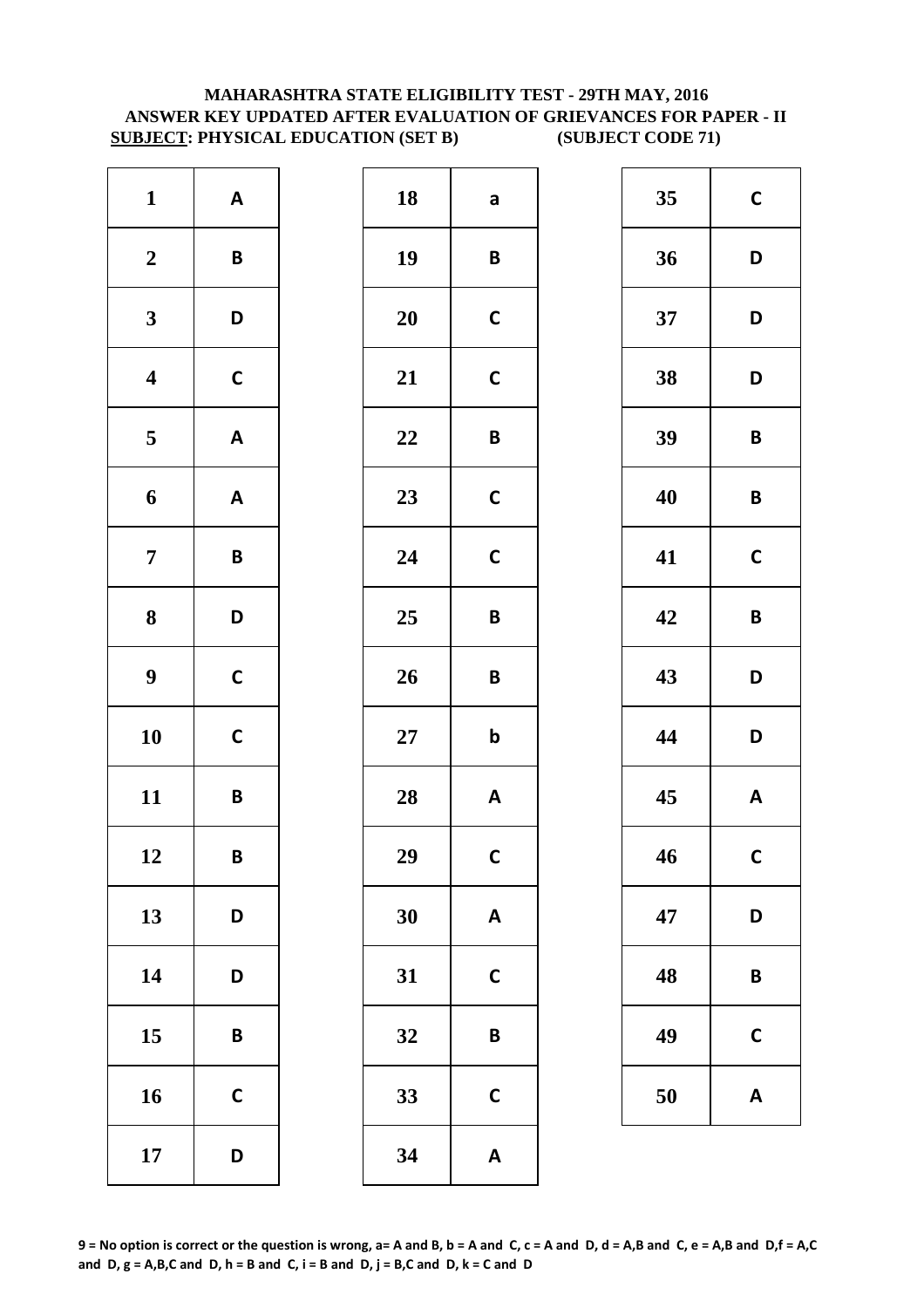# **MAHARASHTRA STATE ELIGIBILITY TEST - 29TH MAY, 2016 ANSWER KEY UPDATED AFTER EVALUATION OF GRIEVANCES FOR PAPER - II SUBJECT: PHYSICAL EDUCATION (SET C) (SUBJECT CODE 71)**

| $\mathbf{1}$            | $\pmb B$     | 18        | A            |
|-------------------------|--------------|-----------|--------------|
| $\boldsymbol{2}$        | $\pmb B$     | 19        | $\mathbf C$  |
| $\mathbf{3}$            | D            | <b>20</b> | A            |
| $\overline{\mathbf{4}}$ | D            | 21        | $\mathsf{C}$ |
| $\overline{\mathbf{5}}$ | $\pmb B$     | 22        | B            |
| 6                       | $\mathsf{C}$ | 23        | $\mathsf{C}$ |
| $\overline{7}$          | D            | 24        | A            |
| $\bf 8$                 | a            | 25        | $\mathbf C$  |
| $\boldsymbol{9}$        | B            | 26        | D            |
| 10                      | $\mathsf{C}$ | $27\,$    | D            |
| 11                      | $\mathsf{C}$ | 28        | D            |
| 12                      | B            | 29        | B            |
| 13                      | $\mathsf{C}$ | 30        | B            |
| 14                      | $\mathsf{C}$ | 31        | $\mathsf{C}$ |
| 15                      | B            | 32        | B            |
| 16                      | B            | 33        | D            |
| 17                      | $\mathbf b$  | 34        | D            |

| $\mathbf{1}$            | $\pmb B$     | 18 | $\boldsymbol{\mathsf{A}}$ | 35 | A            |
|-------------------------|--------------|----|---------------------------|----|--------------|
| $\boldsymbol{2}$        | $\pmb B$     | 19 | $\mathsf{C}$              | 36 | $\mathbf C$  |
| $\mathbf{3}$            | D            | 20 | $\boldsymbol{\mathsf{A}}$ | 37 | D            |
| $\overline{\mathbf{4}}$ | D            | 21 | $\mathsf{C}$              | 38 | $\mathsf{B}$ |
| $\overline{\mathbf{5}}$ | $\pmb B$     | 22 | $\pmb B$                  | 39 | $\mathbf C$  |
| $\boldsymbol{6}$        | $\mathsf{C}$ | 23 | $\mathsf{C}$              | 40 | A            |
| $\overline{7}$          | D            | 24 | $\pmb{\mathsf{A}}$        | 41 | A            |
| $\boldsymbol{8}$        | $\mathsf{a}$ | 25 | $\mathbf C$               | 42 | $\mathbf B$  |
| $\boldsymbol{9}$        | $\mathsf B$  | 26 | D                         | 43 | D            |
| 10                      | $\mathsf{C}$ | 27 | D                         | 44 | $\mathbf C$  |
| 11                      | $\mathsf{C}$ | 28 | D                         | 45 | A            |
| 12                      | B            | 29 | B                         | 46 | $\mathbf{A}$ |
| 13                      | $\mathsf C$  | 30 | $\pmb B$                  | 47 | $\mathsf{B}$ |
| 14                      | $\mathsf{C}$ | 31 | $\mathbf C$               | 48 | D            |
| 15                      | $\pmb B$     | 32 | $\pmb B$                  | 49 | $\mathsf{C}$ |
| 16                      | $\pmb B$     | 33 | D                         | 50 | $\mathsf{C}$ |
| 17                      | $\mathbf b$  | 34 | D                         |    |              |
|                         |              |    |                           |    |              |

| 35 | A            |
|----|--------------|
| 36 | $\mathbf C$  |
| 37 | D            |
| 38 | B            |
| 39 | $\mathsf{C}$ |
| 40 | A            |
| 41 | A            |
| 42 | B            |
| 43 | D            |
| 44 | $\mathbf C$  |
| 45 | A            |
| 46 | A            |
| 47 | B            |
| 48 | D            |
| 49 | C            |
| 50 | C            |